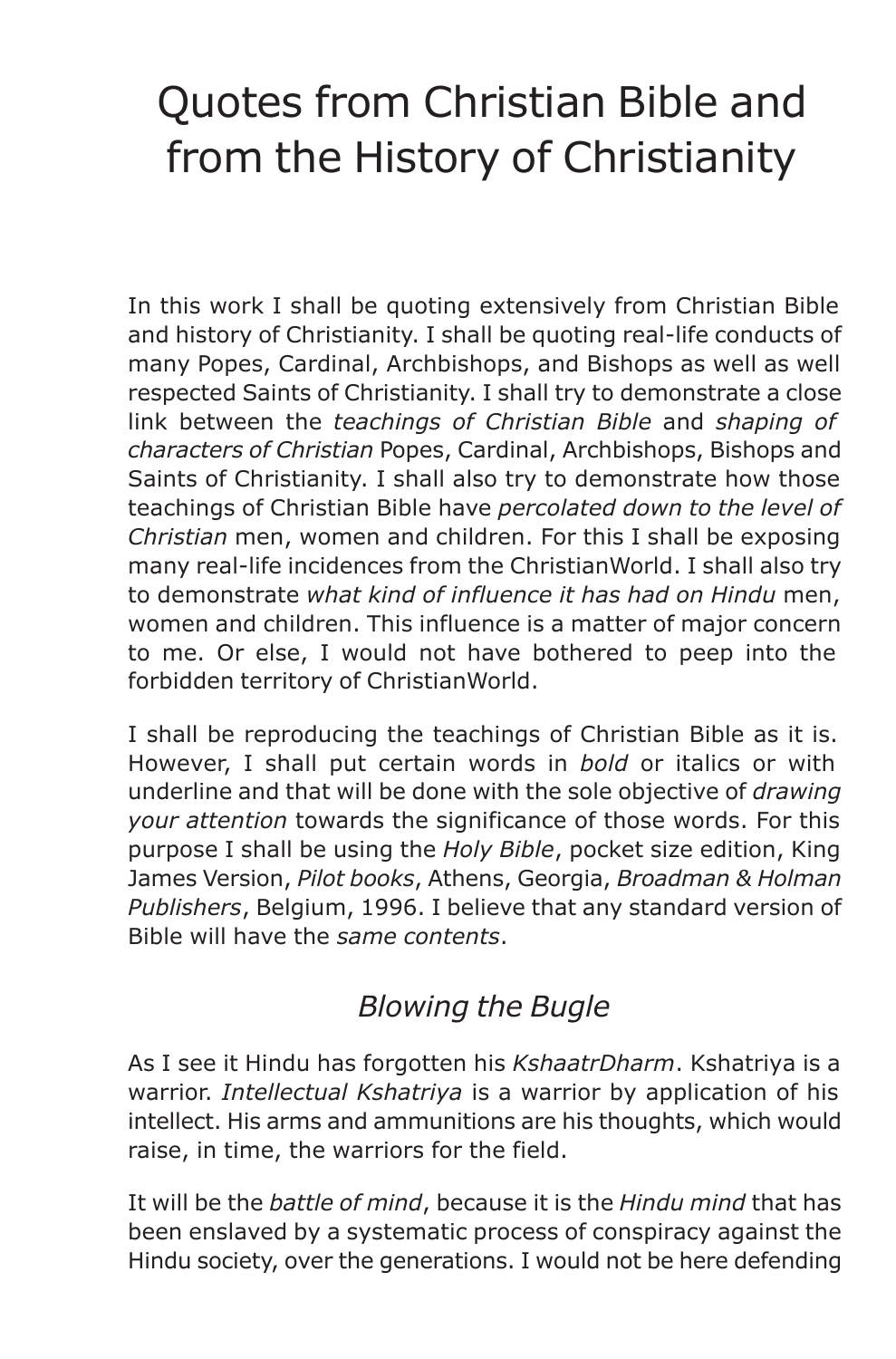Hinduism. I would rather be challenging those, *intellectually of course*, who have offended Hinduism for so long!

*My effort is guided by the following statement of Ishwar Sharan:*

As long as Christianity wages an *ideological war* on Hinduism, its curious theories and unique claims must be *thoroughly investigated*, and *vigorously replied to*, by informed Hindus of integrity and conviction.

I am simply bringing out the facts that many people in BhaaratVarsh are ignorant till today. Much the same as I had been ignorant all my life until recently though I am supposed to be well educated and well traveled, a quality that *did not* enlighten me any better on the subject on hand. This work is essentially in *service to Hindu society*, which has been kept in dark for long and that too deliberately on purpose.

#### *Quoted References*

*A Hindu View of the World-Essays in the intellectual Kshatriya Tradition,* N S Rajaram, Voice of India, New Delhi, 1998 **~** *A Sanskrit English Dictionary*, M Monier-Williams, Motilal Banarsidass, Delhi, 2002 **~** *Autobiography of a Yogi*, Paramahansa Yogananda, Yogoda Satsanga Society of India, Kolkata, 1998 **~** *Chants of India*, Pundit Ravi Shankar, Angel Records, 2002 **~** *Dr Dean Ornish's Program for Reversing Heart Disease*, Ballantine Books, USA, 1996 **~** *Hindu Temples: What happened to them Vol. II The Islamic Evidence*, Sita Ram Goel, Voice of India, New Delhi, 2000 **~** *Hindu Voice,* a monthly magazine espousing cause of Hinduism, Mumbai **~** *How I became a Hindu-my Discovery of the Vedic Dharma,* David Frawley (Vamadeva Shastri), Voice of India, New Delhi, 2000 **~** *In defence of Hinduism*, Swami Vivekananda, Advaita Ashrama, Calcutta, June 1999 **~** *INDIA what can it teach us?* F Max Muller, Longmans, Green and Co, London, 1883, Penguin Books India, New Delhi 2000 **~** *Jesus Christ*-*An Artifice for Aggression,* Sita Ram Goel, Voice of India, New Delhi, 2001 **~** *Pseudo-Secularism, Christian Missions and Hindu Resistance*, Sita Ram Goel, Voice of India, New Delhi, 1998 **~** *Selections from Hindu Scriptures*, Series No 1, *Manu Smriti*, Prof G C Asnani, Pune, 2000 **~** *The Legend of Baba Amte*, Veena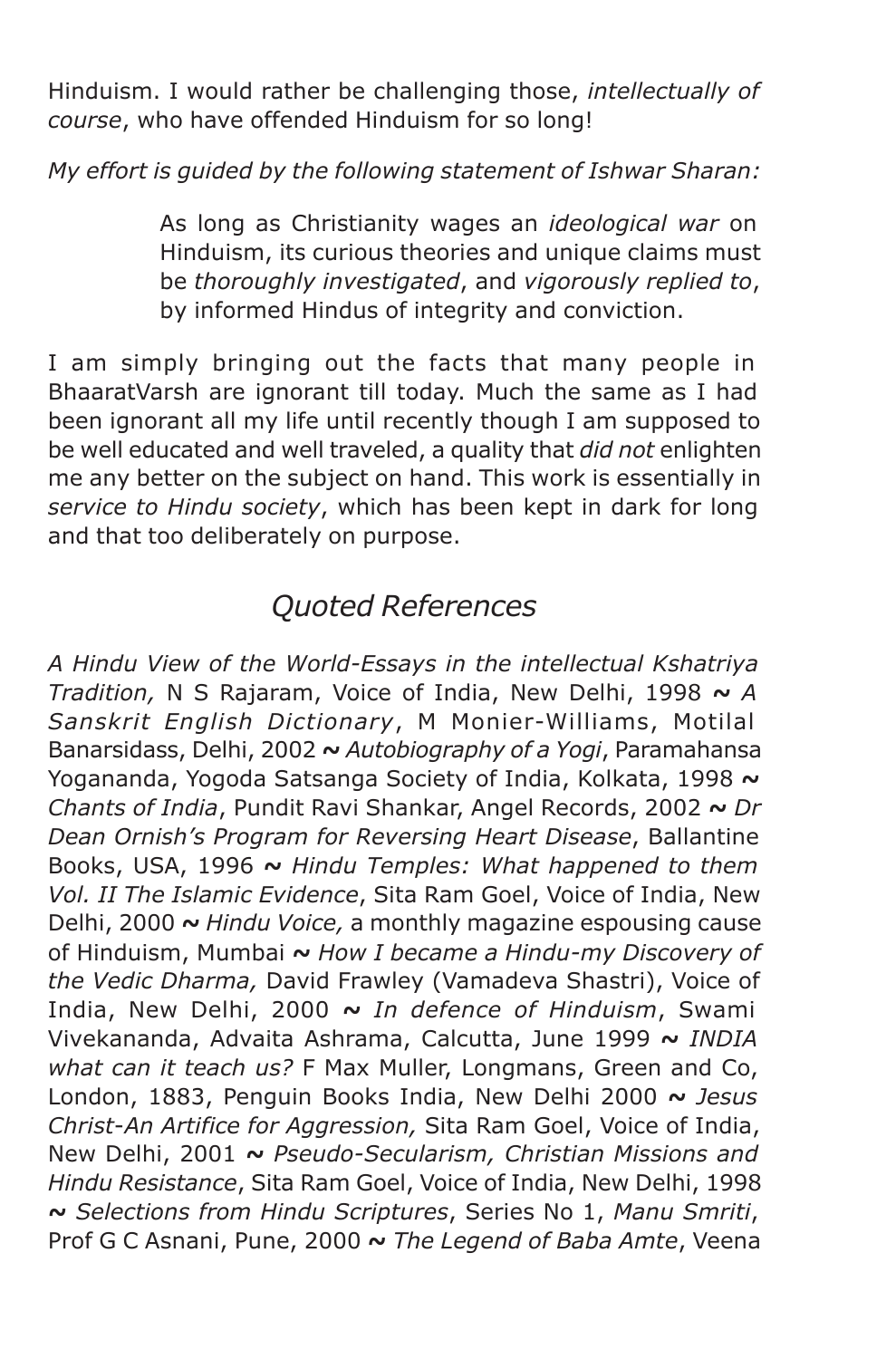Adige, Bharatiya Vidya Bhavan, Mumbai, book Review by M V Kamath in The Free Press Journal, Mumbai edition, 9 Nov 2003, Spectrum p 6 **~** *The Final Verdict*, Aroup Chatterjee, www.meteorbooks.com **~** *The Goa Inquisition*, AK Priolkar, Voice of India, New Delhi, 1991 **~** *The Missionary Position-Mother Teresa in Theory and Practice*, Christopher Hitchens, Verso, London, New York, editorial review at www.amazon.com **~** *The Myth of Saint Thomas and Mylapore Shiva Temple*, Ishwar Sharan, Voice of India, New Delhi, 1995 **~** *The New Oxford Dictionary of English*, Indian edition, Oxford University Press, New Delhi, 2001 [2152 page edition] **~** *The Student's Sanskrit English Dictionary*, Vaman Shivram Apte, Motilal Banarsidass, Delhi, 2000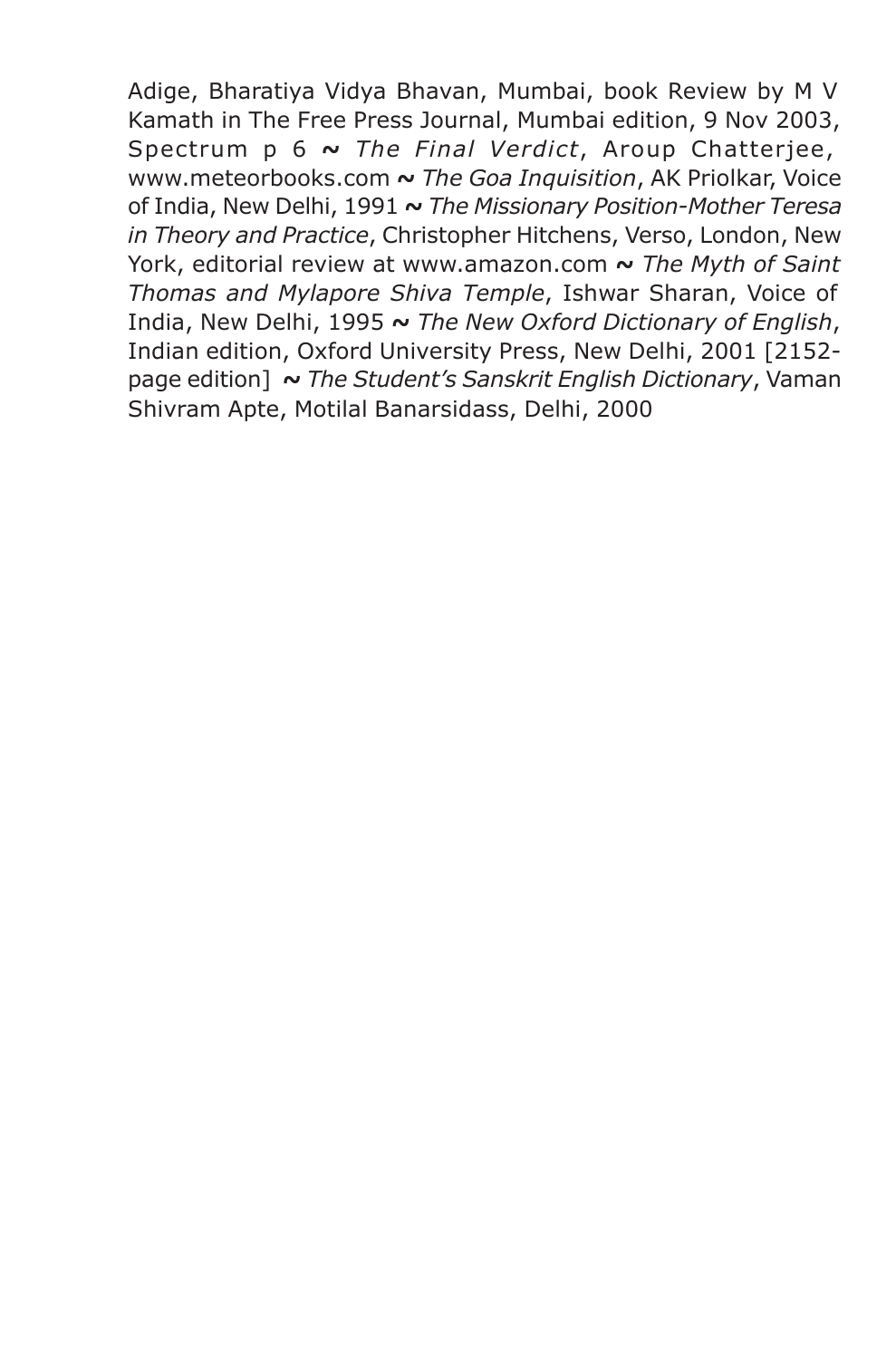# Part - 1

Truth is bitter Truth is bitter Truth is bitter Truth is bitter Truth is bitter Truth is bitter Truth is bitter Truth is bitter Truth is bitter Truth is bitter Truth is bitter Truth is bitter Truth is bitter Truth is bitter Truth is bitter Truth is bitter Truth is bitter Truth is bitter Truth is bitter Truth is bitter Truth is bitter Truth is bitter Truth is bitter Truth is bitter Truth is bitter Truth is bitter Truth is bitter Truth is bitter Truth is bitter Truth is bitter Truth is bitter Truth is bitter Truth is bitter Truth is bitter Truth is bitter Truth is bitter Truth is bitter Truth is bitter Truth is bitter Truth is bitter Truth is bitter Truth is bitter Truth is bitter Truth is bitter Truth is bitter Truth is bitter Truth is bitter Truth is bitter Truth is bitter Truth is bitter Truth is bitter Truth is bitter Truth is bitter Truth is bitter Truth is bitter Truth is bitter Truth is bitter Truth is bitter Truth is bitter Truth is bitter Truth is bitter Truth is bitter Truth is bitter Truth is bitter Truth is bitter Truth is bitter Truth is bitter Truth is bitter Truth is bitter Truth is bitter Truth is bitter Truth is bitter Truth is bitter Truth is bitter Truth is bitter Truth is bitter Truth is bitter Truth is bitter Truth is bitter Truth is bitter Truth is bitter Truth is bitter Truth is bitter Truth is bitter Truth is bitter Truth is bitter Truth is bitter Truth is bitter Truth is bitter Truth is bitter Truth is bitter Truth is bitter Truth is bitter Truth is bitter Truth is bitter Truth is bitter Truth is bitter Truth is bitter Truth is bitter Truth is bitter Truth is bitter Truth is bitter Truth is bitter Truth is bitter Truth is bitter Truth is bitter Truth is bitter Truth is bitter Truth is bitter Truth is bitter Truth is bitter Truth is bitter Truth is bitter Truth is bitter Truth is bitter Truth is bitter Truth is bitter Truth is bitter Truth is bitter Truth is bitter Truth is bitter Truth is bitter Truth is bitter Truth is bitter Truth is bitter Truth is bitter Truth is bitter Truth is bitter Truth is bitter Truth is bitter Truth is bitter Truth is bitter Truth is bitter Truth is bitter Truth is bitter Truth is bitter Truth is bitter Truth is bitter Truth is bitter Truth is bitter Truth is bitter Truth is bitter Truth is bitter Truth is bitter Truth is bitter Truth is bitter Truth is bitter Truth is bitter Truth is bitter Truth is bitter Truth is bitter Truth is bitter Truth is bitter Truth is bitter Truth is bitter Truth is bitter Truth is bitter Truth is bitter Truth is bitter Truth is bitter Truth is bitter Truth is bitter Truth is bitter Truth is bitter Truth is bitter Truth is bitter Truth is bitter Truth is bitter Truth is bitter Truth is bitter Truth is bitter Truth is bitter Truth is bitter Truth is bitter Truth is bitter Truth is bitter Truth is bitter Truth is bitter Truth is bitter Truth is bitter Truth is bitter Truth is bitter Truth is bitter Truth is bitter Truth is bitter Truth is bitter Truth is bitter Truth is bitter Truth is bitter Truth is bitter Truth is bitter Truth is bitter Truth is bitter Truth is bitter Truth is bitter Truth is bitter

# Foundation of Christianity

Truth is bitter Truth is bitter Truth is bitter Truth is bitter Truth is bitter Truth is bitter Truth is bitter Truth is bitter Truth is bitter Truth is bitter Truth is bitter Truth is bitter Truth is bitter Truth is bitter Truth is bitter Truth is bitter Truth is bitter Truth is bitter Truth is bitter Truth is bitter Truth is bitter Truth is bitter Truth is bitter Truth is bitter Truth is bitter Truth is bitter Truth is bitter Truth is bitter Truth is bitter Truth is bitter Truth is bitter Truth is bitter Truth is bitter Truth is bitter Truth is bitter Truth is bitter Truth is bitter Truth is bitter Truth is bitter Truth is bitter Truth is bitter Truth is bitter Truth is bitter Truth is bitter Truth is bitter Truth is bitter Truth is bitter Truth is bitter Truth is bitter Truth is bitter Truth is bitter Truth is bitter Truth is bitter Truth is bitter Truth is bitter Truth is bitter Truth is bitter Truth is bitter Truth is bitter Truth is bitter Truth is bitter Truth is bitter Truth is bitter Truth is bitter Truth is bitter Truth is bitter Truth is bitter Truth is bitter Truth is bitter Truth is bitter Truth is bitter Truth is bitter Truth is bitter Truth is bitter Truth is bitter Truth is bitter Truth is bitter Truth is bitter Truth is bitter Truth is bitter Truth is bitter Truth is bitter Truth is bitter Truth is bitter Truth is bitter Truth is bitter Truth is bitter Truth is bitter Truth is bitter Truth is bitter Truth is bitter Truth is bitter Truth is bitter Truth is bitter Truth is bitter Truth is bitter Truth is bitter Truth is bitter Truth is bitter Truth is bitter Truth is bitter Truth is bitter Truth is bitter Truth is bitter Truth is bitter Truth is bitter Truth is bitter Truth is bitter Truth is bitter Truth is bitter Truth is bitter Truth is bitter Truth is bitter Truth is bitter Truth is bitter Truth is bitter Truth is bitter Truth is bitter Truth is bitter Truth is bitter Truth is bitter Truth is bitter Truth is bitter Truth is bitter Truth is bitter Truth is bitter Truth is bitter Truth is bitter Truth is bitter Truth is bitter Truth is bitter Truth is bitter Truth is bitter Truth is bitter Truth is bitter Truth is bitter Truth is bitter Truth is bitter Truth is bitter Truth is bitter Truth is bitter Truth is bitter Truth is bitter Truth is bitter Truth is bitter Truth is bitter Truth is bitter Truth is bitter Truth is bitter Truth is bitter Truth is bitter Truth is bitter Truth is bitter Truth is bitter Truth is bitter Truth is bitter Truth is bitter Truth is bitter Truth is bitter Truth is bitter Truth is bitter Truth is bitter Truth is bitter Truth is bitter Truth is bitter Truth is bitter Truth is bitter Truth is bitter Truth is bitter Truth is bitter Truth is bitter Truth is bitter Truth is bitter Truth is bitter Truth is bitter Truth is bitter Truth is bitter Truth is bitter Truth is bitter Truth is bitter Truth is bitter Truth is bitter Truth is bitter Truth is bitter Truth is bitter Truth is bitter Truth is bitter Truth is bitter Truth is bitter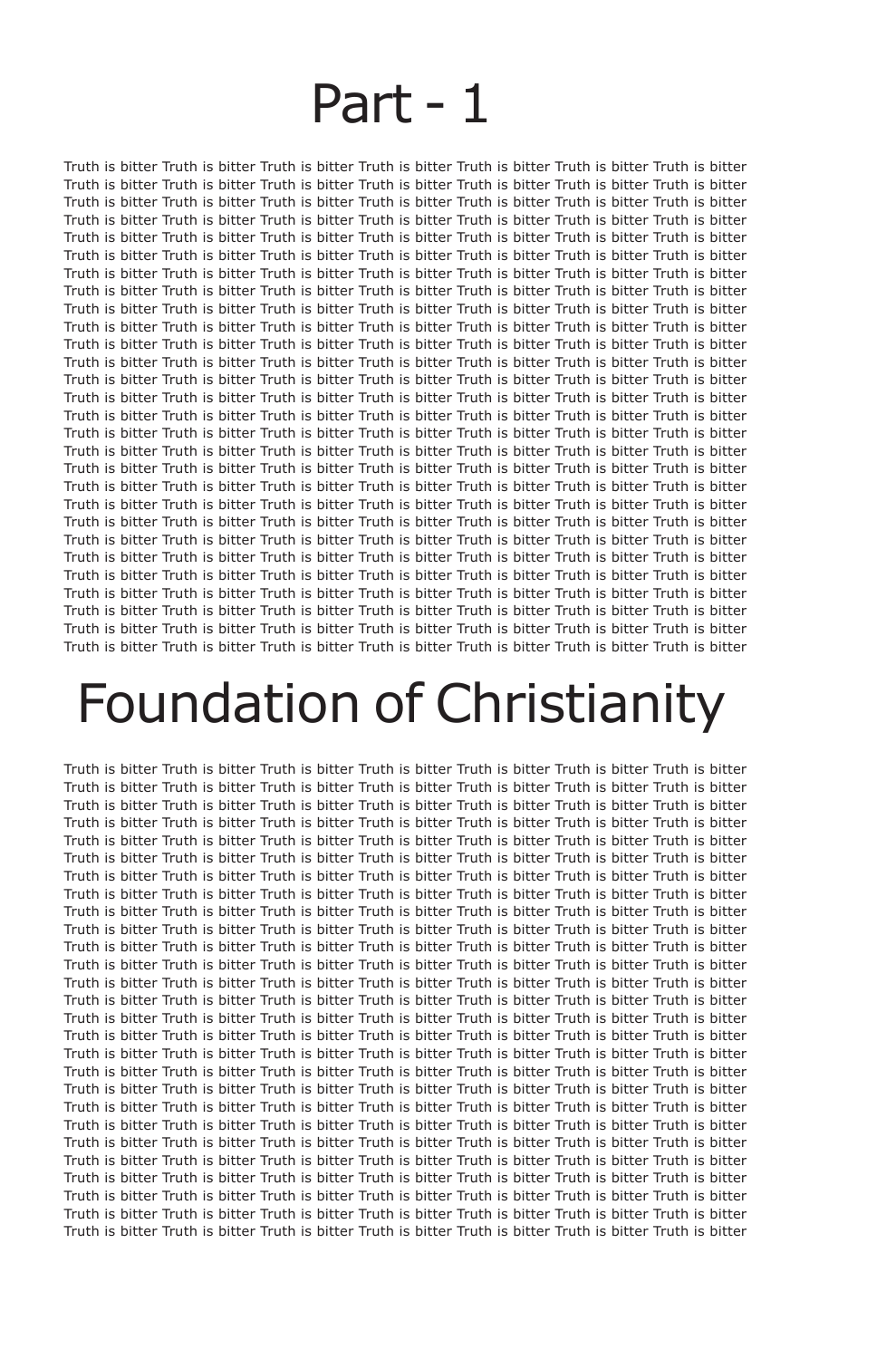# Teachings of the Only Son of God Jesus Christ as **documented** in the Christian Bible

Source: **Oxford Dictionary** p 1249, p 792

**New Testament** is the second part of the **Christian Bible**

**Gospel** is the record of **Jesus Christ's** life and **teachings** in the first four books of the **New Testament**

*Jesus Christ's statements as documented by his chief disciple Saint Matthew in the 1st Gospel of New Testament in the Christian Bible*

Source: **Oxford Dictionary** p 1143, p 77

**St Matthew** was an Apostle, and the author of the **first Gospel**

**Each** of the twelve **chief disciples** of Jesus Christ is an **Apostle**

Source: **Christian Bible** New Testament

Matthew 10:34 Think **not** that I am come to send **peace** on earth: I came **not** to send **peace**, **but** a **sword**. 10:35 For I am come to set a man at variance **against** his father, and the daughter **against**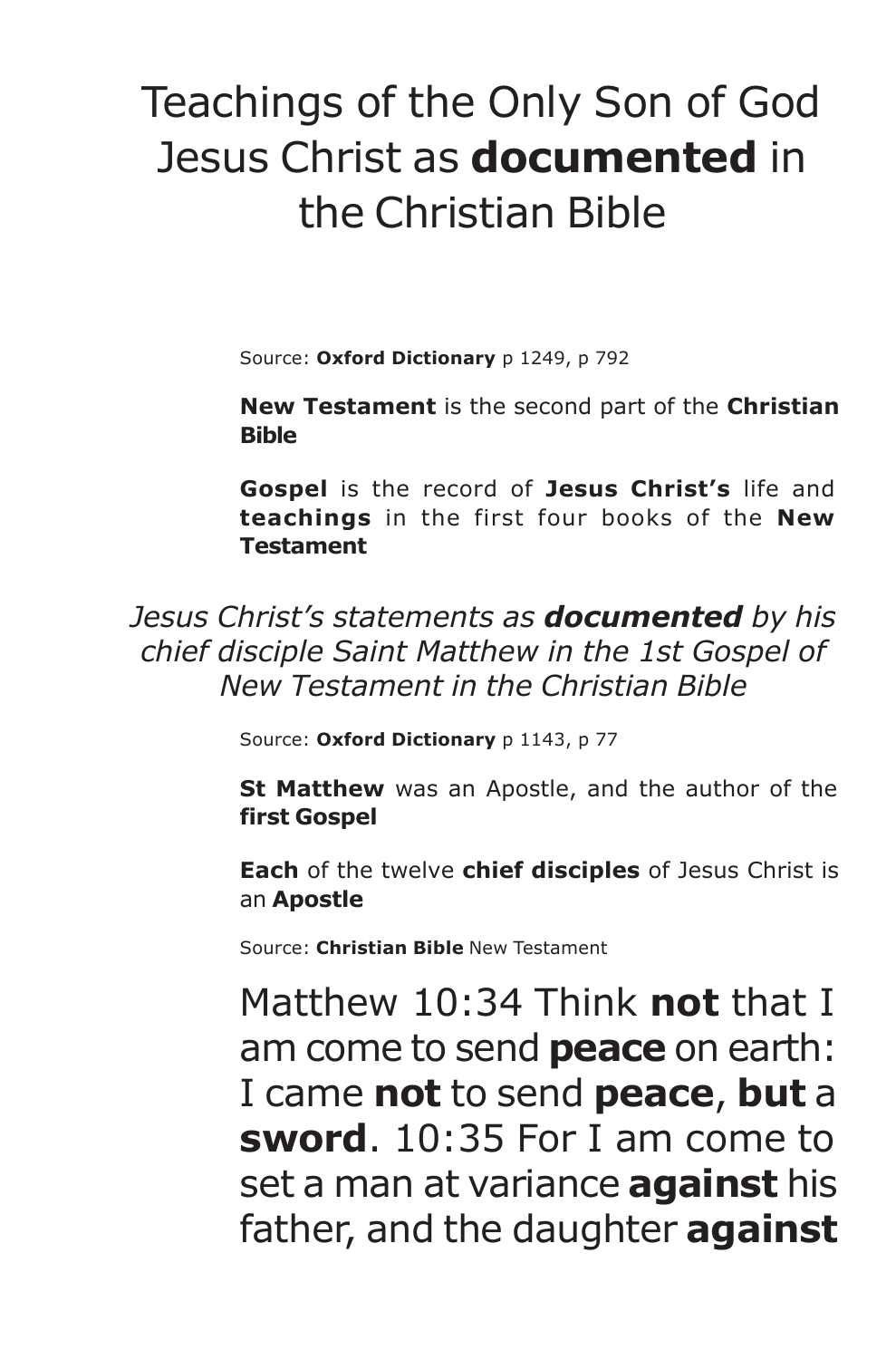the mother, and the daughter in law **against** her mother in law. 10:36 And a **man's foe** shall be they of **his own household**. 10:37 He that loveth father or mother more than me is not worthy of me. 12: 30 He that is **not** with me is **against** me

*Validated by Saint Luke in the 3rd Gospel of the New Testament in the Christian Bible*

Source: Oxford Dictionary p 1099

**St Luke** was an evangelist, and the author of the **third Gospel**

Source: **Christian Bible** New Testament

Luke 12:51 Suppose ye that I am come to give **peace** on earth? I tell you, **Nay**; but rather **division**: 12:52 For from **henceforth** there shall be five in **one house divided**, three **against** two, and two **against** three. 12:53 The father shall be **divided** against the son, and the son **against** the father; the mother **against** the daughter,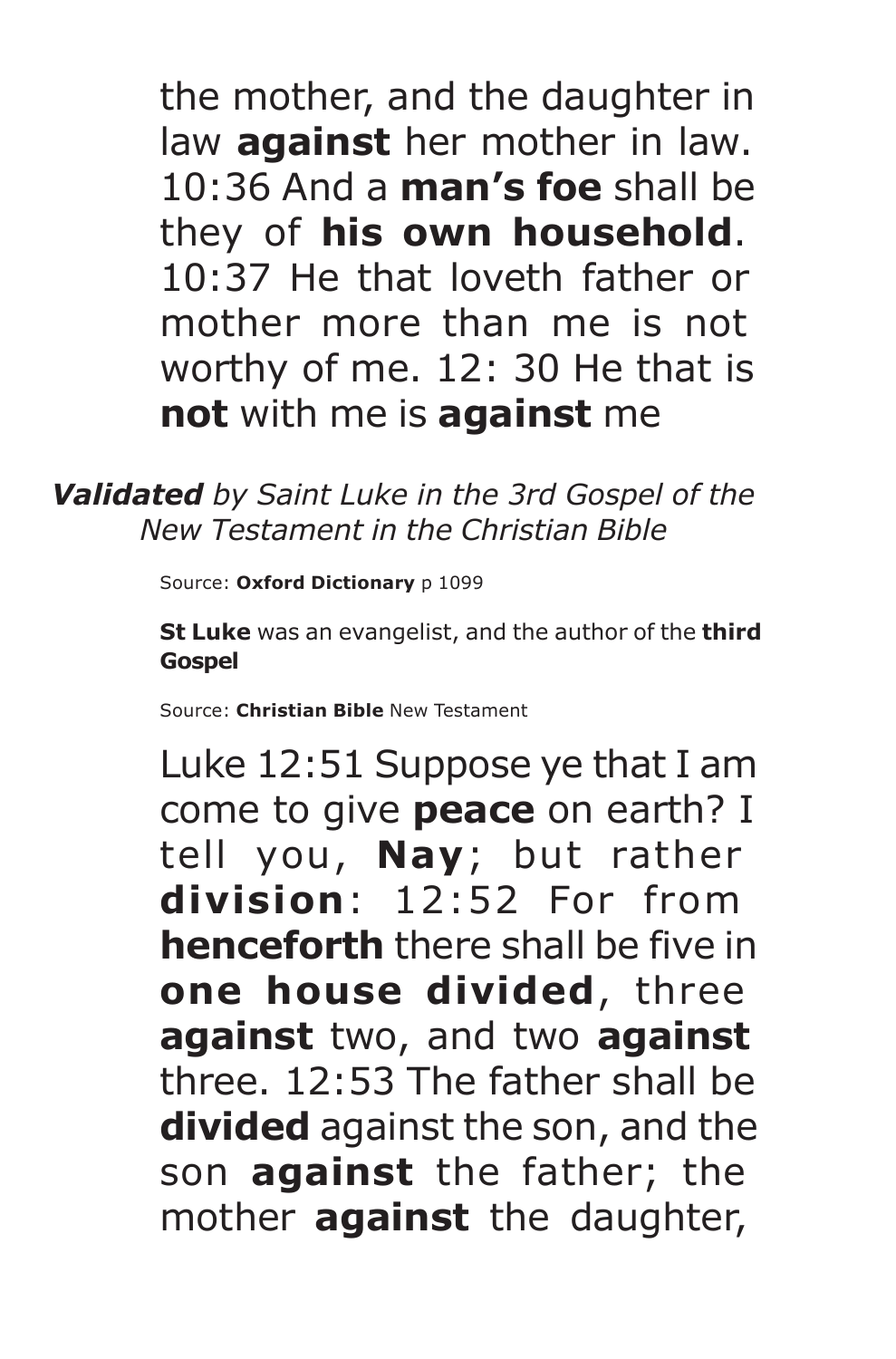and the daughter **against** the mother; the mother in law **against** her daughter in law, and the daughter in law **against** her mother in law. 14:26 If any man come to me, and **hate not** his **father**, and **mother**, and **wife**, and **children**, and brethren, and sisters, yea, and his own life also, he **cannot be** my disciple.

**Nay** a negative answer Oxford Dictionary p 1237

#### *Revalidated by chief disciple Saint Thomas in the Gospel of Thomas*

Source: *The Myth of St Thomas and Mylapore Shiva Temple*, p 76 n 36

Ishwar Sharan: **Gospel of Thomas**: the second century Coptic text of this Gnostic gospel, probably written in Syria, was discovered in Egypt in 1946. It contains the **secret sayings of Jesus** as recorded by **St Thomas**.

Source: **Oxford Dictionary** p 1928 and p 77

**St Thomas** was an **Apostle ~ Each** of the twelve **chief disciples** of Jesus Christ is an **Apostle**

Source: **Gospel of Thomas** as quoted in *The Myth of Saint Thomas and Mylapore Shiva Temple*, p 76 n

## Gospel of Thomas 16 **Jesus** said: **Perhaps men think** that I came to cast **peace** on the world; and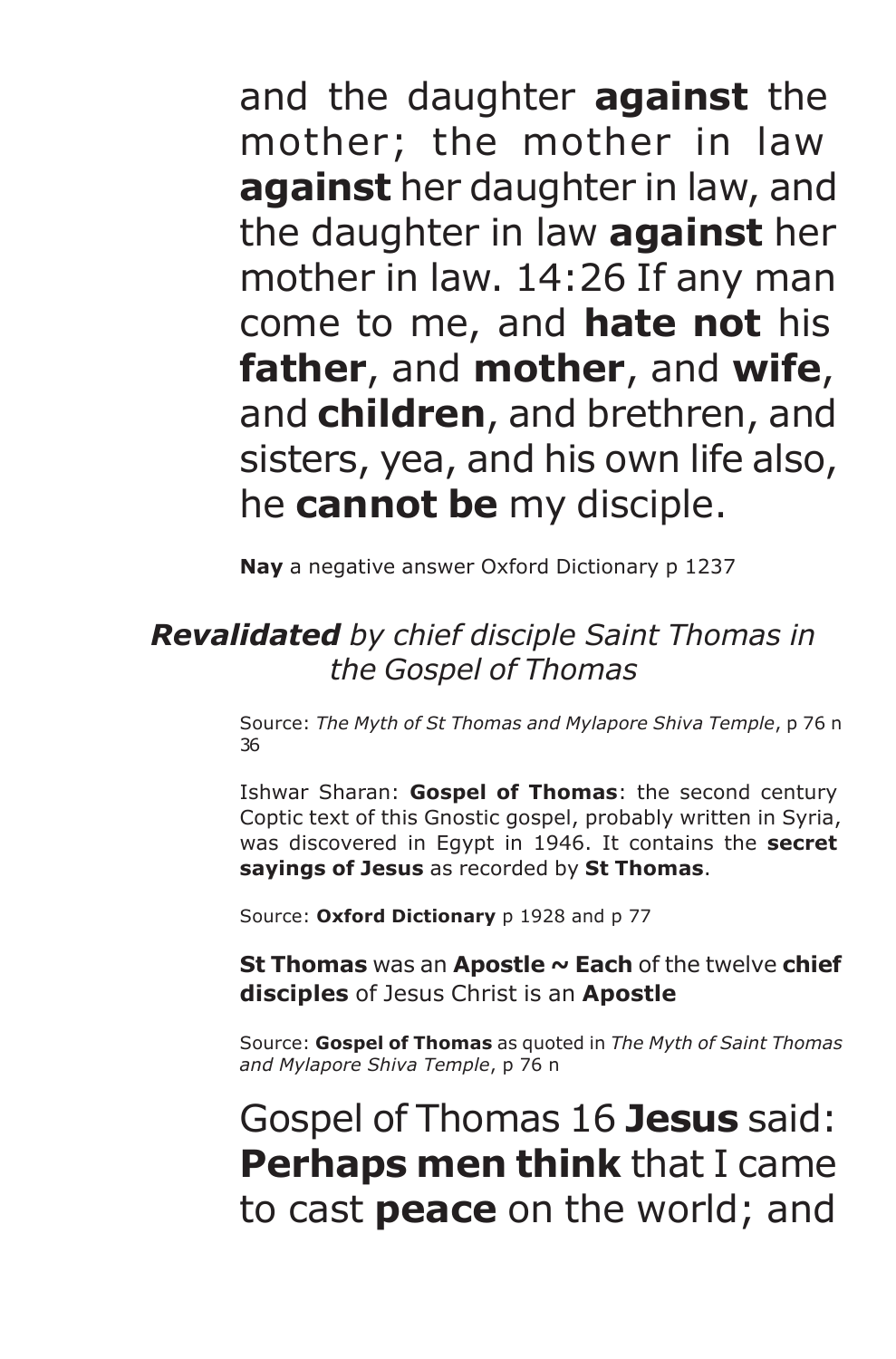**they do not know** that I came to **cast division upon earth**, fire, sword, **war**. For five will be in a house; there will be three **against** two and two **against** three, the father **against** the son and the son **against** the father. And they will stand because they are **single** ones. 56 **Jesus** said: He who will **not hate** his father and his mother **cannot be my** disciple. And he who will **not hate** his brothers and sisters, and carry his cross as I have, will **not become worthy** of me.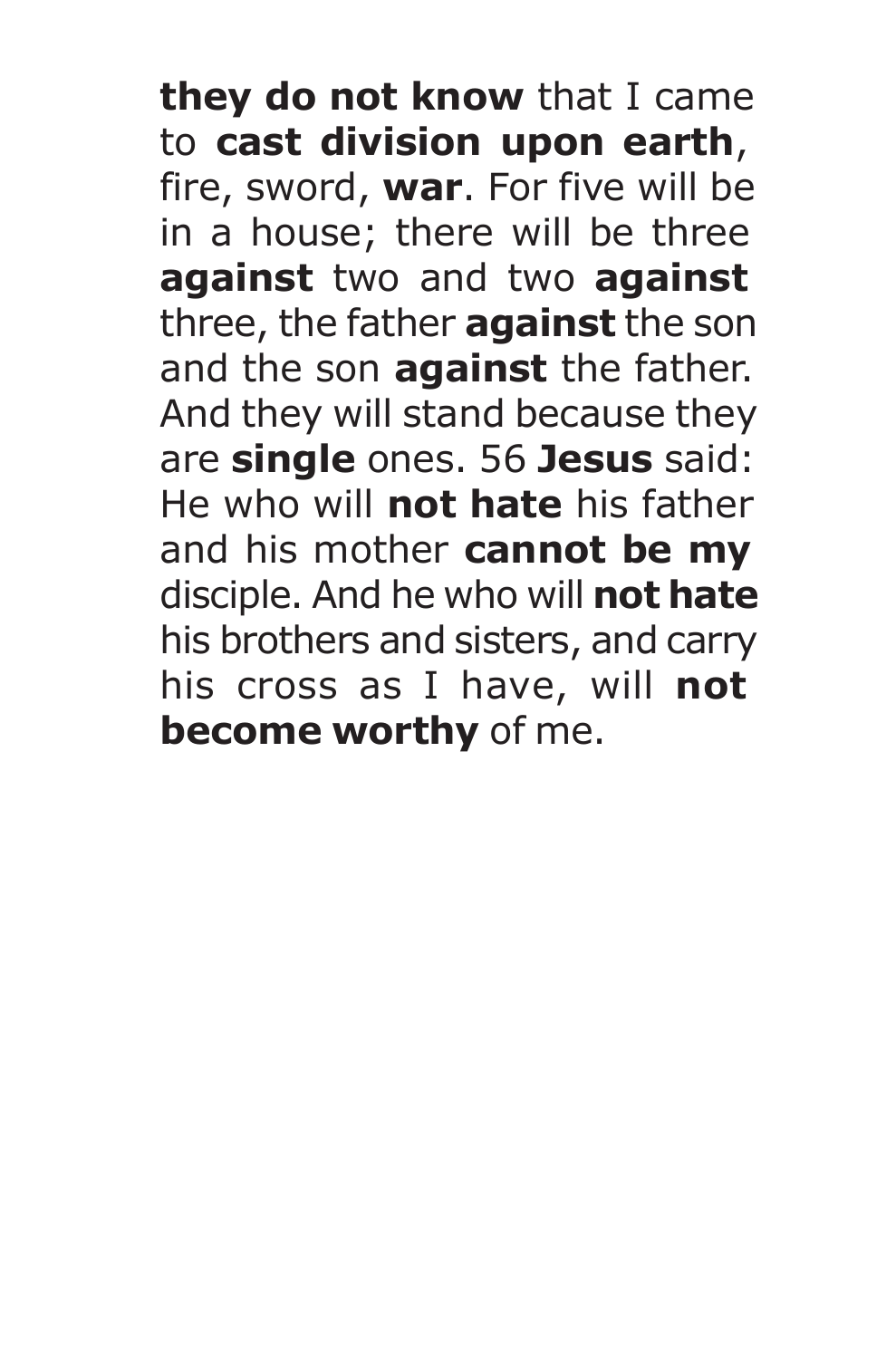## Laws of Christian God as **documented** in Christian Bible

Source: **Oxford Dictionary** p 1291, p 504, p 1818

**Old Testament** is the first part of the **Christian Bible**

**Statute** (in **biblical** use) a **law** or decree made by a sovereign, or by **God**

**Deuteronomy** is the fifth book of the **Bible**

Source: **Christian Bible** Old Testament

Deuteronomy 12:1 These *are* the **statutes** and judgments, which **ye shall observe** to do *in the land*, which the **LORD God** of thy fathers *giveth thee to possess* it, **all the days ye live upon the earth**. 12:2 Ye shall **utterly** destroy all the places, wherein the nations **which ye shall possess served their Gods**, upon the high mountains, and upon the hills, and every green tree: 12:3 And ye shall overthrow their altars, and break their pillars, and burn their groves with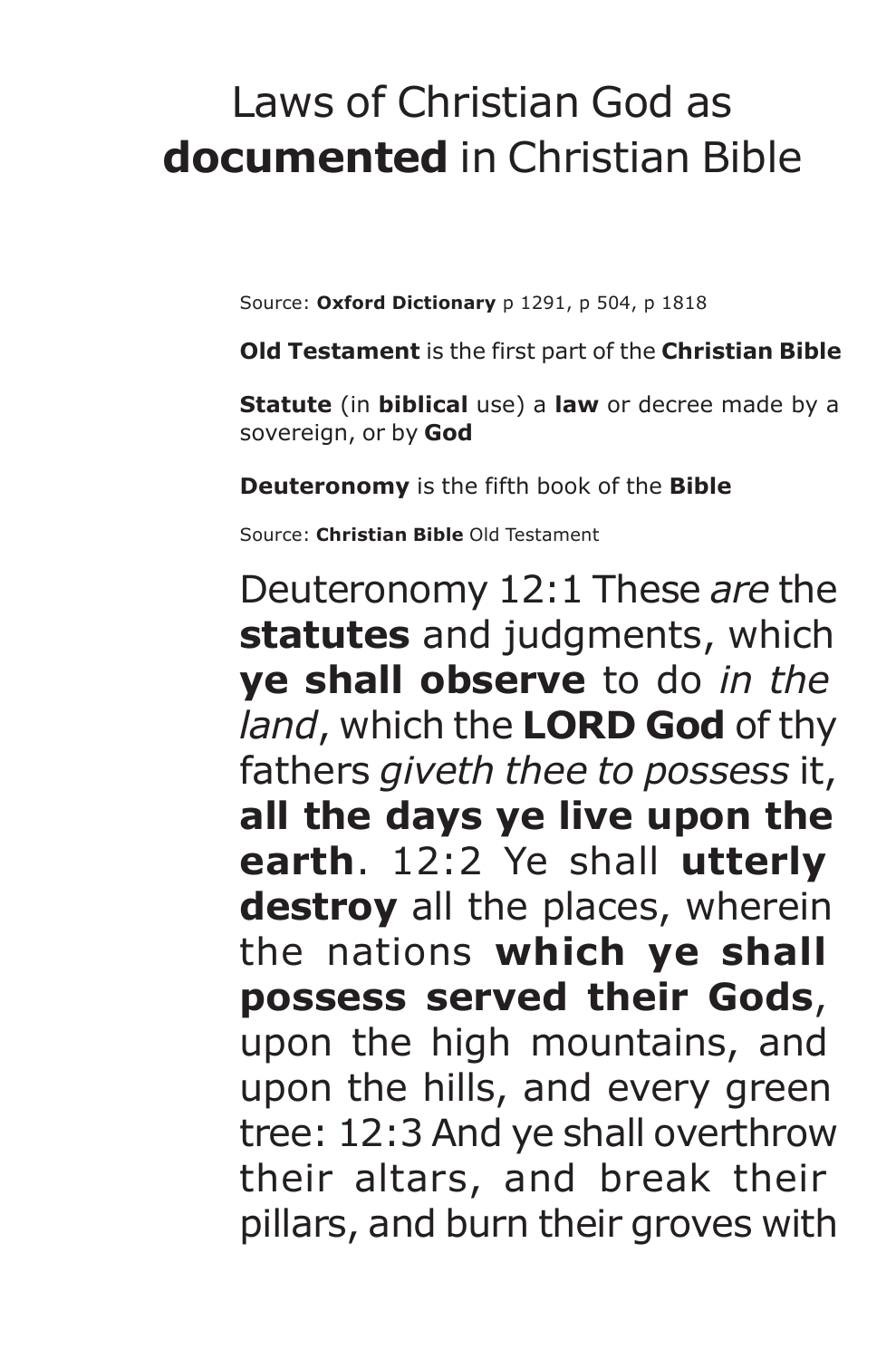## fire; and ye shall **hew down** the **graven images of their gods**, and **destroy the names of them out of that place**.

**Hew** chop, cut with axe [Collins English Gem Dictionary p 246] **Graven image** a carved idol or representation of a god used as an object of worship [Oxford Dictionary p 801]

### *The Message to the Christians*

Follow these laws as long as you live on this earth, never ever forget them, and religiously put them in action.

Utterly destroy those nations  $\sim$ people of which worship other gods  $\sim$  when you capture them!

Destroy idols of their gods, and obliterate the names of their gods from that place!

Source: **Christian Bible** Old Testament

#### *Deuteronomy 13 Idolaters to be put to death*

Source: Oxford Dictionary p 909

**Idolater** a person who worships idol or idols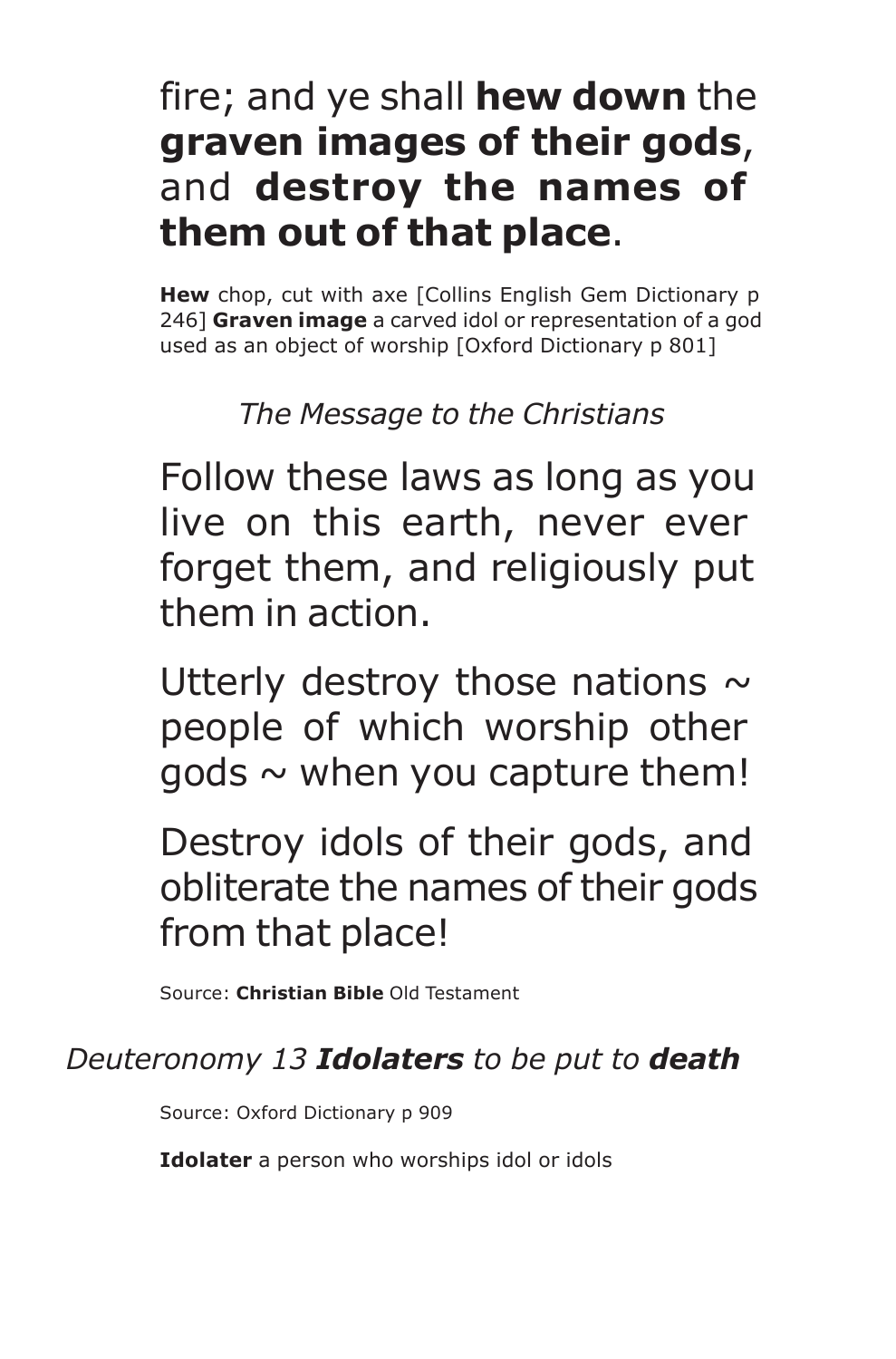Source: **Christian Bible** Old Testament

13:6 If thy **brother**, the son of thy mother, or thy **son**, or thy **daughter**, or the **wife** of thy bosom, or thy **friend**, which *is* as thine own soul, entice thee secretly, saying, Let us go and serve **other Gods**, which thou hast not known, nor thy fathers; 13:7 *Namely*, of **the gods of the people which** *are* **round about you**, nigh unto thee, or far off from thee, **from the** *one* **end of the earth even unto the** *other* **end of the earth**; 13:8 Thou shalt not consent unto him, nor hearken unto him; **neither** shall thine eye pity him, **neither** shalt thou spare, **neither** shalt thou conceal him: 13:9 But thou shalt **surely kill** him; **thine hand shalt be first upon him to put him to death**, and afterwards the hands of all people. 13:10 **And thou shalt stone him with**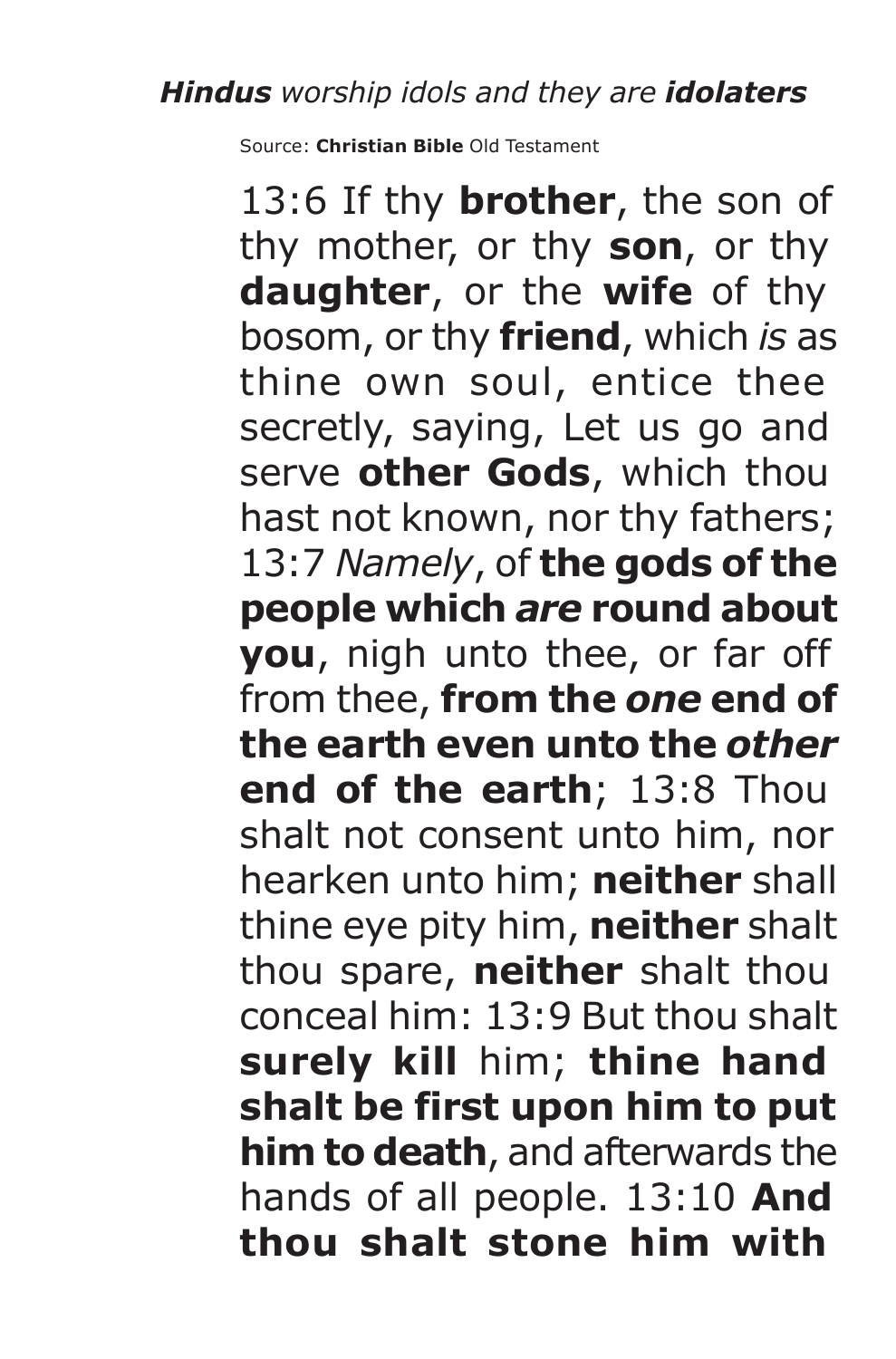### **stones, that he die**; because he hath sought to thrust thee away from the LORD thy God

**Message** If your loved ones ~ your son, daughter, wife, brother, friend suggests you to accept other gods  $\sim$  for example those who are all around you, near or far, from one end of the earth to another  $\sim$  you will neither agree to him/her, nor listen to him/ her, nor pity him/her, nor leave him/her, nor hide him/her  $\sim$  you must kill him/her  $\sim$  your hand should be the first one to put him/ her to death  $\sim$  let other people beat his/her dead body after you  $\sim$  you will stone him/her with stones till he/she dies because he/ she has tried to move you away from your God of Holy Bible.

Source: **Christian Bible** Old Testament

Deuteronomy 20:16 But of the cities of these people, which the LORD thy God doth give thee for an **inheritance**, **thou shalt save alive nothing that breatheth**: 20:17 **But thou shalt utterly destroy them**

**Message** Cities that you get from your God in inheritance you must not leave there anything alive that breaths, you must utterly destroy them

Source: **Christian Bible** Old Testament

Deuteronomy 32:24 *They shall be* burnt with hunger, and **devoured with burning heat**, and with bitter destruction: **I will also**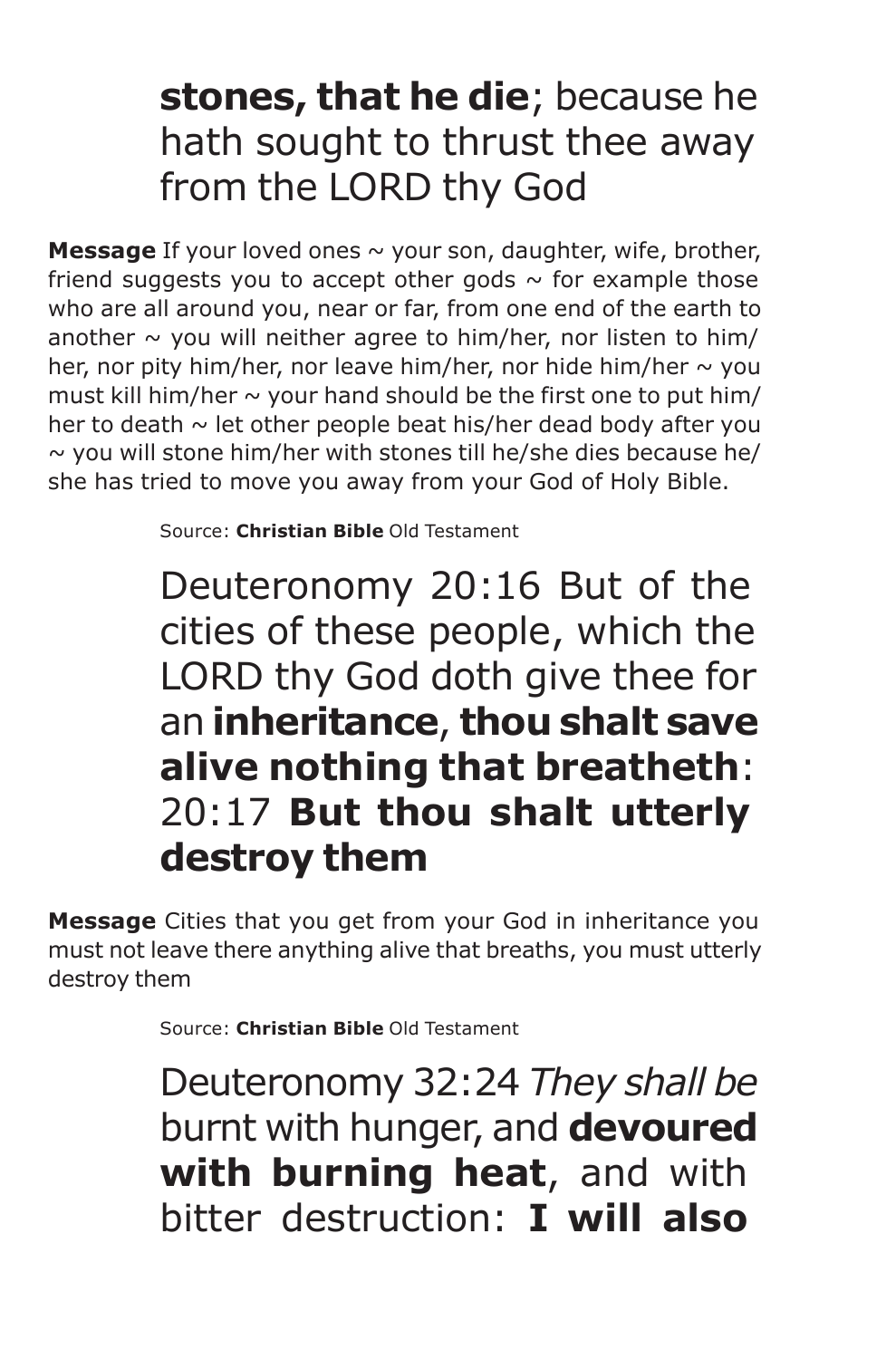**send** the teeth of beasts upon them, with the poison of serpents of the dust. 32:25 The sword without, and terror within, shall **destroy** both the young man and the virgin, the **suckling** *also* with the **man of gray hairs**.

**Message** Make them starve so that the fire of hunger consumes them. Throw them in fire so that the burning fire can consume them alive. Spare not the babies sucking mother's milk and old men of gray hair with their one foot in the grave - kill them all.

Source: **Oxford Dictionary** p 1272

**Numbers** is the fourth book of the **Bible**

Source: **Christian Bible** Old Testament

Numbers 31:17 Now therefore **kill every male among little ones**, and kill every woman that hath known man by lying with him. 31:18 But all the **women children**, that have not known a man by lying with him, **keep alive for yourselves**.

**Message** Kill their every little male child, kill their women, but keep their virgins alive for yourself.

Source: **Oxford Dictionary** p 966

**Isaiah** was a major Hebrew **prophet**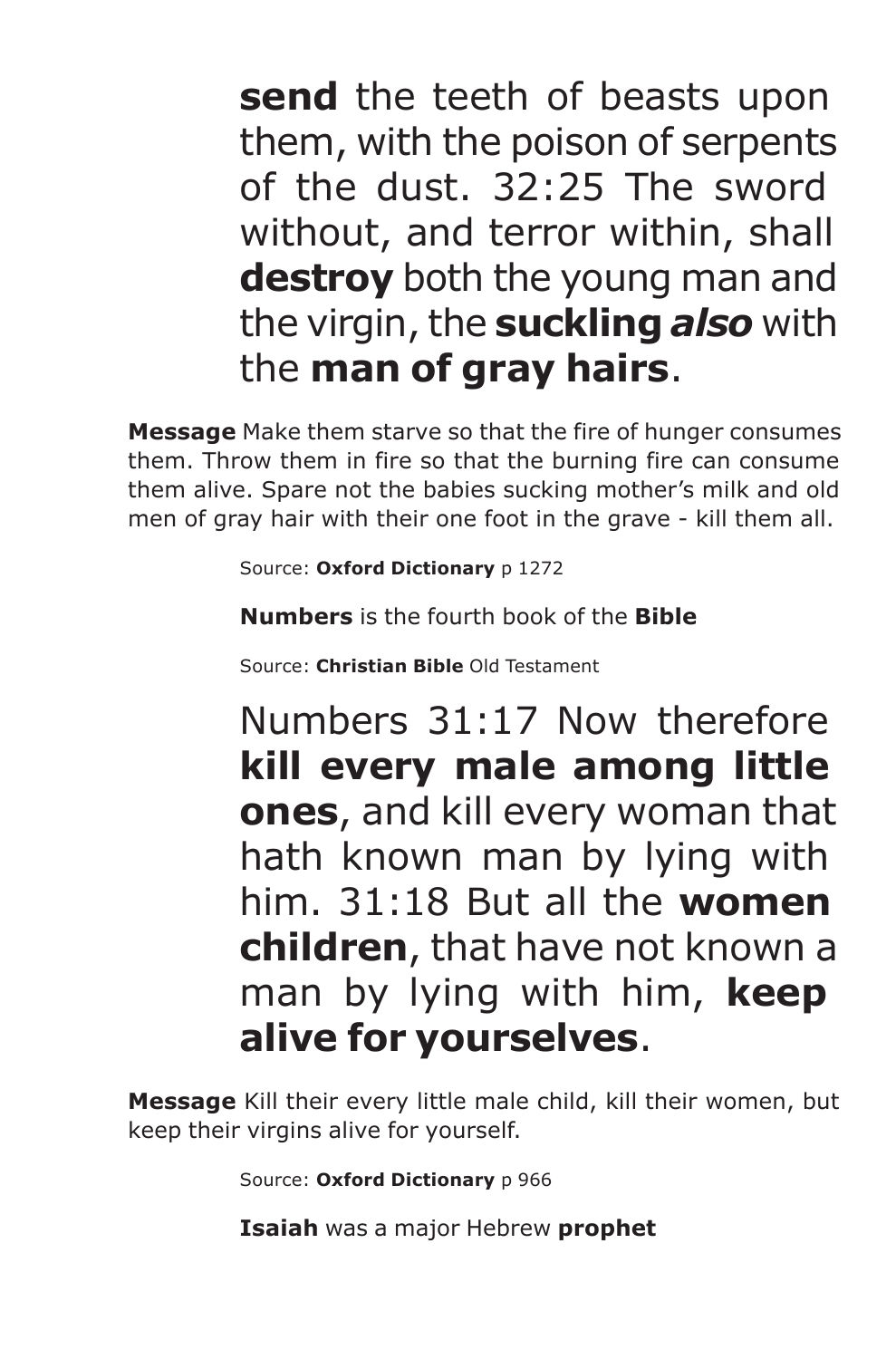**Isaiah** is a book of **Bible** containing his prophecies

Source: **Christian Bible** Old Testament

## Isaiah 13:16 Their **children** also shall be **dashed to pieces before their eyes**; their houses shall be spoiled, and **their wives** ravished (\***raped**).

**Ravish** force a woman to have sexual intercourse against her will [Oxford Dictionary p 1541] **Dash** strike or fling something somewhere with great force, especially so as to have a destructive effect [Oxford Dictionary p 468]

**Message** Violently kill their children in front of their eyes, destroy their houses, and rape their wives!

Source: **Oxford Dictionary** p 1228

**Nahum** a book of the **Bible**

Source: **Christian Bible** Old Testament

### Nahum 1:2 God *is* **jealous**, and the LORD **revenge**th; the LORD revengeth, and *is* furious; the LORD will take **vengeance** on his adversaries, and he reserveth *wrath* for his **enemies**.

Source: Oxford Dictionary p 645

**Exodus** is the second book of the **Bible**

Source: **Christian Bible** Old Testament

Exodus 23:24 Thou shalt **not**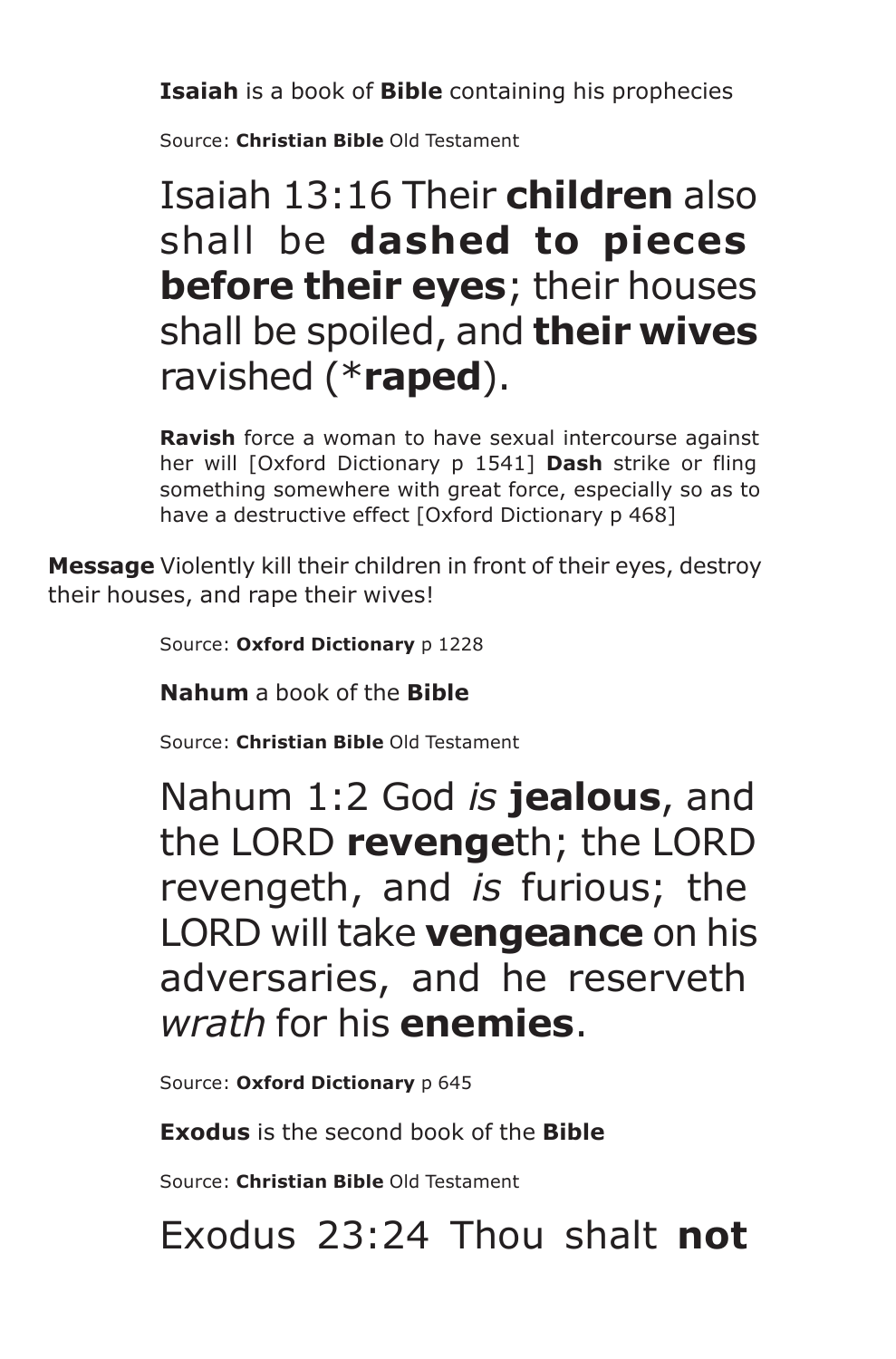**bow** down **to their gods**, nor serve them, nor do after their works: but thou shalt **utterly overthrow them**, and quite **break down their images**.

**Message** Utterly overthrow their gods, and break the idols of their gods! Never bow down to their gods.

> Exodus 34:13 But ye shall **destroy their altars**, **break their images**, and cut down their groves. 34:14 For thou shalt worship **no other god**: for the LORD, **whose name** *is* **Jealous**, *is* a **jealous God**:

**Message** Destroy everything that relates to their way of worshipping their gods!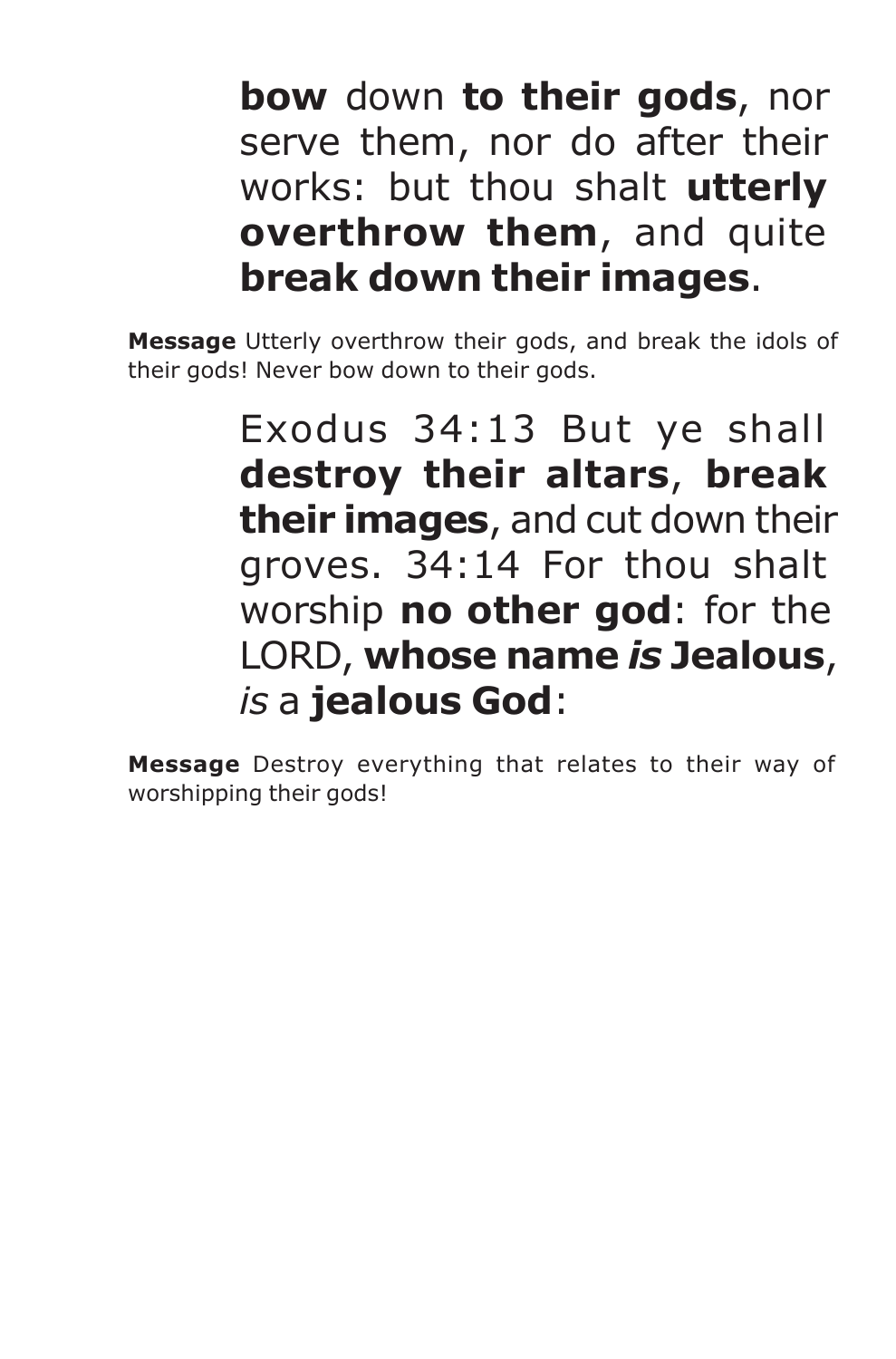# How those **teachings shaped** the **conducts** of the followers of **Christianity**

Source: *The Goa Inquisition*, AK Priolkar, cover 3

The Goa Inquisition was established in 1560 as recommended earlier by **Saint Francis Xavier**, and finally abolished in 1812. Although its headquarters were at Goa, its jurisdiction extended to entire Portuguese possessions to the East of the Cape of Good Hope, and it had its Commissaries in other major centers.

Source: **Oxford Dictionary** p 2135 p 981

**Francis Xavier** 1506-52 Spanish **Catholic** missionary; known as the Apostle of the Indies. One of the **original** seven **Jesuits**, from **1540** he travelled to Southern India, Shri Lanka, Malacca, the Moluccas, and Japan, making **thousands of converts**.

**Jesuit** a member of the **Society of Jesus**

#### *Goa (1560-1812)*

Source: *The Empire of the Soul*, Paul Williams Roberts, Harper Collins, 1999 quoted in *The Saint Business*, Rajeev Srinivasan, *Hindu Voice*, Nov 2003, pp 4-5

**Children** were flogged and **slowly dismembered** (\*tear or cut limb from limb) **in front of their parents**, whose (\*parents') **eyelids** had been sliced off (\*so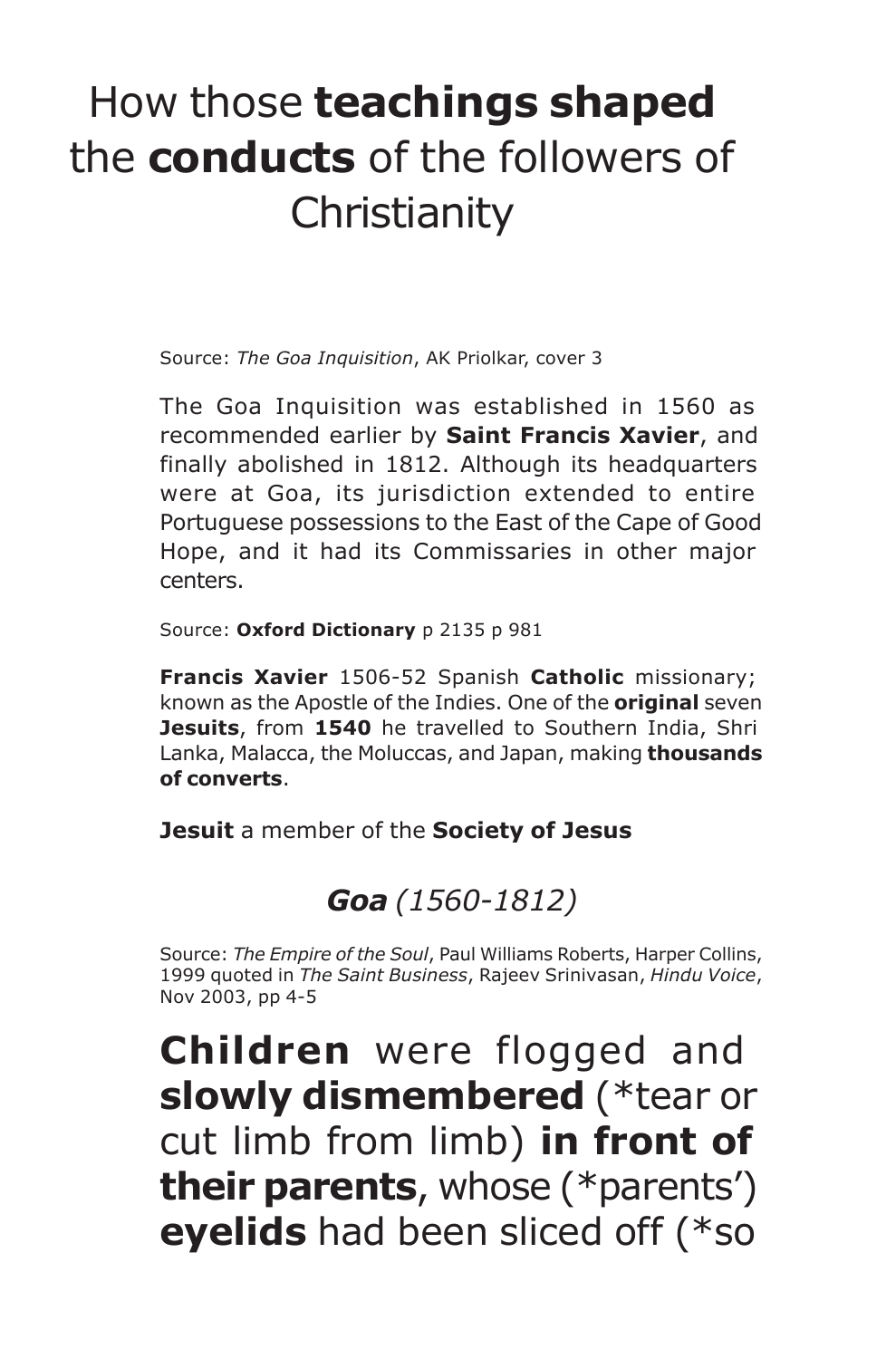they couldn't close their eyes) to make sure they missed nothing. Extremities (\*the hands and feet) were amputated carefully, so that a person could remain conscious even when all that remained was a torso (\*the trunk of the human body) and head. **Male genitals** were **removed** and **burned in front of wives**, **breasts hacked off** and **vaginas penetrated by swords** while **husbands were forced to watch**. ...

And it **went on for two hundred years**.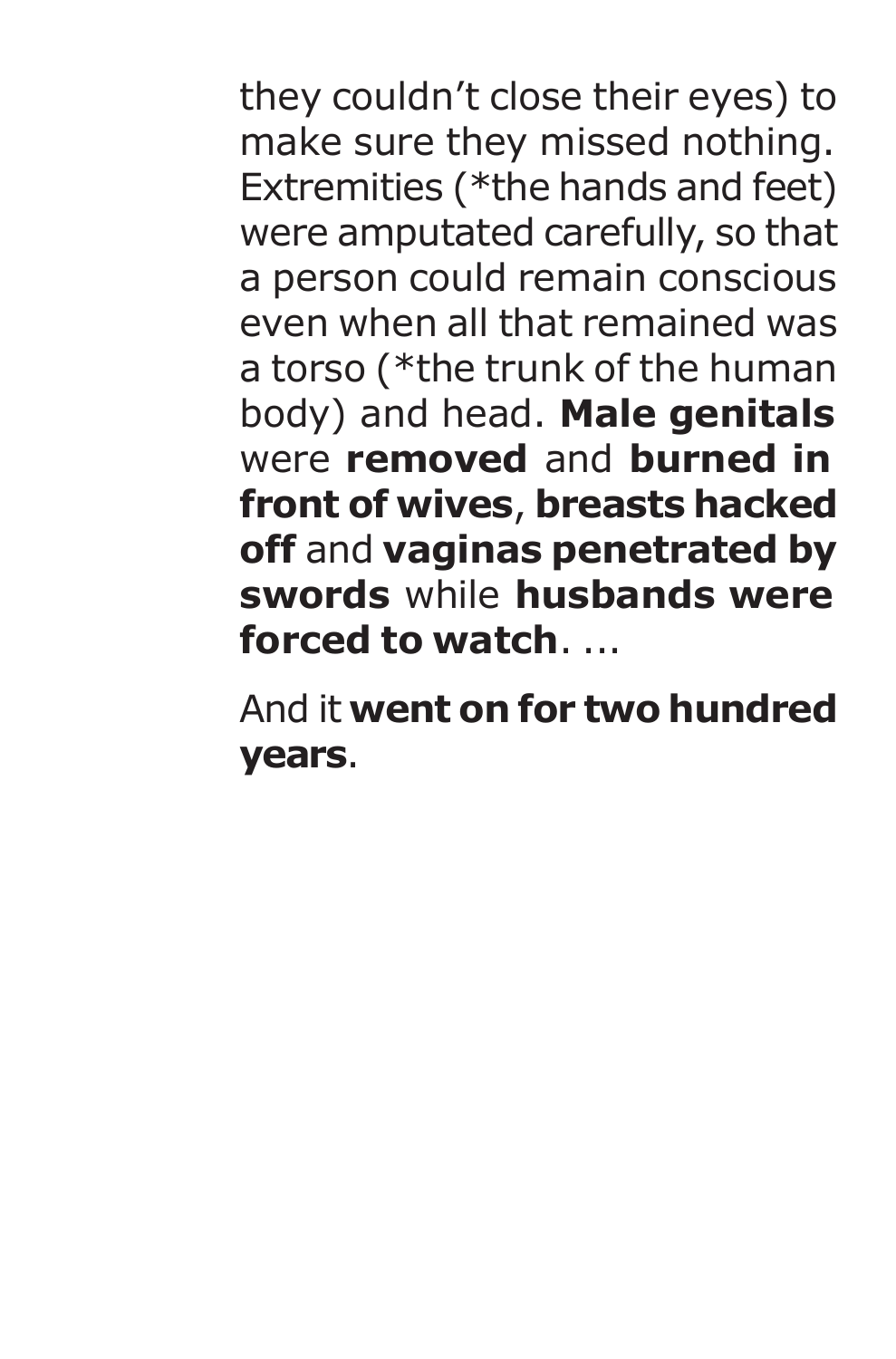# Part - 2

Truth is bitter Truth is bitter Truth is bitter Truth is bitter Truth is bitter Truth is bitter Truth is bitter Truth is bitter Truth is bitter Truth is bitter Truth is bitter Truth is bitter Truth is bitter Truth is bitter Truth is bitter Truth is bitter Truth is bitter Truth is bitter Truth is bitter Truth is bitter Truth is bitter Truth is bitter Truth is bitter Truth is bitter Truth is bitter Truth is bitter Truth is bitter Truth is bitter Truth is bitter Truth is bitter Truth is bitter Truth is bitter Truth is bitter Truth is bitter Truth is bitter Truth is bitter Truth is bitter Truth is bitter Truth is bitter Truth is bitter Truth is bitter Truth is bitter Truth is bitter Truth is bitter Truth is bitter Truth is bitter Truth is bitter Truth is bitter Truth is bitter Truth is bitter Truth is bitter Truth is bitter Truth is bitter Truth is bitter Truth is bitter Truth is bitter Truth is bitter Truth is bitter Truth is bitter Truth is bitter Truth is bitter Truth is bitter Truth is bitter Truth is bitter Truth is bitter Truth is bitter Truth is bitter Truth is bitter Truth is bitter Truth is bitter Truth is bitter Truth is bitter Truth is bitter Truth is bitter Truth is bitter Truth is bitter Truth is bitter Truth is bitter Truth is bitter Truth is bitter Truth is bitter Truth is bitter Truth is bitter Truth is bitter Truth is bitter Truth is bitter Truth is bitter Truth is bitter Truth is bitter Truth is bitter Truth is bitter Truth is bitter Truth is bitter Truth is bitter Truth is bitter Truth is bitter Truth is bitter Truth is bitter Truth is bitter Truth is bitter Truth is bitter Truth is bitter Truth is bitter Truth is bitter Truth is bitter Truth is bitter Truth is bitter Truth is bitter Truth is bitter Truth is bitter Truth is bitter Truth is bitter Truth is bitter Truth is bitter Truth is bitter Truth is bitter Truth is bitter Truth is bitter Truth is bitter Truth is bitter Truth is bitter Truth is bitter Truth is bitter Truth is bitter Truth is bitter Truth is bitter Truth is bitter Truth is bitter Truth is bitter Truth is bitter Truth is bitter Truth is bitter Truth is bitter Truth is bitter Truth is bitter Truth is bitter Truth is bitter Truth is bitter Truth is bitter Truth is bitter Truth is bitter Truth is bitter Truth is bitter Truth is bitter Truth is bitter Truth is bitter Truth is bitter Truth is bitter Truth is bitter Truth is bitter Truth is bitter Truth is bitter Truth is bitter Truth is bitter Truth is bitter Truth is bitter Truth is bitter Truth is bitter Truth is bitter Truth is bitter Truth is bitter Truth is bitter Truth is bitter Truth is bitter Truth is bitter Truth is bitter Truth is bitter Truth is bitter Truth is bitter Truth is bitter Truth is bitter Truth is bitter Truth is bitter Truth is bitter Truth is bitter Truth is bitter Truth is bitter Truth is bitter Truth is bitter Truth is bitter Truth is bitter Truth is bitter Truth is bitter Truth is bitter Truth is bitter Truth is bitter Truth is bitter Truth is bitter Truth is bitter Truth is bitter Truth is bitter Truth is bitter Truth is bitter Truth is bitter Truth is bitter Truth is bitter

# Compare with Hinduism

Truth is bitter Truth is bitter Truth is bitter Truth is bitter Truth is bitter Truth is bitter Truth is bitter Truth is bitter Truth is bitter Truth is bitter Truth is bitter Truth is bitter Truth is bitter Truth is bitter Truth is bitter Truth is bitter Truth is bitter Truth is bitter Truth is bitter Truth is bitter Truth is bitter Truth is bitter Truth is bitter Truth is bitter Truth is bitter Truth is bitter Truth is bitter Truth is bitter Truth is bitter Truth is bitter Truth is bitter Truth is bitter Truth is bitter Truth is bitter Truth is bitter Truth is bitter Truth is bitter Truth is bitter Truth is bitter Truth is bitter Truth is bitter Truth is bitter Truth is bitter Truth is bitter Truth is bitter Truth is bitter Truth is bitter Truth is bitter Truth is bitter Truth is bitter Truth is bitter Truth is bitter Truth is bitter Truth is bitter Truth is bitter Truth is bitter Truth is bitter Truth is bitter Truth is bitter Truth is bitter Truth is bitter Truth is bitter Truth is bitter Truth is bitter Truth is bitter Truth is bitter Truth is bitter Truth is bitter Truth is bitter Truth is bitter Truth is bitter Truth is bitter Truth is bitter Truth is bitter Truth is bitter Truth is bitter Truth is bitter Truth is bitter Truth is bitter Truth is bitter Truth is bitter Truth is bitter Truth is bitter Truth is bitter Truth is bitter Truth is bitter Truth is bitter Truth is bitter Truth is bitter Truth is bitter Truth is bitter Truth is bitter Truth is bitter Truth is bitter Truth is bitter Truth is bitter Truth is bitter Truth is bitter Truth is bitter Truth is bitter Truth is bitter Truth is bitter Truth is bitter Truth is bitter Truth is bitter Truth is bitter Truth is bitter Truth is bitter Truth is bitter Truth is bitter Truth is bitter Truth is bitter Truth is bitter Truth is bitter Truth is bitter Truth is bitter Truth is bitter Truth is bitter Truth is bitter Truth is bitter Truth is bitter Truth is bitter Truth is bitter Truth is bitter Truth is bitter Truth is bitter Truth is bitter Truth is bitter Truth is bitter Truth is bitter Truth is bitter Truth is bitter Truth is bitter Truth is bitter Truth is bitter Truth is bitter Truth is bitter Truth is bitter Truth is bitter Truth is bitter Truth is bitter Truth is bitter Truth is bitter Truth is bitter Truth is bitter Truth is bitter Truth is bitter Truth is bitter Truth is bitter Truth is bitter Truth is bitter Truth is bitter Truth is bitter Truth is bitter Truth is bitter Truth is bitter Truth is bitter Truth is bitter Truth is bitter Truth is bitter Truth is bitter Truth is bitter Truth is bitter Truth is bitter Truth is bitter Truth is bitter Truth is bitter Truth is bitter Truth is bitter Truth is bitter Truth is bitter Truth is bitter Truth is bitter Truth is bitter Truth is bitter Truth is bitter Truth is bitter Truth is bitter Truth is bitter Truth is bitter Truth is bitter Truth is bitter Truth is bitter Truth is bitter Truth is bitter Truth is bitter Truth is bitter Truth is bitter Truth is bitter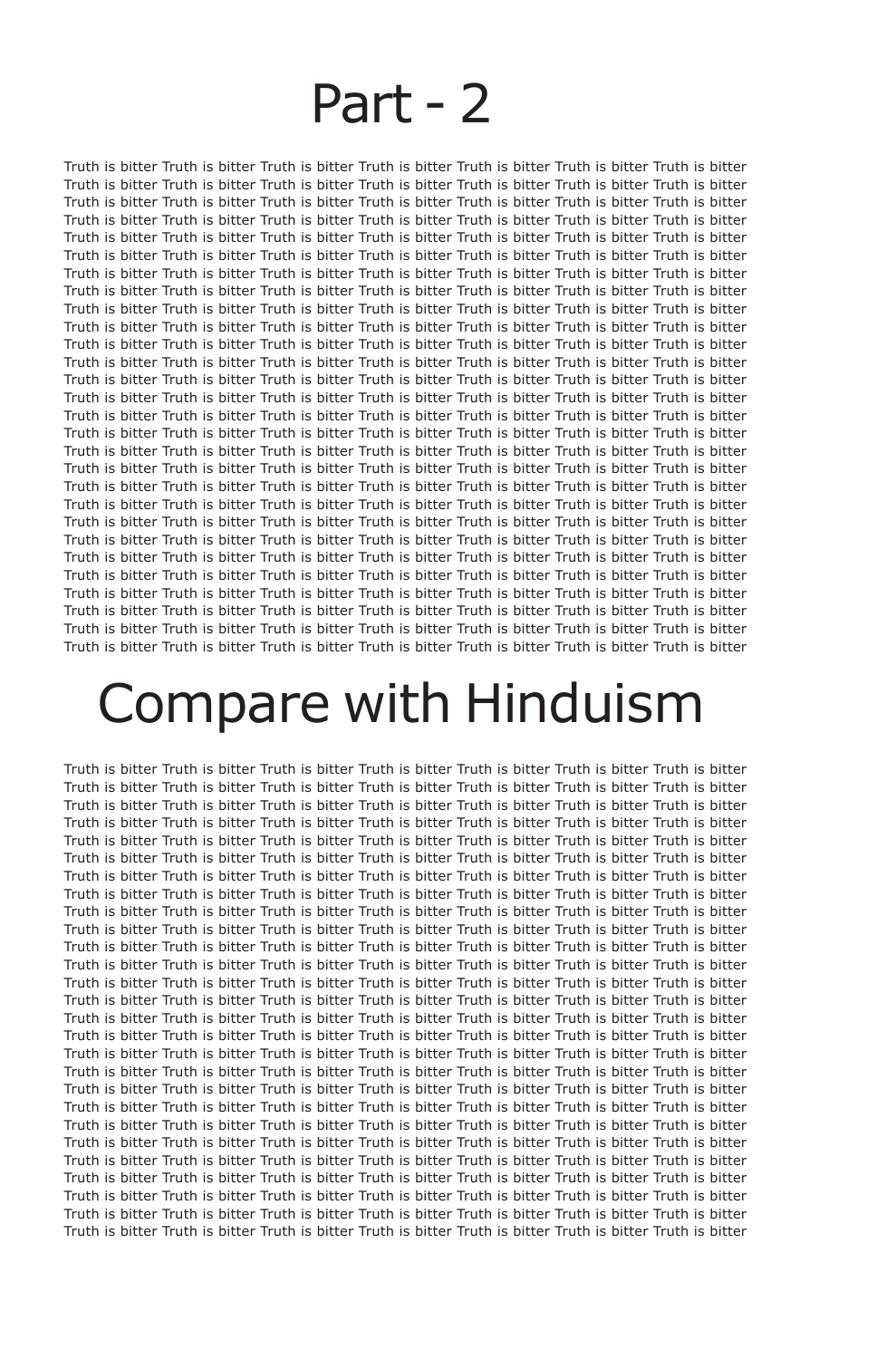# Now, have a taste of Hindu teachings for a change

Location: Cambridge University, 1882

Source: *INDIA what can it teach us*? Max Muller, p 59, p 67 respectively

Max Muller: I have left to the last of the witness who might otherwise have been suspected – I mean the **Hindus** themselves. The **whole** of their **literature** from one end to the other is **pervaded by expressions** of **love** and **reverence for truth**.

I doubt whether in **any other** of the ancient literatures of the **world** you will find traces of that extreme sensitiveness of conscience which despairs of our **ever speaking the truth**.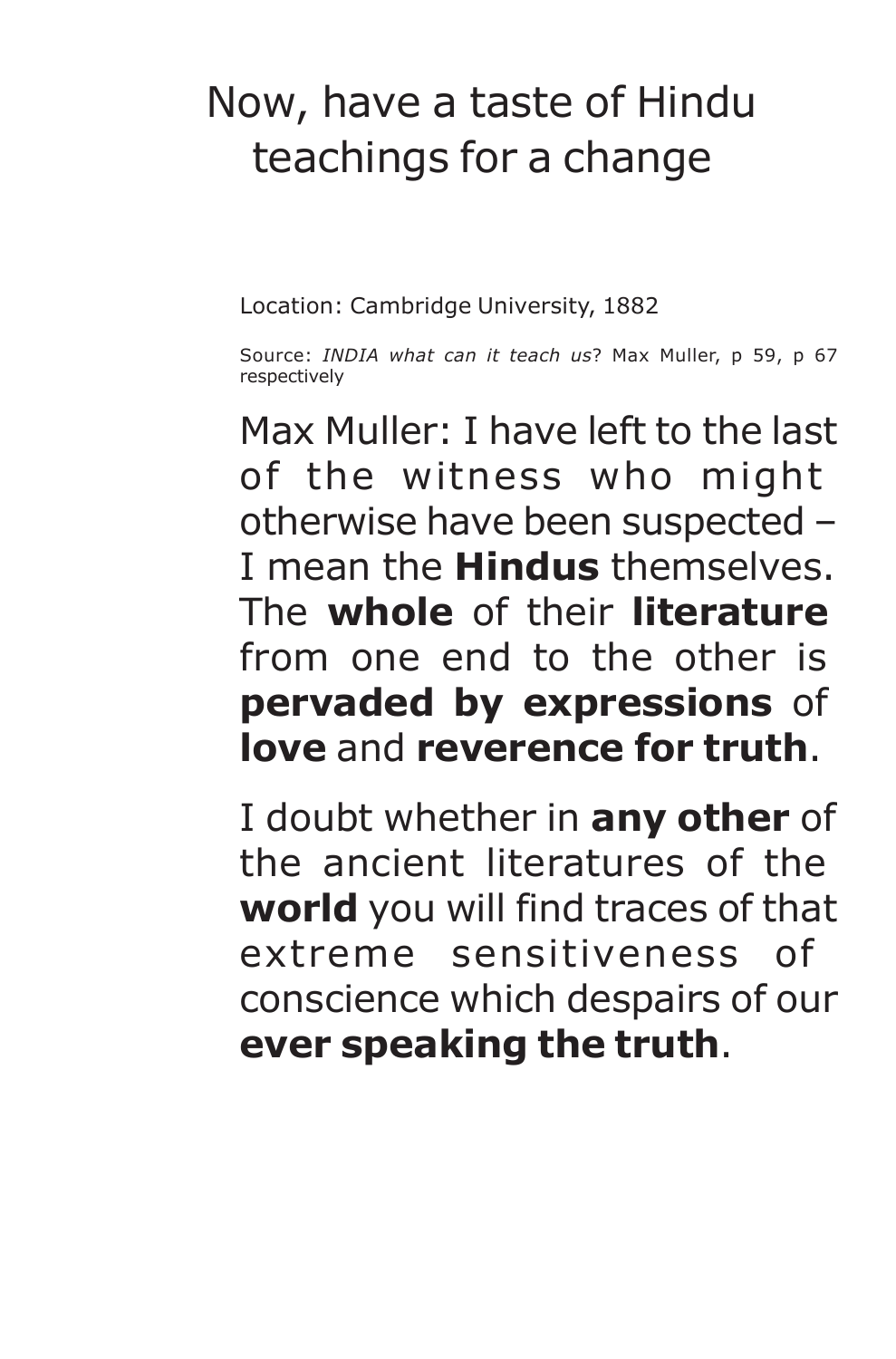# And, how those **teachings shaped** the **conducts** of the **Hindus**

Location: Cambridge University, 1882

Source: *INDIA what can it teach us?* Max Muller, p 50

Max Muller: It is **extremely strange** that whenever, either in **Greek**, or in **Chinese**, or in **Persian**, or in **Arab** writings, we meet **any attempts** at describing the **distinguishing features** in the **national character** of the Bhaaratiyas (\*Hindus), **regard for truth and justice should always be mentioned first**.

Location: Cambridge University, 1882

Source: *INDIA what can it teach us*? Max Muller, p 53

Max Muller: So I could go on **quoting from book after book**, and **again and again** we should see how it was the **love of truth** that struck all the people who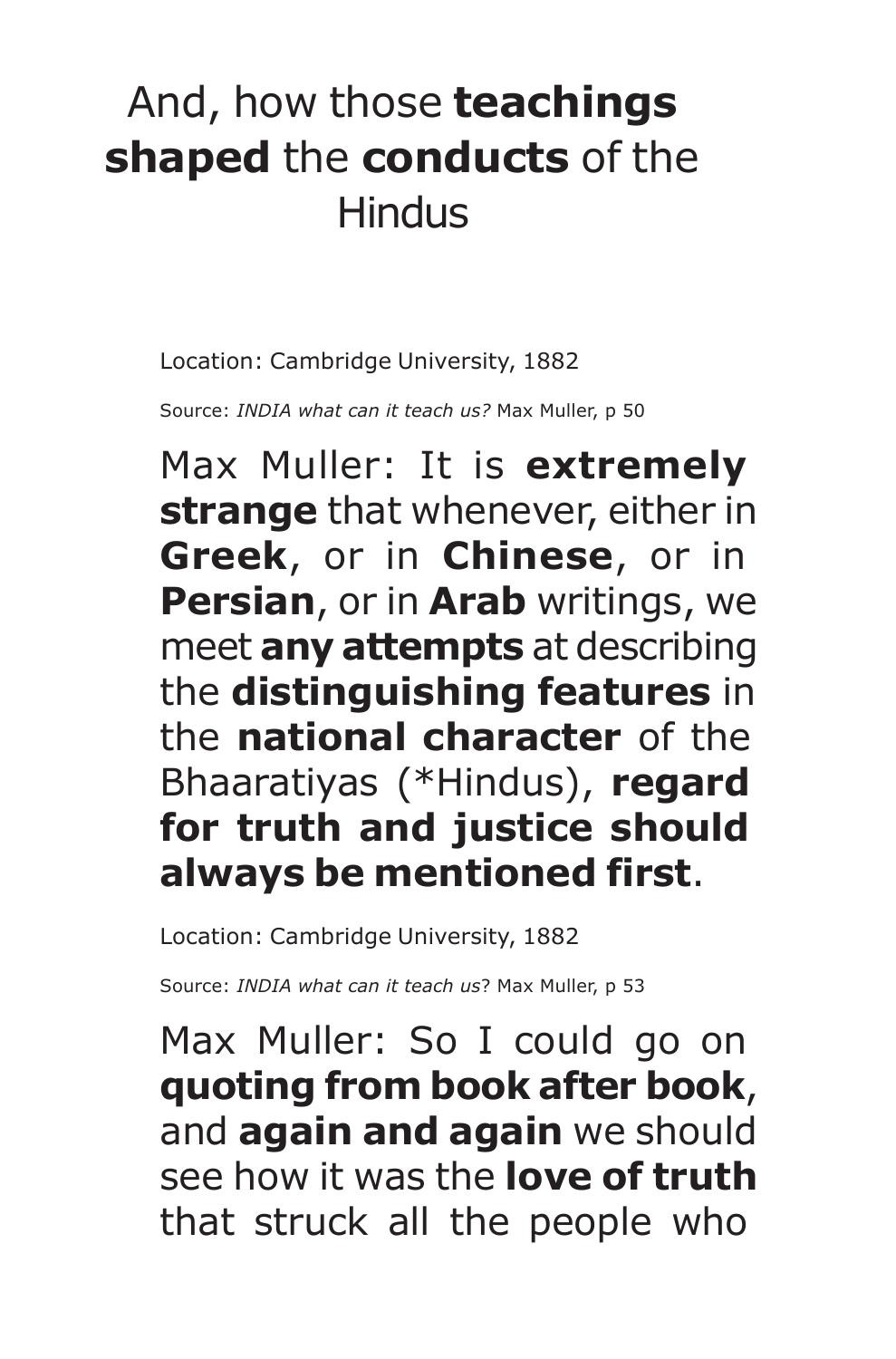### came in contact with BhaaratVarsh, as the **prominent feature** in the **national character** of its inhabitants. **No one ever accused them of falsehood**.

Source: *INDIA what can it teach us?* Max Muller, Penguin, p 57, read with endnotes 43, 44 seemingly referring to Mill's History, vol. i. p 371

(Sir Thomas Munro was the eminent Governor of Madras Presidency in the **Southern** BhaaratVarsh)

Sir Thomas Munro: If a good system of agriculture, **unrivalled manufacturing skill**, a capacity to produce whatever can contribute to either convenience or luxury, **schools established in every village** for teaching, reading, writing, and arithmetic, the **general practice of hospitality and charity** amongst each other, and above all, a **treatment of the female sex** full of confidence, respect, and delicacy, are among the signs which denote a civilized people – then the Hindus are not inferior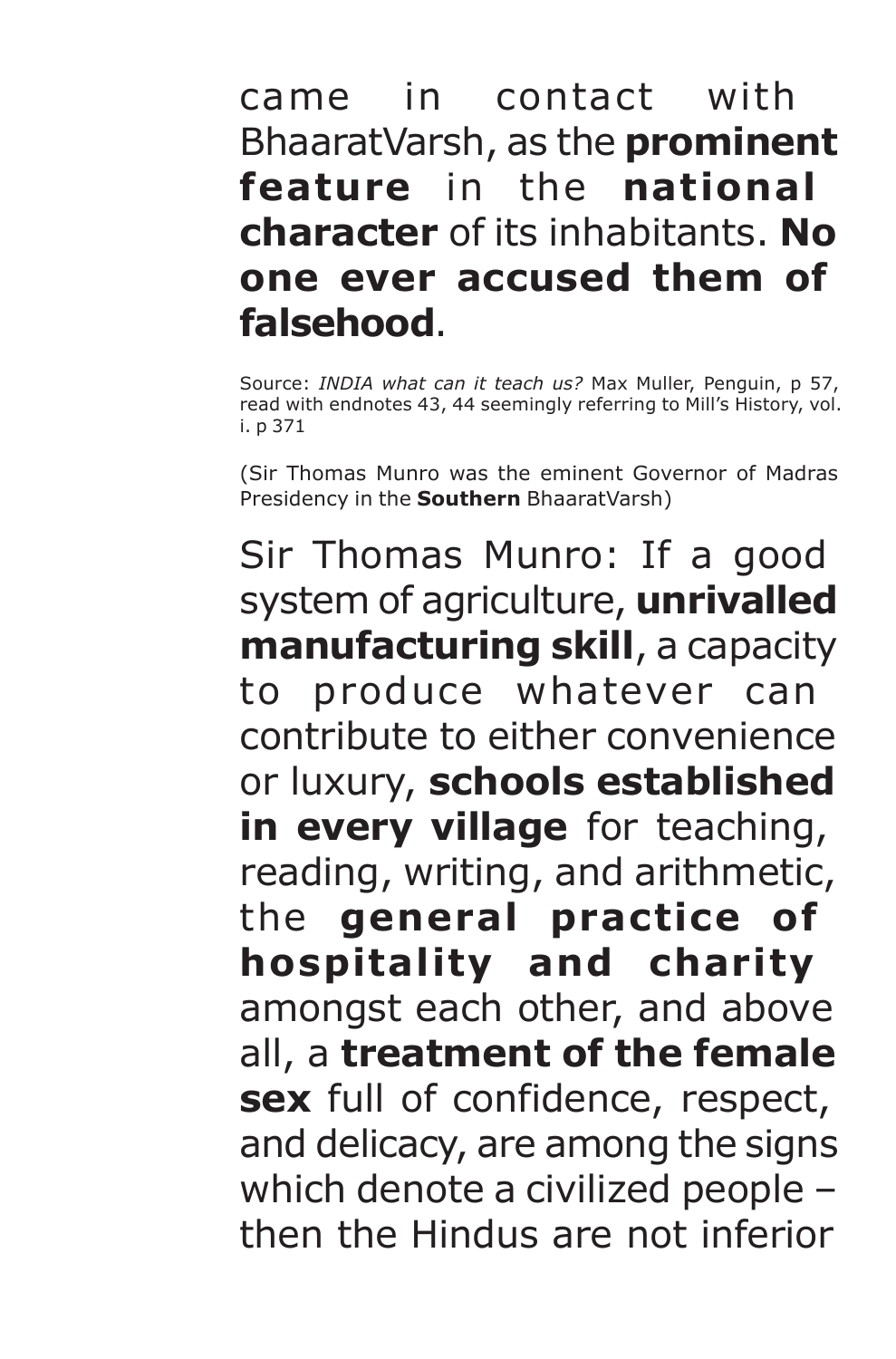to the nations of Europe, and **if civilization is to become an article of trade between England and BhaaratVarsh, I am convinced that England will gain by the import cargo.**

A **great civilization** indeed!

• Hindu **teachings** and ancient Hindu **Education system** manned by Hindu **Braahmans** made this a **reality**, which lasted for **5,000 years** after the battle of **MahaaBhaarat** following which Dharm was **reestablished**!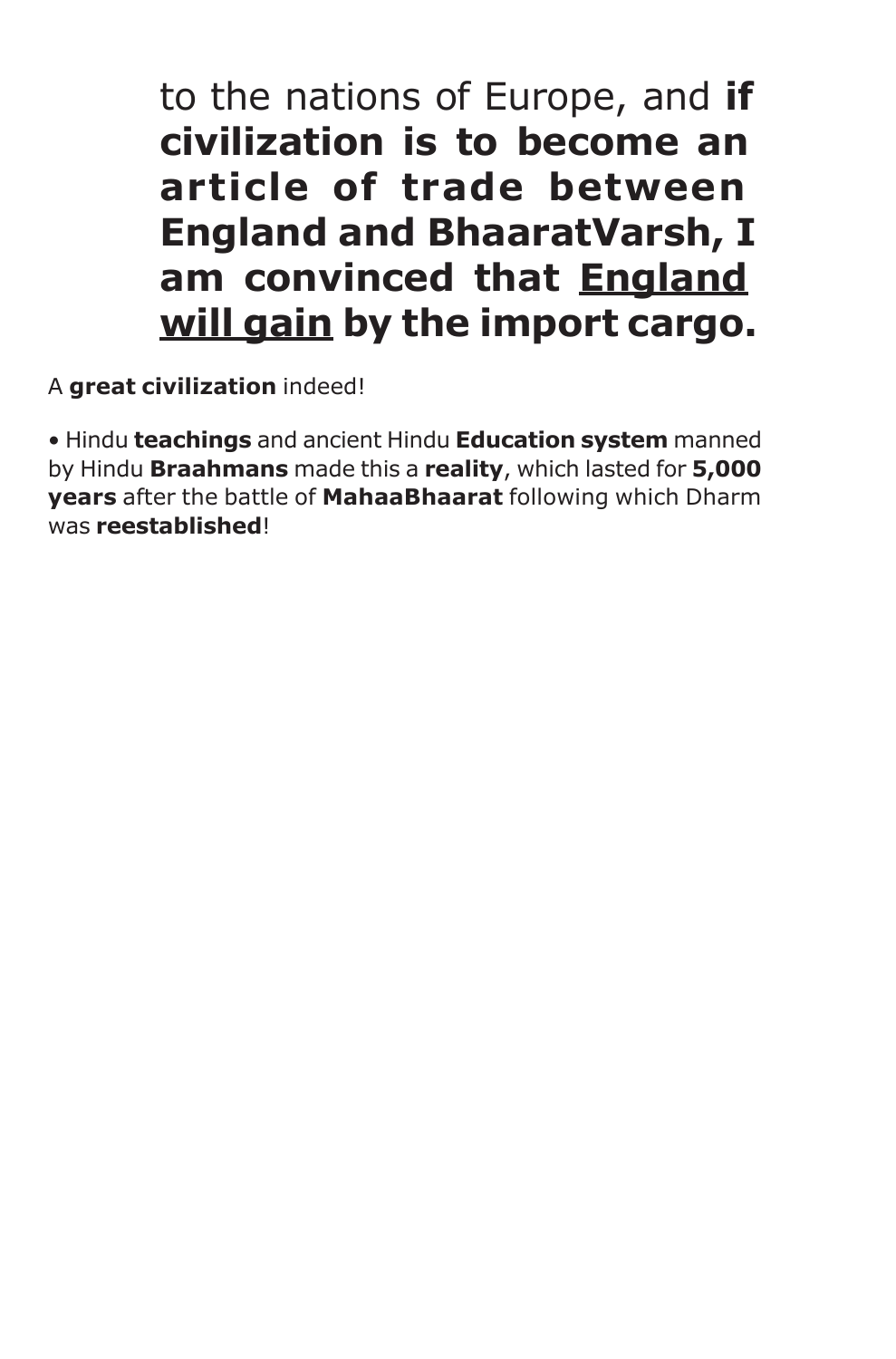## Many Gods vs. One God

#### **Many gods or many manifestations of one god?**

Hindus believe in many gods. Some would say not many gods but many manifestations of one god. I leave it you the way you like to say it. I bring out this clarification because one gentleman had objected to my using "Hindus believe in many gods".

I shall use "Hindus believe in many gods" because not only world perceives that way but also most common Hindus perceive that way. World perception is reflected through the following **Oxford Dictionary** description:

> **polytheism** the belief in or worship of **more than one** god [p 1439]

> **monotheism** the doctrine or belief that there is **only one** God [p 1196]

Today the world is divided into two distinct factions. Monotheists and polytheists. There are atheists but in small numbers in relative terms. Monotheist religions like Judaism, Christianity and Islam had been bent upon obliterating all polytheist religions from the face of the earth ever since these monotheist religions came into existence. Before that the world was "pagan" as they call it.

> **Pagan** a person holding religious beliefs **other than** those of the **main world religions** [p 1332]

Today the world is dominated by monotheist religions and therefore they take the liberty to describe themselves as main world religions.

#### **Why Hindus believe in many gods?**

I would want to describe it in very simple terms: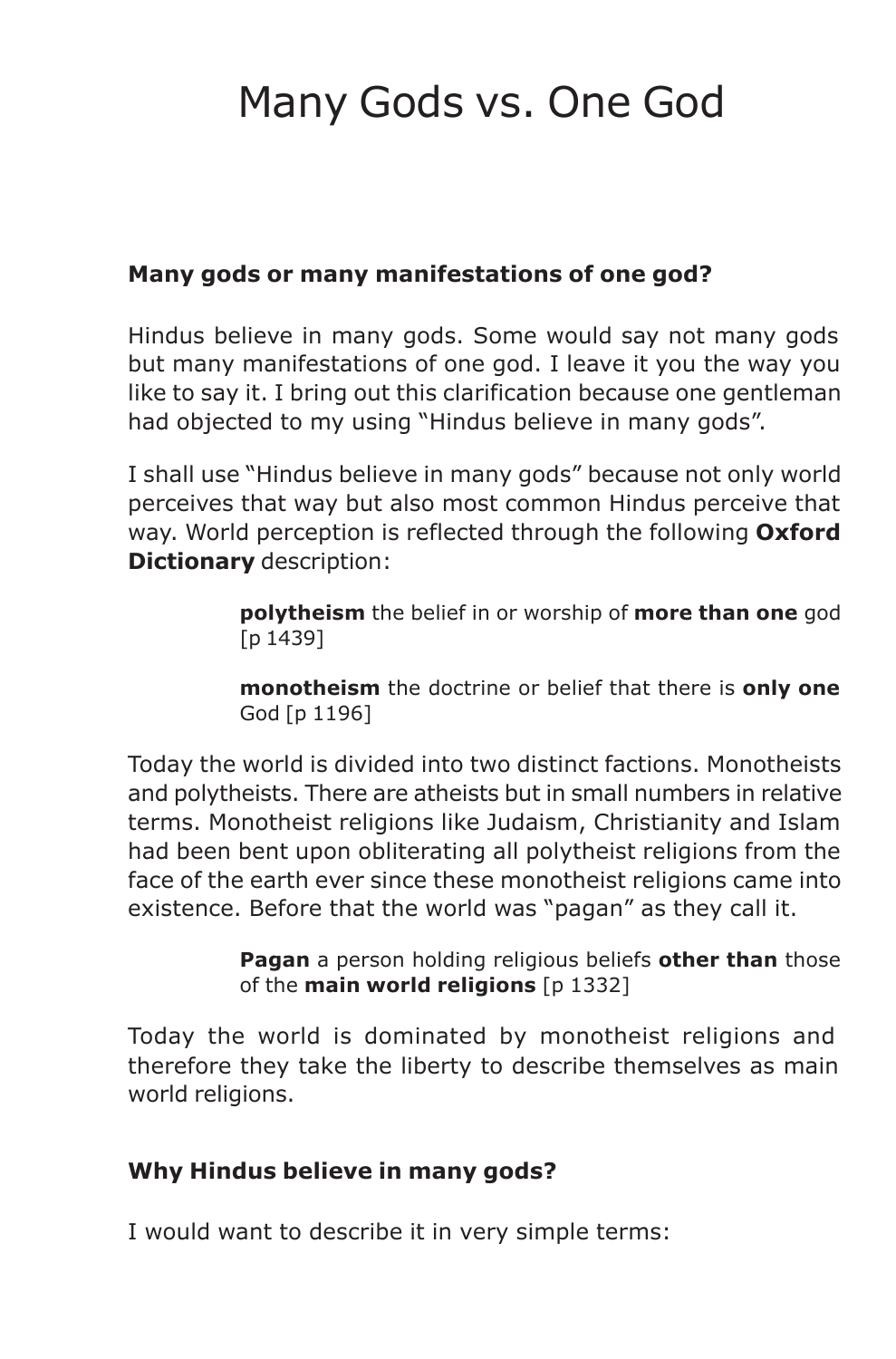• God, who could create such an extraordinarily diverse universe, can easily assume any form He wants at His will.

• He is under no compulsion to have or not to have a form.

• Besides, He can present Himself in as many forms as He may want.

#### **Why Hindus believe in God with form?**

God has himself created humans, animals, birds, fishes, trees, and what not, just look around and you will see them. Then ask yourself a simple question: One who could create so many forms; can He not take that form for Himself?

Can He not present Himself in one of those forms if His devotee wants to see Him in that particular form, and if He is pleased with His devotee, and if He wishes to grant him the vision to see Him in the form of his choice?

#### **What is the result of such belief?**

As Hindu believes in many gods, he does not fight on Hindu god, Muslim god, and Christian god. For him, there are hundreds of gods, one more or one less does not make a difference to him.

That is why, when the first batch of refugee Syrian Christians arrived at Cranganore, Malabaar in BhaaratVarsh in the year 345 (running from the religious persecution of Persian King Shaapur II who considered them a state liability) Hindu king not only gave them land to live but also to build church so that they could freely practice their own religion. Similarly in Gujaraat, king SiddhRaja JaiSimh and his successors continued to provide Muslims trade settlers the opportunity to build mosques and freely practice their own religion, and as the inscriptions are witness, these things happened much before Gujaraat passed under Muslim rule after invasions of Ulugh Khan in 1299.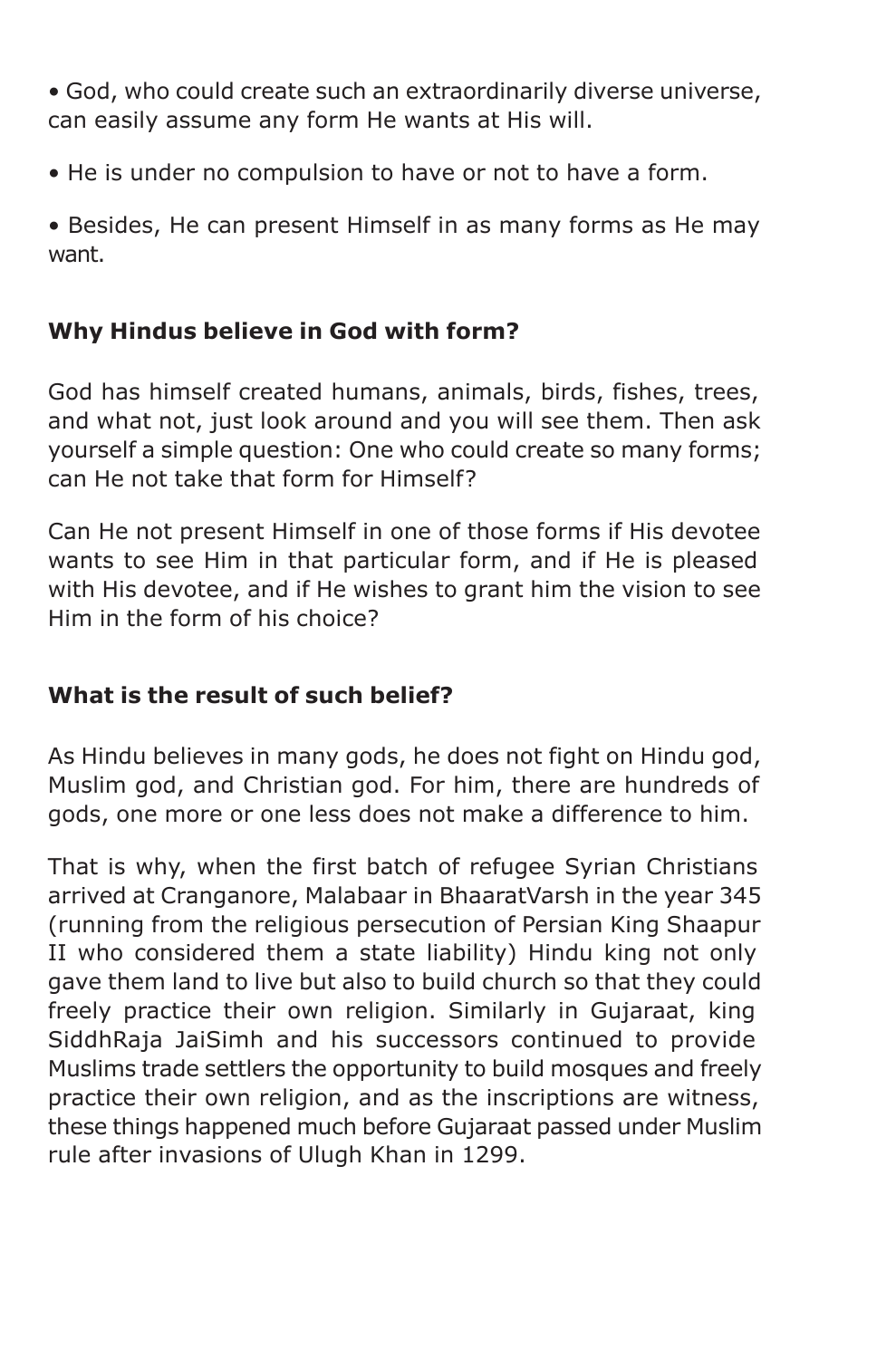#### **Christians do not believe in many gods; what is the result of such belief?**

As Christians believe in one God, and that is only Christian God, they eliminated all civilizations that believed in many gods. They did not eliminate Islam because it believed in one God, like them, but they had been continually at war with Islam because they believe in another God. Even today what is happening between Osama Bin Laden and President Bush is nothing but same Crusade and Jihad, though Christians do not say it because they have learned with time to hide their true motives. They could not eliminate Hindu civilization, but they substantially corrupted it through imposed Christian education for past six generations. They have effectively destroyed the fabric of Hindu society.

When I started looking at Christian Bible, I learned it pronounces death for idolaters, like Hindus. That is why, these refugee Syrian Christians waited for thousand years, lived on Hindu hospitality and finally, when Vasco da Gama arrived in BhaaratVarsh with his ship and cannons, they approached him and pleaded him to wage war against Hindu king.

Persian King Shaapur II considered them a state liability and he was right. Hindu kings treated them as state guests and the guests betrayed their hosts even after thousand years' hospitality. Christian history is witness what Christianity has made of Christians.

Saint Francis Xavier took a large grant from Hindu king of Quilon to build churches, and then he converted entire villages into Christianity in one stroke, and then he got Hindu temples pulled down and Hindu god idols destroyed, and he wrote to the Society of Jesus that he could not describe in words the joy he felt watching this happen.

In Christianity such people are respected as saints. In Hinduism such people are not respected because they possess inhumane qualities. The two religions are opposite in their values.

#### **This is where the whole game begins: • Monotheism's avowed determination to obliterate Polytheism from the**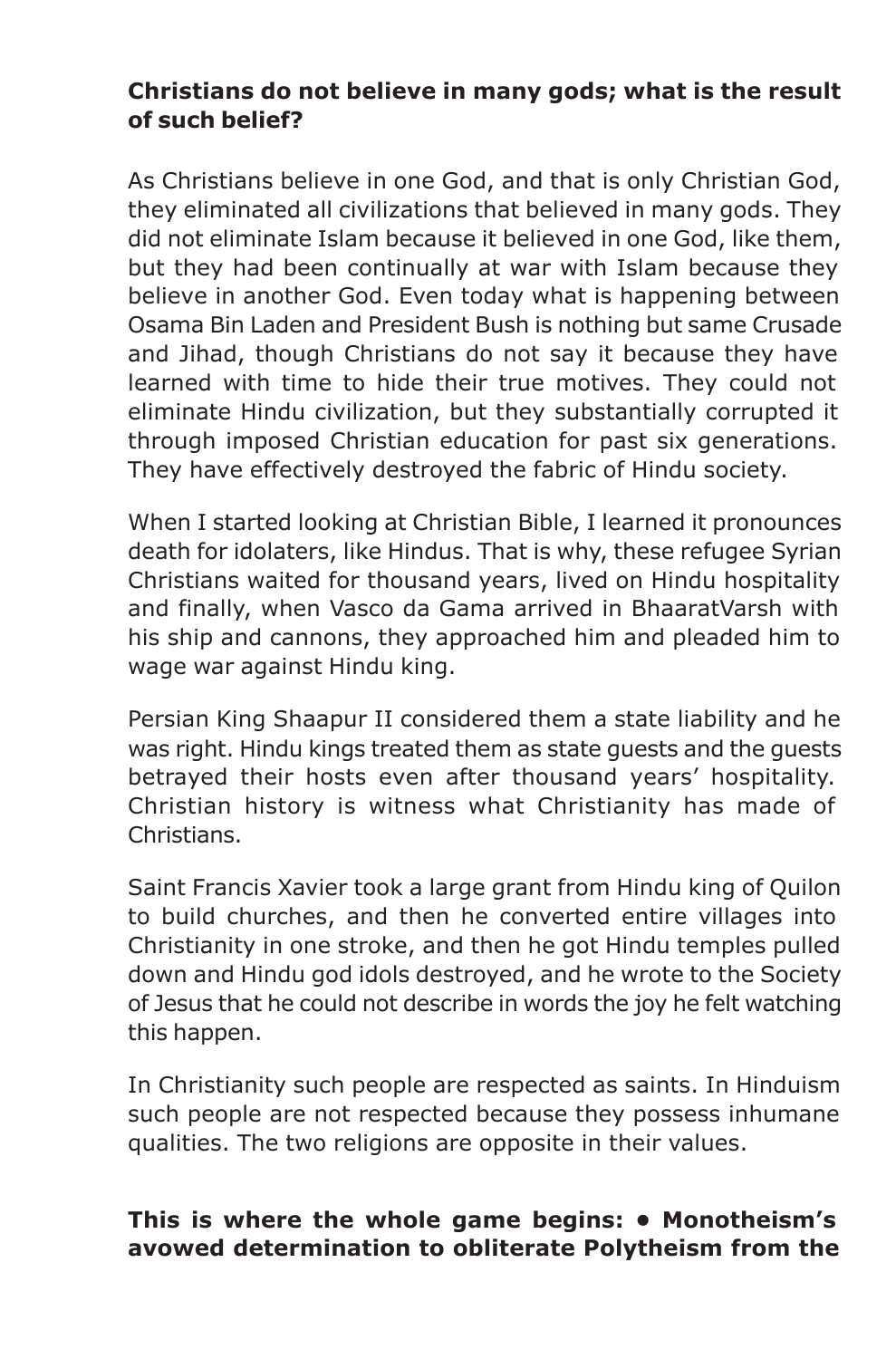**face of the Earth • Islam's Zihaad against Hinduism • Christianity's (masked) Crusade against Hinduism**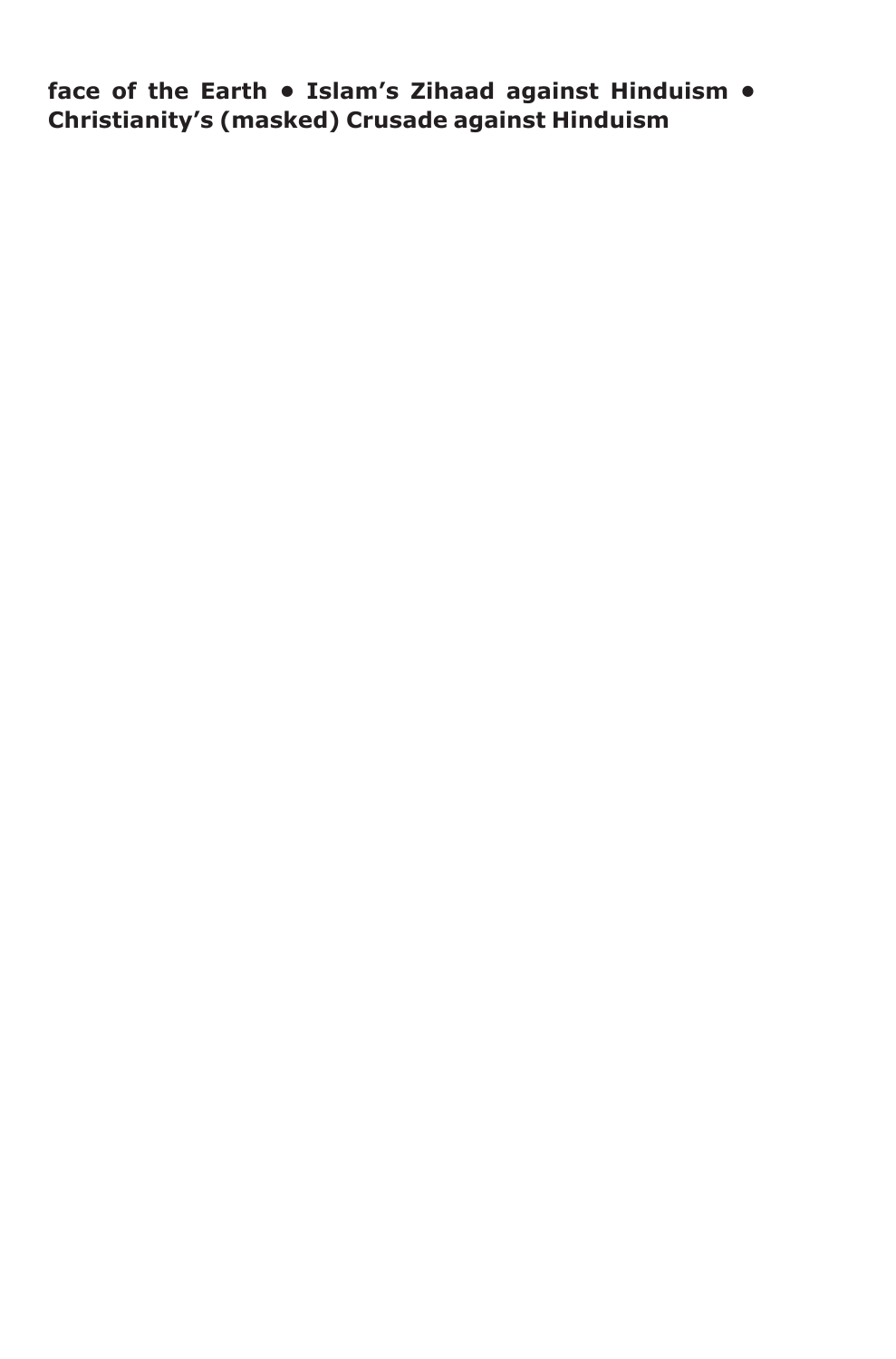## Paramahansa Yogananda

**Knowingly/unknowingly majority Hindu preachers have built castles with the sand, taking due advantage of the current age of deception. They have been leading their Hindu followers into a make-believe world, keeping them insulated from the crude reality!**

#### **Paramahansa Yogananda's Autobiography of a Yogi, which received worldwide acclaim**

I have a significant message for you at the end of this episode. After about 25 years break I took to spiritual readings again sometimes around Christmas of 1998.

The first book on my hand was that of Paramahansa Yogananda's *Autobiography of a Yogi* borrowed from Unionville Public Library in Markham, Canada. The book had received worldwide acclaim. Paramahansa Yogananda had been fairly successful in USA and gathered a fairly large following of *white* men and women.

His book had a very significant impact on me. I bought several copies and gave as gift to my colleagues. I recommended it to many more. This book speaks of Jesus Christ very highly on numerous occasions, and draws a parallel between Christianity and Hinduism. It cemented my earlier impression that Christianity happened to be a great humanitarian religion.

Today as I added a note about Trinity and Tridev, I thought it necessary to check if my 5 year-old-memory weren't failing me. In the process, look, at what I unexpectedly stumbled on!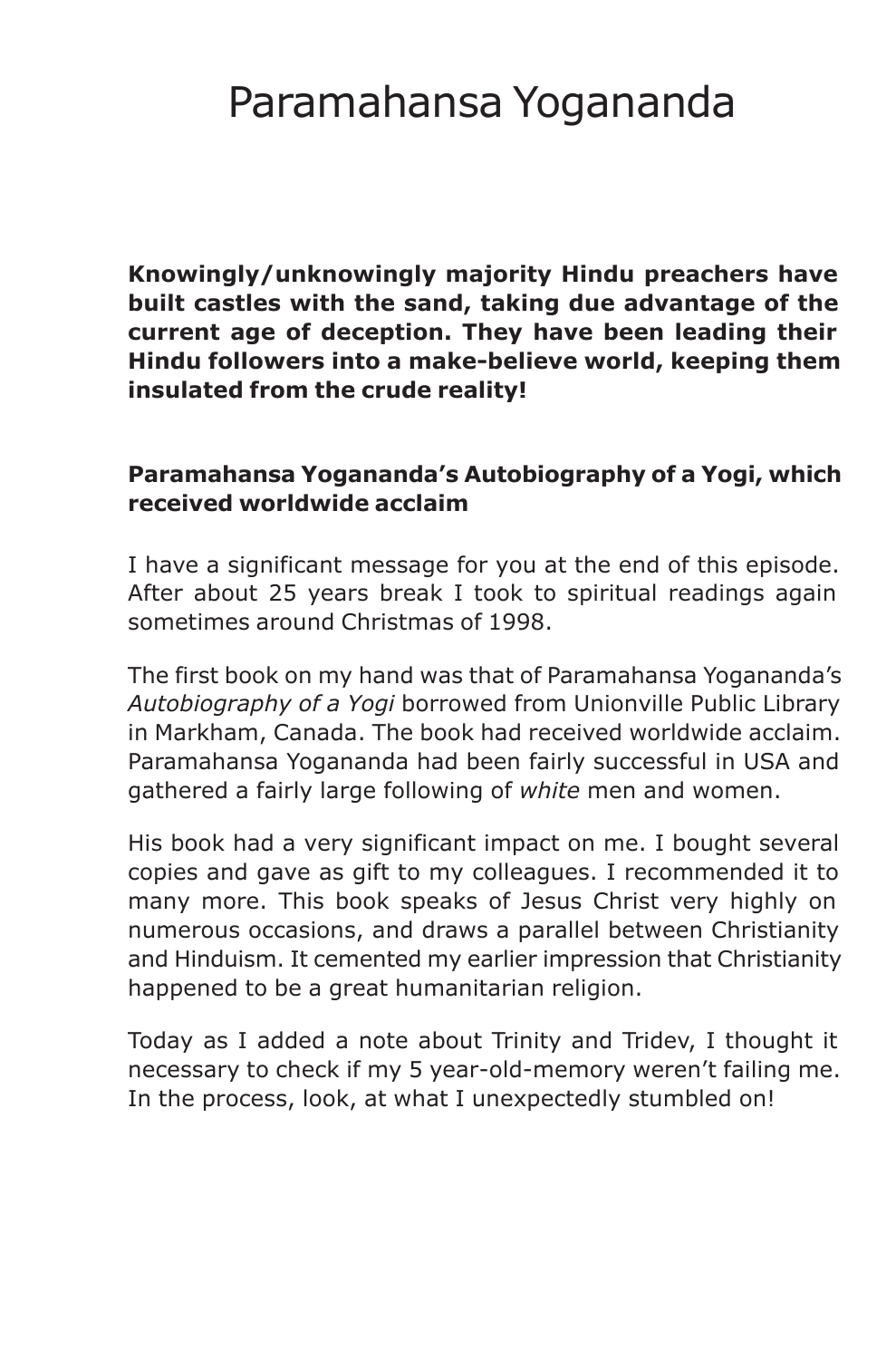#### **Paramahansa Yogananda equated Hindu teachings with teachings of Jesus**

Source: An Autobiography of a Yogi, Paramahansa Yogananda, p 85 fn

Paramahansa Yogananda: Hindu scriptures teach that family attachment is delusive if it prevents the devotee from seeking the Giver of all boons, including one of loving relatives, not to mention life itself. Jesus similarly taught: "He that loveth father or mother more than me is not worthy of me." - Matthew 10:37 (Bible).

Thus, declaring that Jesus similarly taught, Yogananda draws a parallel between Hinduism and Christianity. A reader takes his word for granted, because Paramahansa Yogananda sounds very sincere throughout this book and he creates an impression that he knows Christianity and Hinduism like the back of his hand. So, trusting him and at the same time unsure of the truth in his statement, I decided to check the Bible and, lo, what I find!

#### **Did Paramahansa Yogananda tell the whole truth to his readers and followers?**

Bible, Matthew 10:34 "Think not I am come to send peace on earth: I come not to send peace, but a sword." 10:35 "For I am come to set a man at variance against his father, and the daughter against the mother, and the daughter in law against her mother in law. 10:36 And a man's foe shall be they of his own household." 10:37 "He that loveth father or mother more than me is not worthy of me; and he that loveth son or daughter more than me is not worthy of me."

Now think for a moment. Are the teachings of Hinduism and Jesus truly 'similar' as Paramahansa Yogananda made us to believe?

#### **Let us expand on what Hinduism teaches us**

Let me put it in my words. Hinduism teaches that any attachment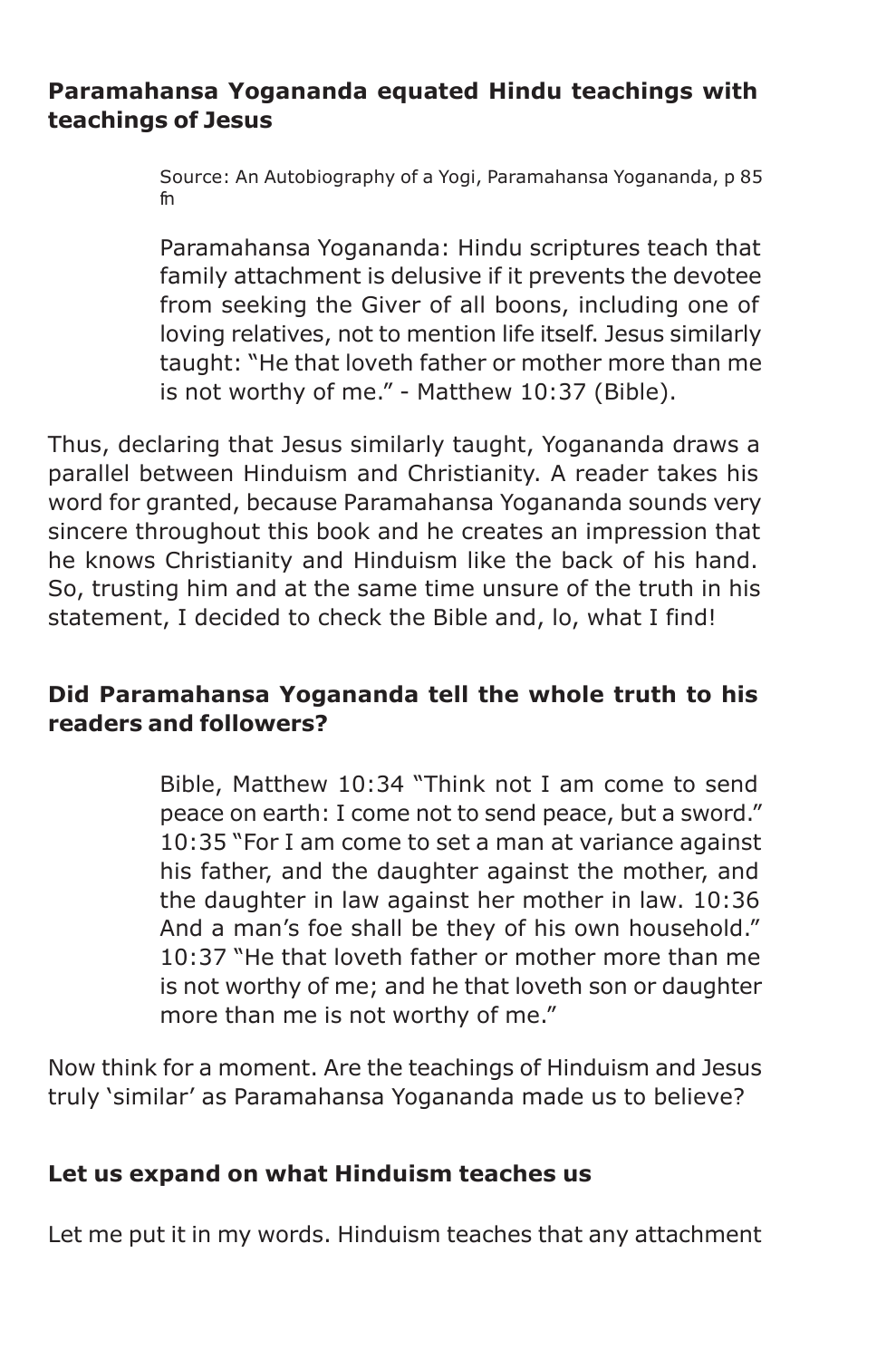whatsoever of any kind, be it towards parents, wife, children, relatives, friends, money, power, position, fame, or anything for that matter, which we come across in our day to day life in this mortal world, can effectively come in the way of attaining soul's final dissolution into the Supreme Soul, which frees the soul from the cycle of birth and death.

The logic is simple, as long as we remain attached to these worldly things, we would naturally want to remain wrapped up in their thoughts, and we wouldn't try adequately enough to advance towards the process of dissolution into the Supreme Soul.

#### **Let us now expand on what Jesus of Bible taught**

But Jesus says in no uncertain terms that he has not come to earth to bring peace, instead he has come to bring sword (war) and he has come to put son against father, daughter against mother, daughter-in-law against mother-in-law, and turn the family of a man as his foe (enemy); and in that context, one who loves his parents more than Jesus, in other words, does not turn against his parents, is not worthy of Jesus.

#### **Why did Paramahansa Yogananda deliberately suppress major part of the statement made by Jesus as documented in Bible?**

On what basis Paramahansa Yogananda draws a parallel between Hinduism and Christianity in this particular context, and how does he use Mathew 10:37 by suppressing 10:34, 10:35, 10:36? Does Paramahansa Yogananda bring his readers and followers closer to the Truth or does he take them farther from the Truth? Why is it that he deliberately omitted stating 10:34, 10:35, 10:36 that indicate the context in which 10:37 was said?

#### **Don't think it was an unintended mistake; Paramahansa Yogananda knew Bible rather too well to make such a clever mistake**

Please do not pamper yourself with the thought that it was a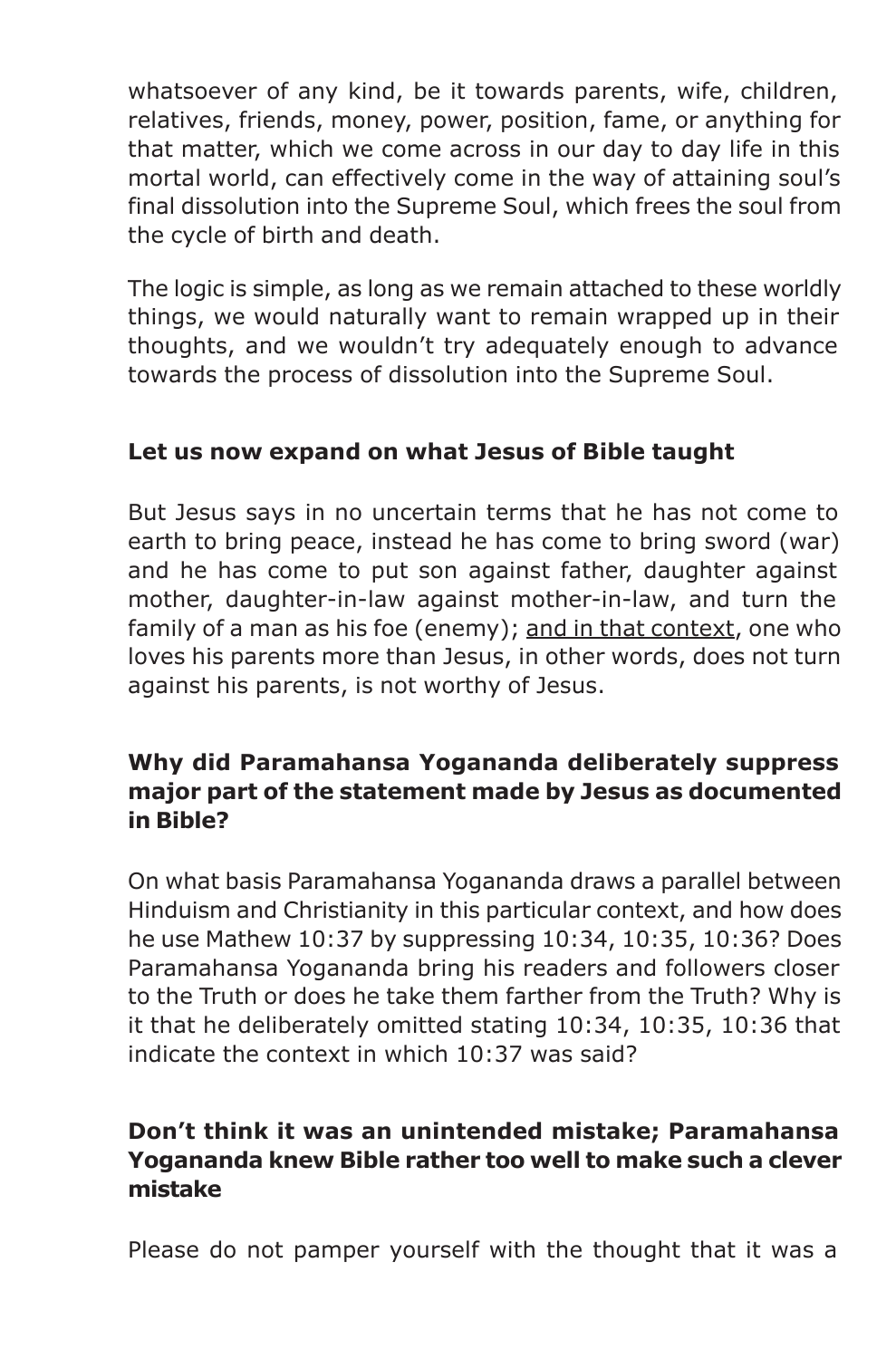simple mistake on his part. You would be fooling yourself if you do believe that. Paramahansa Yogananda knew Bible too well and gives the impression of having understood Jesus so well that he could not have simply made a mistake. You got to read the whole of *Autobiography of a Yogi* sincerely to know that it is simply not possible that it could have been an unintended mistake. This is one of the people whom I respected dearly, only to be disillusioned later!

#### **Spiritual gurus promote their own-brand-religion**

At his Self-Realization Fellowship Sunday gatherings at Toronto, I saw Shri Krishn and Jesus placed side by side at the altar. In today's world these things create pretty good impression. Today, we live in a world of 'Brand' images. This is how different spiritual gurus promote their own-brand-religion! Today even religion is for marketing. As you will proceed through this work, you will see that this comes from the influence of Christianity. You tend to become the kind of company you keep, and the kind of influence you allow on yourself.

#### **Therefore, you must be mentally prepared to look at things afresh disregarding your preconceived notions**

When you read or listen to such celebrities, your impressions are formed based on what they convey to you. It is important that you train your mind to disregard those preconceived notions if you wish to derive any benefit from my work.

You must not trust, nor distrust whatever you have learned so far. You must be mentally prepared to absorb unexpected shocks, and also prepared to look at things afresh, if you wish to proceed with my work; otherwise, it is a wasted effort, please do not spend your time!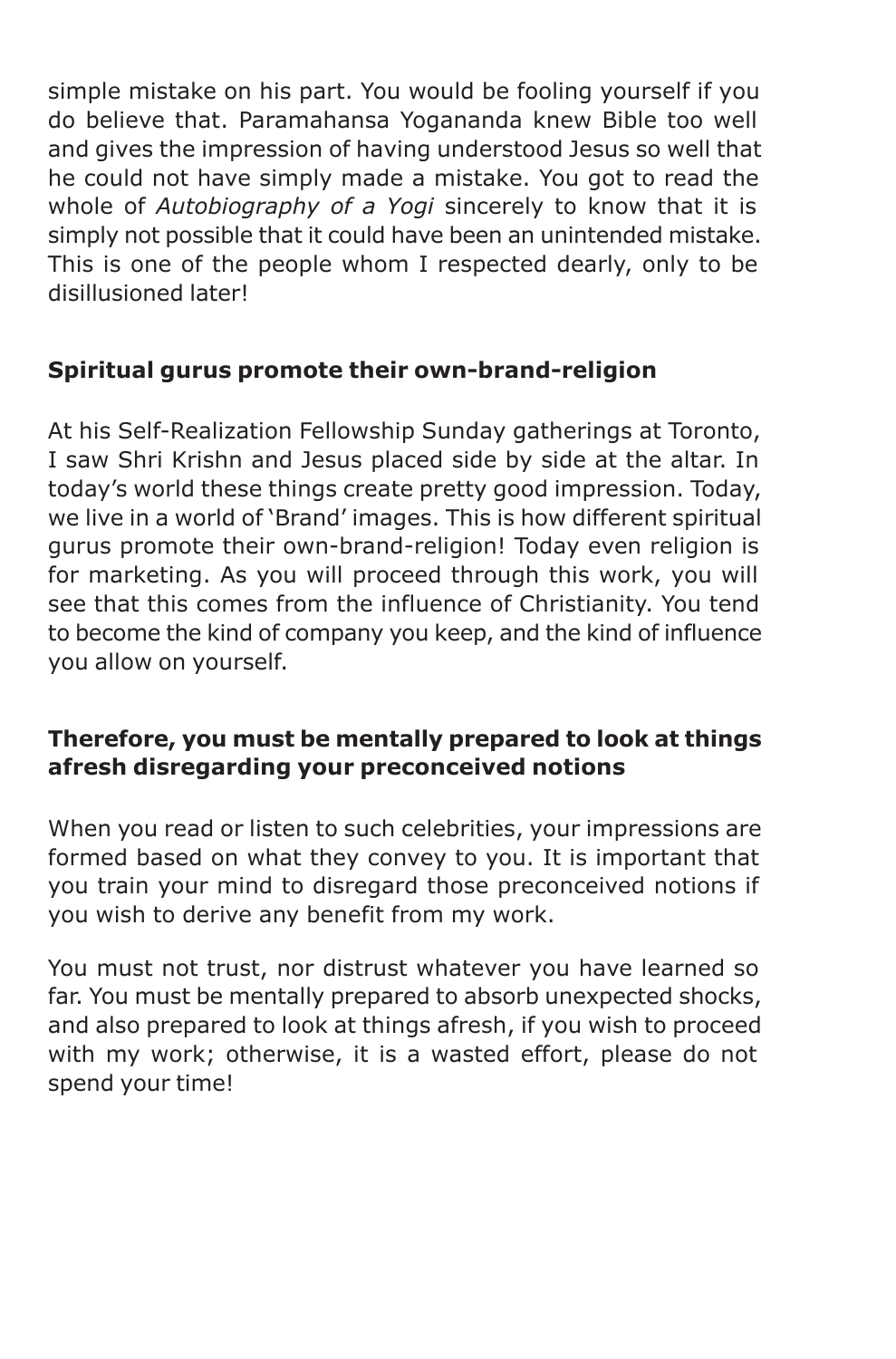# Part - 3

Truth is bitter Truth is bitter Truth is bitter Truth is bitter Truth is bitter Truth is bitter Truth is bitter Truth is bitter Truth is bitter Truth is bitter Truth is bitter Truth is bitter Truth is bitter Truth is bitter Truth is bitter Truth is bitter Truth is bitter Truth is bitter Truth is bitter Truth is bitter Truth is bitter Truth is bitter Truth is bitter Truth is bitter Truth is bitter Truth is bitter Truth is bitter Truth is bitter Truth is bitter Truth is bitter Truth is bitter Truth is bitter Truth is bitter Truth is bitter Truth is bitter Truth is bitter Truth is bitter Truth is bitter Truth is bitter Truth is bitter Truth is bitter Truth is bitter Truth is bitter Truth is bitter Truth is bitter Truth is bitter Truth is bitter Truth is bitter Truth is bitter Truth is bitter Truth is bitter Truth is bitter Truth is bitter Truth is bitter Truth is bitter Truth is bitter Truth is bitter Truth is bitter Truth is bitter Truth is bitter Truth is bitter Truth is bitter Truth is bitter Truth is bitter Truth is bitter Truth is bitter Truth is bitter Truth is bitter Truth is bitter Truth is bitter Truth is bitter Truth is bitter Truth is bitter Truth is bitter Truth is bitter Truth is bitter Truth is bitter Truth is bitter Truth is bitter Truth is bitter Truth is bitter Truth is bitter Truth is bitter Truth is bitter Truth is bitter Truth is bitter Truth is bitter Truth is bitter Truth is bitter Truth is bitter Truth is bitter Truth is bitter Truth is bitter Truth is bitter Truth is bitter Truth is bitter Truth is bitter Truth is bitter Truth is bitter Truth is bitter Truth is bitter Truth is bitter Truth is bitter Truth is bitter Truth is bitter Truth is bitter Truth is bitter Truth is bitter Truth is bitter Truth is bitter Truth is bitter Truth is bitter Truth is bitter Truth is bitter Truth is bitter Truth is bitter Truth is bitter Truth is bitter Truth is bitter Truth is bitter Truth is bitter Truth is bitter Truth is bitter Truth is bitter Truth is bitter Truth is bitter Truth is bitter Truth is bitter Truth is bitter Truth is bitter Truth is bitter Truth is bitter Truth is bitter Truth is bitter Truth is bitter Truth is bitter Truth is bitter Truth is bitter Truth is bitter Truth is bitter Truth is bitter Truth is bitter Truth is bitter Truth is bitter Truth is bitter Truth is bitter Truth is bitter Truth is bitter Truth is bitter Truth is bitter Truth is bitter Truth is bitter Truth is bitter Truth is bitter Truth is bitter Truth is bitter Truth is bitter Truth is bitter Truth is bitter Truth is bitter Truth is bitter Truth is bitter Truth is bitter Truth is bitter Truth is bitter Truth is bitter Truth is bitter Truth is bitter Truth is bitter Truth is bitter Truth is bitter Truth is bitter Truth is bitter Truth is bitter Truth is bitter Truth is bitter Truth is bitter Truth is bitter Truth is bitter Truth is bitter Truth is bitter Truth is bitter Truth is bitter Truth is bitter Truth is bitter Truth is bitter Truth is bitter Truth is bitter Truth is bitter Truth is bitter Truth is bitter Truth is bitter Truth is bitter Truth is bitter Truth is bitter Truth is bitter

# Crusade against Hinduism

Truth is bitter Truth is bitter Truth is bitter Truth is bitter Truth is bitter Truth is bitter Truth is bitter Truth is bitter Truth is bitter Truth is bitter Truth is bitter Truth is bitter Truth is bitter Truth is bitter Truth is bitter Truth is bitter Truth is bitter Truth is bitter Truth is bitter Truth is bitter Truth is bitter Truth is bitter Truth is bitter Truth is bitter Truth is bitter Truth is bitter Truth is bitter Truth is bitter Truth is bitter Truth is bitter Truth is bitter Truth is bitter Truth is bitter Truth is bitter Truth is bitter Truth is bitter Truth is bitter Truth is bitter Truth is bitter Truth is bitter Truth is bitter Truth is bitter Truth is bitter Truth is bitter Truth is bitter Truth is bitter Truth is bitter Truth is bitter Truth is bitter Truth is bitter Truth is bitter Truth is bitter Truth is bitter Truth is bitter Truth is bitter Truth is bitter Truth is bitter Truth is bitter Truth is bitter Truth is bitter Truth is bitter Truth is bitter Truth is bitter Truth is bitter Truth is bitter Truth is bitter Truth is bitter Truth is bitter Truth is bitter Truth is bitter Truth is bitter Truth is bitter Truth is bitter Truth is bitter Truth is bitter Truth is bitter Truth is bitter Truth is bitter Truth is bitter Truth is bitter Truth is bitter Truth is bitter Truth is bitter Truth is bitter Truth is bitter Truth is bitter Truth is bitter Truth is bitter Truth is bitter Truth is bitter Truth is bitter Truth is bitter Truth is bitter Truth is bitter Truth is bitter Truth is bitter Truth is bitter Truth is bitter Truth is bitter Truth is bitter Truth is bitter Truth is bitter Truth is bitter Truth is bitter Truth is bitter Truth is bitter Truth is bitter Truth is bitter Truth is bitter Truth is bitter Truth is bitter Truth is bitter Truth is bitter Truth is bitter Truth is bitter Truth is bitter Truth is bitter Truth is bitter Truth is bitter Truth is bitter Truth is bitter Truth is bitter Truth is bitter Truth is bitter Truth is bitter Truth is bitter Truth is bitter Truth is bitter Truth is bitter Truth is bitter Truth is bitter Truth is bitter Truth is bitter Truth is bitter Truth is bitter Truth is bitter Truth is bitter Truth is bitter Truth is bitter Truth is bitter Truth is bitter Truth is bitter Truth is bitter Truth is bitter Truth is bitter Truth is bitter Truth is bitter Truth is bitter Truth is bitter Truth is bitter Truth is bitter Truth is bitter Truth is bitter Truth is bitter Truth is bitter Truth is bitter Truth is bitter Truth is bitter Truth is bitter Truth is bitter Truth is bitter Truth is bitter Truth is bitter Truth is bitter Truth is bitter Truth is bitter Truth is bitter Truth is bitter Truth is bitter Truth is bitter Truth is bitter Truth is bitter Truth is bitter Truth is bitter Truth is bitter Truth is bitter Truth is bitter Truth is bitter Truth is bitter Truth is bitter Truth is bitter Truth is bitter Truth is bitter Truth is bitter Truth is bitter Truth is bitter Truth is bitter Truth is bitter Truth is bitter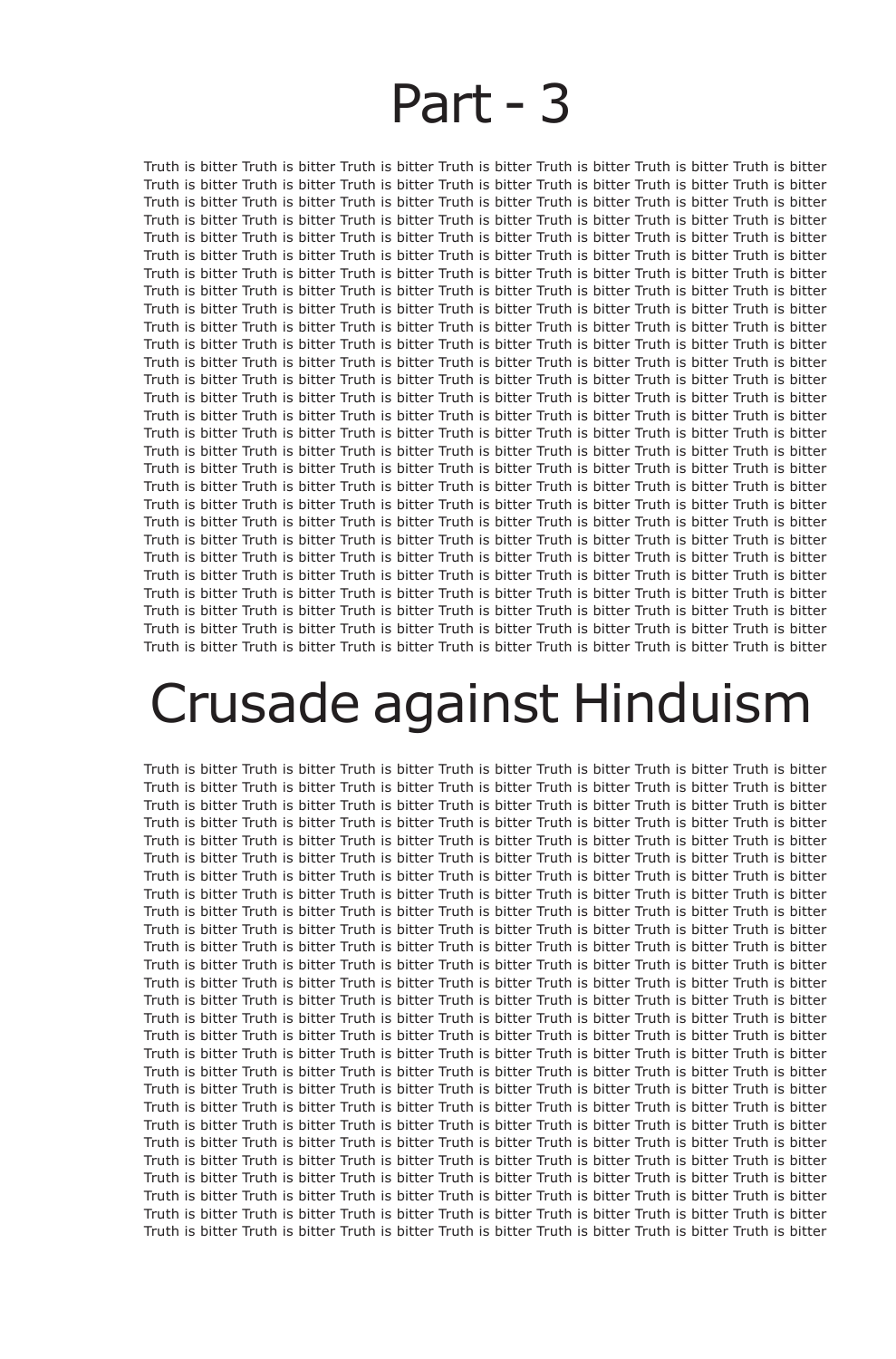# Christianity found it **intolerable** that a civilization superior to its own should exist on the face of this Earth

Source: The Awakening Ray, Vol. 4 No. 5, The Gnostic Centre] [Reproduced in Niti issue of April 2002 at p 10 a periodic publication of Bharat Vikas Parishad, Delhi] [see http://www.veda.harekrsna.cz/ encyclopedia/indology.htm#11] [quoted in IndiaCause newsletter 17 August 2003]

**T B** Macaulay: **I propose that we replace her old and ancient education system, her culture,** for if the Bhaaratiyas think that all that is foreign and English is good and greater than their own, they will **lose their self-esteem**, their **native self-culture** and they will become what we want them, a **truly dominated nation**.

Source: Oxford Dictionary, p 1107

**Macaulay** Thomas Babington, *1st Baron* (1800-59), English historian, essayist, and philanthropist. He was a civil servant in BhaaratVarsh, **where he established a system of education, a new criminal code**, before returning to Britain and devoting himself to literature and politics.

**T B** Macaulay was successful in his designs. He destroyed the ancient Hindu Education system which produced extraordinary results in form of truthful character of the Hindus as a nation. He replaced it with far inferior Christian missionary education system which produced morally depraved nation of people in a matter of one hundred and twelve years (1835-1947).

He also destroyed the extraordinary Hindu Judiciary system. Many foreign visitors throughout past two thousand years (4th century onwards) had documented their observations expressing extraordinary character of Hindu Justice. But **T B** Macaulay had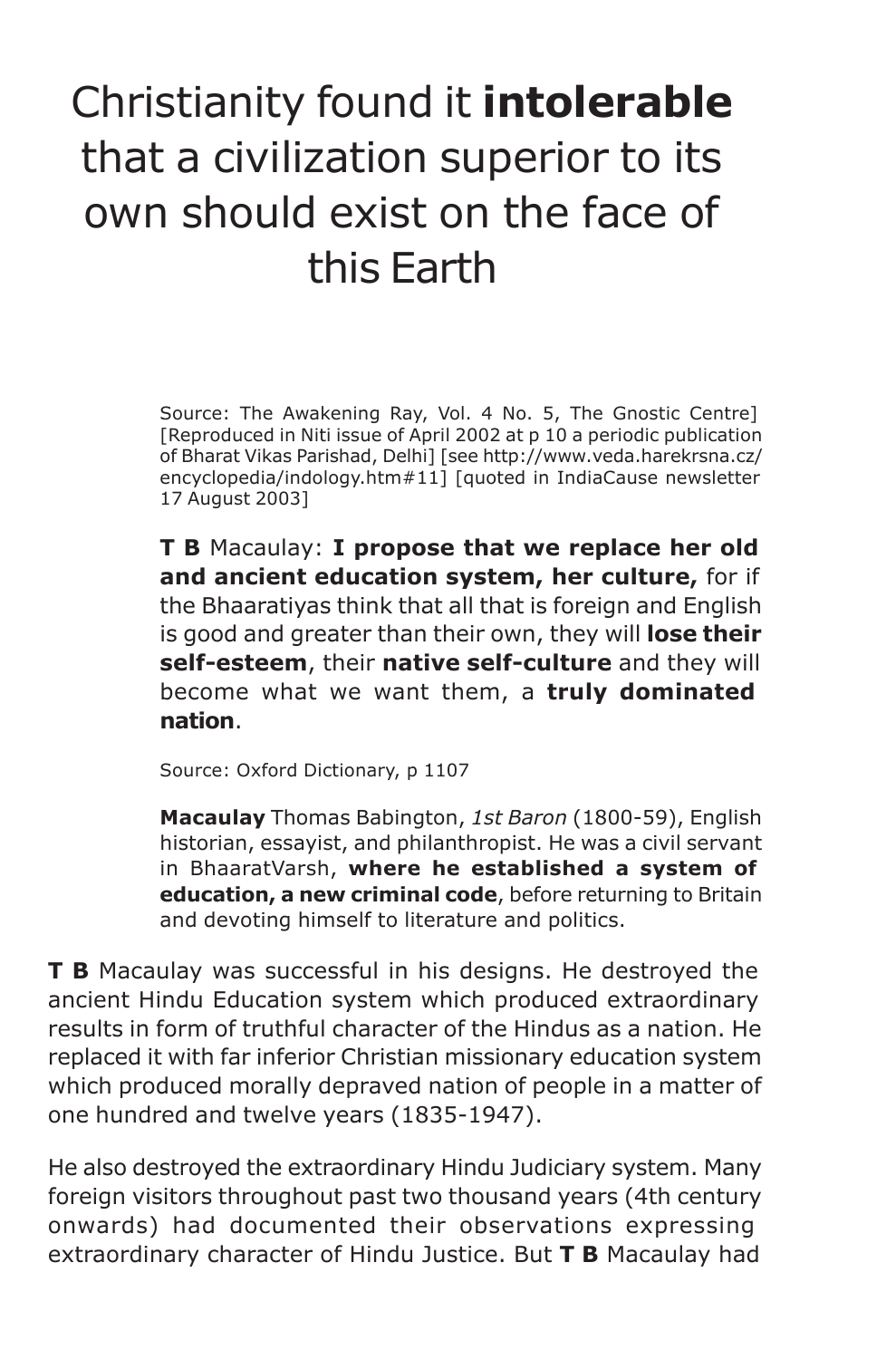to replace it with far inferior ChristianBritish system of justice which revolved around money making for all those who were part of that system while delivering little justice to the common people. That degenerate system of judiciary prevails even today as the legacy of the ChristianBritish and Macaulay's children merrily carry it around with renewed enthusiasm.

Source: A Hindu view of the world, N S Rajaram, p 181

**T B** Macaulay: We must at present do our best to form a class who may be interpreters between us and the millions whom we govern; a class of persons, Bhaaratiyas in blood and color, but **English in taste**, **in opinions**, **in morals** and **in intellect**.

People refer to him as Macaulay or Lord Macaulay. His full name was Thomas Babington Macaulay. I prefer to refer to him as T B Macaulay. The initials T B have a special significance. It helps us keep reminded of his true contribution towards BhaaratVarsh which was akin to the disease of T B (Tuberculosis).

#### **And, this is how Hindus were turned substantially anti-Hindu by implementing T B Macaulay's Christian Missionary Education system**

Source: *Effects of Colonization on Indian Thought*, Michel Danino, quoted in *IndiaCause Newsletter* 17 Aug 2003

**T B** Macaulay to his father in 1836: Our (\*Christian missionary) English schools are flourishing wonderfully.... It is my belief that if our plans of education are followed up, **there will not be a single idolater** among the respectable classes in **Bengal** thirty years hence.

**Idolater** who worships an idol or idols [Oxford Dictionary p 909]

Dr Ananda Coomaraswamy: A single generation of (\*Christian missionary) English education suffices to break the threads of tradition and create a **nondescript** and **superficial** being **deprived of all roots** – a sort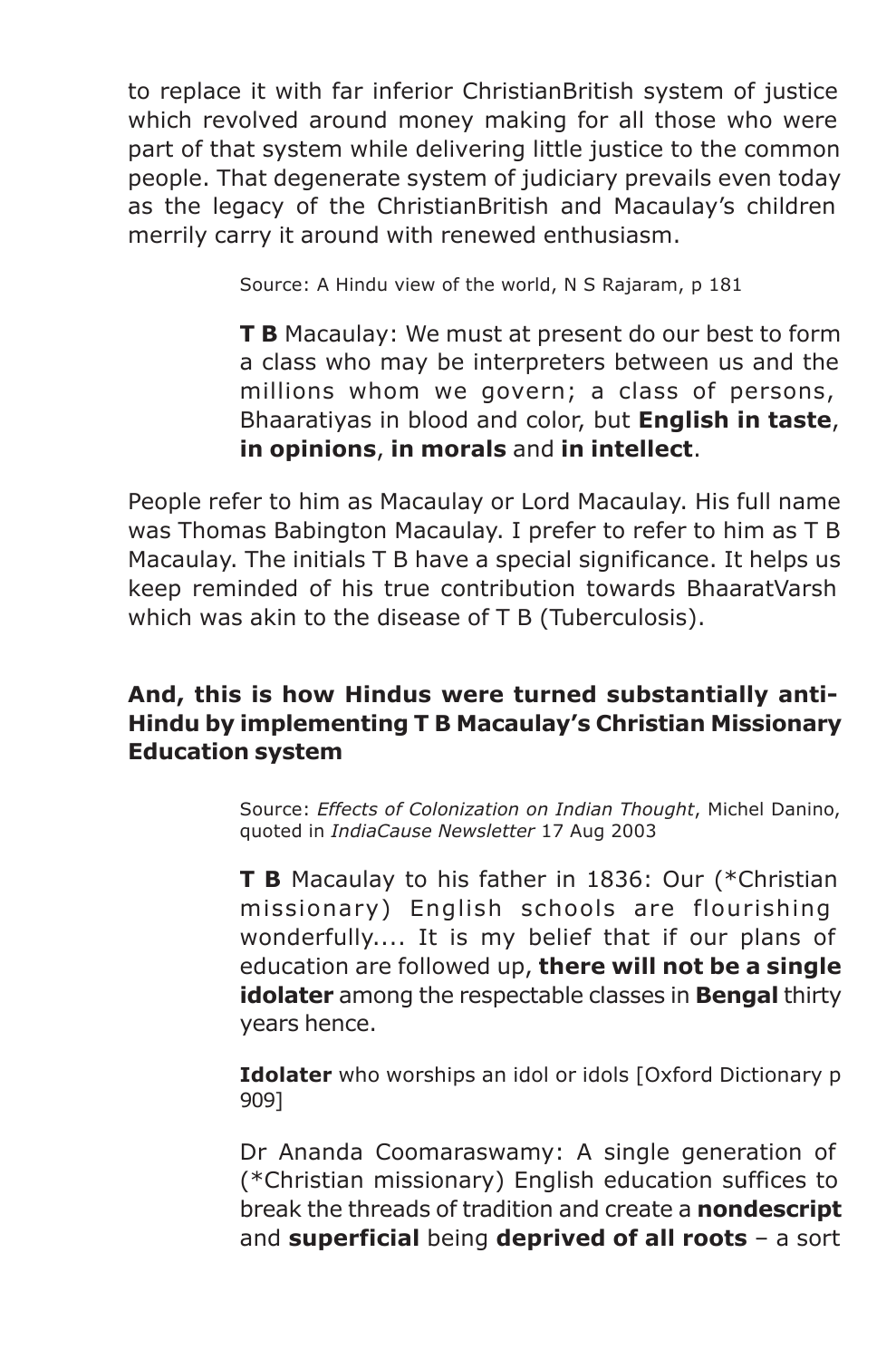of **intellectual pariah** who does not belong to the East or the West, the past or the future. Of all Bhaaratiya problems the educational is the most difficult and most tragic.

**T B Macaulay himself was fiercely Christian and he could not tolerate the survival of a Hindu nation with Hindu civilization on the face of this earth: • It was his masked Crusade against Hinduism • He had to complete the task that Muslims could not complete through Zihaad against Hinduism.**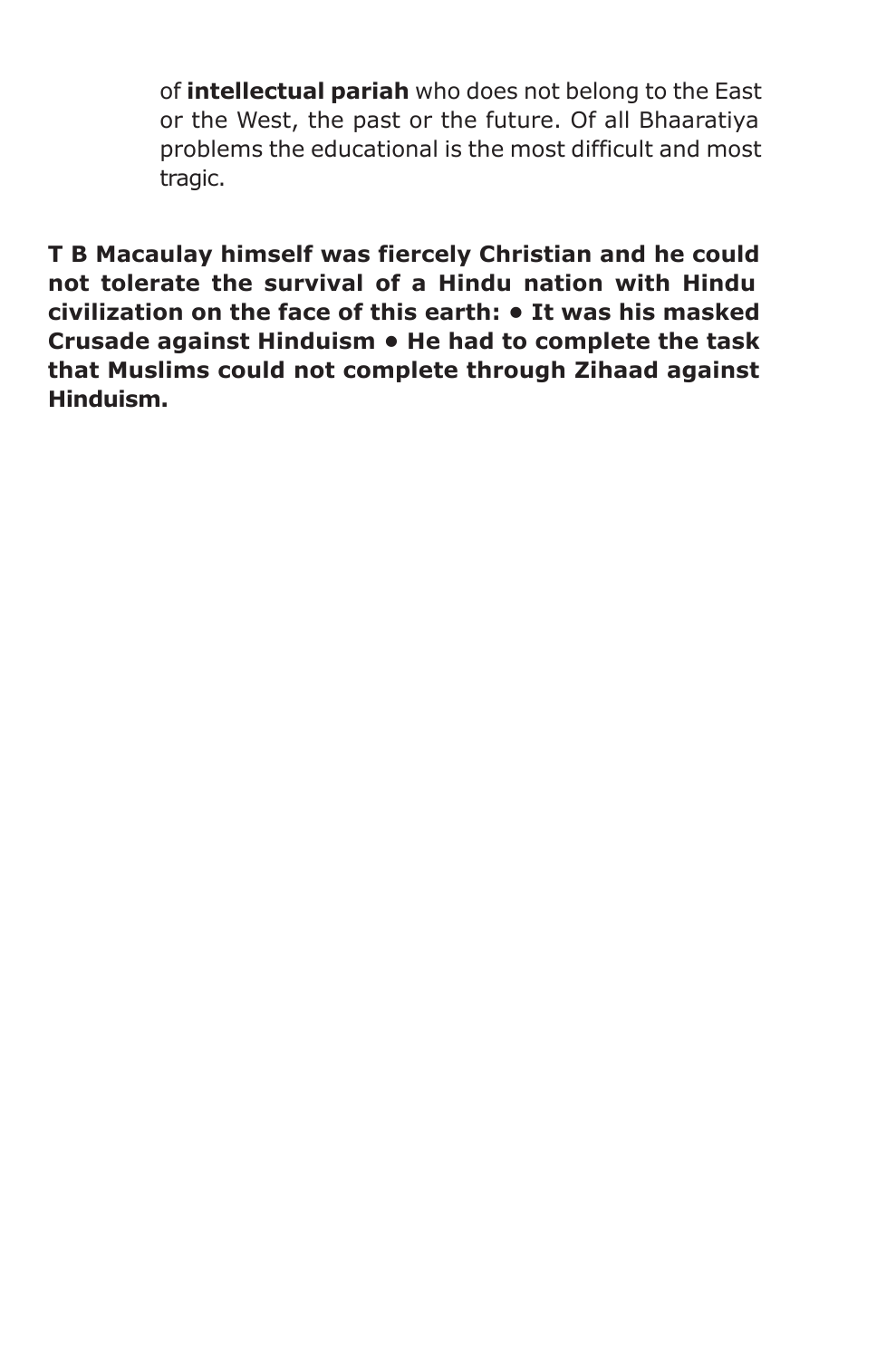## Curtain Raiser

#### **There was a Great Civilization though, today, it may sound like a fairy tale because Christian missionary education system prevalent in our country did not tell us about this**

It is extremely strange that whenever, either in Greek, or in Chinese, or in Persian, or in Arab writings, we meet any attempts at describing the distinguishing features in the national character of the Bhaaratiyas (\*Hindus), regard for truth and justice should always be mentioned first. Max Muller, Cambridge University, 1882

So I could go on quoting from book after book, and again and again we should see how it was the love of truth that struck all the people who came in contact with BhaaratVarsh, as the prominent feature in the national character of its inhabitants. No one ever accused them of falsehood. Max Muller, Cambridge University, 1882

If a good system of agriculture, unrivalled manufacturing skill, a capacity to produce whatever can contribute to either convenience or luxury, schools established in every village for teaching, reading, writing, and arithmetic, the general practice of hospitality and charity amongst each other, and above all, a treatment of the female sex full of confidence, respect, and delicacy, are among the signs which denote a civilized people – then the Hindus are not inferior to the nations of Europe, and if civilization is to become an article of trade between England and India (BhaaratVarsh), I am convinced that England will gain by the import cargo. Sir Thomas Munro

Hindus generally think that today's state of affairs had been around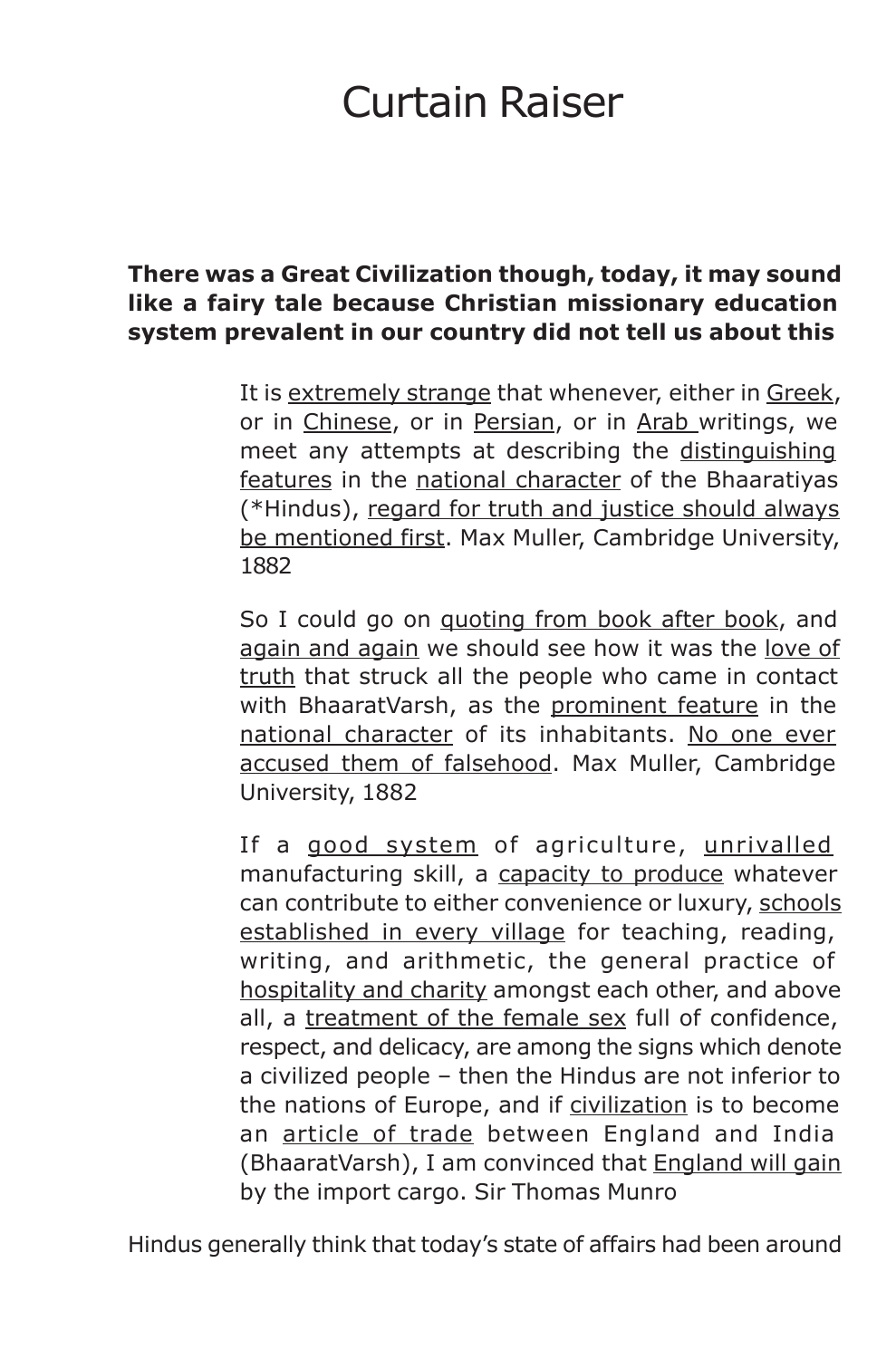for a fairly long time, and nothing much can be done about it. If only they all knew, it was not that long ago, they would want to reverse it. But then, who will tell them? Those who have means to do so won't do that because it would clash with their vested interests. Their vested interests are now same as that of the ChristianBritish. They are products of that education system which ChristianBritish implemented 170 years ago. After ChristianBritish left BhaaratVarsh, they left their legacy back in form of these people.

Vast majority of Hindus do not know till date that their ancient Hindu Education System was superior to Christian Missionary Education System, and their Hindu Culture was superior to Christian Culture, as was unambiguously admitted by few distinguished ChristianBritish people. If only our people knew the truth, they would want to reinstate it. But then, Hindus, for past six generations, have been fraudulently taught through Christian Missionary Education System that they had a rotten civilization, one ridden with meaningless rituals and superstitious traditions, and nothing worth being proud of. Products of that education system merrily keep parroting the same thing all over through mass media exposure and every other way.

#### **A Civilization that had lasted 5,000 years, was destroyed within 112 years (1835-1947)**

Dharm was reestablished after the battle of MahaaBhaarat. Even after 5,000 years, we could see its reflection in Hindu society. This, in itself, is the testimony that MahaaBhaarat was a necessity of the time.

This fact has been ignored generally, and rather too often references are made to MahaaBhaarat as if it were nothing but bloodshed. By doing so, we fail to appreciate its significance not only in national context but also in social context. It is important that now we relearn to look at things in perspective, and learn to understand the value of what should be valued or else we fail to derive its benefit.

The prime lesson that MahaaBhaarat teaches us is that we must not let Adharm grow beyond limit, or else we pay the price for it!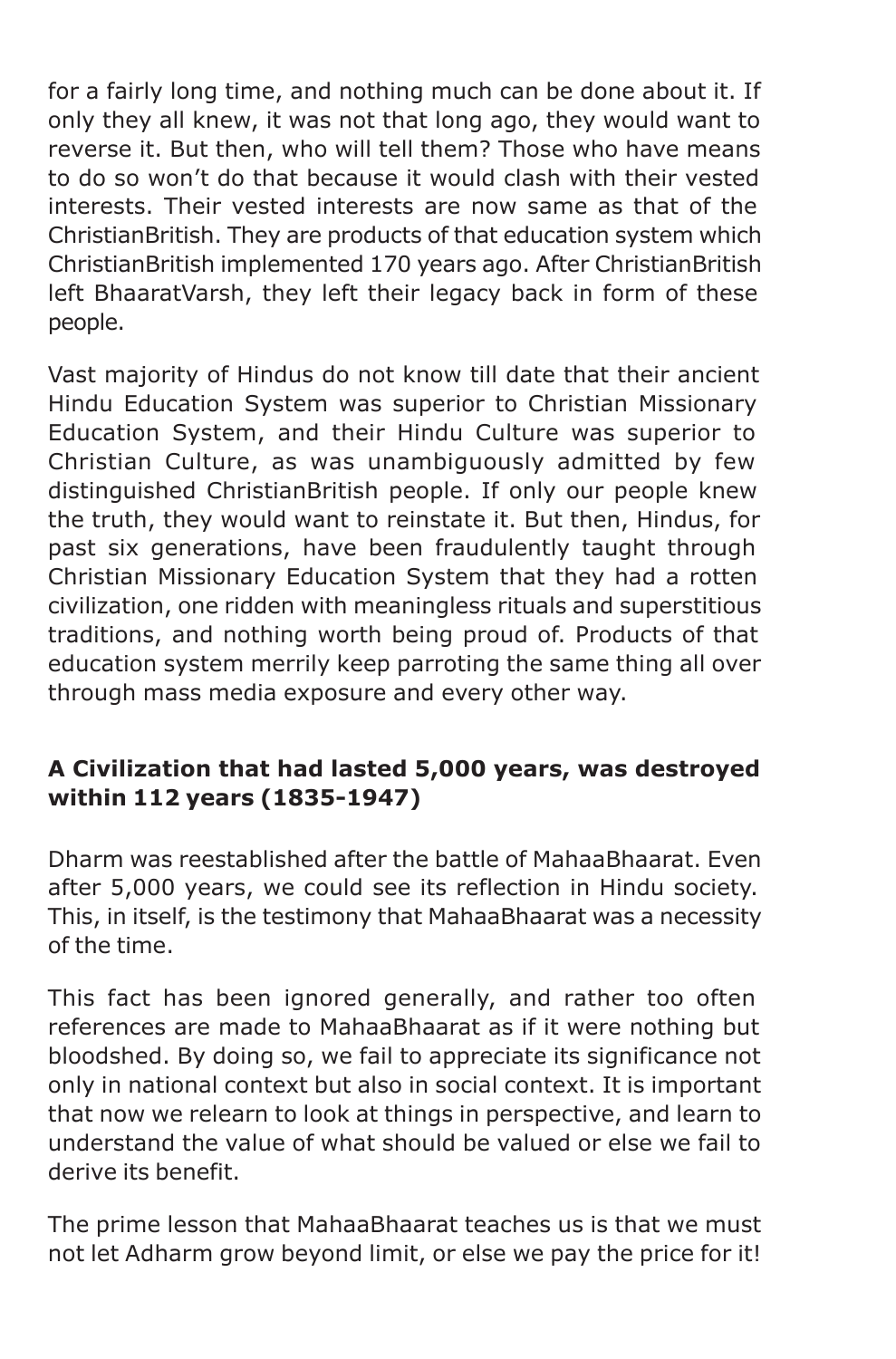It also teaches that Adharm must be resisted, fought, and eliminated.

#### **This is where we were, only 170 years ago, not so long ago**

If a good system of agriculture, unrivalled manufacturing skill, a capacity to produce whatever can contribute to either convenience or luxury, schools established in every village for teaching, reading, writing, and arithmetic, the general practice of hospitality and charity amongst each other, and above all, a treatment of the female sex full of confidence, respect, and delicacy, are among the signs which denote a civilized people – then the Hindus are not inferior to the nations of Europe, and if civilization is to become an article of trade between England and BhaaratVarsh, I am convinced that England will gain by the import cargo. Sir Thomas Munro

I propose that we replace her old and ancient education system, her culture, for if the Bhaaratiyas think that all that is foreign and English is good and greater than their own, they will lose their self-esteem, their native self-culture and they will become what we want them, a truly dominated nation. T B Macaulay

#### **This is where we have reached**

No sense of national pride (slowly returning but a long way to go). Always looking up to ChristianizedWest.

#### **This is what happened in-between**

Macaulay's English Christian Missionary Education System was imposed upon us. Ancient Hindu education system was wiped out systematically

• by withdrawing all governmental support and by officially derecognizing indigenous educational qualifications (ex: AyurVidya),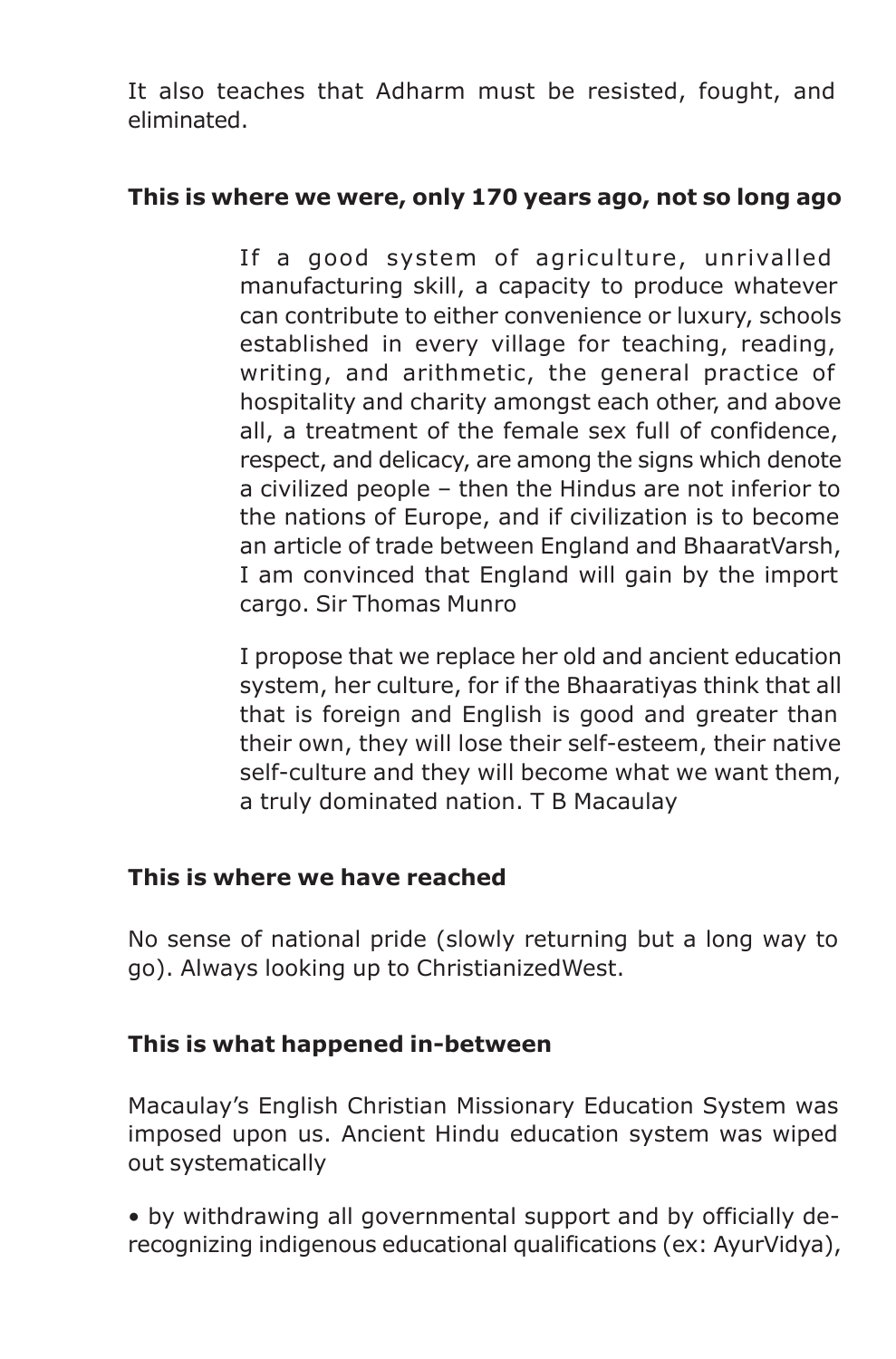• by inducing distrust towards indigenous knowledge base, in minds of children, using Christian missionary education system (ex: JyotirVidya).

Nation's wealth was siphoned out systematically and fraudulently. Indigenous industries were methodically destroyed (ex: by cutting thumbs of weavers who made Dhaka Malmal, 40 yard sari could pass through one ring). Hindu technology was systematically eliminated and Hindu children were taught that no such technology ever existed. Hindu children were taught to look down upon and distrust their heritage. Hindu children never realized the systematic conspiracy they were subjected to.

#### **Was Britain essentially ChristianBritain?**

Yes, we have dealt with this matter in detail later in this work.

#### **Was Macaulay's Education System essentially a Christian Education System?**

Yes, it was established and run by Christian missionaries. Macaulay himself had an undeniably Christian psyche.

#### **What was the prime cause of our extraordinary downfall?**

Our prolonged association with Christian missionary education system has been the prime cause of extraordinary downfall of Hindu society. When I speak of downfall, I refer to 'Where we were' and 'Where we have reached' as described before.

#### **What is the solution, if there is any?**

Eliminate the root cause. Discard the Christian missionary education system. Reestablish Hindu ancient education system, which had allowed Hindu society to maintain extraordinarily high moral values, of which each and every visitor to BhaaratVarsh spoke of! Want more details? There is plenty in my other works.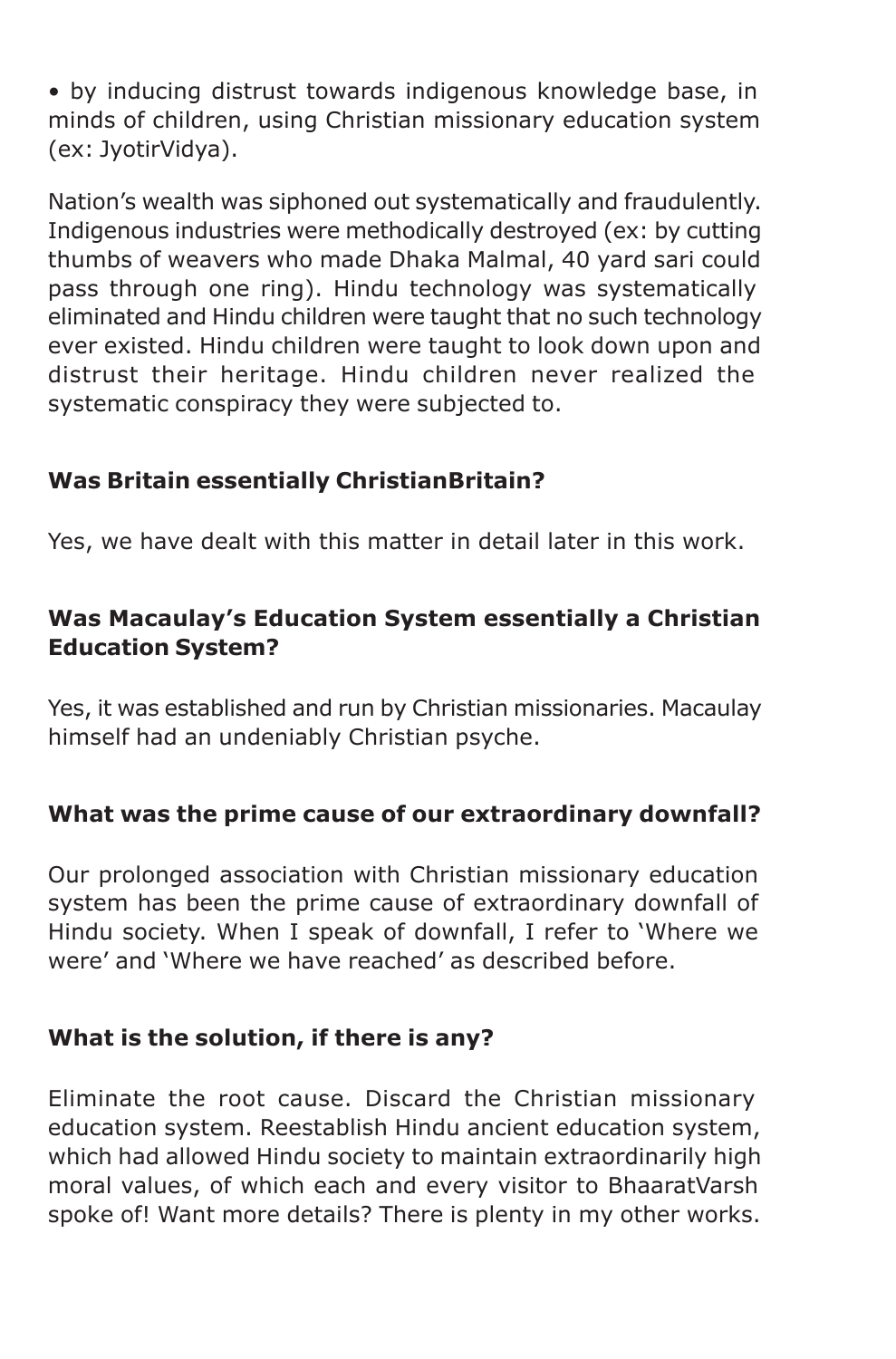#### **Understand the true motive behind Macaulay's Education System**

Macaulay proudly wrote his father in 1836: Our English schools are flourishing wonderfully.... It is my belief that if our plans of education are followed up, there will not be a single idolater among the respectable classes in Bengal thirty years hence.

Hindus are idolaters, who worship idols, images of gods. Christian Bible Deuteronomy 13 header is titled as idolaters to be put to death. Bible pronounces death for Hindu idolaters; Macaulay pronounces elimination of idolaters in a relatively more acceptable manner in today's supposedly civilized world.

> We must at present do our best to form a class who may be interpreters between us and the millions whom we govern; a class of persons, Bhaaratiyas in blood and color, but **English in taste**, in opinions, in morals and in intellect. T B Macaulay

Hindu society has remained Hindu for name sake but a very large section thereof has been Christianized, not by religious conversion but by psyche conversion. Their thought process has been Christianized. Thus, body remains Hindu but character becomes Christianized. The beauty is that many of them still think that they have Hindu thought process. This is because they have lost the ability to distinguish between what is Hindu thought process and what is Christian thought process. Just because they have a leaning towards Hinduism they tend to think that they have Hindu thought process.

#### **Understand the effect of English language education on Hindu psyche**

This is what happens when we live with it for one generation.

Source: A Hindu view of the world, N S Rajaram, p 188

Dr Ananda Coomaraswamy: A single generation of (\*Christian) English education suffices to break the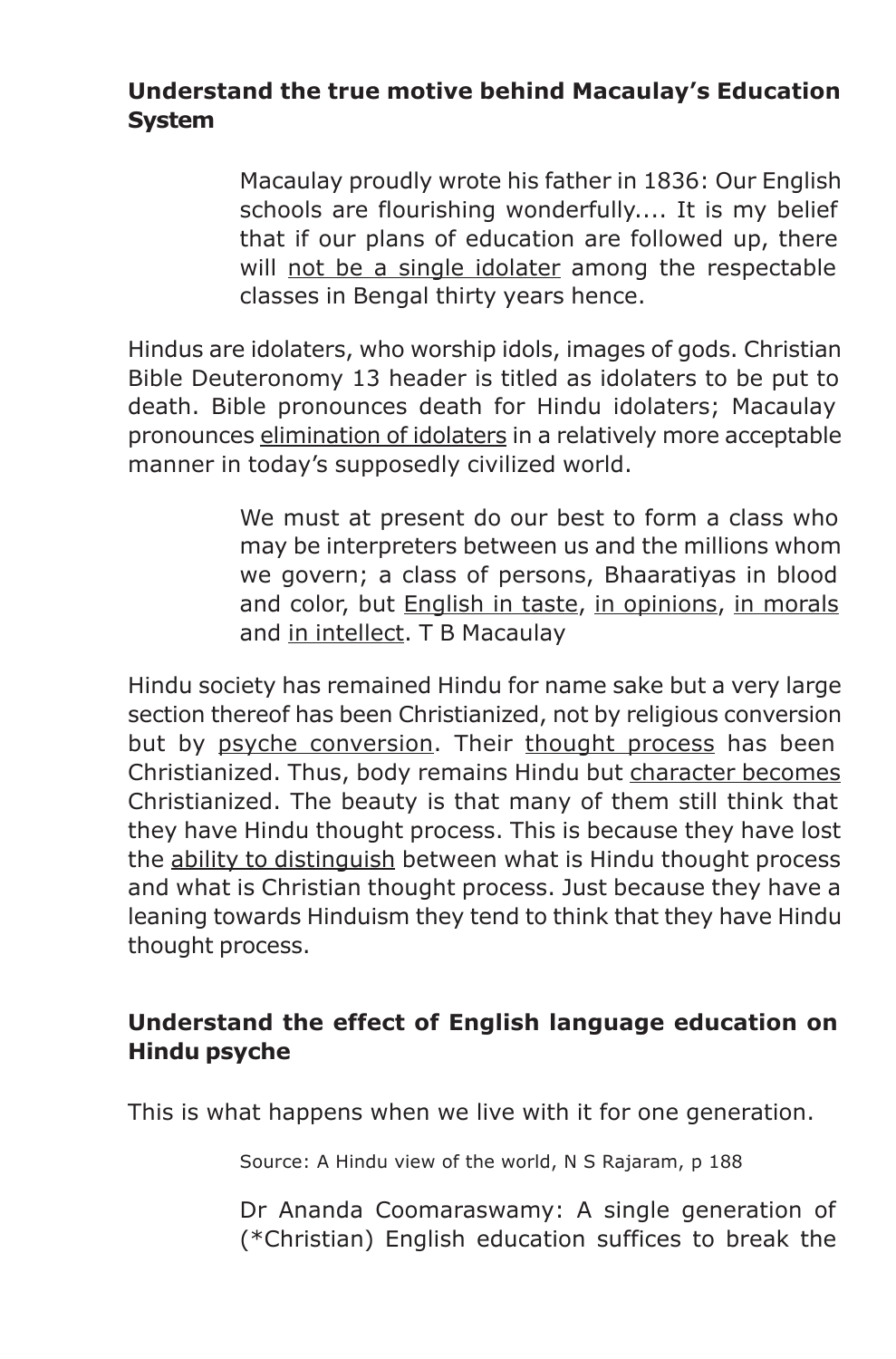threads of tradition and create a nondescript and superficial being deprived of all roots – a sort of intellectual pariah who does not belong to the East or the West, the past or the future. Of all Bhaaratiya problems the educational is the most difficult and most tragic.

A healthy tree derives its life source from its roots. When the roots are rotten, the tree is no-more healthy. This is the state of Hindu society today. Christian missionary education system has worked like pests and made the foundation hollow.

#### **Look at statistics denoting the vast coverage of Christian Missionary Education in BhaaratVarsh**

This is what we have lived with, for six generations, assuming that a new generation is ready in 30 years.

> Source: The Myth of St Thomas and Mylapore Shiva Temple, p 123 fn

> It is estimated that 60 percent of all students in BhaaratVarsh attend Roman Catholic schools and colleges. [Ref: Malachi Martin, The Jesuits].

> The real figure is much higher as this book was published over 15 years ago in 1987. They do not include non-Catholic educational institutions, which have proliferated in recent years with rapid spread of evangelical Protestant churches in BhaaratVarsh.

More significantly, 90 percent of those who formulate administer and monitor national policies and practices are the ones who graduate from Christian educational institutions and FakeSecularist infected universities.

#### **You must not refer to these three in isolation; referring to them in isolation dilutes your focus on the root cause**

• Macaulay's education system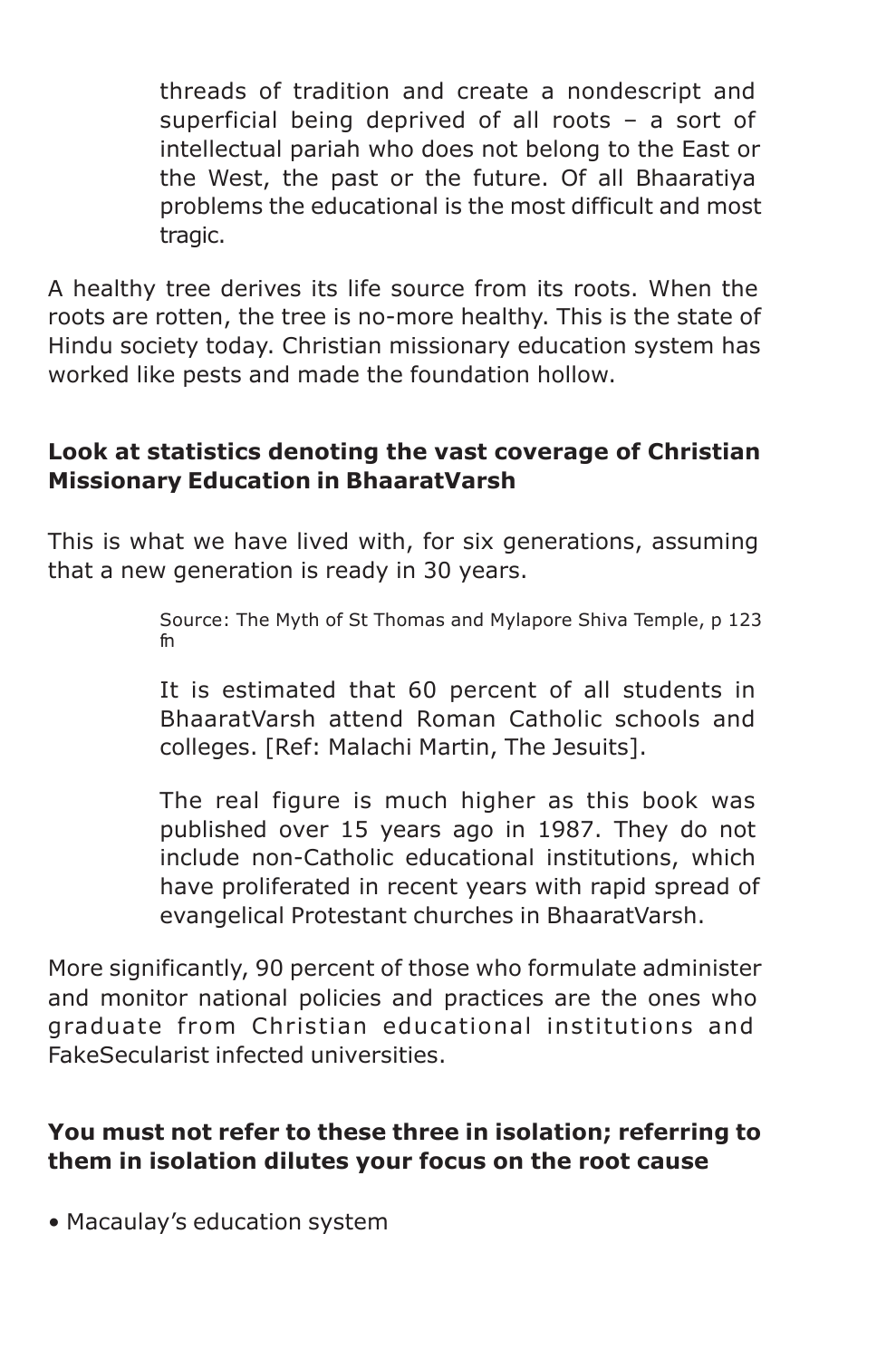- English language education
- Christian missionary education

They are all connected by an invisible thread. Understanding that interrelationship is key to the issue.

### *Macaulay's children*

#### **Introduce yourself to the children of Macaulay who come in different varieties**

[Note: some parts of this chapter have been added in subsequent editions and therefore may seem a bit abrupt in its flow of thoughts]

I am a Hindu by accident used to say Jawaharlal Nehru, the first Prime Minister of independent BhaaratVarsh from 1947 till his death, the founder of the Nehru dynasty from the clutches of which, we are still unable to come out!

I am born a Hindu as a result of my sins during earlier births, wrote Motilal Nehru, the father of Jawaharlal Nehru, who was a renowned barrister of his time and known to be a very wealthy person.

But all children of Macaulay need not be of that category. Two days ago (April 2004), a 76 years old gentleman from Mumbai called me and claimed that he was educated in Gujaraati medium school, hence he was not a product of Macaulayite education system. Simultaneously, he defended Macaulay action fully. And he did so after having read the 1st edition of this book. This is another type of Macaulay's children. These are in vast majority today. They will not want to do anything about reversing that action. Thus, the situation will remain as it is today.

While this gentleman claims himself not to be a Macaulay product, he forgets that his present mindset is not the result of his schooling alone. He did his college, university and IAS through Macaulay's Christian Missionary education system. He lived and grew up in an environment that made him very much of a Macaulay product. And yet he happens to retain his Hindu leanings because of his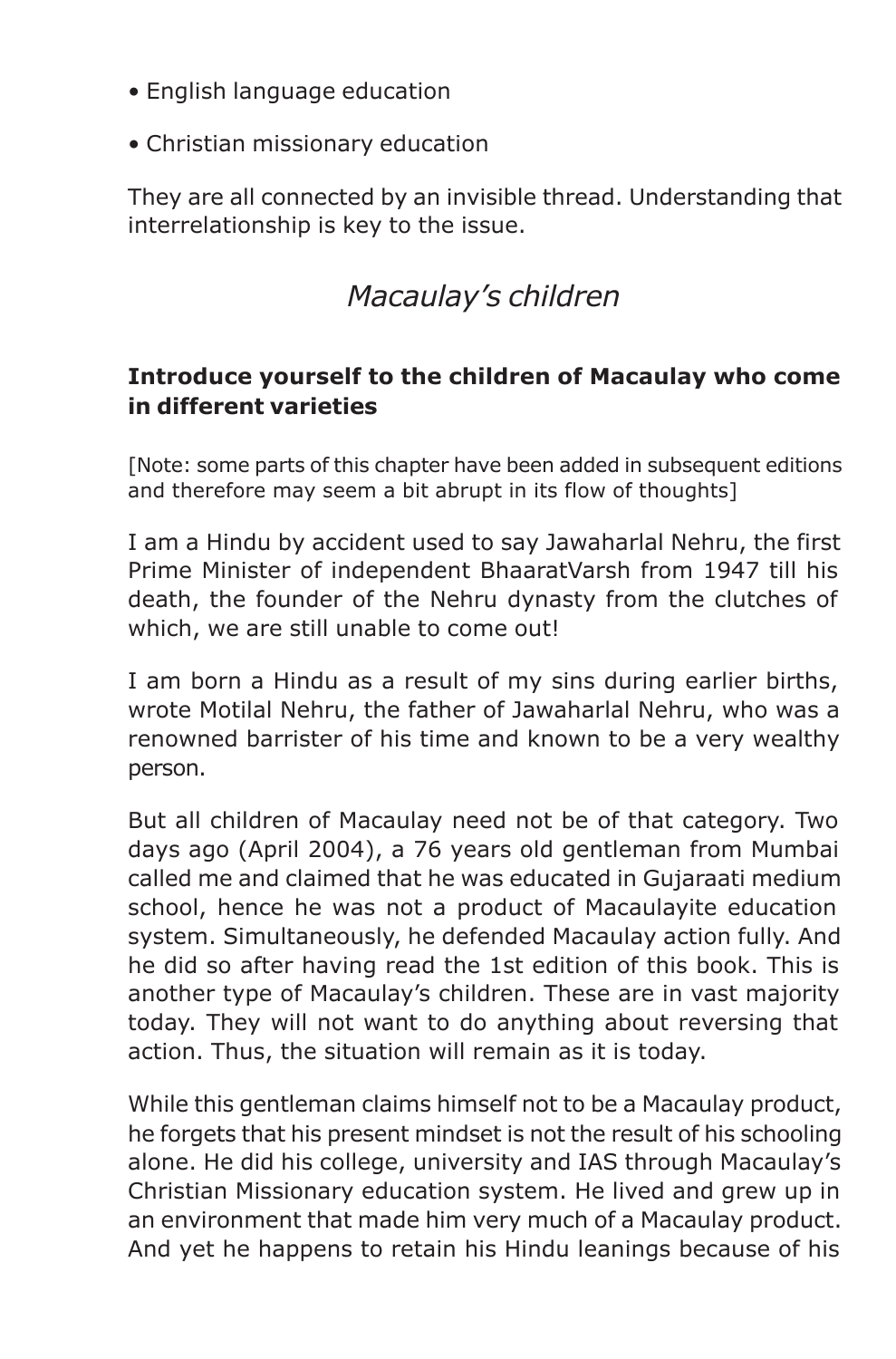strong knowledge of Sanskrit, Hindi, Gujaraati, Tamil and probably few other Bhaaratiya languages. Despite all this independence of thought that he claims he defends Macaulay's action, which led to substantial down gradation of this 5,000 year old civilization. This attitude of defending a wrong action will never let him get out of that mental slavery of which he is a prisoner.

Now, this must be understood clearly that I am not pointing at him as an individual. When I present you his example, I am speaking of most of you people who may be reading this book some day or other.

I am trying to make you aware of the fact that your thought process and your value system happens to be the product of the total environment that you are part of. I am using this term 'environment' in a fairly wider sense. The movies that you watch, the television serials that you enjoy, the books that you read, the newspaper and magazines you subscribe to, the friends and colleagues with whom you interact, your family with whom you live, everything is part of that environment.

The movie maker has something to say to you, that is his own thought process or belief system. He does not say to you this directly. He uses different casts in his story and he makes them deliver their dialogues. In those statements and emotions are hidden his own thought process and belief system. They influence you indirectly, often without even your knowing you.

I am doing the same thing here but with a basic difference in approach. I am being direct and thereby giving you an opportunity to either accept or discard it. But they, be they movie makers, be they television serial script writers or directors, be they news paper journalists or editors, or whatever, are not always being so direct.

Many a times they appear to be telling you only a story through their movie and consciously you think of it as a story only, but a lot of it leaves an impression on your mind, of which you are not consciously aware, and with time different belief system get cemented on your psyche.

Let me give you an example, though there could be plenty. These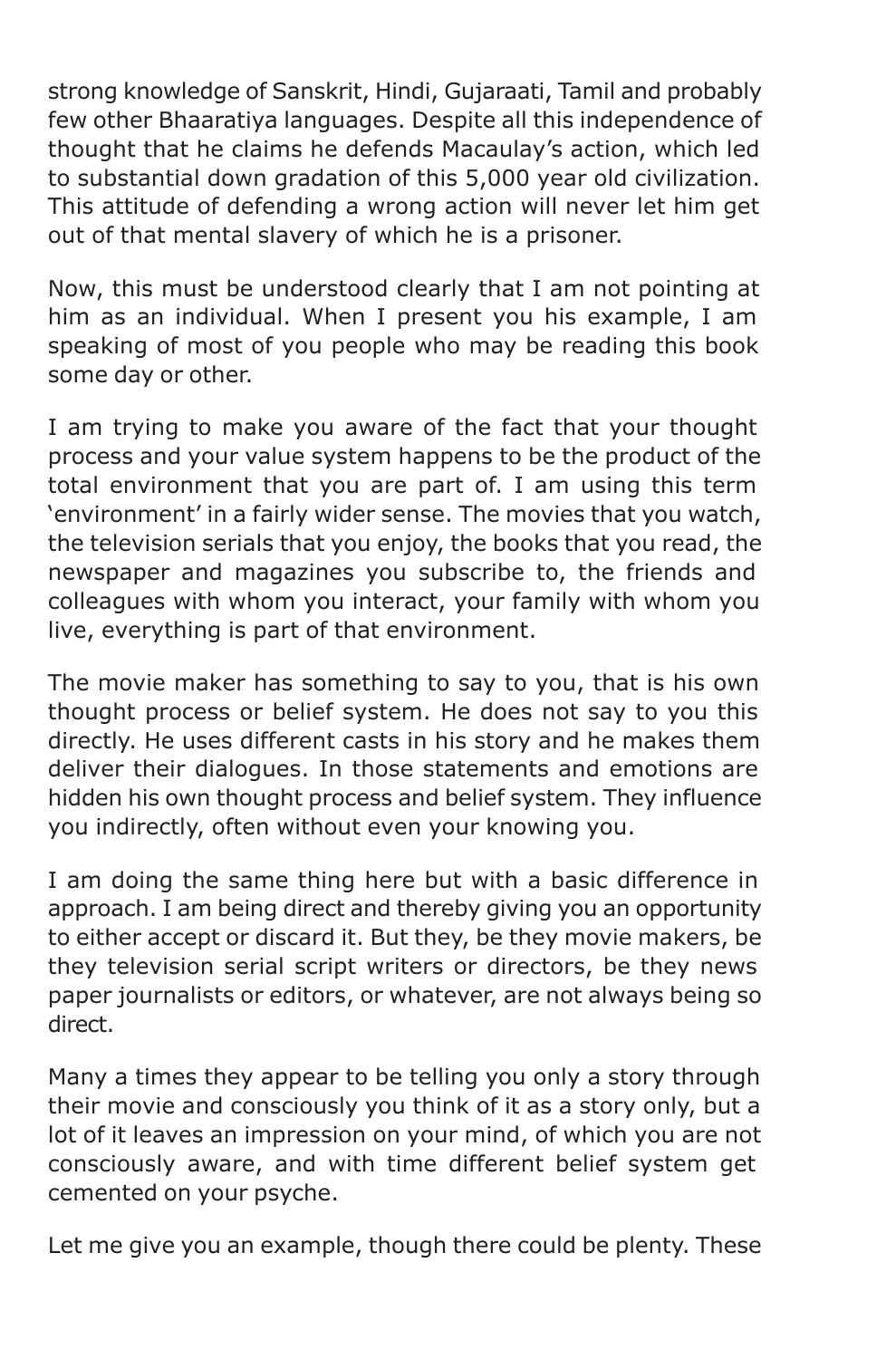days (during first half of year 2004) [this episode was added to the 3rd edition] *Star Plus* television channel telecasts every Thursday a serial *Sara Aakaash*. It is about an air force base equipped with latest fighter planes Sukhoi and their pilots. Then they come to a kingly state situated at the border of BhaaratVarsh and Pakistan. The Minister adds 'Satya ki Vijay ho (let the truth prevail)' with every sentence he speaks. That establishes him as a Hindu in viewers mind. He is the villain, a traitor to the nation, and an oppressor of poor villagers. He is also a plotter, manipulator. Then you have the Hindu prince as arrogant, and cruel. The one who stands against them and defeats them is a girl with Christian name Monica, though she comes from a Hindu Singh family. This ChristianizedHindu is the patriot and a savior of the poor villagers. Those non-ChristianizedHindu kingly characters are the oppressors, traitor, and archaic Hindu-ritual bound people. [Surprisingly, kingly in today's background with Sukhoi flying every day in that TV serial!] Then, the heroine goes to Pakistan. All Muslims show deep love for her. Even a Muslim priest is benevolent to her. Pakistan Government and Bhaaratiya Government are gaga in love with each other. Both jointly fighting the enemy terrorists. No mention, however, that these terrorists are created by the same Pakistan Government and funded and assisted by them all the while. This is how the public is fooled with make-believe stories. The message is loud and clear to the viewers. Hindu rulers (mind you, in today's environment of year 2004) with their archaic thoughts, as traitors and oppressors of Hindu villagers. The messiah of simpleton villagers as the Christian educated Christian named heroine, who encourages villagers to revolt against the oppressor ruling class. Muslims so very loving towards Hindus. Pakistan Government such a friend of BhaaratVarsh. The two governments fighting the common enemy, terrorist. This is how the images are created through use of media. For that, all you need is money, motive and those who can give it a shape.

Another *Star Plus* TV episode *Bhaabhi* [March-April 2005] [this episode was added to the 3rd edition] we have a court room scene. Nautiaal is the name of the lawyer who represents the villain. This lawyer has a huge Tilak on his forehead, a very conspicuous one identify him as a staunch Hindu who would go to the court to plead his case with a prominent Tilak on his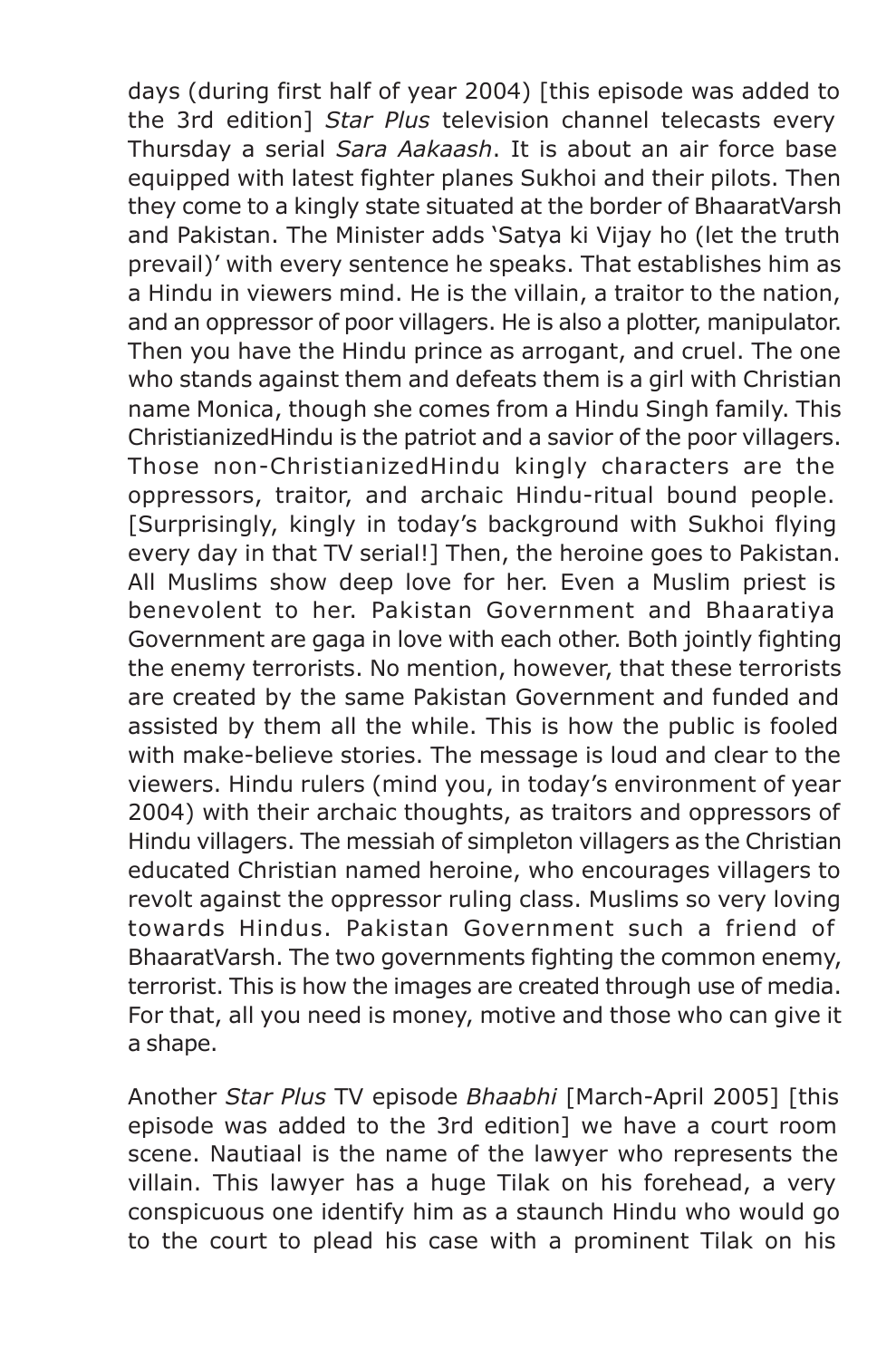forehead. And, he is not an old guy who does it by traditional habit that may be difficult to die. He is a very young man, a product of Christianized education but it was felt necessary that he must be portrayed as a staunch Hindu on the screen for he was defending the villain and indirectly happened to be the one who represented the evil side of the story. None other than him on the screen had any one who would strongly suggest that he or she was a Hindu. Not even the victim Manju from her dress or even appearance would indicate being a Hindu. Saroj who represented the victim as her pleader did not also have any positive indication on her appearance or dress that would strongly suggest that she was a Hindu to a casual onlooker. Thus the victim's side was fully secular and the villain's side was staunch Hindu. So much so that the villains name was Jagdish Uppal which spoken by Saroj and Manju always in such a manner that it was not easy to distinguish it from Jagjit Uppal who happens to be a renowned Hindu astrologer and long time Taj Hotel's inhouse astrologer in Mumbai. Makers of the TV serial will say this all was by mere coincidence. Then Nautiaal makes derogatory remarks on Saroj who was not a qualified lawyer but was given an opportunity by the judge to plead for the victim. Those strong derogatory remarks against women in general and Saroj in particular had to come from the staunch Hindu man Nautiaal to be promptly flayed by the extraordinary presence of mind of secular looking Saroj. Anyhow the point I make here is these all innocent coincidences repeated over and again through many episodes with a variety of backgrounds do leave an inerasable mark on the psyche of the viewers, and particularly the youth and the adolescent in their formative stages in life. Repetition is what cements impressions with time. Those impressions guide their thought process and build their attitudes. Those attitudes reflect in their future actions. It is a long drawn clever game plan that is not easily noticed by all with regard to its harmful and lasting impact.

Today afternoon (15 June 2005) [this episode was added to the 4th edition] Star Plus was showing yet another popular serial *Kumkum*. While I was having my lunch it caught my eyes. The murderer walks in through the main door past midnight. His movements are slow and steady. His whole body is covered by a black outfit. His face covered with black scarf, only two eyes are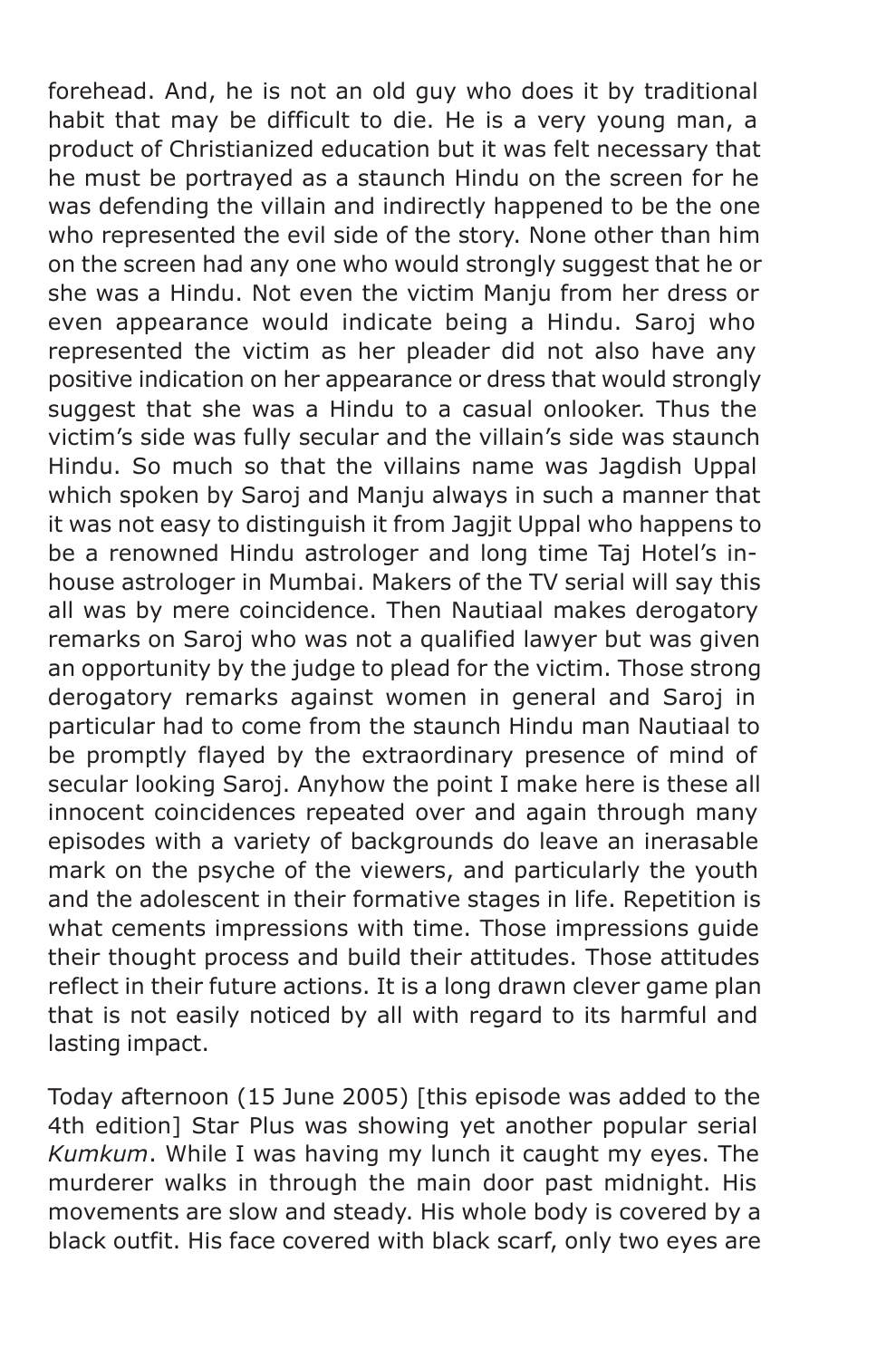visible. Right at the center of his black gown (chest area) there is a prominent large *Swastik.* Its silvery touch gives a glowing effect. The Swastik is very conspicuous and the camera keeps it in focus all the while as he steadily walks through the huge house towards the bedroom of Kumkum with an intent to kill her. Thus, the *Hindu* sacred *Swastik* is cleverly associated with murder. Much the same way as Swastik was prominently displayed in every Hollywood movie that dealt with Nazi Hitler. The same Swastik was splashed all over the covers of best selling titles by authors like Ludlum and others. It was the ChristianWorld which cleverly associated Nazis with Hindu Swastik using popular media to divert the public attention from the fact that every Nazi was a Christian first and a Nazi afterwards. Now a days their Bhaaratiya Christian and ChristianizedHindu stooges seem to be busy popularizing Swastik's association with murder and mystery using Hindi television channels watched by millions and millions.

This is how systematically they create subconscious images in public minds and over a period of time with consistent repetition they turn the untruth as truth, and truth as untruth. And we fools think that civilization has essentially progressed by reaching technology to common man, least realizing that it is only a tool in the hands of the rich and the powerful to control the minds of the masses in the manner they seem fit. The common man has been given a few toys for entertainment in exchange of their ability to think on their own but to be guided at every step.

It was sometimes probably [this episode was added to the 4th edition] between September 2002 and March 2003, and as far as I recollect, it was the number one soap opera of that time *Kabhi Saas bhi Bahu thi* on *Star Plus*. One of the character tells that Bhagavaan Shri Krishn had said in *Gita* that *one lie that does some good is better than hundred truths*. I wrote to Star Plus by visiting their web site that I have read the entire *BhagavadGita* fully and carefully and I would like them to quote which *Adhyaay* it is and which *Shlok* it is that Bhagavaan Shri Krishn said so. I also told them to apologize if they cannot find that quote because they have no right to spread the untruth quoting BhagavadGita. They neither replied to me nor apologized. They simply ignored it. They knew that what they wanted had already been done. The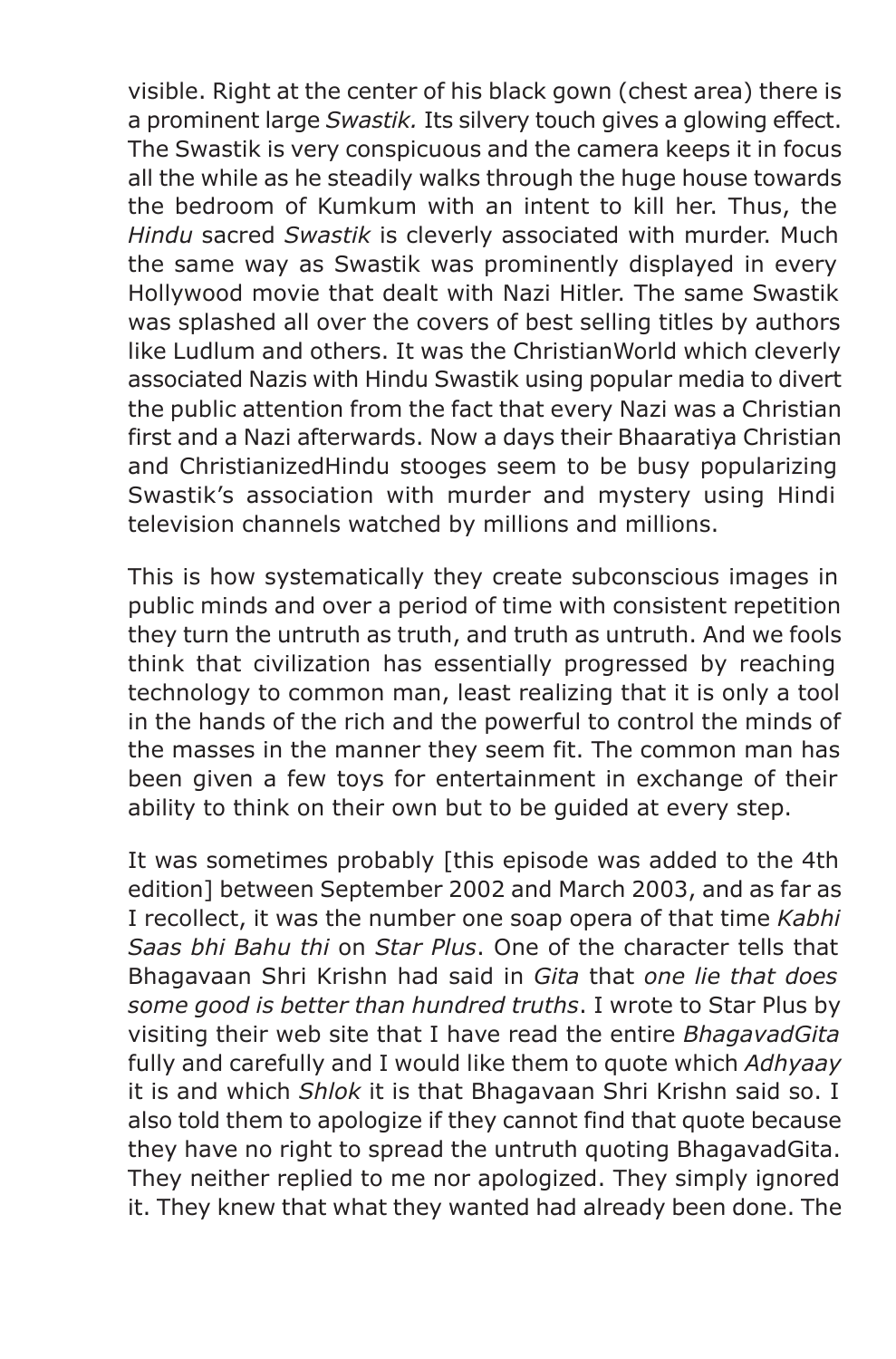lie had been planted in the minds of the millions. Their purpose had been fulfilled. Nothing else mattered.

Then we have those who try to interpret Hindu epics like *Raamaayan* using the glasses that their ChristianizedEnglish Education has put on their noses. They understand so little of what they judge. It is about C N Sreekantan Nair and Sarah Joseph in *Retelling the Ramayana: Voices from Kerala* [this episode was added to the 4th edition]. [Book Review by Meenakshi Shivram in DNA Mumbai 7 Aug 2005 p 28]

> No matter who the story teller or what their political agenda, Sita's story is in itself alluring and multilayered. In Sreekantan's interpretation, Raam is seen as a helpless human caught in the vortex (\*whirlpool) of power and righteousness. His inability to take independent decisions, his dilemma on whether to win the world's applause at the cost of personal happiness, his confused leadership style - being led by the will of the people instead of showing them the way - add to the pathos of Raam's character.

[Pathos is the noun for the adjective pathetic]

Yesterday night (3 May 2004) [this episode was added to the 2nd edition] a college day friend of mine called after 30 years. He got my number from a common friend. It was good to hear from him. He told me that he had settled at a place called Pichhor in Madhya Pradesh. You may not have even heard the name of that place. I mention this, to make you realize that it is not a place big enough to be known by many, and certainly you cannot expect it to be a Westernized place. During the conversation he told me that he would now give the phone to his son and I could possibly give him some direction for life (it is a Hindu way of seeking advice from or blessings of elders). I spoke to his son in Hindi, which happened to be his mother tongue but not my mother tongue (In Canada, they call it your first language, not mother tongue; mother does not occupy such a significant place in their overall life system that they could ascribe their first language to their mother). Anyhow, returning to the base issue. Hindi wasn't my mother tongue but knowing it was his, I spoke to him all the while in Hindi. What struck after I kept down the phone is that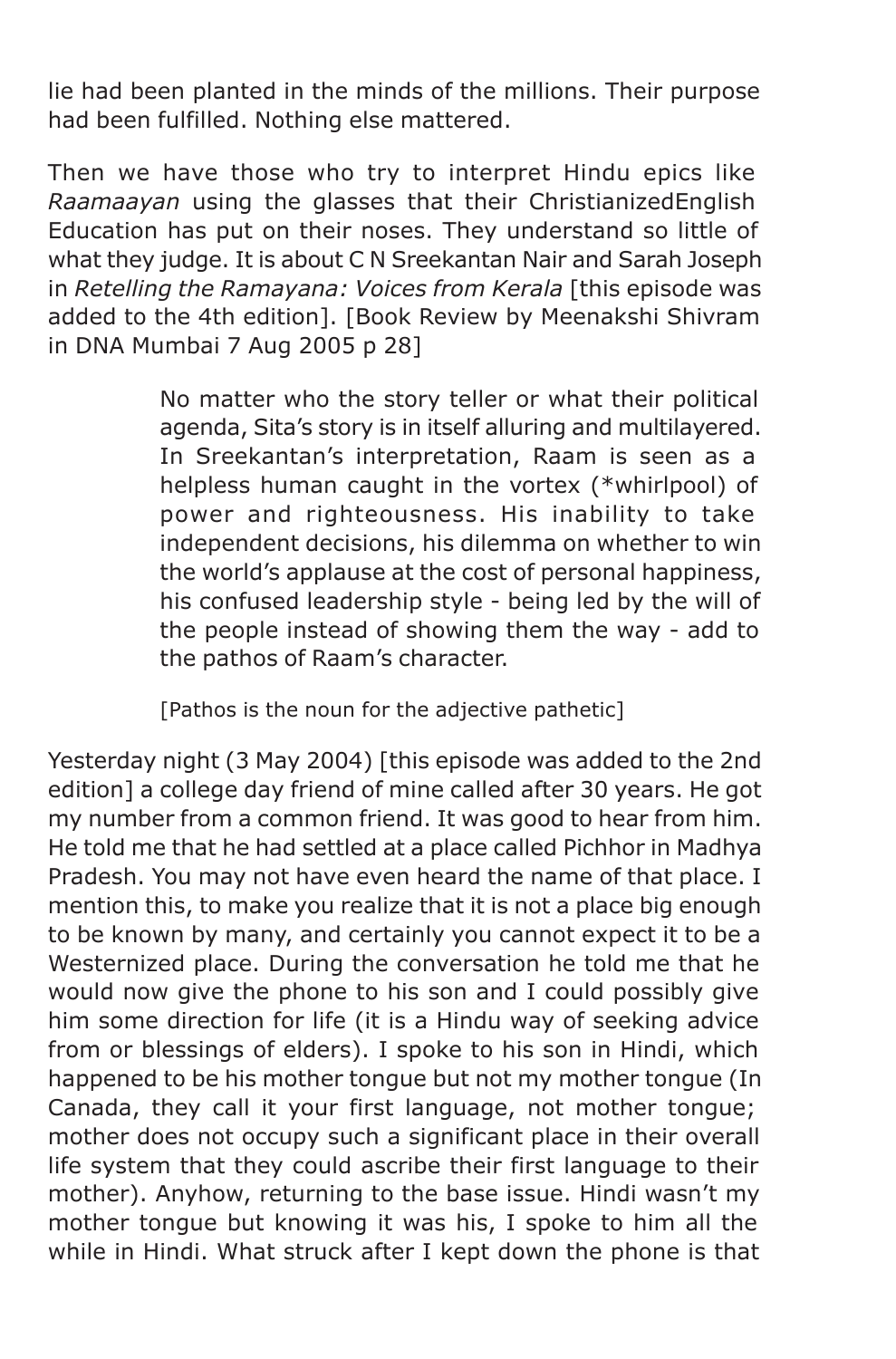whatever little he spoke to me or responded to me was wholly in English! So, in a small place like Pichhor, the influence of English is no less than one's mother tongue. I have noticed it rather too often that in most television talks the first time comers tend to respond in English to every question in Hindi thrown at them by the anchor Aman Varma. I thought initially that they all tried to impress that they knew English but gradually I tend to identify that English has spread its wings far and wide. Thus, plants have been separated from their roots!

#### **You may find a particular kind of repetition in my works**

You may find me expressing the core message in different ways, with different set of examples, in different scenarios, in different words, in different places.

Some of you may think that we are intelligent enough, why not say it once and we understand. Granted that you are capable of understanding the message through a single expression. You may even not need to read my work, as you may be aware of the message already. But then, has it percolated down to your thoughts so deep that it already finds its expression in all your actions? If you were to ask this question to yourself, you may often find a big NO for the answer! Why?

#### **This is how our minds are preprogrammed on a regular basis through exposure to mass media and prevailing education system**

Most of our actions are guided not by 'what should be done' but by 'what we are used to doing or seeing as done by others so often'. What we are used to doing often depends on 'what we are used to thinking'. What we are used to thinking often depends on 'what we have been taught all along' or 'what we get to see or hear so often'. What we get to see or hear or read so often depends generally on 'what receives regular media exposure'.

What receives regular media exposure mostly depends on 'what they want to show you or let you know'. Who are they? They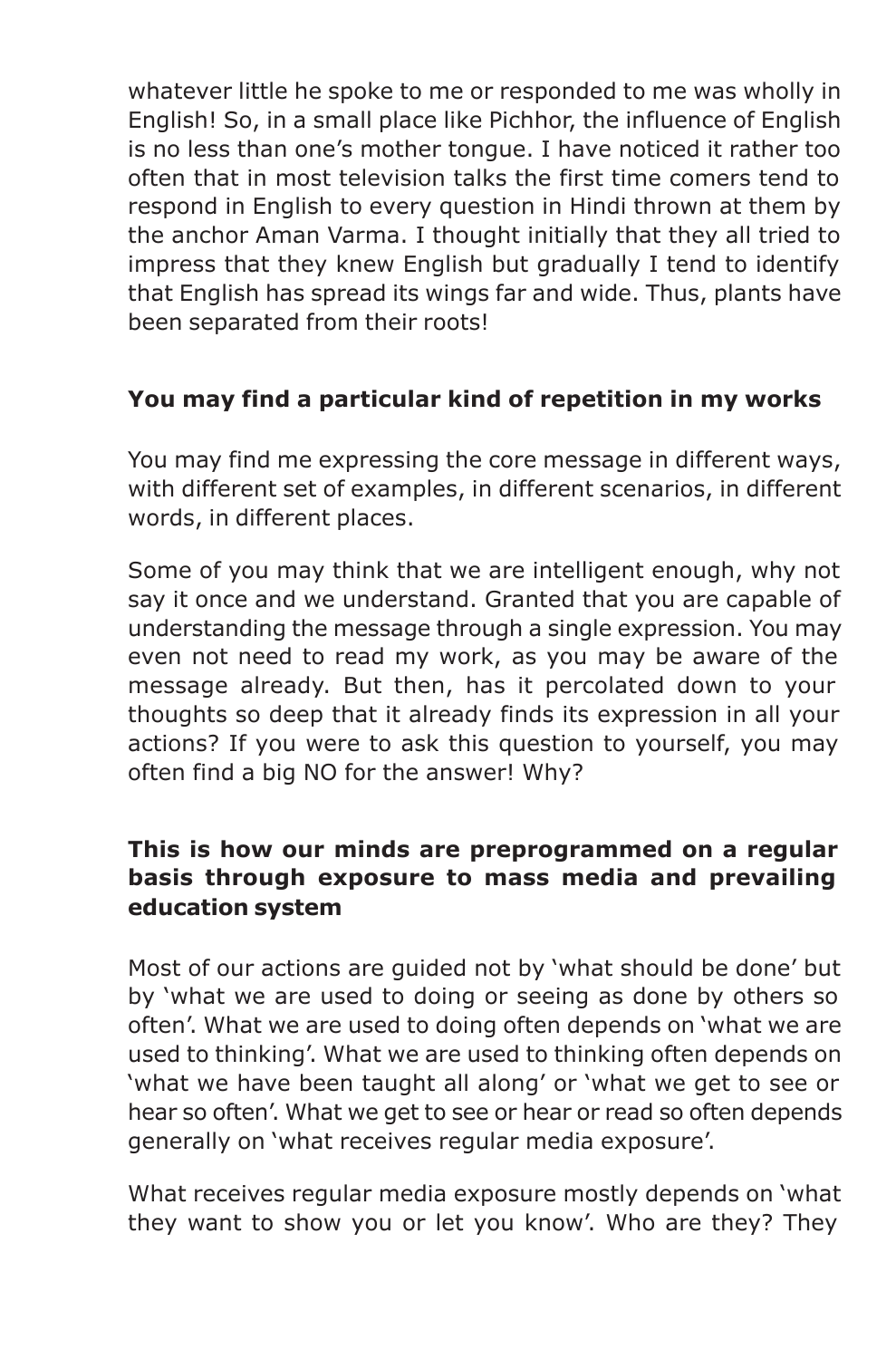could be those who control the media or they could be those who are associated with media in one way or the other.

Similarly, 'what you have been taught all along' depends on 'who designed your school text books and with what underlying motive'. 'What their underlying motives are' depends on 'who they are' and 'what their ideology is'. If they are from CommunistMarxist block they will design text books in one manner. If they are Christian missionaries they will design them in another manner. They all have their vested interest and hidden agenda. They won't give you truth.

#### **This is why we need the repetition of alternate thought process to counteract the age-long repetition caused by education system and mass media**

The point is our actions are often guided by our preconceived notions or preprogramming of our minds, which is attained through the education system of which we are part of, and through repeated media exposure. This is where we need the repetition of alternate thought process to counteract the repetition caused by education system and mass media.

#### **You need to also appreciate that the reading habits of people are not same**

There is yet another reason. I do not expect all my readers to read all my books, and also read them sequentially. These books are all interconnected and revolve around one basic theme, that is, the human life and its various aspects.

Nor do I expect all my readers even to read one of my single books in continuity from start to end. Different people have different kind of reading habits. Some just open a book casually and start reading one section that may attract their attention at that given point of time. Therefore, I need to repeat things over without which that section of that book may not be complete.

Yet, my primary reason remains to be the one I have explained in earlier paragraphs.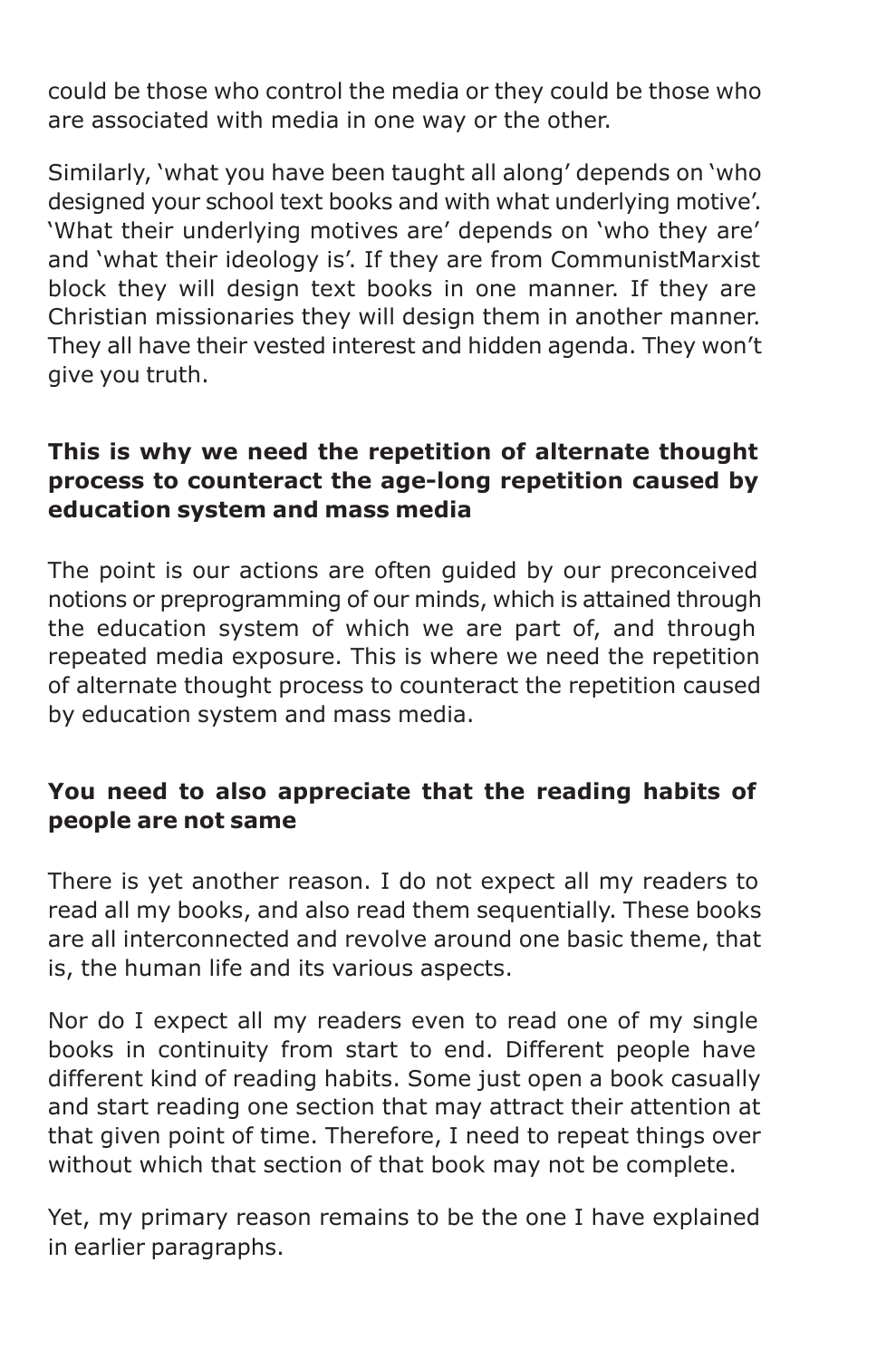#### **Understand that Macaulay is no more your problem; your current problem is his legacy, the Christian Missionary Education System that envelopes you from all directions, and being missionary, it has a mission; that is to Christianize your psyche**

Many of you are aware of Macaulay and the harm he did. Many of you even write in the magazines, newspaper articles about illeffects of it. But always I see you all speaking of Macaulay, as if Macaulay was the real culprit. So, you have chosen your enemy and hitting at it. Your readers know that this ghostly character Macaulay, of whom he is hearing for the first time, or may be he has been hearing of him rather too often, in either case this guy is dead and gone. So why waste tears, forget him and go your way, continue with what you are doing. The problem is that you have made Macaulay as the hero or the villain or whatever.

In the process you are loosing sight of the fact that Macaulay by himself, or his so-called education system, or English education system, or whatever, all these identities are meaningless, because behind all these masks remain one and only one true identity and that is the Christian Missionary Education System. Now, this being a missionary system, it has a mission. What is that mission? That is what you need to be fully aware of. That is to Christianize your psyche.

#### **Why it is today so very necessary to understand the true face of Christianity, which happens to be very-very different from the masked one that you get to see generally**

This Christian Missionary Education System springs from the very base of Christianity. It imbibes all qualities of Christian Faith, and it grows with Christian Traditions. Therefore, it becomes necessary that you understand Christianity's inborn character better than you do now.

You aren't able to see its true character because enormous amounts of money are spent to keep a lid on it. To counteract any possible unwanted exposure, service-to-humanity-brandreligion-image is projected consistently.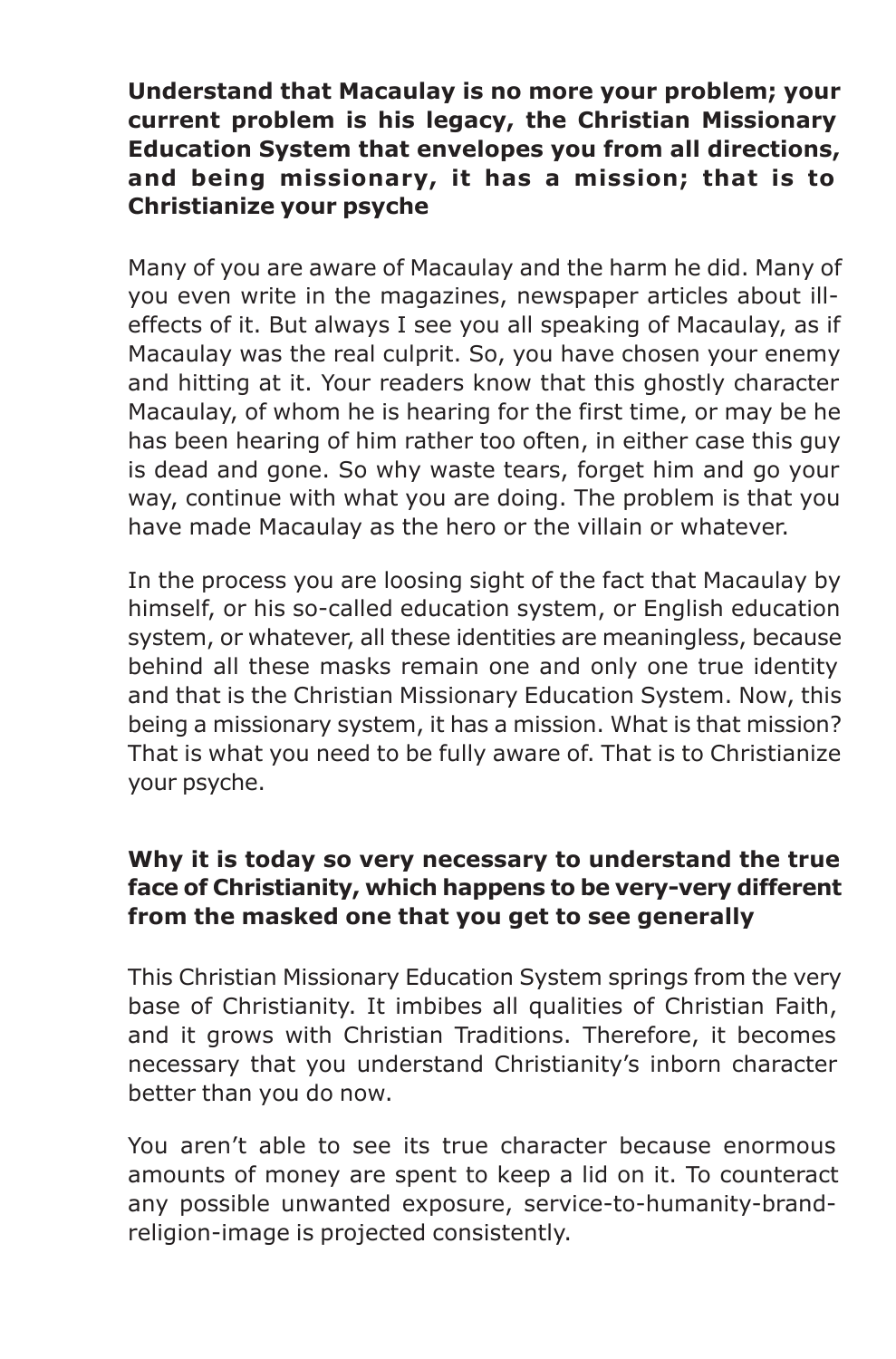Money and media power hide the Truth, our minds are preprogrammed through a methodical exposure to a make-believe world. You need to penetrate that mechanism and look beyond. Remember that the Truth often lies behind the Smoke Screen.

#### **Let us familiarize ourselves with the Seed, the spread of Roots, the budding Plant, the grown-up Tree, and the attractive Garden of Christianity in its various phases of growth**

Today we do not critically look at the Seed, nor we examine the Roots that remain under the Soil. Today we only look at the strong, powerful Tree that has spread its branches all over our existence, and effectively clouded our ability to look beyond.

The Seed is the Holy Bible. The Roots are the teachings of the Bible. The budding Plant is the effect of Teachings of the Bible on the 'Past' during formative years of Christianity, which are now historical facts. The Grown-up Tree is the effect of Teachings of the Bible on the 'Present day' world, and similarly the effect of Teachings of the Bible on the 'modern USA'. And, much more in next two volumes that will follow.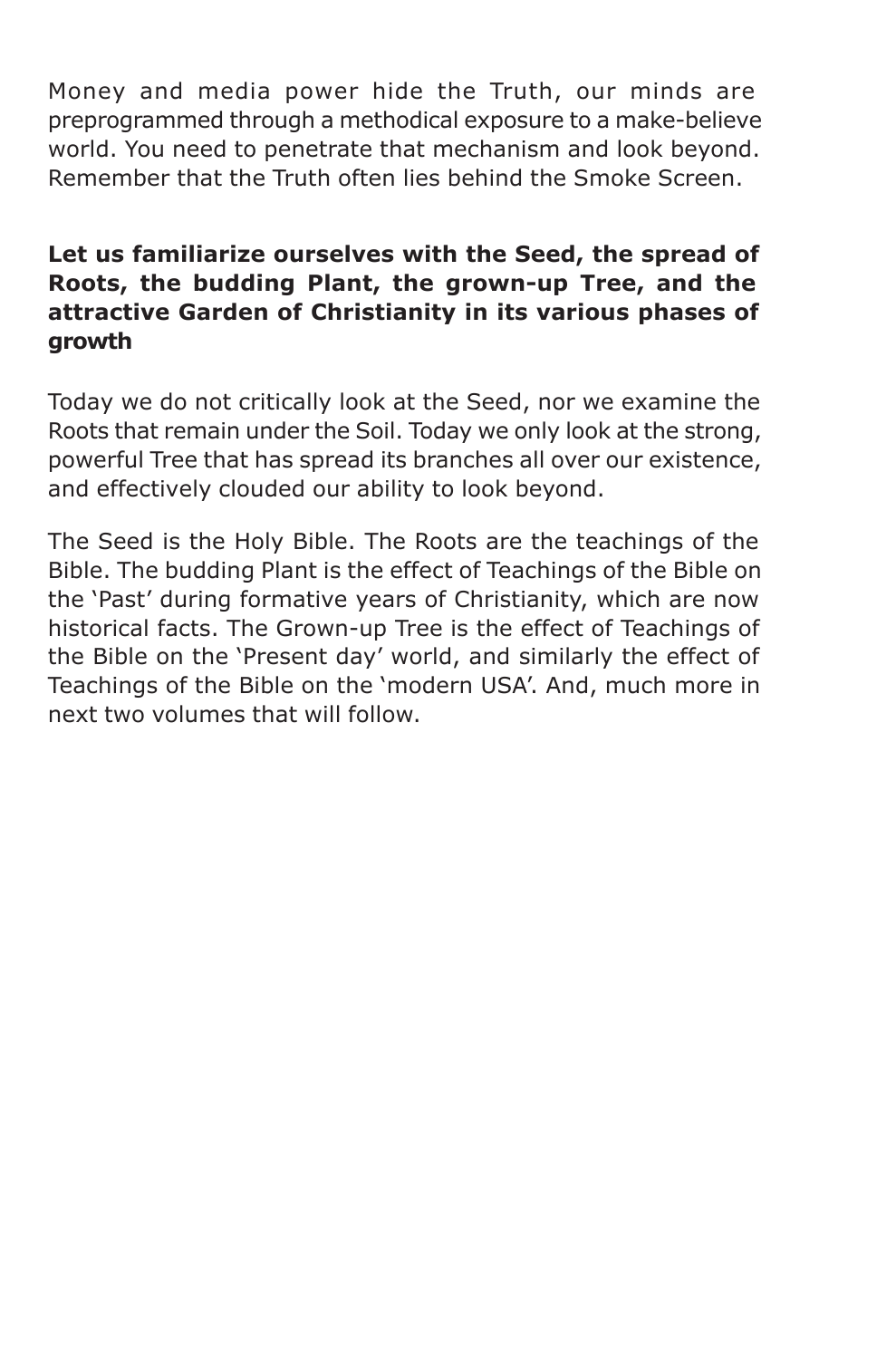### Part - 4

Truth is bitter Truth is bitter Truth is bitter Truth is bitter Truth is bitter Truth is bitter Truth is bitter Truth is bitter Truth is bitter Truth is bitter Truth is bitter Truth is bitter Truth is bitter Truth is bitter Truth is bitter Truth is bitter Truth is bitter Truth is bitter Truth is bitter Truth is bitter Truth is bitter Truth is bitter Truth is bitter Truth is bitter Truth is bitter Truth is bitter Truth is bitter Truth is bitter Truth is bitter Truth is bitter Truth is bitter Truth is bitter Truth is bitter Truth is bitter Truth is bitter Truth is bitter Truth is bitter Truth is bitter Truth is bitter Truth is bitter Truth is bitter Truth is bitter Truth is bitter Truth is bitter Truth is bitter Truth is bitter Truth is bitter Truth is bitter Truth is bitter Truth is bitter Truth is bitter Truth is bitter Truth is bitter Truth is bitter Truth is bitter Truth is bitter Truth is bitter Truth is bitter Truth is bitter Truth is bitter Truth is bitter Truth is bitter Truth is bitter Truth is bitter Truth is bitter Truth is bitter Truth is bitter Truth is bitter Truth is bitter Truth is bitter Truth is bitter Truth is bitter Truth is bitter Truth is bitter Truth is bitter Truth is bitter Truth is bitter Truth is bitter Truth is bitter Truth is bitter Truth is bitter Truth is bitter Truth is bitter Truth is bitter Truth is bitter Truth is bitter Truth is bitter Truth is bitter Truth is bitter Truth is bitter Truth is bitter Truth is bitter Truth is bitter Truth is bitter Truth is bitter Truth is bitter Truth is bitter Truth is bitter Truth is bitter Truth is bitter Truth is bitter Truth is bitter Truth is bitter Truth is bitter Truth is bitter Truth is bitter Truth is bitter Truth is bitter Truth is bitter Truth is bitter Truth is bitter Truth is bitter Truth is bitter Truth is bitter Truth is bitter Truth is bitter Truth is bitter Truth is bitter Truth is bitter Truth is bitter Truth is bitter Truth is bitter Truth is bitter Truth is bitter Truth is bitter Truth is bitter Truth is bitter Truth is bitter Truth is bitter Truth is bitter Truth is bitter Truth is bitter Truth is bitter Truth is bitter Truth is bitter Truth is bitter Truth is bitter Truth is bitter Truth is bitter Truth is bitter Truth is bitter Truth is bitter Truth is bitter Truth is bitter Truth is bitter Truth is bitter Truth is bitter Truth is bitter Truth is bitter Truth is bitter Truth is bitter Truth is bitter Truth is bitter Truth is bitter Truth is bitter Truth is bitter Truth is bitter Truth is bitter Truth is bitter Truth is bitter Truth is bitter Truth is bitter Truth is bitter Truth is bitter Truth is bitter Truth is bitter Truth is bitter Truth is bitter Truth is bitter Truth is bitter Truth is bitter Truth is bitter Truth is bitter Truth is bitter Truth is bitter Truth is bitter Truth is bitter Truth is bitter Truth is bitter Truth is bitter Truth is bitter Truth is bitter Truth is bitter Truth is bitter Truth is bitter Truth is bitter Truth is bitter Truth is bitter Truth is bitter Truth is bitter Truth is bitter Truth is bitter Truth is bitter Truth is bitter Truth is bitter Truth is bitter

# Seed of Christianity

Truth is bitter Truth is bitter Truth is bitter Truth is bitter Truth is bitter Truth is bitter Truth is bitter Truth is bitter Truth is bitter Truth is bitter Truth is bitter Truth is bitter Truth is bitter Truth is bitter Truth is bitter Truth is bitter Truth is bitter Truth is bitter Truth is bitter Truth is bitter Truth is bitter Truth is bitter Truth is bitter Truth is bitter Truth is bitter Truth is bitter Truth is bitter Truth is bitter Truth is bitter Truth is bitter Truth is bitter Truth is bitter Truth is bitter Truth is bitter Truth is bitter Truth is bitter Truth is bitter Truth is bitter Truth is bitter Truth is bitter Truth is bitter Truth is bitter Truth is bitter Truth is bitter Truth is bitter Truth is bitter Truth is bitter Truth is bitter Truth is bitter Truth is bitter Truth is bitter Truth is bitter Truth is bitter Truth is bitter Truth is bitter Truth is bitter Truth is bitter Truth is bitter Truth is bitter Truth is bitter Truth is bitter Truth is bitter Truth is bitter Truth is bitter Truth is bitter Truth is bitter Truth is bitter Truth is bitter Truth is bitter Truth is bitter Truth is bitter Truth is bitter Truth is bitter Truth is bitter Truth is bitter Truth is bitter Truth is bitter Truth is bitter Truth is bitter Truth is bitter Truth is bitter Truth is bitter Truth is bitter Truth is bitter Truth is bitter Truth is bitter Truth is bitter Truth is bitter Truth is bitter Truth is bitter Truth is bitter Truth is bitter Truth is bitter Truth is bitter Truth is bitter Truth is bitter Truth is bitter Truth is bitter Truth is bitter Truth is bitter Truth is bitter Truth is bitter Truth is bitter Truth is bitter Truth is bitter Truth is bitter Truth is bitter Truth is bitter Truth is bitter Truth is bitter Truth is bitter Truth is bitter Truth is bitter Truth is bitter Truth is bitter Truth is bitter Truth is bitter Truth is bitter Truth is bitter Truth is bitter Truth is bitter Truth is bitter Truth is bitter Truth is bitter Truth is bitter Truth is bitter Truth is bitter Truth is bitter Truth is bitter Truth is bitter Truth is bitter Truth is bitter Truth is bitter Truth is bitter Truth is bitter Truth is bitter Truth is bitter Truth is bitter Truth is bitter Truth is bitter Truth is bitter Truth is bitter Truth is bitter Truth is bitter Truth is bitter Truth is bitter Truth is bitter Truth is bitter Truth is bitter Truth is bitter Truth is bitter Truth is bitter Truth is bitter Truth is bitter Truth is bitter Truth is bitter Truth is bitter Truth is bitter Truth is bitter Truth is bitter Truth is bitter Truth is bitter Truth is bitter Truth is bitter Truth is bitter Truth is bitter Truth is bitter Truth is bitter Truth is bitter Truth is bitter Truth is bitter Truth is bitter Truth is bitter Truth is bitter Truth is bitter Truth is bitter Truth is bitter Truth is bitter Truth is bitter Truth is bitter Truth is bitter Truth is bitter Truth is bitter Truth is bitter Truth is bitter Truth is bitter Truth is bitter Truth is bitter Truth is bitter Truth is bitter Truth is bitter Truth is bitter Truth is bitter Truth is bitter Truth is bitter Truth is bitter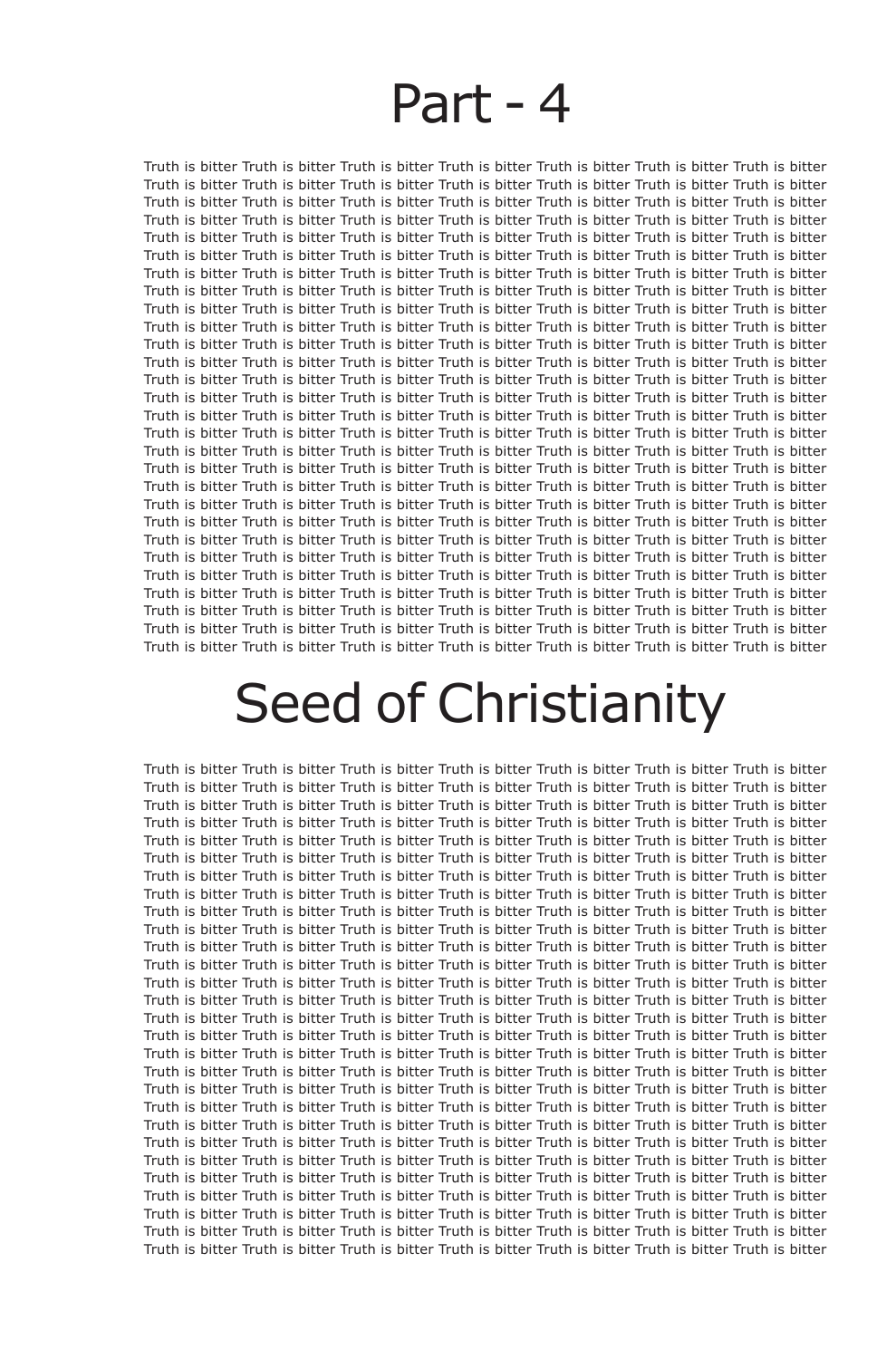#### **Why is it so important to understand Bible? Why other sources are not dependable?**

Christian Bible or the Holy Bible, as it is titled in print, comprises of the Old Testament and the New Testament. To understand Christianity, one must understand the so-called Holy Bible. Present day Christianity's very foundation is based on the teachings in the Bible. Therefore, understanding the character of these teachings is a prerequisite for understanding Christianity.

It is no use attempting to understand Christianity based on television talks, church sermons, leaflets and propaganda materials. It is essentially a self-deceptive exercise, in vain.

Enormous amounts of money are spent every year for cosmetic purposes, the Vatican being the mammoth multinational organization having no parallel. We will later provide you with statistical data from dependable Christian sources to demonstrate the enormity of such funding, which is used for face lifting on a regular pattern.

Any attempt to understand Christianity without understanding its Creed (as documented through the Holy Bible) would be a futile exercise. This is the reason that we chose to present the very first lesson of this book from the so-called Holy Bible itself.

**Laws of Christian Bible that directly affect all other religions on this earth. These Laws are given to Christians by Christian God. Kill those who serve any god other than Christian God. Destroy the images of their gods. Obliterate names of their gods from that place. Continue to follow these laws as long as you live on this earth. Here are the quotes from Christian Bible:**

> **Christian Bible** Old Testament Deuteronomy 12:1 These *are* the statutes and judgments, which ye shall observe to do *in the land*, which the **LORD God** of thy fathers *giveth thee to possess* it, all the days ye live upon the earth. 12:2 Ye shall utterly destroy all the places, wherein the nations which ye shall possess served their Gods, upon the high mountains, and upon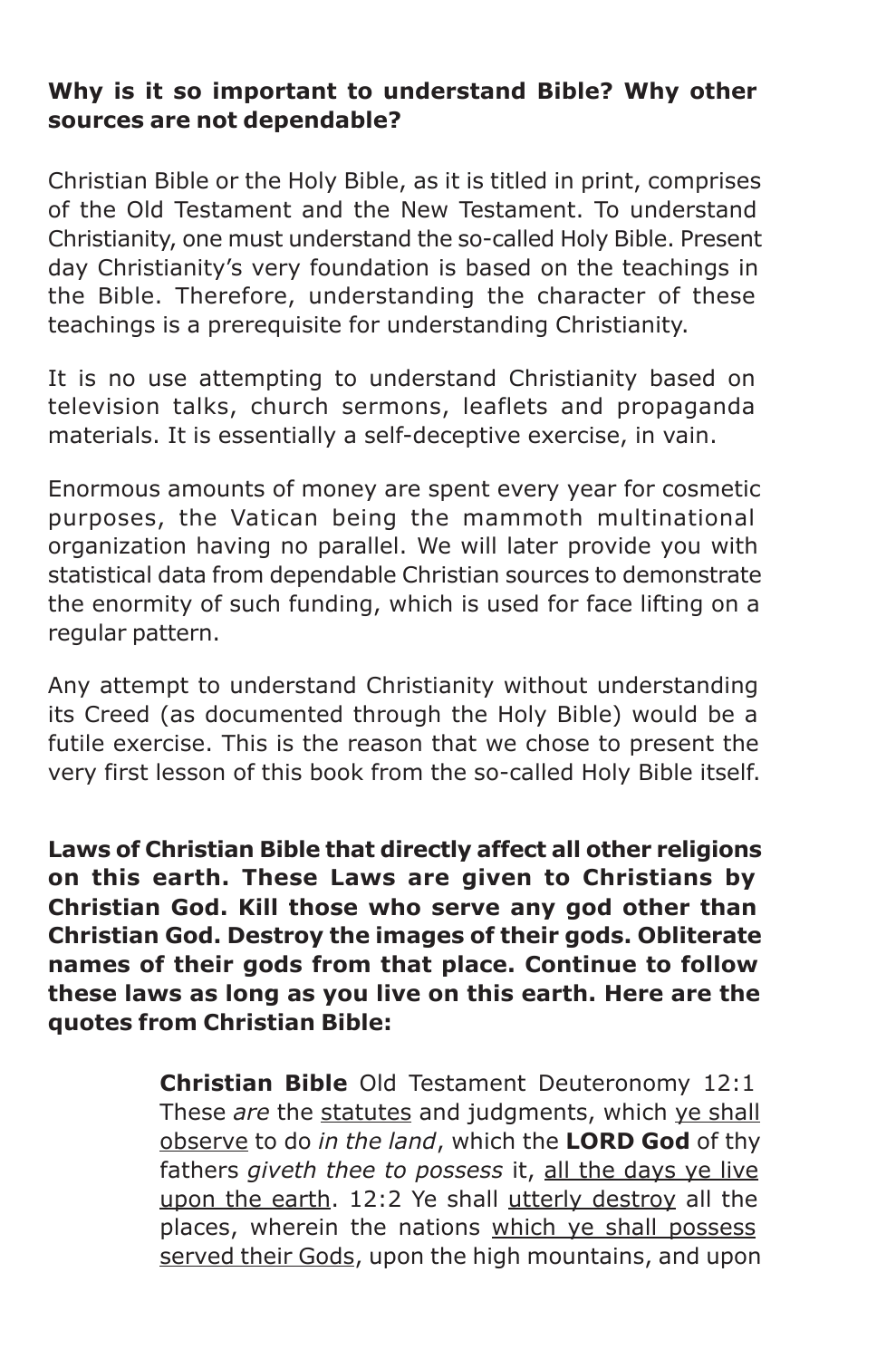the hills, and every green tree: 12:3 And ye shall overthrow their altars, and break their pillars, and burn their groves with fire; and ye shall hew down the graven images of their gods, and destroy the names of them out of that place.

**Hew** chop, cut with axe [Collins English Gem Dictionary p 246] **Graven image** a carved idol or representation of a god used as an object of worship [Oxford Dictionary p 801]

**Christian Bible** Old Testament Exodus 23:24 Thou shalt not bow down to their gods, nor serve them, nor do after their works: but thou shalt utterly overthrow them, and quite break down their images. Exodus 34:13 But ye shall destroy their altars, break their images, and cut down their groves. 34:14 For thou shalt worship no other god: for the LORD, whose name *is* Jealous, *is* a jealous God:

**Christian Bible** Old Testament Deuteronomy 7:5 But thus shall ye deal with them; ye shall destroy their altars, and break down their images, and cut down their groves, and burn their graven images with fire. 7:6 For thou *art* an holy people unto the LORD thy God: the LORD thy God hath chosen thee to be a special people unto himself, above all people that *are* upon the face of the earth.

There are plenty of such things. You will find them scattered all over if you have the appetite to keep looking. As for me it is disgusting and I do not want to keep filling pages with these.

**Christian Bible tells Christians as to how they are required to treat those men, women and children who follow other religions (a) they should kill children in front of their parents (b) they should rape their wives (c) they should kill every male child (d) they should kill every woman who has experienced sex with a man (e) save every virgin for themselves (probably to produce more monsters like themselves). Do you find all these unbelievable? Check the**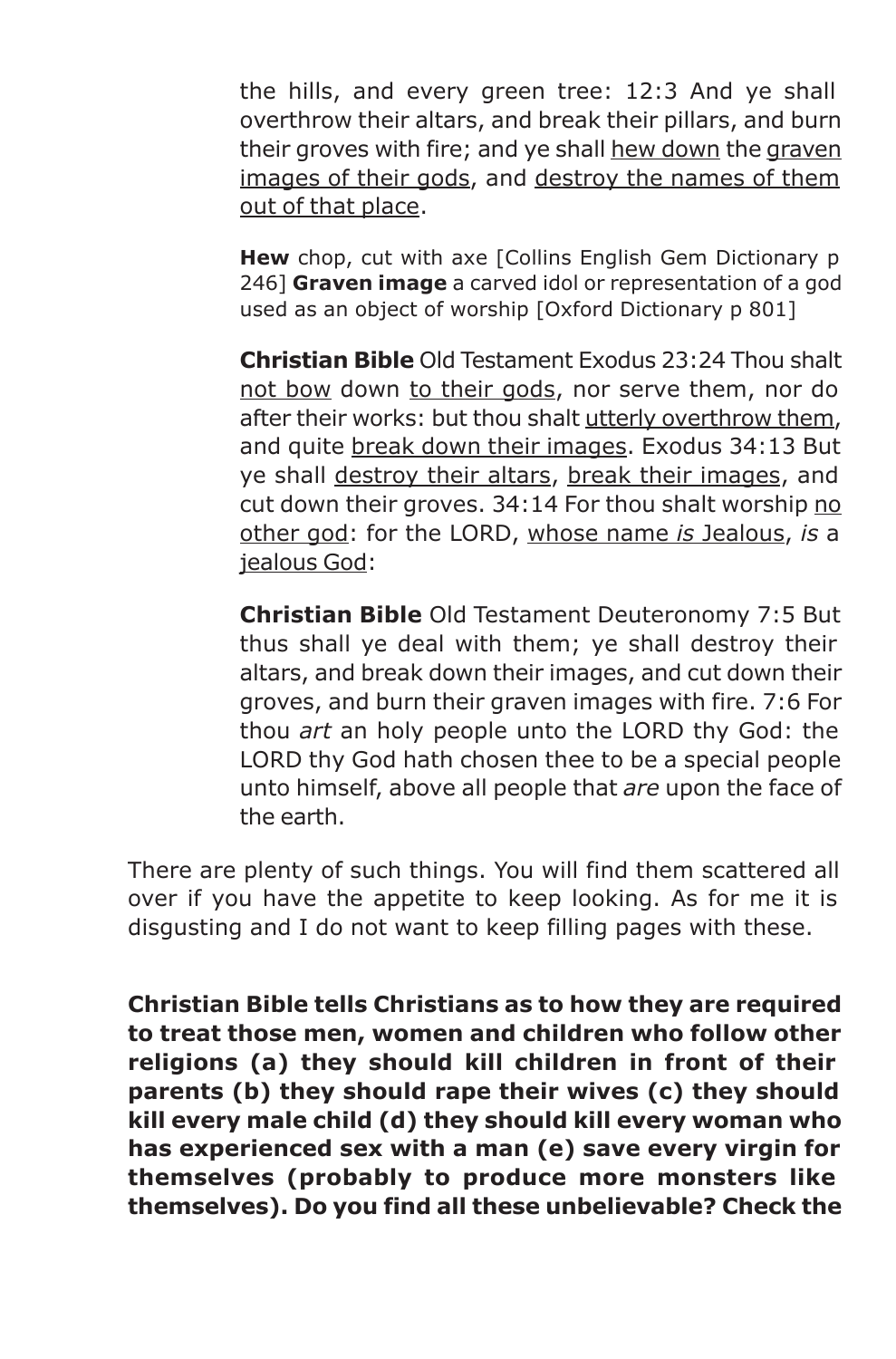#### **Holy Bible for yourself, here are the references and quotes with Oxford Dictionary meanings:**

**Christian Bible** Old Testament Isaiah 13:16 Their children also shall be dashed to pieces before their eyes; their houses shall be spoiled, and their wives ravished (\*raped).

**Ravish** force a woman to have sexual intercourse against her will [Oxford Dictionary p 1541] **Dash** strike or fling something somewhere with great force, especially so as to have a destructive effect [Oxford Dictionary p 468]

**Christian Bible** Old Testament Numbers 31:17 Now therefore kill every male among little ones, and kill every woman that hath known man by lying with him. 31:18 But all the women children, that have not known a man by lying with him, keep alive for yourselves.

Every male among little ones [baby boys, male children]. Every woman that hath known man by lying with him [married women, or women who have had slept with men]. Women children that have not known a man by lying with him [those who have not slept with men, basically the virgins who have had no sex with men].

**Following those instructions from the Christian God, this is how Christians actually treated those men, women and children who followed Hindu religion. Paul William Robert tells us that children were slowly cut into pieces in front of their parents. Eyelids of parents were sliced off so that they could not close their eyes and were forced to watch their children being cut into pieces. Parents' hands and feet were cut off so carefully that they do not faint away. Male genitals were removed and burnt in front of their wives. Wives breasts were cut off and vaginas were penetrated with sword while husbands were forced to watch. This went on in Goa and surrounding territories for**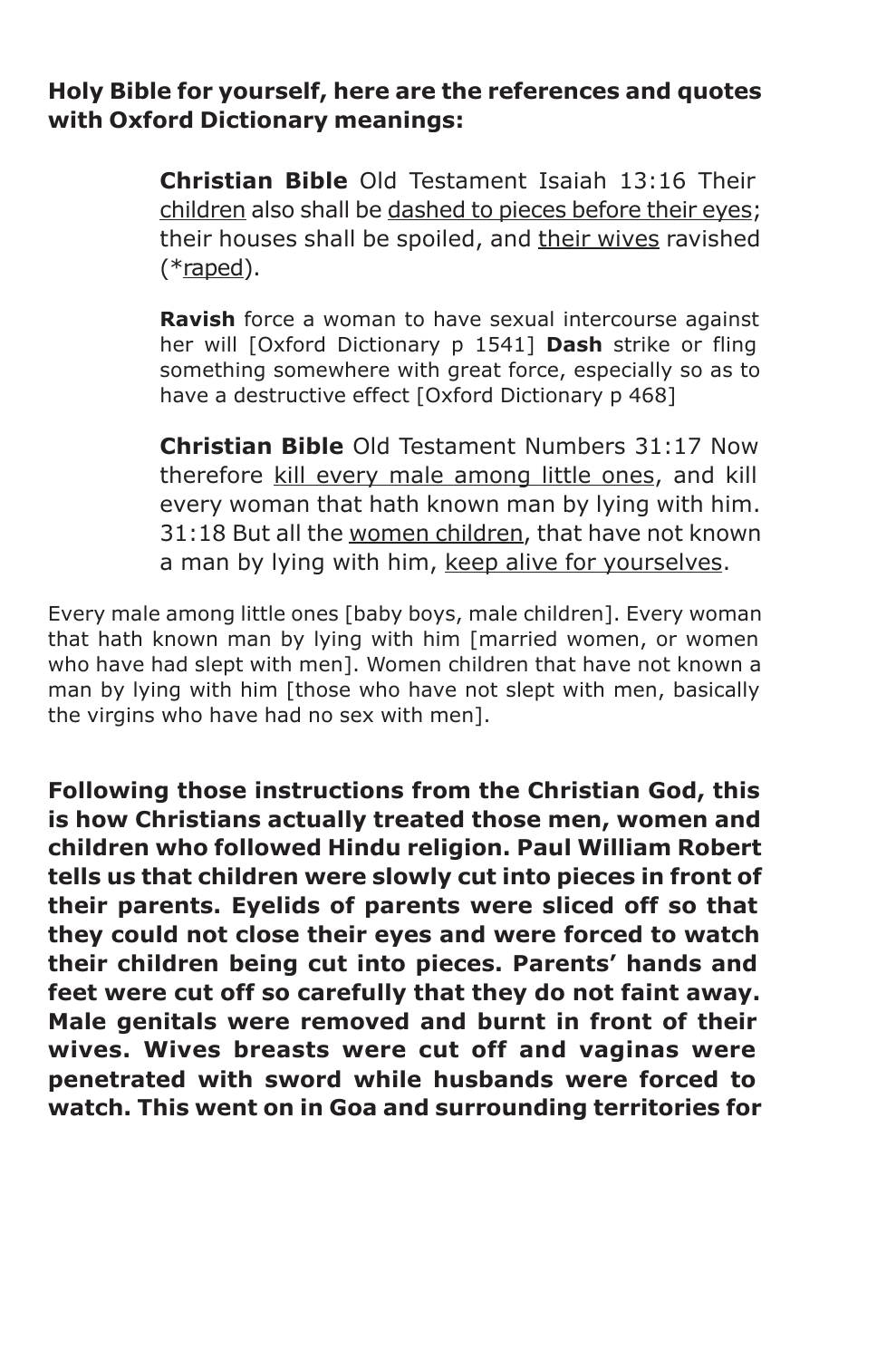**two hundred years. It was not an odd incidence, which happened just once. Here are the quotes and references:**

**But Christian missionary education system in BhaaratVarsh told our children that Christianity has been a religion of peace, love and service to humanity. Have you met bigger liars in your life?**

*• You have heard of Raakshas in Hindu stories; now do you understand who they were?*

*• Can you have better example than Christians?*

*• But, of course, Christian edited Oxford Dictionary defines Christians as decent, kind and fair.*

*• Do you find any such qualities in Christian teachings or Christian acts?*

*• Aren't they pretty good at turning the truth as untruth, and untruth as truth?*

We Hindus, however, do not know that Christians did not forget these teachings and they practiced these teachings religiously, many-many centuries later in BhaaratVarsh, and that too continuously for 200 years.

This has been carefully kept out of Bhaaratiya history textbooks, and the opposite of it has been taught to us in school through Macaulayite English Christian Missionary Education system prevailing in BhaaratVarsh for past 170 years.

Let us look at few glimpses now. Remember, these are glimpses only, they are not complete account of all that happened, because the purpose of this work is to introduce you to the deliberately hidden facts; then it would be your responsibility to search and find more.

Various titles that I shall present to you, will only focus at familiarizing you with various aspects of what deludes you; then it would be for you to decide what you need to do about it.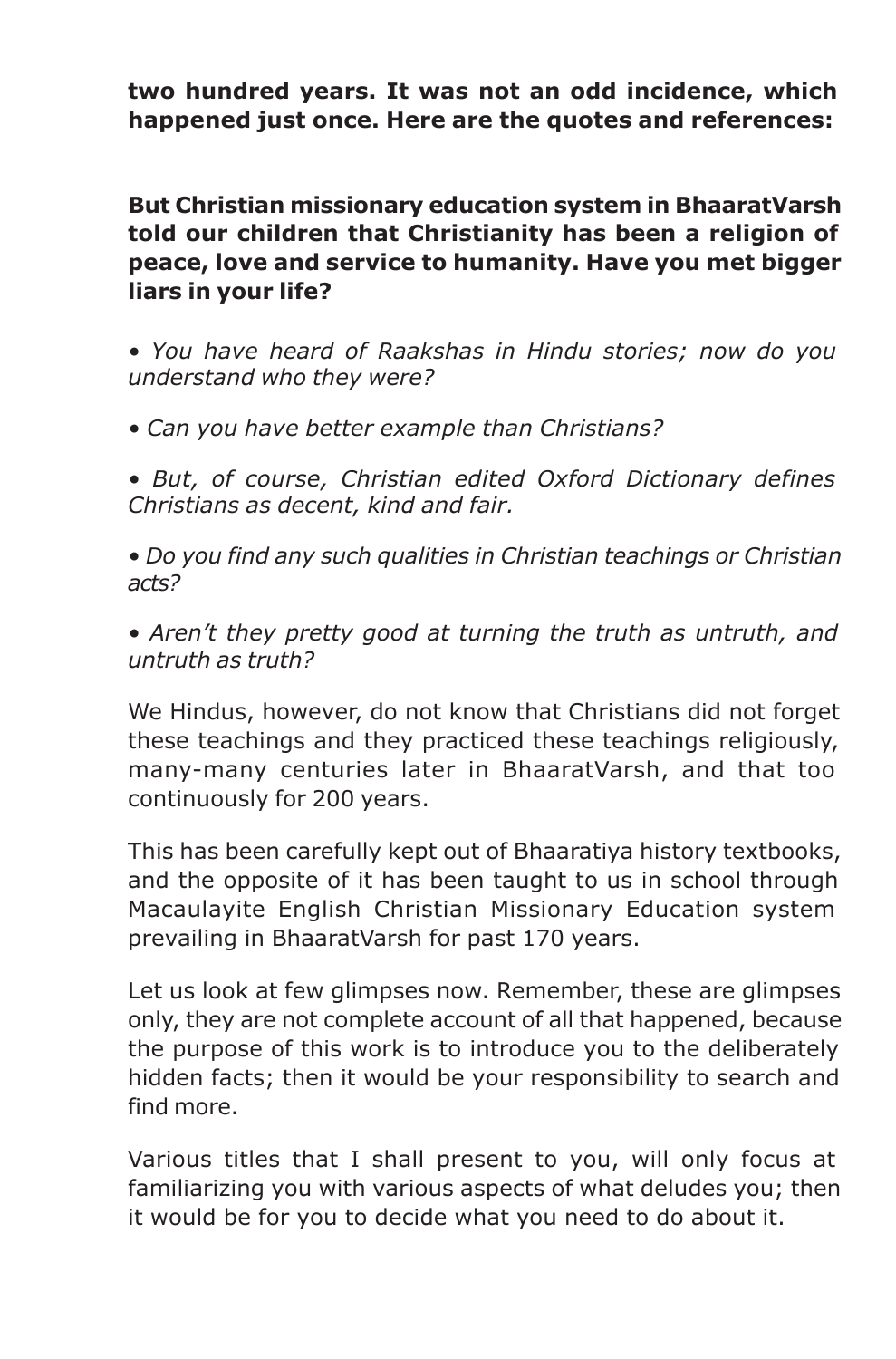Children were flogged and slowly dismembered (\*tear or cut limb from limb) in front of their parents, whose (\*parents') eyelids had been sliced off (\*so they couldn't close their eyes) to make sure they missed nothing. Extremities (\*the hands and feet) were amputated carefully, so that a person could remain conscious even when all that remained was a torso (\*the trunk of the human body) and head. Male genitals were removed and burned in front of wives, breasts hacked off and vaginas penetrated by swords while husbands were forced to watch. ... So notorious was the Inquisition in Portuguese (\*Christian!) BhaaratVarsh that word of its horrors even reached home. The Archbishop of Evora, in Portugal, eventually wrote "If everywhere Inquisition was an infamous court, the infamy, however base, however vile, however corrupt and determined by worldly interests, it was never more so than in Goa." ... And it went on for two hundred years. Paul William Roberts.

*O my Bhaaratiya converted Christian friends! Do you realize that those who suffered these inhumane acts, they were your Hindu ancestors? Are you proud of your Christian heritage that is noting but the product of pain, agony, torture, insult, humiliation of your forefathers?*

Do you realize that your mother-ancestors were subjected to such inhumane barbaric acts as penetrating their vaginas by swords and their breasts hacked off by Christian zealots? Do you realize that your father-ancestors were subjected to such inhumane barbaric acts as their genitals removed and burnt by champions of Christianity? Why don't you, for a moment visualize, placing yourself in their shoes and have your vaginas penetrated by the swords of Christianity, or have your genitals removed and burnt in front of your eyes? That will be a lovely experience, don't you think so?

Do you recognize those scoundrels who made your ancestors suffer so badly? They called themselves Christians. And, you call yourself Christian! Aren't you ashamed of calling yourself a Christian? Those are the scoundrels whom you worship now! You call them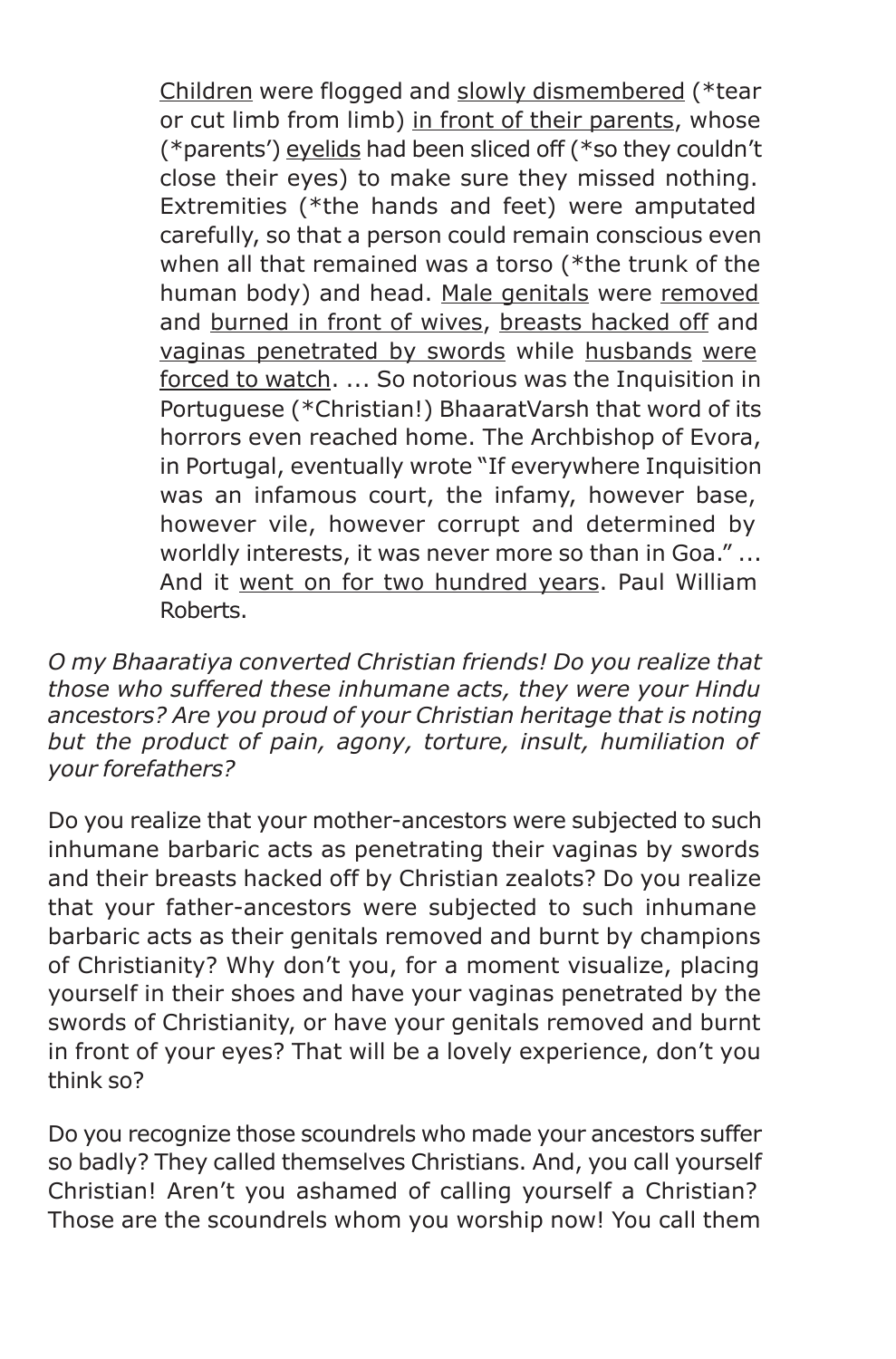Saints and what not. Do you see the irony? Such people are called Raakshas in Hinduism.

Paul William Robert says "So notorious was the Inquisition in Portuguese India". In the context of Inquisition, their Portuguese nationality did not drive them to do these inhumane acts.

*Their Christian faith, teachings of their holy Bible, and Christian missionary zeal, inspired them to do these things! The concept of Inquisition was invented by the Pope, in Italy, not by the Portuguese in Portugal. The Inquisition was established in BhaaratVarsh at the recommendation of the Spanish Christian Jesuit Saint named Francis Xavier. Therefore, the responsibility lies with the Christianity, not with the Portuguese. Portuguese nationals may have been instrumental but Christianity was essentially the driving force behind them.*

Isn't it that based on the same logic, we speak not of German horrors but of Nazi horrors? Why the ChristianWest speaks of Nazi horrors but not of German horrors? Were they Nazis, not Germans? They were Germans, but their nationality, as Germans did not make them do those acts of horrors. It was the commitment to Nazi ideology that made them commit those horrible acts against humanity. This is why we talk of Nazi atrocities, not of German atrocities. Why then should we speak of Portuguese atrocities, why not Christian atrocities, when it was the Christian ideology, the teachings of the Bible, which drove them to do those acts of horrible crime against humanity? In fact, Nazi atrocities were noting in comparison to Christian atrocities, if we were to compare their acts.

Who were Nazis? Were they not Christians? They were more committed Christians than other Christians of their time. They all paid Church Tax. Nazi contribution to Vatican was over \$100 million, worth nearly a billion and half in today's values and Vatican also share Nazi gold loot. [Details later]

Their Nazi ideology was an extension of Christian ideology. It had all the ingredients. It was Nazi imperialism, which evolved from Christian imperialism [details later]. It was Nazi atrocity, a relatively small portion of overall Christian atrocities. You will more of such Christian atrocities through these pages.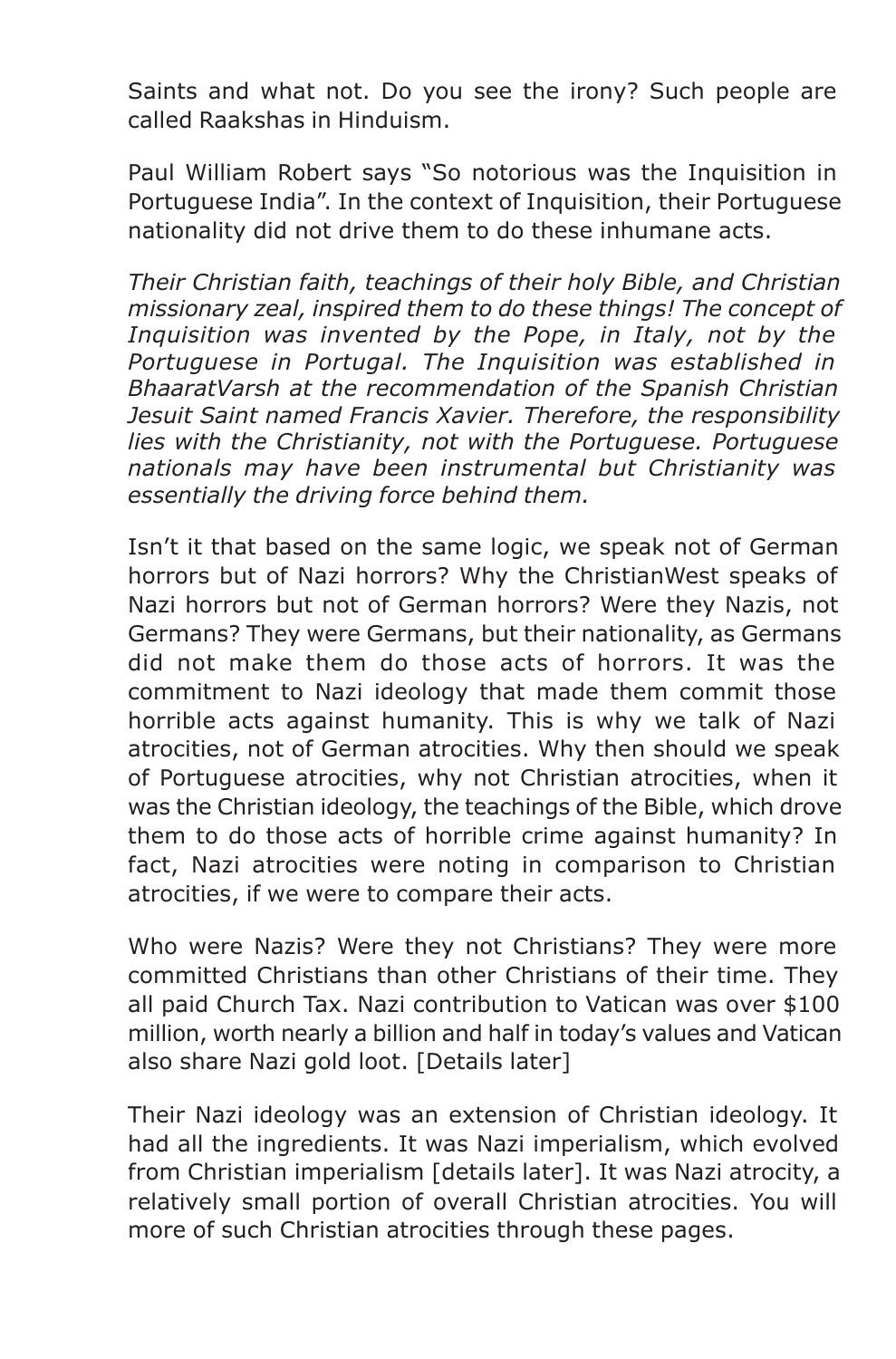*Why Hollywood movies speak of Nazi horrors, but not of Christian horrors? Is it because most of those film makers are Christians themselves? Why most media men and women do the same? Is it for the same reason?*

*Why did they highlight slanting Swastik so much? So that it creates an impression Nazism had some relationship with Hinduism? No one ever cared to clarify that Hinduism has straight Swastik and a slanting Swastik is considered bad in Hinduism!*

**Bible tells very clearly that Christian God is a Jealous God; can someone so jealous tolerate any other god? Bible also tells us that Christian God is revengeful, and he has his enemies!**

> **Christian Bible** Exodus 20:3 Thou shalt have no other Gods before me. 20:5 Thou shalt not bow down thyself to them, nor serve them: for I the LORD thy God am a jealous God

> **Christian Bible** Exodus 34:14 For thou shalt worship no other god: for the LORD, whose name *is* Jealous, *is* a jealous God:

> **Christian Bible** Old Testament Nahum 1:2 God *is* jealous, and the LORD revengeth; the LORD revengeth, and *is* furious; the LORD will take vengeance on his adversaries, and he reserveth *wrath* for his enemies.

Is this description of the God or that of Satan?

**Bible instructs Christians that those who try to convert you into another religion, kill them with your own hands, be they your own brother, your son, your daughter, your loving wife, or your friend. Here are the quotes from Holy Bible:**

> **Christian Bible** Deuteronomy 13:6 If thy brother, the son of thy mother, or thy son, or thy daughter, or the wife of thy bosom, or thy friend, which *is* as thine own soul, entice thee secretly, saying, Let us go and serve other Gods, which thou hast not known, nor thy fathers;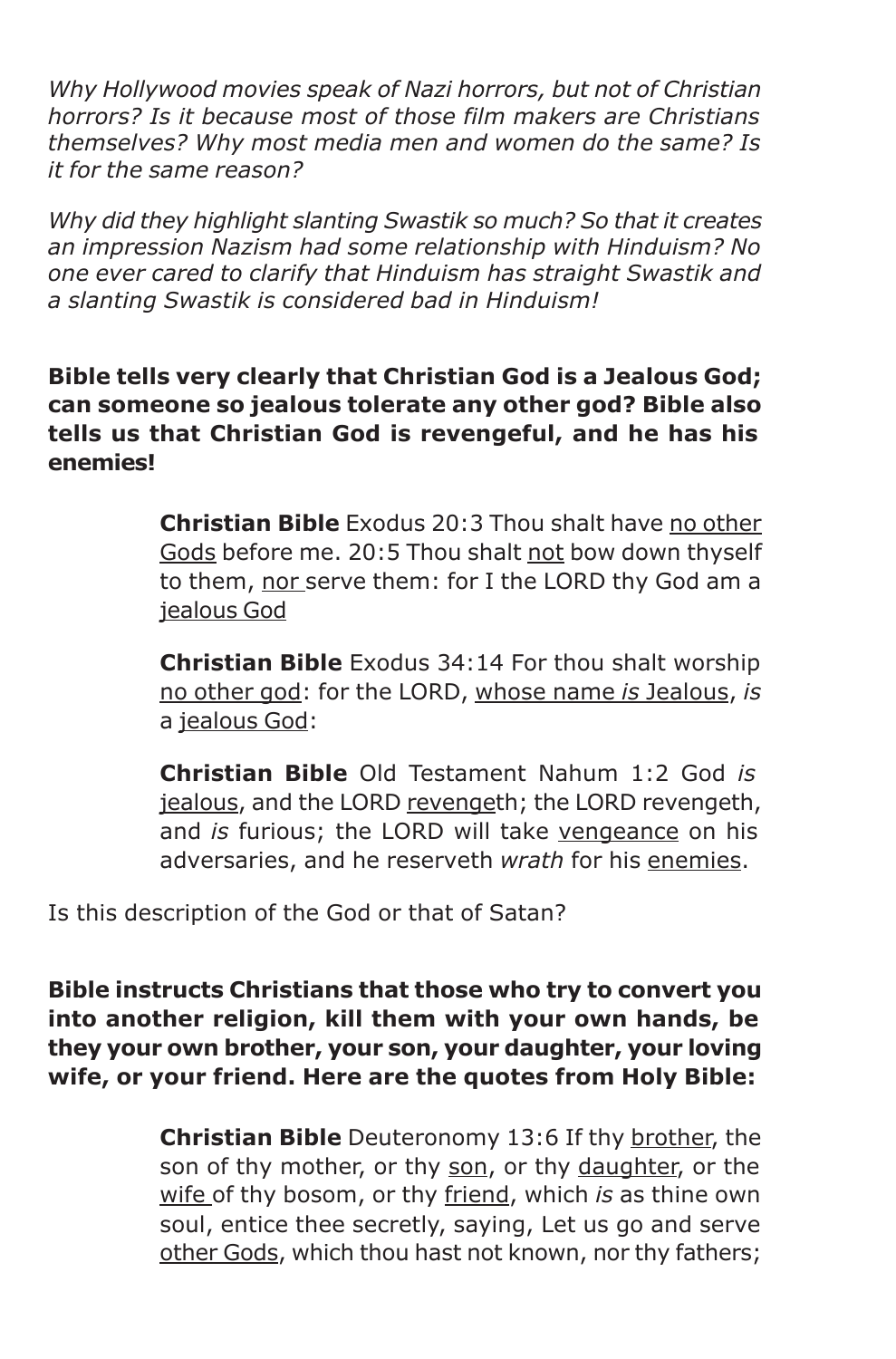13:7 *Namely*, of the gods of the people which *are* round about you, nigh unto thee, or far off from thee, from the *one* end of the earth even unto the *other* end of the earth; 13:8 Thou shalt not consent unto him, nor hearken unto him; neither shall thine eye pity him, neither shalt thou spare, neither shalt thou conceal him: 13:9 But thou shalt surely kill him; thine hand shalt be first upon him to put him to death, and afterwards the hands of all people. 13:10 And thou shalt stone him with stones, that he die; because he hath sought to thrust thee away from the LORD thy God

So, a Christian must stone to death someone who tries to convert a Christian into any other religion. How about applying the same law in reverse order to Christians? If a Christian wants to convert a person (who belongs to another religion, say, Hinduism) into Christianity then that Christian must be stoned to death. If this law were to be applied equitably (fairly and impartially), the first person to be stoned to death would be the Pope himself because he advocates all the time in favor of converting Hindus into Christianity. Then all Christian missionaries would be stoned to death because they are all the while engaged in converting Hindus in covert manner. These champions of Christianity must have a dose of their own medicine, shouldn't they?

#### **Bible instructs Christians that those who worship idols should be put to death**

**Christian Bible** Deuteronomy 13 titled Idolaters to be put to death.

This indicates all that has been said under section "13" apply to idolaters. In Christianity, a Hindu is an idolater because he or she worships idols.

**Bible instructs Christians to Kill every one, leave no one breathing; starve, burn, destroy, kill young men, virgins, babies sucking their mothers' milk, and old men nearing their death; if you don't believe me, please feel free to check**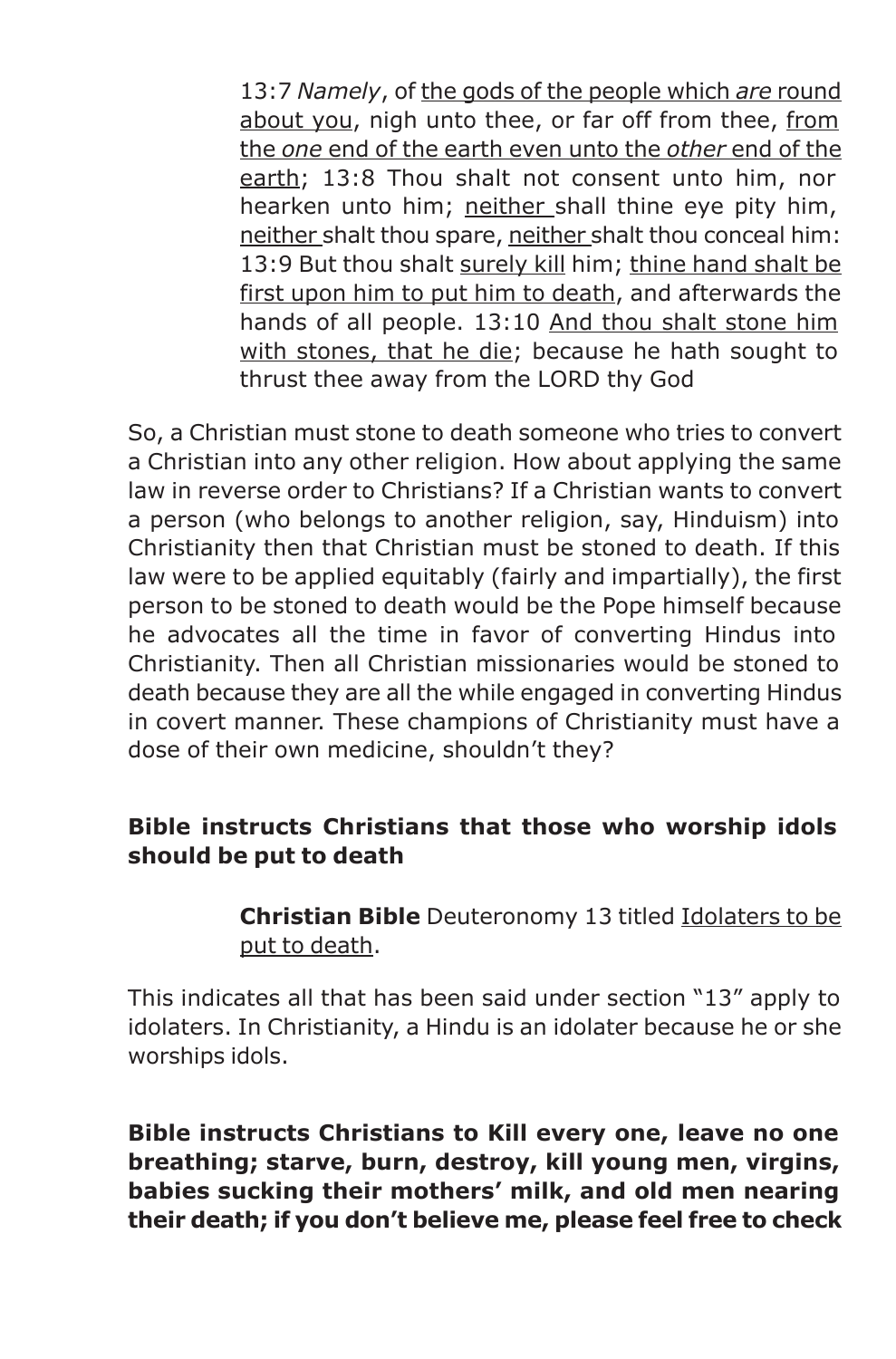#### **Holy Bible for yourself, I am giving you here the references and the quotes from the Holy Bible:**

**Christian Bible** Deuteronomy 20:16 But of the cities of these people, which the LORD thy God doth give thee for an inheritance, thou shalt save alive nothing that breatheth: 20:17 But thou shalt utterly destroy them.

Are we speaking of a butcher God?

**Christian Bible** Deuteronomy 32:24 *They shall be* burnt with hunger, and devoured with burning heat, and with bitter destruction: I will also send the teeth of beasts upon them, with the poison of serpents of the dust. 32:25 The sword without, and terror within, shall destroy both the young man and the virgin, the suckling *also* with the man of gray hairs.

How beautiful are these teachings, lovely aren't they; so very compassionate! You are sure to attain God by following these teachings; won't you? Have no doubts, ever! Would you call these exceptions? Don't you see a systematic pattern all throughout? Do you want to see lot more of how these teachings have been implemented throughout the course of history with considerable zeal and dedication towards them? Have you started getting a feel of what an Aasuric culture means? By the way, does Hinduism teach you any thing like that?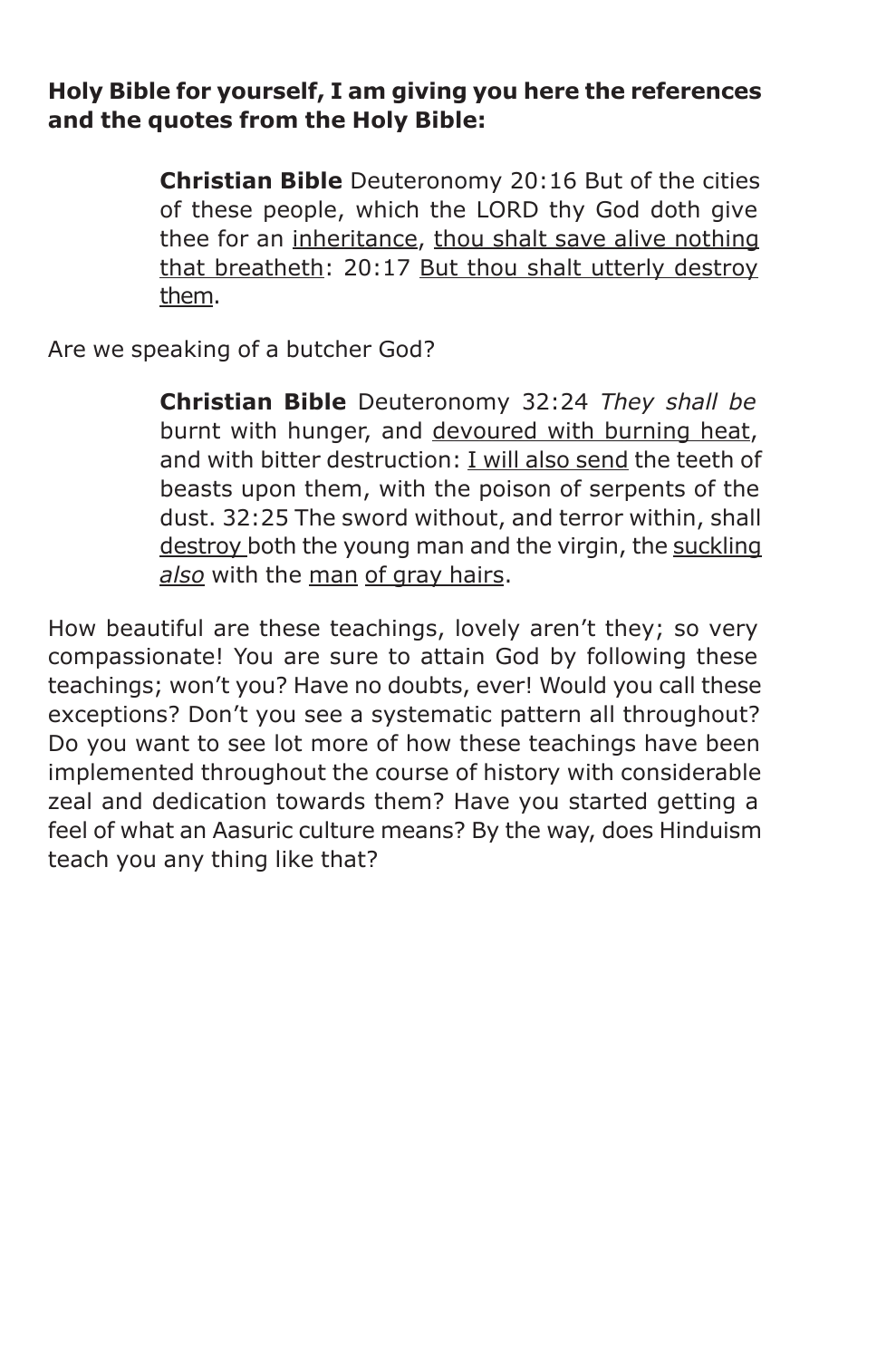## Part - 5

Truth is bitter Truth is bitter Truth is bitter Truth is bitter Truth is bitter Truth is bitter Truth is bitter Truth is bitter Truth is bitter Truth is bitter Truth is bitter Truth is bitter Truth is bitter Truth is bitter Truth is bitter Truth is bitter Truth is bitter Truth is bitter Truth is bitter Truth is bitter Truth is bitter Truth is bitter Truth is bitter Truth is bitter Truth is bitter Truth is bitter Truth is bitter Truth is bitter Truth is bitter Truth is bitter Truth is bitter Truth is bitter Truth is bitter Truth is bitter Truth is bitter Truth is bitter Truth is bitter Truth is bitter Truth is bitter Truth is bitter Truth is bitter Truth is bitter Truth is bitter Truth is bitter Truth is bitter Truth is bitter Truth is bitter Truth is bitter Truth is bitter Truth is bitter Truth is bitter Truth is bitter Truth is bitter Truth is bitter Truth is bitter Truth is bitter Truth is bitter Truth is bitter Truth is bitter Truth is bitter Truth is bitter Truth is bitter Truth is bitter Truth is bitter Truth is bitter Truth is bitter Truth is bitter Truth is bitter Truth is bitter Truth is bitter Truth is bitter Truth is bitter Truth is bitter Truth is bitter Truth is bitter Truth is bitter Truth is bitter Truth is bitter Truth is bitter Truth is bitter Truth is bitter Truth is bitter Truth is bitter Truth is bitter Truth is bitter Truth is bitter Truth is bitter Truth is bitter Truth is bitter Truth is bitter Truth is bitter Truth is bitter Truth is bitter Truth is bitter Truth is bitter Truth is bitter Truth is bitter Truth is bitter Truth is bitter Truth is bitter Truth is bitter Truth is bitter Truth is bitter Truth is bitter Truth is bitter Truth is bitter Truth is bitter Truth is bitter Truth is bitter Truth is bitter Truth is bitter Truth is bitter Truth is bitter Truth is bitter Truth is bitter Truth is bitter Truth is bitter Truth is bitter Truth is bitter Truth is bitter Truth is bitter Truth is bitter Truth is bitter Truth is bitter Truth is bitter Truth is bitter Truth is bitter Truth is bitter Truth is bitter Truth is bitter Truth is bitter Truth is bitter Truth is bitter Truth is bitter Truth is bitter Truth is bitter Truth is bitter Truth is bitter Truth is bitter Truth is bitter Truth is bitter Truth is bitter Truth is bitter Truth is bitter Truth is bitter Truth is bitter Truth is bitter Truth is bitter Truth is bitter Truth is bitter Truth is bitter Truth is bitter Truth is bitter Truth is bitter Truth is bitter Truth is bitter Truth is bitter Truth is bitter Truth is bitter Truth is bitter Truth is bitter Truth is bitter Truth is bitter Truth is bitter Truth is bitter Truth is bitter Truth is bitter Truth is bitter Truth is bitter Truth is bitter Truth is bitter Truth is bitter Truth is bitter Truth is bitter Truth is bitter Truth is bitter Truth is bitter Truth is bitter Truth is bitter Truth is bitter Truth is bitter Truth is bitter Truth is bitter Truth is bitter Truth is bitter Truth is bitter Truth is bitter Truth is bitter Truth is bitter Truth is bitter Truth is bitter Truth is bitter Truth is bitter Truth is bitter Truth is bitter Truth is bitter

# Compare with Hinduism

Truth is bitter Truth is bitter Truth is bitter Truth is bitter Truth is bitter Truth is bitter Truth is bitter Truth is bitter Truth is bitter Truth is bitter Truth is bitter Truth is bitter Truth is bitter Truth is bitter Truth is bitter Truth is bitter Truth is bitter Truth is bitter Truth is bitter Truth is bitter Truth is bitter Truth is bitter Truth is bitter Truth is bitter Truth is bitter Truth is bitter Truth is bitter Truth is bitter Truth is bitter Truth is bitter Truth is bitter Truth is bitter Truth is bitter Truth is bitter Truth is bitter Truth is bitter Truth is bitter Truth is bitter Truth is bitter Truth is bitter Truth is bitter Truth is bitter Truth is bitter Truth is bitter Truth is bitter Truth is bitter Truth is bitter Truth is bitter Truth is bitter Truth is bitter Truth is bitter Truth is bitter Truth is bitter Truth is bitter Truth is bitter Truth is bitter Truth is bitter Truth is bitter Truth is bitter Truth is bitter Truth is bitter Truth is bitter Truth is bitter Truth is bitter Truth is bitter Truth is bitter Truth is bitter Truth is bitter Truth is bitter Truth is bitter Truth is bitter Truth is bitter Truth is bitter Truth is bitter Truth is bitter Truth is bitter Truth is bitter Truth is bitter Truth is bitter Truth is bitter Truth is bitter Truth is bitter Truth is bitter Truth is bitter Truth is bitter Truth is bitter Truth is bitter Truth is bitter Truth is bitter Truth is bitter Truth is bitter Truth is bitter Truth is bitter Truth is bitter Truth is bitter Truth is bitter Truth is bitter Truth is bitter Truth is bitter Truth is bitter Truth is bitter Truth is bitter Truth is bitter Truth is bitter Truth is bitter Truth is bitter Truth is bitter Truth is bitter Truth is bitter Truth is bitter Truth is bitter Truth is bitter Truth is bitter Truth is bitter Truth is bitter Truth is bitter Truth is bitter Truth is bitter Truth is bitter Truth is bitter Truth is bitter Truth is bitter Truth is bitter Truth is bitter Truth is bitter Truth is bitter Truth is bitter Truth is bitter Truth is bitter Truth is bitter Truth is bitter Truth is bitter Truth is bitter Truth is bitter Truth is bitter Truth is bitter Truth is bitter Truth is bitter Truth is bitter Truth is bitter Truth is bitter Truth is bitter Truth is bitter Truth is bitter Truth is bitter Truth is bitter Truth is bitter Truth is bitter Truth is bitter Truth is bitter Truth is bitter Truth is bitter Truth is bitter Truth is bitter Truth is bitter Truth is bitter Truth is bitter Truth is bitter Truth is bitter Truth is bitter Truth is bitter Truth is bitter Truth is bitter Truth is bitter Truth is bitter Truth is bitter Truth is bitter Truth is bitter Truth is bitter Truth is bitter Truth is bitter Truth is bitter Truth is bitter Truth is bitter Truth is bitter Truth is bitter Truth is bitter Truth is bitter Truth is bitter Truth is bitter Truth is bitter Truth is bitter Truth is bitter Truth is bitter Truth is bitter Truth is bitter Truth is bitter Truth is bitter Truth is bitter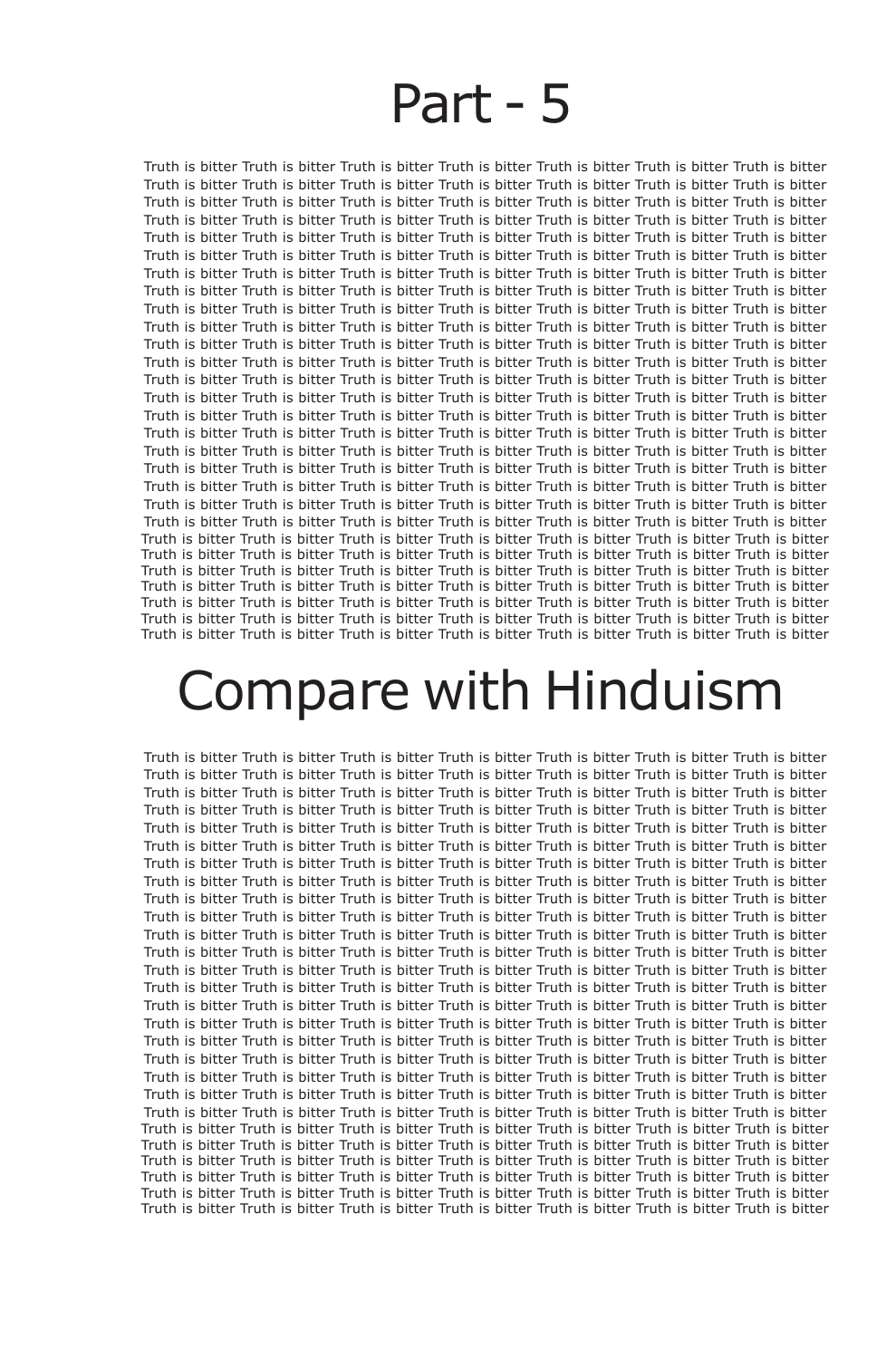**Now, compare these teachings of Christian Bible with comparable teachings of Hindu ManuSmriti, and experience the difference for yourself. ManuSmriti instructs the king not to use concealed weapons, barbed weapons, poisoned weapons, or weapons with blazing fire. It has to be man to man fight, battle of bravery and strength. And history is witness that this is what Hindus followed.**

*• I am not speaking of fake history that was fabricated by JNU (Jawaharlal Nehru University) and AMU (Aligarh Muslim University) CommunistMarxist historians and introduced in schools of BhaaratVarsh during Nehru dynasty*

> **Manu**: The archetypal first man of Hindu mythology, survivor of the great flood and father of the human race. He is also the legendary author of one of the most famous codes of the Hindu law, the *ManuSmriti* [**Laws of Manu**], composed in Sanskrit [Oxford Dictionary, p 1127] **Archetypal** very typical of a certain kind of a person or thing [Oxford Dictionary, p 86]

> Source: *Selections from Hindu Scriptures*, *Manu Smriti*, Prof G C Asnani, p 25

> Hindu ManuSmriti 7:90 When a King fights with his foe in battle, he should **not** strike with weapons which are concealed, barbed, poisoned, or the points of which are blazing with fire

For Hindus, technology was not meant for mass killing, and that is why, they did not develop gunpowder. A race that could develop the technology for creating an alloy, which could withstand tyranny of weather for many-many centuries without a trace of rusting, do you think that race could not have developed gunpowder and guns-cannons, the weapons of mass destruction using blazing fire? I am referring to the alloy used in that huge metallic tower (iron pillar) *Garur Dhwaj*, which stands close to *Kutub Minaar* of Delhi. On this tower, we find even today, Sanskrit inscription in Braahmi script.

> (http://www.hindunet.org/hindu\_history/modern/ kutub\_oak.html)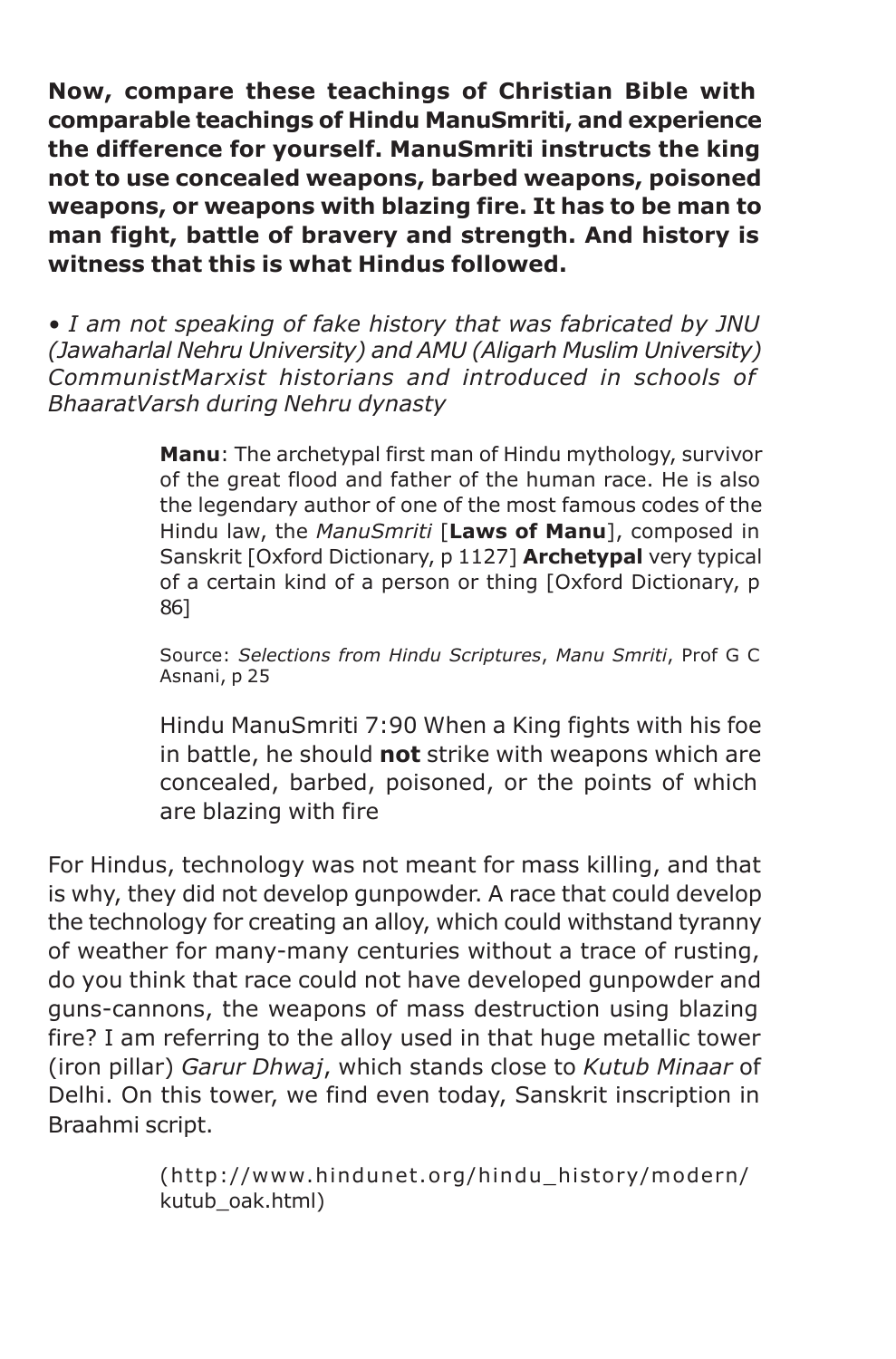**Hindu ManuSmriti also instructs a king not to strike an enemy who is running away for life, one whom fear has engulfed, one who seeks pardon, one who surrenders, an eunuch, one who is in sleep, one who has lost his armor, one who is naked, one who is disarmed, one who is not taking part in the fight, one who is fighting with another person, one whose weapons are broken, one who is in sorrow, one who is very badly wounded, one who is terrified. Manu Smriti instructs Hindu king to fight the battle of an honorable warrior, not of a savage one.**

*• For Hindus, each day's battle ended with sunset, and the next day's battle began with the sunrise.*

*• Muslims and Christians did not fight a battle of honorable warrior.*

Source: *Selections from Hindu Scriptures*, *Manu Smriti*, Prof G C Asnani, p 25

Hindu ManuSmriti 7:91 Let the King **not** strike one who in flight and fear has climbed around, **not** a eunuch, **nor** one who joins the palms of his hands in supplication, **nor** one who flees with flying hair, **nor** one who sits down, **nor** one who says, "I am thine." 7:92 **Nor** one who sleeps, **nor** one who has lost his coat of mail (\*armor), **nor** one who is naked, **nor** one who is disarmed, **nor** one who looks on without taking part in the fight, **nor** one who is fighting with another foe; 7:93 **Nor** one whose weapons are broken, who is afflicted with sorrow, who has been grievously wounded, who is terrified, **nor** one who is running away; he should remember the rule of conduct of an **honorable** warrior

**Coat of mail** a jacket covered with or composed of metal rings or plates, serving as armor [Oxford Dictionary, p 351]

Following this, Prithvi Raaj Chauhaan allowed another life to fleeing Mohammed Ghori. That Ghori, ungrateful, following barbaric Islamic laws returned, bribed JaiChand, and captured Prithvi Raaj Chauhaan and shoved fire rods into his eyes.

However, our *ChristianizedHindus* (in other words, *Hindus raised by Christian education*) fail to understand this, because what has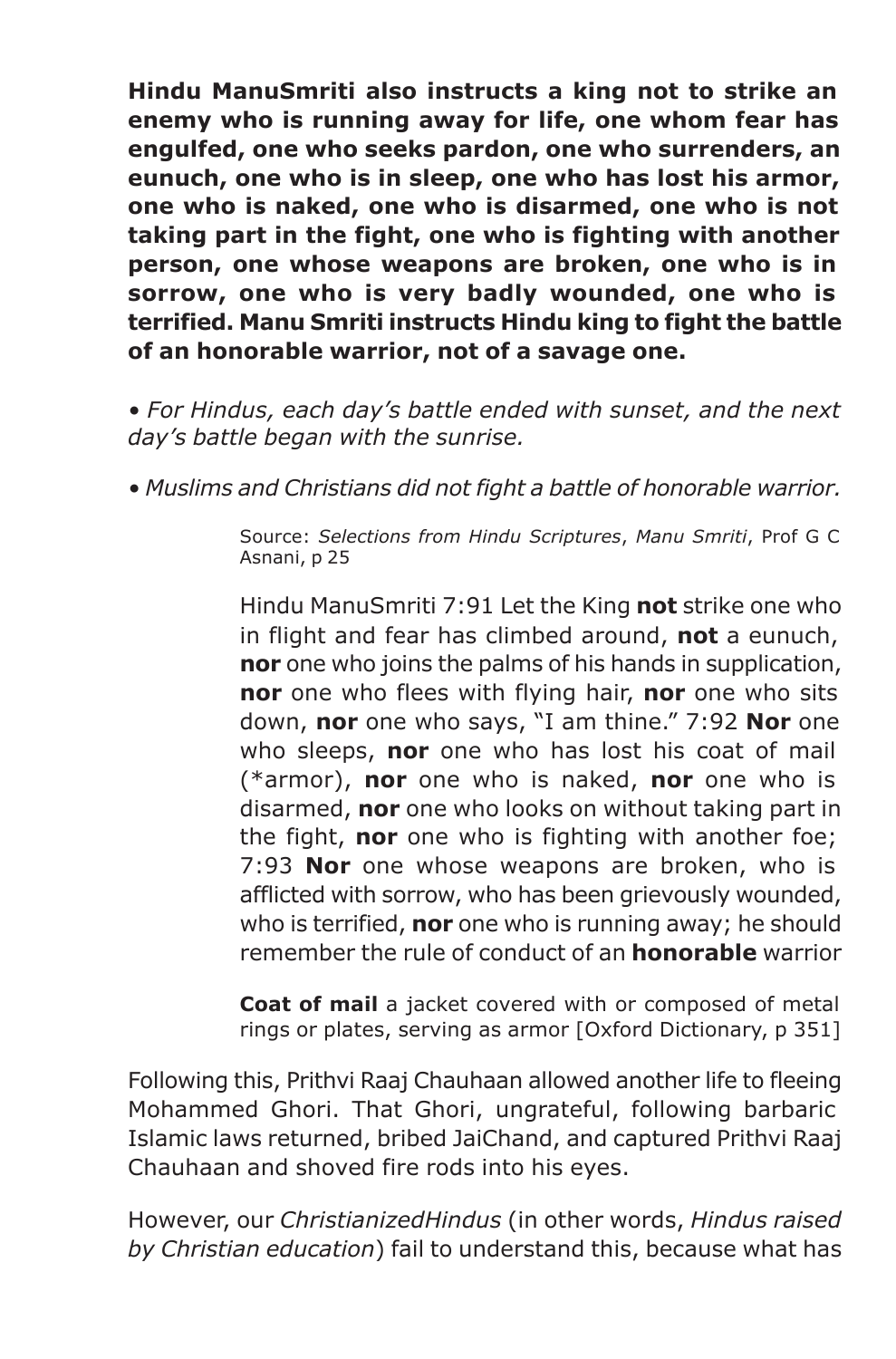clouded their mind and thought process is the Christian motto 'Survival of the cunning'. Our ChristianizedHindus have come to accept that concept as more important in life than being humans. ManuSmriti instructs you to behave like humans, not barbarians.

*Present day Hindus raised by Christianized education system are thoroughly ignorant of nobler Hindu thought process, and they argue in favor of Christian ways. They need to ask themselves an honest question: had this world been a better place to live if Muslims and Christians fought by the code of conduct as instituted by Manu?*

*Is it not quite obvious that while ManuSmriti is civilized, compassionate and humane, the Bible is barbaric and Aasuric?*

**Do yourself a favor and ask yourself a question, why did Christian missionaries malign Hindu Manu Smriti so much? Was it out of a deep-rooted sense of insecurity that, if the two were to be compared on same footing, the Christian Bible would look like a creation of savage people of stone age, who never graduated from their animal instincts?**

*Aren't animals far better? Animals certainly don't rape women who worship other gods, but Bible teaches Christians to do that! Animals do not kill infants unless they are very hungry, and there are no grown ups left, but Bible teaches Christians to do that!*

Great teachings, aren't these? Your children will derive great moral values from those teachings of Christianity, won't they? You should have as much Christian influence on your children as much as you can, shouldn't you?

*Isn't it why you love to send your children to English-medium Christian schools, so that they can turnout to be good Hindu born-Christian influenced citizens of the future? Would you think that time hasn't yet come to review your preferences?*

#### **Now, let us see what Hindu thinkers said, as opposed to Christian Holy Bible**

Why should I say, how great Hinduism is? Let someone else say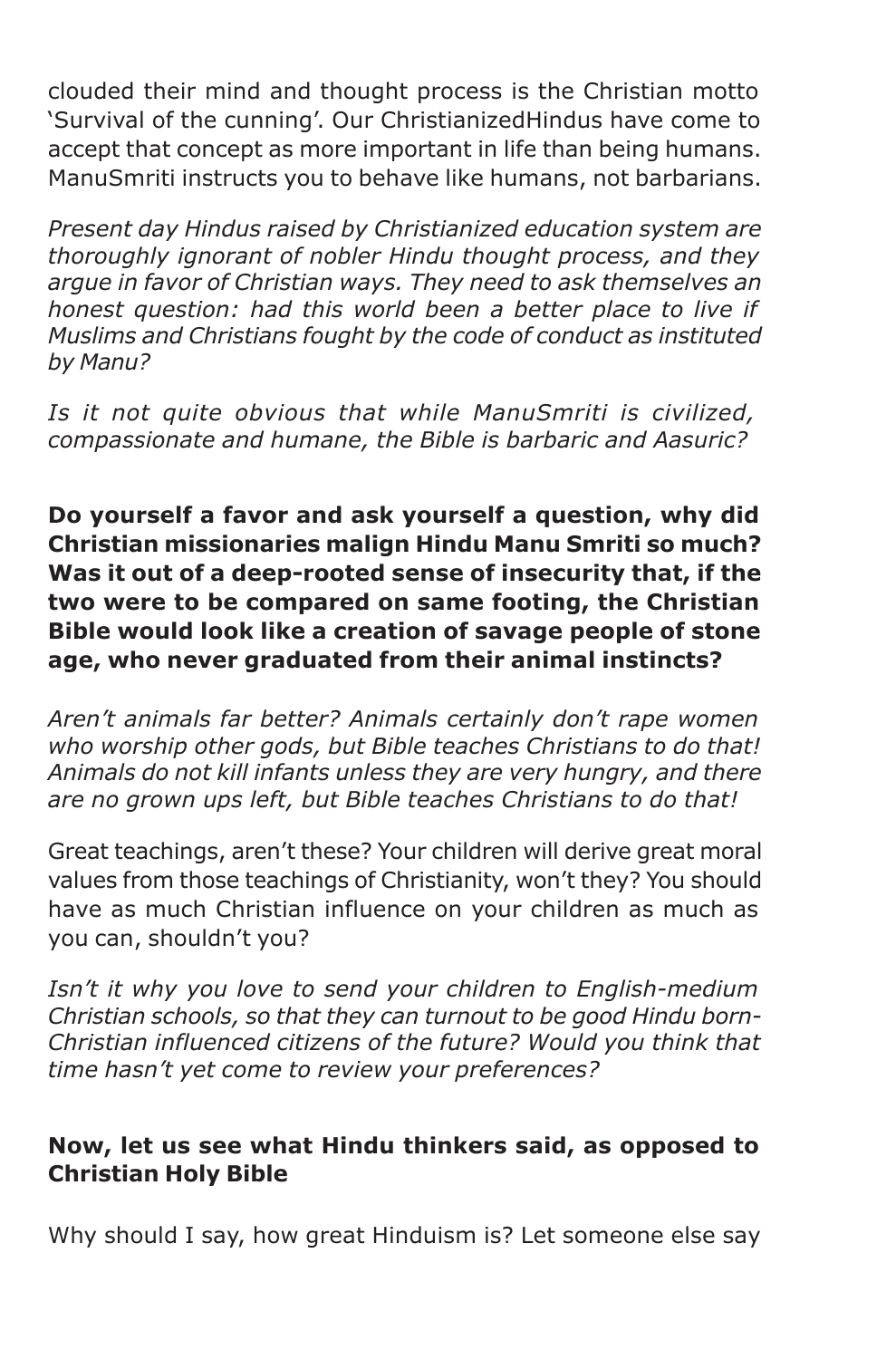it. Why should I defend my religion? Let a Christian defend it. Let us listen to a Christian say this:

> I have left to the last of the witness who might otherwise have been suspected - I mean the Hindus themselves. The whole of their literature from one end to the other is pervaded by expressions of love and reverence for truth. Max Muller

> I doubt whether in any other of the ancient literatures of the world you will find traces of that extreme sensitiveness of conscience which despairs of our ever speaking the truth. Max Muller

*I need not defend Hinduism. Let Hinduism speak for itself! Come with me, and enjoy your journey...*

#### **Hindu BhagavadGita said, God is equal to all, He has no favorites**

Source: A Hindu View of the World, N S Rajaram, p 27

**BhagavadGita** 4:11, 9:29 - Whoever, by whatsoever path approaches me, I accept him for his salvation. All creatures great and small – I am equal to all; **I hate none**, nor have I any favorites. Those who worship other Gods with devotion, worship me.

#### **Hindu Veds said, all paths lead to same God; this teaches us to respect other peoples' gods**

Source: A Hindu View of the World, N S Rajaram, p 22

**Rig'Ved** I.164.46 - Cosmic reality is one, but the wise perceive it in many ways: As Indr, Mitr, Varun, Agni, mighty Garutmat, Yam, and Matarisvan – the giver of breath.

Source: A Hindu View of the World, N S Rajaram, p 27

Shivmahimna Stotr 3 - As numberless rivers following different paths – straight or zigzag – merge in the same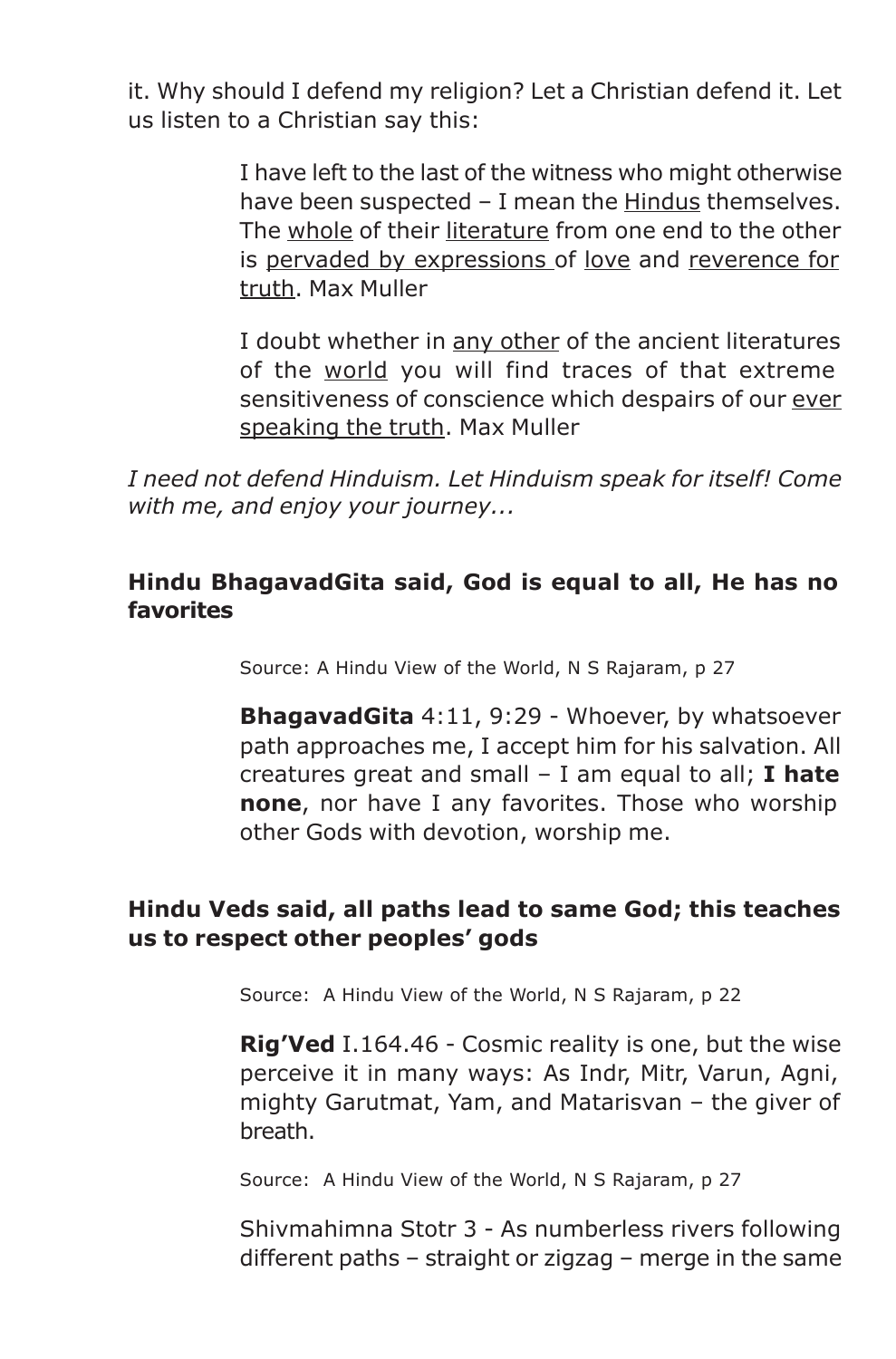ocean, so too the aspirants of various tastes and capacities reach thee through effort.

#### **Hindu Veds said, let us not close our minds, let knowledge come to us from every source and inspire our intellect**

Source: A Hindu View of the World, N S Rajaram, p 26

**Rig'Ved** I.89.1 - Let felicitous thoughts come to us from every source.

Source: A Hindu View of the World, N S Rajaram, p 24

**Rig'Ved** III.62.10 Gaayatri Mantr - I pay homage to the supreme grandeur of the divine light, that it may inspire our intellect.

**Felicitous** (core sense) well chosen or suited to the circumstances; (sub sense) pleasing and fortunate [Oxford Dictionary, p 673]

#### **Hindu Upanishads said, may God protect all, nourish all! May we be united and do well for humanity! May we never hate one another! May there be Peace Everywhere! May all be happy, healthy, no one suffer!**

Source: Chants of India, Pundit Ravi Shankar, CD

**Taittriya Upanishad**, BrahmaValli & BhriguValli, Shaanti Mantr - May the Lord protect us together! May He nourish us together! May we work together uniting our strength for the good of humanity! May our learning be luminous and purposeful! May we never hate one another! May there be peace, peace, and perfect peace.

Source: Chants of India, Pundit Ravi Shankar, CD

Taittriya Aranyak, 4th Prashn, Pravargya Mantrs, 42nd Anuvaak - May there be peace on earth, peace in the ether, peace in the heaven, peace in all directions, peace in fire, peace in the air, peace in the sun, peace in the moon, peace in the constellations, peace in the waters,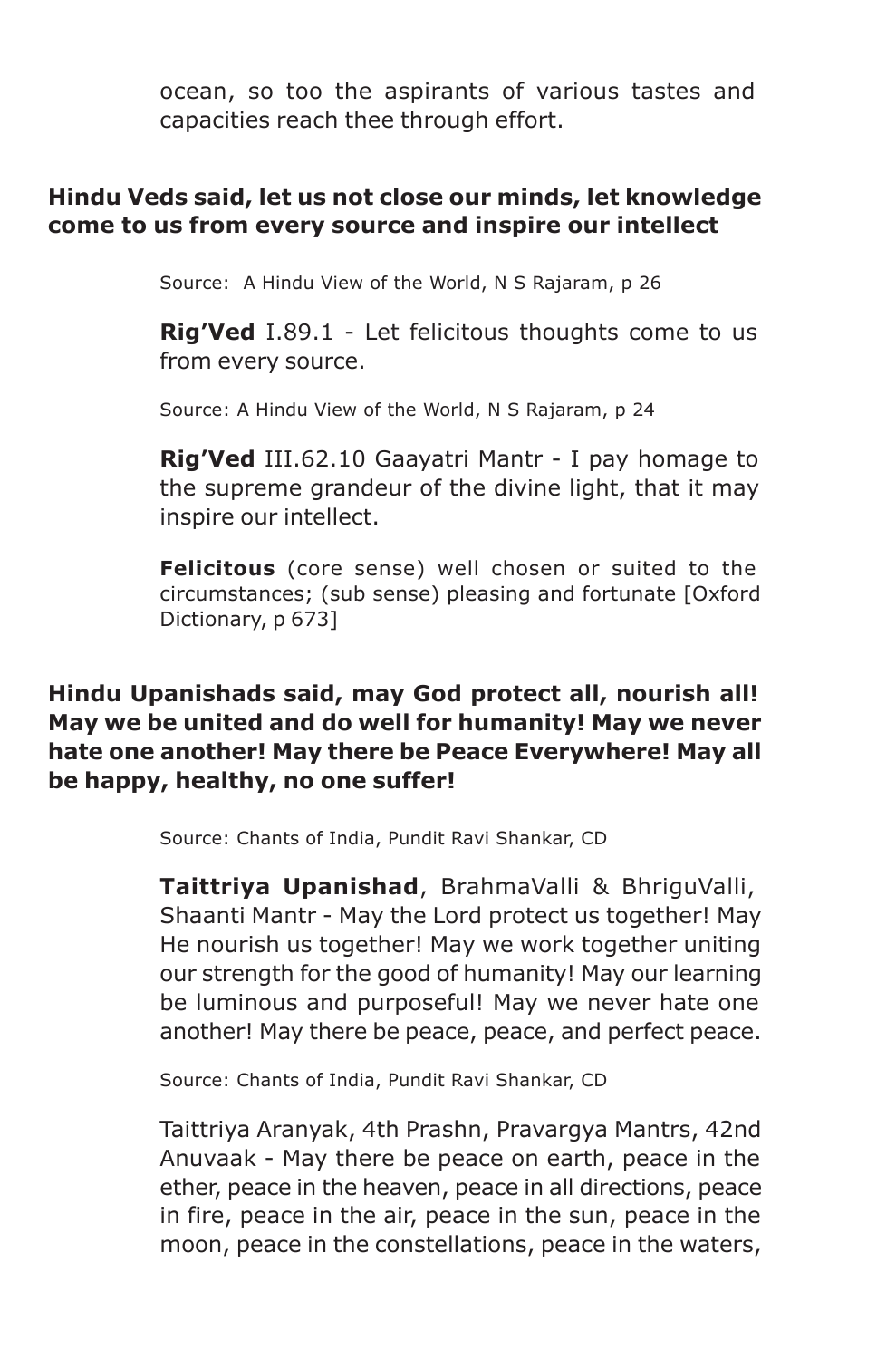peace in the plants and herbs, peace in trees, peace towards cattle, peace towards goats, peace towards horses, peace towards mankind, peace in the absolute Brahm, peace in those who have attained Brahm, may there be peace, only peace. May that peace be in me, peace alone! Through that peace may I confirm peace in myself, and all bipeds, and quadrupeds! May there be peace in me, peace alone.

This is the central portion of the famous *Maha Shaanti Mantr*, the great prayer for peace. As well as the final Anuvaak of the *Pravargya Mantr-s*, it is also the *Shaanti mantr* of the 5th *Prashn* of *Taittriya Aranyak*, which is the *Brahmana* for *Pravargya*.

Source: The Student's Sanskrit English Dictionary, V S Apte, p 23, p 368

**Pravargya** A ceremony preliminary to the Som sacrifice.

Source: A Sanskrit English Dictionary, M Monier-Williams, p 38, p 1015

**Anuvaak** A chapter of the Ved, a subdivision or section.

**Brahmana** Each of the four Ved has two distinct parts, *Mantr* and *Brahmana*; Mantr (words of prayer and adoration), Brahmana (directions for the details of the ceremonies at which the Mantr-s were to be used and explanations…).

Source: Chants of India, Pundit Ravi Shankar, CD

Sarve Shaam (the traditional prayer) - May good befall all! May there be peace for all! May all be fit for perfection, and may all experience that which is auspicious. May all be happy! May all be healthy! May all experience what is good and let no one suffer.

#### **Hindu Upanishads said, respect your mother, father, guru, and guest; follow only their faultless deeds, not their faulty deeds**

Source: Chants of India, Pundit Ravi Shankar, CD

**Taittriya Upanishad**, ShikshaaValli, 10th Anuvaak -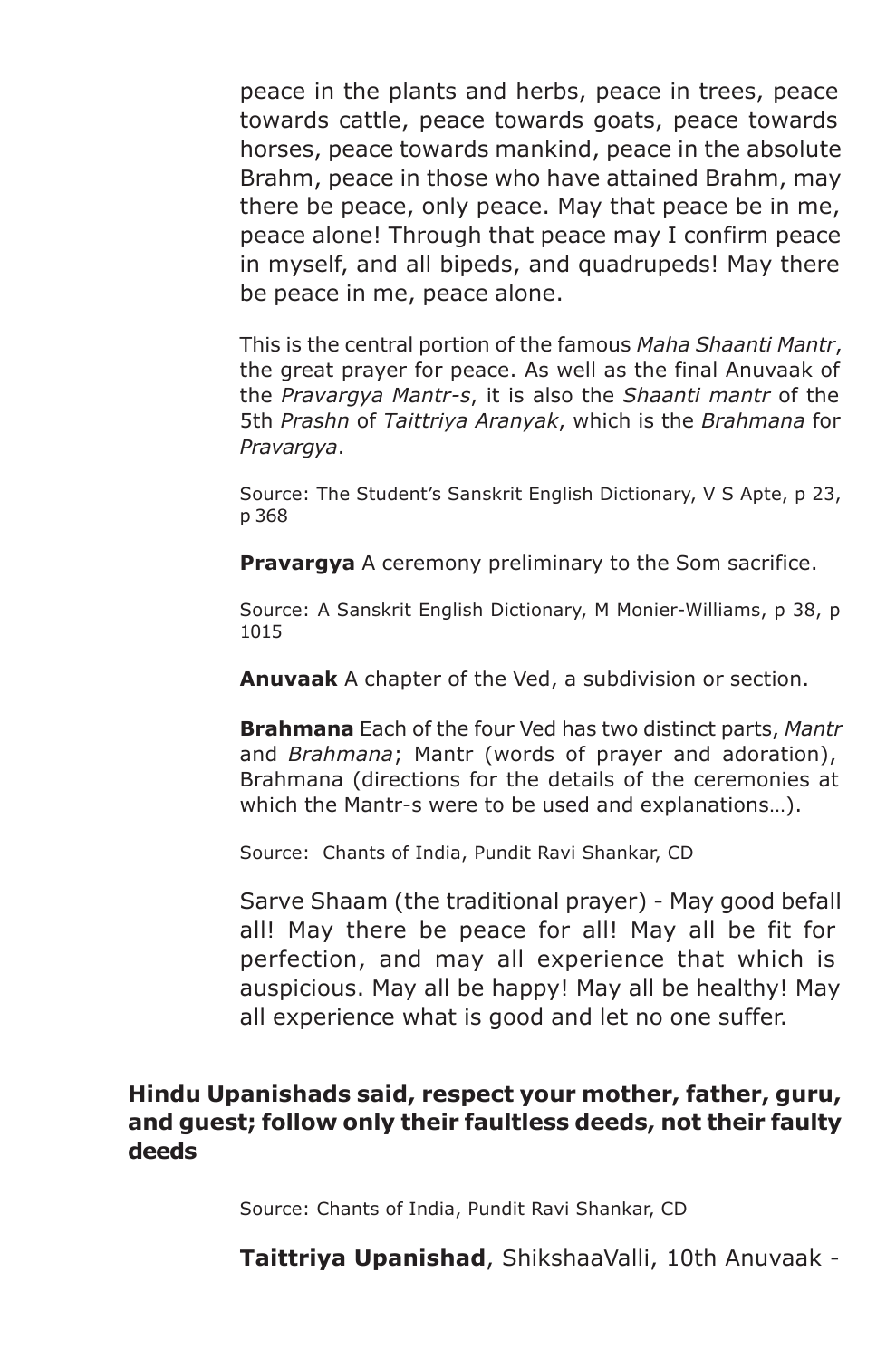Do not neglect your duties to the gods and your ancestors. May your mother be like a god unto you! May your father be like a god unto you! May your Guru be like a god unto you! May your guest be like a god unto you! Wherever you have observed faultless deeds performed, you should follow those alone, and no others. When you have seen us, your teachers, perform good actions follow those alone.

Commonly known as *ShishyaAnushaasanam*, this section contains the final Mantr-s of instruction given by the guru to his students as they prepare to leave the Aashram and enter the life of a householder.

*See the very difference between Hindu thought process, and Christian thought process. Which one would you want your future generations to follow?*

#### **Hindu Upanishads and Veds said: lead me from this transitory world to God; release me from the cycle of birth & death**

Source: Chants of India, Pundit Ravi Shankar, CD

**BrihadAranyak Upanishad**, 1st Adhyaay, 3rd Brahmana, 28th Mantr - O Lord! Please lead me from the unreal to the real. Lead me from darkness to light. Lead me from death to immortality. May there be peace, peace, and perfect peace!

#### **What is Real and Unreal?**

Let me explain, in the context of this Mantr 'unreal' would mean transitory and 'real' would mean permanent.

*Let us understand it in this way: this world is transitory, whereas God is permanent. God existed before this world came into existence. God will exist after this world ceases to be in existence.*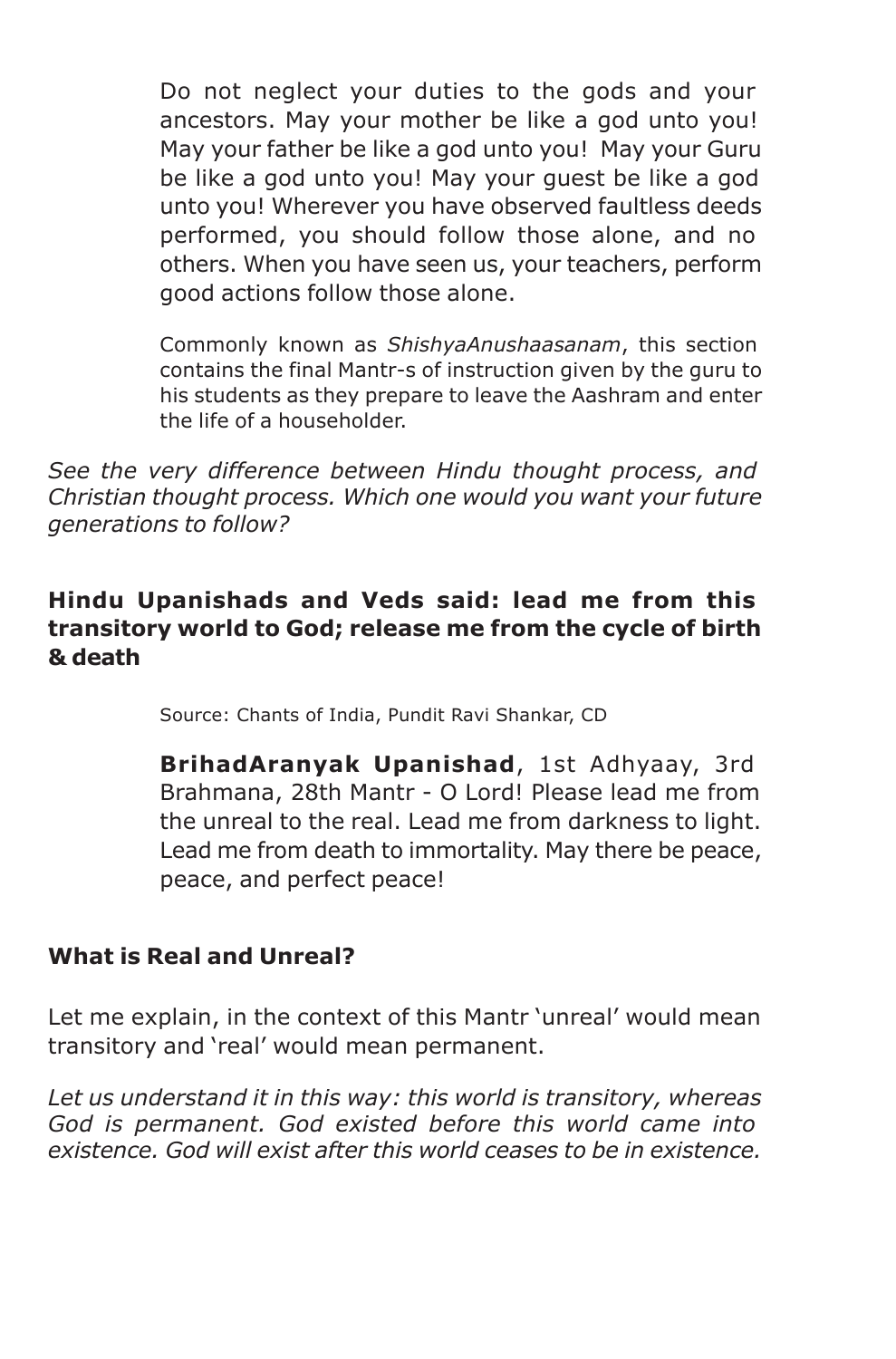#### **What is Immortality?**

*In the context of this Mantr 'Immortality' would mean freedom from the cycle of birth and death. Let me expand it further, if a person is not born, then s/he does not die. Our soul is not born again (encased in a body) after it dissolves in the Supreme Soul. That is what we call liberation or Moksh. Having attained Moksh, if we are not required to be born again, then we effectively become immortal. This is my simple understanding of the concept.*

Source: Chants of India, Pundit Ravi Shankar, CD

**Rig'Ved**, Taittriya Upanishad, Rudr mantr, 1st Kanda Maha MrityunJay Mantr - We worship Lord Shiv the three-eyed one, the one who is the master of all senses and qualities, and the one who is the sustainer of all growth. May he release us from the bondage of death as a ripened cucumber is released from its stalk, and may he (not deprive us of immortality) grant us immortality

*West has lot to learn from Hinduism but that can happen only when it is out of the suffocating grip of this Aasuric religion called Christianity!*

I do not wish to define term Aasuric at this stage. It will come about, but in a later work. The idea is, to first present ample examples, so that readers themselves start getting a feel without my attempting to define it!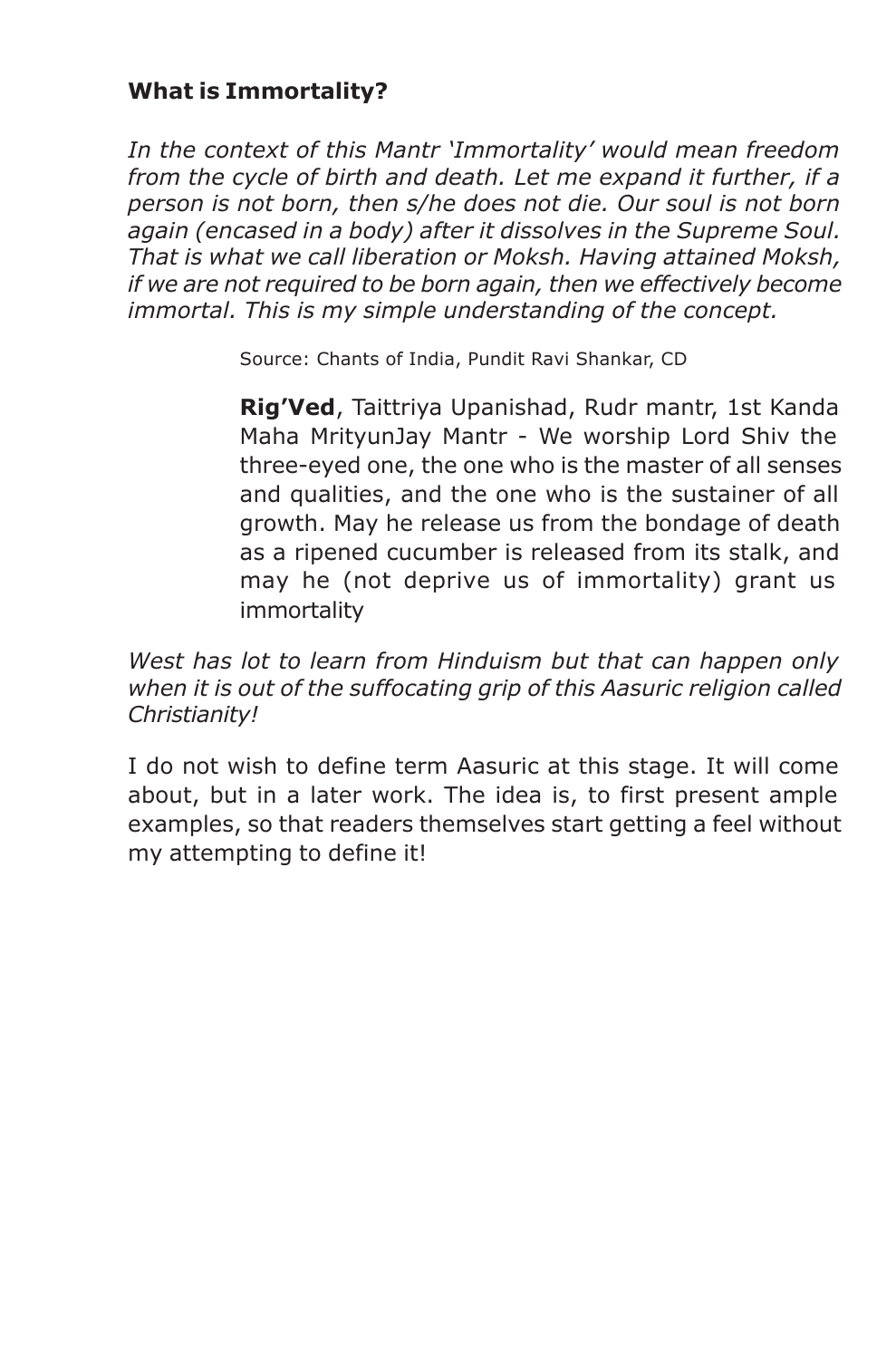### Part - 6

Truth is bitter Truth is bitter Truth is bitter Truth is bitter Truth is bitter Truth is bitter Truth is bitter Truth is bitter Truth is bitter Truth is bitter Truth is bitter Truth is bitter Truth is bitter Truth is bitter Truth is bitter Truth is bitter Truth is bitter Truth is bitter Truth is bitter Truth is bitter Truth is bitter Truth is bitter Truth is bitter Truth is bitter Truth is bitter Truth is bitter Truth is bitter Truth is bitter Truth is bitter Truth is bitter Truth is bitter Truth is bitter Truth is bitter Truth is bitter Truth is bitter Truth is bitter Truth is bitter Truth is bitter Truth is bitter Truth is bitter Truth is bitter Truth is bitter Truth is bitter Truth is bitter Truth is bitter Truth is bitter Truth is bitter Truth is bitter Truth is bitter Truth is bitter Truth is bitter Truth is bitter Truth is bitter Truth is bitter Truth is bitter Truth is bitter Truth is bitter Truth is bitter Truth is bitter Truth is bitter Truth is bitter Truth is bitter Truth is bitter Truth is bitter Truth is bitter Truth is bitter Truth is bitter Truth is bitter Truth is bitter Truth is bitter Truth is bitter Truth is bitter Truth is bitter Truth is bitter Truth is bitter Truth is bitter Truth is bitter Truth is bitter Truth is bitter Truth is bitter Truth is bitter Truth is bitter Truth is bitter Truth is bitter Truth is bitter Truth is bitter Truth is bitter Truth is bitter Truth is bitter Truth is bitter Truth is bitter Truth is bitter Truth is bitter Truth is bitter Truth is bitter Truth is bitter Truth is bitter Truth is bitter Truth is bitter Truth is bitter Truth is bitter Truth is bitter Truth is bitter Truth is bitter Truth is bitter Truth is bitter Truth is bitter Truth is bitter Truth is bitter Truth is bitter Truth is bitter Truth is bitter Truth is bitter Truth is bitter Truth is bitter Truth is bitter Truth is bitter Truth is bitter Truth is bitter Truth is bitter Truth is bitter Truth is bitter Truth is bitter Truth is bitter Truth is bitter Truth is bitter Truth is bitter Truth is bitter Truth is bitter Truth is bitter Truth is bitter Truth is bitter Truth is bitter Truth is bitter Truth is bitter Truth is bitter Truth is bitter Truth is bitter Truth is bitter Truth is bitter Truth is bitter Truth is bitter Truth is bitter Truth is bitter Truth is bitter Truth is bitter Truth is bitter Truth is bitter Truth is bitter Truth is bitter Truth is bitter Truth is bitter Truth is bitter Truth is bitter Truth is bitter Truth is bitter Truth is bitter Truth is bitter Truth is bitter Truth is bitter Truth is bitter Truth is bitter Truth is bitter Truth is bitter Truth is bitter Truth is bitter Truth is bitter Truth is bitter Truth is bitter Truth is bitter Truth is bitter Truth is bitter Truth is bitter Truth is bitter Truth is bitter Truth is bitter Truth is bitter Truth is bitter Truth is bitter Truth is bitter Truth is bitter Truth is bitter Truth is bitter Truth is bitter Truth is bitter Truth is bitter Truth is bitter Truth is bitter Truth is bitter Truth is bitter Truth is bitter Truth is bitter Truth is bitter Truth is bitter Truth is bitter Truth is bitter Truth is bitter Truth is bitter Truth is bitter Truth is bitter Truth is bitter Truth is bitter Truth is bitter

# Know Jesus better

Truth is bitter Truth is bitter Truth is bitter Truth is bitter Truth is bitter Truth is bitter Truth is bitter Truth is bitter Truth is bitter Truth is bitter Truth is bitter Truth is bitter Truth is bitter Truth is bitter Truth is bitter Truth is bitter Truth is bitter Truth is bitter Truth is bitter Truth is bitter Truth is bitter Truth is bitter Truth is bitter Truth is bitter Truth is bitter Truth is bitter Truth is bitter Truth is bitter Truth is bitter Truth is bitter Truth is bitter Truth is bitter Truth is bitter Truth is bitter Truth is bitter Truth is bitter Truth is bitter Truth is bitter Truth is bitter Truth is bitter Truth is bitter Truth is bitter Truth is bitter Truth is bitter Truth is bitter Truth is bitter Truth is bitter Truth is bitter Truth is bitter Truth is bitter Truth is bitter Truth is bitter Truth is bitter Truth is bitter Truth is bitter Truth is bitter Truth is bitter Truth is bitter Truth is bitter Truth is bitter Truth is bitter Truth is bitter Truth is bitter Truth is bitter Truth is bitter Truth is bitter Truth is bitter Truth is bitter Truth is bitter Truth is bitter Truth is bitter Truth is bitter Truth is bitter Truth is bitter Truth is bitter Truth is bitter Truth is bitter Truth is bitter Truth is bitter Truth is bitter Truth is bitter Truth is bitter Truth is bitter Truth is bitter Truth is bitter Truth is bitter Truth is bitter Truth is bitter Truth is bitter Truth is bitter Truth is bitter Truth is bitter Truth is bitter Truth is bitter Truth is bitter Truth is bitter Truth is bitter Truth is bitter Truth is bitter Truth is bitter Truth is bitter Truth is bitter Truth is bitter Truth is bitter Truth is bitter Truth is bitter Truth is bitter Truth is bitter Truth is bitter Truth is bitter Truth is bitter Truth is bitter Truth is bitter Truth is bitter Truth is bitter Truth is bitter Truth is bitter Truth is bitter Truth is bitter Truth is bitter Truth is bitter Truth is bitter Truth is bitter Truth is bitter Truth is bitter Truth is bitter Truth is bitter Truth is bitter Truth is bitter Truth is bitter Truth is bitter Truth is bitter Truth is bitter Truth is bitter Truth is bitter Truth is bitter Truth is bitter Truth is bitter Truth is bitter Truth is bitter Truth is bitter Truth is bitter Truth is bitter Truth is bitter Truth is bitter Truth is bitter Truth is bitter Truth is bitter Truth is bitter Truth is bitter Truth is bitter Truth is bitter Truth is bitter Truth is bitter Truth is bitter Truth is bitter Truth is bitter Truth is bitter Truth is bitter Truth is bitter Truth is bitter Truth is bitter Truth is bitter Truth is bitter Truth is bitter Truth is bitter Truth is bitter Truth is bitter Truth is bitter Truth is bitter Truth is bitter Truth is bitter Truth is bitter Truth is bitter Truth is bitter Truth is bitter Truth is bitter Truth is bitter Truth is bitter Truth is bitter Truth is bitter Truth is bitter Truth is bitter Truth is bitter Truth is bitter Truth is bitter Truth is bitter Truth is bitter Truth is bitter Truth is bitter Truth is bitter Truth is bitter Truth is bitter Truth is bitter Truth is bitter Truth is bitter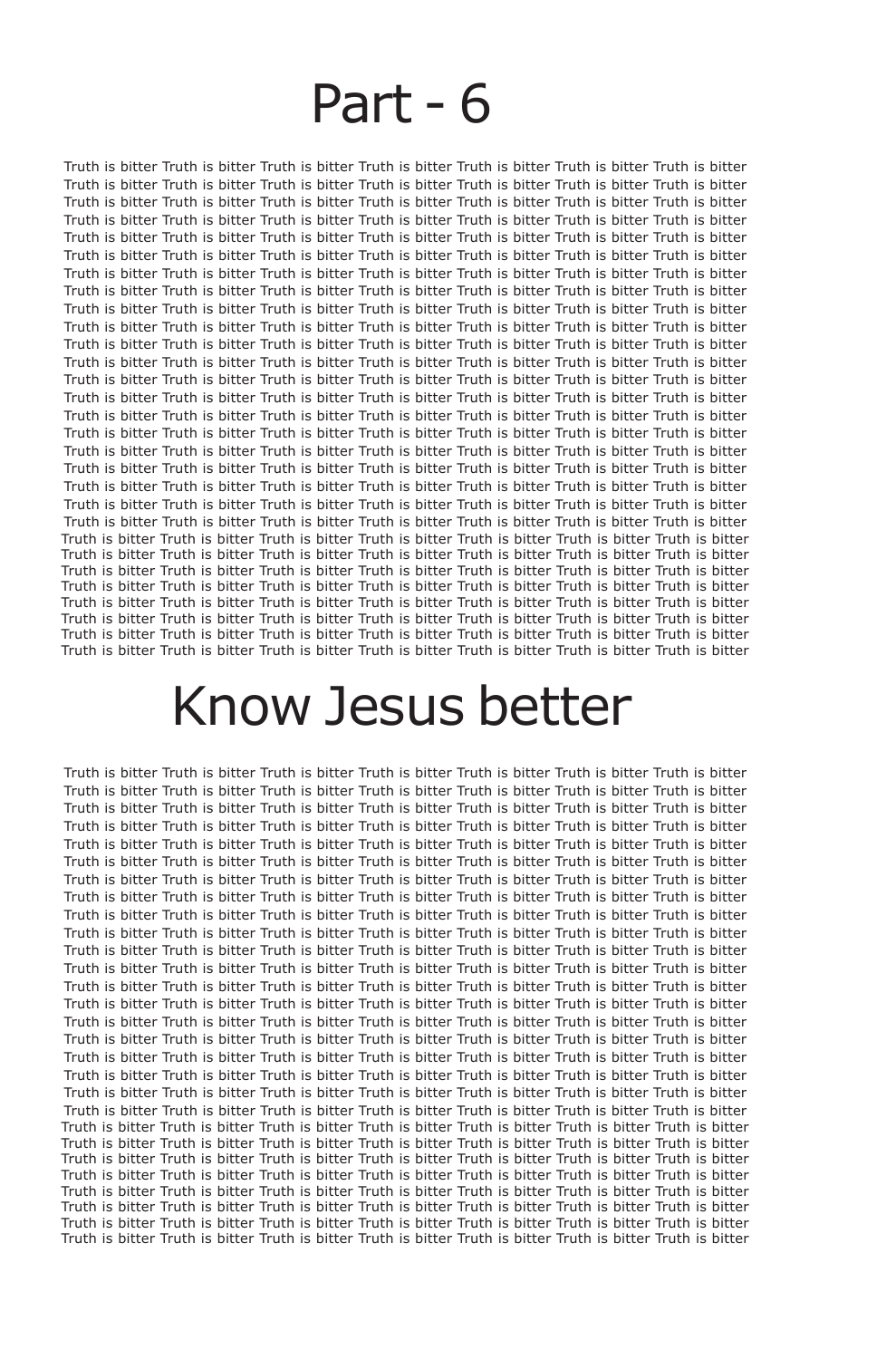**Now, let us come to the teachings of Jesus about which you could be carrying a totally different impression depending on what you may have read or what you may have been told, but believe me there is no better place to look for them than the Christian Bible itself, and then you should look for the reflection of those teachings in the real life conducts of Christian Popes, Saints, Cardinals, Archbishops, Priests**

It would not be so easy for you to break through your preconceived notions about the *Jesus Christ* but we urge you to read what Jesus himself said, as documented by two of his chief disciples, and then think it over if you must carry on with your old impressions.

*We will demonstrate the hidden truth in those statements by establishing that true Christians world over religiously followed those sayings of Jesus Christ.*

*Thus we would want to convey that there exists a definite correlation between the thought process of Jesus and his followers.*

> **Apostle** Each of the twelve chief disciples of Jesus Christ. The twelve apostles were Peter, Andrew, James, John, Phillip, Bartholomew, **Thomas***,* **Matthew**, James (the Less), Judas (or Thaddaeus), Simon, and Judas Iscariot. After the suicide of Judas Iscariot his place was taken by Matthias [Oxford Dictionary, p 77]

They had themselves heard the Jesus, as the saying goes, coming from the horse's mouth, leaving no scope for doubt. They independently documented the sayings of Jesus, as they heard him say from time to time. Let us look at the documentation as to what Jesus taught or intended to teach the mankind.

> **St Luke** An evangelist, closely associated with St Paul and traditionally the **author of the third Gospel** and the Acts of the Apostles [Oxford Dictionary, p 1099]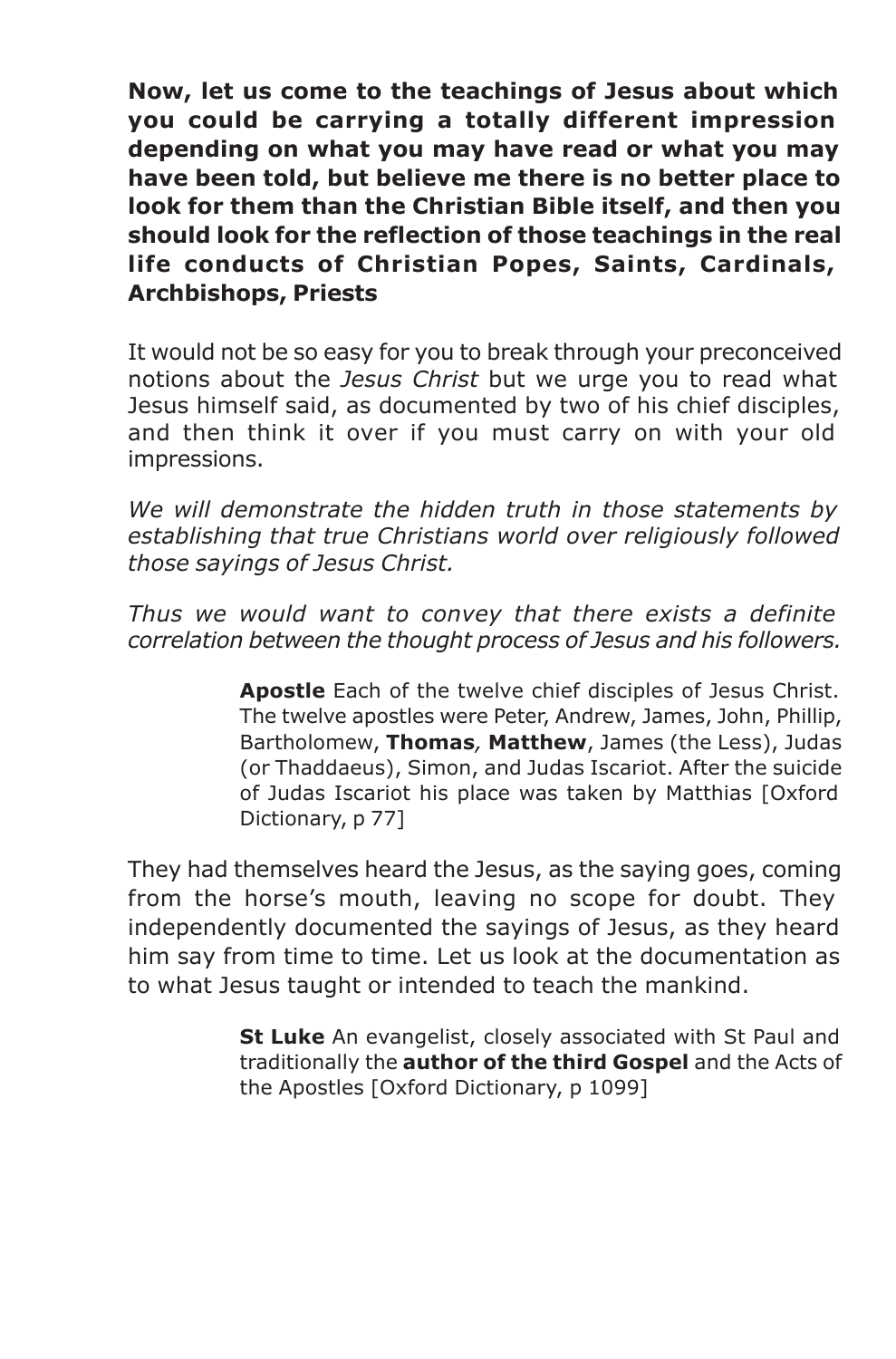#### **Jesus made it very clear that you are either his friend or his enemy, no in-between**

**Christian Bible** Matthew 12:30 He that is not with me is against me

So, you can be a Christian or enemy of Christian. This is not an exaggeration. The conducts of earlier day Christian Popes, Saints and missionaries will confirm that [details later]*.* Even today it is no different. The conduct of American President Bush reflects that [details later]*.* And the conduct of Christians in BhaaratVarsh "today" also falls in the pattern [details later]*.*

#### **Jesus threatened of eternal damnation to all those who did not agree with him**

Source: The Myth of St Thomas and Mylapore Shiva Temple, p 120

Jesus was the first religious teacher in history to threaten those who did not agree with him with eternal damnation. This is the only original idea that he contributed to the world's vast body of religious thought, and in two millennia it has destroyed nations and whole civilizations and caused Thomas Jefferson to declare, "The Christian God is cruel, vindictive, capricious and unjust"

**Damnation** condemnation to eternal punishment in hell. **Eternal** lasting or existing forever; without end or beginning. **Capricious** given to sudden and unaccountable changes of mood or behavior. **Unjust** not based on or behaving according to what is normally right and fair. **Vindictive** having or showing a strong or unreasoning desire for revenge [Oxford Dictionary p 463, p 631, p 271, p 2024, p 2062]

#### **Jesus wanted War NOT Peace, he said it without any ambiguity, but Christians don't tell you that, so check their Holy Bible, here is the reference and the quote:**

**Christian Bible** Matthew 10:34 Think not I am come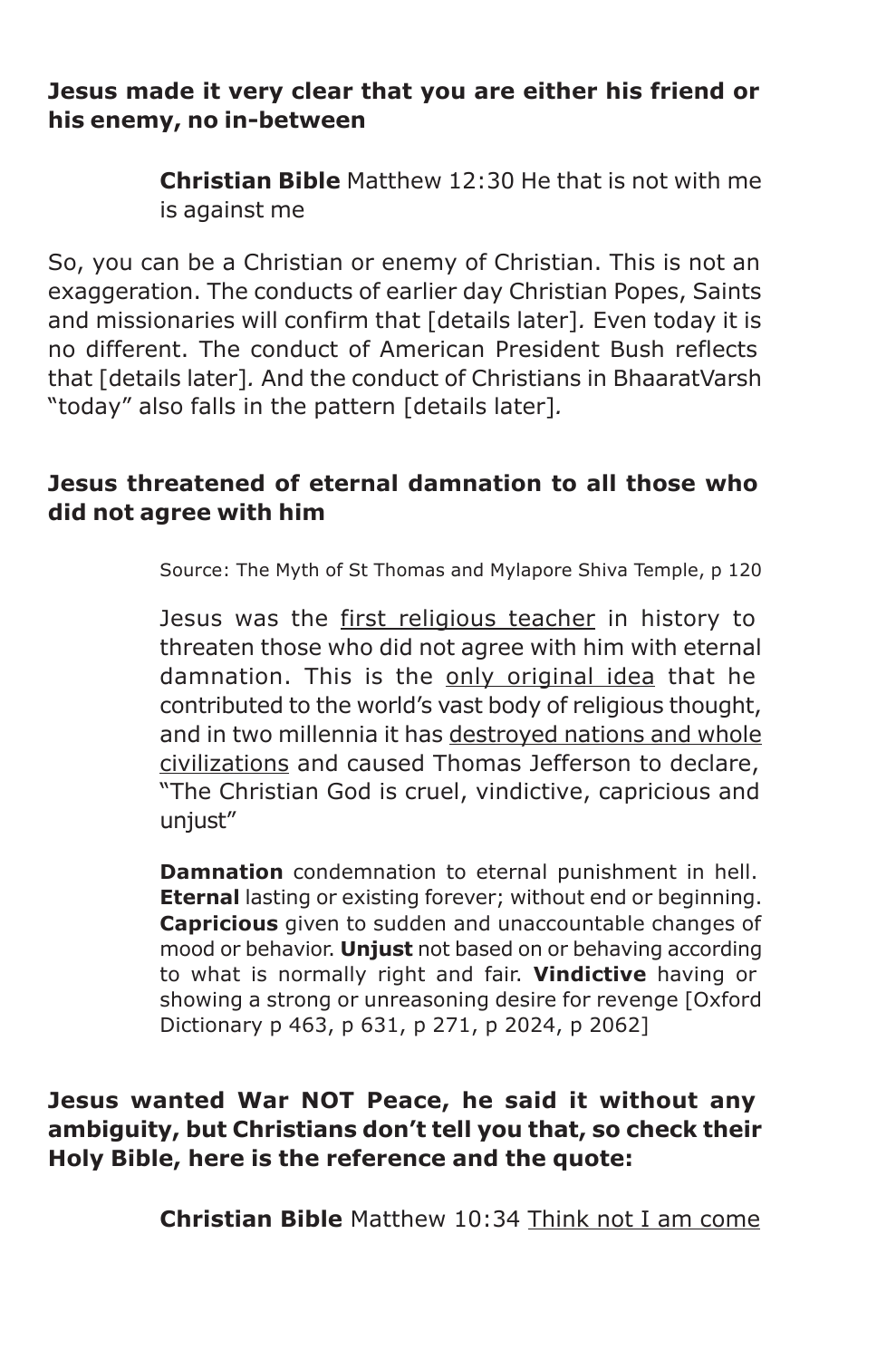to send peace on earth: <u>I come not to</u> send peace, but a sword.

**Jesus wanted DIVISION NOT Peace, he said so without any ambiguity, but Christians don't tell you that, so check their Holy Bible, here is the reference and the quote.**

#### **Also think, from where did ChristianBritish learn the Divide and Rule Policy!**

**Christian Bible** Luke 12:51 Suppose ye that I am come to give peace on earth? I tell you, Nay; but rather division:

*Do Christian missionaries tell you what was the true agenda of Jesus? Do you realize how Christians learned the Divide and Rule policy? They learned it from their messiah.*

**Jesus wanted Fire, Sword, War NOT Peace, he wanted each house DIVIDED, Father against Son and Son against Father; he said so without any ambiguity, here is the reference and the quote.**

#### **Also think, why do we have now broken families every where around?**

Source: The Myth of St Thomas and Mylapore Shiva Temple, p 76 fn

**Gospel of Thomas** The second century Coptic text of this Gnostic gospel, probably written in Syria, was discovered in Egypt in 1946. It contains the secret sayings of Jesus as recorded by St Thomas.

**Gospel of Thomas 16** Jesus said: Perhaps men think that I came to cast peace on the world; and they do not know that I came to cast division upon earth, fire, sword, war**.** For five will be in a house, there will be three against two and two against three, the father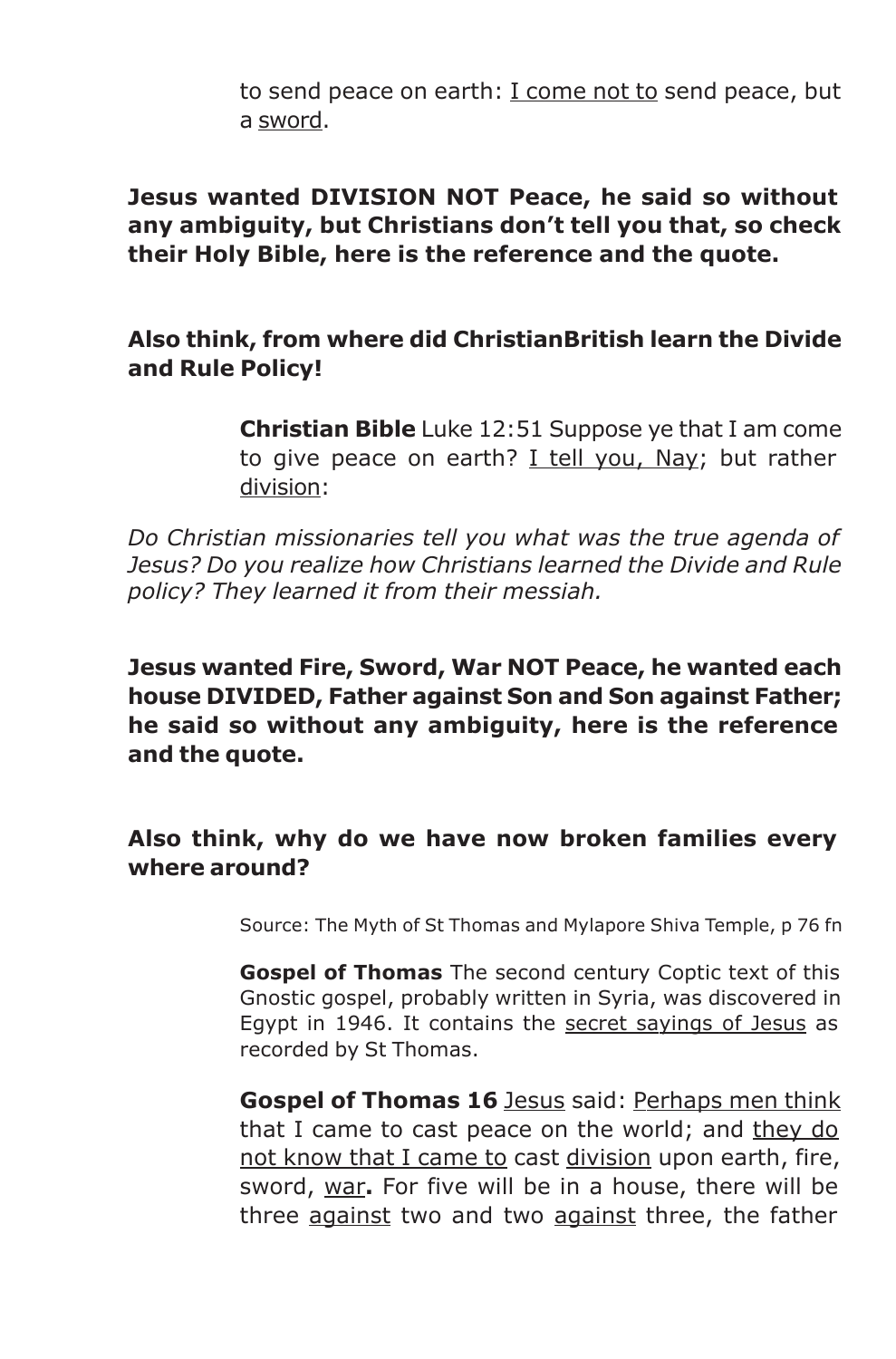against the son and the son against the father. And they will stand because they are single ones.

Jesus Christ did succeed in bringing upon earth fire and sword. Here is an example. The scene is *Christianized BhaaratVarsh.*

Source: The Free Press Journal, 1 April 2004, front page bottom

New Delhi: Guns, knives, and hockey sticks - the list of new additions to school bags is endless. If one were to go by the findings of a recent survey, which brings out the startling fact that more and more of school going children are carrying weapons with them, reports PTI. According to Dr Ravi Prakash Gupta, pediatrician and project coordinator, Sahyog, 61 out of 850 students surveyed admitted carrying weapons like gun, knife, stick or hockey stick to educational institutions and as many as 80 adolescents said they were threatened or injured by someone with a weapon in the past 12 months.

*Do Christian missionaries tell you, when they want to convert you into Christianity that Jesus Christ himself said, without any ambiguity, that he came to this earth to create hatred amongst family members? Do you see now who brought in KaliYug ('a' pronounced as in 'rural' not as in 'arm')? If you wish to avoid the evil, you must have the ability to identify it. Do you now realize why we have broken families all over?*

# **Ask yourself, why do we search for Peace today so badly? Why, in earlier days, humanity did not crave for peace so much? What went wrong with the advent of Christianity and its by-product Islam?**

Why people speak of peace so much today? Is it because peace is not there! Aasuric religions like Christianity and Islam have practiced so much of mass killing over past 2,000 years that people are today gasping for breath and starving for peace.

Why people did not speak of peace so much in earlier days? Was it because there was peace! So, there was no need for so much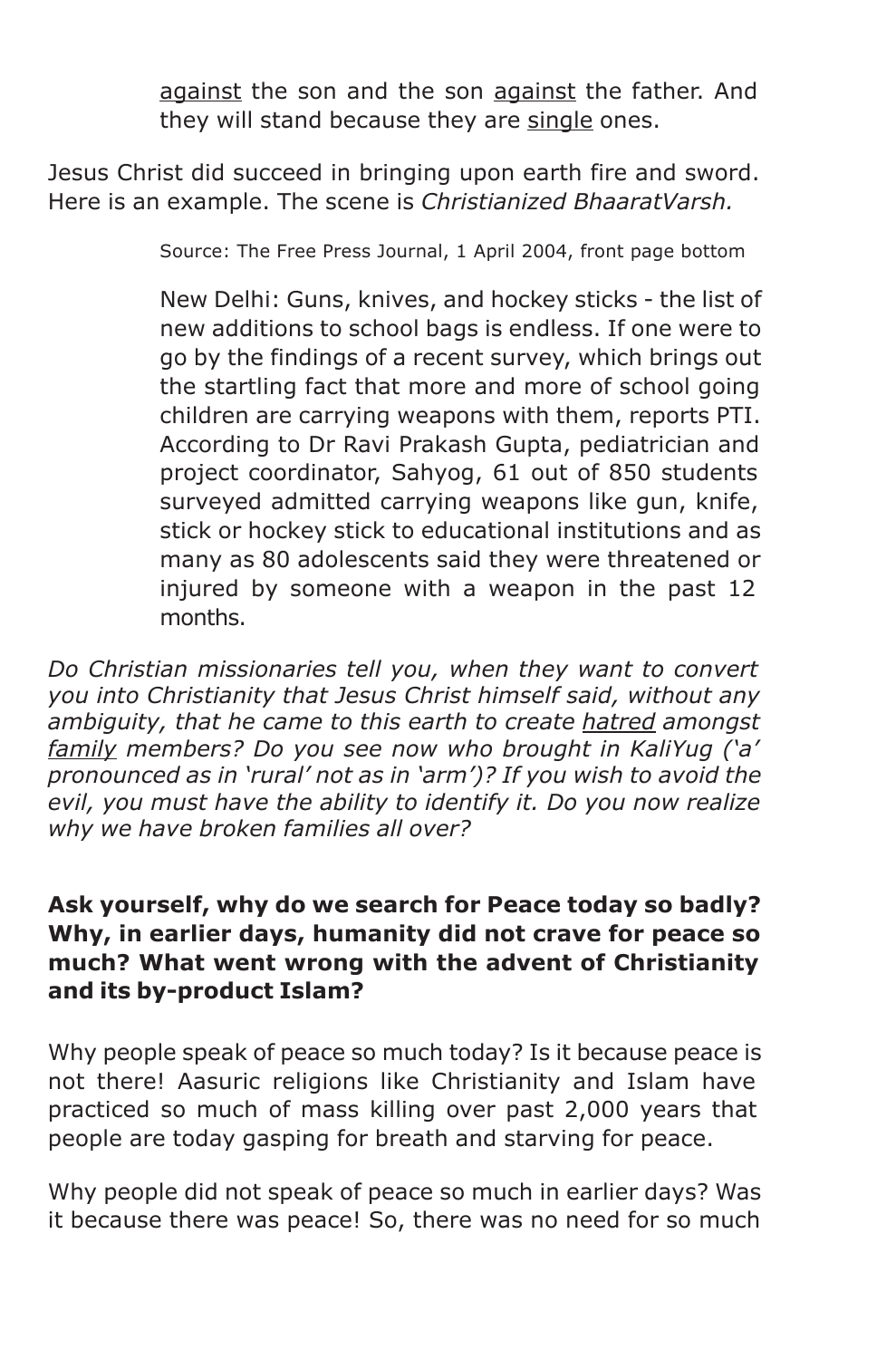talk. Civilized religion like Hinduism had taught that unwarranted killings are no good.

*Hinduism taught that you must defend yourself but must not kill for the sake of killing. But this Christianity, through its Christian education system taught Gandhi, Nehru and the like the opposite, who in turn misguided Hindus. Gandhi taught Hindus that they should give up their right to self-defense* [details later]*. Nehru taught Hindus that they were a worthless lot* [details later]*.* Net result, Hindus went into Coma!

**Jesus wanted ENMITY amongst family members, he said so without any ambiguity; he wanted man's own family as his enemy, he wanted son against father, he wanted daughter against mother, he wanted daughter in law against mother in law. Do Christian missionaries tell you that? No, they don't. So check their Holy Bible, here is the reference and the quote.**

# **Also, think why we have so many disturbances today within each family itself!**

**Christian Bible** Matthew 10:35 "For I am come to set a man at variance against his *father*, and the *daughter* against the *mother*, and the *daughter in law* against her *mother in law*. 10:36 And a man's foe shall be they of his own household.

**Jesus wanted the institution of family destroyed threadbare, he wanted every house divided, he wanted father against son, he wanted son against father, he wanted mother against daughter, he wanted daughter against mother, he wanted mother in law against daughter in law, he wanted daughter in law against mother in law. He said so in simple language, so don't find excuses with interpretation! He said so without any ambiguity, so don't try to find another clever interpretation. He used simple English a child would understand, so don't play with words.**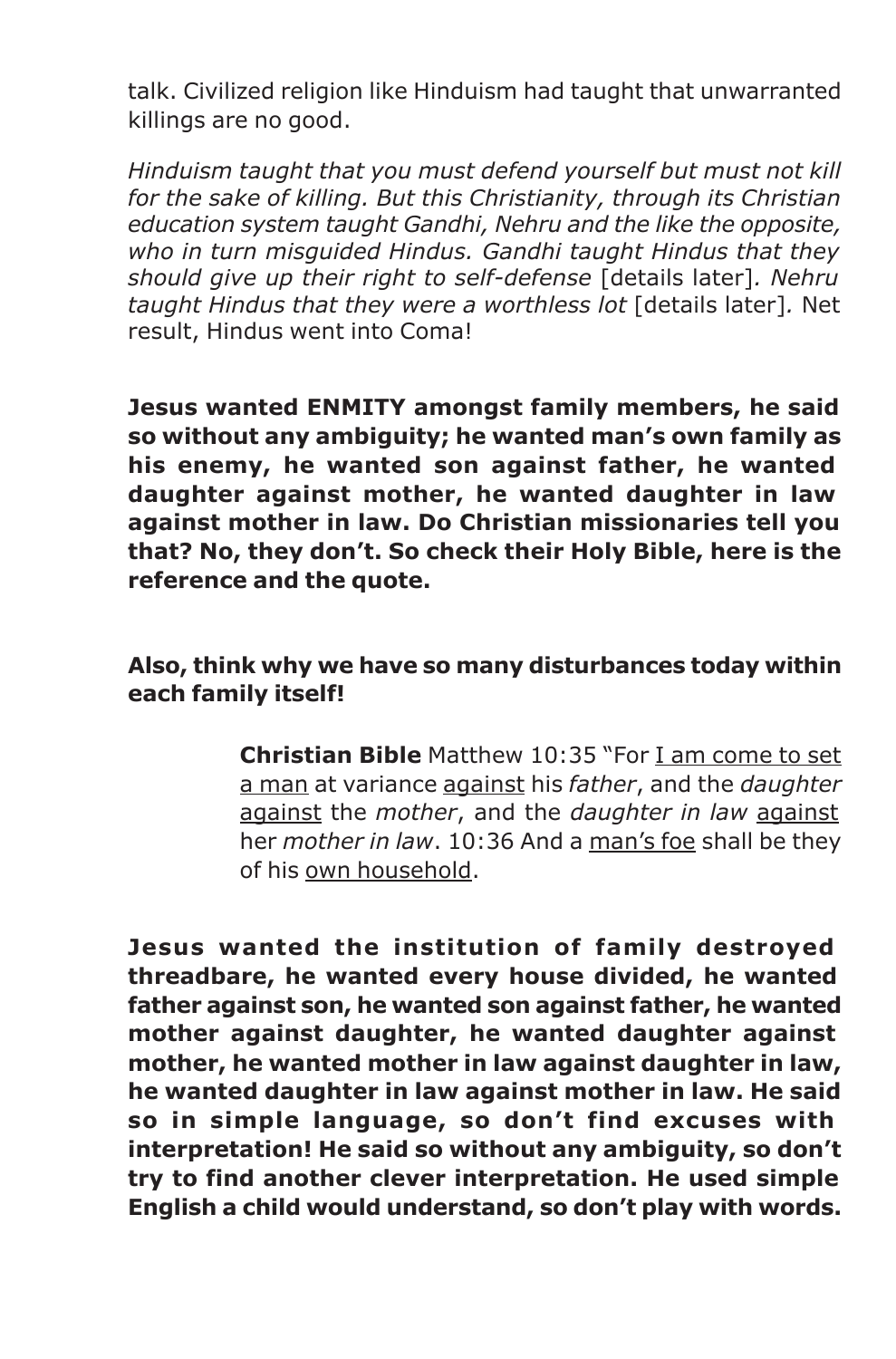**It is crystal clear but Christians don't tell you that, so check their Holy Bible, here is the reference and the quote.**

**You must realize one fundamental truth: if you are going to respect evil, you will turn evil yourself in a matter of time. And that is precisely what has happened. Remember that evil gradually destroys good, if good does not try to protect itself**

> **Christian Bible** Luke 12:52 For from henceforth there shall be five in one house divided, three against two, and two against three. 12:53 The *father* shall be divided against the *son*, and the *son* against the *father*; the *mother* against the *daughter*, and the *daughter* against the *mother*; the *mother in law* against her *daughter in law*, and the *daughter in law* against her *mother in law*.

*Why today there is so much discord in each family? This is because, you learn to live in accordance with the values you come to respect. You don't have to preach those values; your conducts themselves reflect the values you have come to adopt.*

**Jesus makes it pretty clear that you must learn to HATE your father, mother, brothers, and sisters if you want to be his disciple. He does not mince words. He does not say things indirectly. He says it straight and simple!**

> Gospel of Thomas 56 **Jesus said: He who will not** hate his *father* and his *mother* cannot be my disciple. And he who will not hate his *brothers* and *sisters*, and carry his cross as I have, will not become worthy of me.

Naturally, Christian children cannot be expected to do any better. By the time they grow up and become financially independent they have hardly any respect or compassion left for their parents. Children leave parents no sooner than they become sixteen and often care not, and parents are also becoming pretty much the same. No wonder Christian societies of the West witness disintegrating family system so quickly!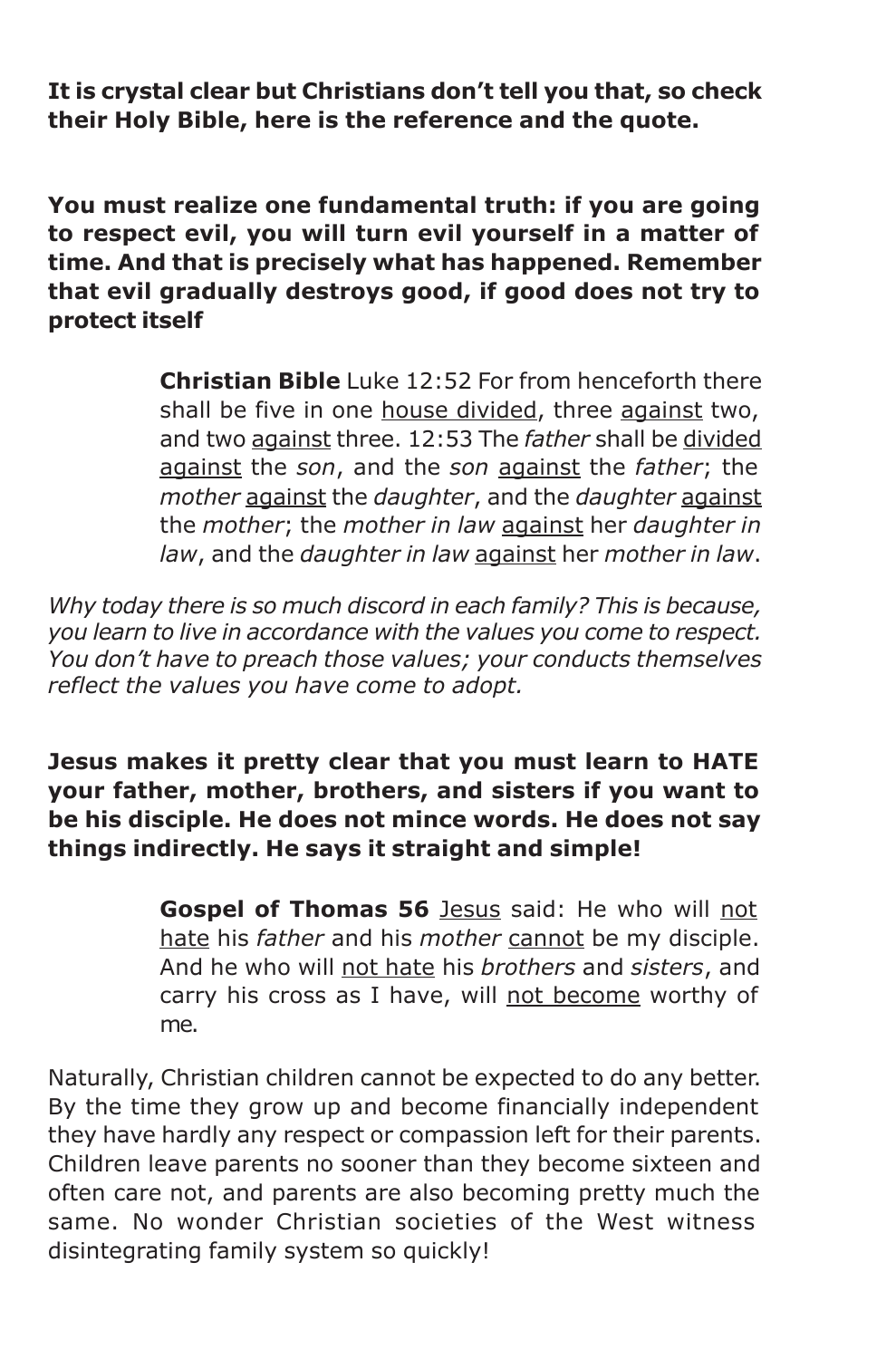# **Now see the effect of teachings of Jesus on present day Hindu society**

Hinduism taught and practiced the opposite for thousands of years. But now, with many generations of predominant Christian education system prevailing in BhaaratVarsh, our Hindu society has been showing the very similar destructive tendencies. Such is the effect of bad company for too long.

*Our Hindu children are becoming 'Christianized' but we think they are becoming 'Westernized'. When we identify the cause with a wrong name we go looking for solution at wrong places!*

We do not realize that Western is essentially Christian [details] later]*.* And Christianity is based on hatred. But by false propaganda, they have made us believe that Christianity is based on peace, love and service to humanity [details later]*.*

*They have a reason to do so. They know it too well that if the true face of Christianity is in the out, people would simply kick it away. To keep the mass appeal they put a mask but they carry on with their real plans. It is you who is fooled.*

# **Jesus said let rich and powerful become richer and more powerful; let poor and weak become poorer and weaker**

Source: *The Myth of Saint Thomas and Mylapore Shiva Temple*, p 76 n

**Gospel of Thomas 42** Jesus said: He who has (something) in his hand, to him it will be given; and he who has nothing, from him even the little he has will be taken away.

That is precisely what Christian nations had been doing all the while. How else today's predominantly Christian America maintains its economic supremacy? Naturally by selling arms and ammunitions to third-world countries, creating animosity amongst them through undercover operations, keep them fighting, and eyeing for Iran Iraq's oil-wealth.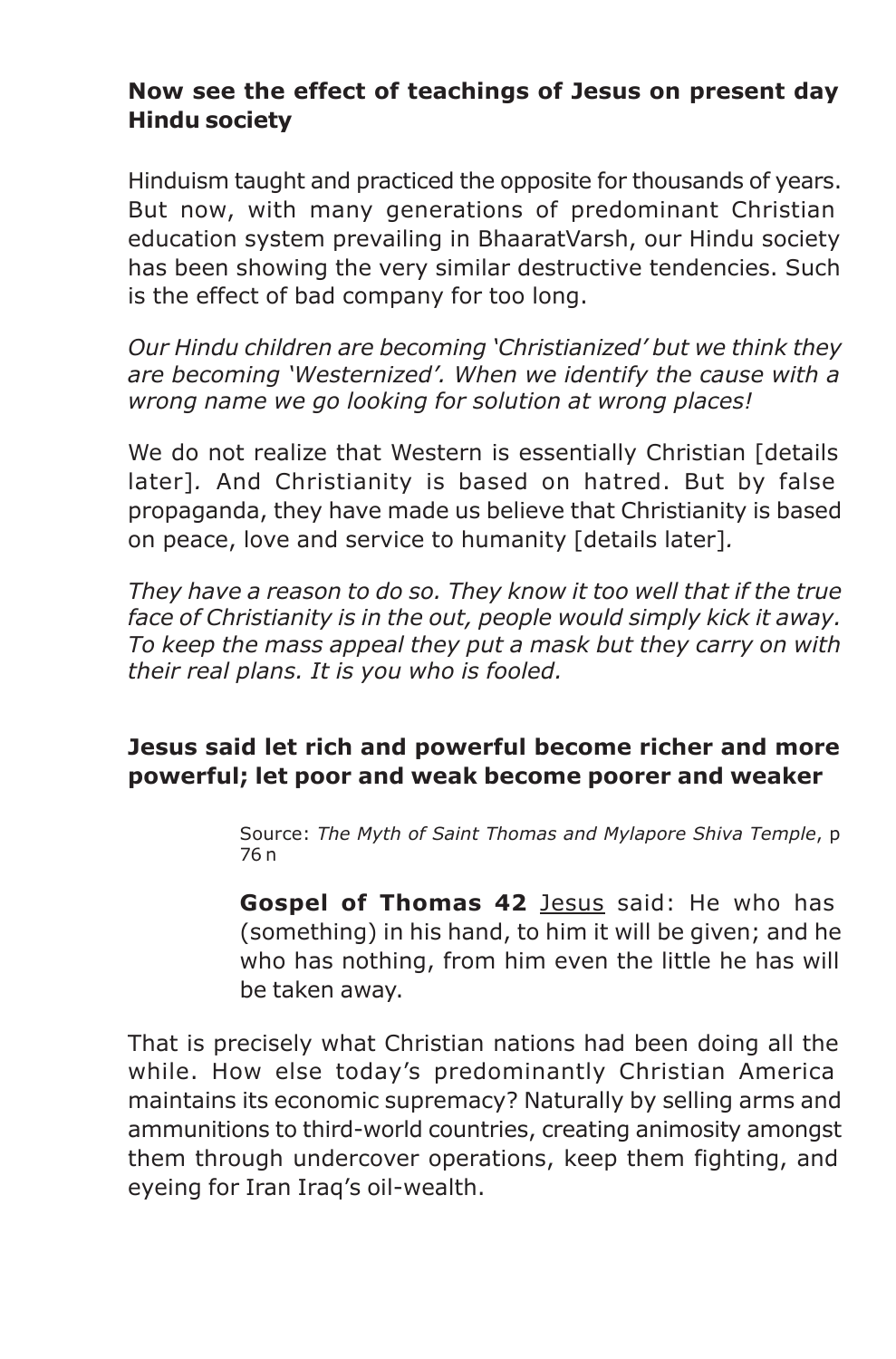#### **Jesus wanted to turn a Woman into a man because only then she could go to heaven**

Source: *The Myth of Saint Thomas and Mylapore Shiva Temple*, p 76 n

**Gospel of Thomas 112** Simon Peter said to them: Let Mariham go away from us. For women are not worthy of life. Jesus said: Lo, I will draw her so that I will make her a man so that she too may become a living spirit, which is like you men; for every woman who makes herself a man will enter into the kingdom of heaven.

Jesus says that he would turn a woman into a man so that she too can become a living spirit. In other words, a woman is not a living spirit - she is probably a ghost?

#### **Who was Saint Thomas?**

An Apostle; known as Doubting Thomas. He earned his nickname by saying that he would not believe that Christ had risen again until he had seen and touched his wounds (John 20:24-9) Oxford Dictionary, p 1928

Perhaps Thomas knew Jesus better or else, he would not have doubted Jesus' ability to rise from the grave. He must have known what Jesus really was, and what he was truly capable of. World today has been fooled, but Thomas was probably not.

**Do you find it pretty difficult to believe all this stuff? I wouldn't have believed all this a year ago because then I hadn't checked the Bible myself. You can check Bible for yourself because I have given in this book all references with each quote from Jesus**

It is very much possible that you may find hard to digest many of such evidences that I shall produce gradually, because your mind has been preprogrammed by massive propaganda that Christianity is a religion of peace and love, and service to the humanity.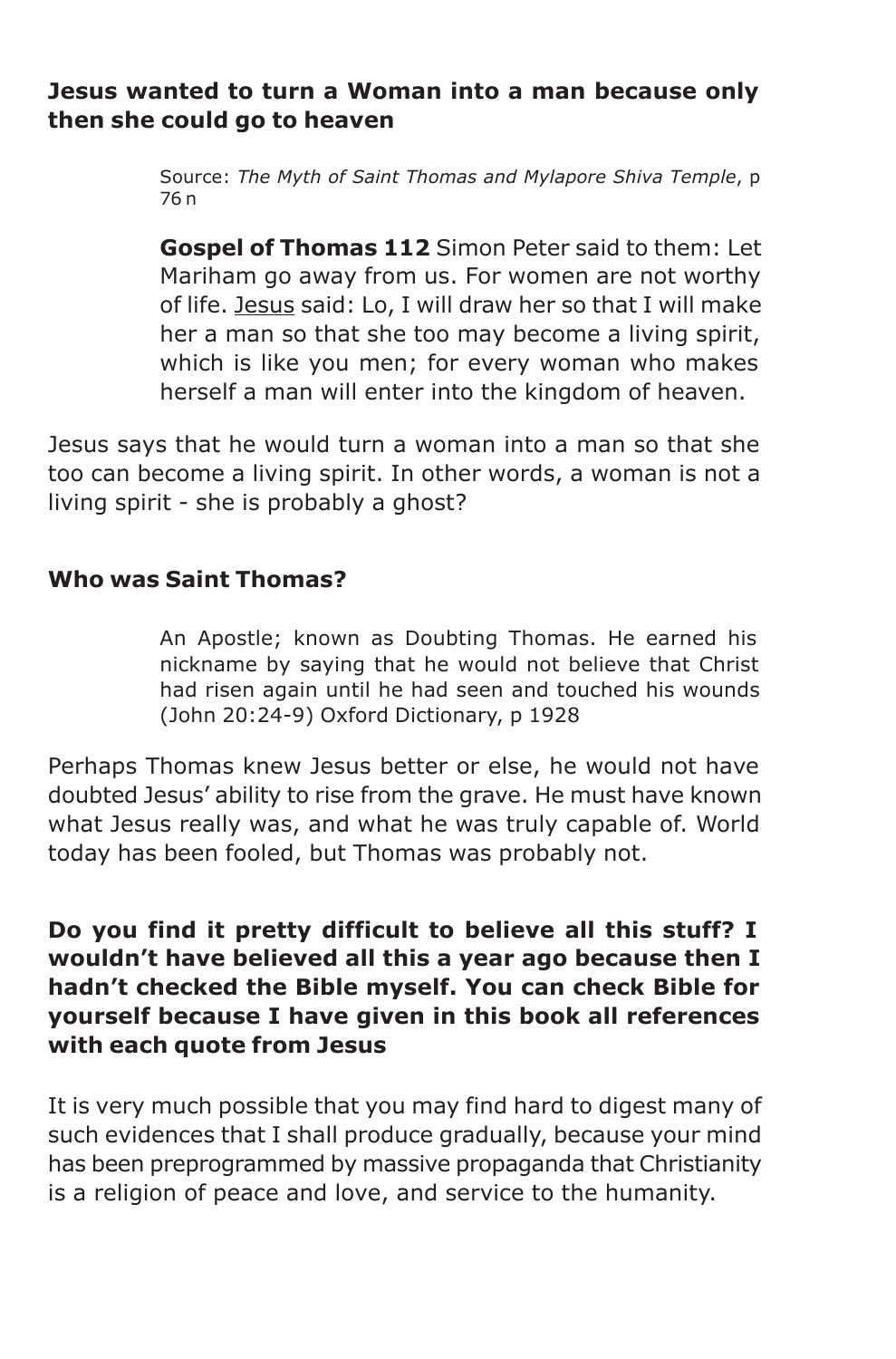*This image building had been necessary to cover up the real face of their operations worldwide, particularly in third-world countries.*

Enormous amounts of money have gone into that face-lifting operation and you will know of its magnitude from the statistics that we will reproduce from authentic *Christian sources*. Today, you do not have to purchase the mass media. All you have to do is to hire an advertising position, or rent a time slot in a television channel and broadcast all that you need. Media is in the business to sell. Christianity is in the business to buy, the way they buy new Christians from poor segments of the society. These segments have been made poor by Christianity's cunning maneuvers. You will learn about them through my works.

*Demolishing your preconceived notions is the first necessity; only thereafter, your vision will penetrate through the smoke screen, and only then, you will be able to look beyond.*

*Whatever you have read so far, would you call them Divine teachings or, barbaric teachings? It is for you to decide!*

*Now you need to see how well those teachings have percolated down to the real-life conducts of Christian Popes, Christian Saints, Christian Cardinals, Christian Archbishops, and conducts of Christian Converts from Hinduism. Such is the powerful magic of Christian thought process!*

*All you need to do is to continue the journey with me through the pages of this work, and other works to follow soon, in print ... This 'one work' alone may be inadequate to tear off the mask!*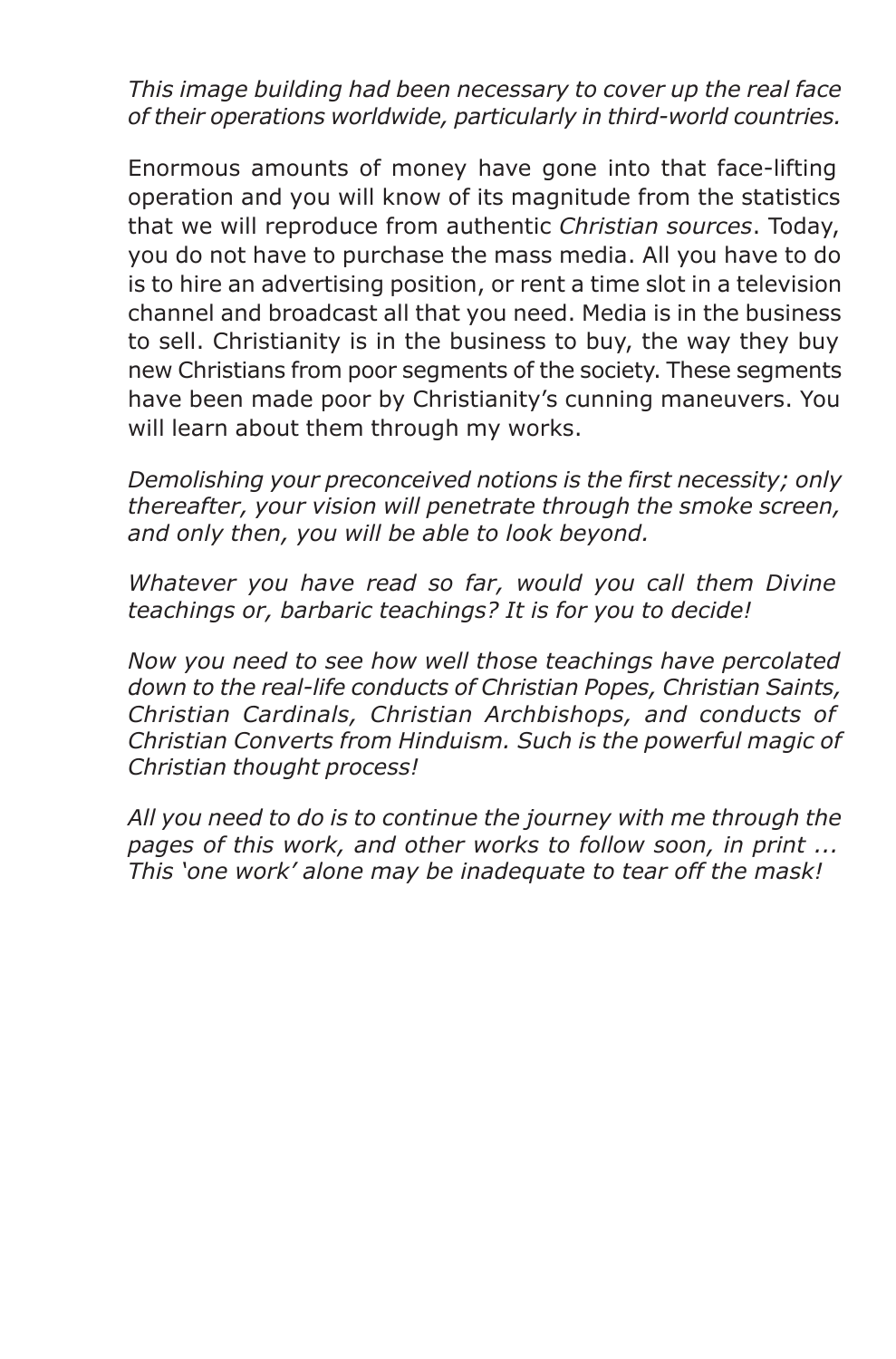# Part - 7

Truth is bitter Truth is bitter Truth is bitter Truth is bitter Truth is bitter Truth is bitter Truth is bitter Truth is bitter Truth is bitter Truth is bitter Truth is bitter Truth is bitter Truth is bitter Truth is bitter Truth is bitter Truth is bitter Truth is bitter Truth is bitter Truth is bitter Truth is bitter Truth is bitter Truth is bitter Truth is bitter Truth is bitter Truth is bitter Truth is bitter Truth is bitter Truth is bitter Truth is bitter Truth is bitter Truth is bitter Truth is bitter Truth is bitter Truth is bitter Truth is bitter Truth is bitter Truth is bitter Truth is bitter Truth is bitter Truth is bitter Truth is bitter Truth is bitter Truth is bitter Truth is bitter Truth is bitter Truth is bitter Truth is bitter Truth is bitter Truth is bitter Truth is bitter Truth is bitter Truth is bitter Truth is bitter Truth is bitter Truth is bitter Truth is bitter Truth is bitter Truth is bitter Truth is bitter Truth is bitter Truth is bitter Truth is bitter Truth is bitter Truth is bitter Truth is bitter Truth is bitter Truth is bitter Truth is bitter Truth is bitter Truth is bitter Truth is bitter Truth is bitter Truth is bitter Truth is bitter Truth is bitter Truth is bitter Truth is bitter Truth is bitter Truth is bitter Truth is bitter Truth is bitter Truth is bitter Truth is bitter Truth is bitter Truth is bitter Truth is bitter Truth is bitter Truth is bitter Truth is bitter Truth is bitter Truth is bitter Truth is bitter Truth is bitter Truth is bitter Truth is bitter Truth is bitter Truth is bitter Truth is bitter Truth is bitter Truth is bitter Truth is bitter Truth is bitter Truth is bitter Truth is bitter Truth is bitter Truth is bitter Truth is bitter Truth is bitter Truth is bitter Truth is bitter Truth is bitter Truth is bitter Truth is bitter Truth is bitter Truth is bitter Truth is bitter Truth is bitter Truth is bitter Truth is bitter Truth is bitter Truth is bitter Truth is bitter Truth is bitter Truth is bitter Truth is bitter Truth is bitter Truth is bitter Truth is bitter Truth is bitter Truth is bitter Truth is bitter Truth is bitter Truth is bitter Truth is bitter Truth is bitter Truth is bitter Truth is bitter Truth is bitter Truth is bitter Truth is bitter Truth is bitter Truth is bitter Truth is bitter Truth is bitter Truth is bitter Truth is bitter Truth is bitter Truth is bitter Truth is bitter Truth is bitter Truth is bitter Truth is bitter Truth is bitter Truth is bitter Truth is bitter Truth is bitter Truth is bitter Truth is bitter Truth is bitter Truth is bitter Truth is bitter Truth is bitter Truth is bitter Truth is bitter Truth is bitter Truth is bitter Truth is bitter Truth is bitter Truth is bitter Truth is bitter Truth is bitter Truth is bitter Truth is bitter Truth is bitter Truth is bitter Truth is bitter Truth is bitter Truth is bitter Truth is bitter Truth is bitter Truth is bitter Truth is bitter Truth is bitter Truth is bitter Truth is bitter Truth is bitter Truth is bitter Truth is bitter Truth is bitter

# The budding Plant of **Christianity**

Truth is bitter Truth is bitter Truth is bitter Truth is bitter Truth is bitter Truth is bitter Truth is bitter Truth is bitter Truth is bitter Truth is bitter Truth is bitter Truth is bitter Truth is bitter Truth is bitter Truth is bitter Truth is bitter Truth is bitter Truth is bitter Truth is bitter Truth is bitter Truth is bitter Truth is bitter Truth is bitter Truth is bitter Truth is bitter Truth is bitter Truth is bitter Truth is bitter Truth is bitter Truth is bitter Truth is bitter Truth is bitter Truth is bitter Truth is bitter Truth is bitter Truth is bitter Truth is bitter Truth is bitter Truth is bitter Truth is bitter Truth is bitter Truth is bitter Truth is bitter Truth is bitter Truth is bitter Truth is bitter Truth is bitter Truth is bitter Truth is bitter Truth is bitter Truth is bitter Truth is bitter Truth is bitter Truth is bitter Truth is bitter Truth is bitter Truth is bitter Truth is bitter Truth is bitter Truth is bitter Truth is bitter Truth is bitter Truth is bitter Truth is bitter Truth is bitter Truth is bitter Truth is bitter Truth is bitter Truth is bitter Truth is bitter Truth is bitter Truth is bitter Truth is bitter Truth is bitter Truth is bitter Truth is bitter Truth is bitter Truth is bitter Truth is bitter Truth is bitter Truth is bitter Truth is bitter Truth is bitter Truth is bitter Truth is bitter Truth is bitter Truth is bitter Truth is bitter Truth is bitter Truth is bitter Truth is bitter Truth is bitter Truth is bitter Truth is bitter Truth is bitter Truth is bitter Truth is bitter Truth is bitter Truth is bitter Truth is bitter Truth is bitter Truth is bitter Truth is bitter Truth is bitter Truth is bitter Truth is bitter Truth is bitter Truth is bitter Truth is bitter Truth is bitter Truth is bitter Truth is bitter Truth is bitter Truth is bitter Truth is bitter Truth is bitter Truth is bitter Truth is bitter Truth is bitter Truth is bitter Truth is bitter Truth is bitter Truth is bitter Truth is bitter Truth is bitter Truth is bitter Truth is bitter Truth is bitter Truth is bitter Truth is bitter Truth is bitter Truth is bitter Truth is bitter Truth is bitter Truth is bitter Truth is bitter Truth is bitter Truth is bitter Truth is bitter Truth is bitter Truth is bitter Truth is bitter Truth is bitter Truth is bitter Truth is bitter Truth is bitter Truth is bitter Truth is bitter Truth is bitter Truth is bitter Truth is bitter Truth is bitter Truth is bitter Truth is bitter Truth is bitter Truth is bitter Truth is bitter Truth is bitter Truth is bitter Truth is bitter Truth is bitter Truth is bitter Truth is bitter Truth is bitter Truth is bitter Truth is bitter Truth is bitter Truth is bitter Truth is bitter Truth is bitter Truth is bitter Truth is bitter Truth is bitter Truth is bitter Truth is bitter Truth is bitter Truth is bitter Truth is bitter Truth is bitter Truth is bitter Truth is bitter Truth is bitter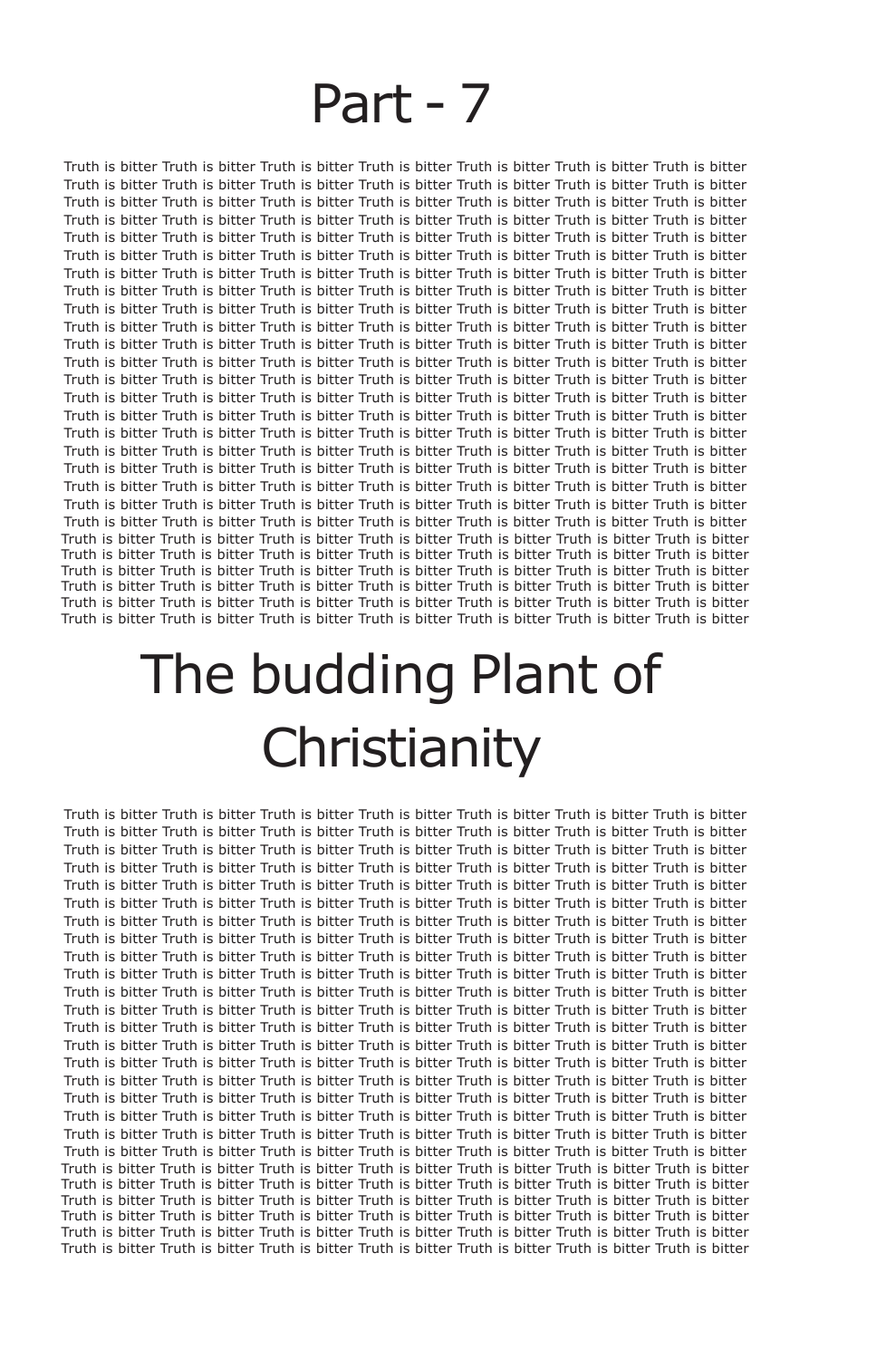# **Christianity began with the motive of Imperialism, much later it covered its face with the mask of service-tohumanity-brand religion**

Source: The Myth of St Thomas and Mylapore Shiva Temple, pp 121-122

Ishwar Sharan: Christianity, and especially Roman Christianity, has very little to do with religious faith. It is, and has always, been a system of imperialist politics and financial racketeering practiced under the quise of religion.

Find hard to believe? Naturally, I could not blame you. Our mind has been preprogrammed by false propaganda. Much the same way they turn people Communist, by filling their heads from the very childhood, calling untruth as truth. First let us establish that it is so, and then we will tell you, in one of our subsequent publications, how the whole process of camouflage began.

Let us see how this definition fits Christianity? For that, first we need to critically examine:

- What is *imperialism*?
- What is *politics*?

**Imperialism** A policy of extending a country's power and influence through colonization, use of military force, or other means. Oxford Dictionary, p 916

Let us see how Christianity established itself by use of Military Force. For that, let us look at the life and conduct of 1st Pope of Christianity, some 1,700 years ago.

Let us see how Christianity spread its wings through Colonization. For that, let us look at the life and conduct of Pope Alexander VI (1492-1503) of Christianity.

Let us see how Christianity continues to spread its wings by Other Means*.* For that, let us look at the Christianity's Postwar World Policy extracted from Christian sources [details later]

**Colonize** (of a country or its citizens) send a group of settlers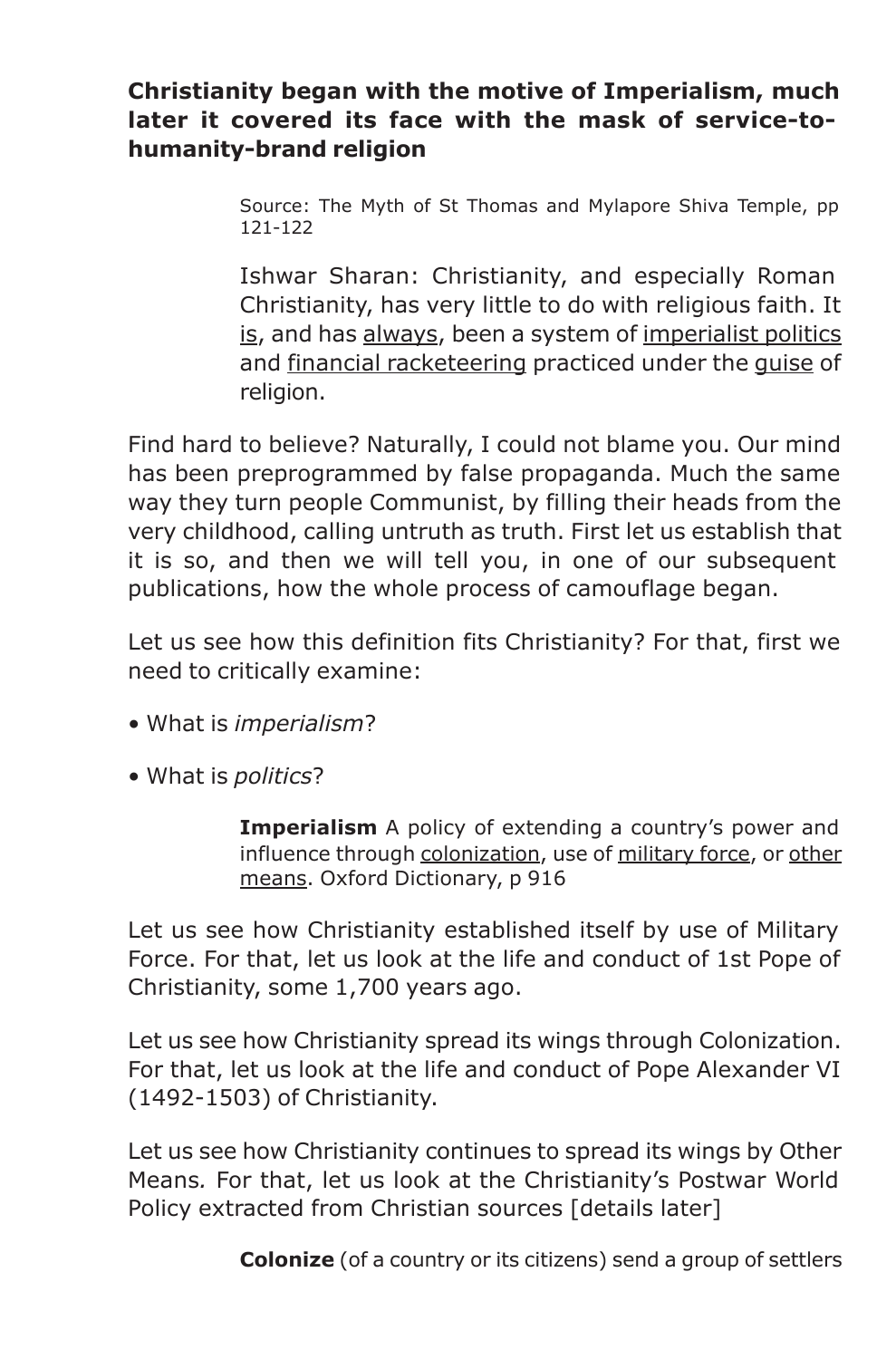to (a place) and establish political control over it. Come to settle among and establish political control over (the indigenous people of an area). Appropriate (a place or domain) for one's own use. Oxford Dictionary, p 361

**Politics** The activities associated with the governance of a country or area, especially the debate or conflict between individuals or parties having or hoping to *achieve power.* Activities within an organization which are aimed at improving someone's status or position and are typically considered to be *devious* or *divisive*. Oxford Dictionary, p 361

My different works will provide you with ample testimony of:

- How Christianity *achieves power*
- How *devious* are the ways of Christianity
- How *divisive* are the acts of Christianity

But, it will be a very different perspective than that we are so much used to hearing and reading so often. In my own special way, I shall try to help you understand clearly the validity of the above definition given by Ishwar Sharan.

Breaking myths and destroying preconceived notions is my objective in writing these books. These notions are the result of a systematic preprogramming of Bhaaratiya psyche, which has been achieved through a tenacious effort over the past few centuries. As it happens with every Aquarian effort, the effect of these writings will not be felt soon. It will take many years before the truth in these statements will become fully visible to the masses.

**Introduce yourself to the 1st Supreme Spiritual Leader of Christianity, 1st Pope Pontifex Maximus Constantine who killed his son, his wife, son of his sister, and a number of his friends; this was the quickest way for him to attain Christian God; incidentally, what would you expect his followers to be like? Don't you expect them to follow his footsteps?**

Let us look at how Christianity began; who the 1st Pope of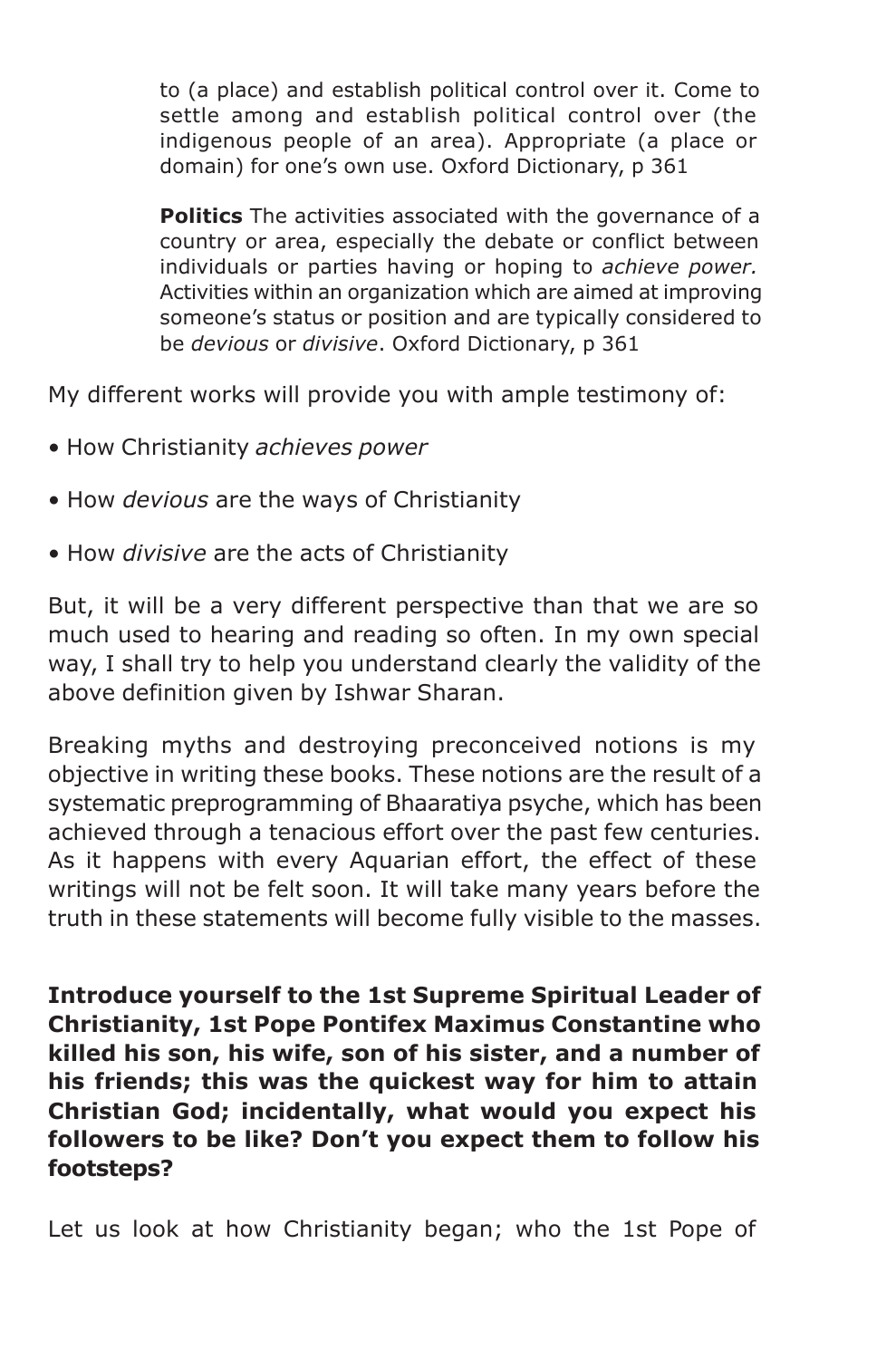Christianity was, and what his conducts were like; this should tell you lot more about the true character of this religion!

Joseph McCabe tells us the horrific story of how Christianity was imposed on the Empire; Emperor Constantine assumed the position of *Pontifex Maximus* - Christianity's 1st Pope.

> Source: Joseph McCabe, The Testament of Christian Civilization, quoted in The Myth of Saint Thomas and Mylapore Shiva Temple, Ishwar Sharan, p 45 notes

> Joseph McCabe: Constantine, natural son of a rural tavern-girl … and a Roman officer, waded through **rivers of blood** to the throne, and he was driven from Rome to Constantinople by the scorn of the Romans because he **put to death**, first his excellent … **son**, and then the **son** of his sister, a boy of promising character, then his **wife** and a number of **friends.**' This summary statement of a terrible crime, which Eutropius makes … is confirmed by St Jerome … and now **not disputed**.

> Source: The Myth of Saint Thomas and Mylapore Shiva Temple, Ishwar Sharan, p 45 notes

> Emperor Constantine ... patronized the new cult for political reasons and became its savior when he called the Council of Nicca in 325 C. E., where Christianity was officially recognized in the Empire.

> He retained the title and position of **Pontifex Maximus** during his **lifetime** and can be called Christianity's **first pope**, as the bishop of Rome, whom he elevated, would assume this office after him.

> **Pontifex Maximus** (in the Roman Catholic Church) a title of the Pope Oxford Dictionary, p 1440

*1st Pope killed his son!*

*1st Pope killed his wife!*

*1st Pope killed son of his sister!*

*1st Pope killed number of friends!*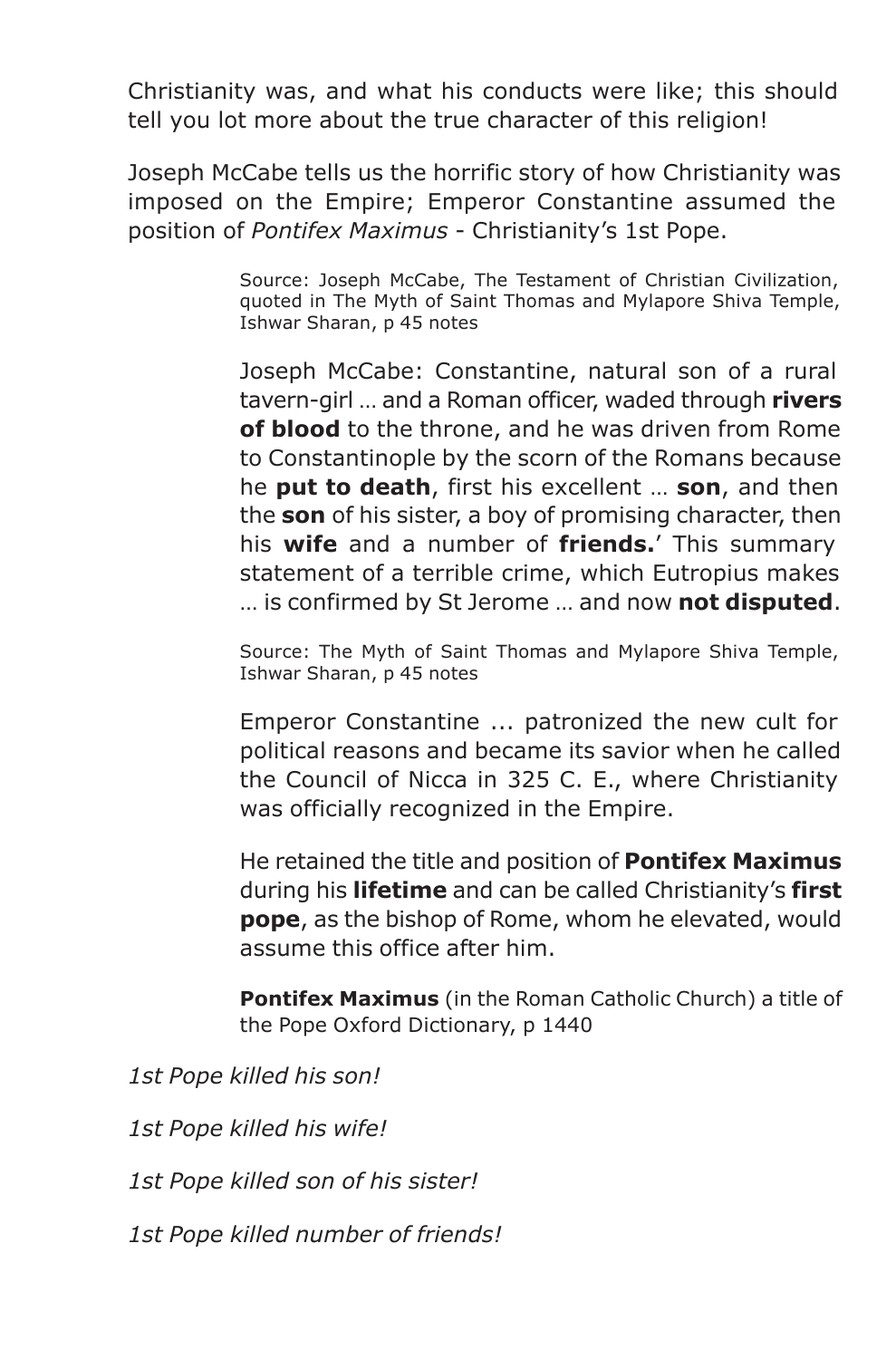*1st Pope waded through rivers of blood to the throne!*

*If this was the character of the founder of the religion what would you expect from the followers of that religion?*

# **Learn for yourself those teachings of Jesus and Moses, which shaped the killer character of the 1st Pope, and you can verify them if you have a Holy Bible**

**Christian Bible** Matthew 12: 30 He that is not with me is against me

**Christian Bible** Matthew 10:34 Think not that I am come to send peace on earth: I came not to send peace, but a sword.

**Christian Bible** Luke 12:51 Suppose ye that I am come to give peace on earth? I tell you, Nay; but rather division:

**Gospel of Thomas** 16 Jesus said: Perhaps men think that I came to cast peace on the world; and they do not know that I came to cast division upon earth, fire, sword, war. For five will be in a house; there will be three against two and two against three, the father against the son and the son against the father. And they will stand because they are single ones.

**Christian Bible** Matthew 10:35 For I am come to set a man at variance against his father, and the daughter against the mother, and the daughter in law against her mother in law. 10:36 And a man's foe shall be they of his own household.

**Christian Bible** Luke 12:52 For from henceforth there shall be five in one house divided, three against two, and two against three. 12:53 The father shall be divided against the son, and the son against the father; the mother against the daughter, and the daughter against the mother; the mother in law against her daughter in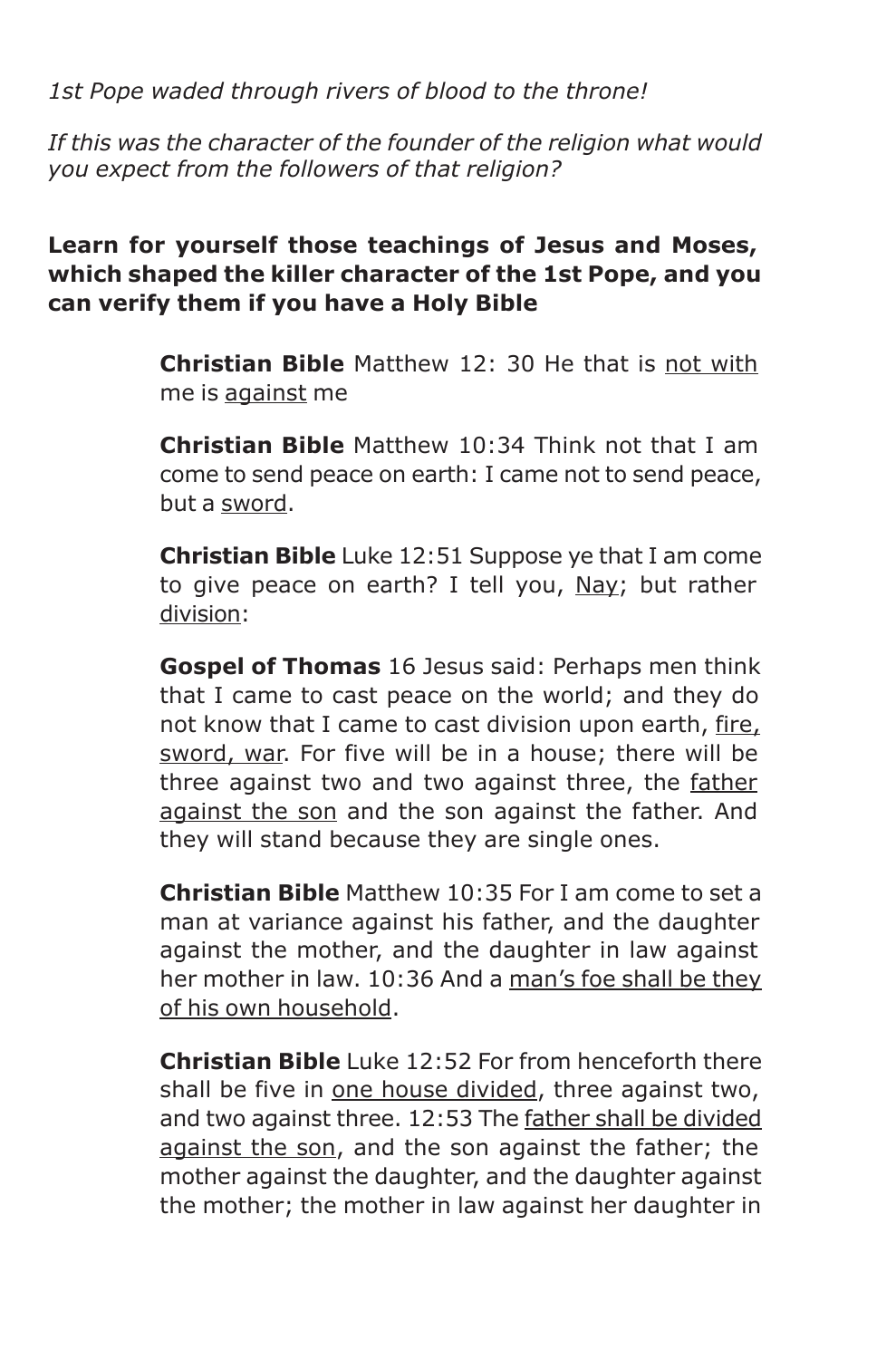law, and the daughter in law against her mother in law.

**Christian Bible** 14:26 If any man come to me, and hate not his father, and mother, and wife, and children, and brethren, and sisters, yea, and his own life also, he cannot be my disciple.

**Christian Bible** Deuteronomy 13 Idolaters to be put to death 13:6 If thy brother, the son of thy mother, or thy son, or thy daughter, or the wife of thy bosom, or thy friend, which is as thine own soul, entice thee secretly, saying, Let us go and serve other Gods, which thou hast not known, nor thy fathers; 13:7 Namely, of the gods of the people which are round about you, nigh unto thee, or far off from thee, from the one end of the earth even unto the other end of the earth; 13:8 Thou shalt not consent unto him, nor hearken unto him; neither shall thine eye pity him, neither shalt thou spare, neither shalt thou conceal him: 13:9 But thou shalt surely kill him; thine hand shalt be first upon him to put him to death, and afterwards the hands of all people. 13:10 And thou shalt stone him with stones, that he die; because he hath sought to thrust thee away from the LORD thy God

**Christian Bible** Deuteronomy 20:16 But of the cities of these people, which the LORD thy God doth give thee for an inheritance, thou shalt save alive nothing that breatheth: 20:17 But thou shalt utterly destroy them

**Christian Bible** Deuteronomy 32:24 They shall be burnt with hunger, and devoured with burning heat, and with bitter destruction: I will also send the teeth of beasts upon them, with the poison of serpents of the dust. 32:25 The sword without, and terror within, shall destroy both the young man and the virgin, the suckling also with the man of gray hairs.

*If these were the teachings of the two Messiahs of that religion, which guided and shaped the killer character of the 1st Pope,*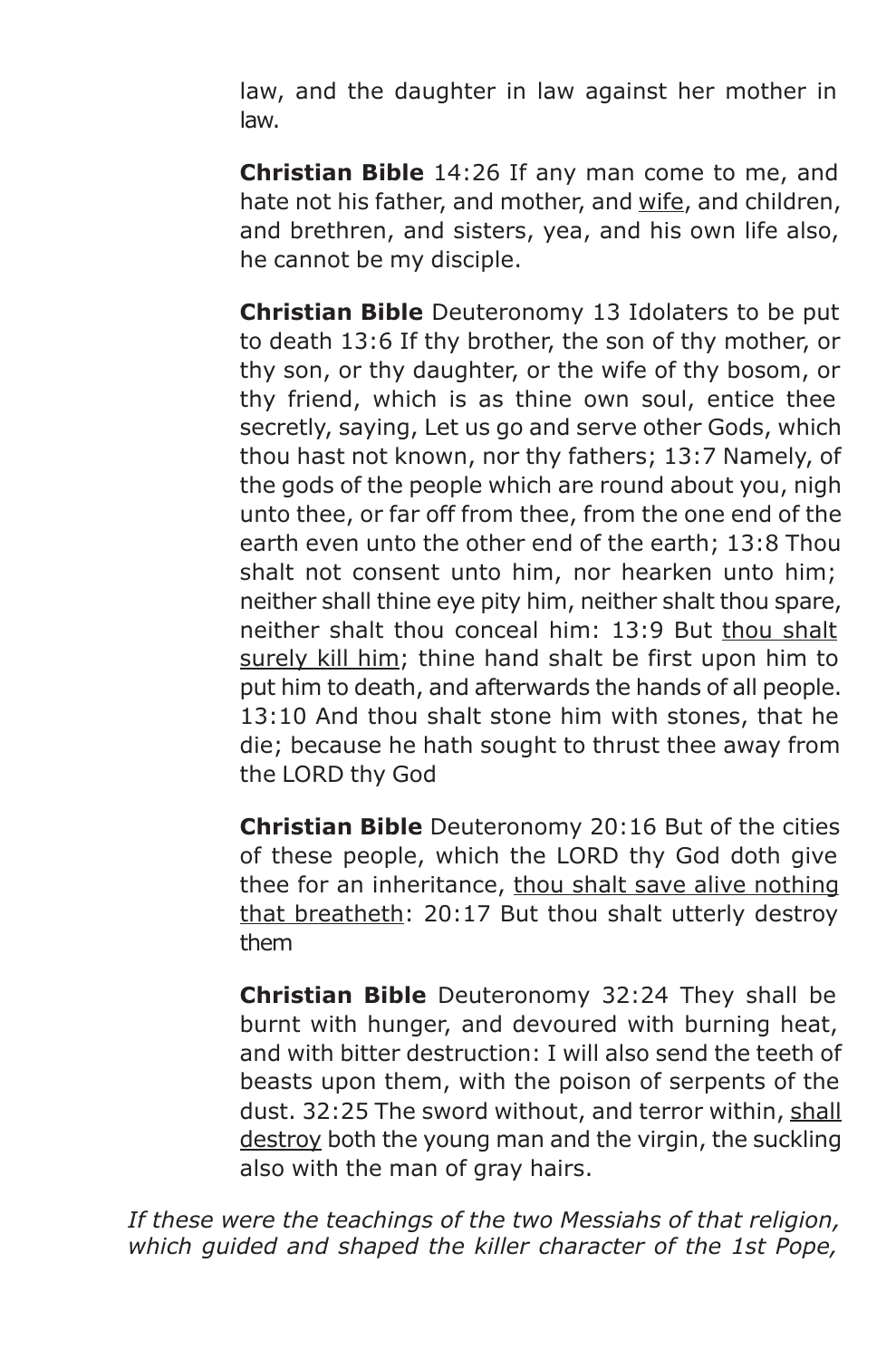#### *what would you expect from that religion? Does this feel like a divine religion to you, or an Aasuric religion?*

No doubt 1st Pope was the true follower of Christ and Moses. He was the worthy representative for establishing the political empire under the guise of religion.

# **Wouldn't you expect the exemplary character of the first supreme spiritual leader of Christianity would naturally percolate down to the followers of Christianity?**

So we have seen who the first supreme religious leader of Christianity was. His character and conduct would naturally percolate down to his followers.

*After all, who becomes a follower? One who admires the leader! This admiration inspires one to fall into the footsteps of the leader. Therefore, do not expect the innate character of the followers to be much different from that of the leaders and messiahs!*

# **So it would now be clear to you that Christianity did not start as a spiritual religion but as a political movement, having later put on the mask of a religion to protect itself from rejection**

It would be apparent that Christianity did not start as a spiritual religion. It started as a political movement given the shape of a religion.

*This was the beginning and we will see how it continued. If this were to be the only instance in the history of Christianity, one could possibly argue that it was an exception. But if we find this happening rather too often then many questions will arise.*

*Question may also arise if this state of affairs continues till date. We will offer answer to that as well, if you continue your journey with me.*

# **Well, here is yet another Supreme Spiritual Leader of Christianity, Pope Alexander VI, who had sex with his daughter, poisoned his cardinals to get their wealth, bought**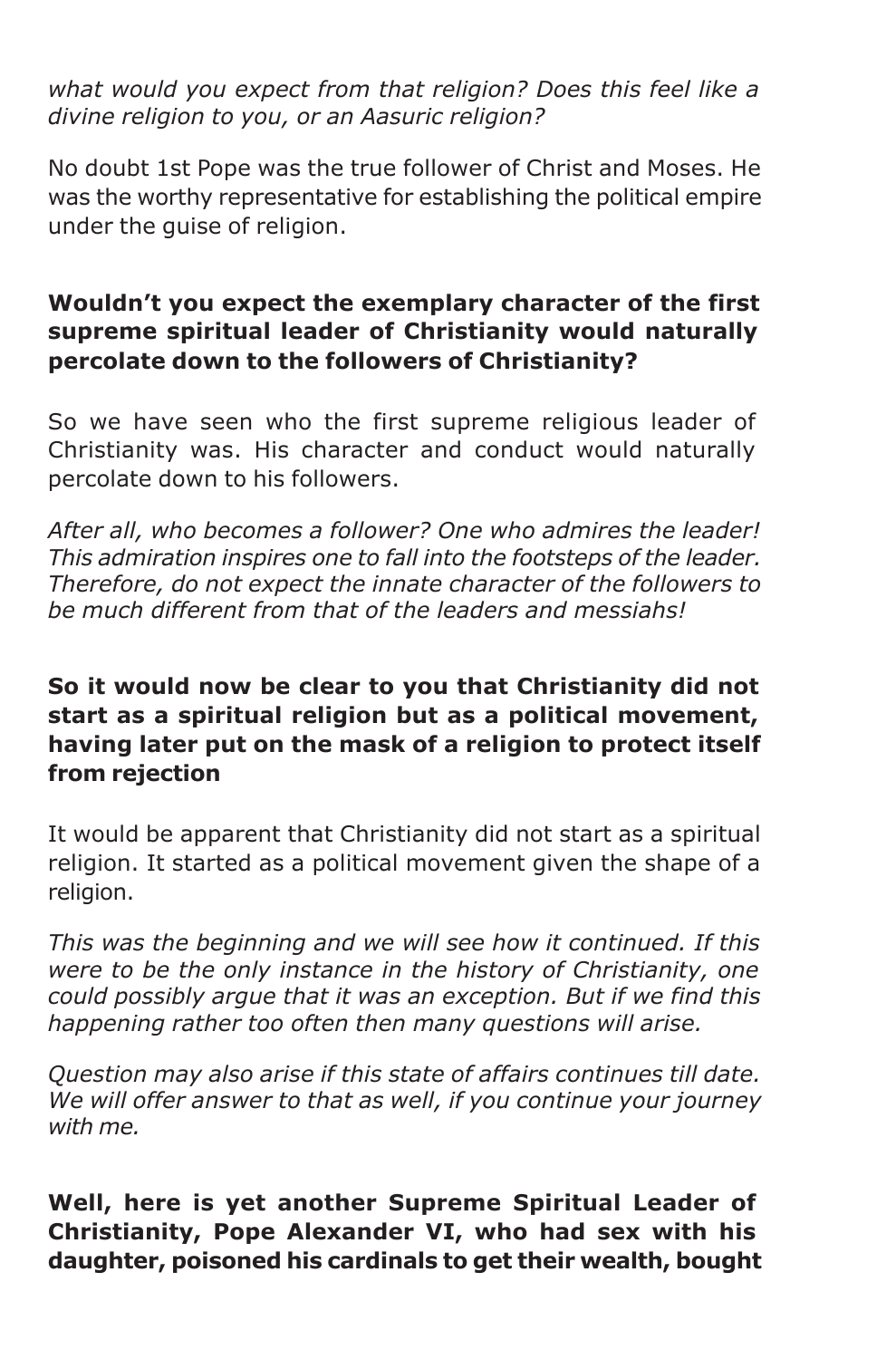**and sold church privileges, and organized in his palace, wild parties with excessive drinking and indiscriminate sexual activities; he was the great spiritual head of Christianity who showed his followers the way to Christian God; have you thought, what would be his followers like? Won't they be like him?**

> Source: The Myth of Saint Thomas and Mylapore Shiva Temple, p 79 fn

> This Vicar of Christ was known as Alexander the Scabrous and ruled from 1492 to 1503. Joseph McCabe in *A Testament of Christian Civilization* writes, "He brought into Italy [from Spain] an unscrupulous brood of relatives, the Borgias, who spread graft and depravity on all sides and opened the vilest page in history of higher authorities of any known religion."

> He played vicious power politics, practiced simony, held famous public orgies in the Apostolic Palace, committed **incest** with his **daughter**, went **whoring** with his **son**, **poisoned** his **cardinals** to get their wealth, and himself died of poisoning.

> The legend on his triumphal arch read 'Chastity and Charity'.

> **Vicar of Christ** a title of the Pope [p 2058] **Apostolic** of or relating to the Pope [p 78] **Cardinals** are nominated by the Pope, and from the Sacred College, which elects succeeding popes (now invariably from among their own member) [p 275] **Ecclesiastical** of or relating to the Christian Church or its clergy [p 585] **Incest** the crime of having sexual intercourse with a parent, child, sibling, or grandchild [p 922] **Orgies** a wild party, especially one involving excessive drinking and indiscriminate sexual activity [p 1308] **Simony** buying or selling of ecclesiastical privileges, for example pardons or benefices [p 1736] Oxford Dictionary

*Pope had sex with his daughter*

*Pope poisoned his Cardinals to get their wealth*

*Pope bought and sold church privileges*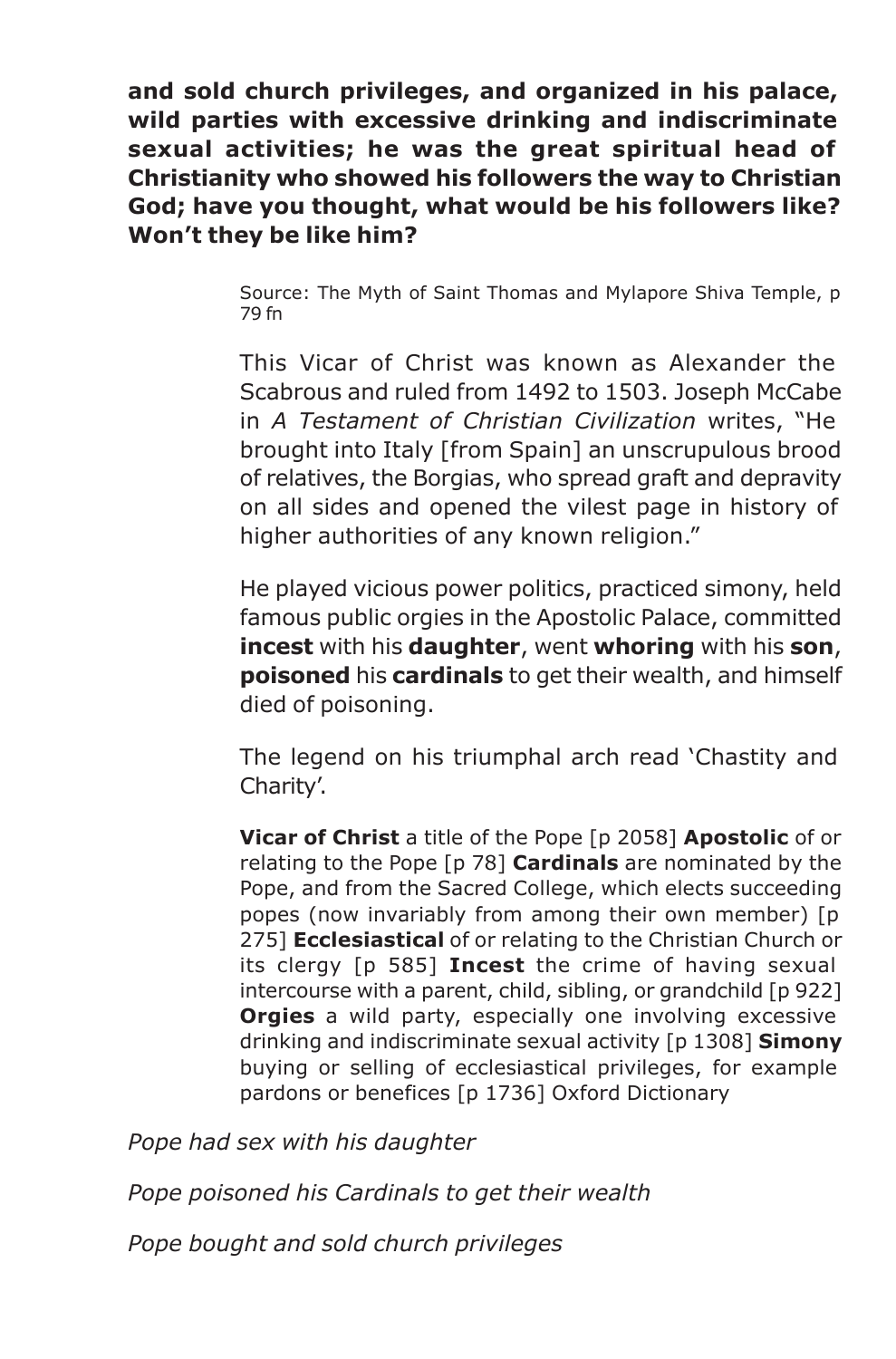*Pope, in his palace, organized wild parties with excessive drinking and indiscriminate sexual activities*

*If the supreme spiritual leader is like this, what would you expect of his followers down the line? Do not get carried away by what they have to show, look at what they do. That would best explain them. What does these all tell us about Christian Popes? That Christian Popes did have great characters! And, they were not so much religious/spiritual heads as they were political heads. Let us see more of it.*

**Now you have the same great spiritual character, Christian Pope Alexander VI, who officially proclaimed dominion over the whole World by a papal edict of 1493, and Columbus, Vasco da Gama sailed in search of sea route to the land of extraordinary riches, BhaaratVarsh.**

> Source: The Myth of Saint Thomas and Mylapore Shiva Temple, pp 79-80

> C B Firth: In a famous bull of 1493 Pope Alexander VI, to settle rivalry between Spain and Portugal, the two colonial powers of those days, drew a line down the map of the Atlantic ocean south of the Azores Islands to form a boundary between their respective spheres of influence.

> All lands **not already under Christian rule** 'discovered or yet to be discovered' to the west of the line, he assigned to Spain, those to the east, to Portugal.

> Along with this fantastic enactment went a command to Spanish and Portuguese kings 'to send to the said lands and islands good men who fear God and are learned, skilled and expert, to instruct the inhabitants in the Catholic faith and good morals'. Moreover, other foreigners were forbidden to enter those lands without license from these kings. Whatever may be thought nowadays of such orders, the Spaniards and Portuguese were prepared to act on them; and not only in claiming and exercising, as far as they were able, rights of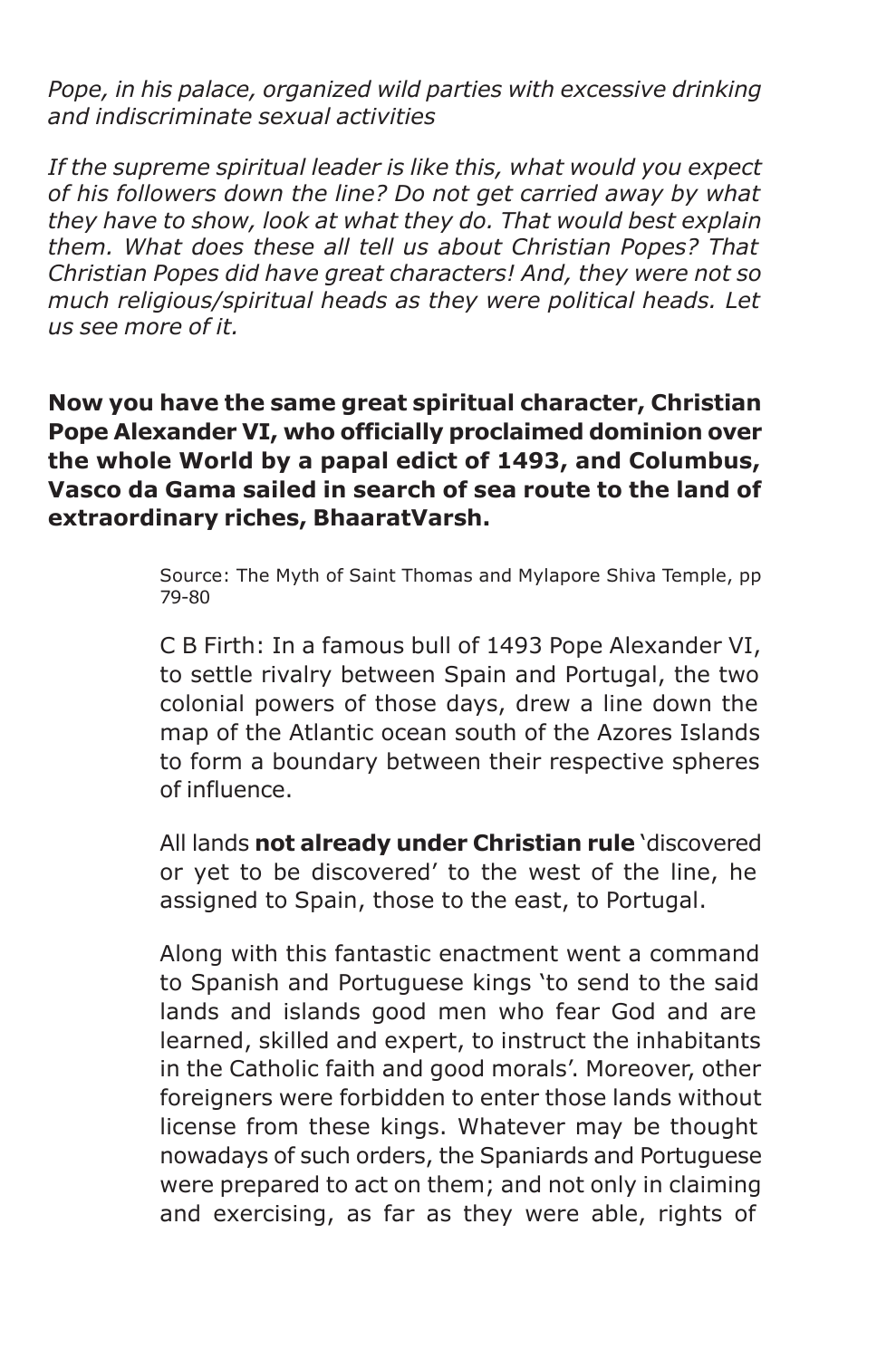dominion and trade; they were seriously prepared to **propagate Christianity.**

**Bull** a papal edict [p 239] **Edict** an official order or proclamation issued by a person in authority [p 588] Oxford **Dictionary** 

*So what we see here is that the Christian Pope divided this world as if it were his property. He not only divided the known world but also that part of the world, which had not been discovered by his people yet. Columbus and Vasco da Gama set their sails in search of undiscovered lands of riches!*

*Now what would you call it: Spirituality or Imperialistic Politics? If it were only one instance you might want to argue that it was an exception. But no, it was not, as we will see that the same tendency of imperialism exists even till today. And it is not only tendency but it is now a very well defined policy. The story will unfold as we progress through this work.*

This is how the rivalry began between Christians. "All lands not already under Christian rule 'discovered or yet to be discovered' to the west of the line, he assigned to Spain, those to the east, to Portugal."

With this famous bull of 1493 the quest for the richest land 'BhaaratVarsh' began. Columbus set his sails but as he was to sail west of the line, he landed in what we call Americas today. Vasco da Gama set his sails and as he was to explore the east of the line, he landed in what we call India today. BhaaratVarsh was then called a 'golden bird' and Columbus and Vasco da Gama were both looking for the limitless riches of this country. Vasco was lucky. So Portuguese came, Dutch came, French came and came the British. When ChristianBritish left BhaaratVarsh, what legacy did they leave behind? They made the world's known richest nation amongst one of the poorest. That was their greatest contribution to the humanity.

**Finally, it were the ChristianBritish who made their greatest contribution to the humanity by turning the known richest nation in the world into one of the poorest, in a matter of**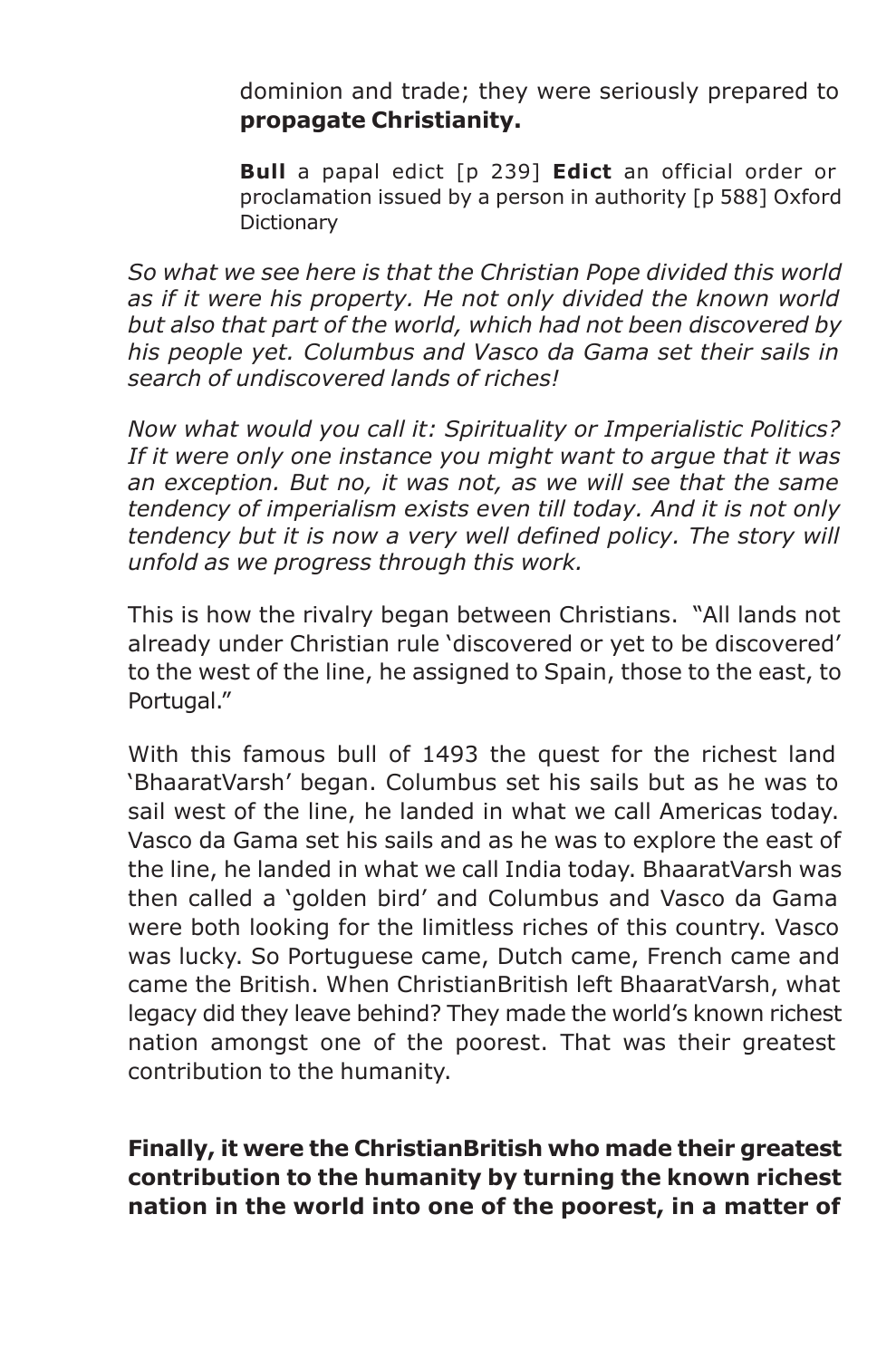# **190 years (1757-1947); here is an interesting symbolic analogy to the ways in which they operated**

I had gone to bed early with a throbbing headache. For quite some time my face (that was the only portion of my body that lay uncovered) was being assaulted by mosquitoes. Finally, I got up and came out of the mosquito net, *which I had thought of as a safe shelter when I had gone inside it*, few hours ago.

I put on the light and went back inside to inspect. To my surprise there were some fifteen-twenty of them clinging to the interior walls of the net! Most of them seemed plump and flush with fresh blood, *which reminded me of my own blood that they sucked through the night while I slept*.

I decided to take a pick on them. I hit at one clamping my both palms. As my palms struck each other there was noise created by the strike. *I opened my palms to ensure that it wasn't an empty strike leading to a self-deceptive feel of the kill.* My palms did have bloodstain; fresh blood, now from the belly of the dead mosquito, *which happened to be my own blood that it had sucked a bit by bit through the course of the night*. I did not want bloodstain on my hand. I wiped them on the bed sheet and now the sheet, with the fresh bloodstain, bore the evidence of the killing I just made. Now my hands were clean though there was a trace of dried blood on them and the frail body of the dead mosquito was now lying somewhere on the sheet, which I had no interest in. So, I focused on the next bloodsucker and struck again. Same story this time. I went on taking a pick at the third, fourth, fifth, sixth, seventh, eighth, ninth, tenth, eleventh, and so on.

I wonder how so many of them had found entry into my safe heavens of the mosquito net? But there was no denial that they were there, fooling my security system, and apparently they were there for quite some time, or else they would not be so flush with fresh blood of my body.

*I also realized now that they would have injected into my body, me quite unknowingly about it*, some kind of disease (be it dengue fever or malaria or anything) into my blood stream, which will probably reveal itself in course of time.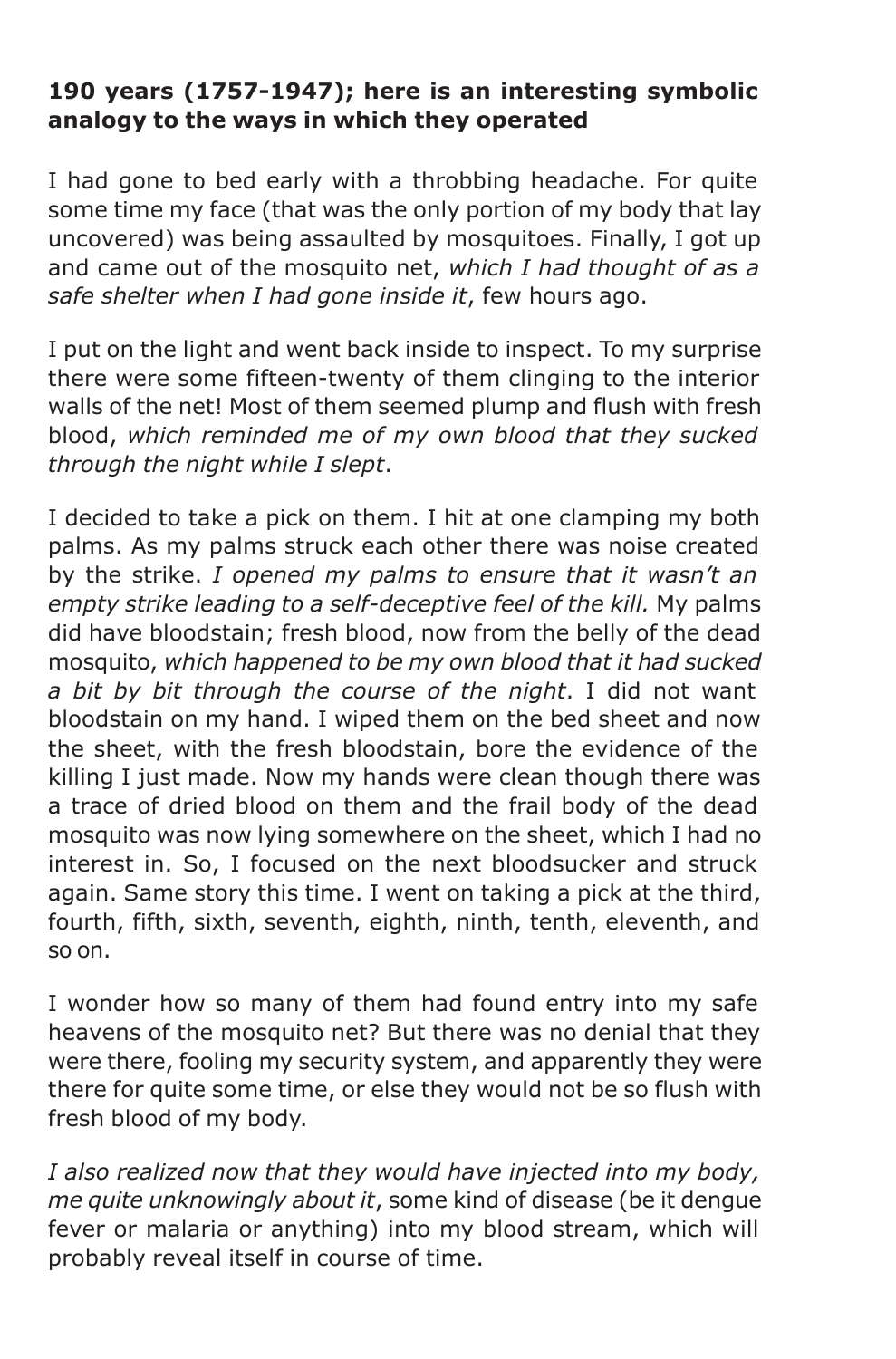*While writing these lines, suddenly I was struck with the similarity of Macaulay having injected the English Christian Education system, in a conspiratorial manner without the conscious knowledge of unsuspecting Hindu about its hidden motive, which has now assumed the proportion of a disease having no antidote available to Hindu!*

Anyhow, let me go back to the story of my taking a pick at each one of them, one by one. Every time, I made a killing, I wiped my hands clean, so that by next killing I should know that I did make a fresh killing. I did not want to carry the dead bodies and bloodstain of some of them on my hands *only to be fooled with every new hit that I made a killing, whereas what lay on my hands was* the dead body and blood stain of one of those whom I had killed earlier. So by this method of wiping my hands clean after every new pick, *I was certain about which hits resulted into corrective action and which failed*.

*I spoke of corrective action because elimination of these bloodsuckers was essentially a corrective measure that I ought to have taken much earlier. But, in my apathy I let them suck plenty of my blood through the course of the entire night. While I had a disturbed sleep all through night, it was my laziness that did not allow me to get up until now and get cracking, and that made me pay the price in terms of loosing my blood through the night, but more importantly having allowed them to have injected into my blood stream all those diseases all through the night.*

*Not that all of them were visibly flush with my blood in their belly, though most of them were, yet I finally took a pick on the slender ones too, because I realized that if I leave them in my company for longer and go back to sleep, they would turn plump with my fresh blood as I shall sleep again!*

*By the time I finished my task on hand, I was wide awake, and I came out of the net to wash my hands.* That is when I suddenly remembered the ChristianBritish! *And that made me to start the computer and get playing on the keyboard, as I would lose these thoughts if I were to leave the job undone for another time. So this is it, the story of the early morning killings that I made, and as I see now it is 6:14 AM on the task bar, and the computer date shows Thursday 29 January 2004.*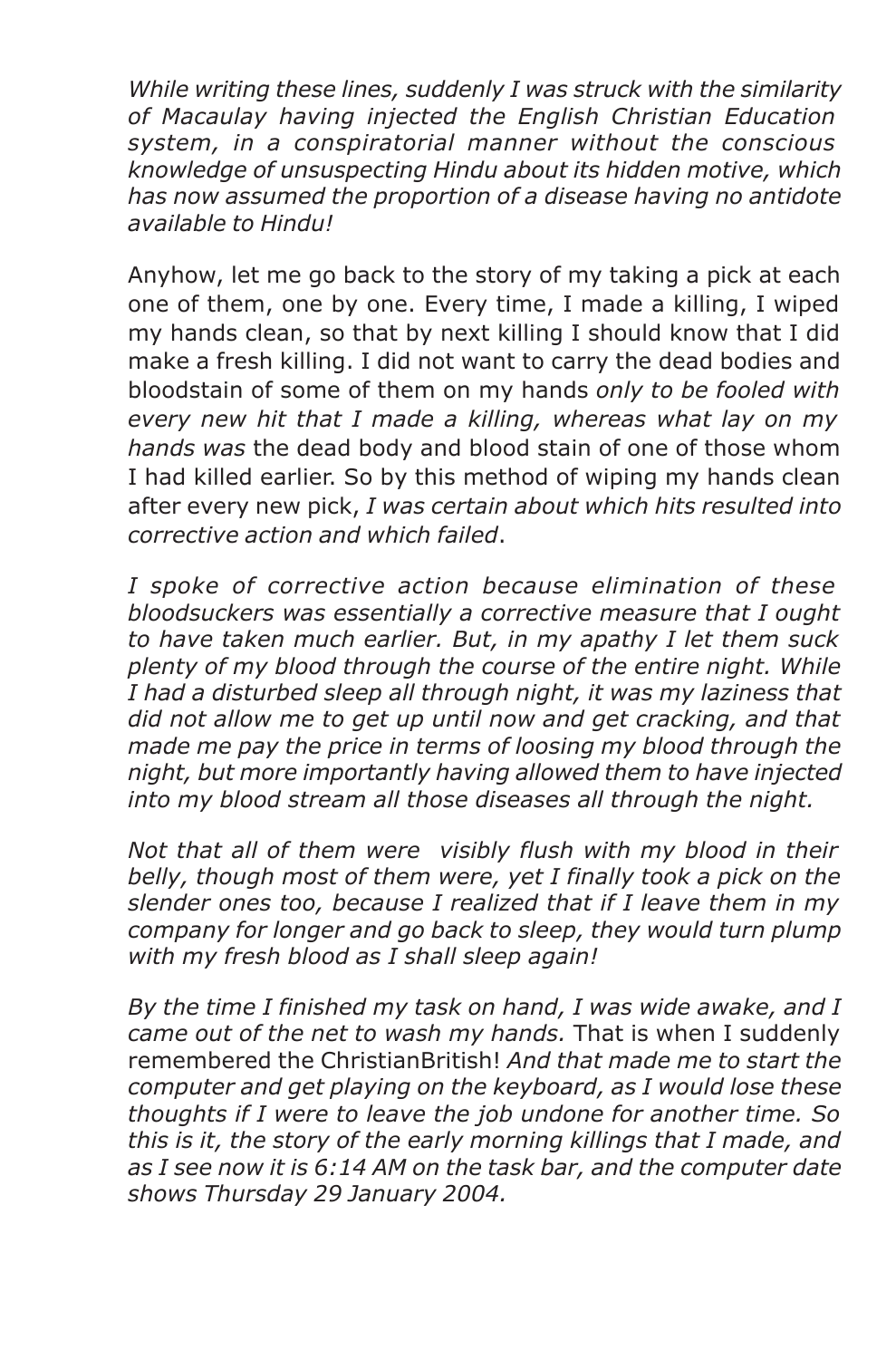# **The old British lady in Toronto had told me that there was a time when 'Dogs and British were not allowed' in Canadian homes; I wish I had asked why they did so?**

Speaking of the ChristianBritish, I remember of my first job in Canada. It was early part of 1996 [February to June]. I was working for a firm of Chartered Accountants. The reception was handled by an elderly lady in her late 50's. She had settled in Canada for quite some time but couldn't forget her earlier days. During these four-five months she must have narrated this story to me probably four-five times. She mentioned of her earlier days when she came from Britain and settled in Canada. She spoke of many Canadian homes with a plate outside, which read "British and Dogs are not allowed". While I felt surprise at it, I also felt a bit amused, because I remembered having read that ChristianBritish homes in UK used to have similar plates with only one difference. That is, they read "Dogs and Indians are not allowed". Beyond this, I never thought in those days while in Canada. But now I see another perspective in the whole story. It occurs to me that ChristianBritish treated Bhaaratiya Hindus as their slaves and they called us Coolie.

> **Coolie** *offensive* a person from the Indian subcontinent; a person of Indian descent; *origin* probably associated with Urdu *Kuli* 'slave'. Oxford Dictionary, p 404

When Barrister Gandhi boarded in first class compartment with a valid ticket, he was physically thrown out with his baggage as a Coolie was not supposed to travel in a first class compartment. Being kind of slaves, we were not quite humans to the ChristianBritish as Jews were not to Romans. So, it is understandable that they put such boards outside their homes that 'Dogs and Indians are not allowed'.

However, I did not quite understand then as to what made Canadians (I wouldn't know now if they were British Canadians or native Canadians; I wish I had asked her) put such boards in front of their houses 'Dogs and British are not allowed'. But now I think, I understand. The kind of parasite the ChristianBritish had been (having sucked lifeblood of various nations and that too by treachery and deception) it couldn't be much of a surprise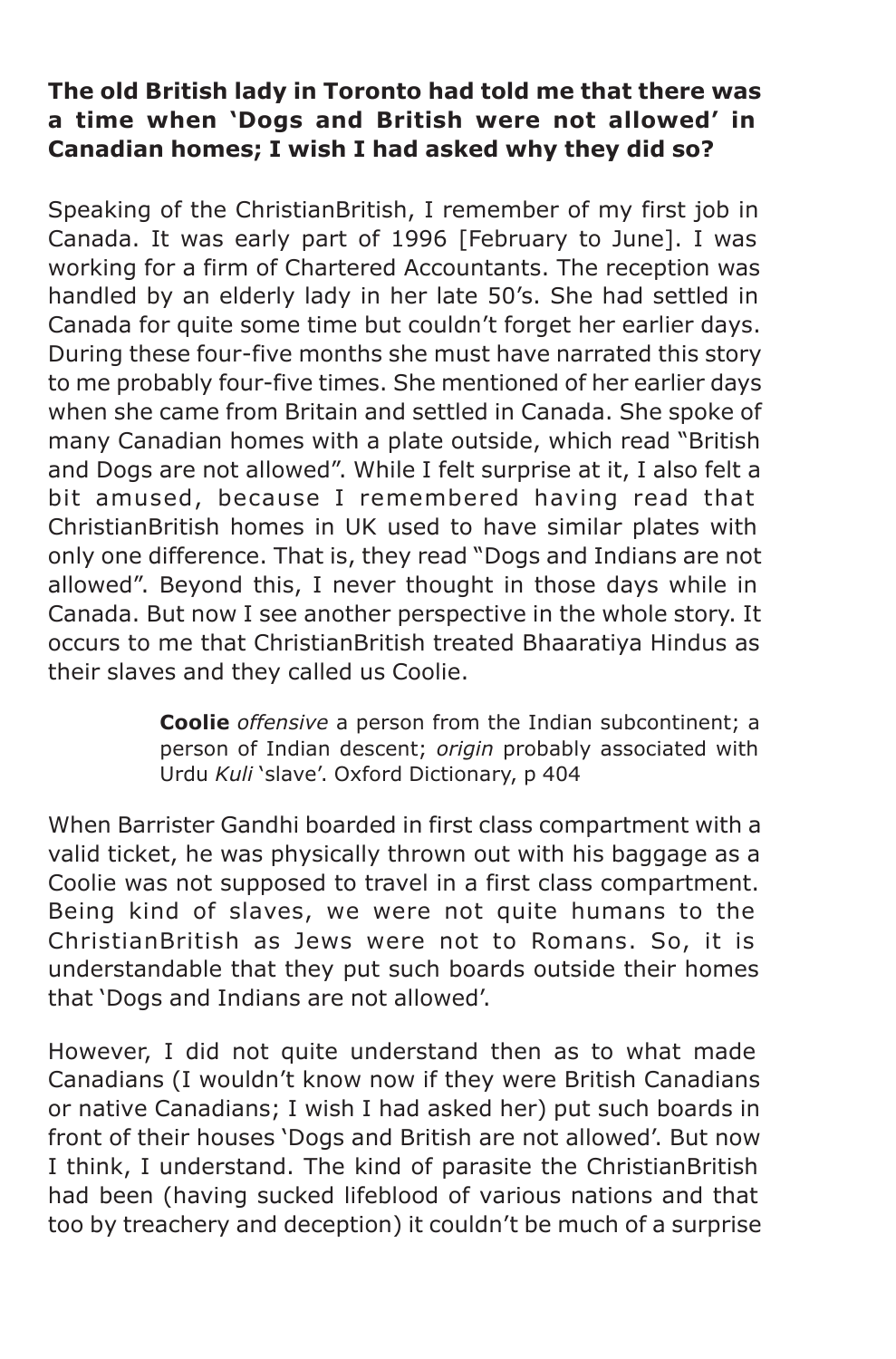that many earlier day Canadians preferred to restrict British entry inside their personal property.

*I guess, Canadians suspected that they would never know when the British would be 'in' and the Canadian would be 'out' of the house! That is precisely what happened in BhaaratVarsh. Christians came with Bible in hand on our land. Now we have Bible in our hand, and they have our land! For your information, Church is the biggest single landowner in BhaaratVarsh today, and this information is from Christian sources.*

So, beware of the Christians, and among Christians, the ChristianBritish in particular. British were more Christian than any other European nation of that time. We will explain that soon, as to why I say so, when we come to some more historical documentation afterwards in a different context.

# **Here comes the time for Christian American imperialism, now that the Christian British Sun has set, hopefully forever**

After Christian British it is now the time of Christian American imperialism. It works in two ways, one that is happening now in Iraq, and the other that is happening in BhaaratVarsh. In Iraq it was use of force and in BhaaratVarsh it is use of money that 'buys' new Christians.

But there is a big difference. In Iraq it is US government that is after it for its oil wealth, in BhaaratVarsh it is US Christian empire that is after it for its human wealth.

There is another difference. What President Bush is doing will have a temporary effect and it is visible. What Christian empire is doing is long lasting and not easily visible. It is a dangerous game, not only limited to conversion. And I do not call it Christian empire for nothing: it can buy BhaaratVarsh, Pakistan and BanglaDesh put together. We will provide the statistics later.

But there is yet another aspect. What President Bush is doing is partly visible. His greed for Iraq's oil wealth is not a secret any more. But does he have a deeper motive? Do we know how much of US government funds that are directed in a covert manner towards conversion of Bhaaratiya Hindus in to Christianity? No,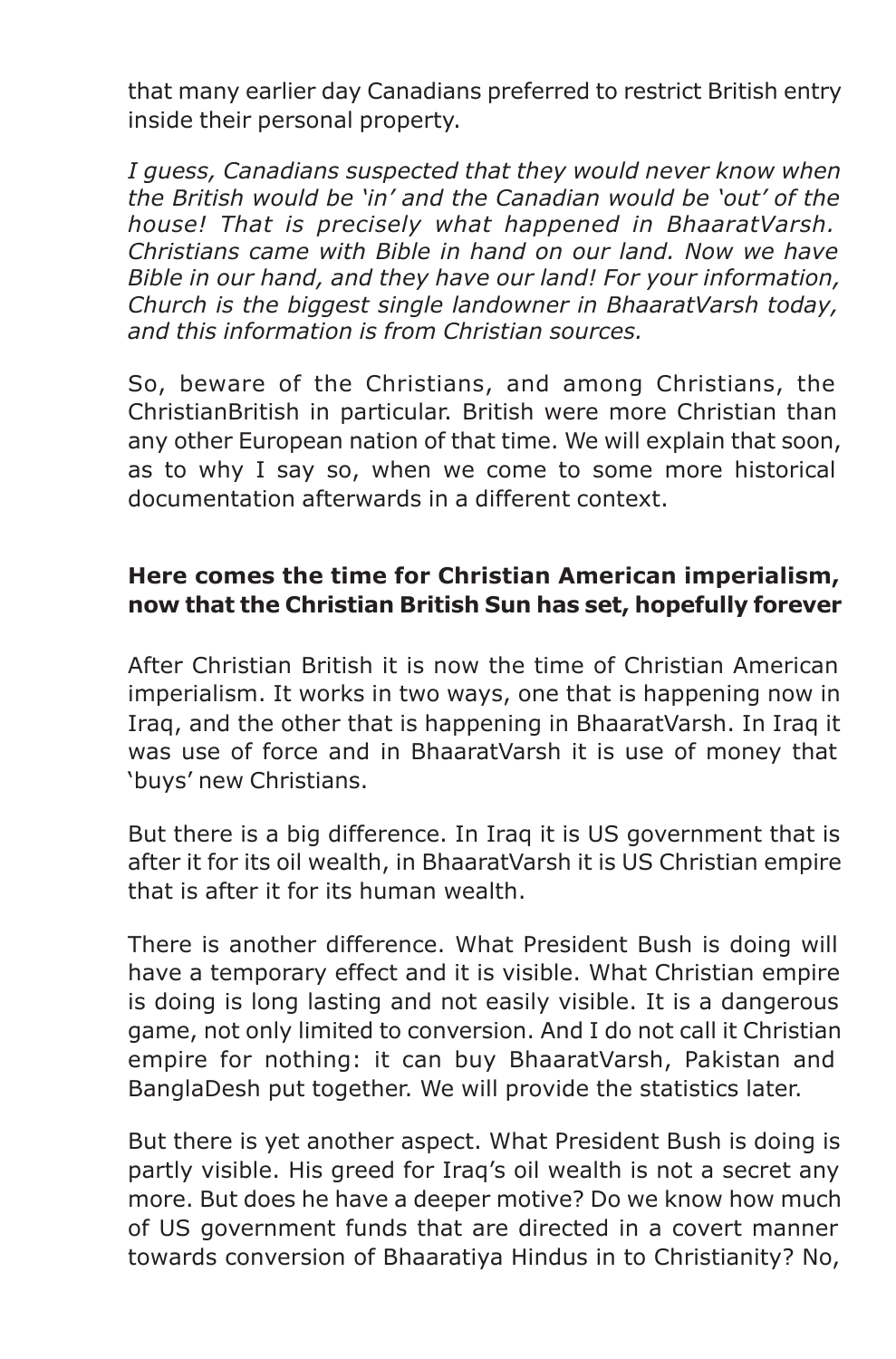we do not have the statistics. Charge it to Defense budget and no one will ever know, nor will anyone question!

It is very important that we Hindus know history of Christianity better. Then only we will be able to see things in perspective.

*For too long we have respected evil because evil has been presented to us as noble! By respecting evil for too long we have ourselves turned evil by imbibing their hidden qualities. A bad company is essentially bad though howsoever attractive it may seem!*

**Let us return to Vasco da Gama, who came with blessings of Pope Alexander VI to instruct Hindus in the Catholic faith and to teach Hindus good morals; but Vasco da Gama's own conduct reflected total absence of any moral whatsoever; he was a worthy follower of the Pope to whom you have already been introduced**

Christian Pope Alexander VI in his famous order of 1493 instructed Spanish and Portuguese kings 'to send to the said lands and islands good men who fear God and are learned, skilled and expert, to instruct the inhabitants in the Catholic faith and good morals'. So, we now have a supposedly good Christian man who feared God and came to teach Hindus about Catholic faith and good morals. His name happened to be Vasco da Gama. Pope wanted such good men to spread Christianity world over.

Was Pope speaking of 'good men' like himself? Obviously yes! You have read the exemplary character of the Christian Pope himself. Now visualize what havoc such 'good men' would have played when they landed in BhaaratVarsh. Let us start with the example of Vasco da Gama who discovered sea route to BhaaratVarsh through Arabian Sea.

> Source: The Myth of Saint Thomas and Mylapore Shiva Temple, p 64

> Vasco da Gama arrived at Calicut in 1498 with the help of an Arab pilot. He was clever navigator and one of history's most brutal men.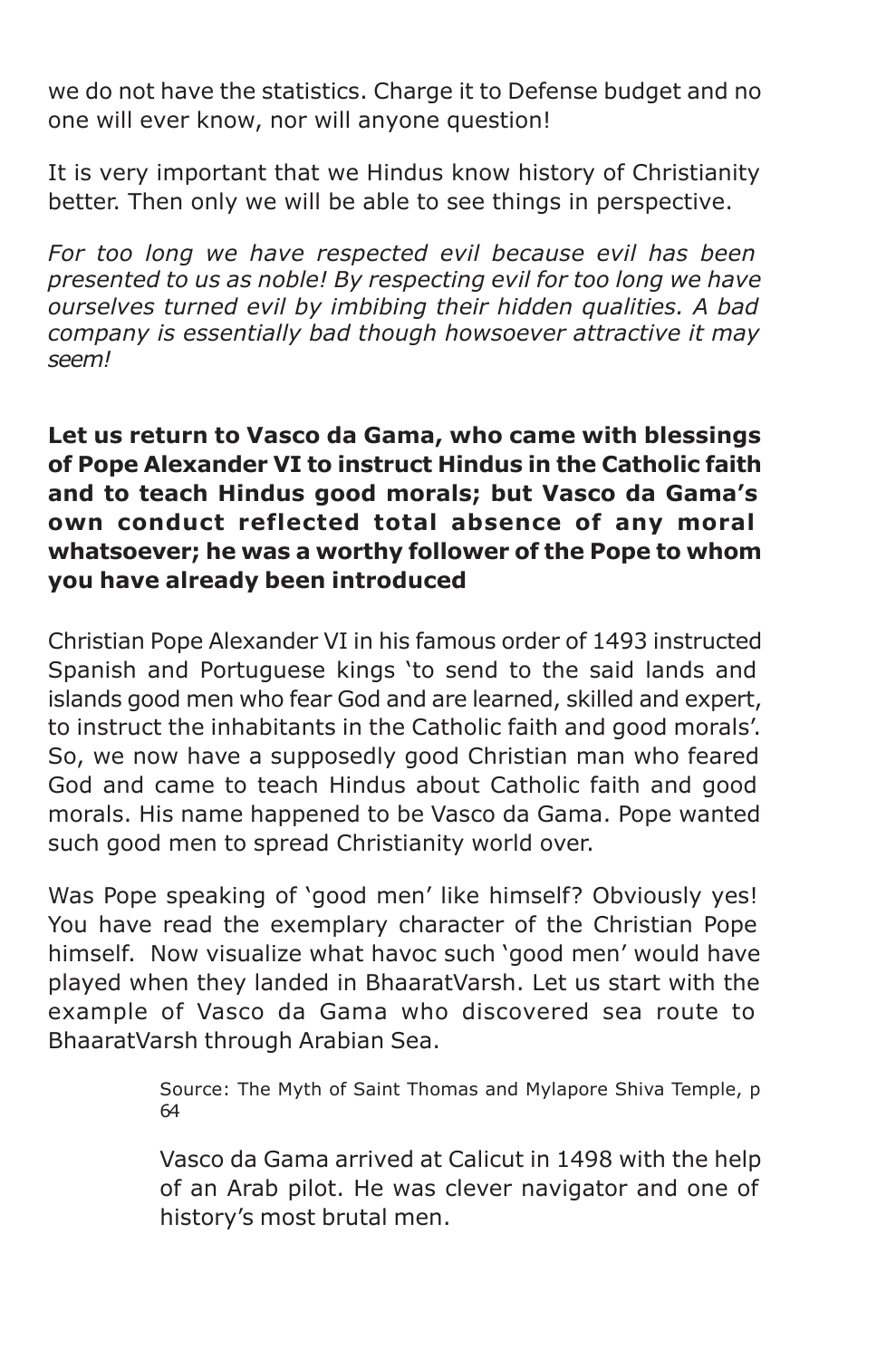I remember having read in school that Vasco da Gama discovered BhaaratVarsh after Columbus failed and that, both had sailed for untold riches that the then 'golden bird' BhaaratVarsh promised them. But I have no memory of having ever been told that Vasco da Gama was a barbarian, worse than an animal, who had no ethics.

> Source: Sita Ram Goel, *Papacy: Its Doctrine and History*, quoted in The Myth of Saint Thomas and Mylapore Shiva Temple, p 64

> Vasco da Gama had bombarded Calicut when the Zamorin ruler of that place refused to be dictated by him. He had plundered the ships bringing rice to the city and cut off the ears, noses and hands of the crews.

> The Zamorin had sent to him a Brahmin envoy **after securing** Portuguese **safe-conduct**. Vasco da Gama had **cut off** the nose, ears and hands of the Braahman and strung them **around his neck** together with a palm-leaf on which a message was conveyed to the Bhaaratiya king that he could **cook and eat a curry made from his envoy's limbs**.

Now, compare this with Hindu traditions. When we read our *Raamaayan* or *MahaaBhaarat* or any other Hindu history we find so often that a *doot* [King's envoy] always enjoyed immunity and it need not be specifically asked for, it was taken for granted as a policy.

Now we see a case where Vasco da Gama explicitly agreed for safety of the envoy and did not keep his own word. Did this 'Christian God fearing good man' have any ethics? When leaders are like this what would you expect the followers to be like?

*Centuries ago these characters came to teach morals to Hindus and till today they teach those very morals to Hindus through their Christianized education system. We have not been able to throw out Christian education system as yet because the policy makers, administrators and monitors of our education system are the loyal products of that system itself. They not only protect that system but also encourage it as well, through all necessary financial support it needs, directly and indirectly.*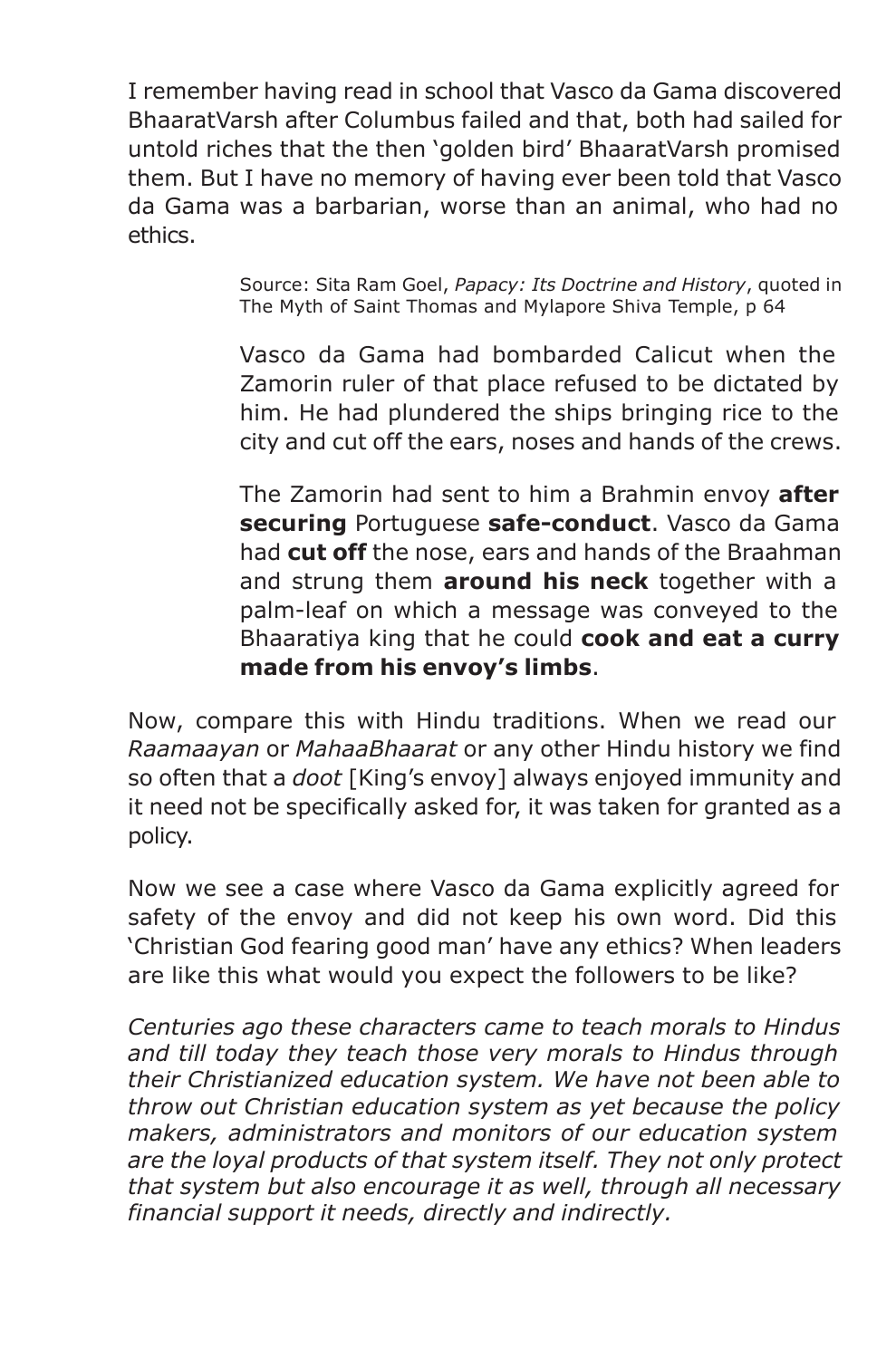**Now let us meet a Saint of Christianity, the saintly Francis Xavier, who came to BhaaratVarsh, accepted from Hindu king of Quilon a large grant for building churches; then converted entire Hindu villages into Christianity in one stroke, and then got Hindu temples pulled down and Hindu idols broken, and to top it all, he wrote to the Society of Jesus that he could not describe in words what kind of joy he felt in watching the spectacle of pulling down Hindu temples and destroying Hindu idols; incidentally, what would you expect his followers to be like?**

Another supposedly good Christian man who, also feared God and came to teach Hindus about Catholic faith and good morals. His name was Francis Xavier. Christians call him a Saint!

> **Saint** (core sense) a person acknowledged as holy or virtuous and typically regarded as being in heaven after death Oxford Dictionary p 1637

So, what we understand from this Oxford Dictionary definition of a saint is that such a person is holy, presumably in thoughts and action, and also goes to heaven after death. And this tells us that, in Christianity, you go to heaven if you cheat the way St Xavier did, that is pulling down Hindu temples in return of an obligation towards the Hindu king from whom he received a large grant to build Christian church. So, you see that betrayal and disloyalty is in the blood of Christianity, and holy men of Christianity are shining examples of such betrayal. These holy men of Christianity show the way to the rest of the masses in ChristianWorld how to betray and deceive people of other faiths. These are the good morals of Christian saints, which all Christians are expected to follow. Therefore, please learn to beware of these holy men of Christianity in preservation of self interests because if you do not, they will stab you from your back, and you will never know what hit you. There is another thing that you need to learn from the above Oxford Dictionary definition. That is, if you are a Christian, and particularly a Christian Saint, you must destroy other peoples' temples to find a place for yourself in the heaven, specially made for Christians.

When Christians call him a Saint, an average Christian will try to become like him, and even if they cannot become one like him,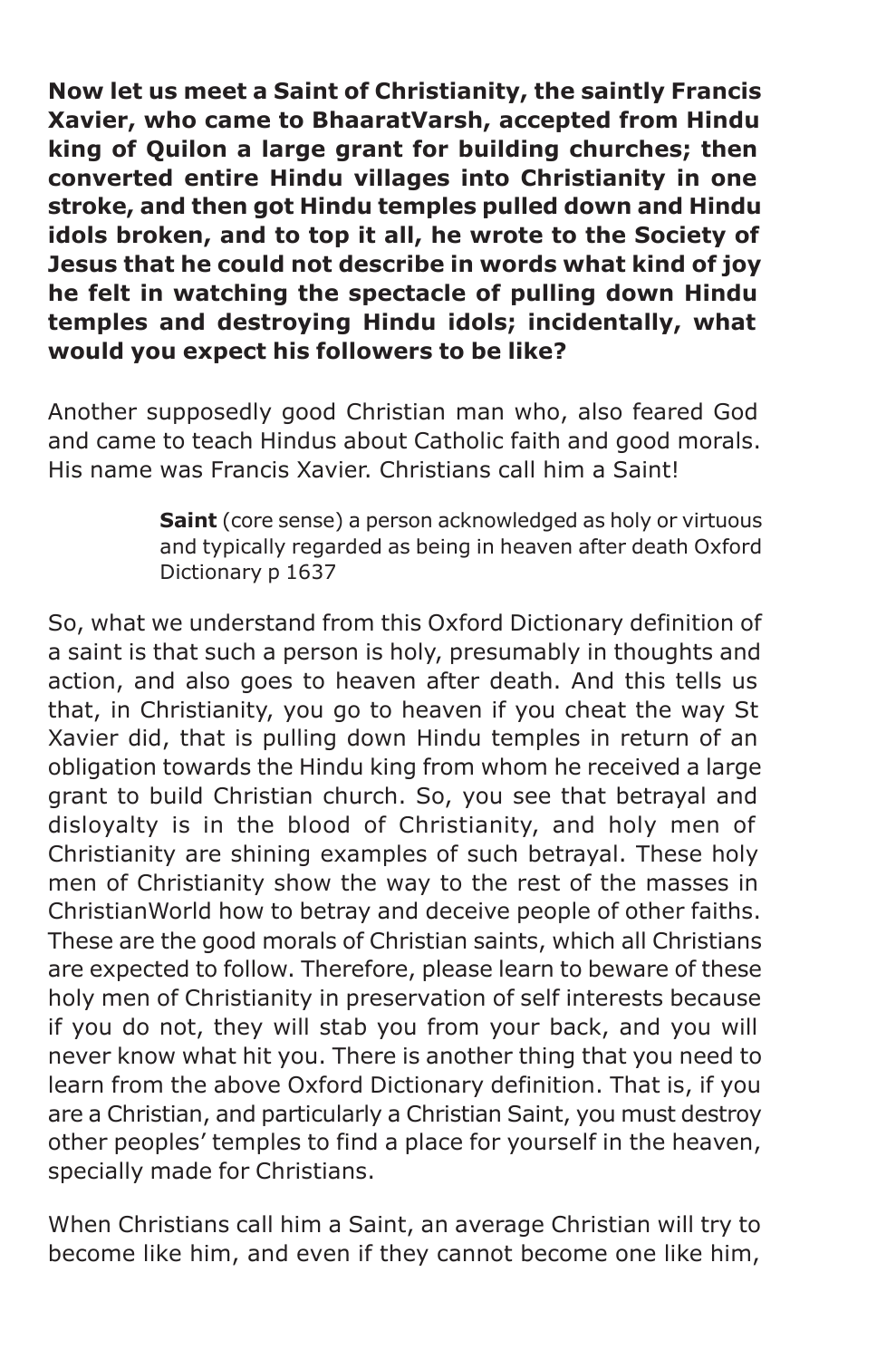they will at least try to become a fraction of what he was like. Now, if all these millions of Christians in BhaaratVarsh become even a fraction of what their respected one Xavier was like, then all these Bhaaratiya Christians put together can become a colossal mass of another Saint like Francis Xavier. To understand that combined force of Bhaaratiya Christian strength, we have to first know the character of their respected one called a Saint by the name Francis Xavier.

> **Francis Xavier** 1506-52 Spanish Catholic missionary; known as the Apostle of the Indies. One of the original seven Jesuits, from 1540 he travelled to Southern India, Shri Lanka, Malacca, the Moluccas, and Japan, making thousands of converts Oxford Dictionary p 2135

The name of St Xavier happens to be well respected in our country. Like many others I had believed he must be a saint as his name starts with that word, and there are so many educational institutions dedicated to his name all over the country where our Hindu children receive their education. We therefore need to know more about such a great person and his character a little better than we do today, for these schools never tell us the truth.

> Source: Sita Ram Goel, St *Francis Xavier,* quoted in The Myth of Saint Thomas and Mylapore Shiva Temple, p 80

> Xavier wrote in a letter to the **Society of Jesus**, "Following the baptisms, the new Christians return to their homes and come back with their wives and families to be in their turn also prepared for baptism. After all have been baptized, I order that everywhere the temples of the false gods be pulled down and idols broken.

> I know not how to describe in words **the joy I feel** before the spectacle of pulling down and **destroying the idols** by the very people who formerly worshipped them."

> **Xavier did this after** the Hindu raja of Quilon had given him a large grant to build churches.

It would appear from their conducts that Christian Saints do not possess the quality of being faithful to those who have done them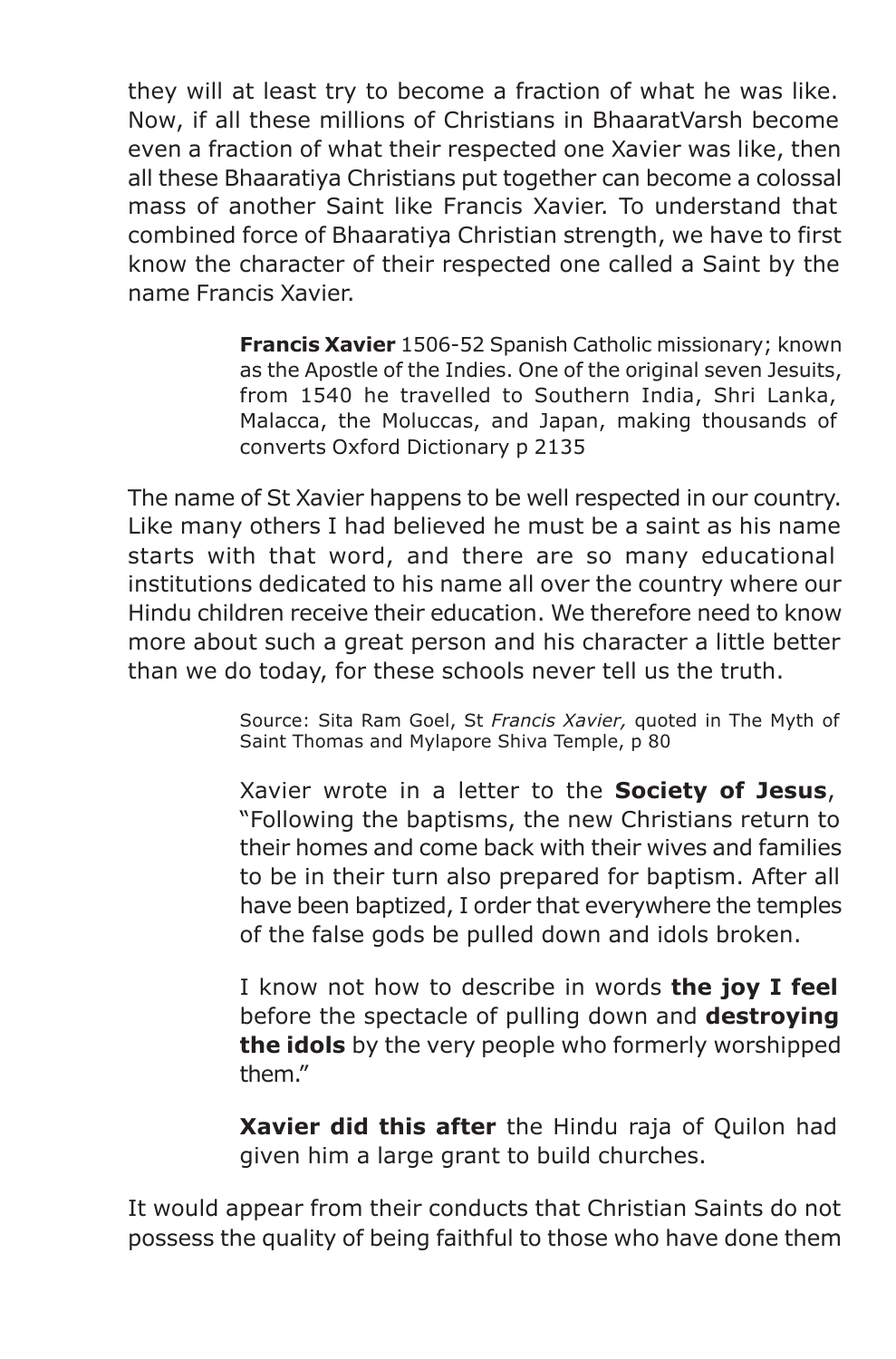a favor! Hindu king gave him large grant to build churches, but he had Hindu temples pulled down, and he felt immense joy in doing that. During my childhood I had read a story. There was a lion who had a nail stuck in his foot and he was in pain but could do nothing about it. A passerby man took the nail out and relieved him from the pain. Later the king got the lion caught and the man for whatever reason, I do not remember. The lion was kept hungry for few days and then the man was sent to his cage. The hungry lion was expected to eat away the man alive, but he did nothing of this sort, for he remembered the small favor the man had once done to him. Saint of Christianity, name Francis Xavier, did not have similar high ethical standards as the beast of the jungle. Being a Saint of Christianity he was beyond all those petty things. He accepted liberal grant from Hindu king for building churches and then when he found himself powerful enough, he got Hindu temples pulled down by Hindu converts in to Christianity!

The word saint is attached great importance in Hinduism. Hindu saints have been spiritual leaders. Now we need to understand what they exactly mean by 'Saint' in Christianity. If this were to be the quality and character of the Saints in Christianity, then what would be the character of those who would follow such saints? Soon through the pages of this book, we will get to see the characters of present day Bhaaratiya Christians, as reflected through their conducts, in similar situations.

Hindu Raja of Quilon gave Xavier a large grant to build churches. After taking the grant, Xavier converted Hindus into Christianity. Then Xavier got Hindu temples pulled down by these very Christian converts. Xavier wrote to Society of Jesus that he could not describe in words the joy he felt watching this! *Now, in memory of that St Xavier we have numerous education institutions in Mumbai and other places in BhaaratVarsh. He is the ideal for many Christians, who try to become like him, if the circumstances permit. Where Hindus are in majority, they do not show up their true color but in North East, where Hindus have been systematically turned into a minority, their true character is often revealed.* However, Christian educated media refrains from reporting these in Hindu dominated areas. As a result, Hindus in those places remain quite oblivious of the impending threat.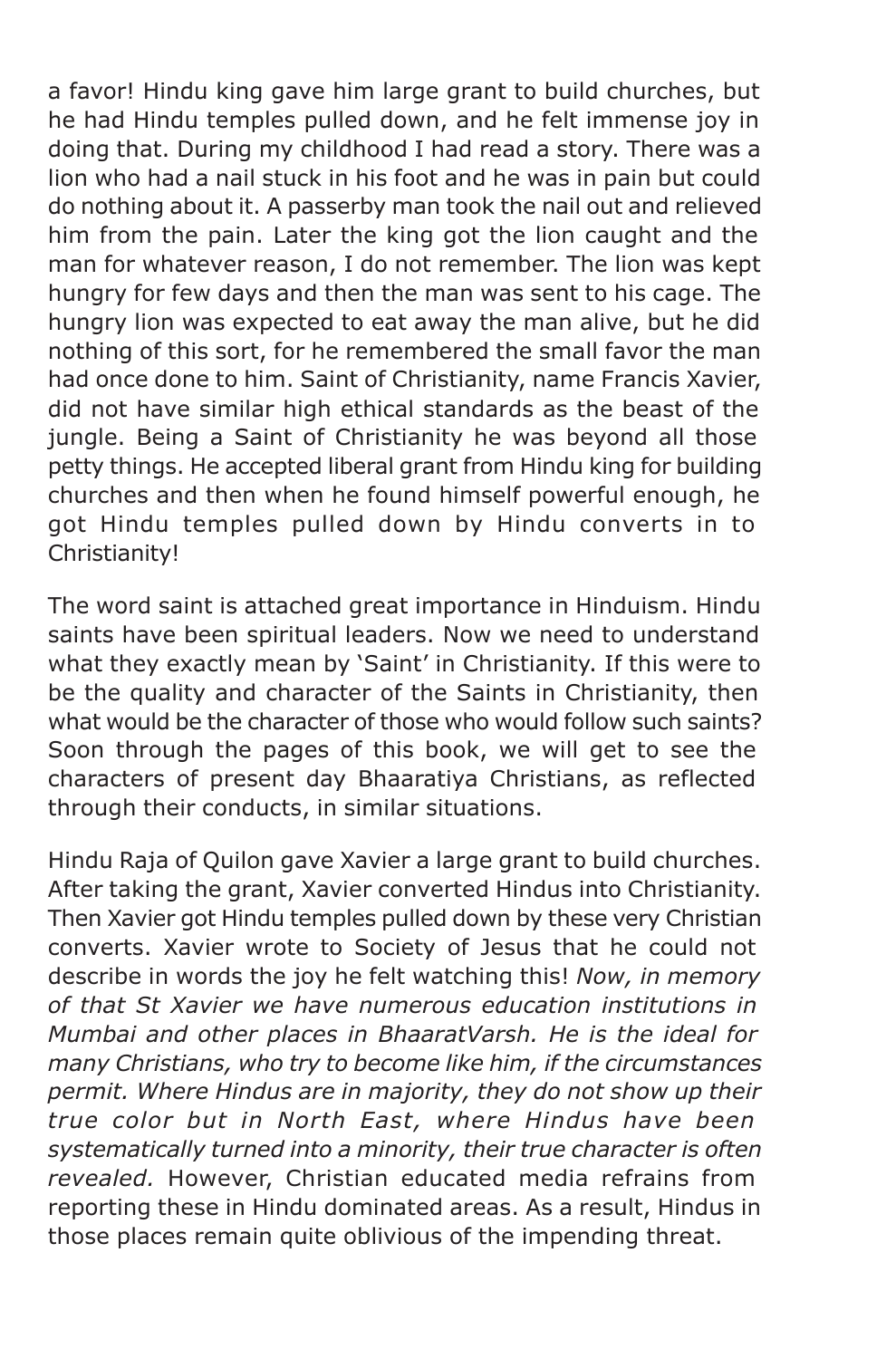**Now, let us come to understand why St Xavier wrote to the Society of Jesus about his immense hatred towards Hindu Braahmans, and let us also understand what gave rise to the historical conspiracy of launching massive anti-Braahman propaganda, of which full benefit was taken by the later day Christian Missionary schools all over BhaaratVarsh to inject venom against Hindu Braahmans into unsuspecting minds of Hindu children, an activity which was continued with whole hearted enthusiasm by Christian educated Hindus, and later day Communist Marxist thinkers who were products of Nehru dynasty**

> Source: Sita Ram Goel, St *Francis Xavier,* quoted in The Myth of Saint Thomas and Mylapore Shiva Temple, p 80

> Xavier wrote in another letter to the **Society of Jesus**, "There are in these parts among the pagans a class of men called Braahmans. They are as perverse and wicked a set as can anywhere be found, and to whom applies the Psalm, which says: 'From an unholy race, and wicked and crafty men, deliver me, Lord.'

#### **If it were not for the Braahmans, we should have all the heathens embracing our faith**."

**Heathen** chiefly derogatory a person who does not belong to a widely held religion (especially one who is not a Christian, Jew, or Muslim) as regarded by those who do. A follower of a polytheistic religion: a pagan. Heathen people collectively, especially in biblical use) those who did not worship the God of Israel. An unenlightened person; a person regarded as lacking culture or moral principles Oxford Dictionary p 848

This is why Christian missionaries hated Hindu Braahmans so much. Hindus had faith in Braahmans and they would not want to get converted into Christianity so easily. This is why Christianity embarked upon a massive anti-Braahman propaganda, the historical facts whereof we will bring to you, through other works because this is not the right place to expose that conspiracy. Later day Communist intellectuals, who wanted control over Hindu minds, turned this Christian missionary initiated campaign into full-scale war on Braahmans. More than that, they blackened Hindu history of Braahmans on purpose, and that too by fabrication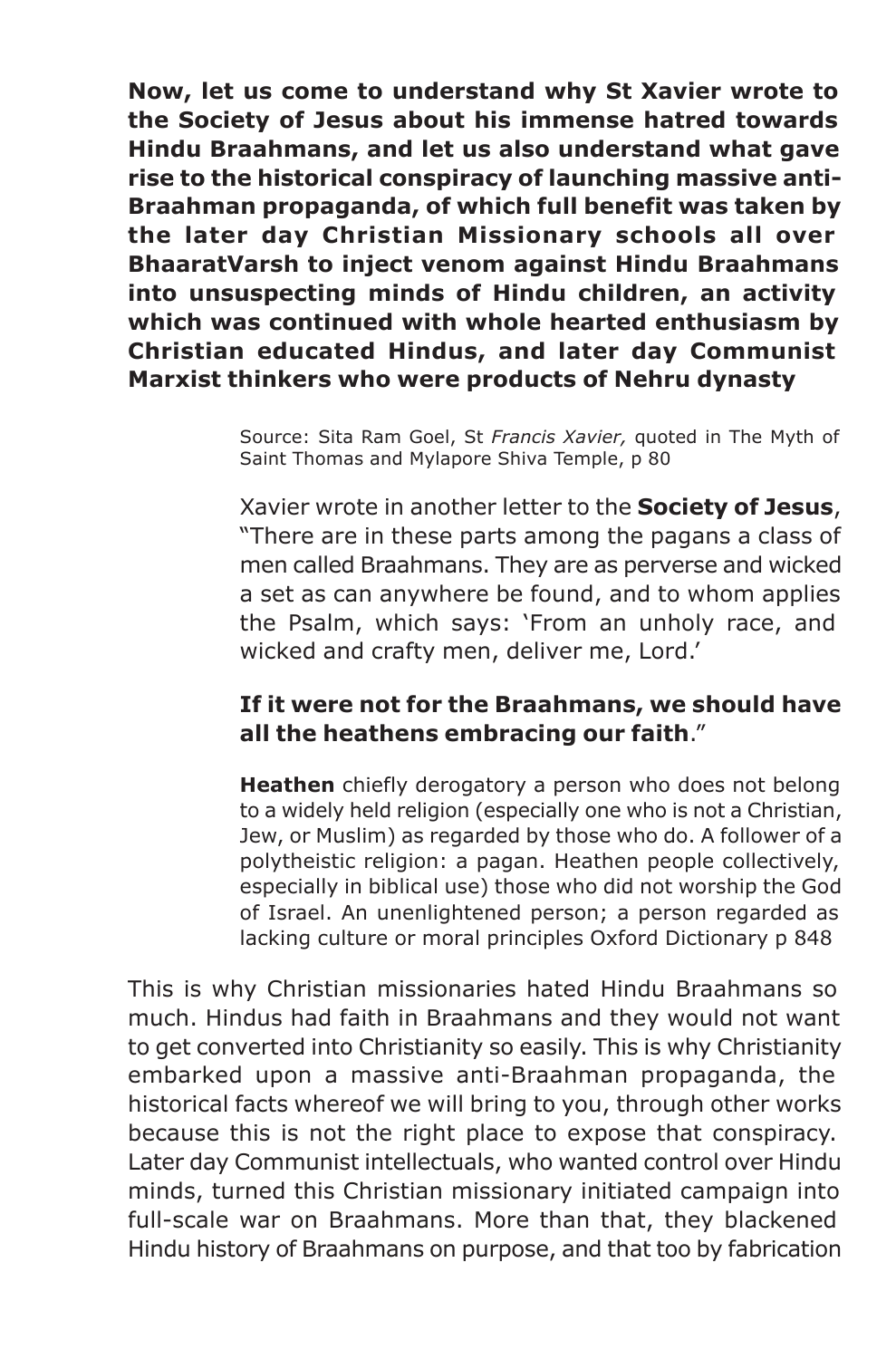of history. I am aware that it will not be an easy task, demolishing the preprogrammed mindset that has been developed over generations through misleading teaching and massive propaganda. But whatever worth it is, I have to give it a try for the sake of truth; Truth that has been bruised over and again through centuries. Their crime towards Hinduism is not at one front but on several fronts. They have made untruth look like truth and simultaneously they have made truth look like untruth. This is a crime towards history and humanity as well. Therefore, it must be exposed and we must see them in their true colors. *There is no reason for us to feel inferior, which we have been made to feel for centuries. They should feel inferior and guilty because it is them who have perpetrated crime against humanity*.

St Xavier wrote to the Society of Jesus that if it were not for the Braahmans, he would have converted all Hindus into Christianity. Hindus trusted Braahmans more than they trusted St Xavier. This was the beginning of massive propaganda against Braahmans. This is a long story and there will be another book on it to show you how history is fabricated and human emotions are manipulated through generations. Today's convent educated Bhaaratiya elite keep emulating Francis Xavier in their hatred towards Hindu Braahmans, which is often evident from their writings. *Worst of all, ChristianizedHindus, the products of Christian missionary education, who predominantly reign over the mass media, keep injecting the venom through their scripts in movies, television serials, etc. This is done in small doses with consistent repetition that it leaves definitive impressions on the minds of the audience, and the common people do not quite realize what is being done to their thought process, gradually and consistently.* This technique of brainwashing is quite popular with Christians and Communists, and they resort to it in large scale to turn Hindus first into indifferent Hindus, then into ChristianizedHindus, and then into anti-Hindus. Finally, they hope to turn them Christian one day.

#### **Now, familiarize yourself with different categories of Christian Swamis and learn about their Aasuric character,**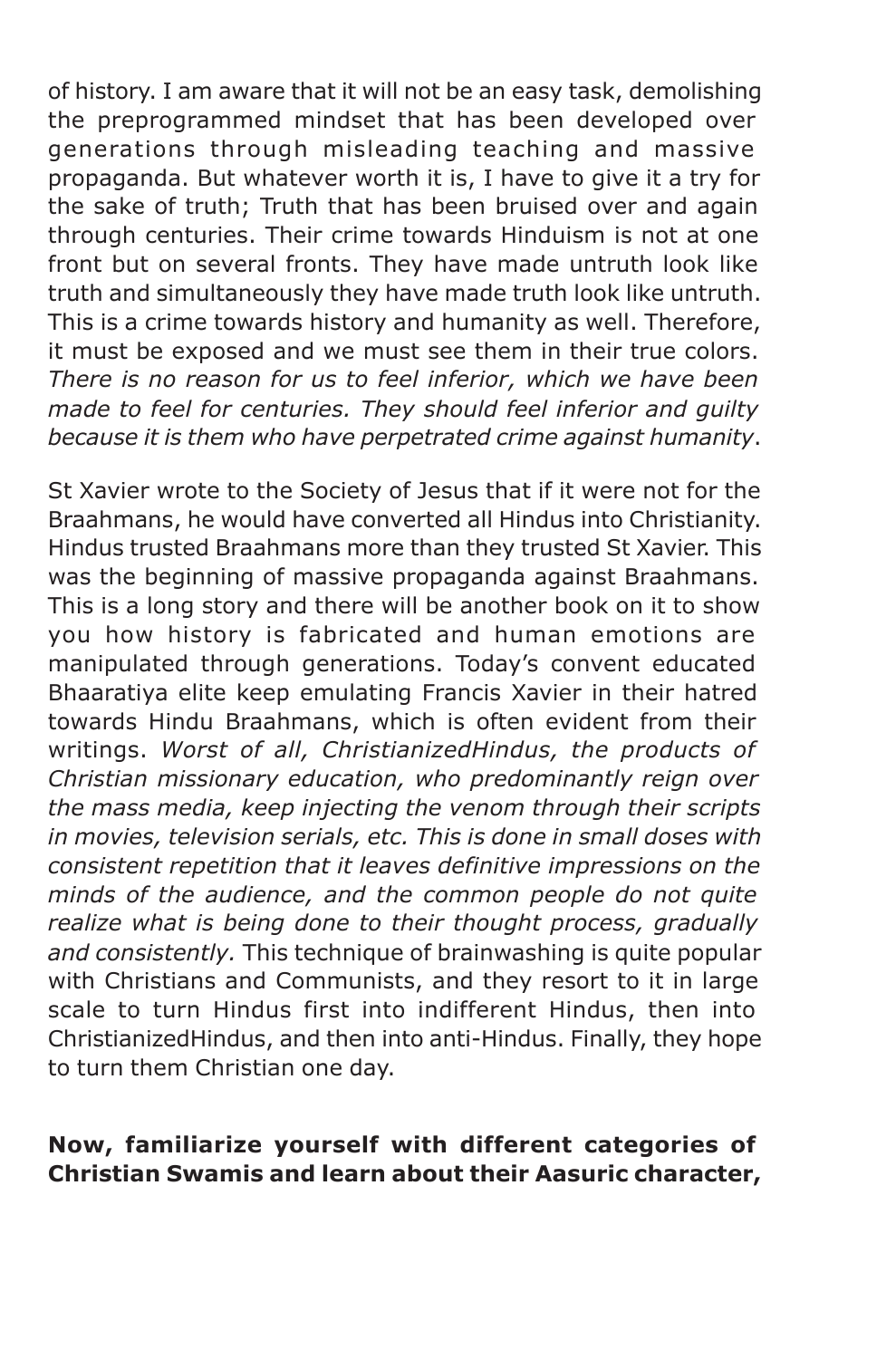# **which should tell you what makes Christianity an Aasuric religion**

Source: The Myth of Saint Thomas and Mylapore Shiva Temple, p 65

They [Christian Portuguese] came with canon and a papal mandate to instruct the inhabitants of the land in the Catholic faith … their arrival and that of the first Jesuit missionary Francis Xavier in 1542 turned Christianity in BhaaratVarsh into a **violent and destructive political force that continues to operate in the country till today**.

**Jesuits** a member of the Society of Jesus, a Roman Catholic order of priests founded by St Ignatius Loyola, St Francis Xavier, and others in 1534, to do missionary work. The order was zealous in opposing reformation. Despite periodic persecution it has retained an important influence in Catholic thought and education Oxford Dictionary p 981

Source: The Myth of Saint Thomas and Mylapore Shiva Temple, p 80

K A Nilakanta Shastri: The Franciscan friars and Jesuits were busy demolishing temples and building churches in the coastal cities, and the Portuguese governor of Goa was reported to be organizing a plundering raid against the rich temples of Kaanchipuram.

**Franciscan** a friar, sister, or lay member of a Christian religious order founded in 1209 by St. Francis of Assisi or based on its rule, and noted for its preachers and missionaries [p 727] **Friar** a member of any of certain religious orders of men, specially the four *mendicant* orders (Augustinians, Carmelites, Dominicans, and Franciscans) [p 733] **Mendicant** of or denoting one of religious orders who originally relied solely on alms [p 1156] **Dominican** a member of the Roman Catholic order of preaching friars founded by St. Dominic, or of a religious order for women founded on similar principles [p 547] Oxford Dictionary

So, now we understand who these Franciscan Friars, Jesuits were, who demolished Hindu temples. They were kind of Swamis we have in Hindu religion. This presents you with an opportunity to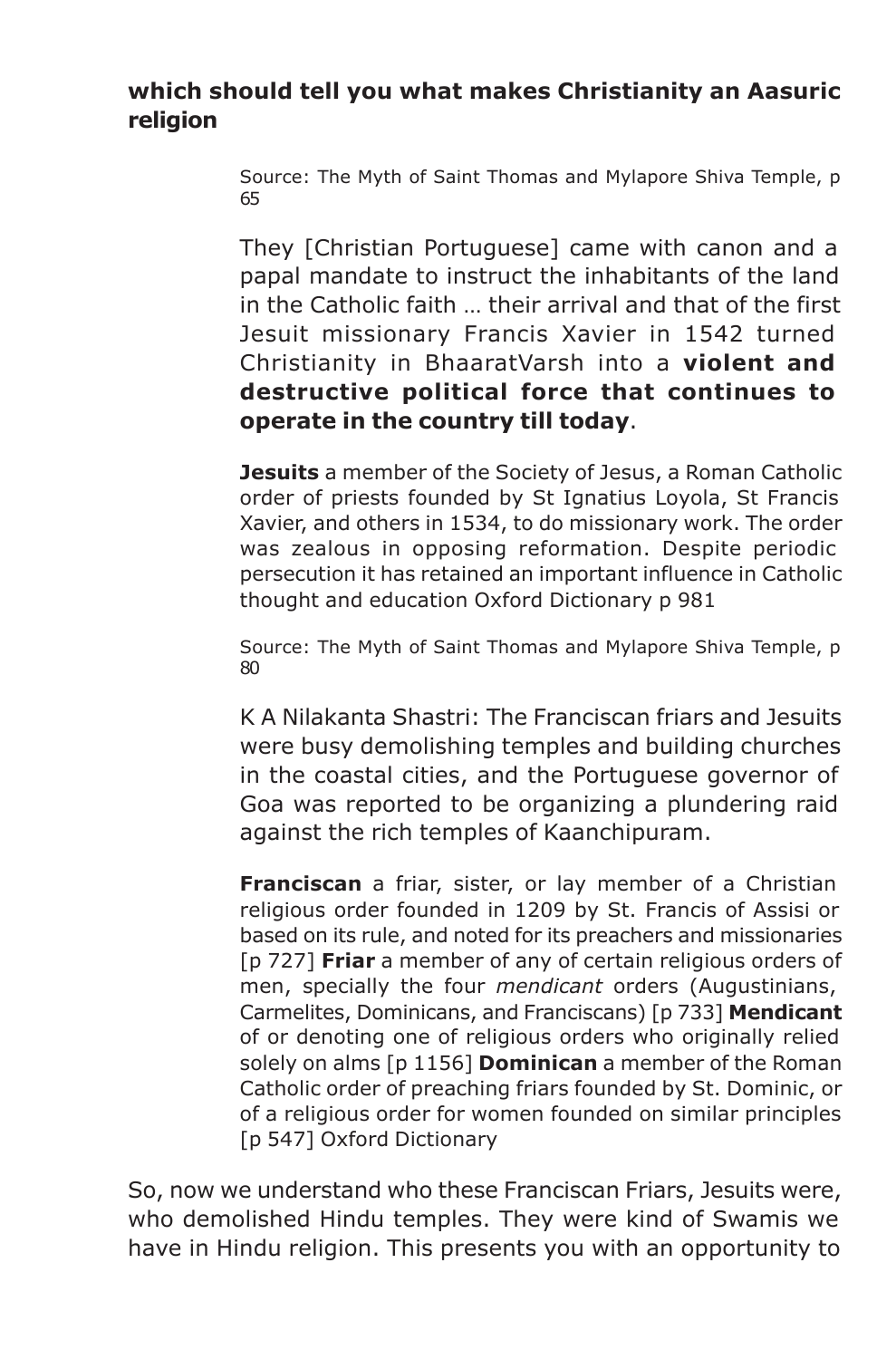compare Hindu Swamis with Christian Swamis and learn about their true character. Those who told you that all religions are equal, did they lie to you, or were they speaking out of their ignorance?

*Hindu preachers, who preach their millions of Hindu followers that all religions are equal, are inadvertently committing a crime towards the humanity by spreading untruth out of their ignorance. Before preaching they need to get themselves educated better about the truth. Passing on ignorance is like a blind man showing path to another blind man!*

*There are also a large number of Academics who teach their millions of students that all religions are equal. They are inadvertently or knowingly committing a crime towards their profession by teaching untruth out of their ignorance or hidden agenda. Before becoming teachers they need to get themselves taught better about the truth. Passing the untruth knowingly or unknowingly makes them misfit for their profession.*

# **It is important that you understand clearly the hidden influence on Hindu psyche when you send your children to some of these schools**

Xavier has been titled a Christian Saint, and thousands of schools have sprung all over BhaaratVarsh, in the name of this pseudosaint. You have also learned that it was St Xavier on whose recommendation Christian Inquisition was instituted in BhaaratVarsh. Try to visualize what would possibly be the character of those who will try to be like him. And, who will try to be like him? Those, who will learn to respect him. Aren't some of them going to be your children? Hindu children? In fact, most of them will be Hindu children!

*We Hindus send our children to these schools. It is a human tendency that whatever we associate ourselves with - we tend to view that respectfully. In this case, we associate ourselves with the name St Xavier, as our children go to those schools. This very natural human tendency leads us to respect the person called St Xavier.*

*When we respect St Xavier, we naturally tend to respect anything*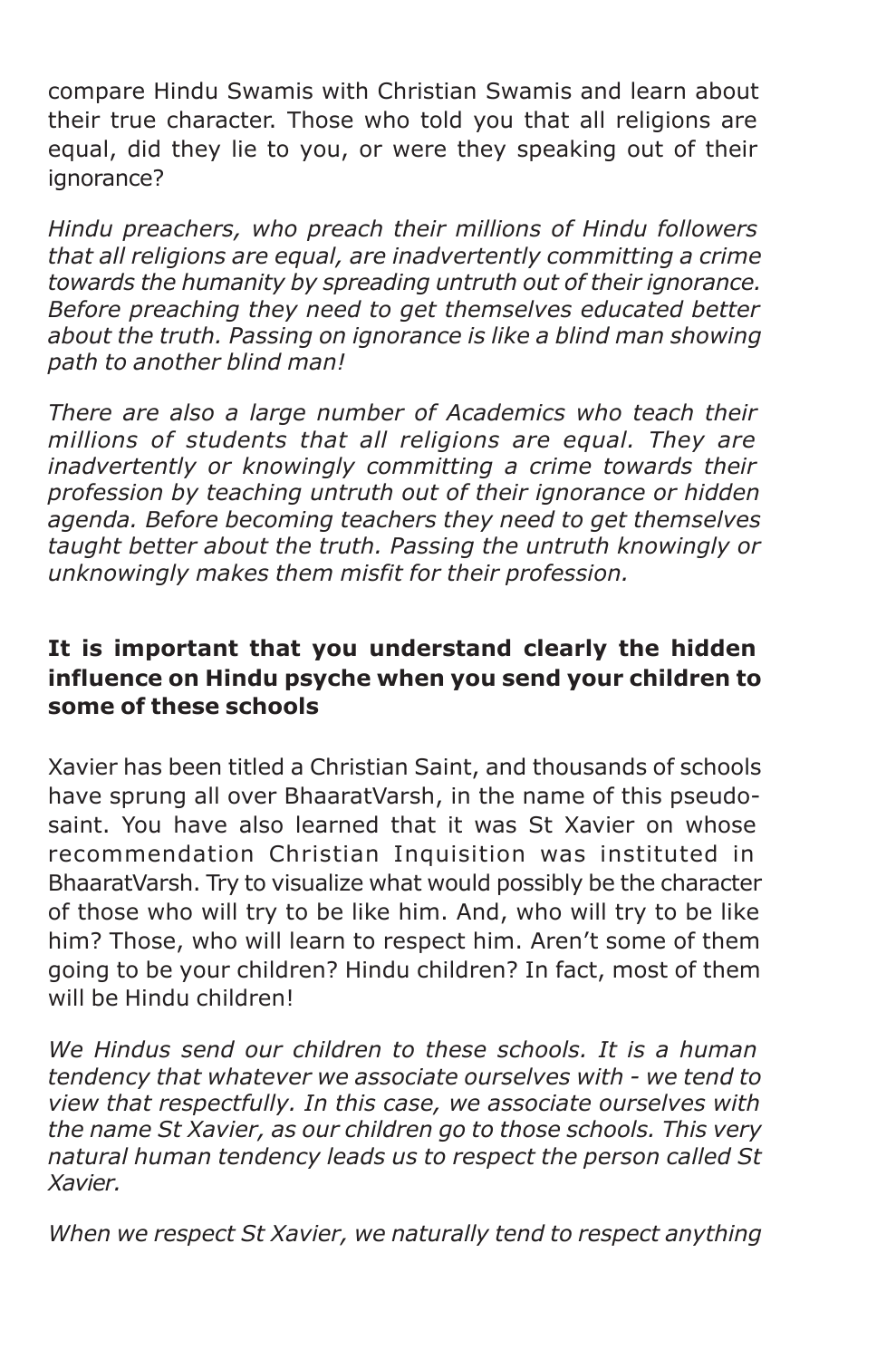*that is associated with him. In this case, Christianity is associated with him. This is how we come to respect Christianity.*

*With that we come to respect the birthplace of Christianity, that is, the West. That in turn leads us to respect whatever is Western, and whatever is associated with the West.*

*End result of this becomes, finally, an indifference towards whatever is 'Hindu', and all that is Eastern or whatever is associated with the East.*

*What should we expect from our future generations if we cannot protect them from such unintended influence on their psyche?*

# **Let us look at real-life incidences, as to how even today Christian schools methodically train your unsuspecting Hindu children into anti-Hindu sentiments, even without your knowing any thing about it**

Here is a simple example as to how they cement anti-Hindu feelings in minds of your children. *They set up questions in examinations that would force children to think in a certain direction, argue in favor of that through essays or debates.* For instance, students of standard XII at Father Agnel School, Mumbai were asked to write an essay on Hindutv philosophy and its disastrous effects on secular BhaaratVarsh in their English language paper.

This was accidentally reported in The Free Press Bombay Journal, April 5, 2003 page 9 center, column 6. Do you know how many more such cases are there? Who will report them to you? Do you think, your children will report it, when they grow up to be anti-Hindu in their thinking?

*These schools would never ask your children to write essays on Christian philosophy and its inhumane abuse of Hindu BhaaratVarsh*.

**Let us return to other Supreme Spiritual leaders of Christianity, and their extraordinary spiritual overtures, one of them happened to be Pope Gregory IX, who established**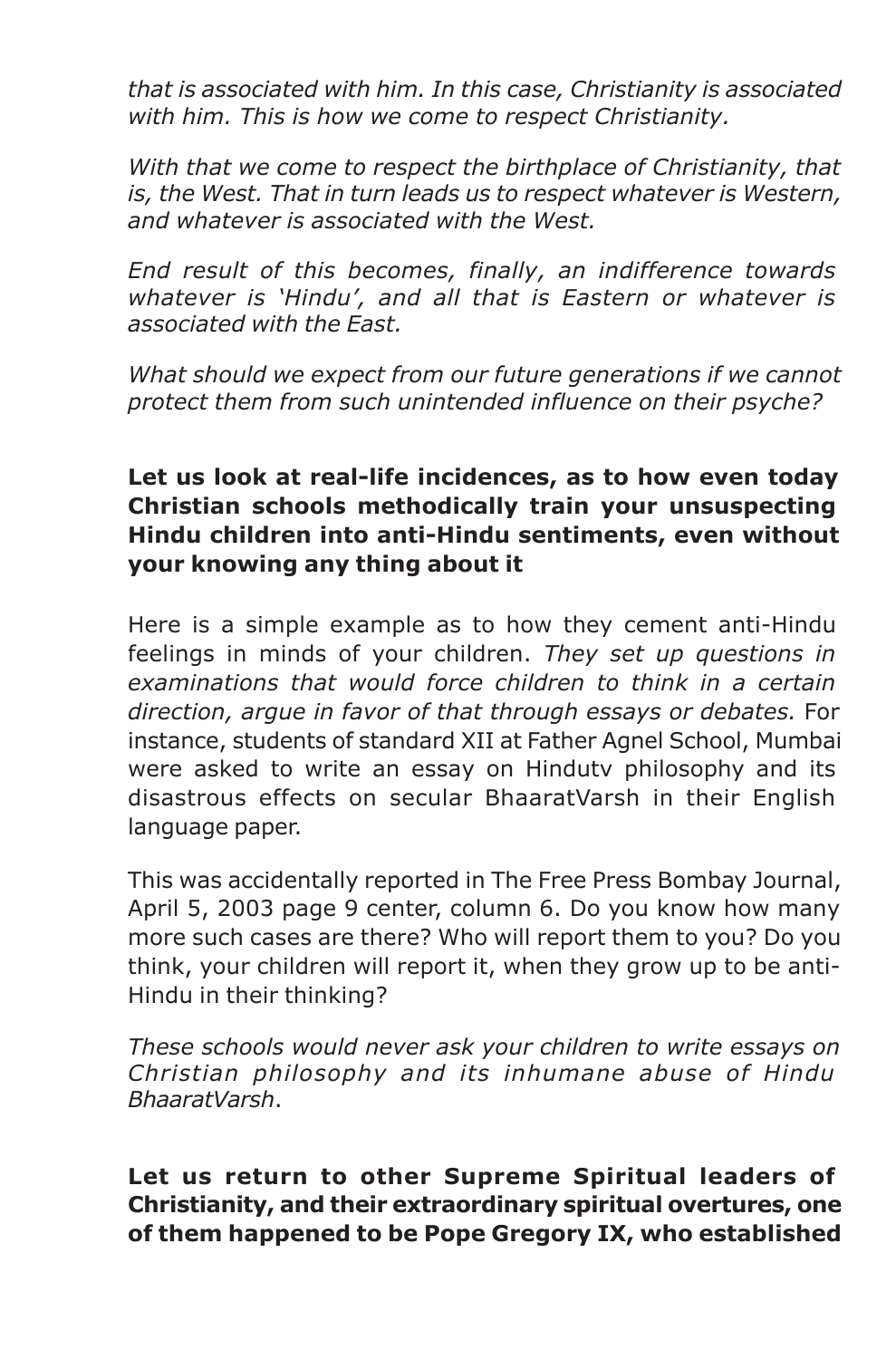#### **Inquisition; we will soon witness what his followers turned out to be like**

**Inquisition** an ecclesiastical (church) tribunal established by Pope Gregory IX c.1232 for the suppression of heresy. It was active chiefly in northern Italy and southern France, becoming notorious for the use of torture. In 1542 the papal Inquisition was reinstituted to combat Protestantism, eventually becoming an organ of papal government Oxford Dictionary p 943

**Heresy** belief or opinion contrary to orthodox religious (especially Christian) doctrine [p 858] **Papal** of or relating to a pope or to the papacy [p 1342] Oxford Dictionary

**Inquisition, an extraordinary gift (or curse?) of Christianity to Humanity, and its Horrors, unparalleled in the history of mankind, the intensity of which can put Nazi atrocities to shame; let us have a few glimpses in the background of BhaaratVarsh, something we Hindus know nothing about because our history had been rewritten by Christians to make it look like a religion of service to humanity**

*Most Hindus are totally unaware of it because our school textbooks on history deliberately suppress it. This happens because those who write these history books have been raised, generations after generations, by these Christian educational institutions.*

Source: Goa Inquisition, A K Priolkar, cover 3

The Goa Inquisition was established in 1560 as recommended earlier by St. Francis Xavier, and finally abolished in 1812. Although its headquarters were at Goa, its jurisdiction extended to entire Portuguese possessions to the East of the Cape of Good Hope, and it had its Commissaries in other major centers.

Source: *The Saint Business*, Rajeev Srinivasan, *Hindu Voice*, Nov 2003, p 4-5

Now, on to the good deeds of St Xavier. Here is an extract from The Empire of the Soul by Paul William Roberts (Harper Collins, 1999): "Xavier embodies and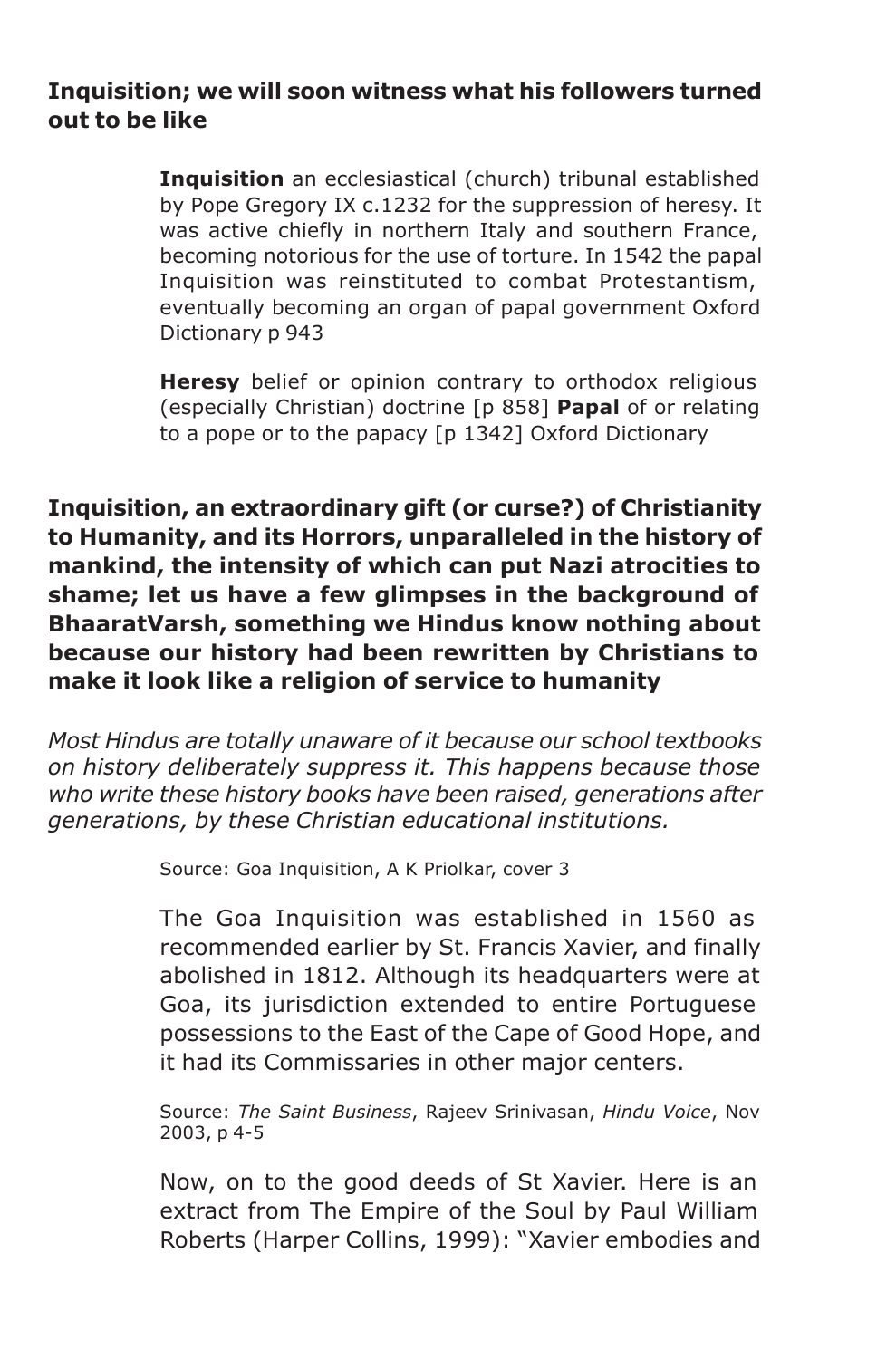exemplifies the bewildering contradictions of [the Jesuits]. The Goans of the time saw the best side of Xavier in what little of him they saw. They knew nothing of the part he had played in Portugal's Inquisition, nor did they know that he had pleaded with his monarch, Dom Joao, to 'order the establishment of the Inquisition in Goa.' Most of Xavier's mass conversions - during which he Christianized entire villages in a stroke - were performed in Kerala." 'Set up as a kind of tribunal, the inquisition was headed by a judge dispatched from Portugal. The palaces in which these holy terrorists ensconced themselves were known locally as Vodlem Gor - the Big House. It became a symbol of fear."

"Children were flogged and slowly dismembered in front of their parents, whose (\*parents') eyelids had been sliced off (\*so they couldn't close their eyes) to make sure they missed nothing. Extremities (\*the hands and feet) were amputated carefully, so that a person could remain conscious even when all that remained was a torso (\*the trunk of the human body) and head. Male genitals were removed and burned in front of wives, breasts hacked off and vaginas penetrated by swords while husbands were forced to watch." "So notorious was the Inquisition in Portuguese (\*Christian!) India (\*BhaaratVarsh!) that word of its horrors even reached home. The Archbishop of Evora, in Portugal, eventually wrote, "If everywhere the Inquisition was an infamous court, the infamy, however base, however vile, however corrupt and determined by worldly interests, it was never more so than in Goa." And it went on for two hundred years."

*Animals kill but when they are hungry. They eat the flesh and blood but not with this kind of savagery as depicted above.*

These were the glimpses of acts carried out by Christians with the desire of Christian Popes. Wouldn't it be an insult to animal species if we were to place animals and Christian Popes and Christian Saints in one category?

These are the Christian Popes and Christian Saints who instituted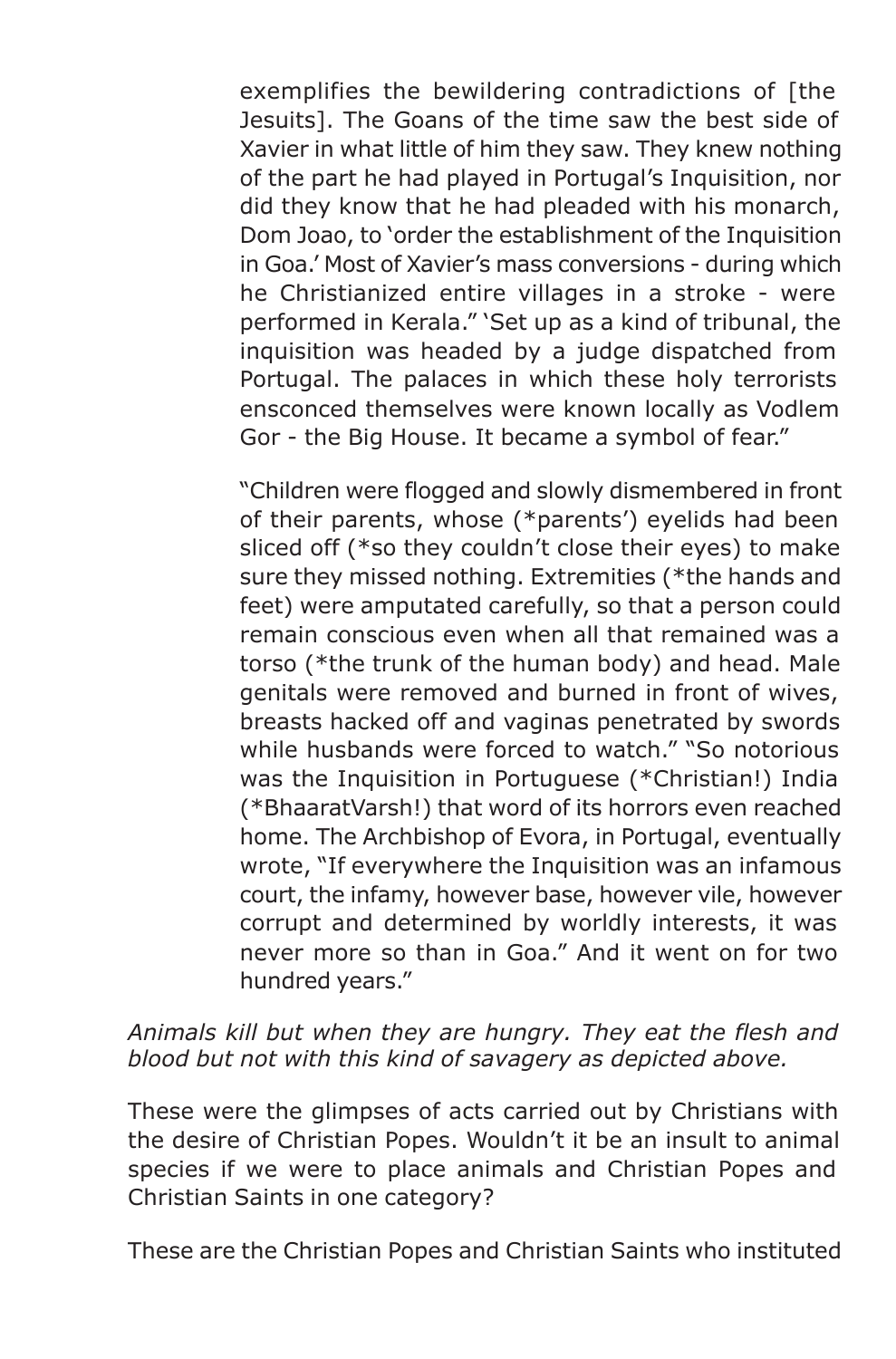and implemented Inquisition with the kind of barbarism and savagery, probably unparalleled in the history of mankind.

*And these are the people who have been sitting on judgment, for past few centuries, on Hindu Value system!*

With their massive network of educational institutions spread all over BhaaratVarsh, they have been teaching Hindu children over many generations, how primitive Hinduism is, and how advanced Christianity is!

*In BhaaratVarsh Christianity has been given a facelift with considerable propaganda as a 'religion of peace'. Certain section of media that has major presence in the market place, laboriously works to promote this image. It so happens because these media men and women have been raised by these Christian educational institutions, generations after generations. And, the hidden side of this could be the enormous Christian missionary money that takes round in our country under the disguise of setting of educational institutions, health facilities, etc. A fraction of this huge kitty could be enough to buy these big name journalists, whose credentials rarely (but accidentally do) get exposed.*

*Nothing of this will change substantially because we, as humans, cannot fight against our preconceived notions that are built over the years, and particularly through our childhood and through our formative years of adolescence.*

*The only way to correct this situation would be to tell the truth to children from the childhood through their education system, so that they do not live rest of their lives under false notions. And that can happen only when we can find an alternative to Christian missionary education system that plagues the Bhaaratiya psyche.*

Personally, I knew nothing of inhumane tortures until I visited Italy last year and was shown the torture houses (huge palatial buildings with underground cellars), and then I located research work on Goa Inquisition after my return to BhaaratVarsh.

#### **It's an interesting incidence that BhagavadGita took me to the birthplace of Inquisitions, a word that I hadn't read or**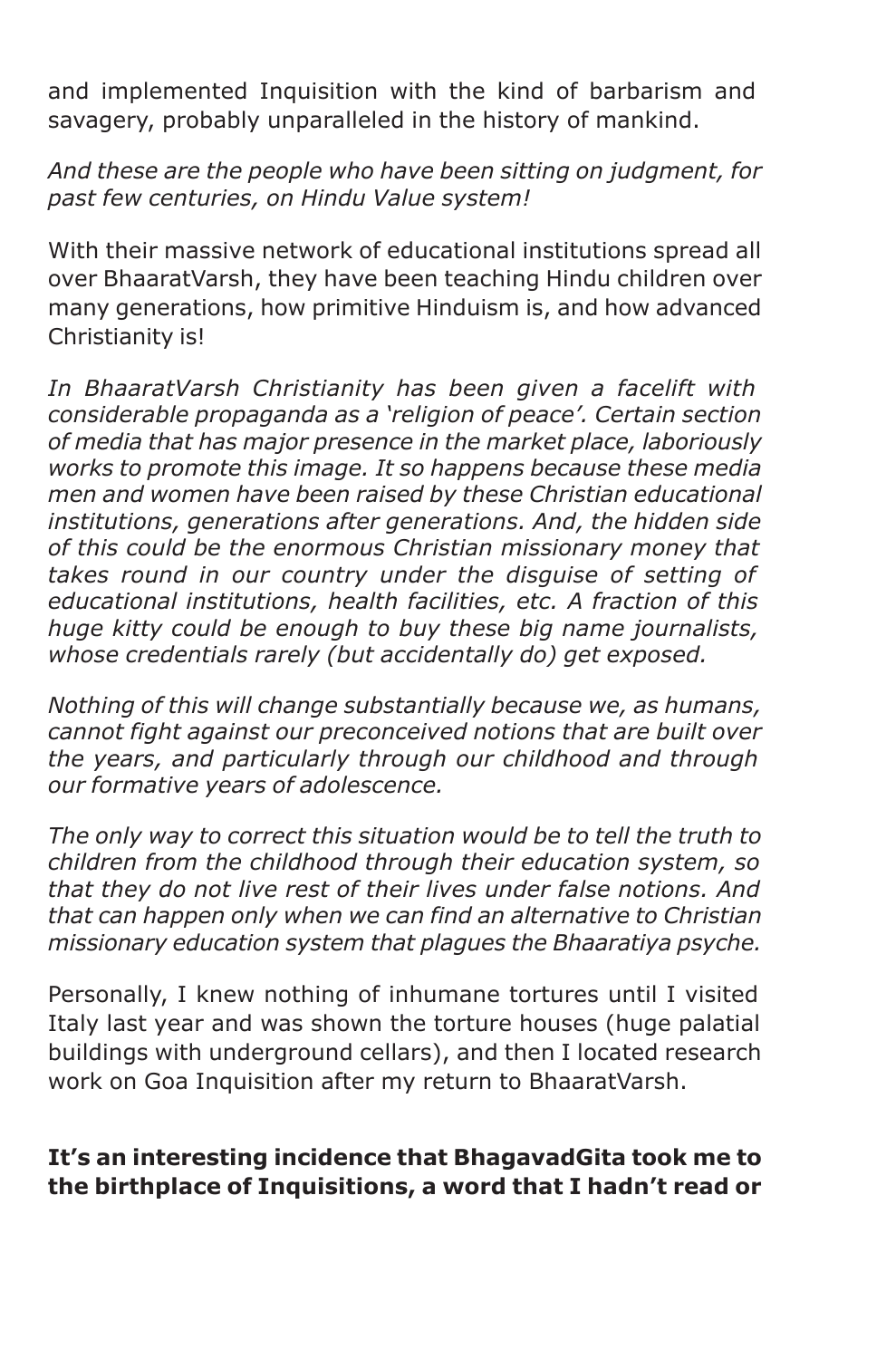# **even heard before; but with an overdose of scientific temper today, you would merrily brand it as a mere coincidence**

Professor D Meo first contacted me. There was *no medium* (in form a human being) known to both of us, who could have introduced us, or referred one to the other. The inspiration that worked behind Prof Meo's desire to locate me (while we two lived thousands of miles apart from each other) is not identifiable in human terms. Slowly, we got acquainted and later, I exchanged my work on BhagavadGita, and that brought me an invitation to visit Italy.

Was it a mere coincidence that *something like BhagavadGita* (which is perceived by handful few knowledgeable Europeans as a Divine Poem and, which is known by we Hindus as predominantly a spiritual work), and a chance acquaintance based on this premise, was to bring me face to face with the hidden reality of an Aasuric religion like Christianity, which I had all along perceived as a religion of service to humanity?

Is it not something that we cannot explain logically and therefore, we would find it easier to brush it off as a coincidence? As if, every thing in this creation must stand to the benchmarking of limited human logic (of which we humans are so very proud of) in these modern times of modern science!

How can we humans (who think that we have advanced so very substantially over our predecessors) admit the limitations of human logical faculties? How can we admit that our logical faculties have developed so little that it can at best penetrate very short distances in this ever-expanding limitless creation by the Creator?

I would not want to throw up a debate at this point to be questioned by those champions of human logic that my chance visit to Italy was not a part of a divine game plan that can unfold itself only in course of time (which their limited human logic will not be able to define at this point of time). Remember these words whatever happens under the heavens has a purpose behind it, which may be invisible to the limited human perceptive abilities, at the point of time it does happen.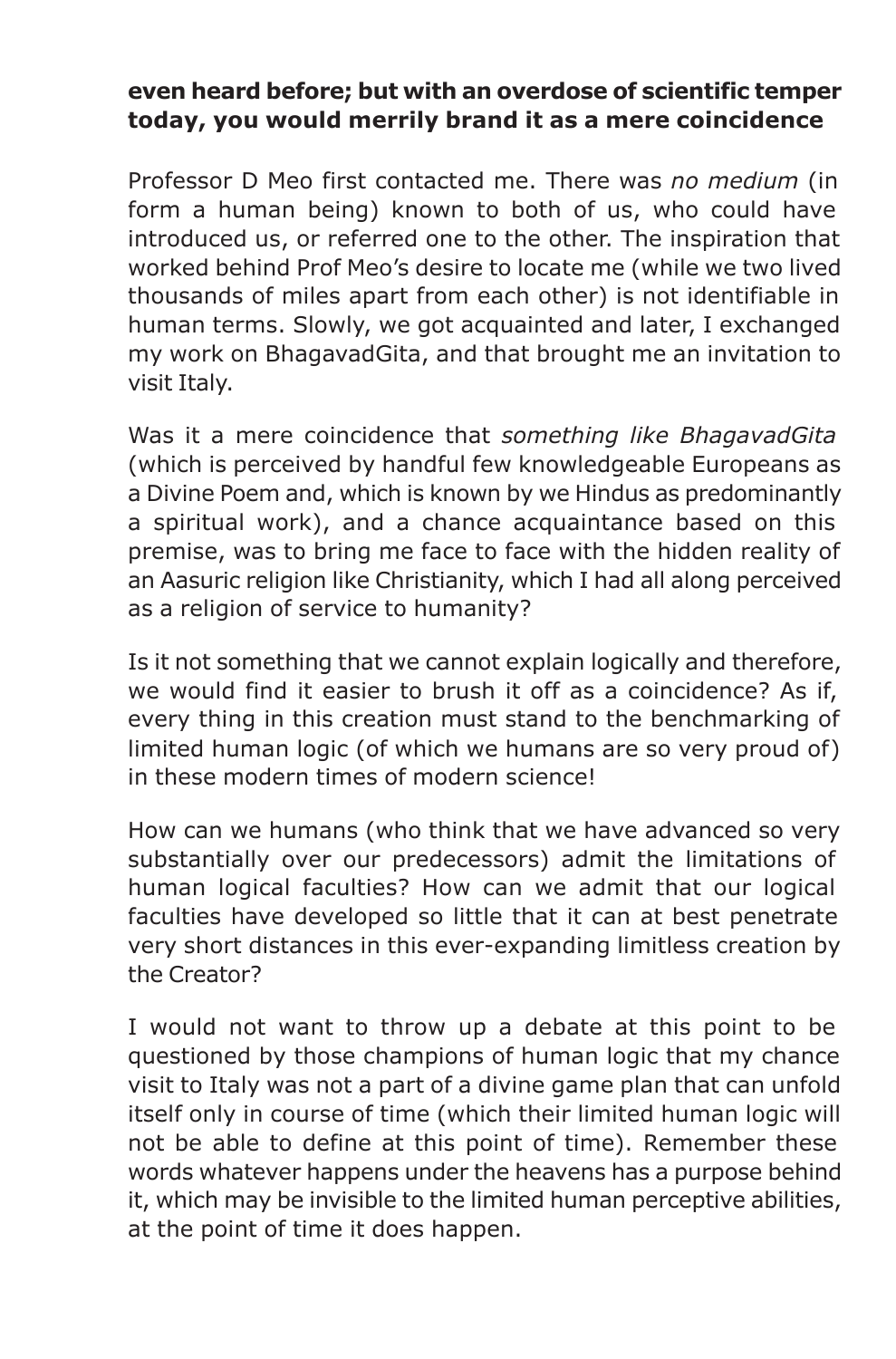*Logic is based on knowledge. We can apply our logic only to such matters that we have knowledge of. Admit it or not, it is a fact that we do not have adequate knowledge of this vast limitless creation, and its method of functioning.*

*Logic does not travel to those unknown lands, where our knowledge has not traversed yet!*

#### **Here is something that is often not noticed by most of us, that is, modern science is vested with an undeniably Christian psyche**

The modern science was born in the West and those men of modern science were born as Christians, raised as Christians, their psyche was developed as that of Christians, through their childhood, and through their formative years of adolescence, *only to be transformed into men of Christian convictions by the time they matured as adults.* However, one difference they had, and it was a thought process about the world around us (as explained in terms of Physics, etc.) that did not quite match with the Christianity's remarkably poor understanding of the world around. *But this difference was not sufficient to change their entire outlook.* They may have looked differently at Christian beliefs about matters of Physics, etc. but any knowledge of the Ancients that has not been originally part of the ChristianWorld was 'not' (and is 'not') knowledge to them. In many respects, modern science may know even less than the ancients of the East knew, but it does not want to learn from them *because such knowledge was not the treasure of ancients who had Christian roots.*

This is why the Western world, which is predominantly a ChristianWorld, refuses to examine the knowledge of the Ancients from the East, and refuses to put them to modern ways of scientific testing, before summarily branding them as 'unscientific'. Today's so-called scientists of the present day Eastern world are basically the product of the same Western education system, which had been imposed upon them many generations ago, and they too fall in the line with their Western counterparts, when it comes to the knowledge of the Ancients.

Who is a true scientist? Not necessarily one who holds University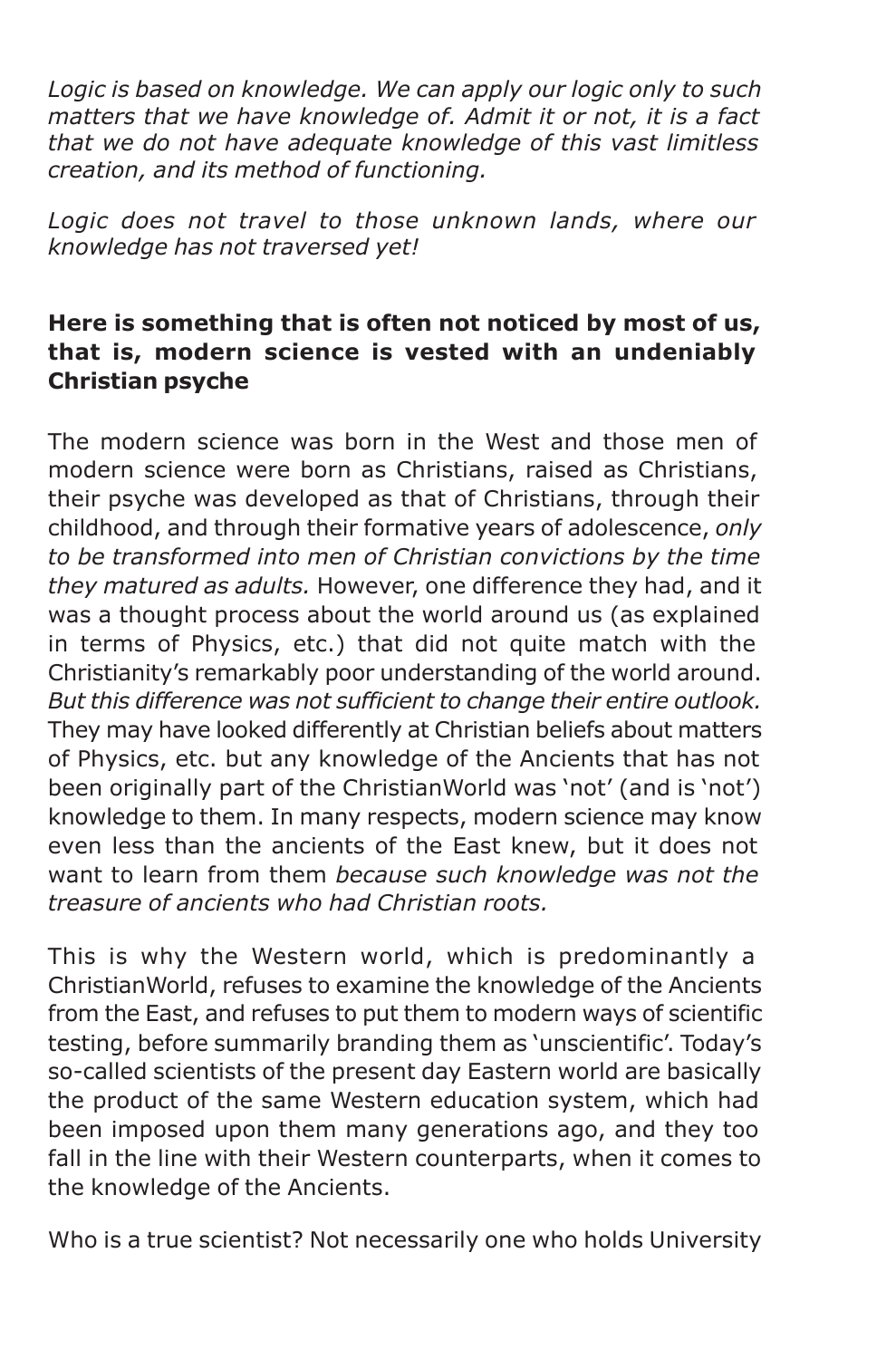recognition as a scientist is truly a scientist, though today these are the people who are understood to be the scientists of the modern times. *A true scientist is one who has the scientific spirit, one who has a scientific bent of mind, one who does not dismiss as 'unscientific' something that he or she has not put to rigorous and consistent testing, patiently, after taking due pains to research, honestly, into all facets of available knowledge and evidence.* But today's most so-called scientists who carry the badge of a scientist do 'not' seem to reflect this quality and this tendency, in their conduct, when it comes to the knowledge of the Ancients.

Today billions and billions of dollars are spent over many-many projects world over in the name of scientific quest, mostly in nature of reinventing the wheel. But only if a fraction of those vast amounts of money were to be sincerely and honestly invested towards reexamination of the knowledge base of Ancients of the East, with due respect that is warranted towards them, our modern day scientists would have discovered a lot more about the functioning of this universe (and would have discovered much quicker than they do nowadays by their trial and error methods). I have deviated a bit from the main theme, only to describe the *undesirable Christian bias on our modern day scientific thinking, and loss to humanity on account of that.*

**For a change, why not think it over; if Popes and Saints of Christianity developed themselves into such horrible characters under the influence of those philosophies that Christianity preaches, what will happen to your children? Have you ever thought seriously, why Hindus have been moving so far away from Hindu values?**

Would you want Hindu Children to grow up to become like the Popes and Saints of Christianity, whose characters you have witnessed so far, and also like those whose characters you are now going to learn about, hereafter? If yes, then you must keep them under the influence of Christian education system, of which you are quite proud of. Isn't it why you send your children to these Christian schools so often?

*If popes and saints of Christianity could not escape cruel inhuman behavior and character development under the influence of such*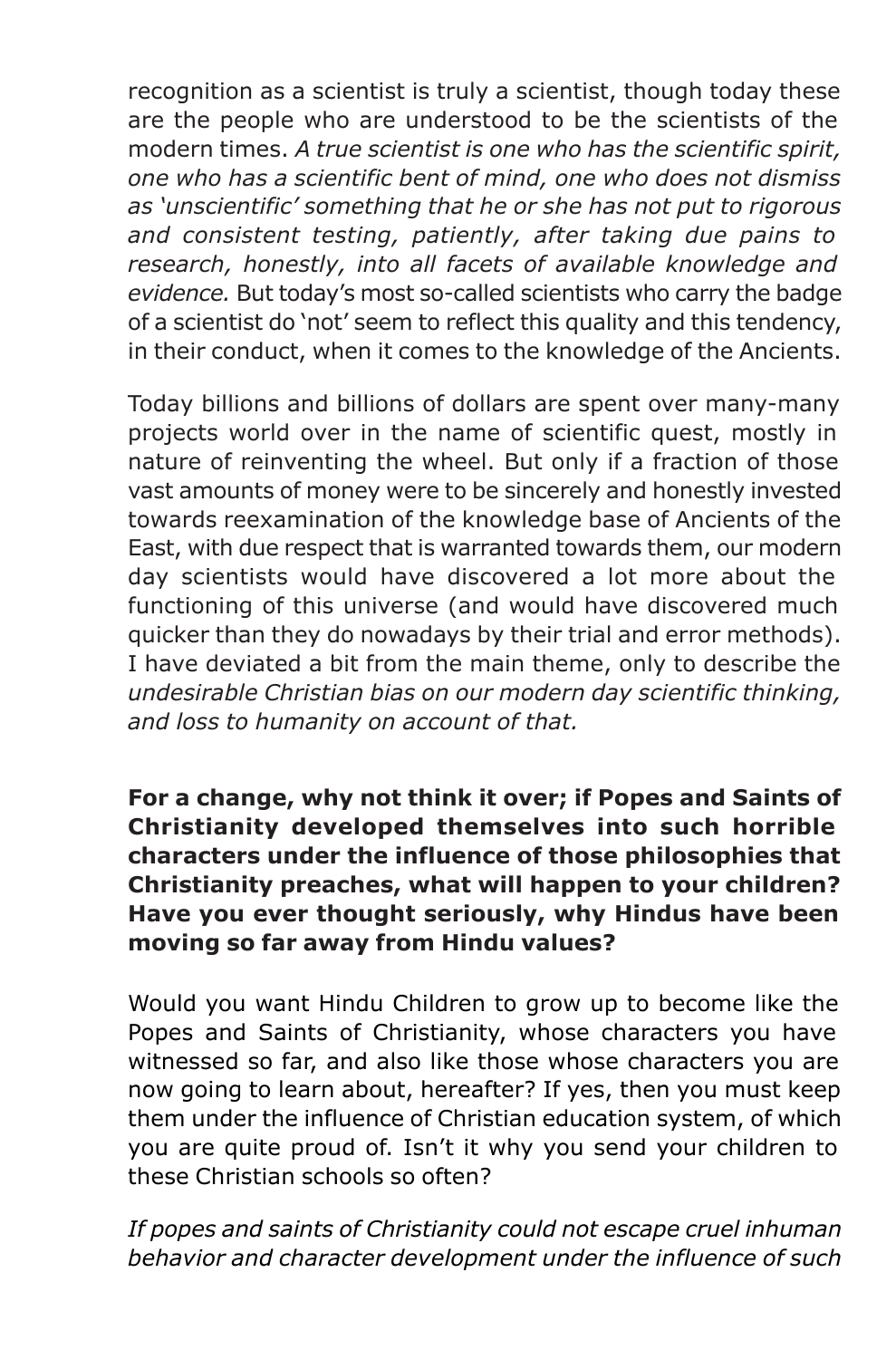*philosophies that Christianity preaches, do you think your children whom you send for education to such Christian missionary schools will be able to free themselves from developing such 'latent' character and thought process?*

I speak of latent character because it will not be all that visible to you. Your affection towards your children and your high esteem of missionary education system will simply not let you see beyond what is apparent.

Some of you must argue. So you would come up with a smart argument: may be all these facts that you are presenting are true, but the Christian schools we send our children to, do not teach them to become like those people. Well, if you love to argue, why don't you become a bit smarter than that, and put up yet another argument: granted they don't teach all that stuff in those schools, how come that those who graduate to become the bigwigs in Christianity invariably turn out to be such scoundrels? Well, well, just don't get impatient, proceed through this whole book, and the next book, and the next book, and the next, and see for yourself how numerous these rogues are. Then console yourself saying, may be, our children will not be that talented; they won't turn to be such big scoundrels, so we will settle for their becoming small rogues!

The present situation will not only stay but will compound further. Ninety percent of Hindu children will continue to be raised on Christian value based education system. During their formative years they would have moved far from Hindu value system, and that has been happening for past many generations. Please do not underestimate the significance of this.

It can have very far-reaching impact and do irreversible damage and in reality, it has already done that to a great extent. If we do not wake up to this impending threat, situation can go out of hand permanently.

*How long do you want to remain oblivious of the camouflage around you? How long do you wish to keep refusing to look beyond what has been shown to you? Ask yourself, how long do you wish to continue to overlook something so significant that affects all*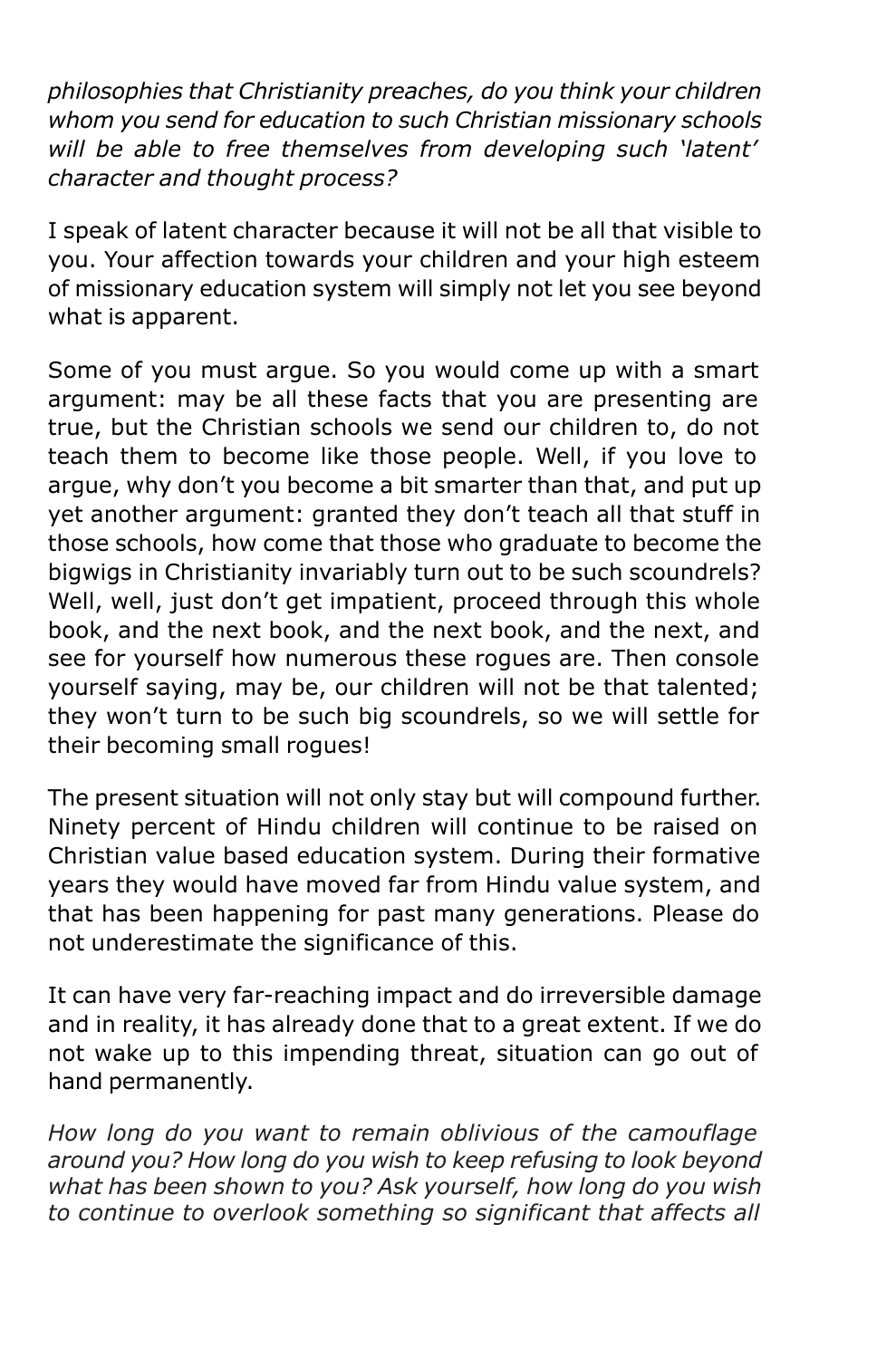*your future generations? How long do you wish to remain occupied with your own needs ignoring needs of your descendants?*

# **Let us try to understand why Jesus chose to promote the concept of God without Form in those days when rest of the humanity believed in God with Form**

In Islam, Prophet Mohammed happens to be more important than Allah. In Christianity, we hear more of Jesus than that of God. These two men have assumed the position of God, keeping God in the backyard. Is this why they opposed the then prevailing (all over the world - now known as Pagan civilizations) concept of God with Form? If there would be a God with Form, naturally humans would give 'that god' more importance. Now that there is no God with Form in Christianity and Islam, followers attach more significance to Jesus and Mohammed.

*Is it that these two men knew well about the human craving for associating itself with some Form, whatever it may be, because human himself (or herself) is with Form. When human is not Formless, how can such human fall in love with something that is Formless? Would you love your child if it were to be Formless? Why do you crave to have a photograph of your dead child? Is it that you need a 'Form' to relate with, and feel human?*

Did Jesus and Mohammed know well that when they promote the concept of Formless God, naturally by human instincts, followers would prefer Jesus and Mohammed with Form than the God without Form? Yet they needed the concept of God, because keeping him in the backyard they could enjoy the fruits of human following. They must be amused in their graves thinking that they fooled the world, and these human fools took the bait.

**Christians treated Hindu Temples with violent disrespect and there are so many incidences but the history I was taught never told me so; why Christian schools taught us lies; is it what they are supposed to do? And, why did they treat Hindu temples with such distasteful disrespect that you will see here. Is it not because the Christian God instructed Christians to continue to do so until Christians live on this earth? Would you want to continue following**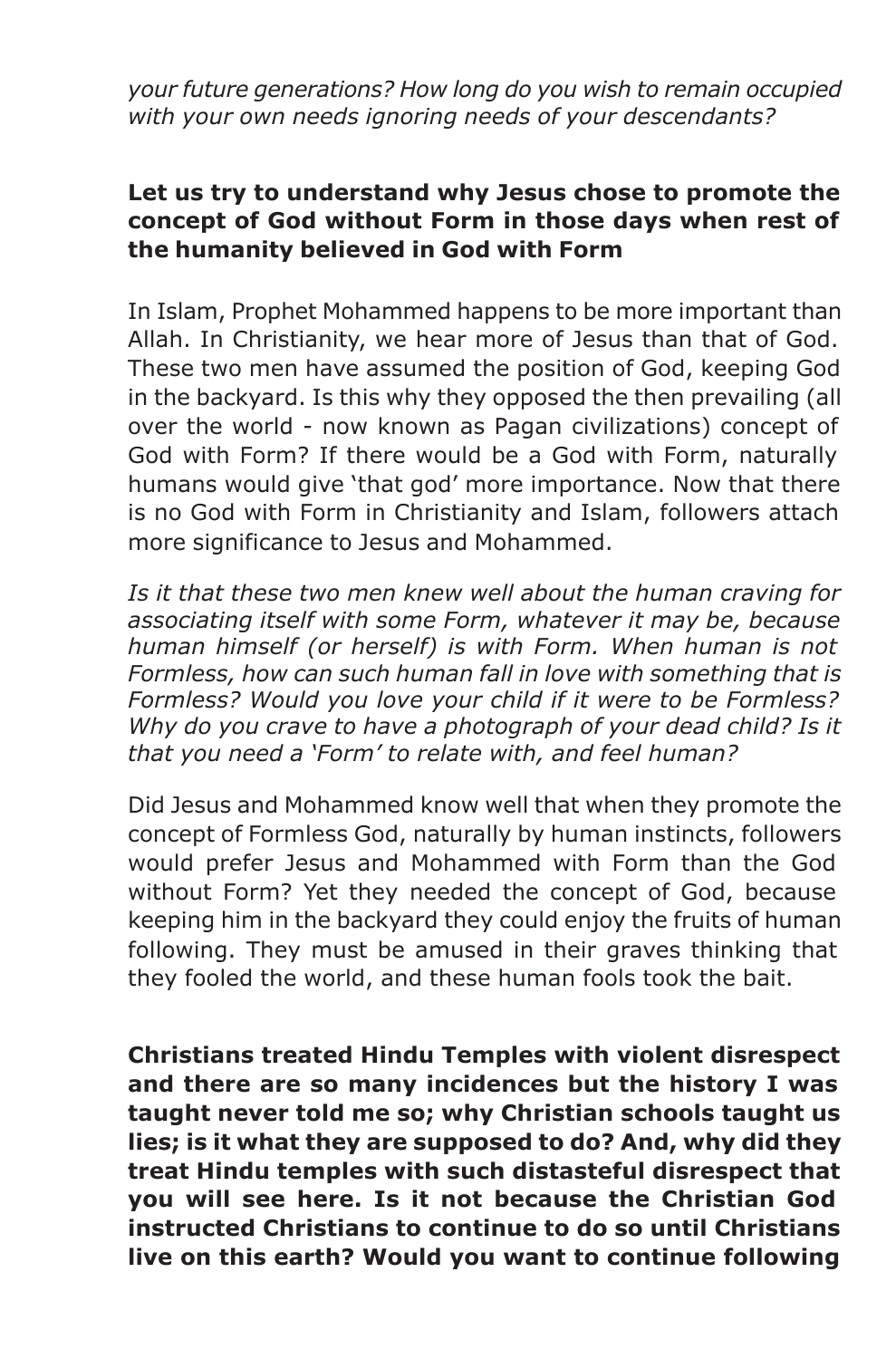# **such a god? Won't you be turning barbarians by following such a god?**

**Desecrate** treat (a sacred place or thing) with violent disrespect; violate [p 499] **Iconoclast** a destroyer of images used in religious worship, in particular; in historical context a supporter of the 8th and the 9th century movement in the Byzantine Church, which sought to abolish the veneration of icons and other religious images – a puritan of the 16th or 17th century [p 906] Oxford Dictionary

Oxford Dictionary definition reflects that destroying god's idols of other religions was *not new* to Christianity. They practiced it *since 8th century*, and they continued it when they came to BhaaratVarsh, even until a few centuries ago.

By and large, Hindus are unaware that Christians too destroyed Hindu temples on a fairly large scale and they too [like Muslims] found pleasure in kicking the idols of Hindu gods. This is what their religion Christianity [and Islam] had taught them, supposedly two great [?] religions of the world with very large number of followers. We do not know of this, because their dirty history has been suppressed on purpose. On the top of it, an image has been built that Christianity had been a religion of peace, love and service to humanity.

> **Christian Bible** Deuteronomy 12:1 These *are* the statutes and judgments, which ye shall observe to do in the land, which the **LORD God** of thy fathers **giveth thee** to possess it, **all the days ye live on the earth***.* 12:2 **Ye shall utterly destroy** all the places wherein the nations, which ye possess served their Gods, upon the high mountains, and upon the hills, and every green tree: And ye shall **overthrow their altars**, and break their pillars, and burn their groves with fire; and ye shall hue down the graven **images of their gods, and destroy the names of them out of that place**.

J Frederick Price and K Rangaachaari translated the private diary of Aanand Ranga Pillai detailing how Vedpuri Ishwaran Temple at Pondicherry was treated with violent disrespect and demolished.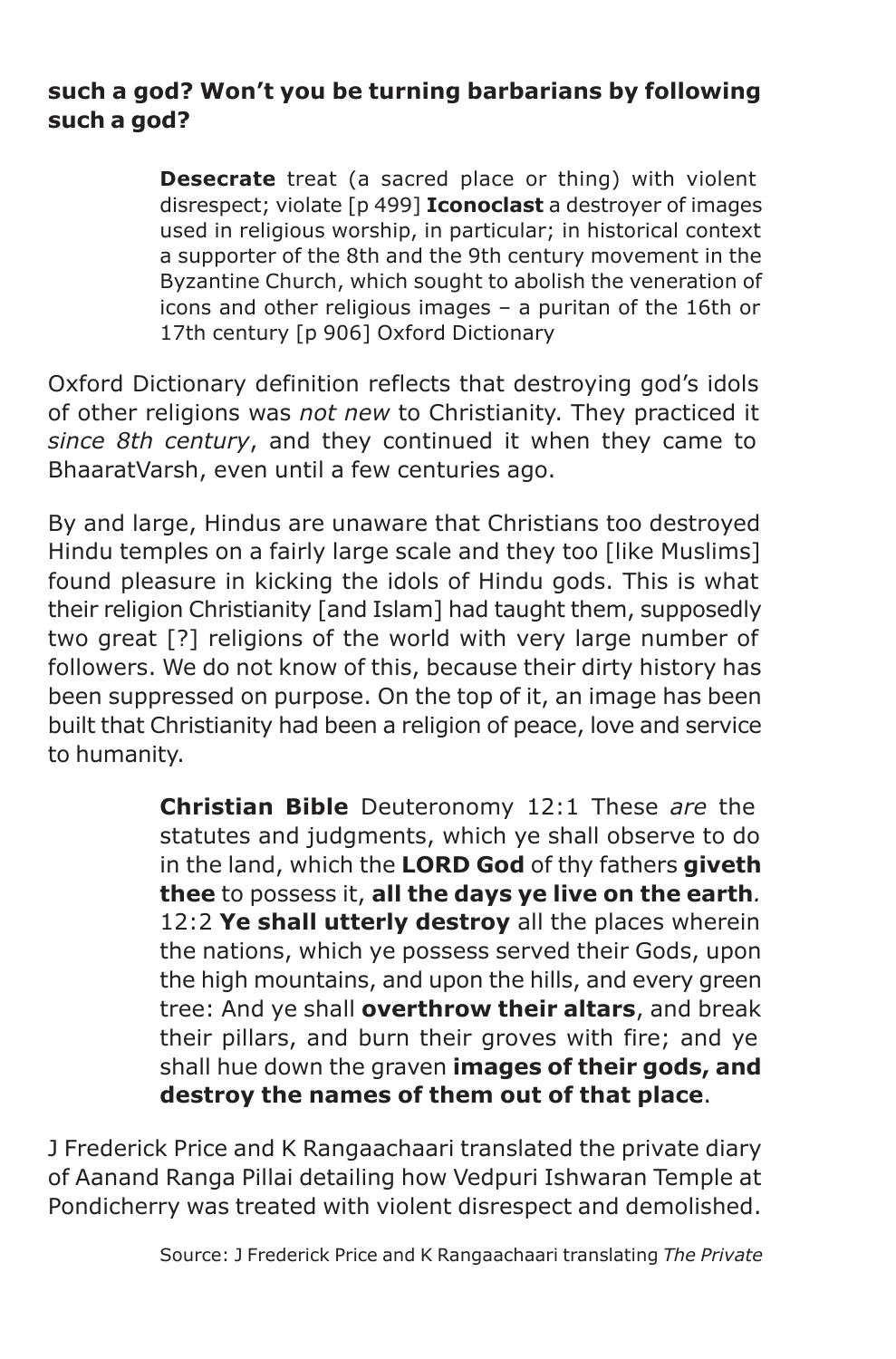*Diary of Aanand Ranga Pillai*, reproduced by Sita Ram Goel, *History of Hindu-Christian Encounters*, quoted in The Myth of St Thomas and Mylapore Shiva Temple, p 81

The *Vedpuri Ishwaran Temple* was the principle place of worship for the Hindus of Pondicherry. The Jesuit missionaries built the Church of St Paul adjacent to it and obtained an order from the King of France that the Hindu temple should be destroyed…

*March 17, 1746:* On Wednesday night at 11 two unknown persons entered the Ishwaran Temple carrying in a vessel of **liquid filth**, which they **poured on the heads of the gods around the altar, and into the temple**, through the drain of the shrine of Ishwaran; and having broken the pot of dirt on the image of the god Nandi they went away through a part of the building which had been demolished … As the report of this sacrilege spread, Hindu 'from the Braahman to the pariah' held a public meeting. The governor Dupliex, when he heard of it, sent his chief peon to disperse the meeting … the people, however, defied the order and protested, 'you better kill us all'…

*December 31, 1746:* It was reported tonight at 7 that an earthen **jar filled with filth was thrown from within the grounds of the Church of St Paul into the temple of Vedpuri Ishwaran**. It very nearly fell on the head of Shankar Aiyan, who was at the shrine of the God Pillaiyar on his way round the temple in the performance of his religious duties. When the jar struck the ground and broke to pieces the stench emitted was unbearable … the temple was now doomed to destruction.

*September 8:* Yesterday 200 soldiers, 60 or 70 troopers and sepoys were stationed at St Paul's Church in view of the matter on hand. This morning, M Gerbault (the engineer), the priests with diggers, masons, coolies and other 200 in all, with spades, pickaxes and whatever needed to demolish walls, began to pull down the southern wall of the Vedpuri Ishwaran Temple and the outhouses. At once the temple manager, Braahmans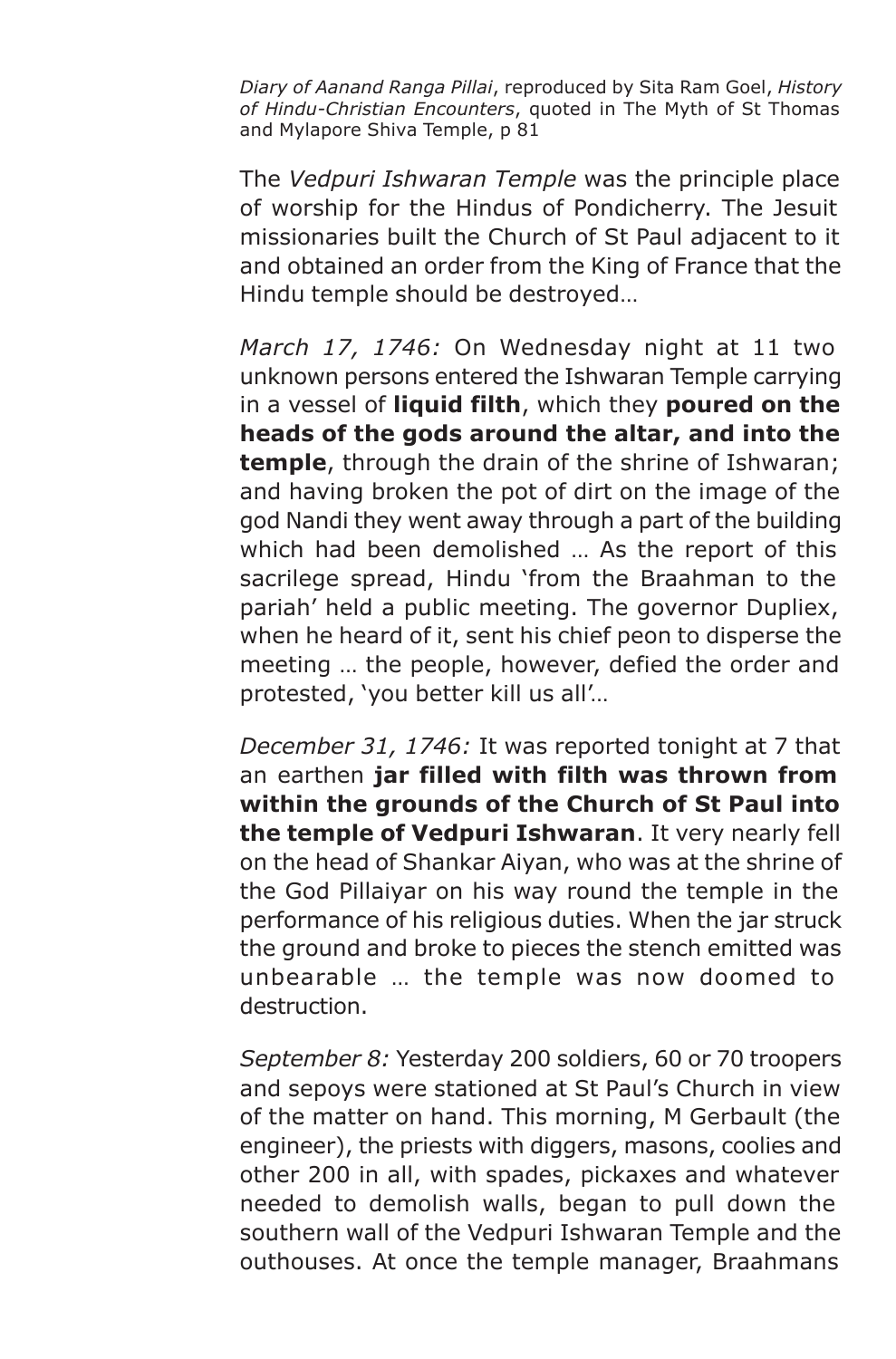and mendicants came and told me … Just then … news was brought that **Father Coeurdoux, the superior of St. Paul's Church had kicked the inner shrine with his foot** and had ordered the Coffrees to remove the doors and the Christians to break the Vaahanams … [Pillai now went to Governor Dupliex in an attempt to save the temple as did the other caste leaders who sought to save the temple's movable articles but it was all to no avail]

Then **Father Coeurdoux** of Karikal came with a great hammer, **kicked the Lingam, broke it with his hammer**, and ordered the Coffrees and the Europeans to break the images of Vishnu and other gods. Madame [Dupliex] went and told the priest that he might break the idols as he pleased. He answered that she had accomplished what had been impossible for fifty years, that she must be one of those Mahaatma [great soul] who established this [Christian] religion in old days and he would publish her fame through the world … Then [the native convert] Varlam also kicked the great Lingam nine or ten times with his sandals in the presence of Madame and the priest and spat on it out of gladness and hoping that the priest and Madame will also regard him as Mahaatma. Then he followed Madame. I can neither write nor describe what abominations were done in the temple…

Source: The Myth of St Thomas and Mylapore Shiva Temple, p 80

K A Nilakanta Shastri: [The Portuguese] acted throughout as if they had a divine right to the pillage, robbery, and massacre of the natives of BhaaratVarsh. Not to mince matters, their whole record is one of a series of atrocities.

**Never call the culprit by wrong name. That is how you shift the focus. Once you identify the wrong enemy, you simply go on the wrong track. When you call them Portuguese, you tend to forget about their action because they are history to you as you see no more Portuguese around you.**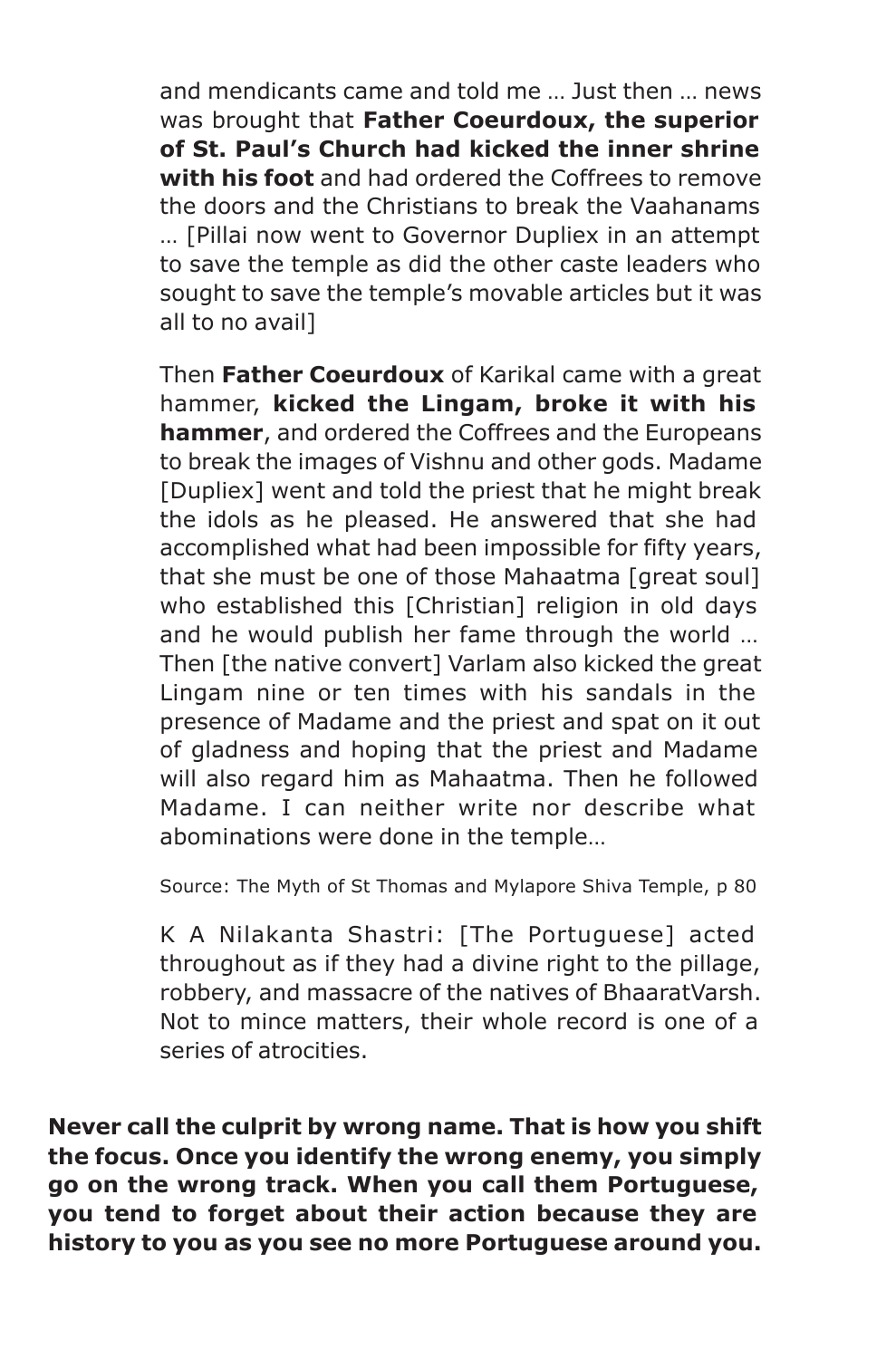**You don't realize that the threat looms large on your head till today because Portuguese were never the true culprit. The culprit all along was Christianity. It is the teachings of Christianity that prompted them to do those acts in those days. As you will see in this book afterwards that the same Christianity is making our own people do similar acts even today but you don't come to know about them because Christianized English media avoids reporting them**

Let us look at this example, as to how Hindu psyche shapes with Christian missionary education. K A Nilakanta Shastri (it sounds like a Hindu name) writes "[The Portuguese] acted throughout..." Why Portuguese? Why not Christian?

*Did they act in their zeal as Portuguese nationals? Or, did they act in their zeal as Christian faithful? Were they driven by Portuguese ideology or were they driven by Christian ideology? If they did those acts, it was because Christianity had taught them to do so, and also inspired them to do so. Why then our historians, educated at Christian missionary schools, simply leave the identity of the true culprit, which happens to be the Christian upbringing and Christian ideology of those savage men? Their nationality was not the real culprit, yet our people fail to realize that, or do not want to realize that?*

### **Have you ever wondered why Christians, after desecrating images of Hindu gods, buried them under Christian altars? Was it to get the feel of crushing Hinduism under their feet?**

Source: The Myth of St Thomas and Mylapore Shiva Temple, p 84

The Cathedral of Our Lady of the Immaculate Conception is built on or beside this temple site, and the local tradition is that the broken Lingam is hidden under an altar in the church. The Christian practice of covering a desecrated image or sacred stone with an altar is very old and churches in England, France, Italy and Spain that have been built on Pagan sites are found to contain these images and other relics.

*We may want to ask ourselves a question. Why did they bury*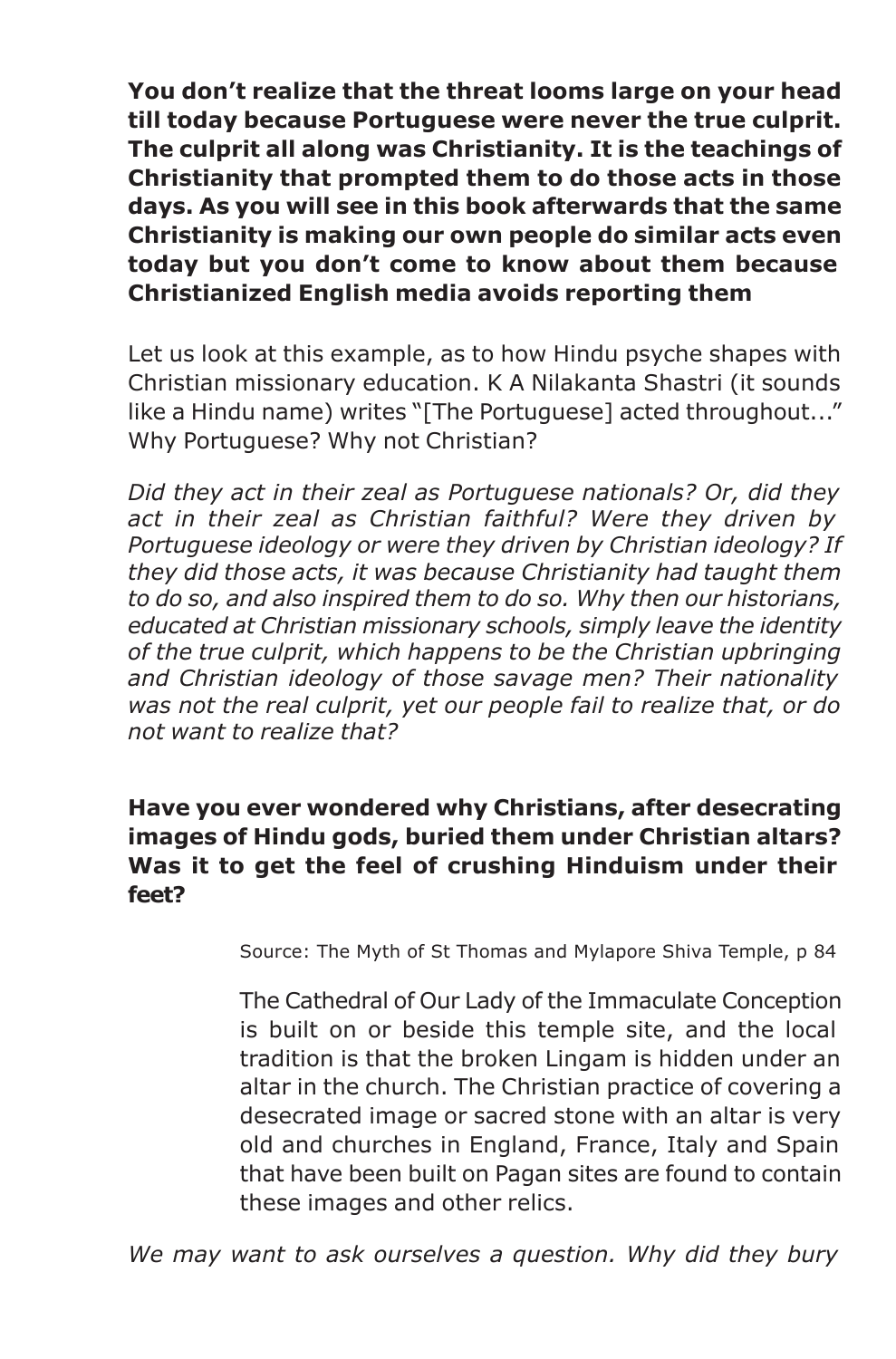*desecrated images under Christian altars? Was it to get the feel of victory of Christianity over pagan civilizations? Was it to get the feel of crushing existing religions under their feet? Was it their quest for supremacy of Christianity that they were celebrating?*

Hinduism, on the other hand, provided shelter to refugee Christians who arrived on our land, running away from the persecution by Persian King Shaapur II [details later]*.* Hindus gave them not only shelter but also land and grants to build churches. Hinduism has been driven by the desire for quest of Truth, not supremacy of religion and therefore, they did the opposite of what these savage Christians did.

However, to put Hinduism at par with Christianity and Islam, later day CommunistMarxistHistorians who took over the control of central institutions like ICHR [Indian Council of Historical Research] and NCERT [National Council for Educational Research & Training] during Nehru dynasty, in particular Indira regime, fabricated history to show that Hindu Braahmans destroyed Buddhism in BhaaratVarsh, ignoring evidence [acknowledged by Buddhists] that Hindu Braahmans carried on the show after Buddhists fled the scene at the time of Muslim invasion, and Hindu Braahmans handed back the site to Buddhists later. We will get into those details in other publications about Islam. Islam's records are full of instances that it was Islam which destroyed Buddhism in BhaaratVarsh, and that had been the accepted version of history by all concerned, until these CommunistMarxistCheats [titled as professors of JNU and AMU] arrived on the scene to control all research and educational facilities of the nation.

**What about our own archaeologists? Don't they have a duty towards the nation? Should they not try to unearth left over evidence? Granted that they are the product of Christian missionary education system but have they sold their souls? When German scholars can come to our land and probe into such matters, why can't our own people do it? You will be able to do it only when you come out of that**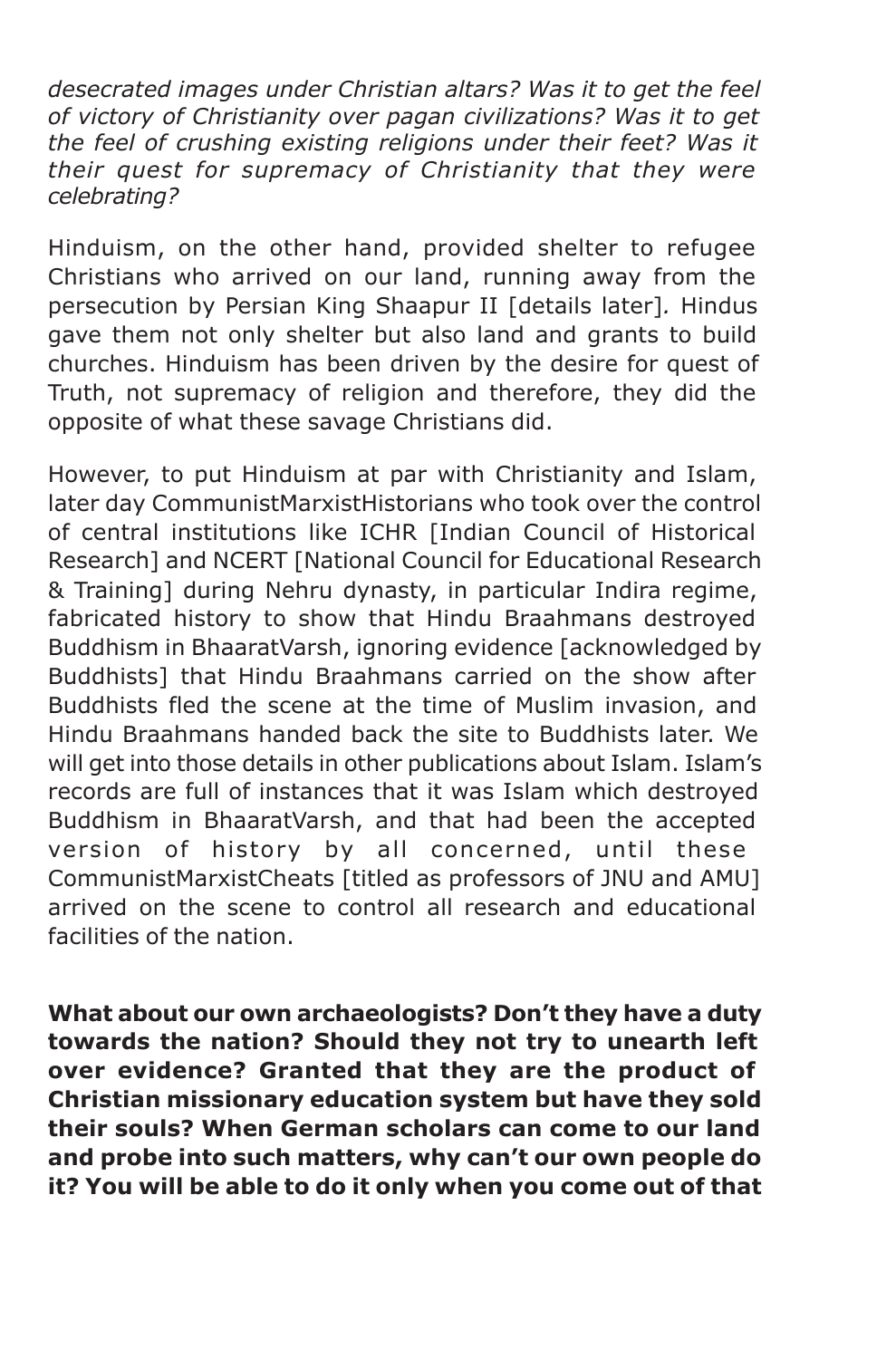## **Christianized mind set. When you learn to be proud of your Hindu heritage, then you will attempt to reinstate it**

Source: The Myth of St Thomas and Mylapore Shiva Temple, p 91

They did not leave much evidence behind in the churches they built on or near temple sites. But it is also true that Bhaaratiya archaeologists have not studied Christian churches as closely and in the same *probing manner* that they have studied mosques and other Muslim monuments. The exceptions are *German scholars* whose work on Bhaaratiya churches is yet to be translated and published in English. They assert that most sixteenth and seventeenth century churches in BhaaratVarsh contain temple rubble and are built on temple sites.

In this context, earlier day Muslims had been more honest. They did not try to hide what they did. Instead they recorded every detail faithfully. They were actually *proud* of their actions because they had been following the examples set by their Prophet Mohammed. Christians were not that honest in this regard and church authorities often tried to hide the evidence of destroyed Hindu, Jain and Buddhist religious buildings. Hiding evidence and fabricating history has been their specialty all along, right from the beginning of Christianity. You will find plenty of evidence in my future publications.

But our own archaeologists have a duty towards the nation. If these invaders once abused our national heritage then our people must find it out now. They must look closely and discover the evidence, which would not have totally disappeared.

It may be true that most our people have missionary education, and from the very childhood they have been brainwashed that Christianity has been a great religion, and therefore, our people may not feel inspired enough to investigate into the acts of these rogues, who adopted cunning ways of doing what they did, and then concealed their actions and projected an image as if they were angels. Beware of such types more than barbarian Muslims who did not hide what they did. However, present day Muslim academics of BhaaratVarsh equipped with their Christian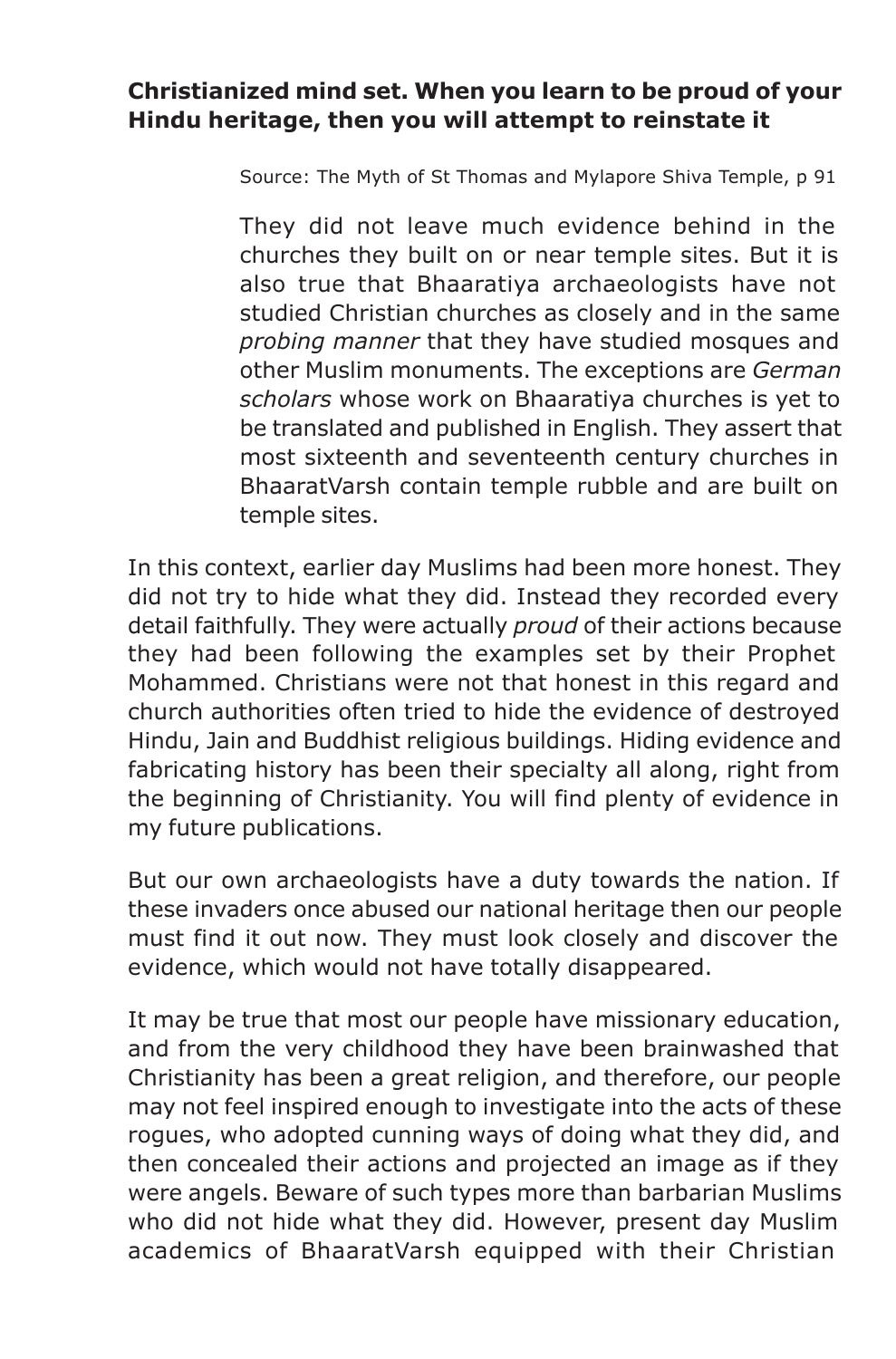missionary education have also turned as cunning in hiding and whitewashing evidence as Christians [details later].

**What Christians did to Hindus, I may be able to pardon that. They hid the truth from me, which also I may be able to pardon. But they made me believe all my life (until I myself probed into their history) that they were great people, kind, loving. At the same time they spread venom against Hinduism in every possible fraudulent manner, and this was the limit! I am outraged looking at the height of deceit. They used every possible means, not only education system but also the media in every form. I don't pardon cheats of this magnitude!**

I had no inkling of all this because the history I had been taught in school told me nothing about it. Those who wrote the history books, they hid the truth; in effect they lied to me. If they had told me the truth I would have treated it as a matter of past and resolved to prevent its repetition in future.

*The truth of that past, which I would have otherwise ignored, because I had no control over it - 'that past' has now been brought into my present in form of a lie, a deceit, and that is why I am outraged. The lie must be exposed. The truth must prevail.*

# **Here again, we see our yet another historian, identifying the true culprit with wrong name, and thereby diverting our attention to the wrong enemy**

Source: The Myth of St Thomas and Mylapore Shiva Temple, p 81

M Arunaachalam: Portuguese sacked the famous *Tiruchendur Murugan Temple* on the sea coast and threw the idol into the sea. Sometime later, in 1654, the chieftain Vadamalaiyappa Pillai of Tirunelveli salvaged the idol from the sea and installed it at the present Tiruchendur temple.

Here is yet another example of the influence of Christian missionary education on Hindu psyche. We saw earlier K A Nilakanta Shastri write about Portuguese, not about Christian.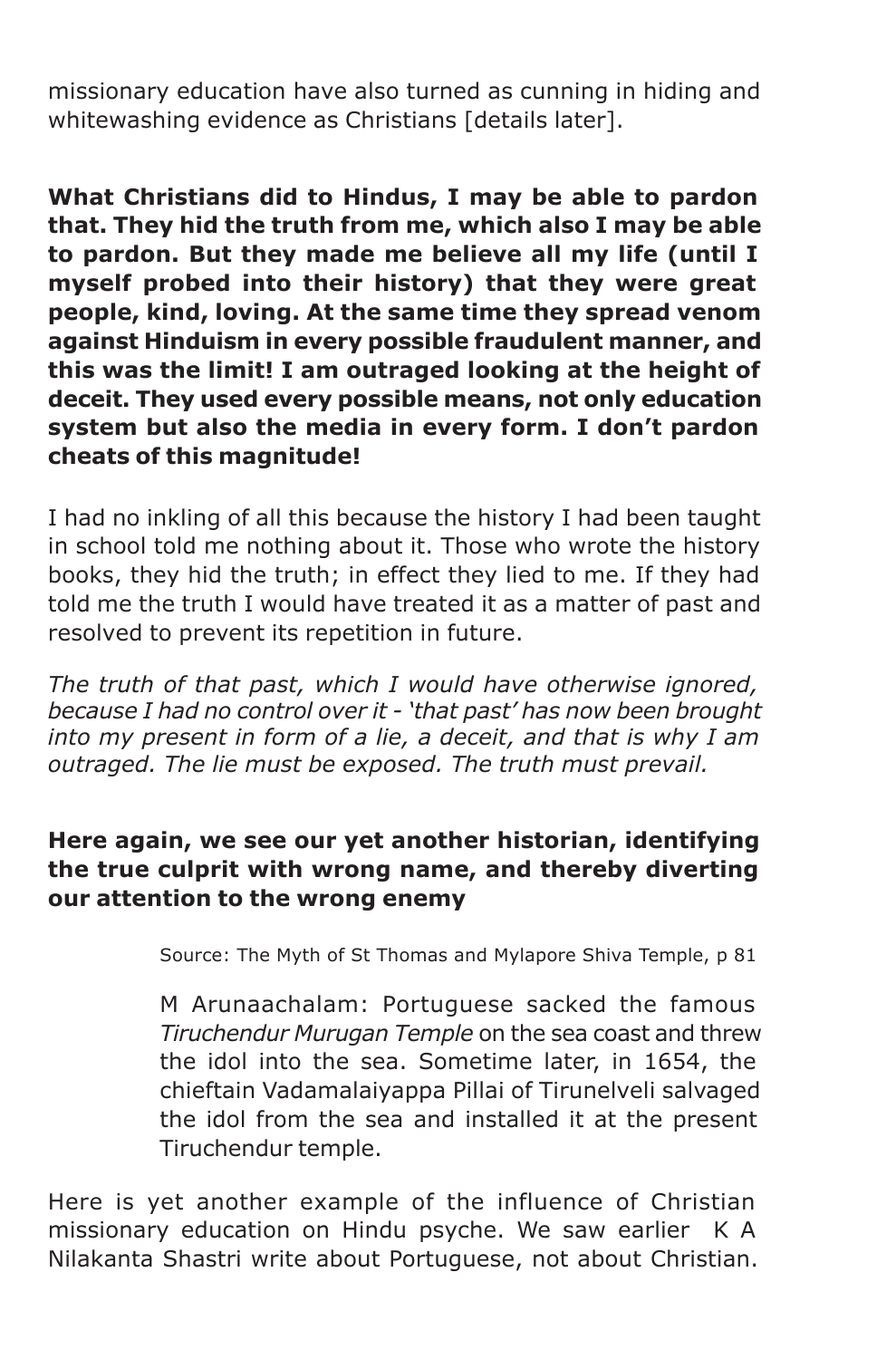Now we see another historian with Hindu sounding name M Arunaachalam, who also says Portuguese, not Christian. *He too ignores the fact that it was not the Portuguese nationality but the Christian faith that inspired them to sack the famous Tiruchendur Murugan Temple.*

**Here are so many examples of desecration of Hindu temples by Christians but we have been kept in dark all along. Should all our history books not be rewritten? Should our new generations not know the truth? Why must your descendants live in a make-believe world dominated by colossal mass of untruth and nothing but untruth?**

Source: The Myth of St Thomas and Mylapore Shiva Temple, p 81

M Arunaachalam: The *Tirumalai Nayak Mahal* [at Madurai] is another example. Jealous of its magnificence, the British began demolishing it, but public agitation checked it and what we have today is only a part of what was originally there.

Source: The Myth of St Thomas and Mylapore Shiva Temple, p 82

*British fired on the temples* of Kalahasti in Andhra Pradesh to intimidate the local populace. Victoria Terminus in Bombay is built on the original site of city's famous *Mumba Devi Temple.* In Madras they *obliterated the small Hindu shrines* that once stood inside Fort St George.

Source: The Myth of St Thomas and Mylapore Shiva Temple, p 82

Henry Love: *French used Hindu temples as barracks* in their military operations against the British. Between 1672 and 1674 at Madras [now Chennai] they fortified the rebuild Kapaleeshwar Temple in Mylapore and ParthSaarathy Temple in Triplicane when Golconda and the Dutch besieged them.

Source: The Myth of St Thomas and Mylapore Shiva Temple, p 86

M Arunaachalam: The *Kapaleeshwar Temple at Mylapore*, Madras is a standing example of Christian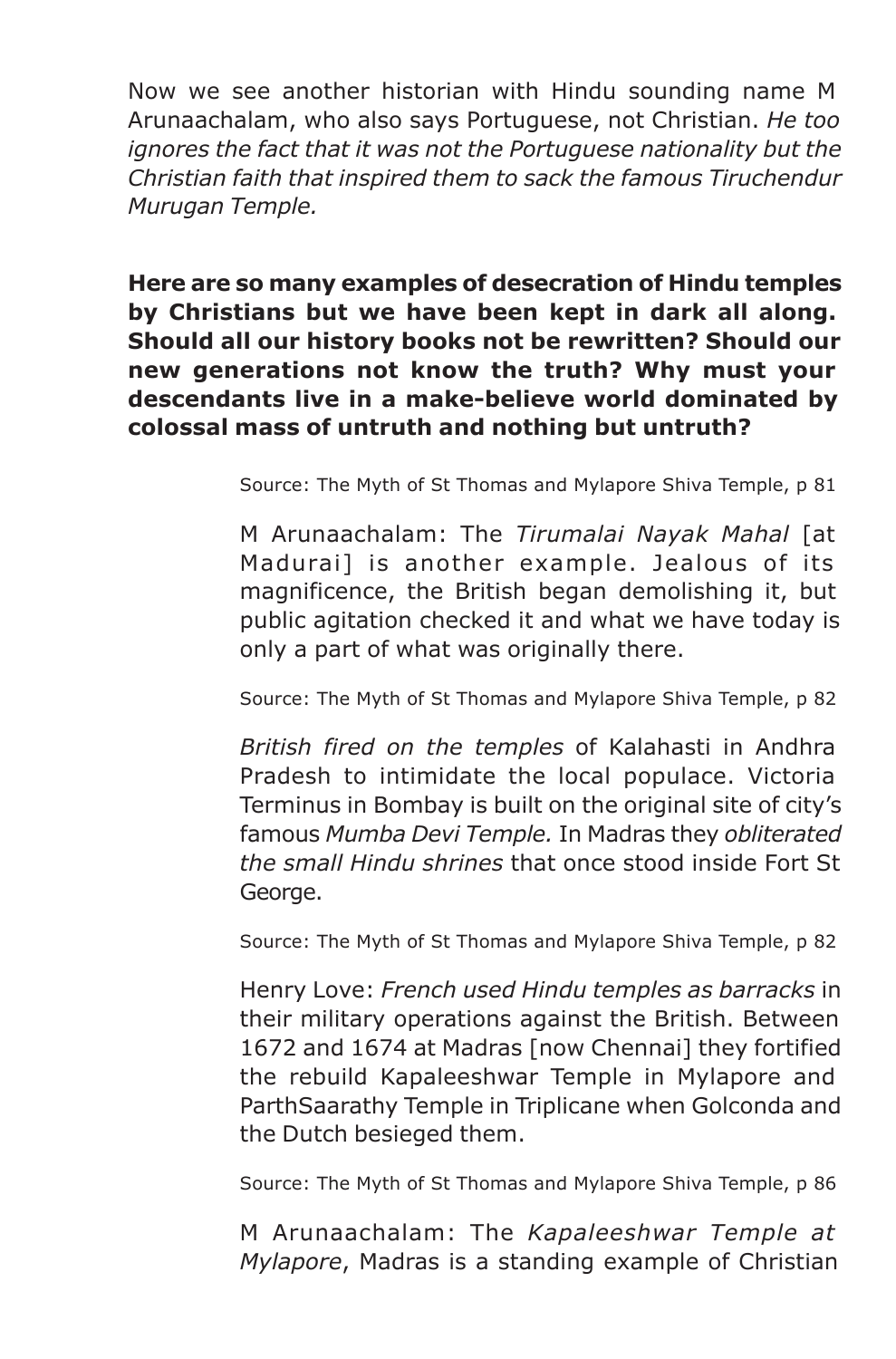desecration. The great temple of Shiv was situated not at its present site but at the site of present *San Thome Church* even up to 16th century. It was demolished by Portuguese vandals and their missionaries of that period who erected their church on the site where the Hindu temple originally stood. Rama Raya, the Vijayanagar ruler, to save the Hindu temples, waged war on the Portuguese in Mylapore and Goa simultaneously. The Portuguese were defeated and he took a tribute from them for their vandalism. But when the Vijayanagar rule fell at the battle of Talikota (1565) before the Mohammedans, the Portuguese continued their demolition work.

Source: The Myth of St Thomas and Mylapore Shiva Temple, p 86

R S Whiteway: When San Thome was held to ransom for the intolerant acts of some Jesuits and Franciscans, the Raja of Vijayanagar [Rama Raya who came to Mylapore in 1559] kept such faith with the **Portuguese that, as one of them says, such humanity and justice are not to be found among Christians***.*

*Our magnanimity is wasted when it is bestowed on unworthy recipients.* It is important that we know these finer aspects of our history that one of the ChristianPortuguese says [1559] such humanity and justice are not to be found among Christians. It is also important that we Hindus realize that our magnanimity is wasted if it is bestowed on unworthy recipients, like, when the Vijayanagar rule fell at the battle of Talikota (1565) before the Mohammedans, the Portuguese continued their demolition work. Something like this our Prime Minister Atal Behari Bajpayee is trying with President Musharraf. This might earn Bajpayee a Nobel Prize like Kissinger and Arafat but at what cost to the nation?

By and large Christians do not show any ethics. As we see from the ChristianBritish history, as to how they gradually colonized entire BhaaratVarsh, and also from the actions of ChristianPortuguese, we would realize that power hungry Christians are generally not trustworthy and, by and large, they do not show any sense of ethics.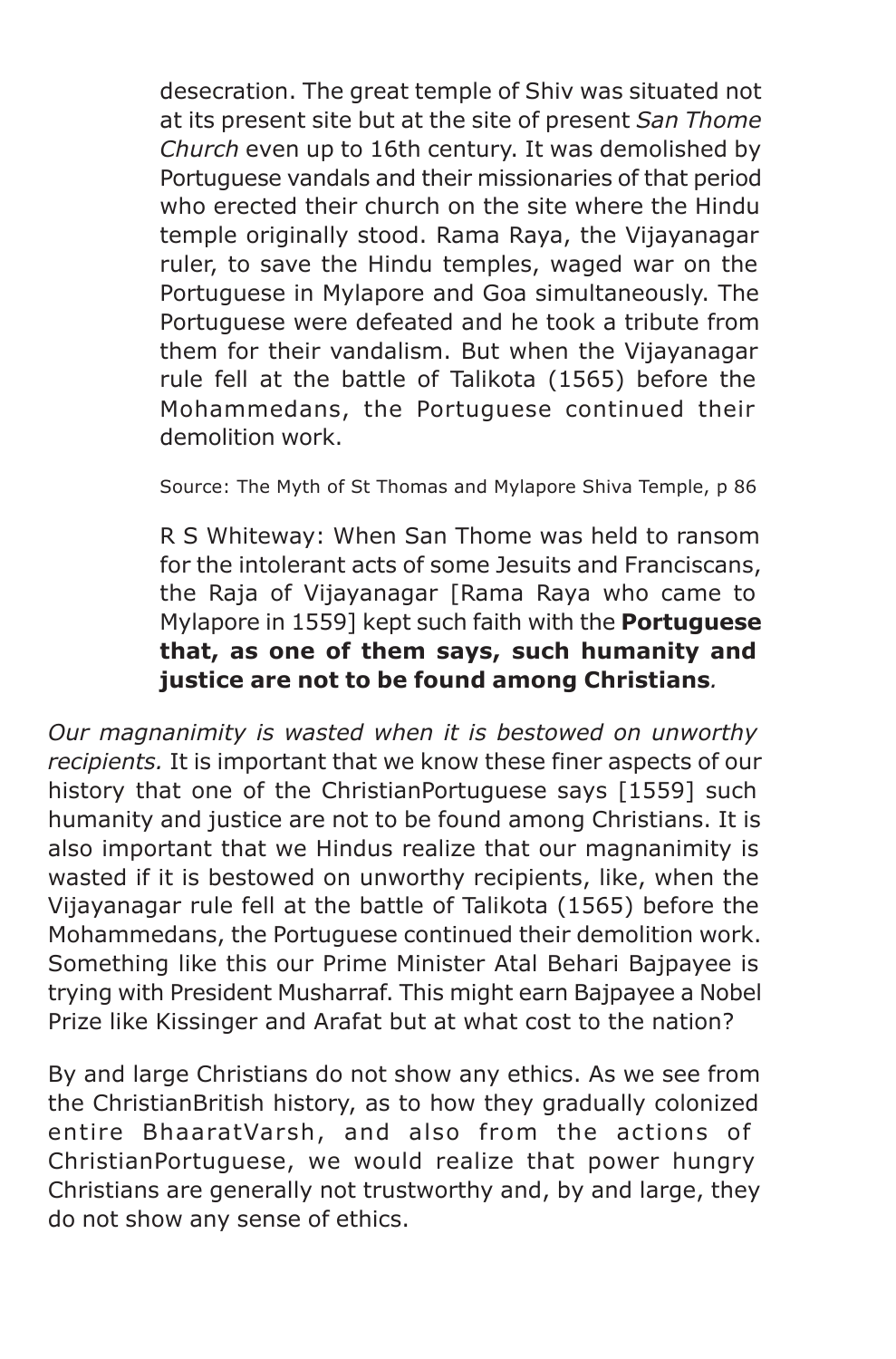Source: The Myth of St Thomas and Mylapore Shiva Temple, p 86

N Murugesa Mudaliar: Mylapore fell into the hands of the Portuguese in 1566 when the temple suffered demolition. The present temple was rebuilt around three hundred years ago. There are some fragmentary inscriptions from the old temple still found in the *St. Thomas Cathedral*. Later devout Hindus built the present temple of Mylapore at a different site, a few furlongs west, out of what they could salvage from the ruins of the old temple. A number of carved temple stones can still be seen on the compound wall of the church.

Source: V R Ramachandra Dikshitar quoted in *Tiru Mayil Kapaleecharam Kumbhabisheka Malar* 1982 quoted in The Myth of St Thomas and Mylapore Shiva Temple, p 86

V R Ramachandra Dikshitar: The great *Shiv temple* covered the area now occupied by the *palace of the Roman Catholic bishop* of Madras. This estate, on the south side of San Thome Cathedral, still contains scattered temple ruins and includes a museum.

Source: Dr R Nagaswamy, former Director of Archaeology, Tamil Naadu Government, and present Director of the Indian Institute of Culture, Madras, *Testimony of Religious Ethos*, *The Hindu*, Madras, 30 April 1990 quoted in The Myth of St Thomas and Mylapore Shiva Temple, pp 87-88

Dr R Nagaswamy: A few Chola records found in the San Thome Cathedral and Bishop's House refer to Kapaleeshwar Temple. A Chola record in fragment found on the east wall of the San Thome Cathedral refers to the image of Lord Nataraaj [Shiv] of the *Kapaleeshwar temple*. A fragmentary inscription, 12th century Chola record in the San Thome Church region, refers to a *Jain temple* dedicated to NeminaathSwami.

So, we see that Christians also destroyed Jain temple. But our recent day Marxist historians love to attribute any such destruction to Hindu Braahmans. They also destroyed Buddhist temples.

Source: The Myth of St Thomas and Mylapore Shiva Temple, p 91

Dr Nagaswamy, in The Hindu article Testimony of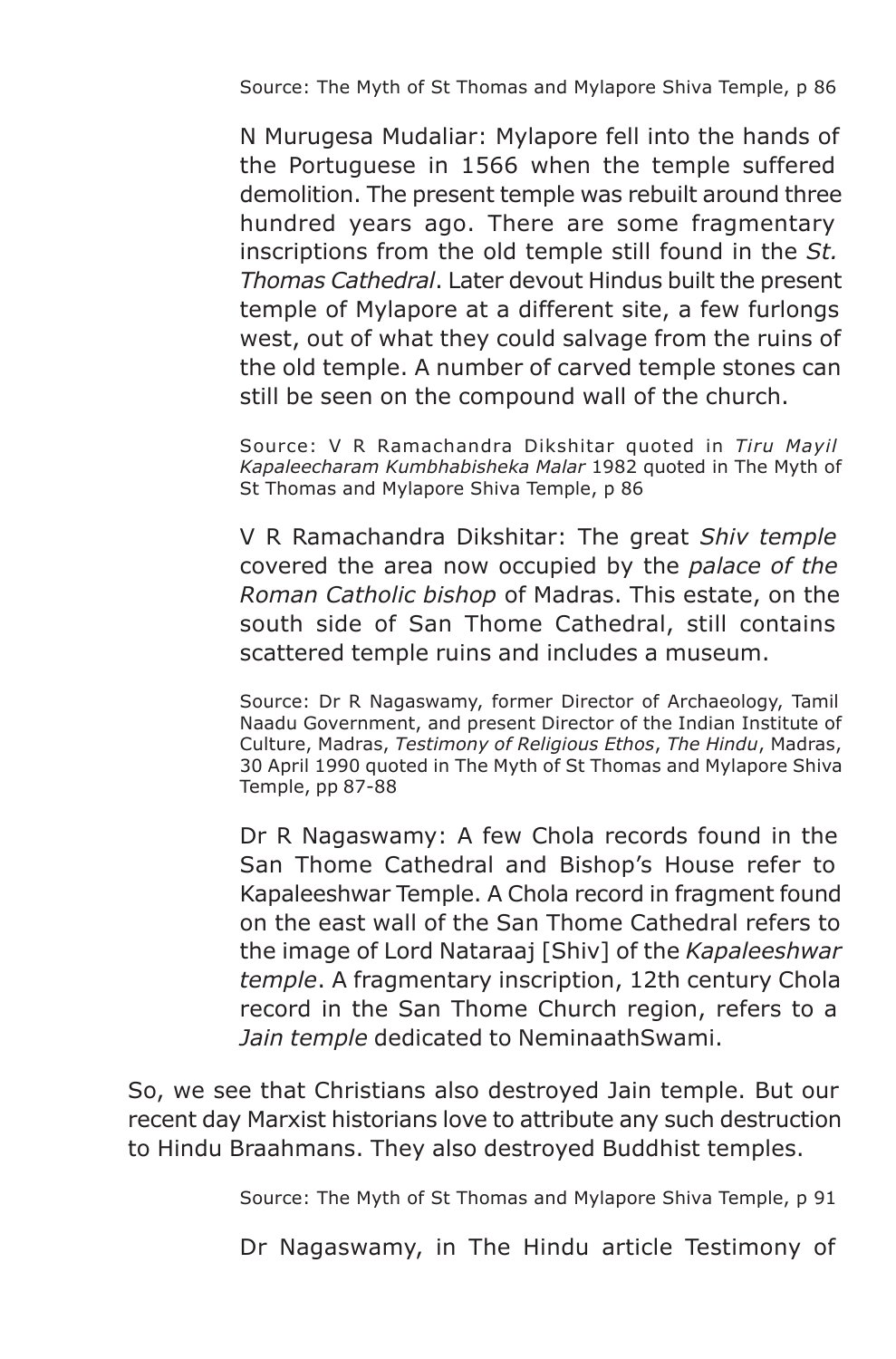Religious Ethos mentions the finding of *Buddhist relics* and a mutilated Buddha image in Mylapore. The Chola period image is now in the Madras Museum.

Source: Historian T R de Souza quoted by MD David in *Western Colonialism in Asia and Christianity*, quoted in The Myth of St Thomas and Mylapore Shiva Temple, p 81

T R de Souza: At least from 1540 onwards and in the island of Goa before that year, **all Hindu idols had been annihilated or had disappeared, all the temples had been destroyed** and their sites and building material were in most cases utilized to erect new Christian churches and chapels.

### **Here is something truly amusing, that is, Oxford dictionary definition of a Christian as one who is decent, kind and fair; isn't it a joke of the millennium?**

Here is how Oxford dictionary defines the term 'Christian'. It sounds more like a joke, looking at the conducts of Christians and their history!

Source: Oxford Dictionary p 325

Christian: having or showing **qualities associated with Christians**, especially those of decency, kindness, and fairness

We have seen above the characters and actions of Popes and Saints of Christianity. At times they have demonstrated that animals have better ethics than them.

In light of this, the description above in Oxford Dictionary sounds more like a joke!

• Do you see any decency in the acts of 1st Pope, Pope Alexander VI, St Xavier, Vasco da Gama, or any other whose actions are described above?

- Do you see any kindness or fairness in their actions?
- Were they not Christians?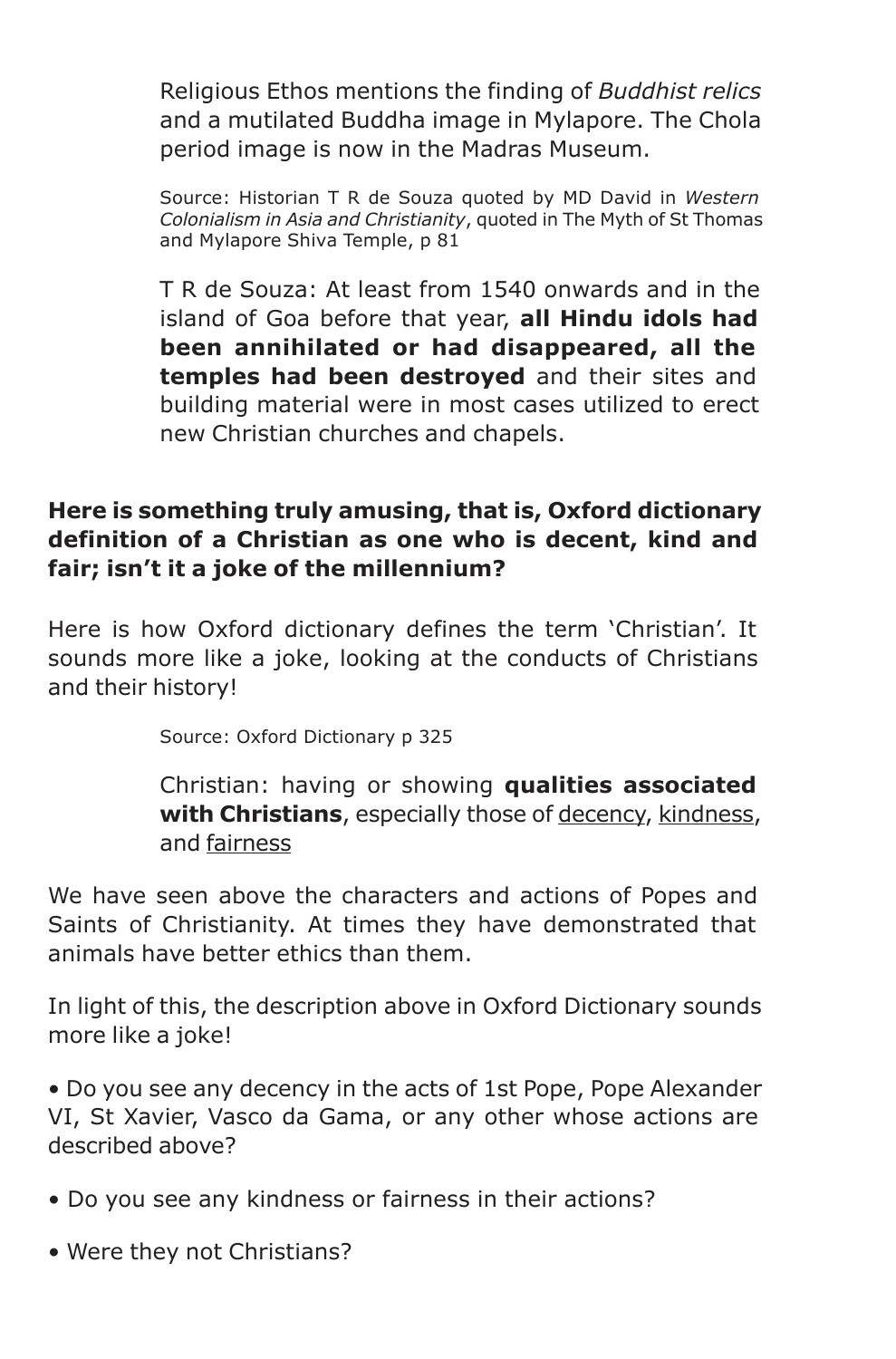• Actually, they were champions of Christianity!

It appears that Christians themselves have given them all those adjectives, which they did not possess. After all, the dictionary is also written and edited by Christians. Hope, someday non-Christians will write the true meaning of the word 'Christian' for that dictionary!

**Now you need to witness something very disturbing, that is Christians have not changed, they are very much same today and they treat Hindu gods with (no less than before) distasteful and violent disrespect, and they do it here in BhaaratVarsh, even today, wherever they are more in number; so, those of you, who have been merrily snoring, thinking that those bad Christian conducts are a matter of past, are here for a jolt: on 13 August 2003 Christians did shit on Shiv Lingam at the instigation of a Christian priest**

> Source: *Christians commit sacrilege*, S V Badri, Hindu Voice, Sept 2003, pp 40-41

> This morning (**13th August 2003**) I received a SOS from one Mrs Gunasekaran, village Kovilancheri, Kaanchi district, Tamil Naadu. She informed me that the **Shiv Lingam** was desecrated by the Christians. Somebody **used it as toilet seat**. And had **garlanded Shiv with torn chappals**! She was in tears. And the entire Hindu community in the village was shocked beyond belief.

> We drove to Kovilancheri. By the time we reached the spot, despite our prior request not to tamper with the Lingam so we could take a few photographs of the vandalism, the Inspector of Police, Salaiyur, Shri Krishnamurthy had the place cleaned (his argument was he could not stand the sight and had wanted it to be cleaned instantly).

> The Hindus in the village gathered in large numbers (women outnumbered men 2:1).

> We did the following: 1. Made the villagers draft a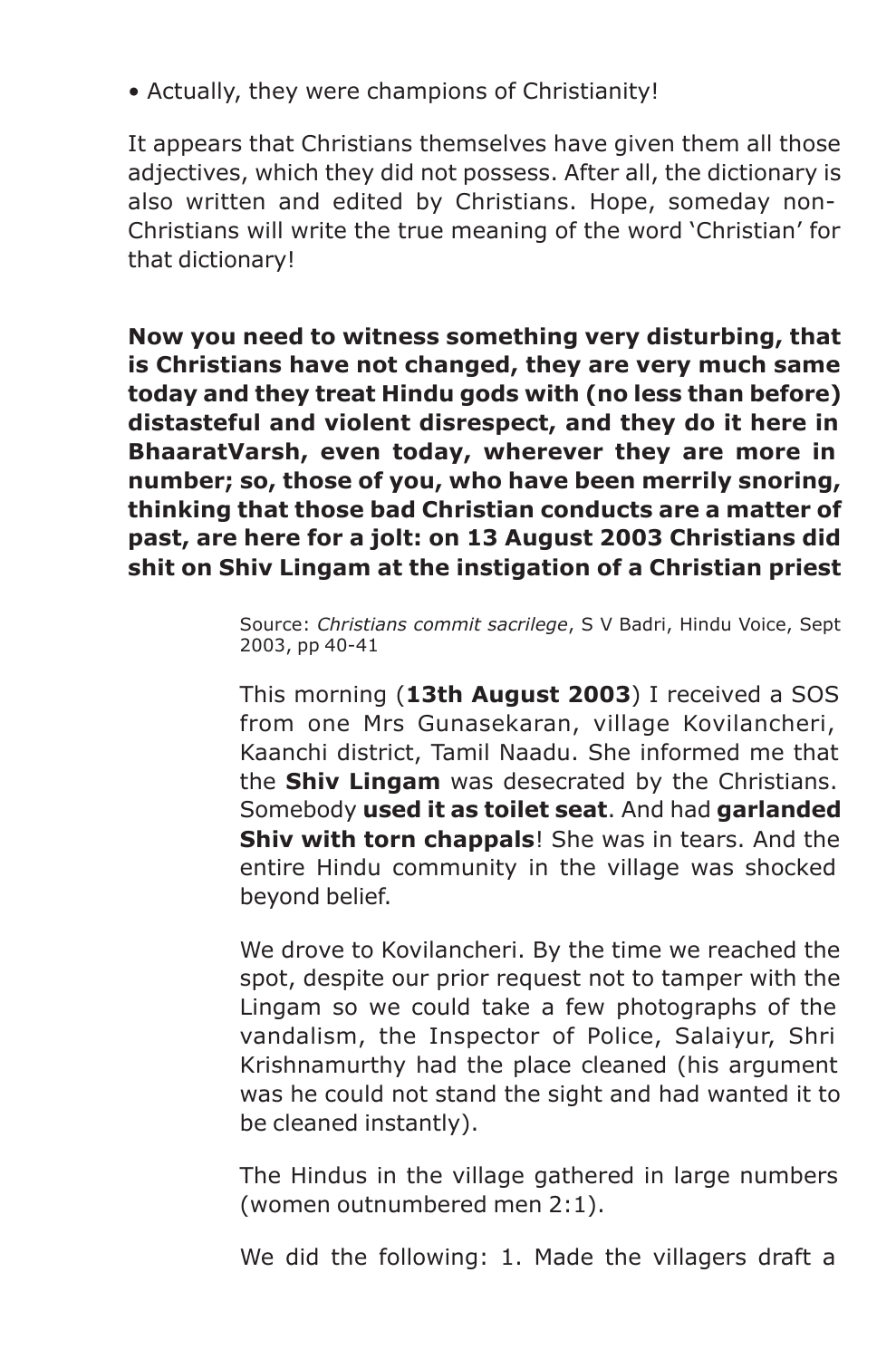complaint to the police in the letterhead of Grama Nala Sangham. 2. Complaint to the Collector of Kaanchi, Shri Venkatesan, IAS, was drafted by Hindu Munnani and faxed, copy sent to CM cell. 3. Performed a Shuddhi of the ShivLingam and later an Abhishekam and Aaraadhana.

Apart from informing all Hindu leaders instantly, I also contacted the SP of Kaanchi, Shri Sankar, IPS, with a request to visit the site personally, which he did. We described to him the background of the village: of how the Church had come illegally on the temple land; of how the temple land was used as inducement to convert unsuspecting Dalit families to Christianity. We showed him the church that was barely 100 meters away from the ShivLingam. The SP ordered the Inspector of Police for a thorough investigation of the case, after registering a FIR. He assured us that he would directly follow this up.

*Letter to the Chief Minister of Tamil Naadu* "Madam, Kovilancheri is a village close to Mambakkam, Chennai and comes under the Kaanchipuram district.

There is an 800 plus year old ShivLingam, open to sky and uncared for. Though the Shiv owns close to 7.5 acres of land, as per village records (Village 58 - Kovilancheri - Survey: 101/2). The village consists predominantly of Vanniars with Dalits outnumbering them in the colony.

100 meters away from the ShivLingam, a Church had suddenly sprung up, almost a year ago. The Pastor of the church is: Mathew Munuswamy and the President of the organization is: James Santhosam. The church is called Samadhana Prabhu Oozhiyargal (Telephone Office 24941765 and Residence 24661372).

The church had not only come illegally on the temple land but has also used the temple land as inducement to lure the helpless Dalit members embrace Christianity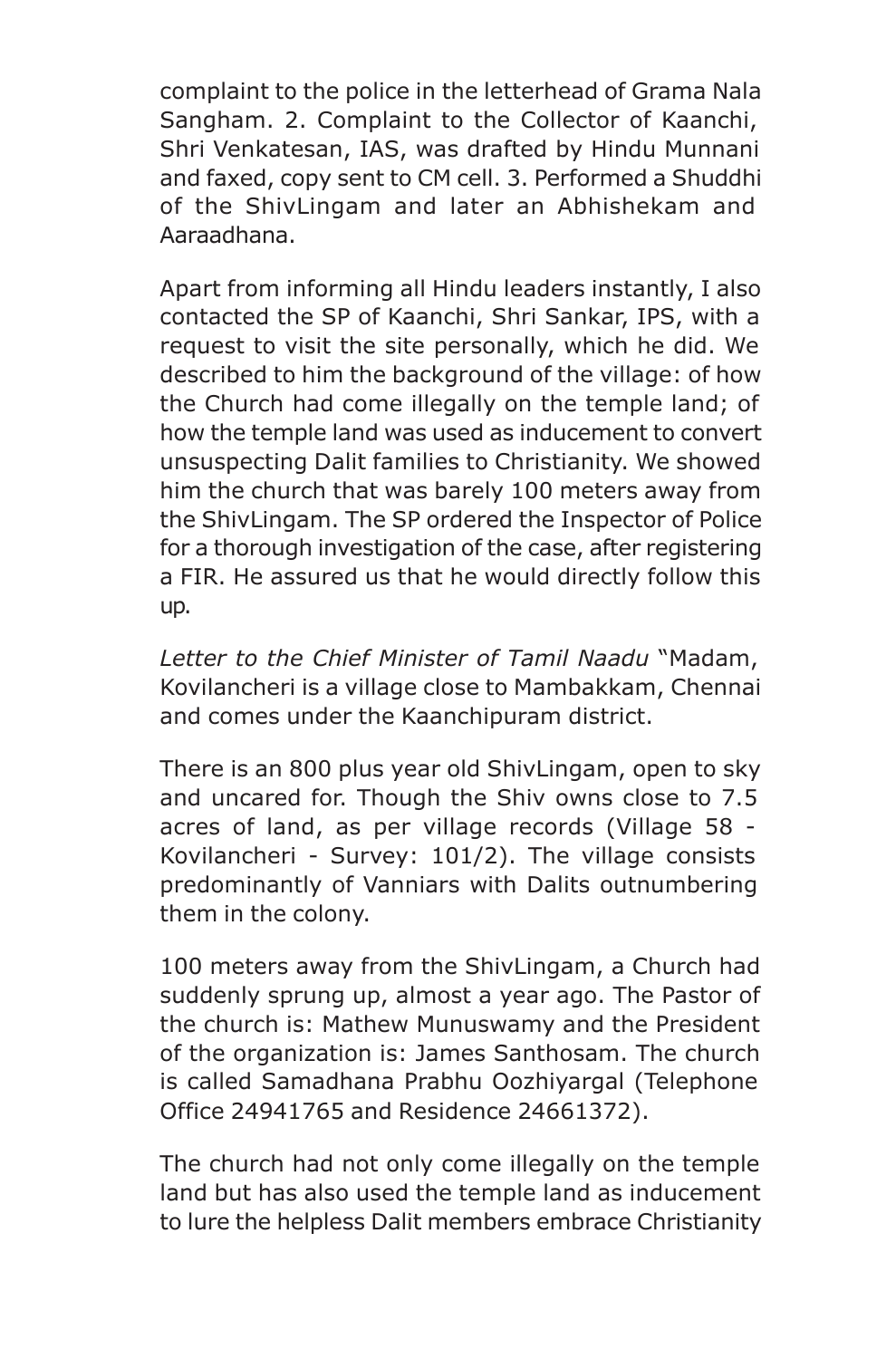by offering them the temple land for 'enjoyment'. Close to 50 families have thus been converted.

Now, look at the trick, and this is not the only example, I have come across many. They have kept the *name of the organization* as *Samadhana Prabhu Oozhiyargal*. Prabhu is a very common term used by Hindus practically on a day-to-day basis. God is often remembered as Prabhu! Samadhana is a Hindu term meaning peace in Tamil, not a Christian term. So, what we see here that they work under the disguise of a name, which sounds Hindu name. And, they do anti-Hindu acts. Christian educated English media does not care to report these events at all, and if they do, they report part information, without any mention of their being Christians, which would give readers impression that the mischief was done by a Hindu organization. This would create anti-Hindu sentiments. This would divide Hindus as they would think that it is Hindus who do such anti-Hindu acts. We often get to read articles by champions of Hinduism blaming Hindus alone. *In this manner Hindus themselves play a pawn in the hands of these conspirators, and those champions themselves as Hindus do no understand this Christian game plan*.

> [Note: after reading the previous edition of this book one gentleman wrote to me: letters 17 September 2004, 6 October 2004 and 20 October 2004]:

> Do you know that the Holy Bible is called *Satya Ved Pustakam* in Malayaalam? It is a bigger fraud.

> The Christian Priest is called *Vaidikan* which, when loosely translated into English, means *One who is expert in the Veds* [Vedas].

The Sunday School is called *Veda Talam Class* in Malayaalam.

I saw a Christian monastery behind ISKON Bangalore and it was named *Sat Chit Aanand Bhavan*.

There is a famous church in Bangalore which is called Dharma Ram Church in which you could see Jesus Christ sitting in PadmAasan.

Behind Dharma Ram premises which runs into several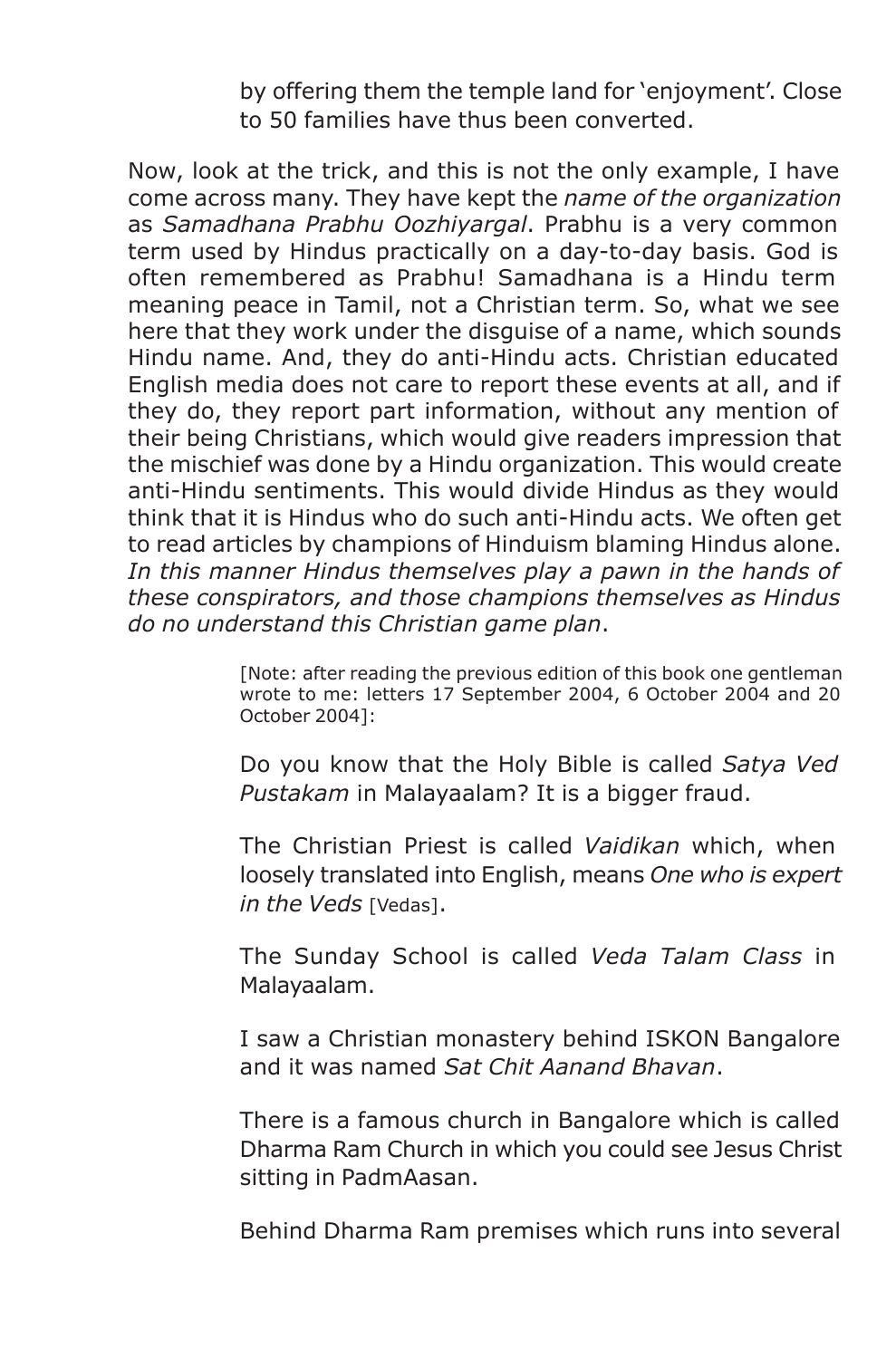acres I noticed a Christian seminary and nun's hostel near it. It is named OMI BHAVAN.

Now please do not get into one of those favorite self-deceptive fits that 'Look! Christians are adopting Hindu ways'. If you do all you will do is to fool yourself. They change their attire based on what suits them when. It is somewhat similar to that lizard like creature (I forget its name) which changes its color as per season (or as the need be, whatever). Their cloak is only to attract Hindus into their fold. Then as they are in, deferent stories are given to them. Example: Veds evolved from Jesus and all such nonsense. Fabrication is an area in which Christians have considerable hold.

Returning to the earlier theme, we see from the above description *Samadhana Prabhu Oozhiyargal* that Christianity not only resorts to illegal and unfair means but also attempts to create unnecessary friction through mischievous acts.

*Now this particular act of shitting on the ShivLingam is not only mischievous - it would be very mild to describe it so. Despite this Hindus kept their calm. Had they resorted to revenge could you have blamed them?*

Christians did it to Romans two thousand years ago, as we will learn soon. They have 'not' changed a bit in two thousand years.

*But we do 'not' come to know because 'media' does not cover these facts. These men and women who cover the news are product of same Christian missionary education system. They probably do not see anything wrong in these acts. They also have a good excuse that making such news public would create communal disharmony. Under this pretext, they continue to hide the true character of Christians of today.*

*Would you consider this pardonable? Newly converted Christians are instigated by their so-called 'Fathers', who are basically rogues, a bunch of scoundrels. These so-called Dalits who lived in the same village for centuries wouldn't do something so horrendous by themselves, but for the instigation of these scoundrels whom Christianity calls Priests. Don't tell me, Christian sentiments are hurt by name-calling. Where were you when Hindu feelings were hurt by such lousy actions? If we look at the characters of Saints and Popes of Christianity we will have no doubts left as to what*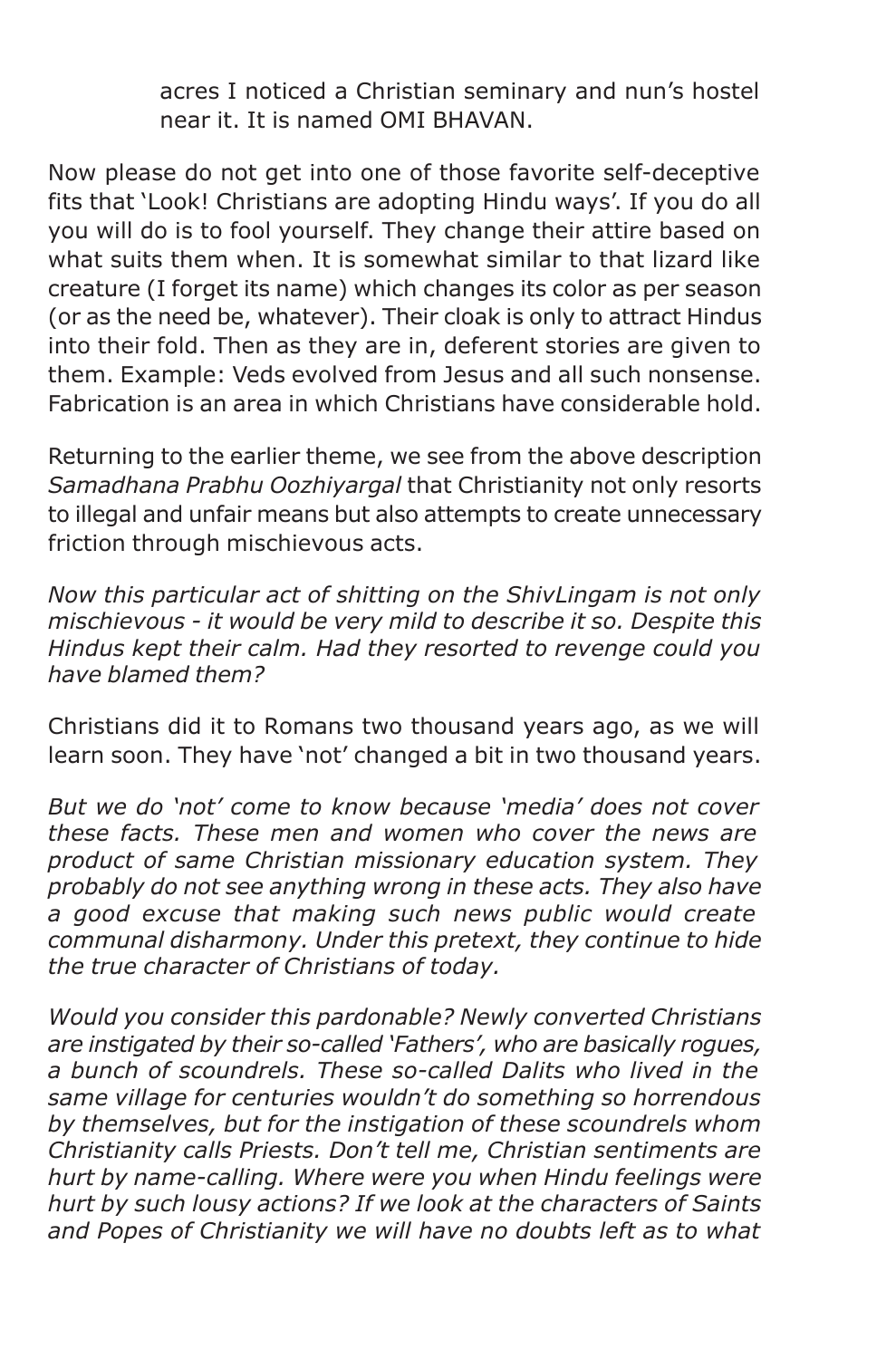*those down the line would be like - I am talking about their followers.*

**That wasn't the only incidence; if only, we were to start looking we will find many more; here is just another one of them. So long Christians live in Hindu surroundings they are 'gentleman'. The moment they develop their own neighborhood and if a Hindu comes to live there, they want the Hindu to stop observing their religious requirements, or leave the neighborhood. When they become a Christian nation like America, they even pass law to fine Hindus if they were to fly their religious flag! The problem is that our Christian educated Bhaaratiya journalists and editors with special agendas have no appetite to bring out truth to public**

Source: P Deivamuthu, Editor, Hindu Voice, September 2003, p 26

Malvani village is a suburb in **Mumbai**, predominantly occupied by Christians. A Hindu family, which came to reside in that area is being harassed by the residents. **The Hindu family's only mistake is that they are Hindus and observe all Hindu rituals**.

Shri Elaya Thambi and his wife Radhamani bought a residential Room No 3/3 Ankit Cottage, Malvani Village, Malaad West, Mumbai 400 095, in **1998**. They decided to shift to this room, along with their two children - a daughter and a son. Their trouble started the moment they decided to enter the premises. As is the case with all Hindus, they decided to have a Yagya on the day of GrihaPravesh. For this purpose, they engaged a Purohit and made grand arrangements for the pooja. On the day of GrihaPravesh with Yagya, her Christian neighbors entered the room.

They objected to them for performing the pooja, which according to them, is satanic. They objected to the smoke emanating from the Yagya. Even incense sticks were not allowed to be lighted. Placing of Tulsi pot near the entrance was also objected to. Ringing of Pooja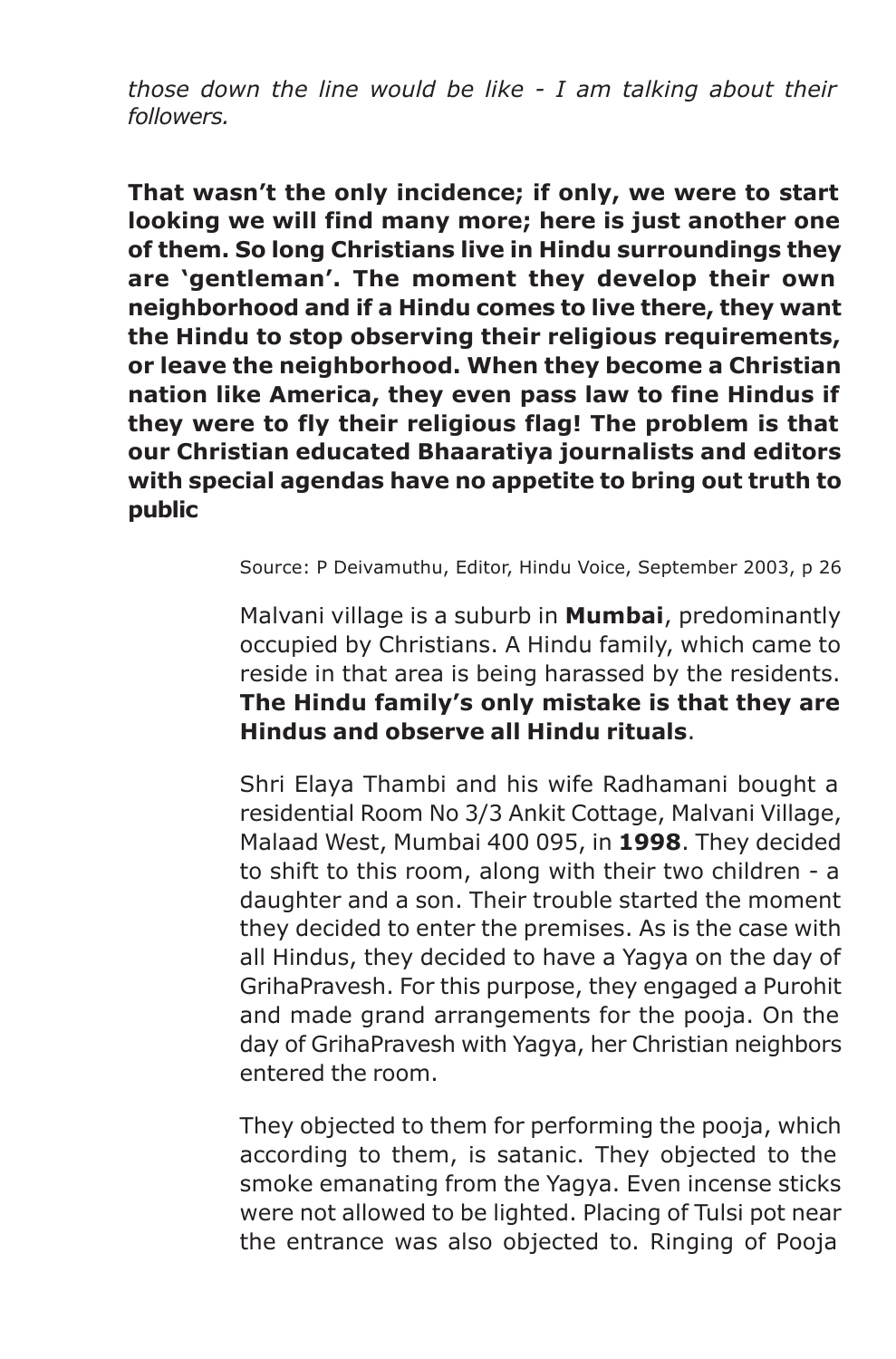bells was not allowed. They even threatened the Purohit with dire consequences, which made him run away from the place, leaving all his Pooja accessories. Smt Radhamani was attacked with sticks.

**The main objection of the Christians was that this was a Christian locality and only Christian and Western festivals are allowed. They told them in no uncertain terms that they should either become Christians or leave the place, selling it to a Christian.**

More than Elaya Thambi, it was Radhamani who was more stubborn in opposing the Christians. She insisted on her rights to live as a free citizen in a democratic country. This brought her untold miseries.

Her 16 year old daughter has been chased many times, while on her way to school, by some of her Christian neighbors and their associates. They are making vulgar and obscene postures to her, which still continues.

Her 8 year old son has been kidnapped a few times. However, he was saved by the timely intervention of friends and well-wishers.

Smt Radhamani has made several complaints to the Malvani police station and also to the Asst Commissioner of Police. While the complaints were registered, no action has been taken by the Police, and Smt Radhamani continues to receive threats and anonymous telephone calls at odd times. She has even lodged a complaint with the Mahila & Crime Protection Cell. Her written complaint to the Rev Father, St Anthony Church, Malvani Village, for intervening in the matter has also been neglected.

Frustrated at the noncooperation from all concerned, Smt Radhamani has finally decided to take up the matter to the court. She has filed a writ petition in the Mumbai High Court, requesting the Court to order the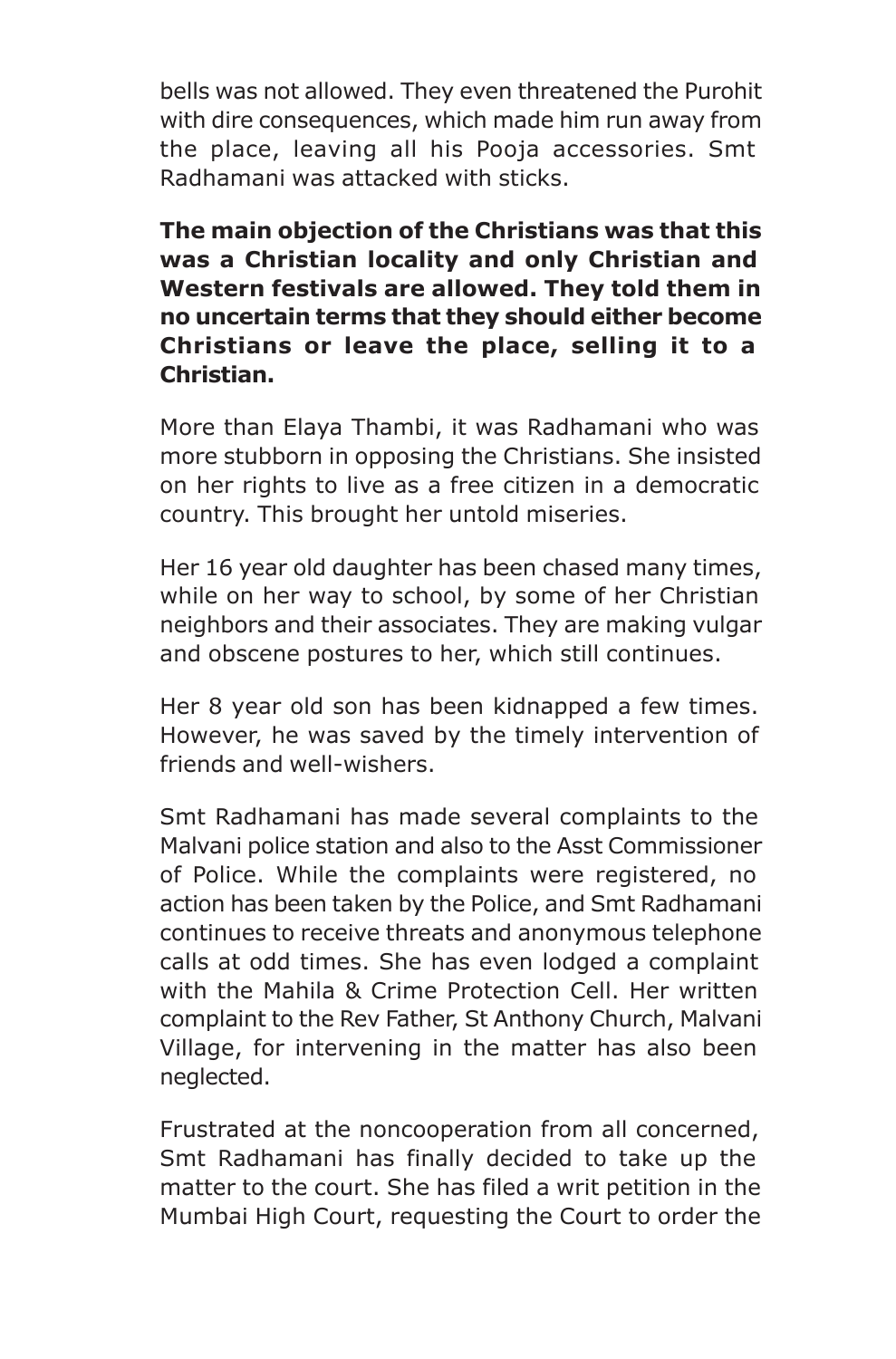Malvani Police Station to take stringent action against the culprits, so that she can live peacefully.

As VHP activist, I along with my colleague in Malaad went to their place and met this family. After narrating the series of incidents, they provided me with a bunch of papers-Xerox copies of complaints to the Police station and petition to the Court. I studied the entire papers and made this story.

Now let look at the chronology. Problem started in 1998. Five years later it appeared in print when *Hindu Voice* published it. Since then two years have passed. While updating this edition, I wrote to Shri Deivamuthu if he was aware of any further developments.

Source: P Deivamuthu, Email 10 February 2005

A few months back there was a fight between the lady and other Christians. The Lady was thrashed by Christians, and she went to VHP office at Grant Road to complain. I am not aware of anything more. I am also not aware of the fate of the court case.

## **If in a small locality in the outskirts of Mumbai, this can happen, then what would happen if a large part of BhaaratVarsh were to become Christian?**

Do you see, that in this Hindu land BhaaratVarsh, Hindus cannot perform GrihaPravesh Pooja (religious ceremonies while occupying a new house) if it happens to be a Christian dominated locality? *Do we Hindus do such things to Christians in Hindu dominated localities?*

**O, my fellow Hindus, how long do you wish to remain apathetic towards these happenings just because this did not happen to your own family? How long do you wish to feel complacent and console yourself being tolerant and**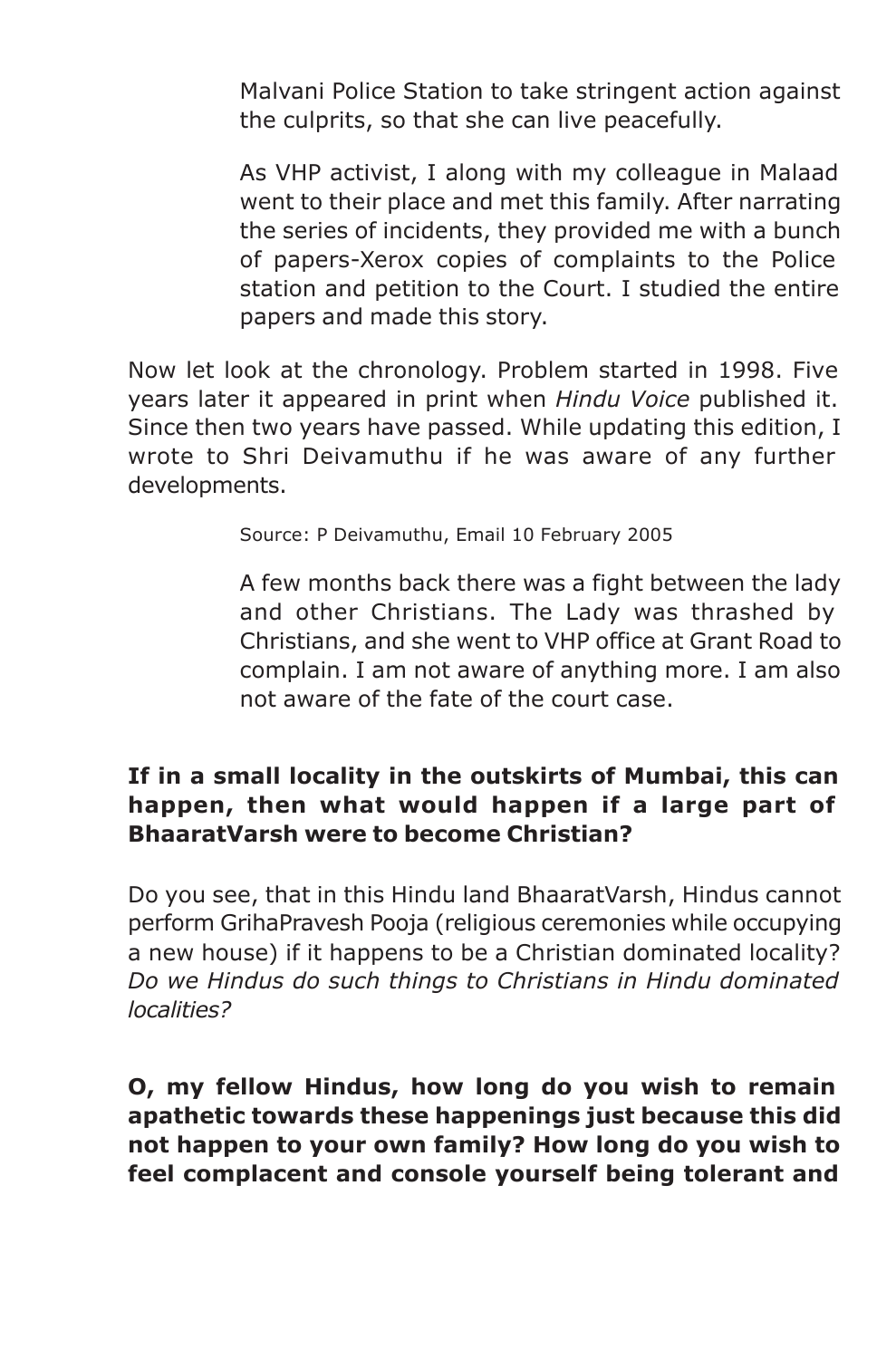## **keep ignoring such happenings that are unfair, unjust, and a significant threat to Hinduism?**

*Do you notice that Police Commissioner did not take action; Father of the Church did not take action. Try to think, why? Do you realize that they treat you Hindus as a boneless community, which can be ignored and sidetracked? Don't you realize that your socalled tolerance is perceived as your cowardice? Don't you realize that Paandavs consistently tolerated atrocities of Kauravs, did not stand up against them in-time, and finally Shri Bhagawaan Krishn had to tell Arjun to lift his Gaandeev and set in pace the historic battle of MahaaBhaarat? Tolerating unfairness beyond a limit can make a volcano erupt one day!*

**Christianity and Islam believe in keeping their minds shut, stay within closed walls of a dark room, and keep all windows tightly shut so that no light penetrates even by accident**

> **Hindu Rig'Ved** I.89.1 Let felicitous thoughts come to us from every source.

> **Hindu Rig'Ved** III.62.10 Gaayatri Mantr: I pay homage to the supreme grandeur of the divine light, that it may inspire our intellect.

> **Felicitous** (core sense) well chosen or suited to the circumstances; (sub sense) pleasing and fortunate.

Hinduism believes in letting the light come from every direction, the light of knowledge, the light of truth. But then, Christianity and Islam do not. Let us look at one example, as to how it works with Christianity at lower levels (common people), and then, see how that gets translated in to the thought process of those at the higher levels (distinguished spokespersons) of Christianity.

# **Hindu children are encouraged to read material about Christianity but Christians reprimand their children if they want to learn anything good about Hinduism**

I am reminded of a personal episode, which I did not pay attention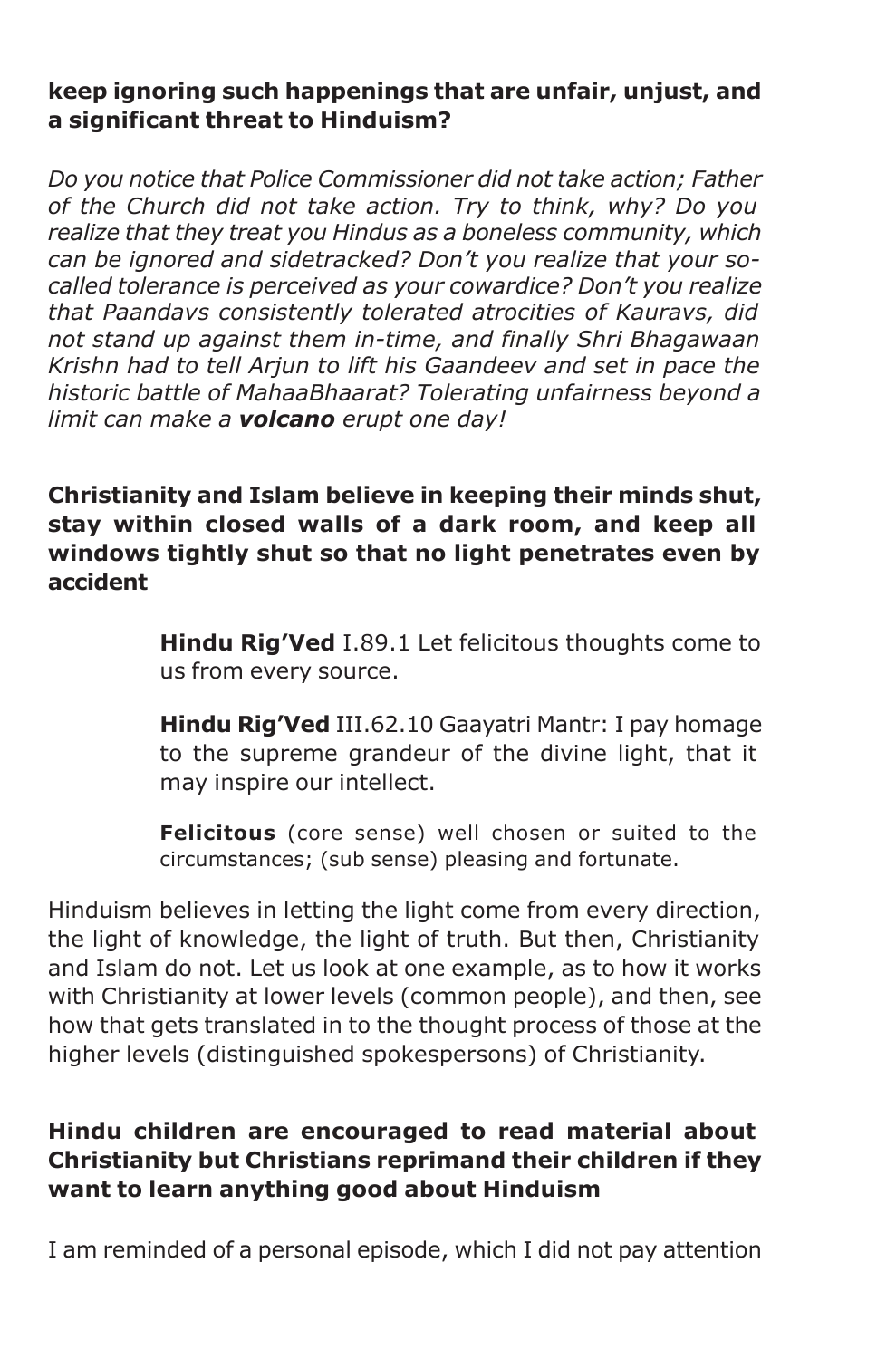then, but now I see the connection. It was year 2000; I lived in Nerul, Navi Mumbai. A lady used to cook meals for me. She used to bring her 9-10 year old daughter with her, always. Her daughter would sit in a corner of the living room while her mother did the cooking in the kitchen. One day this lady brought me some booklet of Jehovah. She wanted me to read it and she wanted to bring her preacher to talk to me later. I did not read the book because I had already seen plenty of them in Canada, and known what they generally contain, but out of politeness, I never told her that I did not read it. One day I gave to her daughter one of my favorite books to read. It was published by Ramakrishna Mission and it contained few short stories for young children. I loved this book, even at this age, for its simple manner in which valuable lessons were conveyed to the children, such lessons that were equally significant to we adults. One of the stories I particularly remember was that of Ganesh as a child, and his mother Paarvati [*Sri Ramakrishna tells Stories* - *God resides in everyone*]. By a small incidence mother Paarvati teaches the lesson to child Ganesh that God resides in everyone, without exception, even in animals. Fatima, the daughter, was reading the story with interest, while Jennifer (earlier name Jeenat), the mother, came out of kitchen and took the book away from her daughter, and slightly reprimanded her for reading it.

I couldn't realize the significance of this at that time, because I was so very ignorant of the true nature of Christian faith. Now that I have read some parts of the Christian Bible, and learned how Christian God forbids Christians from any exposure to other religions, particularly to those who worship idols, and he insists that Christians must destroy those religions and their followers, as long as they live on this earth*,* I can understand the action by the Christian mother, in trying to stop the Christian child from the very childhood from getting to read anything of Hinduism, howsoever good for humanity that lesson may have been.

But at the same time, I find my young Hindu relatives bringing home from their Christian schools the books about Christianity, which the students are encouraged to read. So, as you see, it is one-way traffic. No question of exchange, it is only imposing one on the other, that's it! In a Christian school, Christian prayers can be uttered but Hindu prayers cannot be, though most students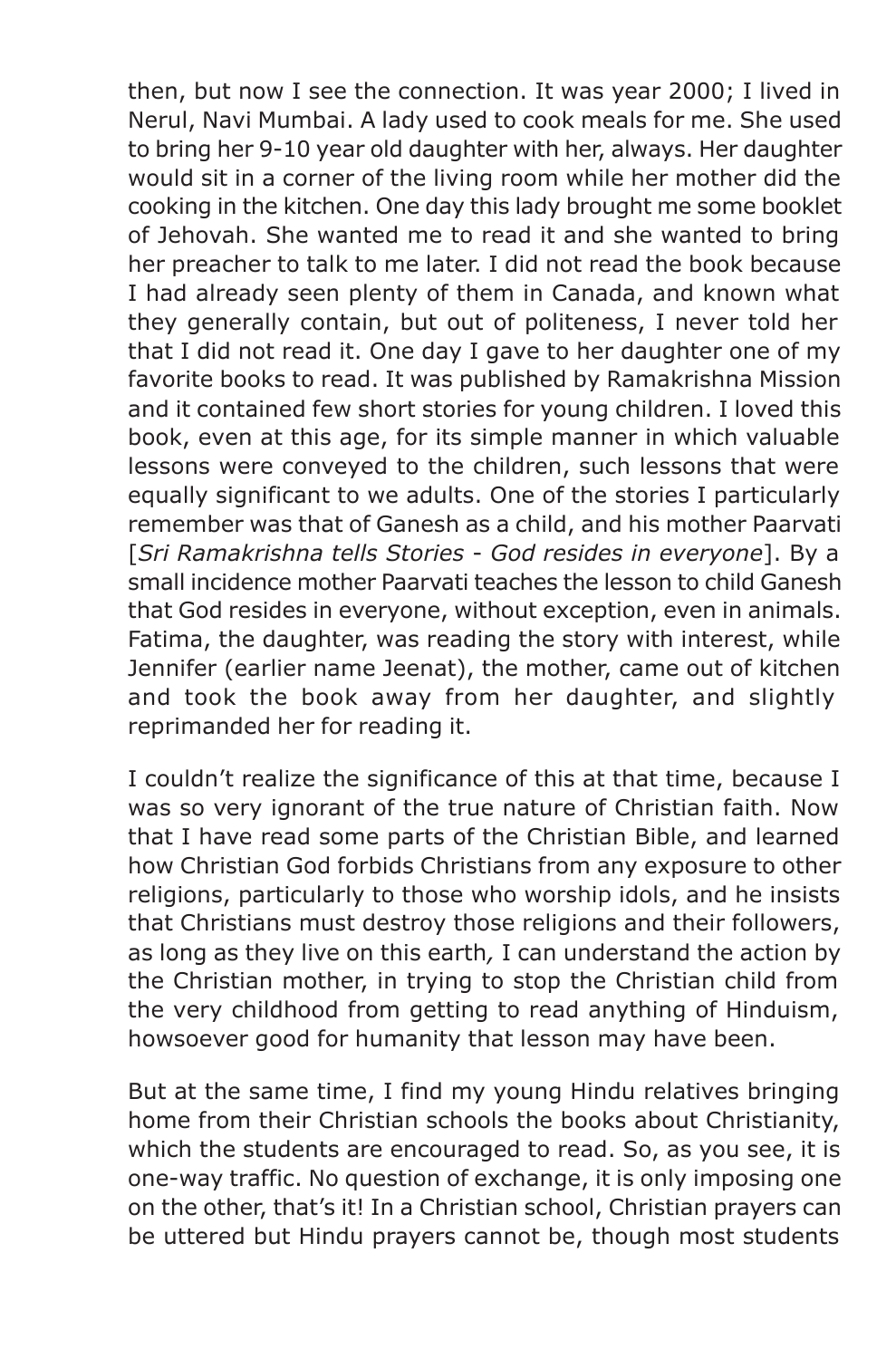would be Hindu. Now, my fellow Hindus, don't you see the impending threat to your religion in these designs?

*Or, you do not want to see? Has your mental impotence grown to such a degree that you have become totally indifferent to such one-way games that cannot be said to be fair, but you seem to have no concern left for fairness towards yourself. Do you only want to be fair to others, but not to yourself? Are your all duties are towards others, none towards yourself? Am I teaching you to be selfish, would you say? Has common sense left you totally? Has Gandhi and the likes made you totally incapable of thinking independently? Haven't you ever learned a few lessons in selfdefense?*

**Now let us go back into their past and see how they were in earlier days, and learn the true reason from Arthur Frederick Ide as to why Rome turned against the Christians?**

> Source: The Myth of St Thomas and Mylapore Shiva Temple, pp 119-120

> Arthur Frederick Ide: One primary reason Rome turned against the Christians was that Christians were **violently intolerant**. Christians would not accept altars to gods other than their own even though the Romans offered an altar to the Christian god. Christians **spat** upon those who would **not** convert. They hid documents.

> They **alienated families**. They prayed for the end of the empire and the enthronement of their god as the new king. These were actions, which were socially disconcerting, disrupting, and **dangerous**.

**It was a news to me from H G Wells, and so may be to many of you, that almost every country in Europe, except England, at one time or another, been provoked to expel the Jesuits, so forget all those lies you have been told about**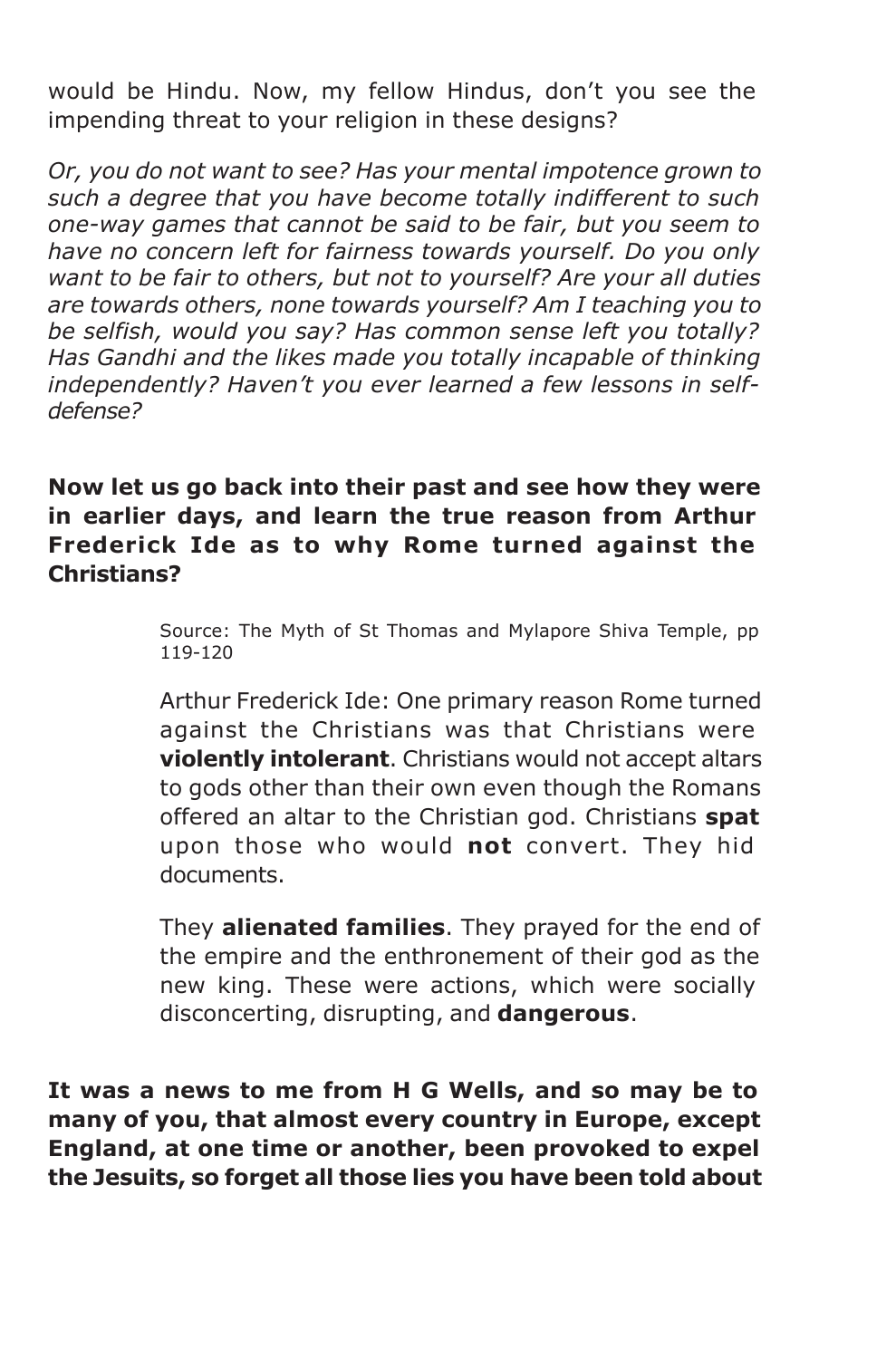## **how good Christians were, and start wondering as to why England happened to be the only exception?**

Source: The Myth of St Thomas and Mylapore Shiva Temple, p 121 fn

H G Wells: Almost every country in Europe **except England** had at one time or another been provoked to expel the **Jesuits,** and … their obdurate persistence in **evildoing continues to this day.**

So we see that almost every country in Europe found it necessary, at one time or other, to kick Christians out. This could not have been by accident. Hindu BhaaratVarsh has treated them better. And if you want to know how Christians have treated Hindu BhaaratVarsh, please see subsequent volumes of this work.

*Here the interesting point to note is that it was only England, which never felt it necessary to kick Christians out. What could be the reason? Is it because they were more Christian than rest of the others? Probably, yes. Probably, that is why only they could create a British Empire that stood next to Christian Empire, in its magnitude. Do you see the analogy?*

# **T G Percival Spear, reputed Cambridge historian, describes Roman Catholicism, as a tradition of intolerance in context of BhaaratVarsh**

Source: T G Percival Spear, reputed Cambridge historian, commenting on the Portuguese in BhaaratVarsh in an *Encyclopedia Britannica* article, quoted in The Myth of St Thomas and Mylapore Shiva Temple, pp 118-119

T G Percival Spear: Then came Roman Catholicism, which today has perhaps 5,000,000 followers and an array of churches, convents, and colleges **all over BhaaratVarsh.** A by-product has been a **tradition of intolerance**, **which still lingers.**

A reputed Cambridge historian has thus spoken of the intolerance amongst Christians in BhaaratVarsh. Hindus need to take a note of that. It is not Hindus who divided the Bhaaratiya society; it is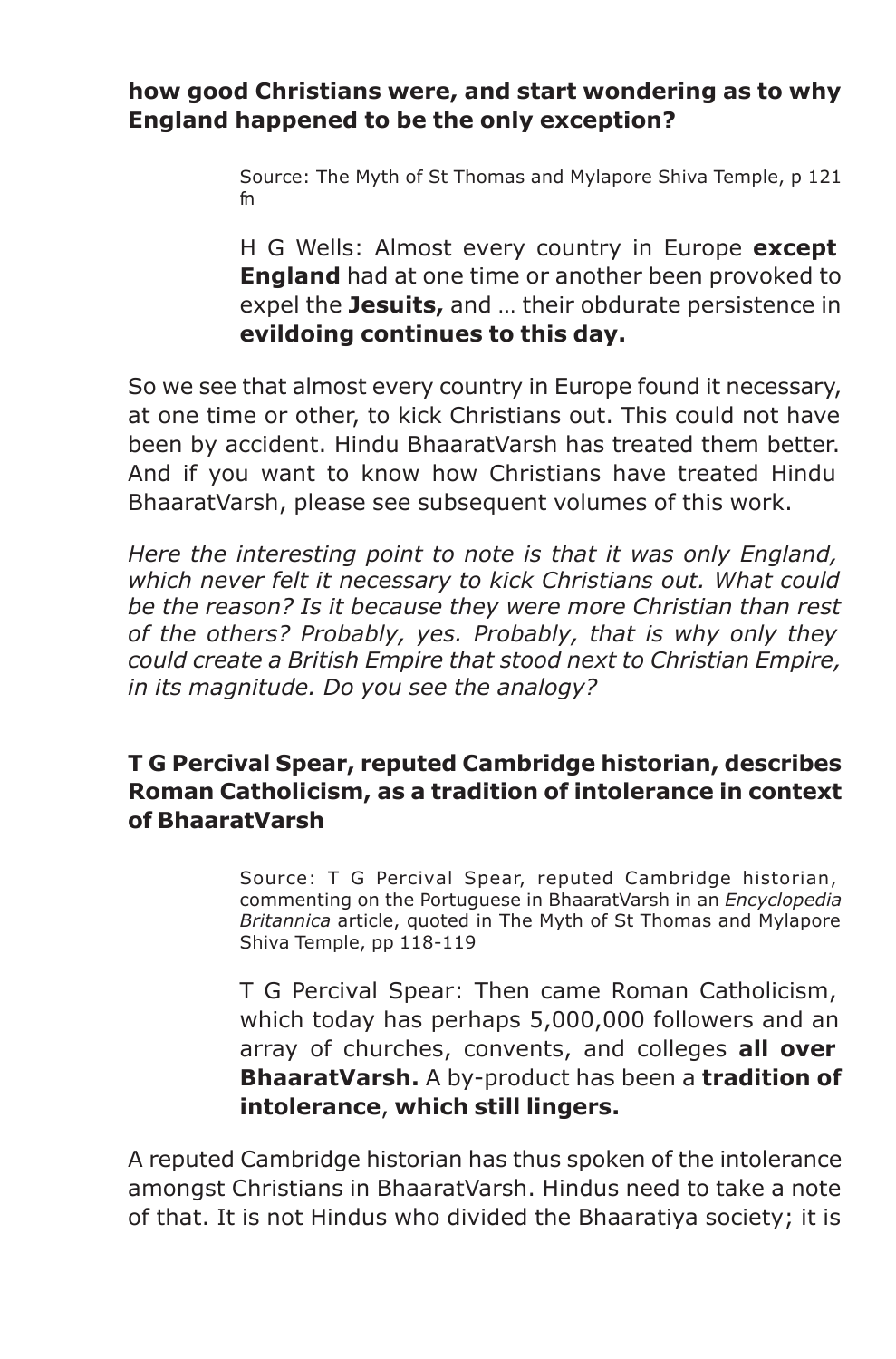Christians and Muslims who did it. We will provide ample evidence thereof in our forthcoming works.

## **Why is it that Thomas Jefferson declared Christian God as cruel, vindictive, capricious and unjust?**

Jefferson, Thomas (1743-1826) 3rd President of the US 1801- 9. He played a key role in the American leadership during the War of Independence and was principal drafter of the Declaration of Independence (1776) Oxford Dictionary p 979

Source: The Myth of St Thomas and Mylapore Shiva Temple, p 120

Percival Spear's remarks about a 'tradition of intolerance' is unfortunately true to Christianity itself. **Jesus** was the **first religious teacher** in history to threaten those who did not agree with him with **eternal damnation.** This is the **only original idea** that he contributed to the world's vast body of religious thought, and in two millennia it has **destroyed nations and whole civilizations** and caused Thomas Jefferson to declare, "The **Christian God** is **cruel**, **vindictive**, **capricious** and **unjust**"

**Damnation** condemnation to eternal punishment in hell [p 463]. **Eternal** lasting or existing forever; without end or beginning [p 631]. **Capricious** given to sudden and unaccountable changes of mood or behavior [p 271]. **Unjust** not based on or behaving according to what is normally right and fair [p 2024]. **Vindictive** having or showing a strong or unreasoning desire for revenge [ p 2062]. Oxford Dictionary

*Don't you see how aptly Thomas Jefferson has described Christian God? You can visualize the character of the Christian God from the followers of the characters of the Christian God. Christian followers try to imbibe in themselves the character of the Christian God. Their conducts themselves reveal such character, disregard how much they try to hide it or cover it up with nice goody-goody words. A question to my Hindu fellow beings: Do you want your children to be raised to become one of them? Remember that the time they spend in their Christian school, outside home with friends from such Christian schools, inside home in front of television that throws up plenty of Christianized thoughts and ideas of the*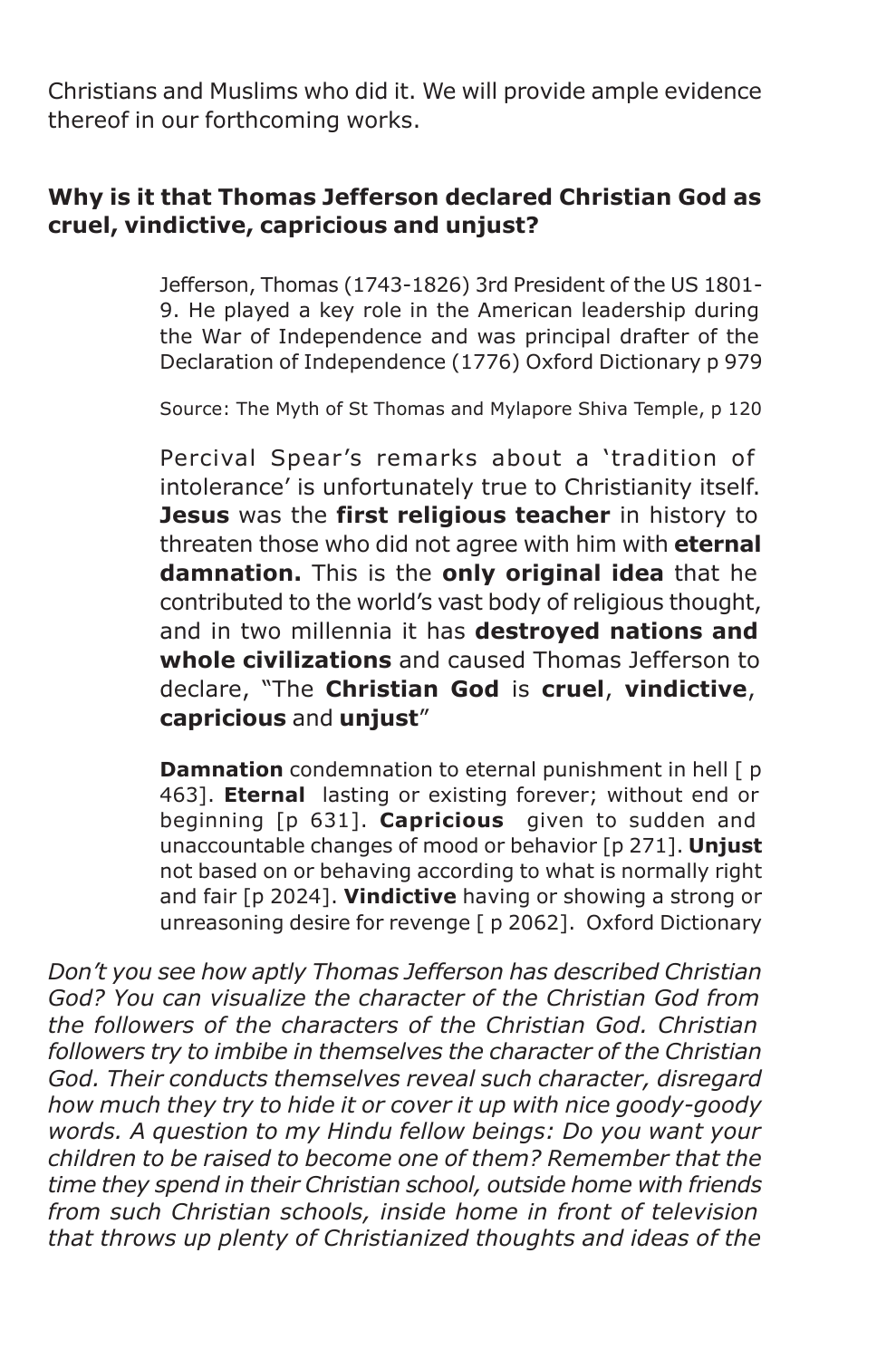*script writers (they don't mention that these are Christianized thoughts because they themselves do not realize that these are, nor do you realize because when you see or hear a thing again and again, over and again, you feel as if it is all part of you, nothing alien about it), the thrust presented by the TV serial directors who have also graduated from those Christian schools, all these together leave much deeper impression on your children's psyche as compared to the little time they spend with their parents in today's environment.*

### **Arthur Frederick Ide tells us that Christian were not executed for their faith but only after their actions were seen as riot inducing, treasonous, detrimental to the family unit and especially dangerous to children**

Source: The Myth of St Thomas and Mylapore Shiva Temple, p 120

Arthur Frederick Ide: Contrary to the Christian apologist Justin, the Christians were not dispatched from this life because they were Christians.

Christians were executed **only after their actions** (not their beliefs) were seen as **riot inducing**, **treasonous**, and **detrimental to the family unit**, and **especially dangerous to the children**.

No wonder the family unit has been so fast disintegrating in Christian society, and its ill effect is also showing up on Hindu society, which has been under Christian education for six generations now.

As for their actions being treasonous no more evidence is needed than what they did to Hindus after they came to BhaaratVarsh as refugees from Syria and Hindu rulers gave them land, grants and privileges. They lived on Hindu land for centuries and then, when Vasco da Gama arrived, they approached him and asked him to wage war against Hindus [details later]*.*

Christians did not understand the meaning of the word loyalty in those days, nor do they understand it now. In ChristianWest, in their corporate organism, there is nothing like the word loyalty. That disease is fast spreading in Bhaaratiya corporate world as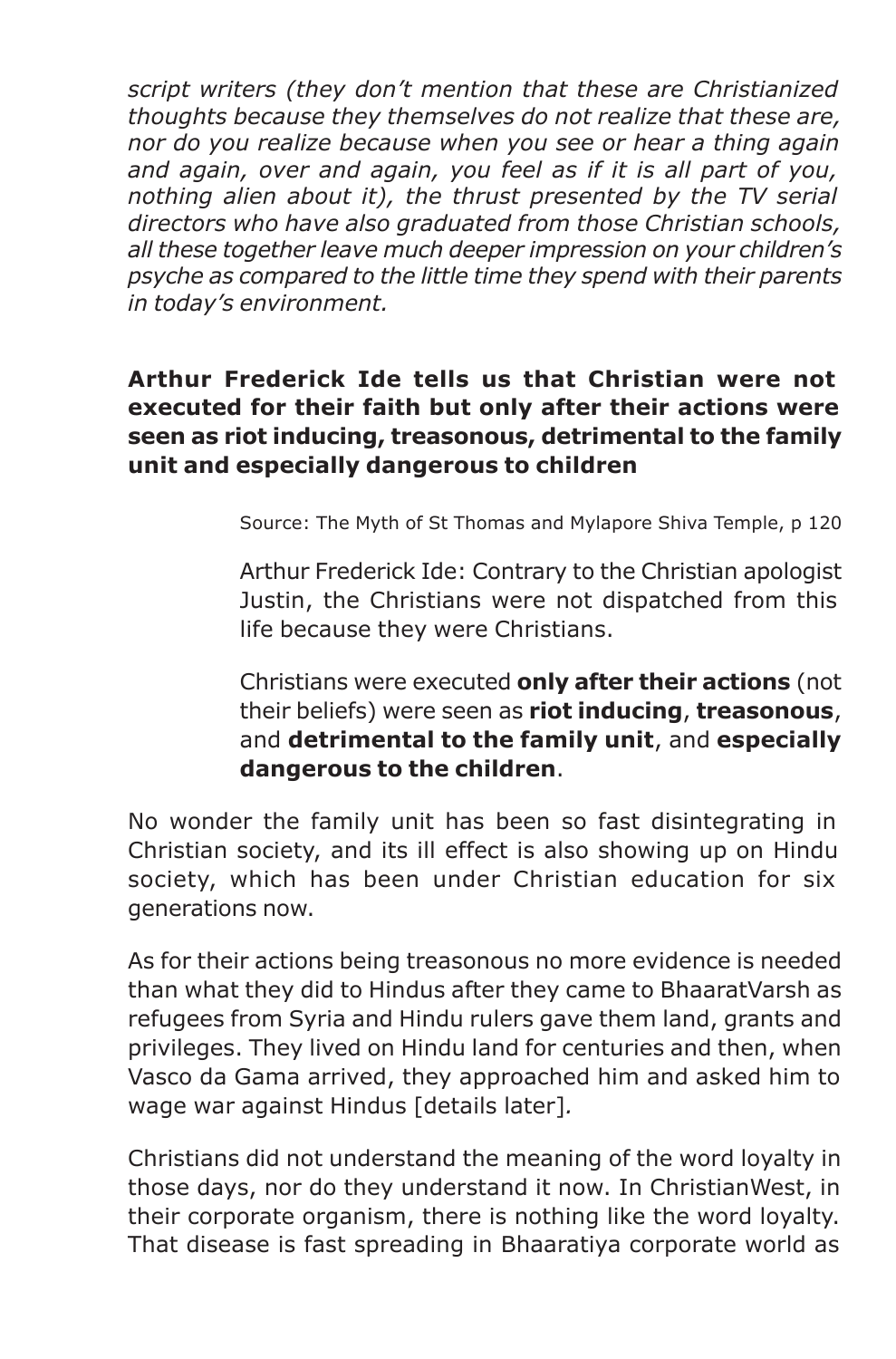well, and we are so very proud of that culture now. But now that they are in power, which often they acquired by illegitimate means (take the history of BhaaratVarsh or of Native Americans or of Native Canadians or of Native New Zealanders or of Native Australians), and being in power they have white-washed their records and presented them differently by use of media and money power.

**Well, lessons for Hindus are here everywhere, but are we willing to learn from the past, and the present? Are we alert about what is going on around us? Bhaaratiya media men and women infected with Christian education won't bring you the truth of today, so do not live under the mistaken impression that newspapers and magazines tell you all that you need to know, and for a change start reading books that bring you hidden truth at a substantial risk**

It is not enough to grieve that Hindu community is so helpless in a predominantly Hindu nation. Nothing will substantially change until Hindus emerge united and powerful.

Powerful does not mean, one has to demonstrate power by suppressing the weak, for instance, President Bush's recent show of strength in Iraq. True to his Christian heritage of duplicity, he spoke of WMDs while eyeing at Oil Wealth. Christian appetite for power and money is phenomenal.

*To be strong, one has to be united. Strength has to be visible characteristic that others should come to respect with veneration. To be so, one has to be truly strong. To be strong, one has to be united.*

Hindus have not been united in the manner Muslims and Christians were. It was good and bad. It was good because they did not impose Hinduism on others by force or coercion as did (and still do), the Muslims and the Christians. It was bad because Hindus could not wholly resist the barbaric and cunning onslaught by these two. That does not mean you need to turn evil like Muslims, Christians and Communists (FakeSecularists). At the same time, you need to realize that now the water has crossed the level of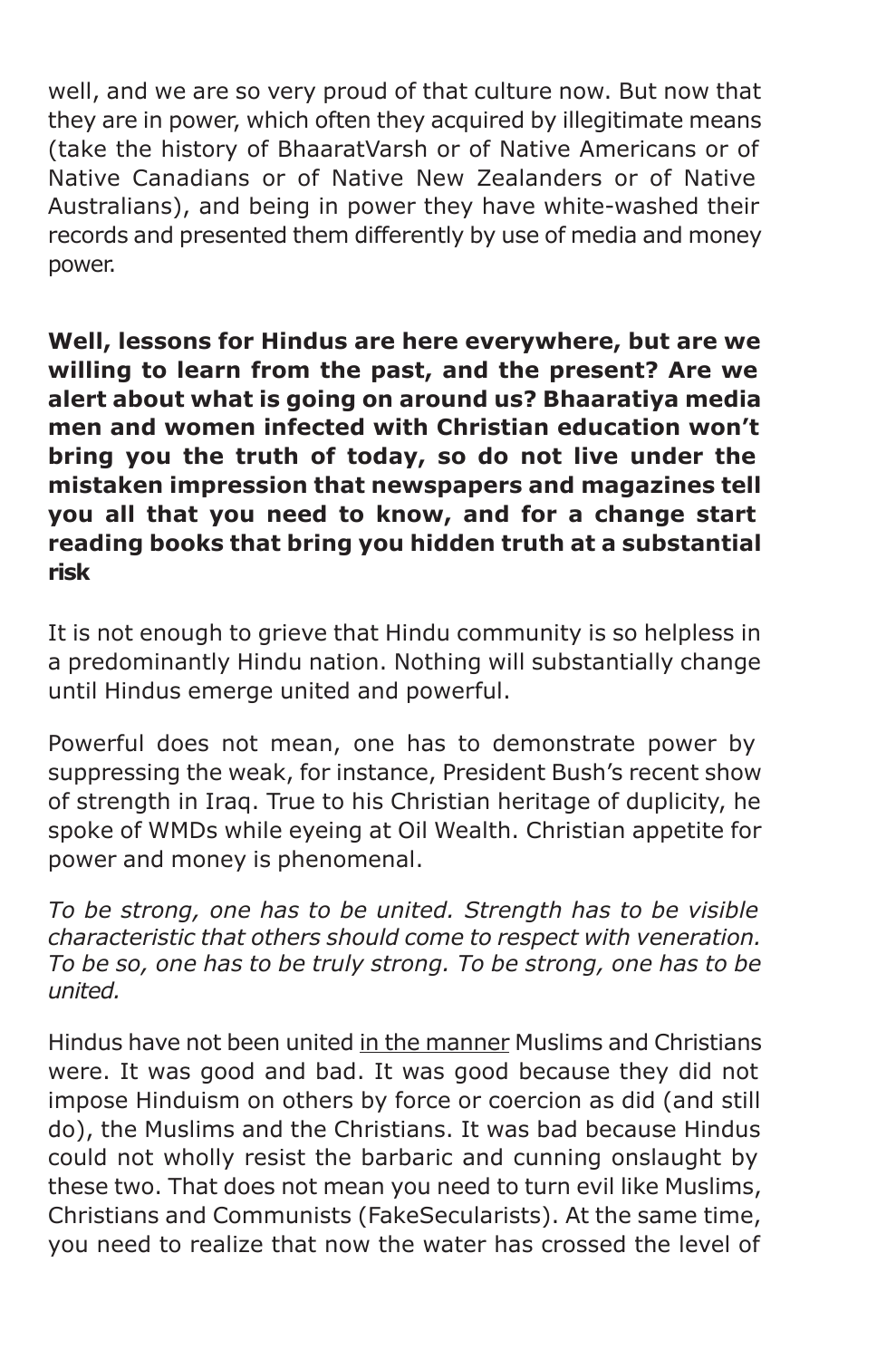the neck. If Hindus do not unite now Hinduism will soon be drowning. Do not be overconfident.

*Do not say if we have survived thousand years we should continue to survive another thousand. Survival with dignity and survival of the 'good' is important. Today 'good' has become weaker and 'bad' has become stronger. No point saying 'it is KaliYug'. While you may not be able to turn the course of the events fully, you are certainly not so very 'impotent' that you cannot even resist the evil.*

Earlier Hinduism faced the onslaught from barbarians like Muslims who knew the only language of sword, cannon, rape, and murder. All this could not destroy Hinduism. Instead, it encouraged them to resist with all their might. Finally, Muslims were almost exhausted and Mogul rule was on its last leg.

*But there are some Hindus who must find fault with Hindus alone for Muslim and Christian rule. These people are one of the many enemies of Hindus, because they only try to inject inferiority complex amongst Hindus. They would say, Hindus were not technologically advanced enough to fight these two, or Hindus were too complacent to meet the onslaught, and so on.*

To let these skeptic fools acquire some wisdom, herein below we have some information about Hindu past. From these few examples given below they should try to understand Hindu character a little better, and if they feel that they know not enough then they can refer to chapter one of *Arise Arjun awaken my Hindu nation*.

*When they condemn Hindus, they do not realize that our Christian Education System has made them silent admirers of Aasuric religion Christianity and its imbedded traits, making them vocal assaulter of Hinduism. These people either speak so out of their own deep sense of inferiority complex that the Christian education system has successfully built in them, or, as the silent admirers of Christian thought process, they speak from the vanity of feeling superior compared to the rest of the Hindus.*

> Source: Mehren, Manuel de la Cosmographie du moyen age, traduction de Shems-ed-din Abou Abdallah de Damas, Paris, Leroux, 1874, p 391, quoted in INDIA what it can teach us? p 257

> Max Muller: Again in the thirteenth century, Shems-ed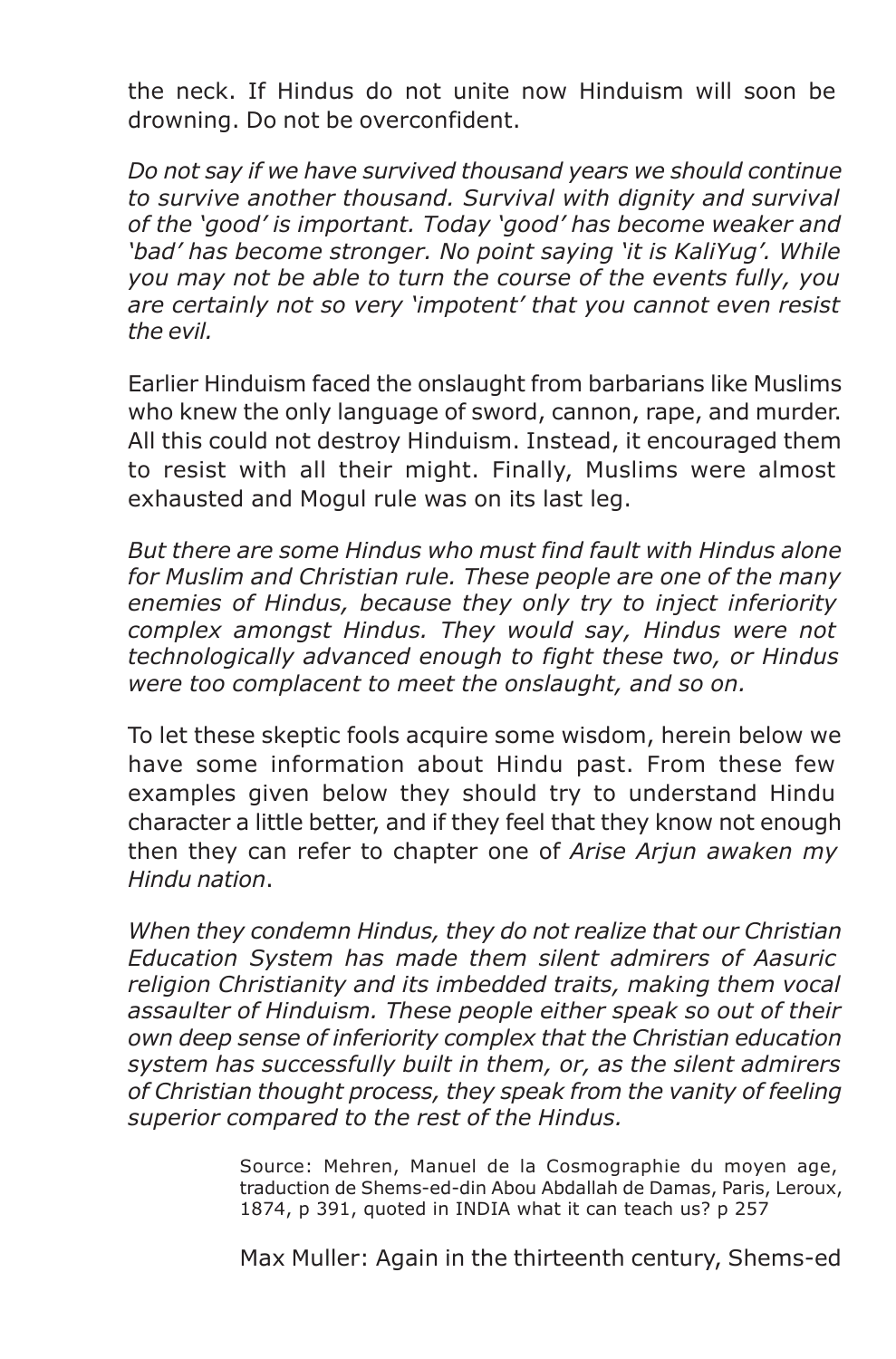din Abu Abdallah quotes the following judgment of Bedi ezr Zenan:

Bedi ezr Zenan: The Bhaaratiyas (\*Hindus) are innumerable, like grains of sand, free from all deceit and violence. **They fear neither death nor life**.

Source: Samuel Johnson, India, p 294, quoted INDIA what it can teach us? p 52

Max Muller: In the 16th century, Abul Fazl, the minister of the Emperor Akbar, says in his Aayine Akbari:

Abul Fazl: The **Hindus** are religious, affable, cheerful, lovers of justice, given to retirement, able in business, admirers of truth, grateful and of unbounded fidelity; and **their soldiers know not what it is to fly from the field of battle**.

It was the time when Hindus could have recovered from the accumulated fatigue of thousand-year war with Muslims, but around that time came the Christians. Christians were a mix of barbarism and cunning of high order.

*While it is necessary that Hindus must unite, it would not be possible until Hindus have adequate awareness of what is truly happening around them.*

Unfortunately Hindu leaders do not keep Hindus well informed. Many Hindu preachers/leaders are themselves so very ignorant about the facts that they tend to often pass on their ignorance to millions, in form of glorifying Christianity and Islam. I have overheard three of them (Hindu preachers - I won't take names because that is not the purpose here) *occasionally* influencing millions every morning (year 2003 on hired TV channels, again 2005) with wrong facts about Christianity and Islam.

*These ignorant Hindu preachers do no less harm to Hinduism. Before becoming preachers and start hiring television channel for broadcast using their devotees' money, they need to study well Islam and Christianity from authentic sources and then verify for themselves what they have learned, if they must speak about these religions. Otherwise, they can avoid mention of these religions, which they don't understand very well.*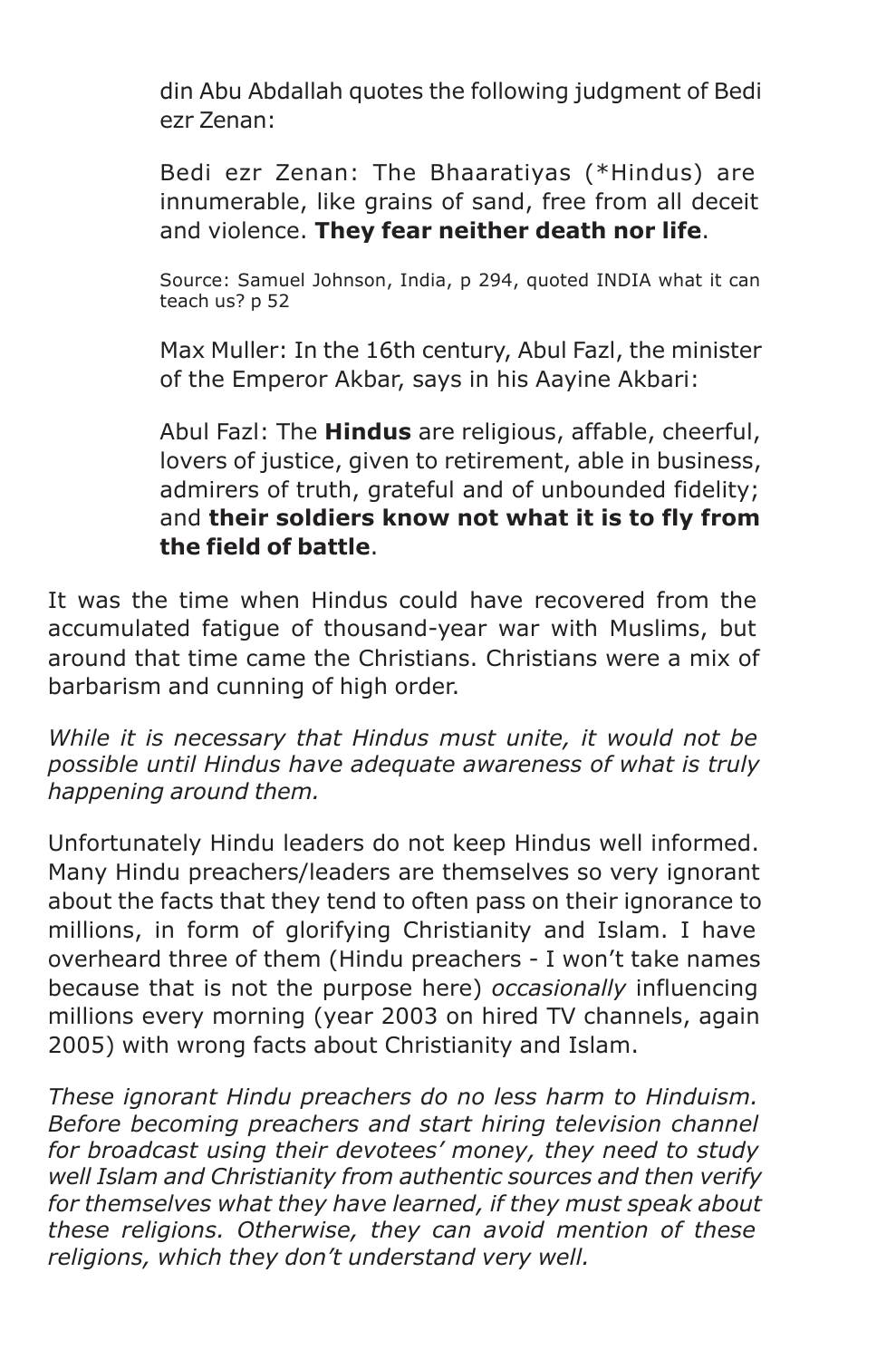*Awareness of facts is the first thing that we need. Reading facts once, and then forgetting them, won't work. Facts have to be brought out repeatedly and frequently that they leave a permanent impression on Hindu psyche. This has to be done on war footing. Organizational support is a must. Financial support is exceedingly important in today's media driven world. Resourceful Hindus all over the world must put in whatever they can afford.*

# **Now let us take a detour and learn about some of Dalit game played by Christian missionaries**

Today most families have become single families, except prosperous business families where common business interest keeps them together under Hindu joint family system. This singlefamily system has been promoted by ChristianEnglish education system through past several generations, and this supposedly beneficial system has now spread all over Hindu society like plague.

At this point, please do not get into argument that Dalits are not part of Hindu society. This particular topic needs a separate and detailed discussion on its own merit. The subject will be addressed in depth in subsequent volumes of this work.

*Since it has become fashionable to discuss only the demerits of Hindu joint family system, there is a need to take a microscopic look at the Christian single-family system and its demerits. Someday, I will demonstrate with ample real life examples that this Christian system, which Jesus advocated, happens to be the worst nuisance to the institution of family. Jesus had claimed that he had come to the world to split the family and put each family member against the other, a fact that Christian missionaries hide very carefully lest their true face becomes visible. By injecting this separatist attitude, Jesus has done one of the greatest harms to the humanity. Most people today are the product of Christian education system and therefore, they fail to see anything wrong in this disease that Christianity has spread, because Christianity, true to its character, only shows the half-truth.*

Let us go back to the event we described earlier, about Christians using Shiv Lingam as toilet seat on 13 August 2003. S V Badri in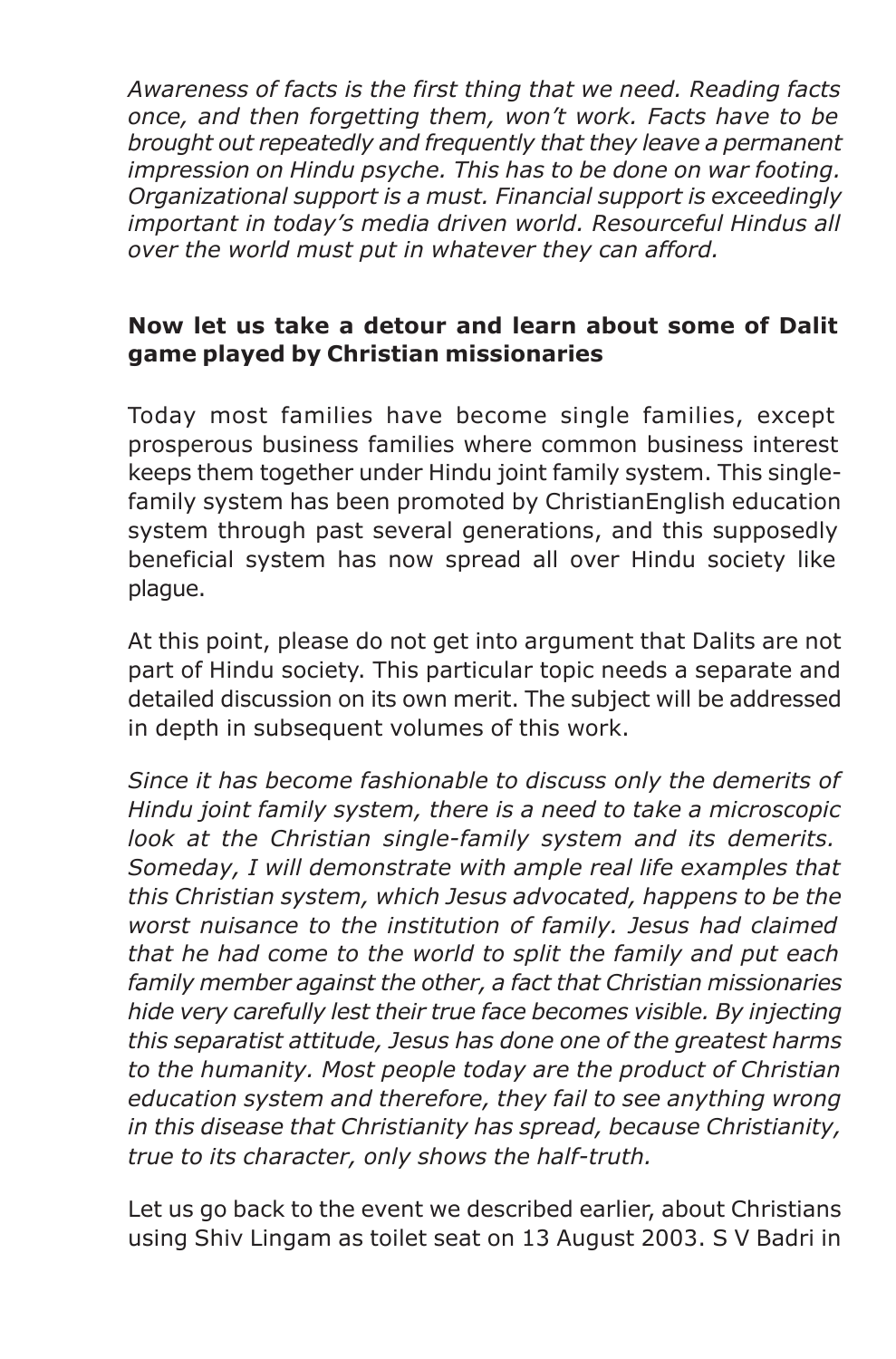his letter to the Chief Minister of Tamil Naadu mentioned that the village consisted predominantly of Vanniars with Dalits outnumbering them in the colony. Let us think for a moment why are Dalits more in number?

First we go by modern logic. Economically poorer section of our society is often known to have one primary source of entertainment, and that is sex. This gives rise to greater number of children in the family. Dominant male member in such families are often known to indulge in drinking habits. It happens to be the general pass time at the end of the day when woman of the family is busy in the kitchen.

*Being single-family system there are no elders in controlling position to restrict such liquor indulging habits.* The influence of liquor robs one of logic and sense. The result is simple. One does what one pleases. The sex becomes often the cheapest mode of entertainment. End result is larger family. Larger family adds to the economic woes but influence of liquor habit keeps one indifferent towards the growing menace. The process leads to outnumbering more sensible section of the society. Over a period of time the ratio becomes very high.

*Christian missionaries, supported by CommunistMarxist Intellectuals and FakeSecularist politicians gladly blame this tilting of scale to atrocities by other class naming them Hindus, and naming the rest as Dalits (oppressed). This is how they divide the society, create animosity, lure towards conversion into Christianity stating a blatant lie that there would be no more disparity after conversion, and thus, the game goes on.*

*Hindus need to wake up, recognize this game plan, which has been working silently against them for centuries. Now it has grown to such proportions that the Hindu society has started bleeding towards death. Unless the Hindu society wakes up soon, and united-together acts to counter this move effectively, it would continue to bleed Hindu society till death.*

We will discuss in depth on this issue in our forthcoming book, which offers a vastly different perspective on the issue of untouchability, and we will see how right from 16th century onwards, Christian missionaries had been practicing this.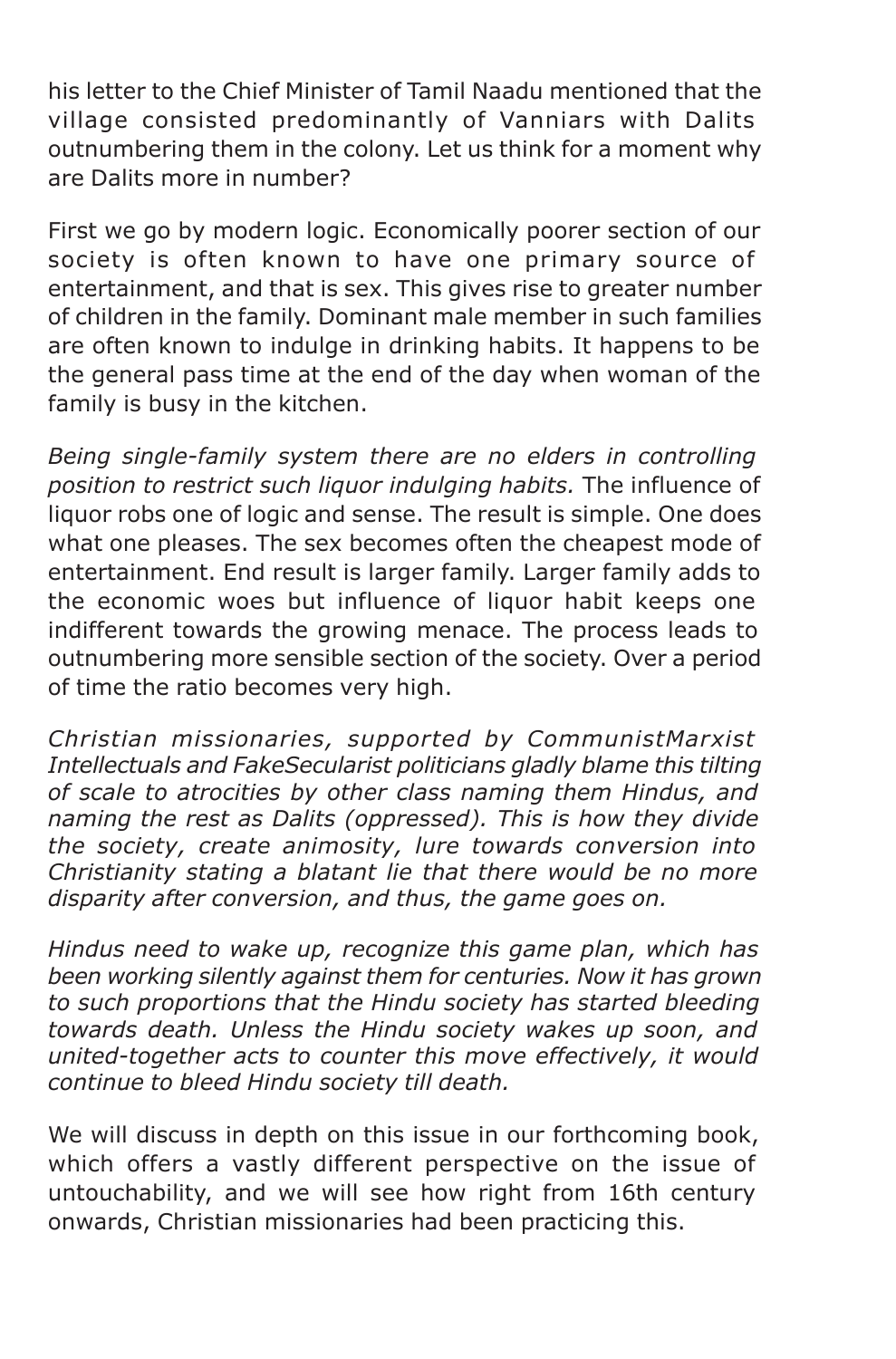So far we have spoken of modern logic, which is understood and accepted with relative ease. Now let us look at the ancient logic, which is based on the Laws of Creation, simply described in today's language 'Mother Nature's balancing system'.

Visualize a gigantic wheel and identify a point on it. You will notice that as the wheel moves on, this particular point that you have identified also moves on. You see it on the top, you see it on the horizon, and you see it at the bottom.

*In a human society, the family of birth becomes a determining factor.* A person who is born in an American or European family is generally more prosperous today than a person who is born in a Bhaaratiya family. Centuries ago, before Columbus and Vasco Da Gama set their sails in search of the land of plenty; BhaaratVarsh, the golden bird, the story was different. In those days, a person who was born in a Bhaaratiya family was essentially far more prosperous than a person who was born in an American or European family.

*Nature has a slow but essentially a balancing phenomenon. The wheel moves on and the top reaches the bottom and the bottom reaches the top. This process is identifiable through human actions. The human becomes an instrument in giving shape to Nature's designs. In this case, Christianized English were the instrument.*

British, who were essentially Christians, arrived in BhaaratVarsh centuries ago, and through their cunning (not uprightness), through their deception (not honesty), they acquired the imperialistic control over this nation, a desire that is something ingrained in the blood stream of Christianity, and a methodology that is consistently practiced by them all over the globe. Over 150 years they converted the richest known land on the earth into one of the poorest. This is, so far, the greatest contribution of the Christianity driven British to the humanity. A nation that calls itself Great(?) Britain!

*They robbed this nation, culturally and economically, but they taught Bhaaratiya people that they made us civilized. After all, they are the one who define what should be the contemporary meaning of being civilized!*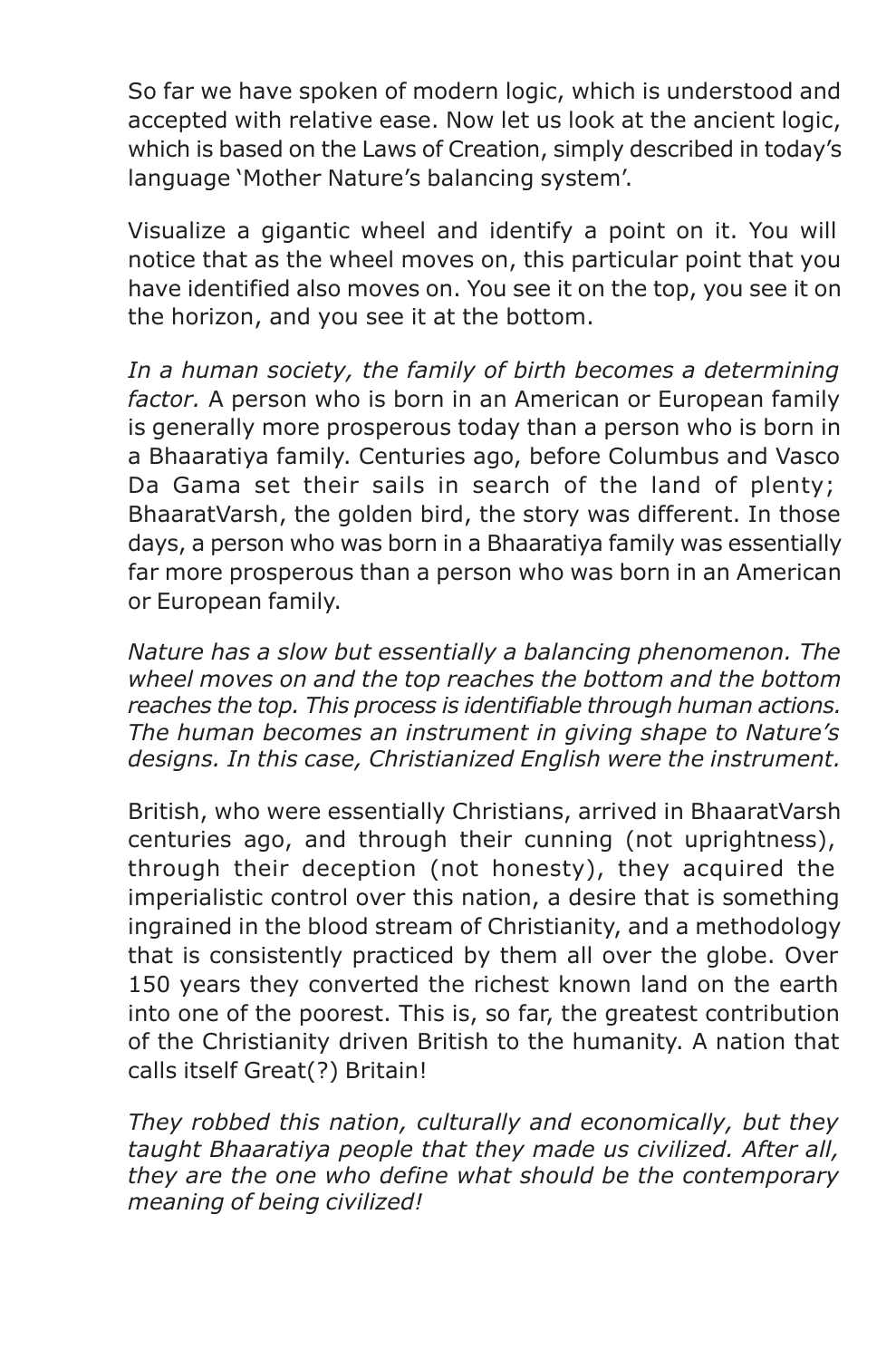**Macaulayite Education system was in essence 'Christian' education system, which had one special motive amongst many, as written by Macaulay in his letter to his father, that through this education system he aimed at eliminating idolaters (Hindus), much the same way as Bible speaks of eliminating idolaters (who worship idols) with one difference that Macaulay wore the mask of 'civilized' whereas Bible spoke of it more in a barbaric fashion**

Macaulay's Education system, for all practical purposes, was run by Christian missionaries. Admit it or not, it was essentially a Christianity driven education system.

*As you continue your journey with me, you will learn that the very foundation of Christianity lies on a big fraud, and the whole structure of Christianity is erected on frauds after frauds.*

*Truth is something, which you may find hard to locate in Christianity's history. However, they made it a point to talk about truthfulness a lot, as often as they could, indicating their immense love for truthfulness. As a result of this, those who heard them, naturally carried the impression that those, who admire truthfulness so much, they themselves must be very truthful.*

*Christianity has acquired, over the years, great skills in lying successfully by use of money and media. They have one motto, you may be a thief, but you are not a thief until you are caught and proved. In fact, they went one step ahead. You are not a thief until majority of people believe that you are a thief. It hardly matters, whether you are caught and it is proved, or not!*

The Vatican was caught laundering drug money [details later] but most people do not know about it. Mother Teresa was loaded with crime money. She did not use this crime money for helping the poor of Calcutta [details later]; standing on whose shoulders she managed the Nobel Prize. But most people know nothing about it, so she has been put on fast track to Sainthood!

*Thus, they can be liars, they can be thieves, they may be caught red handed, charges proved, but so long as they can manage to hush up the things by use of their enormous money and purchased media, they are saintly people respected by the world, and they are the guides to the humanity giving it directions for the future!*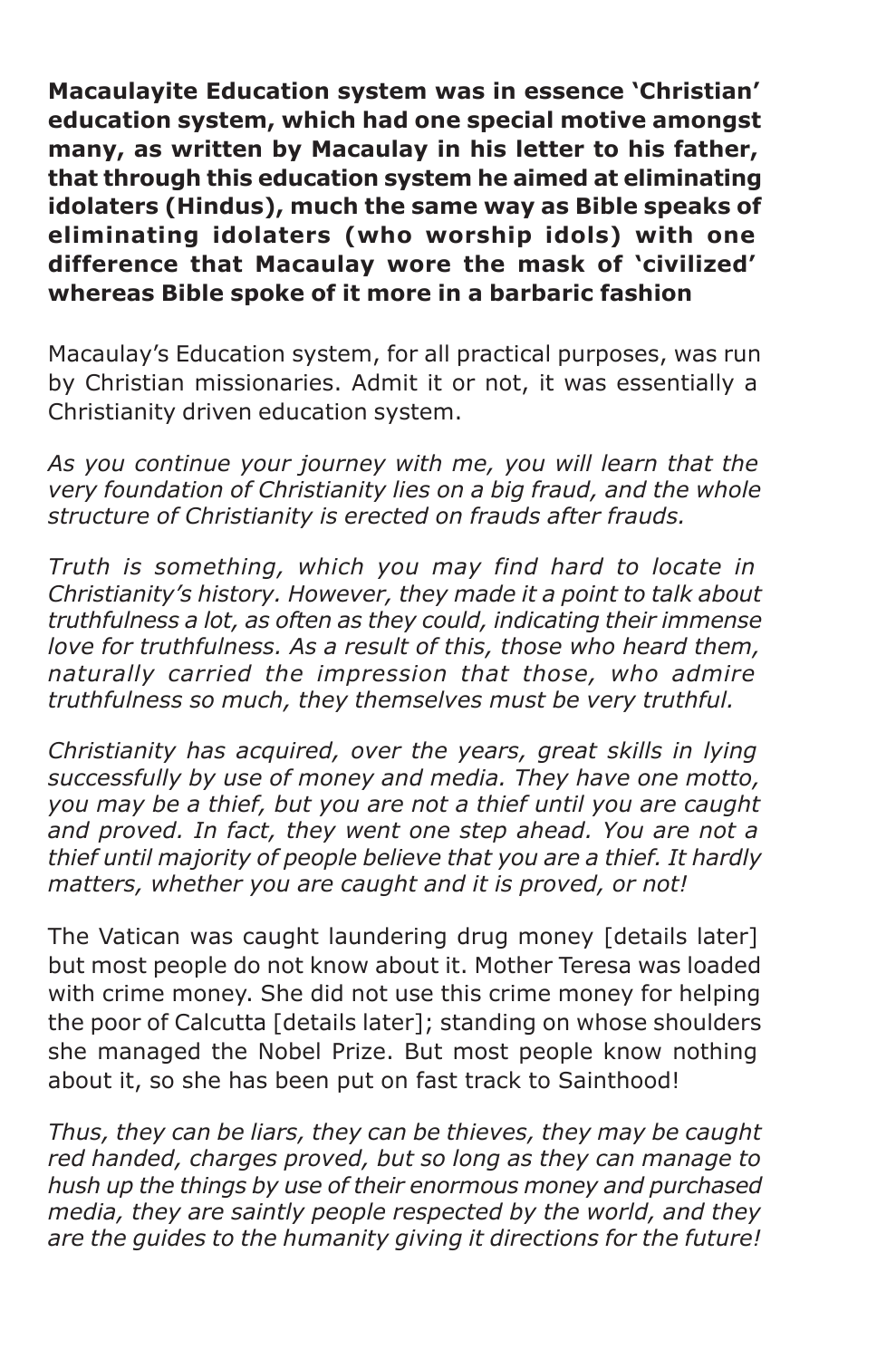*Do we need to wonder, in which direction* [details later] *the humanity would move under their able stewardship?*

Macaulay provides evidence of his Christian thought in his own words when he says "there will not be a single idolater among the respectable classes in Bengal thirty years hence." He uses the word idolater. The fifth book of the Bible is Deuteronomy. Section 13 of Deuteronomy has been titled, "Idolaters to be put to death" An idolater is one who worships an idol, that is, a Hindu.

### **And, Macaulay prophecy came true in less than 50 years, only two generations were sufficient to turn the table**

Source: Michel Danino quoted in IndiaCause Newsletter 17 August 2003

That was what Macaulay, again, summarized best when he proudly wrote his father in 1836: "Our English schools are flourishing wonderfully.... It is my belief that if our plans of education are followed up, there will not be a single idolater among the respectable classes in Bengal thirty years hence."

This reminded me of "M" about whom Aldous Huxley writes in his foreword to *The Gospel of Sri Ramakrishna* "Never have the casual and unstudied utterances of a great religious teacher been set down with so minute fidelity. Making good use of his natural gifts and the circumstances in which he found himself, "M" produced a book unique, so far as my knowledge goes, in the literature of hagiography." Aldous Huxley, Foreword, pp v.

> **Hagiography** the writing of the lives of saints Oxford Dictionary p 826

Who was "M"? Aldous Huxley describes: "M", as the author modestly styles himself, was peculiarly qualified for his task. Ref: Aldous Huxley, Foreword, pp v. His name was Mahendra Nath Gupta. He was the headmaster/principal of Vidya Saagar School. *The Gospel of Sri Ramakrishna* was originally recorded in Bengali, in five volumes, by M. Later it was translated into English, also by Swami Nikhilananda [1895-1973] founder of Ramakrishna-Vivekananda Center, New York, USA.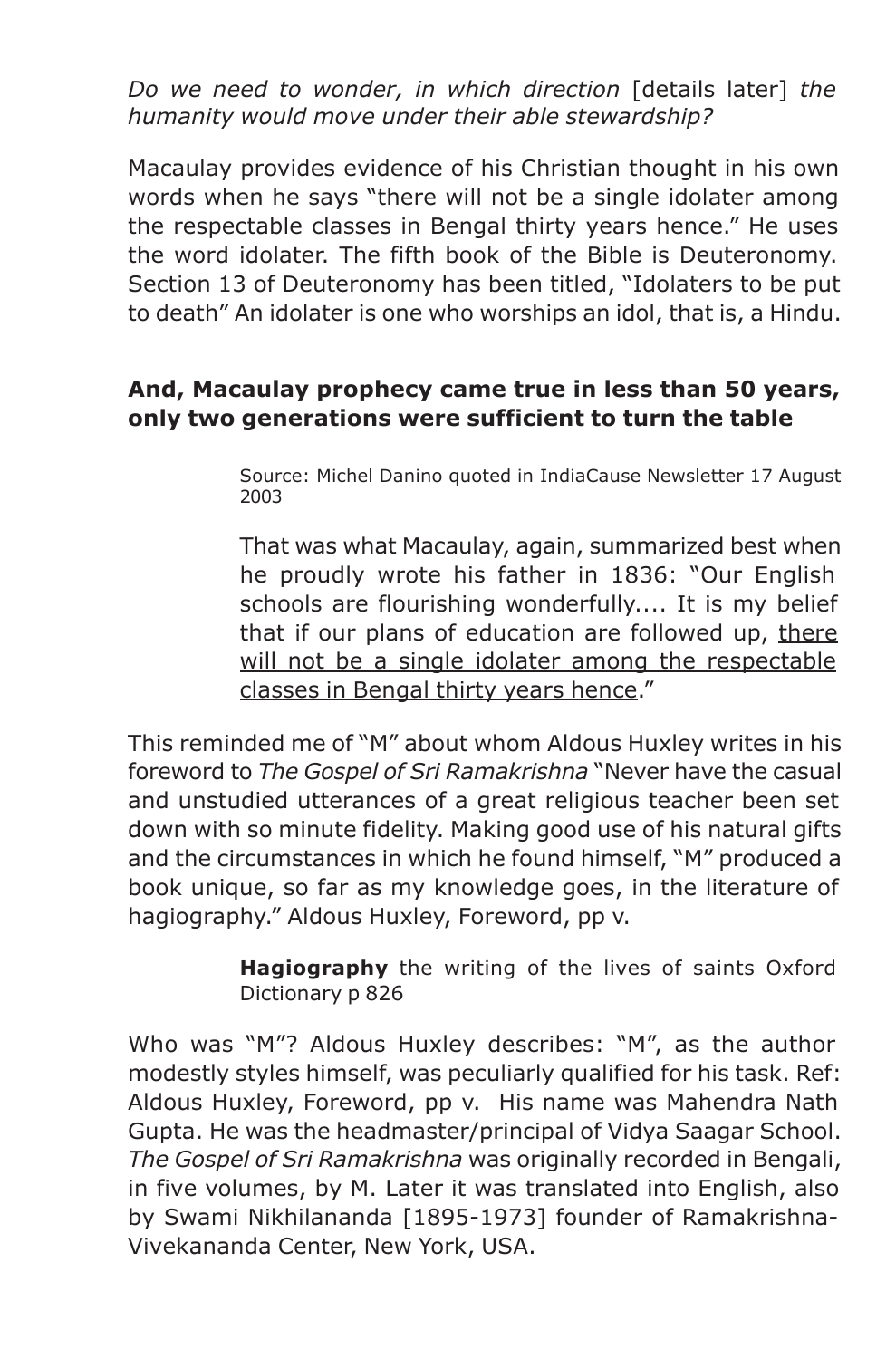The dairy of "M" recorded (in February 1882) the details of his first argument with the Master.

Source: The Gospel of Sri Ramakrishna, p 80

"But, sir," he said to the Master, "one should explain to those who worship the clay image that it is not God, and that, while worshipping it, they should have God in view and not the clay image. One should not worship clay."

This tells us that Macaulay's prophecy did become a reality in less than 50 years time. He had mentioned, "There will not be a single idolater among the respectable classes in Bengal thirty years hence." And, "M" (being the headmaster/principal of respected Vidya Saagar School) is a befitting example. His dairy recorded this event *forty-five years* after Macaulay wrote to his father.

# **Now meet some worthy children of Macaulay and peep into their minds**

On Thursday evening, 15 January 2004, I was at Birla Maatushri Hall at Church Gate in Mumbai. I heard the distinguished speaker say, Jawaharlal Nehru used to say: I am a Hindu by accident. Now that I sit down to write these lines, this thought occurs to me, and I shall be blatant disregarding the harshness of word chosen in this context. I would want to share with you the thoughts, honestly, as they surfaced my mind, though some may argue that it crosses the limits of decency when we speak of someone so celebrated a personality as Jawaharlal Nehru.

Coming back to his feelings that he was born a Hindu by accident! Had he have a bit of intelligence, Jawaharlal would have realized that it was not his misfortune, but the misfortune of the Hindu community that he was born a Hindu. Till today, Hindu community is paying the price for his birth in Hindu community, and it will many-many years before the damage he has done can be rectified.

What better can be expected of someone (Jawaharlal) who was born of a father like Motilal Nehru? The speaker at Birla Maatushri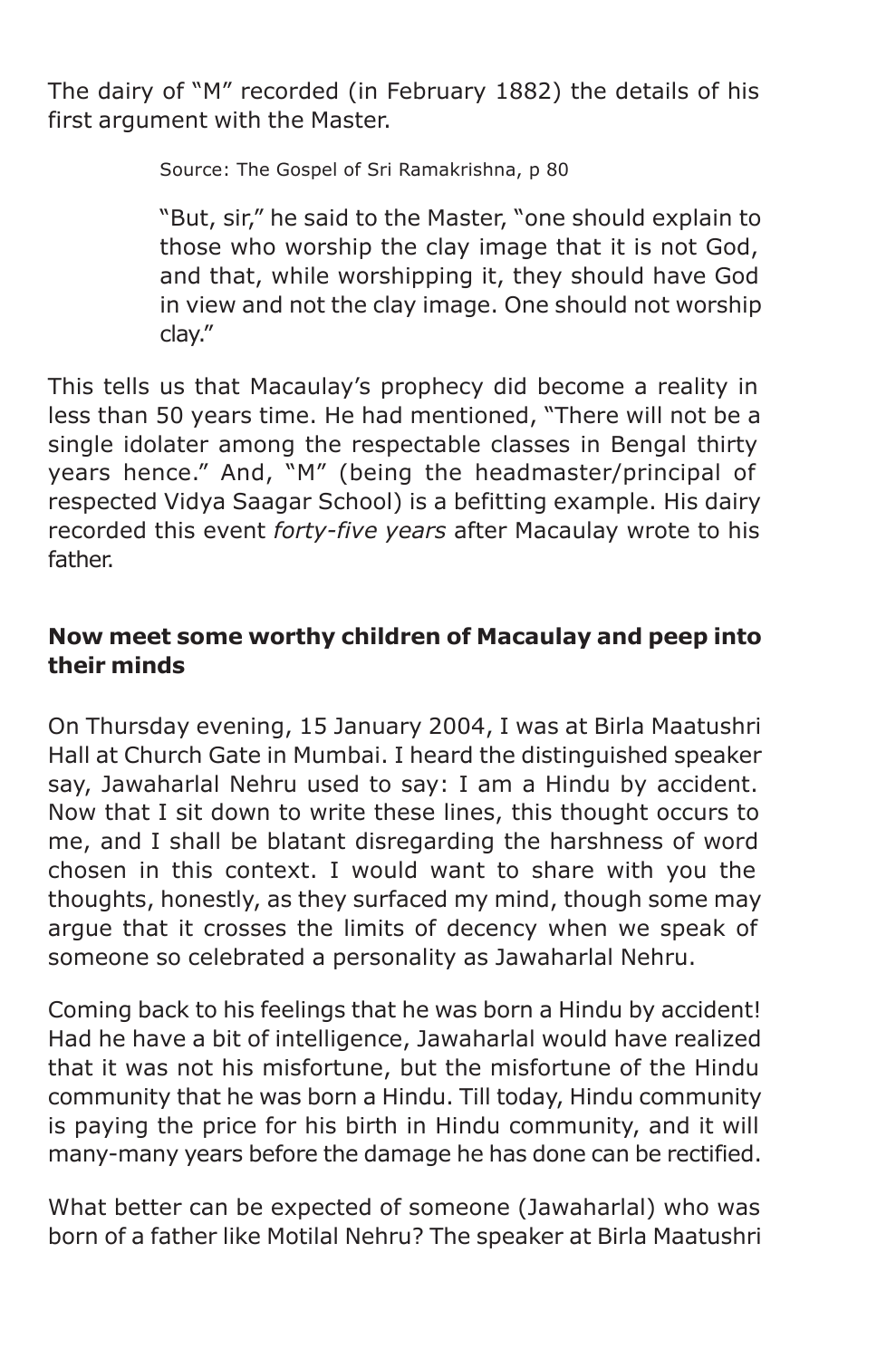narrated yet another instance. Motilal had been to Europe. He checked in a hotel. He was asked to write his name, religion and other details in the register maintained for guests at the hotel. He wrote his name, his religion as Hindu, and added an unwarranted comment that it was because of his sins of earlier births that he was born a Hindu.

Motilal was so very ashamed of being a Hindu that he wrote so. He was not asked to write his comments on Hinduism in the Register of Guests kept at the hotel. But he wanted to tell the world how lowly he thought of Hinduism. How did those thoughts enter his thick skull? Naturally, the Christian missionaries, through their education system, did a pretty good job on him. He was a well-known barrister, considered to be a super rich one, and a good one at his profession.

He considered his present birth as a Hindu was on account of sins he had committed in his earlier births. Probably, he would have been happier born as a Christian? Did he realize that present day Christianity does not endorse that a human could have had earlier births? What was he then, a hotchpotch of Hindu and Christian thought?

## **Have you wondered why non-English educated people want to send their children to Christian schools?**

National pride lacks significantly amongst English educated elite in particular (English educated masses in general) and they continue to occupy places of importance in the society. They keep blabbering their allegiance towards their Western masters (till today).

They monitor and influence anything that is of any significance in national policy and its administration. As a result, the rest of the people (who are not English educated) look up to these powerful ones with awe. And, they want their children to get English education, so that their children too, can become influential, when they grow up.

*In this manner, we keep producing generation after generation, and keep harvesting the stooges of Westernity [effectively*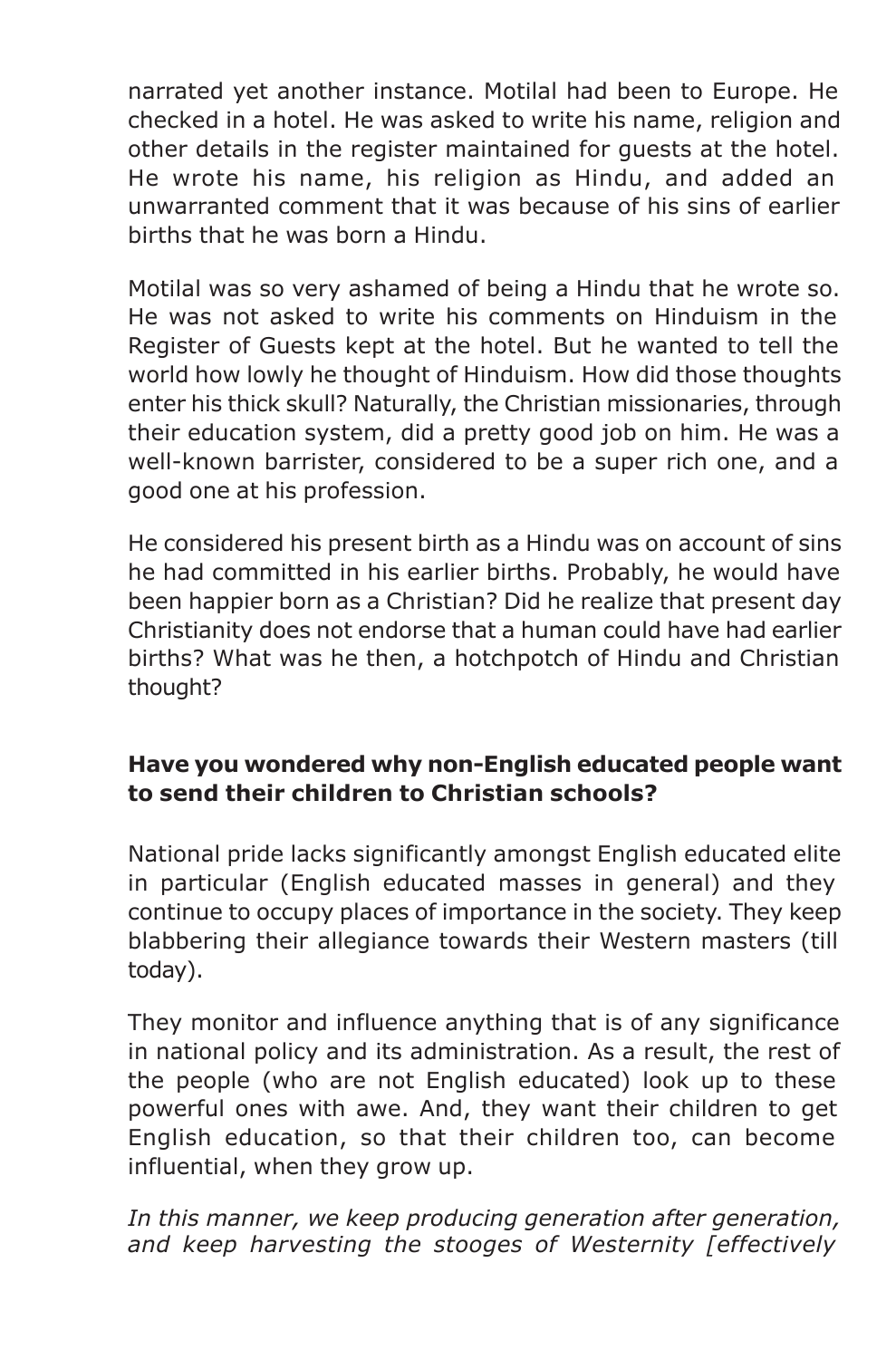*Christianity], who always look up to the West (ChristianWorld) for everything that they admire, and simultaneously, look down upon (and suppress and gradually destroy) anything good that may have been left of our Eastern (Hindu) heritage. This is how they keep sabotaging Hindu society.*

No true and lasting solution will ever emerge until we go back to the root and reinstate Hindu education system, Hindu life system, Hindu value system.

*Nothing much can be achieved unless and until we discard his conspiratorial education system 'totally and thoroughly from its root' and replace it by what had earlier produced those excellent characters as described by many-many foreign observers* [details later]

Modern day stooges will not allow that to happen. These stooges include our present day bureaucrats, politicians, journalists, judges and educationists [see *Ayodhya Shri Raam Mandir facts that did not reach you all*].

*The only hope we have is from common people. Though these people themselves are product of the same system but they have less self-interest to protect that system. Therefore, they might agree to eliminate it, once convinced.*

But for the stooges, they won't do anything except defending it because they enjoy wholly the fruits of this system after their ChristianBritish masters have left. They have simply occupied those vacant ChristianBritish chairs for grinding their own axes.

## **Please do not wait for God to interfere; those who preach you that whatever is happening around is happening with the knowledge and will of God, they are only showing you the escapist way**

God has given us the free will to protect our individual and collective interests by ourselves. We should not be expecting Him to interfere in day-to-day happenings of this world.

I have come across some Hindu preachers who tend to say that nothing in this world happens without the will of God and,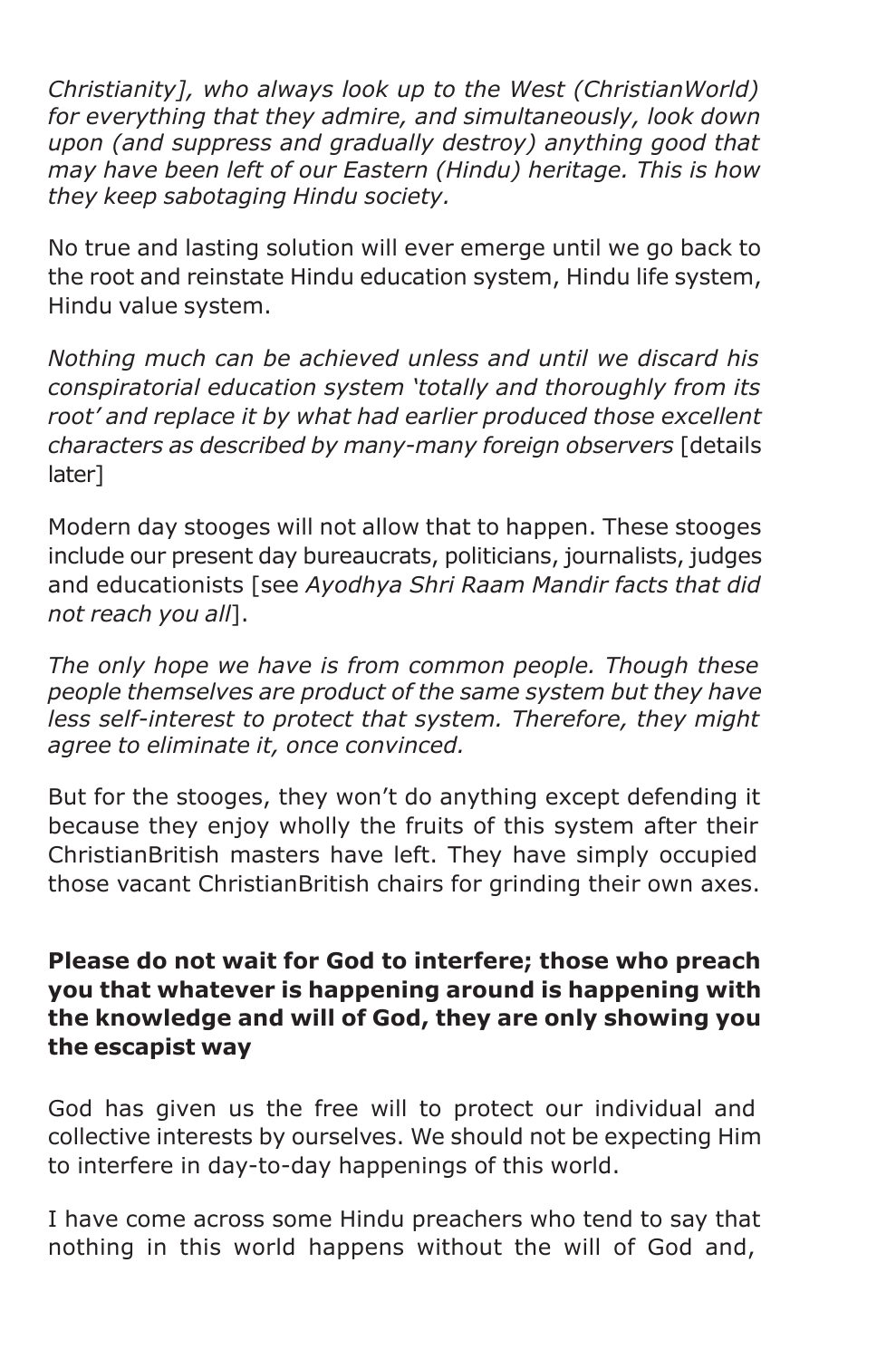therefore, all that is happening around us must be happening with His consent.

They want to focus their attention on God, which is fine. They do not want to get mixed up with all this, is also fine because it is their individual decision for their own self. They want to escape their individual responsibility towards the world around them - it is their decision, right or wrong! But they have no right to mislead the rest of the people saying that this all is happening with the Will of God. That would amount to teaching them how to escape their individual responsibility towards the world around them.

They say it because of their part understanding of the Creation process. Part understanding is not good. The preacher must understand the whole, or must not preach.

Now about the understanding of the Creation process, it is a matter of profound intensity, and I would want to discuss this in depth in another work. This one is not the right place, as touching upon that issue on the surface wouldn't suffice. One needs to go really deep in this subject to do justice with it, and to make the point drive home.

*Each one of us has the individual responsibility to stand against injustice because it is Adharm. If we do not, we suffer, and such suffering becomes a cyclic process. It does not cease, instead it keeps compounding.*

# **How long do you wish to live under the rosy view that ChristianWest brought us the technology and advancement?**

Many of us have become so blind that we cannot see beyond what they showed us, and many of us believe that ChristianBritish did so much for modernizing BhaaratVarsh, for instance bringing railways.

They do not realize that ChristianBritish did not bring railways to BhaaratVarsh to help Hindus. They brought railways to help themselves, so that they could mobilize their troops quickly from one place to another to keep Hindus enslaved.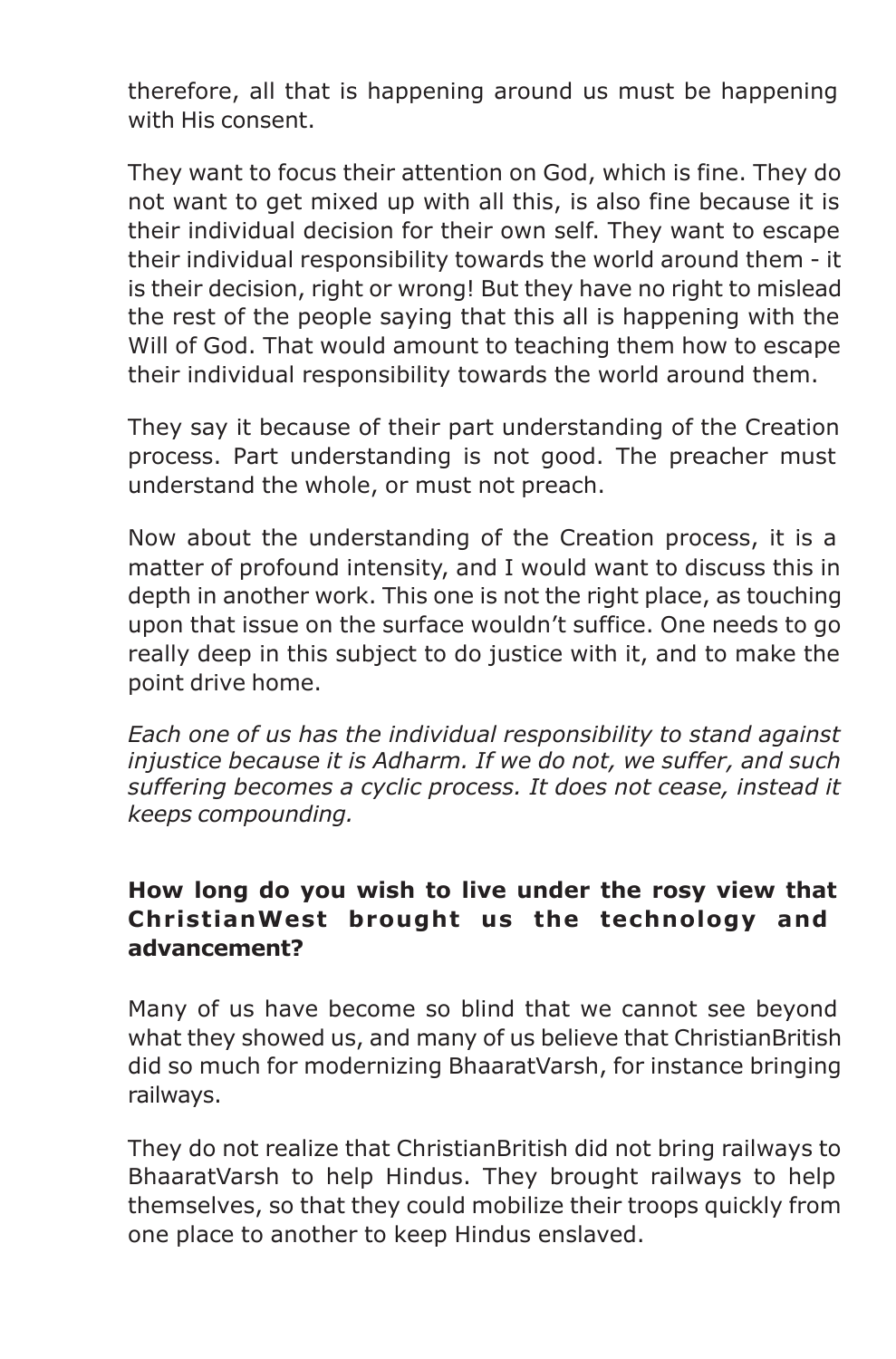*They also fail to realize that ChristianBritish did not bring railways to BhaaratVarsh for free; they charged a price for it and that price was many times more than that they would have got by selling it to any other independent nation. In case of BhaaratVarsh, they were the buyers as the rulers of BhaaratVarsh, and at the same time, they themselves were the sellers as the British nation, and therefore, there was simply no question of price negotiations. How else do you think that ChristianBritish turned the world's richest nation into one of the poorest within a matter of hundred and ninety years (1757-1947)?*

# **ChristianBritain systematically destroyed Bhaaratiya indigenous industry and dumped on us, at a price many times more than the normal price, excess production of their industrial revolution, which otherwise they would have had to dump into nearest Sea**

Do you recollect the statement of Sir Thomas Munro, the eminent Governor of Madras Presidency?

> If a good system of agriculture, unrivalled manufacturing skill, a capacity to produce whatever can contribute to either convenience or luxury, ....

Did they have any magic by which they turned this extraordinarily prosperous nation into a very-very poor nation? No, they simply destroyed all Bhaaratiya indigenous industries, and at the same time they needed to sell their products of industrial revolution, so they found a ready market in BhaaratVarsh, or else, they would have had to dump their excess production into the nearest sea. This happened to be one of many ways, which they used to suck the lifeblood of BhaaratVarsh.

**There is another myth that many of English educated Hindus love to cherish till today: that ChristianBritish brought us technology. They fail to realize, how did those nations get technology that were not under ChristianBritish rule? How did Germany in the West and Japan in the East**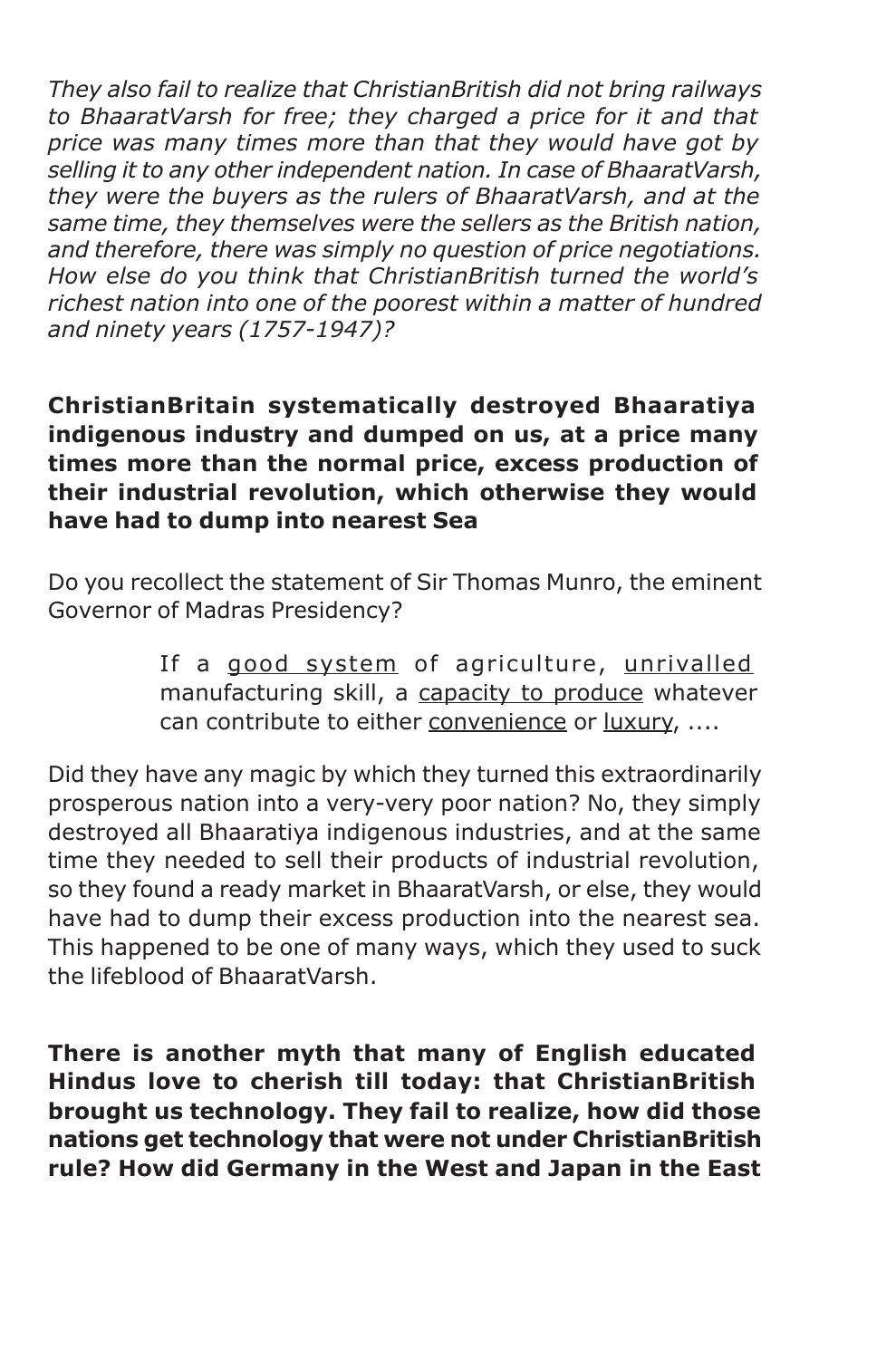#### **beat ChristianBritish hollow though ChristianBritish did not bring them the technology?**

*What they fail to realize that if the cycle of time were moving in a certain direction it would influence all concerned. BhaaratVarsh would have developed technology on its own at a much cheaper cost than those ChristianBritish who looted us for all the imported technology.*

Hindus had different concept about technology. We did not develop killer technology because we did not believe in hatred the way Christians and Muslims did.

On the other hand, bloodthirsty Christians believed in technology that could kill and therefore, they developed guns, canons, and destructive nuclear, and biological warfare technology. A great contribution to humanity, indeed! What better can be expected of those who believe in killing only for action, and peace for talks; dual standard bearers.

**Come with me and learn something about great Hindu technologies that ChristianBritish systematically wiped out and taught us we had nothing worth its name. Prof MacDonnell tells us that European surgery has borrowed the operation of rhinoplasty (formation of artificial noses) from BhaaratVarsh and that Hindus had attained such finesse in surgery that they could cut a hair longitudinally! Would you not want to ask yourself a question: When Hindu surgeons had attained such finesse that they could cut hair by its length, would they have been primitive in other areas of science? Would they have reached such heights by a straight jump to that level without passing through earlier stages of development that would have been necessary to reach there?**

> Source: Prof MacDonnell, *History of Sanskrit Literature*, quoted in Vastu Relevance to Modern Times, Niranjan Babu, p 148

> Prof MacDonnell: **European surgery has borrowed the operation of rhinoplasty** (\*formation of artificial noses, **plastic surgery**) from BhaaratVarsh. **They had**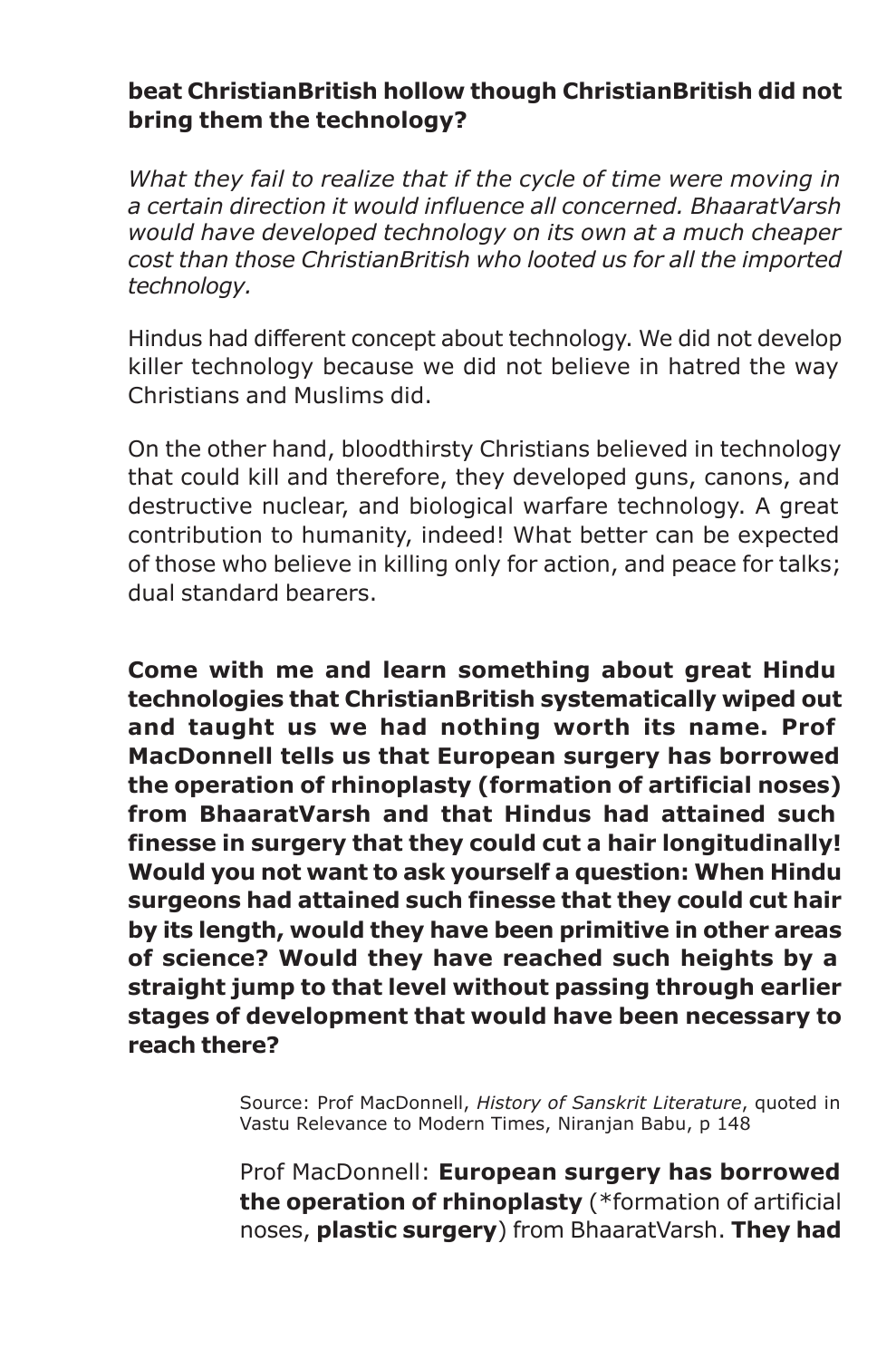# **attained such finesse in surgery that they could cut a hair longitudinally!**

The ancient medical men beginning from the great Dhanwantari (whose prescriptions were said to be infallible), Sushrut, Charak and others down the line were bold and skilful in their surgery. They conducted amputations, arrested bleeding by pressure, bandage or boiling oil, performed operations in the abdomen and uterus, cured hernia, fistula and piles, set broken bones and dislocations and could deftly remove foreign substances from the body. The great **surgeon** Sushrut is said to have advised dissection of dead bodies to a student of surgery and stressed the importance of knowledge gained from experiment and observation.

Now do not be extra smart to claim that all these information are creation of fiction. Visualize a situation that our "modern civilization and its scientific achievements" are destroyed by a bunch of barbarians (like Muslim invaders) and another bunch of cunning lot (like Christian conspirators). However, the information on present day developments is somehow saved. But then the subsequent non-Christian generations, through their non-Christian education system, can proclaim all that as nothing but work of fiction. Will that make the reality of "today" a matter of fiction?

Both looted Hindu riches. One destroyed the other eliminated, Hindu learning. Barbarian champions of Islam invaded BhaaratVarsh and looted and raped and put fire to its educational institutions. Arrived then the cunning Christians and they eliminated Hindu education system, withdrew all educational grants to Hindu systems of learning, and diverted all funding to support Christian Britain's technology and educational systems.

*After all, ChristianBritain needed to sell its allopathic medicines to Hindus at high prices so that they could bleed Hindus financially and at the same time, make Christians richer. They looted us in a civilized Christian way, not in barbaric Muslim way.*

European surgery borrowed Technology from Hindus: Rhinoplasty - Plastic Surgery of Noses. Does our Christian education system tell us that? No, it does not. On the contrary, it tells us that we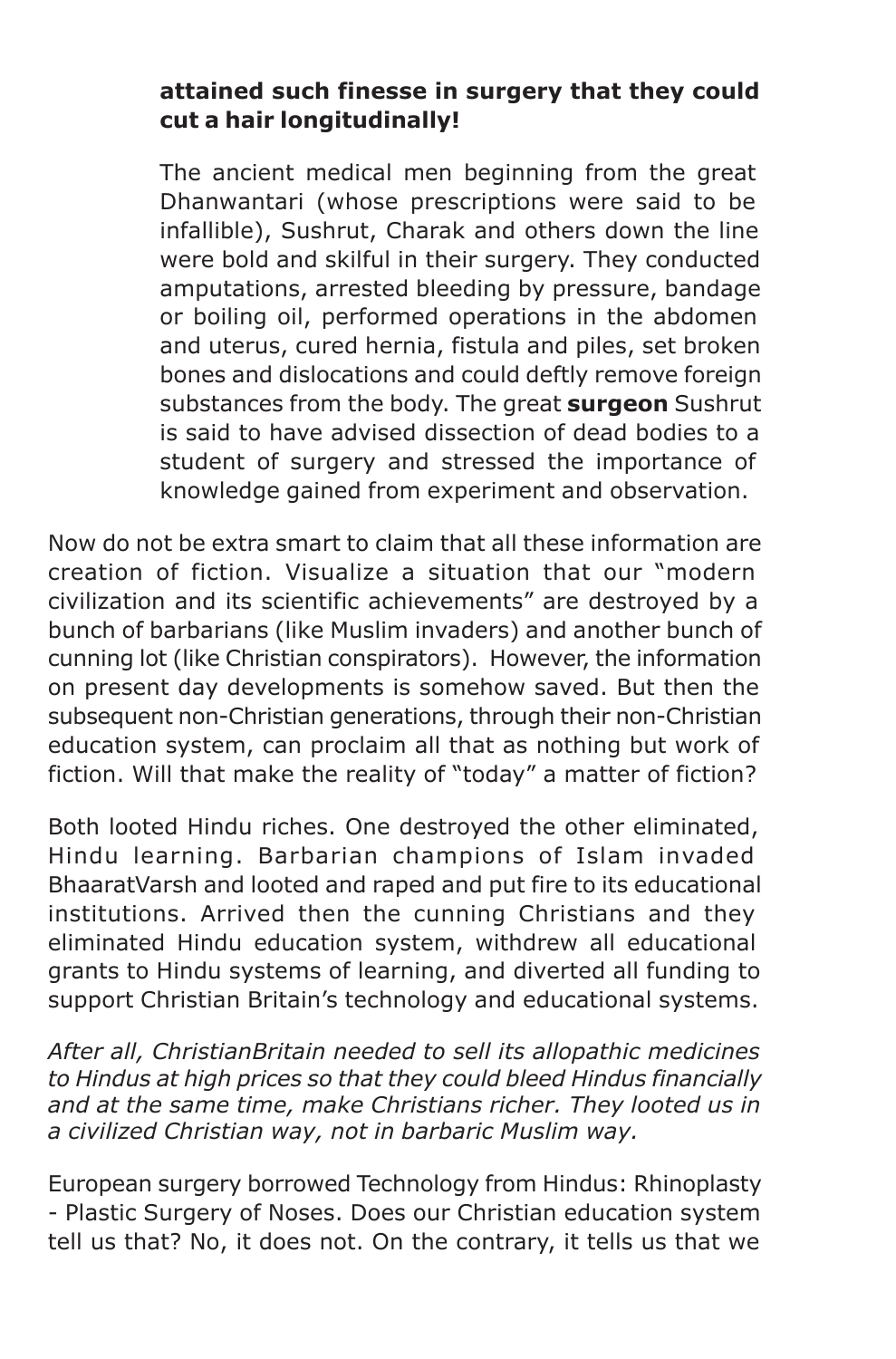learned Plastic Surgery from the ChristianWest. Aren't they firstrate liars? But then, this happens to be a very small lie. Christianity specializes in lies and frauds. Frauds in respect of history are a way of life with Christianity. It has been so common place that it has become the second nature of Christianity [see forthcoming volumes]*.*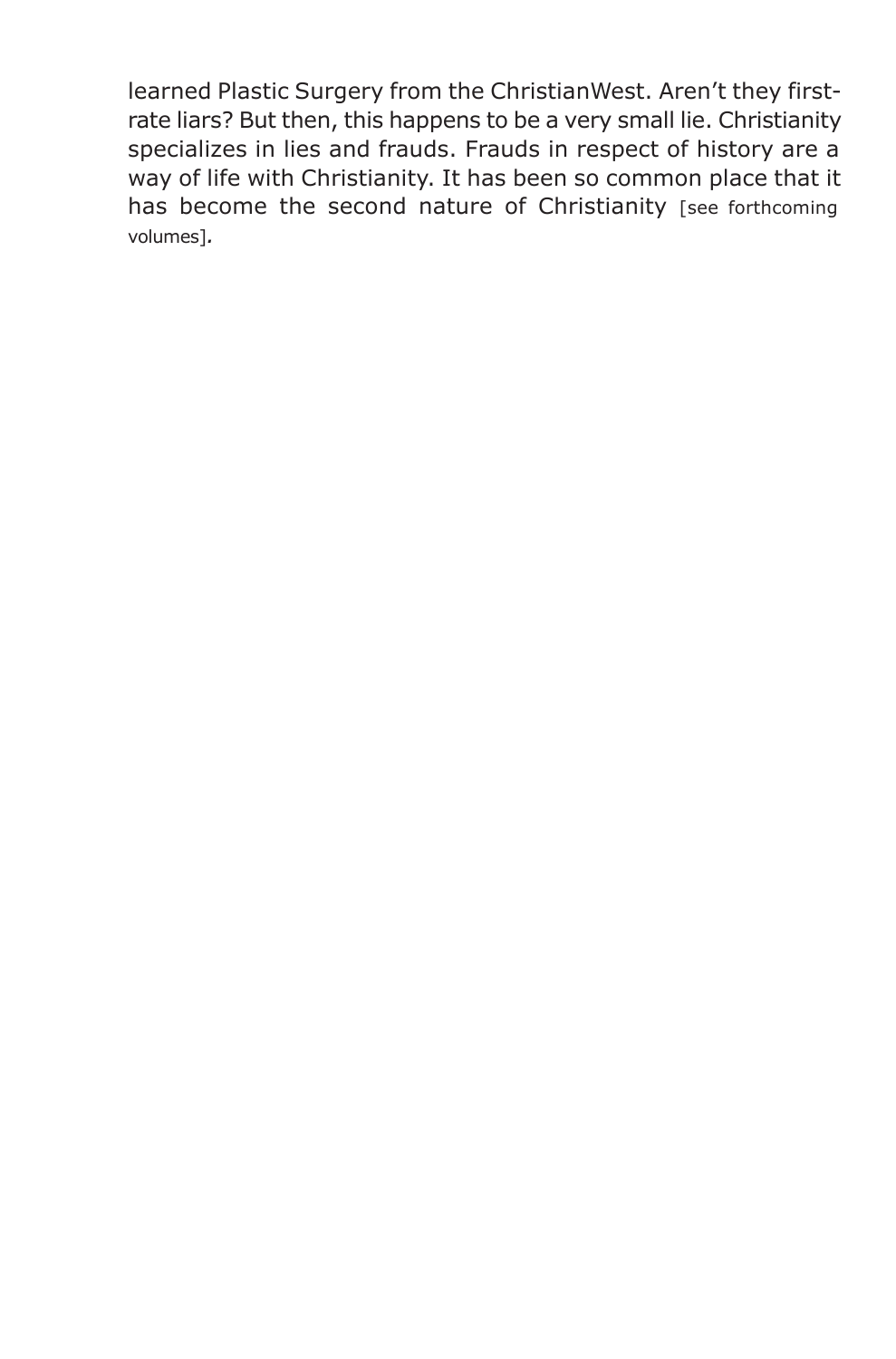# Part - 8

Truth is bitter Truth is bitter Truth is bitter Truth is bitter Truth is bitter Truth is bitter Truth is bitter Truth is bitter Truth is bitter Truth is bitter Truth is bitter Truth is bitter Truth is bitter Truth is bitter Truth is bitter Truth is bitter Truth is bitter Truth is bitter Truth is bitter Truth is bitter Truth is bitter Truth is bitter Truth is bitter Truth is bitter Truth is bitter Truth is bitter Truth is bitter Truth is bitter Truth is bitter Truth is bitter Truth is bitter Truth is bitter Truth is bitter Truth is bitter Truth is bitter Truth is bitter Truth is bitter Truth is bitter Truth is bitter Truth is bitter Truth is bitter Truth is bitter Truth is bitter Truth is bitter Truth is bitter Truth is bitter Truth is bitter Truth is bitter Truth is bitter Truth is bitter Truth is bitter Truth is bitter Truth is bitter Truth is bitter Truth is bitter Truth is bitter Truth is bitter Truth is bitter Truth is bitter Truth is bitter Truth is bitter Truth is bitter Truth is bitter Truth is bitter Truth is bitter Truth is bitter Truth is bitter Truth is bitter Truth is bitter Truth is bitter Truth is bitter Truth is bitter Truth is bitter Truth is bitter Truth is bitter Truth is bitter Truth is bitter Truth is bitter Truth is bitter Truth is bitter Truth is bitter Truth is bitter Truth is bitter Truth is bitter Truth is bitter Truth is bitter Truth is bitter Truth is bitter Truth is bitter Truth is bitter Truth is bitter Truth is bitter Truth is bitter Truth is bitter Truth is bitter Truth is bitter Truth is bitter Truth is bitter Truth is bitter Truth is bitter Truth is bitter Truth is bitter Truth is bitter Truth is bitter Truth is bitter Truth is bitter Truth is bitter Truth is bitter Truth is bitter Truth is bitter Truth is bitter Truth is bitter Truth is bitter Truth is bitter Truth is bitter Truth is bitter Truth is bitter Truth is bitter Truth is bitter Truth is bitter Truth is bitter Truth is bitter Truth is bitter Truth is bitter Truth is bitter Truth is bitter Truth is bitter Truth is bitter Truth is bitter Truth is bitter Truth is bitter Truth is bitter Truth is bitter Truth is bitter Truth is bitter Truth is bitter Truth is bitter Truth is bitter Truth is bitter Truth is bitter Truth is bitter Truth is bitter Truth is bitter Truth is bitter Truth is bitter Truth is bitter Truth is bitter Truth is bitter Truth is bitter Truth is bitter Truth is bitter Truth is bitter Truth is bitter Truth is bitter Truth is bitter Truth is bitter Truth is bitter Truth is bitter Truth is bitter Truth is bitter Truth is bitter Truth is bitter Truth is bitter Truth is bitter Truth is bitter Truth is bitter Truth is bitter Truth is bitter Truth is bitter Truth is bitter Truth is bitter Truth is bitter Truth is bitter Truth is bitter Truth is bitter Truth is bitter Truth is bitter Truth is bitter Truth is bitter Truth is bitter Truth is bitter Truth is bitter Truth is bitter Truth is bitter Truth is bitter Truth is bitter Truth is bitter Truth is bitter Truth is bitter

# Christianity as a grown-up Tree

Truth is bitter Truth is bitter Truth is bitter Truth is bitter Truth is bitter Truth is bitter Truth is bitter Truth is bitter Truth is bitter Truth is bitter Truth is bitter Truth is bitter Truth is bitter Truth is bitter Truth is bitter Truth is bitter Truth is bitter Truth is bitter Truth is bitter Truth is bitter Truth is bitter Truth is bitter Truth is bitter Truth is bitter Truth is bitter Truth is bitter Truth is bitter Truth is bitter Truth is bitter Truth is bitter Truth is bitter Truth is bitter Truth is bitter Truth is bitter Truth is bitter Truth is bitter Truth is bitter Truth is bitter Truth is bitter Truth is bitter Truth is bitter Truth is bitter Truth is bitter Truth is bitter Truth is bitter Truth is bitter Truth is bitter Truth is bitter Truth is bitter Truth is bitter Truth is bitter Truth is bitter Truth is bitter Truth is bitter Truth is bitter Truth is bitter Truth is bitter Truth is bitter Truth is bitter Truth is bitter Truth is bitter Truth is bitter Truth is bitter Truth is bitter Truth is bitter Truth is bitter Truth is bitter Truth is bitter Truth is bitter Truth is bitter Truth is bitter Truth is bitter Truth is bitter Truth is bitter Truth is bitter Truth is bitter Truth is bitter Truth is bitter Truth is bitter Truth is bitter Truth is bitter Truth is bitter Truth is bitter Truth is bitter Truth is bitter Truth is bitter Truth is bitter Truth is bitter Truth is bitter Truth is bitter Truth is bitter Truth is bitter Truth is bitter Truth is bitter Truth is bitter Truth is bitter Truth is bitter Truth is bitter Truth is bitter Truth is bitter Truth is bitter Truth is bitter Truth is bitter Truth is bitter Truth is bitter Truth is bitter Truth is bitter Truth is bitter Truth is bitter Truth is bitter Truth is bitter Truth is bitter Truth is bitter Truth is bitter Truth is bitter Truth is bitter Truth is bitter Truth is bitter Truth is bitter Truth is bitter Truth is bitter Truth is bitter Truth is bitter Truth is bitter Truth is bitter Truth is bitter Truth is bitter Truth is bitter Truth is bitter Truth is bitter Truth is bitter Truth is bitter Truth is bitter Truth is bitter Truth is bitter Truth is bitter Truth is bitter Truth is bitter Truth is bitter Truth is bitter Truth is bitter Truth is bitter Truth is bitter Truth is bitter Truth is bitter Truth is bitter Truth is bitter Truth is bitter Truth is bitter Truth is bitter Truth is bitter Truth is bitter Truth is bitter Truth is bitter Truth is bitter Truth is bitter Truth is bitter Truth is bitter Truth is bitter Truth is bitter Truth is bitter Truth is bitter Truth is bitter Truth is bitter Truth is bitter Truth is bitter Truth is bitter Truth is bitter Truth is bitter Truth is bitter Truth is bitter Truth is bitter Truth is bitter Truth is bitter Truth is bitter Truth is bitter Truth is bitter Truth is bitter Truth is bitter Truth is bitter Truth is bitter Truth is bitter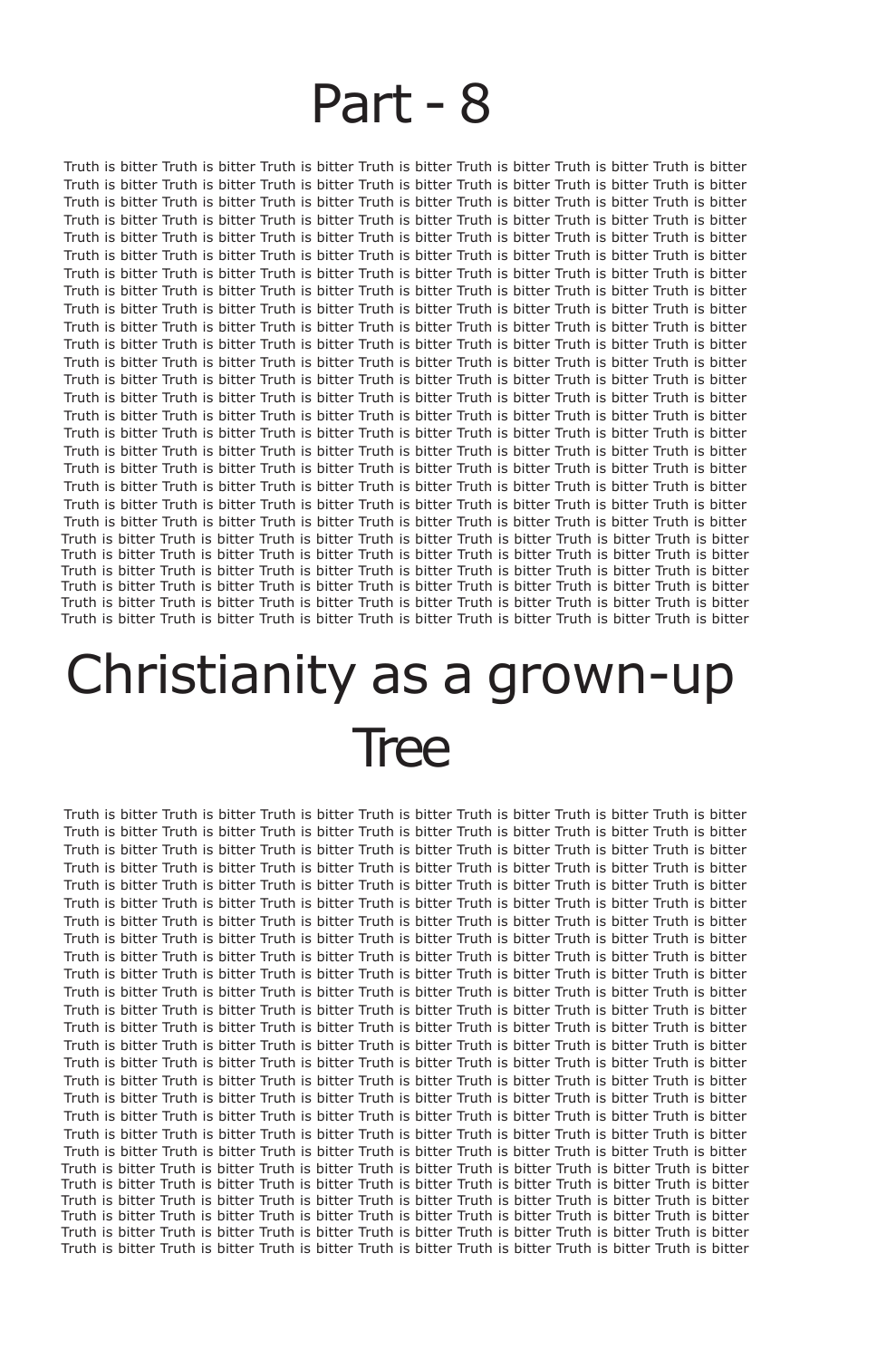#### **Christianity has grown into a system of Financial Racketeering but it has also mastered the technique of putting up a mask that has great public appeal**

Source: The Myth of St Thomas and Mylapore Shiva Temple, pp 121-122

Christianity, and especially Roman Christianity, has very little to do with religious faith. It is and has always been a system of imperialist politics and financial racketeering practiced under the guise of religion.

**Finance** the management of large amounts of money [p 685] **Financial** of or relating to finance [p 686] **Racket** an illegal or dishonest scheme for obtaining money **Racketeer** A person who engages in dishonest and fraudulent business dealings [p 1527] Oxford Dictionary

Does this definition hold good for Christianity? Yes, indeed, it does. But no point saying it, we need to prove it with evidence. So let us proceed. Things have changed now. Christianity cannot behave like it did earlier. So it needs a different mask to give itself new identity. Christianity cannot continue any more the way once 1st Pope of Christianity, or Pope Alexander VI, or Saint Francis Xavier operated. They need to change the method of operation with time, and Christianity is quite adept at it. Let us see how it is done these days. But first let us look at the root, so you know the nature of influence at the origin.

# **Have you known that one of the Supreme Spiritual heads of Christianity, Pope Pius XII shared Nazi gold loot? I hadn't known about it until a year and half ago; Christianity has perfected the art of hiding truth**

Let us see why Pope Pius XII supported Hitler during Second World War.

Source: A Hindu view of the world, N S Rajaram, p 134

In **1944 alone** the **Nazi contribution** to the **Vatican** amounted to over \$100 million–worth nearly **a billion and half** in today's values. The Vatican managed also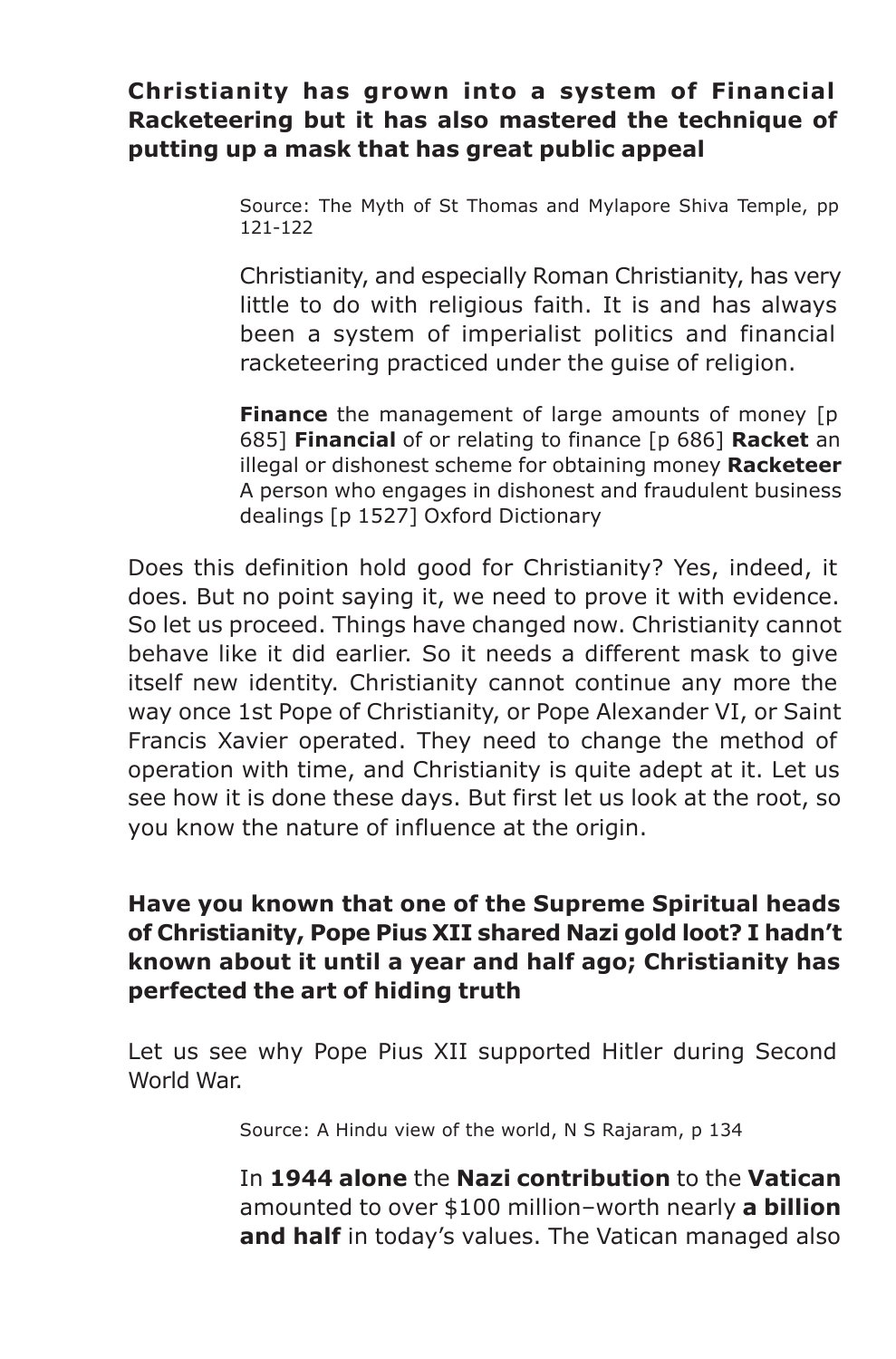to get a **large share of the Nazi gold looted** from the Jews of Europe during the Second World War.

This has now become a **major scandal** in Europe. While **Swiss banks** are opening up their records, the Vatican has maintained secrecy over its **collaboration with the Nazis**, including its participation in the looting of the Jews of Europe.

# **Let us understand how Christianity is a 'product' to be marketed well and Pope heads that marketing outfit; let us also understand what shapes their thought process and belief system**

Through our subsequent works, we will show you, how big a business it is for Christianity to convert Hindus into Christianity.

Christianity is a product to be marketed and Pope heads that marketing outfit. We will also see that it is a product that does not have a direct genuine consumer demand, because the product itself is lousy and fraudulent [details later]*.* Therefore, it becomes necessary to create an artificial demand. And we all know that to create an artificial demand one needs plenty of money.

This leads to the next question as to how one gets that money. Generally, when we sell an ongoing product it generates revenue and from that revenue we feed marketing budget. Here the product is faith, that is, faith in Christianity. So that faith must generate revenue.

N S Rajaram tells us that some European countries, Germany in particular, levy a 'church tax' of about two percent on every wage earner and thus, the believers in Christianity are taxed for their faith. But then comes the merger of the East and West Germany and resulting economic hardships. So more and more German Christians start claiming themselves as non-Christians and thereby, avoid paying church tax.

That creates serious resource crunch for the church. Next question, how does church deal with the gloomy situation? As the church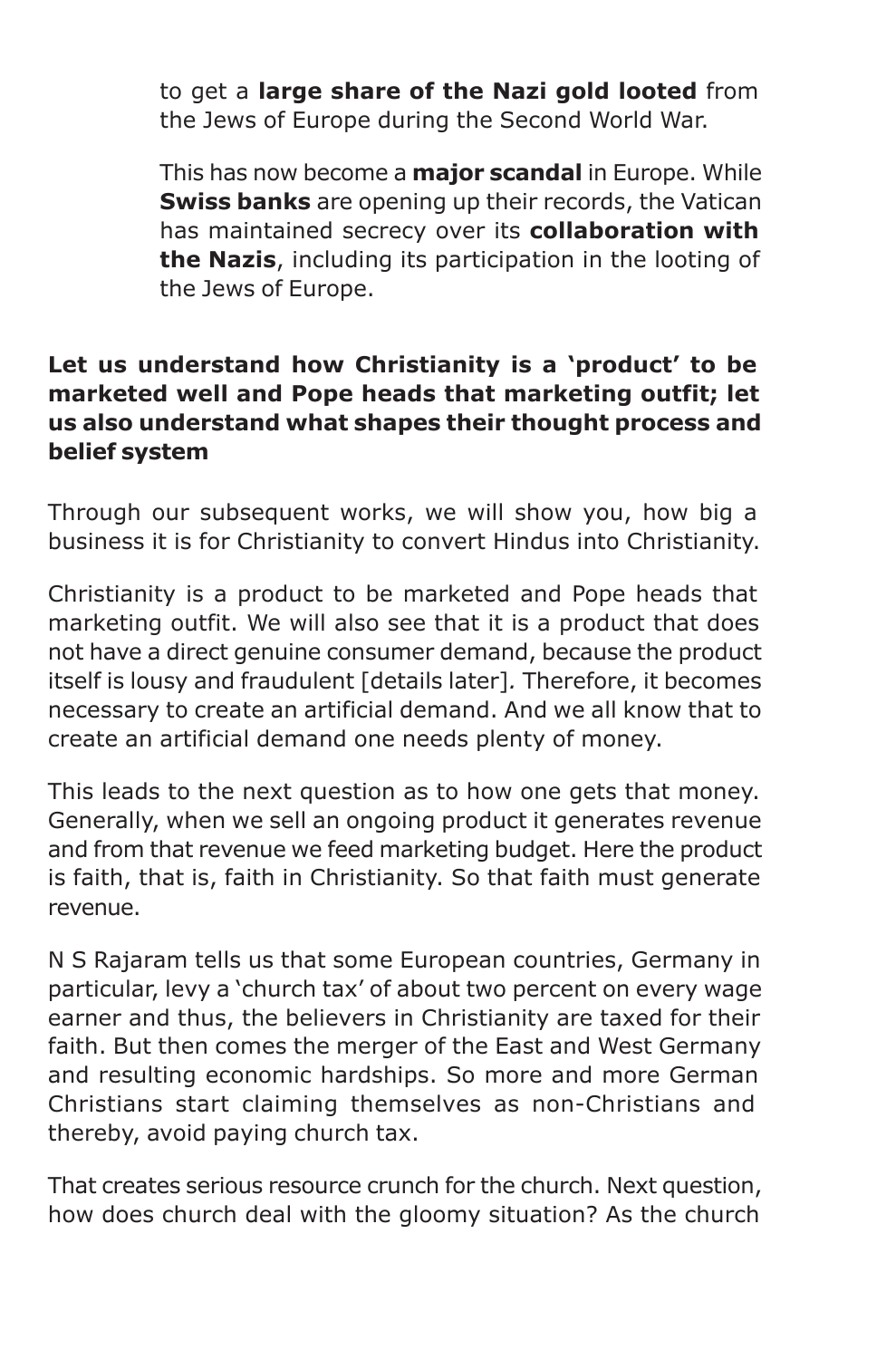deems itself beyond law and ethics, it adopts unique ways for generation of revenue to feed their marketing budget.

**Let us see what led Vatican Bank, a Cardinal and an Archbishop to get involved with drug money laundering, and try to understand what kind of disastrous effect it can have on youngsters in the society, and also let us see a few real life instances; then let us know, what makes a Supreme Spiritual leader like one of the Popes to collect 10% of earnings of lepers and prostitutes; ask yourself as to what makes money so very dear to these people of immense spirituality, who work for the Christian God, and how do they raise their followers to become like them**

Source: A Hindu view of the world, N S Rajaram, p 135

Loss of revenue following Europe's rejection of Christianity has led the Church to resort to extreme measures including collaboration with **narcotics traffickers** and **drug money laundering**.

The **Vatican Bank** for years has been acting as a conduit for **drug money.** The Chief, **Archbishop** Marcinkus is wanted by the **police,** in several countries.

He has avoided arrest only by staying within the walls of the Vatican, which enjoys immunity as a sovereign state. Investigations in Britain, Germany, Switzerland and Italy have shown that the Vatican is deeply involved in the international drug trade.

**Archbishop** The chief bishop responsible for a large district Oxford Dictionary, p 86

*So, we see higher they rise; the bigger crook they become, in Christianity.*

*Reading these things, a few questions come to my mind: How is it that Vatican Bank's Chief Archbishop Marcinkus, wanted by the police in several countries, could avoid arrest by staying within the walls of the Vatican? Did this happen with the permission of*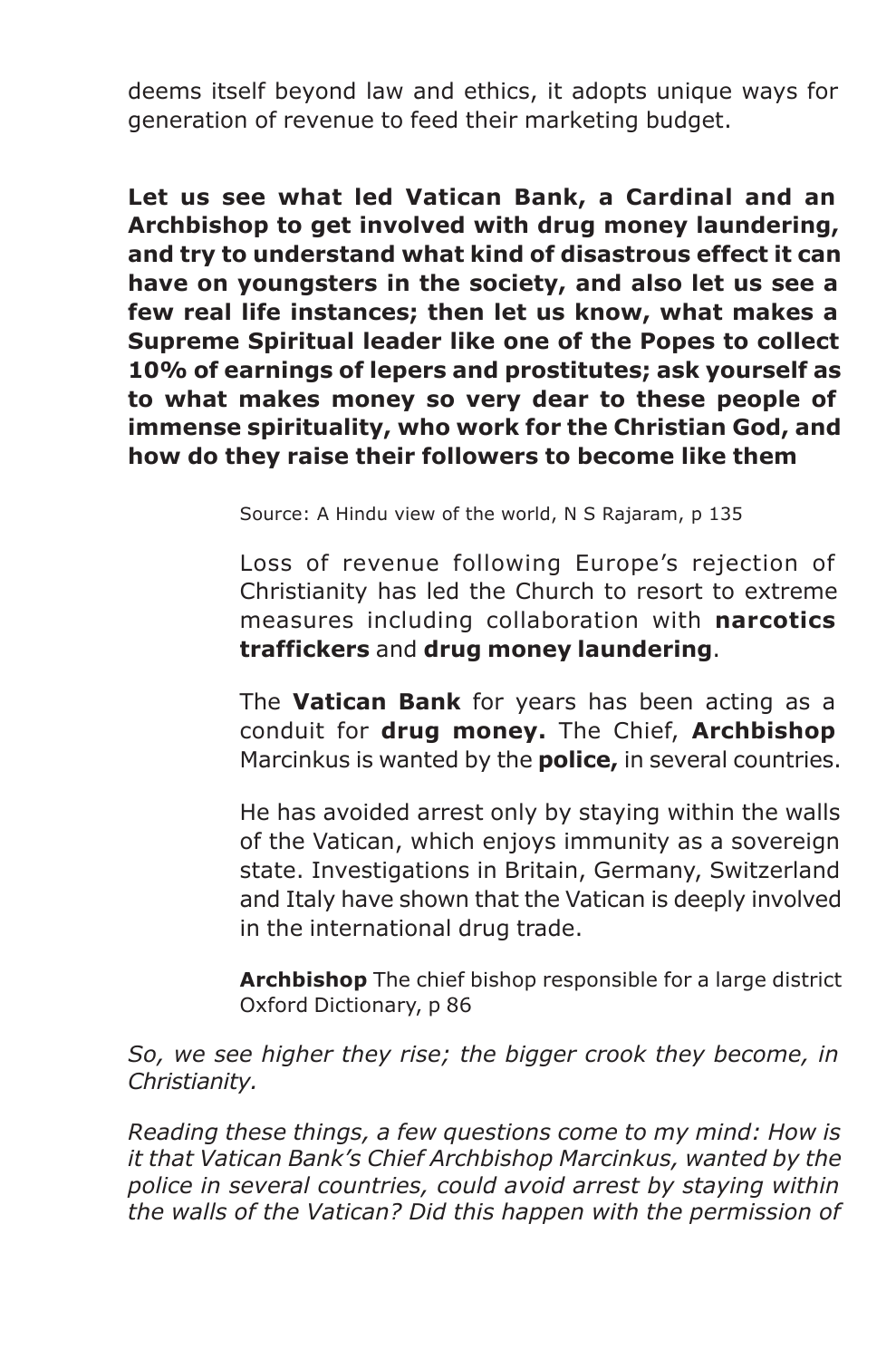*Pope? Was Vatican Bank's Chief Archbishop Marcinkus acting with explicit consent of Pope?*

*Why did Pope approve Vatican's involvement in drug money laundering? Is it because Vatican needed more money? Why would Vatican need more money? Is it to 'buy' more Christians from other religions, something that they name as 'evangelization' and 'Proselytizing' in Christianity's civilized language?*

What would be the effect of Vatican's involvement into drug money laundering? Would it be converting younger generations into drug addicts? How important is money? Is it so very important? What would be the purpose of Vatican's sharing Nazi gold loots? What use would it have been put to? Would it have been used for 'buying' new Christians?

*What kind of moral value will they have whose rebirth into the new religion 'Christianity' has been nourished by the blood of innocents who were tortured, burnt, and killed by Nazis or the younger generations who have been turned into drug addicts? If we nourish the plant with poison, what would the grown up tree yield? May be some day coming generations will ask these questions to pope?*

Source: A Hindu view of the world, N S Rajaram, p 135

The following recent episode will go to show how deep must be the links between the Vatican and drug traffickers. In **May 1993**, **Cardinal** Posadas-Ocampo, the highest-ranking Church official in Mexico was assassinated in the Guadalajara airport.

Later investigations showed that the **Cardinal** had been acting as **an agent of** the notorious **Colombian drug lord** Pablo Escobar.

It is now known that the Cardinal had been trying to arrange safe asylum in Mexico for Escobar. Escobar himself was, later gunned down by the Colombian authorities assisted by the US Drug enforcement agents showing that he was badly in need of a safe asylum.

**There have been many such scandals,** but this is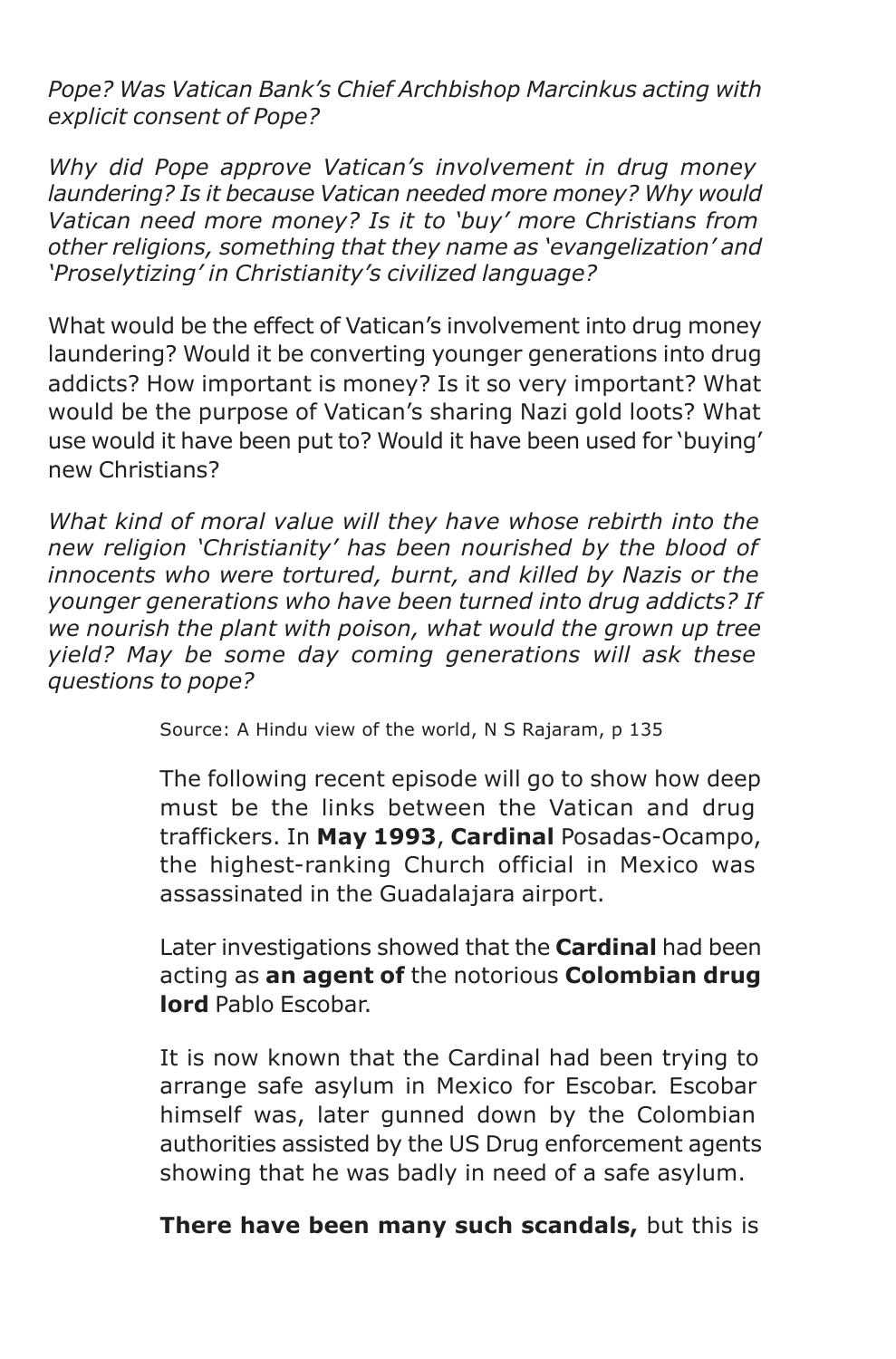enough to show how far removed the Church is from any spiritual concerns.

So, these characters are called Cardinals. What great spiritual leaders are these: they must be showing great path to the Christians!

> **Cardinal** A leading dignitary of the Roman Catholic Church. Cardinals are nominated by the Pope, and from the Sacred College, which elects succeeding popes (now invariably from among their own member) Oxford Dictionary, p 275

*Now let us try to understand the significance of this definition given by Oxford Dictionary, in practical terms. A Cardinal is nominated by Pope, and later one of them becomes the next Pope. So, here we see a Cardinal acting as an agent of a drug lord. If he does his job well, and if he does not get killed in the process, he stands a bright chance for becoming the next Pope. Who else could better manage an empire for financial racketing, as is the Christian Church?*

Our modern day reporting system has a unique approach. It deals with issues separately like modern allopathic treatment (if there is a boil on the body they will treat the boil and ignore the root cause of it). Our whole outlook has become like that: we do not wish to connect the cause and effect and see the relationship between the two.

Let us trace the connection between the following two news reports with what we have seen happening in the Christian spiritual world of drug money laundering! Now our most modern religion Christianity's highest spiritual leader the Pope and his able assistants like Cardinals and Archbishops have pushed our modern society deeper into being drug addicts.

Source: *The Free Press Journal*, 23 June 2003, p 7

London: In a major embarrassment to British Prime Minister Tony Blair, his sister-in-law Lauren Booth has decided to quit 'crime-ridden' Britain and live in the South of France, reports PTI. Lauren, sister of Cherie Blair, said she has been driven from the country by the drug-pushers and muggers who plague the streets around her London home. "I've been a Londoner all my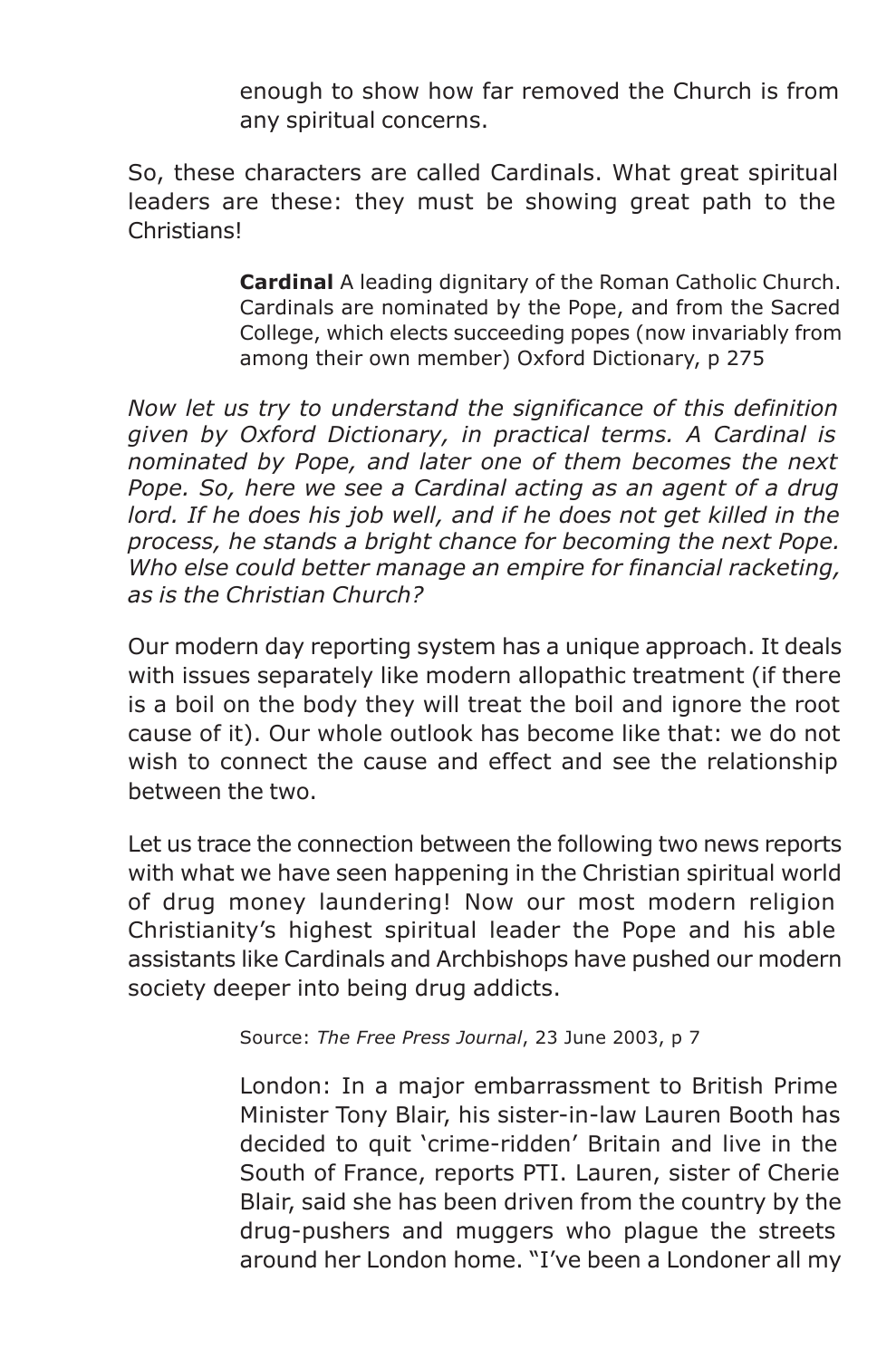life but now I am moving to France, driven out by the grime and the crime that have made so much of this city unlivable in."

They have not left behind the women folk. After all, modern ChristianWest treats women equally or at least pretends (they won't elects an woman President for USA) to do that. BhaaratVarsh is not far behind because most of its educational institutions are Christian missionary funded and guided. Result of it is what follows:

Source: *The Free Press Journal*, 23 June 2003, p 3

New Delhi: The involvement of women in drug trafficking has gone up to alarming proportions with the number of women operators arrested in the first six months of this year exceeding the total of the entire last year," Deputy Commissioner of police (narcotics and Crime Prevention) DL Kashyap stated.

*Hats off to you Pope, Archbishop and Cardinals of Christianity who have shown the wonderful way of how to make a living to the women folk. You are worthy of our admiration! You are the truly spiritual gurus of Aasuric culture that is Christianity. You will definitely succeed in taking humanity to dogs. This is how you will probably get them salvation that Pope you claimed Christianity 'alone' can get. What a great spiritual leader of the world you are, and how great followers you have!*

Source: *The Free Press Journal*, 24 June 2003, p 3

Shiv Khera: Educating the mind without morals creates a maniac in society.

*This is precisely what Christianity does to its followers!*

It is not the first time popes have been collecting illegitimate money.

> Source: The Myth of St Thomas and Mylapore Shiva Temple, p 122 fn

> When the Portuguese (\*Christians) were attempting to evangelize BhaaratVarsh – 'to instruct the inhabitants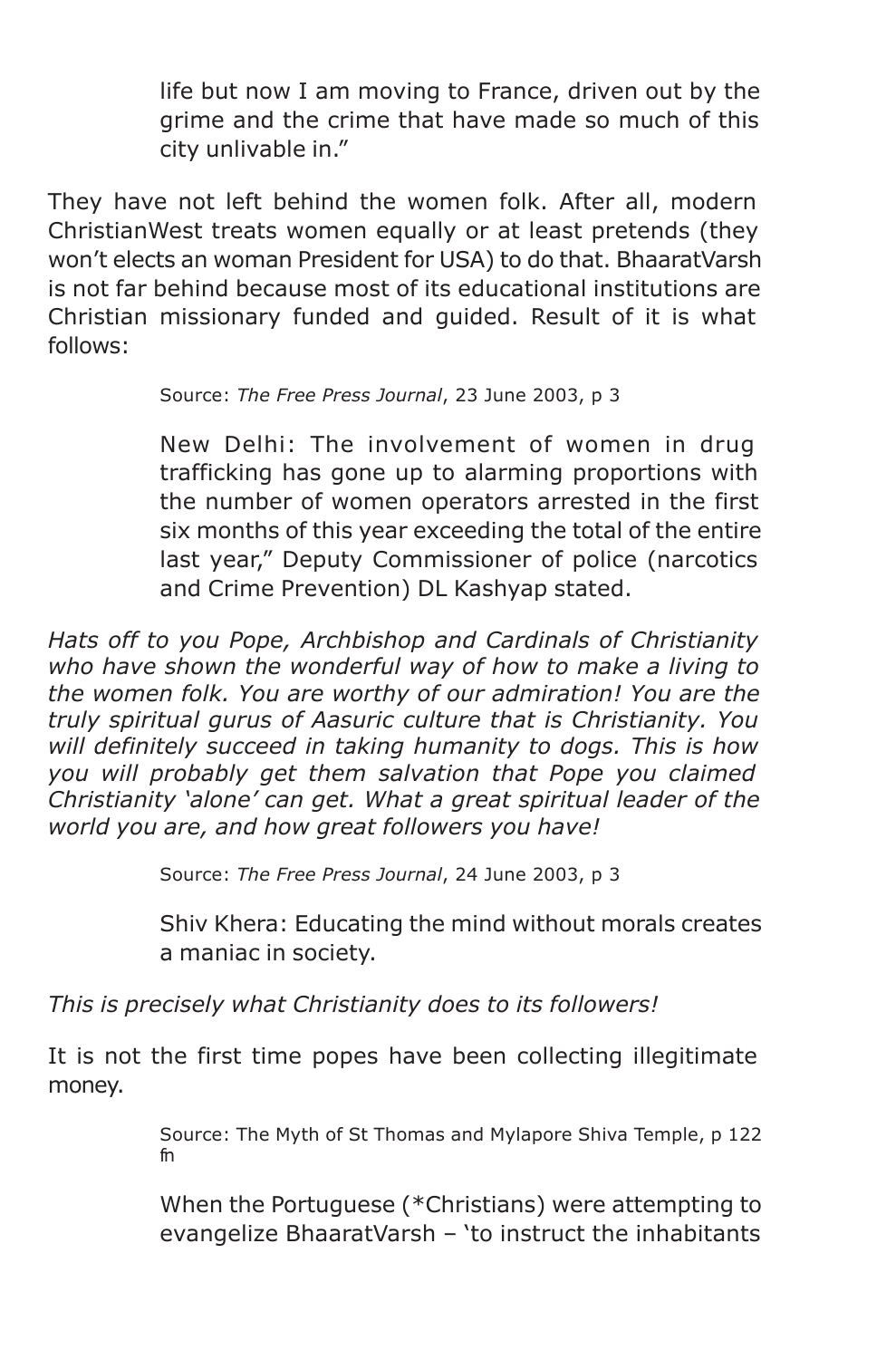in Catholic Faith and good morals' as decreed by the Pope – the **Pope himself** was **taxing lepers** and **prostitutes** in Rome, ten percent of their incomes, and was doing this on the authority of Catholicism's greatest theologian St. Thomas Aquinas.

Just think of the character of these people who call themselves Saints (Thomas Aquinas) and Popes. These are shame to humanity. They want to teach the world good morals, themselves who have no morals at all!

> **St Thomas Aquinas** (1225-74), Italian philosopher, theologian, and Dominican friar; known as the Angelic Doctor. He is regarded as the greatest figure of scholasticism; one of his most important achievements was the introduction of the work of Aristotle to Christian Western Europe. His works include commentaries on Aristotle as well as the Summa Contra Gentiles, intended as a manual for missionaries, and Summa Theologiae, the greatest achievement of the medieval systematic theology. He also devised the official Roman Catholic tenets. Oxford Dictionary, p 83

# **Our Christianized Journalists are so much in love with money that they can sell their souls and they show no love for truth**

Our major newspaper publishing houses that control the lion's share of publishing business be it in English or Hindi or other regional languages - these papers have been pretty careful about keeping the lid on any such information, which could have a significant blow to Christian missionary operations.

Why - that would be any body's guess. Missionaries in BhaaratVarsh operate with enormous amount of money, glimpses of which we will provide you in our subsequent publications.

And, you should know that today journalism is more of money game than anything else. A major newspaper like *The Times of India* selling their editorial space for money has been in the news sometime ago. I generally keep newspaper cuttings because I would not want to invent news, but in this case I could not trace it. Therefore, I called Shri M V Kamath on phone now - 16 October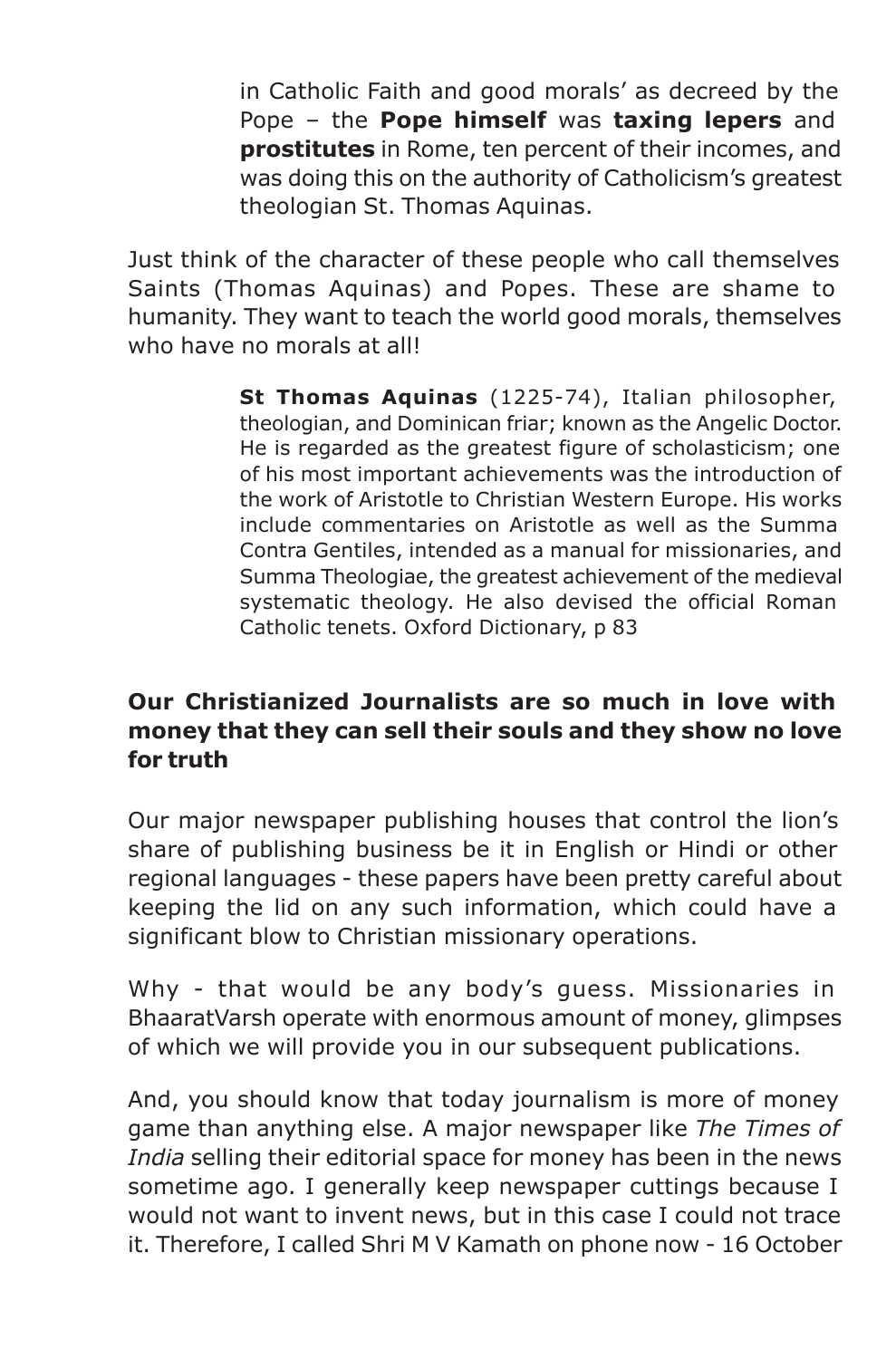2003 around 5 PM - to reconfirm if my memory did not fail me that a couple of months ago, he wrote an article in *The Free Press Journal* editorial page, which dealt with the topic concerning kind of a war between *Hindustan Times* of Delhi and *The Times of India* to grab greater readership, in which both did some mudslinging at each other, and in that process a few facts - rather business secrets - that were otherwise carefully hidden from the common public, came out in the open. In this war of accusations *Hindustan Times* blamed *The Times of India* for selling its editorial space, a fact that was not refuted by *The Times of India*. Shri M V Kamath readily confirmed that this was in the news and I was satisfied that my memory did not fail me. I had not personally read these allegations, which happened to be facts, as they were not refuted, because I do not get to see Delhi editions of these papers. What better example would you need if editorial comments are available for sale in the market place like commercial advertisement spots!

*In other words, editor writes and people think that it is he who is writing it, but actually he writes my views if I am able to pay for the space in which he writes. So, I need money to buy his pen! What kind of credibility from these newspapers can you expect who can sell their souls and stoop to this level?*

*These editors are big name journalists. They set the standards for journalism. Following their footprints, the small timers ape them aspiring to become like them.*

*These big guns happen to be well-respected names in the profession of journalism. If this happens to be their character, what better character would you expect from those who follow these leaders of journalism?*

*These are the people in today's big mass media business, whose prime business is money making, and as we will see later that their childhood-adolescence-days Christian education influence has lot to do with it.*

*Incidentally, they also happen to be the one who champion themselves as the secularists, who favor no religion. Between the lines you need to read, they favor no religion because they have no religion of their own, except the religion of money, power and fame, which again happens to be the 'true' religion of Christianity, as you will see through my works.*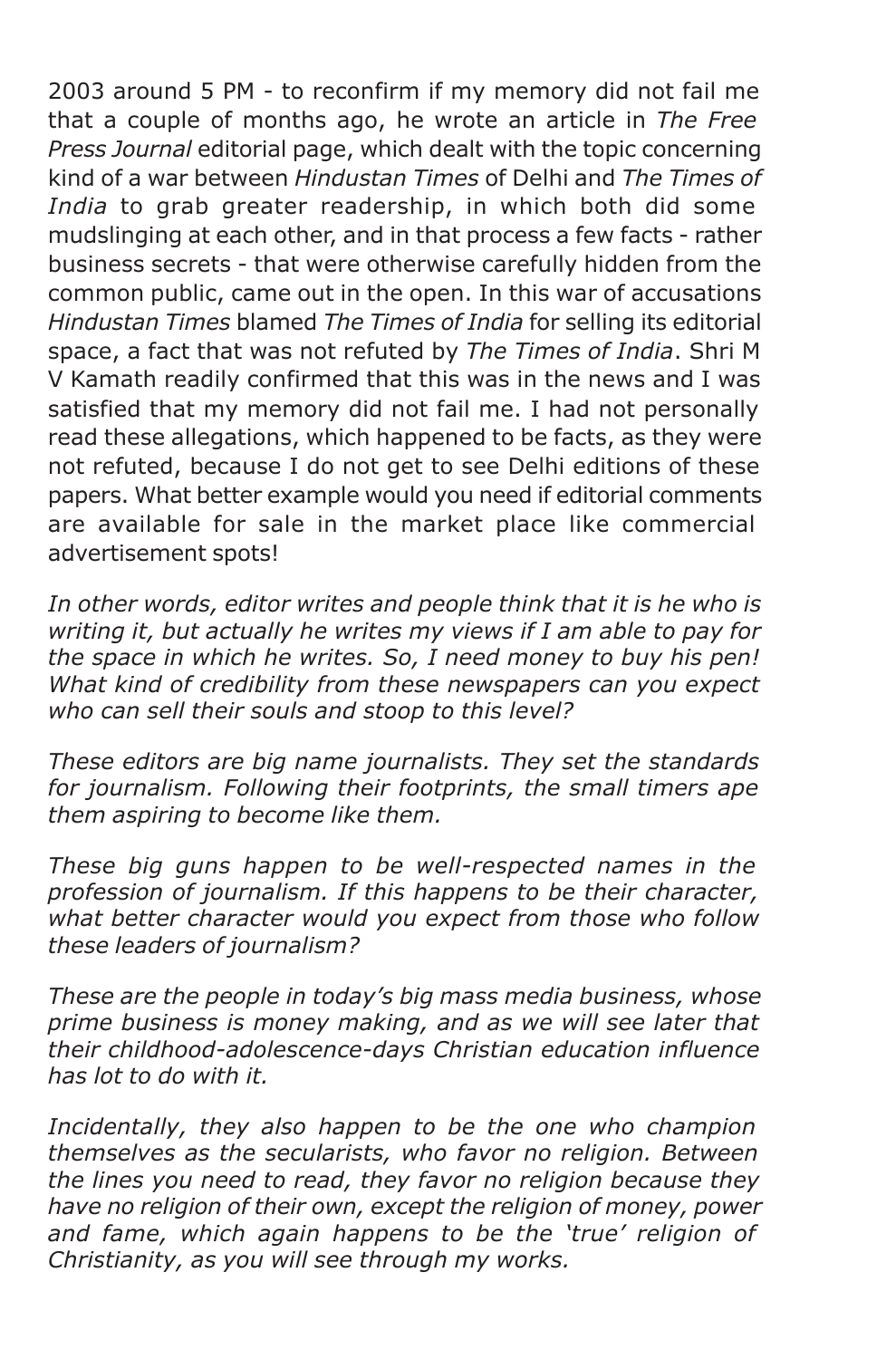The specialty of these FakeSecularists, however, is that they double it up in its effect: first, by their childhood-adolescence-days Christian education influence and then, youth-time CommunistMarxistInfluence. In totality, they make doubly dangerous combination.

To acquire money, power and fame they can sell their souls. Basically, a FakeSecularist is one, who does not believe in God, who has no religion except one, that is, opportunism. And, Christianity trains them how to put a beautiful mask on their face so no one can easily detect their true identity.

*They keep politicians on the forefront, projecting them as root cause of all evil, pretending themselves the innocent ones.*

**Christian educated elites who administer our nation pull money out of Hindu temples, let them face closure, and pour that money into Christian churches, Muslim madarsas, and for journey to Mecca for Hajj, while Hindu devotees are made to pay, during Kumbh Mela, for each dip into Ganga; thus, Hindu pays, Christian-Muslim enjoys**

Hindus voluntarily donate at the temples out of their respect towards the places of worship. Then government takes away the collections of these temples. Then the temples are allowed to starve for funds, and many are forced to close down. Funds so collected are cleverly diverted towards Christian and Muslim institutions, churches and mosques.

Who maneuvers such moves? The elite who administer the nation, and the politicians, most of them have Christianized psyche through Christian education system. However, it has become fashionable to blame politicians alone, whose image has been popularized through media exposures, as those of an uneducated corrupt person.

*In this manner public attention is never allowed to get focused at others, who do the real work of managing 'the business of the government' quietly behind the screen.*

Here we have a few numbers. For the year 2002-03 Congress ruled government of Karnaataka collected 79 Crores (790 million)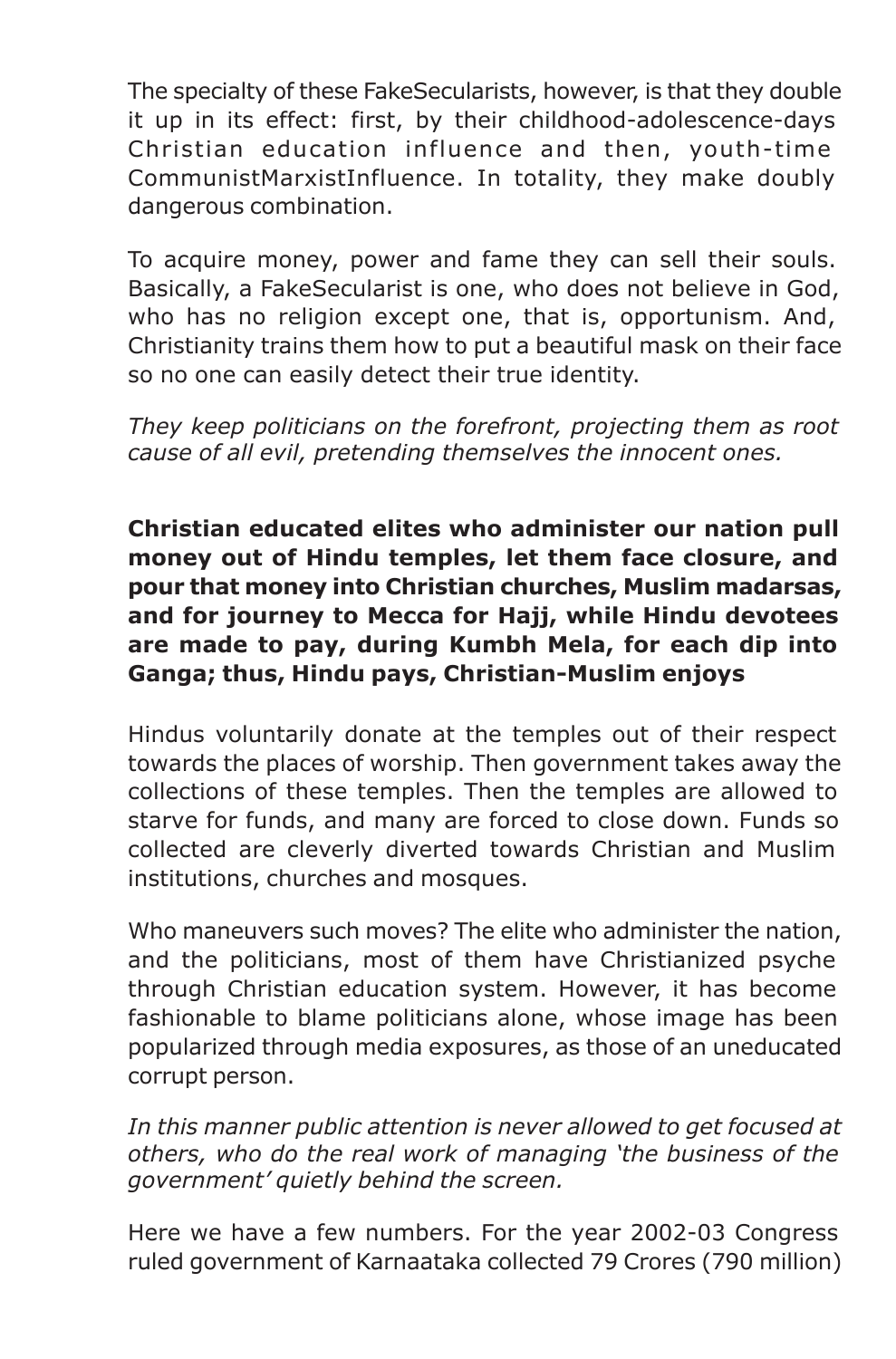from Hindu temples. Less than 10% of such collection (7.1 Crore) was spent on temple renovation and maintenance. But more than 16% of Hindu temple revenue was spent on development of Christian institutions and churches. More than  $74\%$  (58 +  $1.15$ ) million) of Hindu temple revenue was spent on development of Muslim madarsas, mosques, and Hajj subsidy to visit Saudi Arabia. These numbers are from the Government records. You can see a copy of the exact replica of Finance Department's document as published as a *Hindu Voice* exclusive in December 2003 issue on page 3.

While Hindu paid tax is spent on Hajj subsidy, Saudi Arabia earns \$1.3 billion from HAJJ (www.dawn.com) (www.hinduvoice.net newsletter of 12 February 2004). The Chief Minister of Karnaataka carries on his shoulder a well-respected Hindu name, the name of Bhagavaan Shri Krishn but he writes it in Christianized Anglicized fashion as Krishna. I wouldn't be surprised, if he turns out to be a Christian in disguise of a Hindu, to fool Hindus. At least, one of such Congress Chief Minister, Ajit Jogi's secret is now out in public. Though his name sounds like a respected Hindu Yogi (Jogi) but he, in reality, happens to be a Christian. *Similarly, there many FakeSecularists and Christians who regularly fool Hindus by carrying a Hindu name.*

Source: Anjali Patel, www.IndiaCause.com, 29 October 2003

5,000 temples in Karnaataka to be closed down due to lack of funding and maintenance. During Kumbh Mela in Naasik each Hindu was forced to pay Rs 25 to Rs 50 for a dip in the holy water. Today, if a Hindu or Sikh wishes to visit holy places in Kailaash MaanSarovar or Gurudwaara in Pakistan, leave alone subsidy, they are forced to shell out large amount of money to visit their holy places.

But the same government [administered by these elites] dares not touch the revenue of rich mosques. Such revenue gets channeled into funding thousands and thousands of madarsas across the country that raise Islamic terrorists [who covertly support activities like serial bomb blasts; recent case 25 August 2003 in Mumbai]. All this happens in the name of secularism and for the greed of Muslim vote bank. On occasions mosques have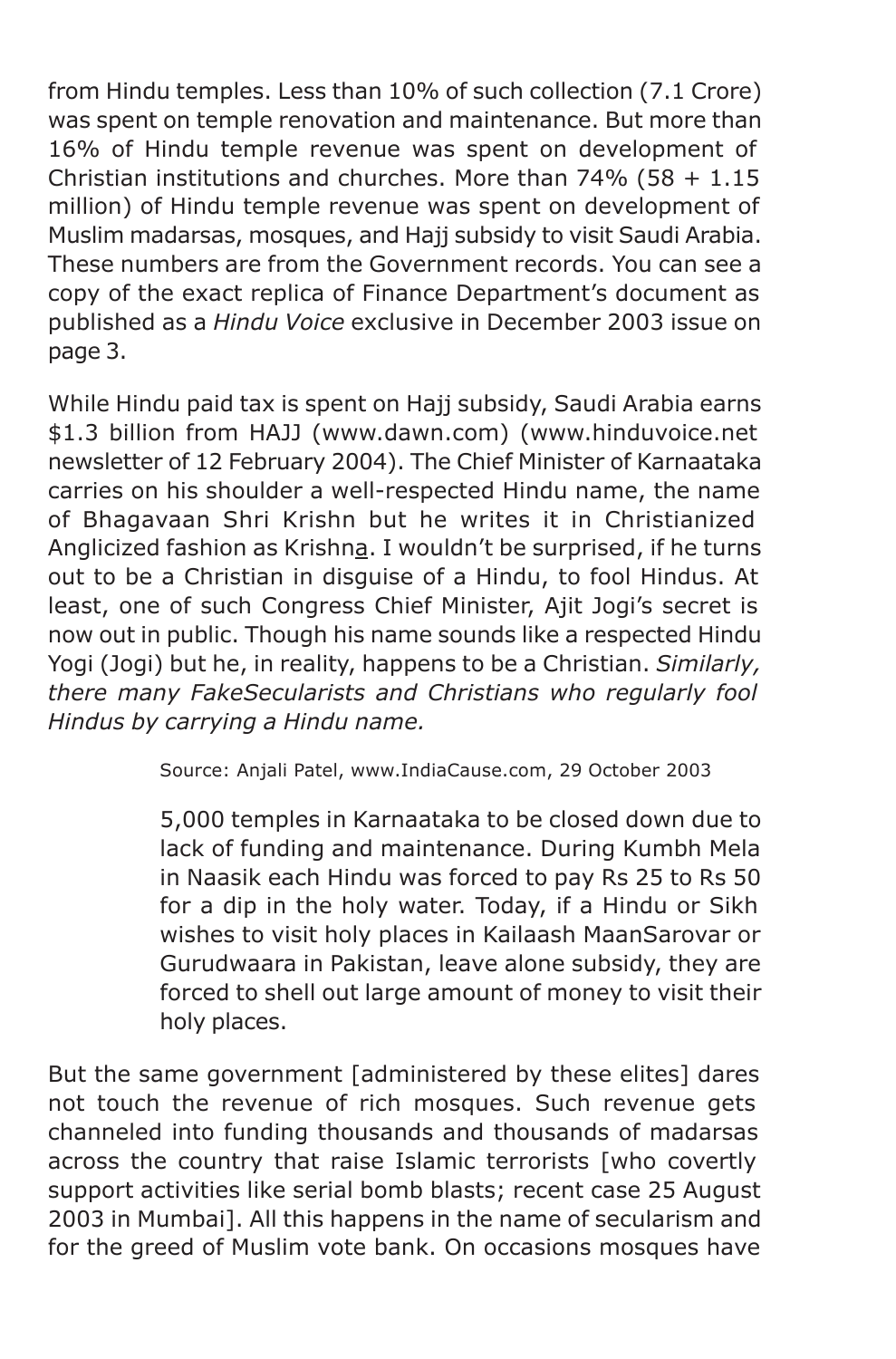been found to hoard armaments that had been used for killing Hindus [recent case of Maraad beach massacre of fishermen in Kerala] but that does not bother our elite, administrators.

Our elites [those who govern the nation in one way or another; or, those who are branded as 'intellectuals' and are able to influence public opinion through media coverage or by selecting material for textbooks] have a special character. They lose no opportunity for poking fun at Hindus who make offerings to their deities but at the same time they do not seem to appreciate the voluntary nature of such offerings. These elites, however, turn a blind eye to church taxing its faithful in many different ways.

*If we look at the upbringing of these elites and those who write frequently in English dailies and periodicals we will find them coming from the same source, namely Christian education system.*

> [\*] The Hajj subsidy for the next year will be Rs 240 Crore (2400 million) -- an increase of Rs 44 Crore because of the increase in the number of pilgrims from 82,000 to 100,000 -- recently approved by UPA government ~ Source: Hindu Voice Readers' Voice p 4 [\*] added to the 4th edition of this book

# **Meet another Saint in the making, named Mother Teresa and her love for Crime money; learn about her Charles Keating and Duvalier connections**

*We Hindus have raised Mother Teresa to sky. Something we do to many who are least worthy of it. Let us look at the real faces of these Christian missionaries to learn their true characters and thereafter ask ourselves: should we send our children to such missionary schools to be raised to become one like them?*

Source: A Hindu view of the world, N S Rajaram, p 140

Among her special favorites were Charles Keating – now serving a ten-year sentence in a California prison – and Robert Maxwell who committed suicide when the Scotland Yard got too close to him. Both had swindled hundreds of millions of dollars from their depositors and investors. Paul W Turley, the California Deputy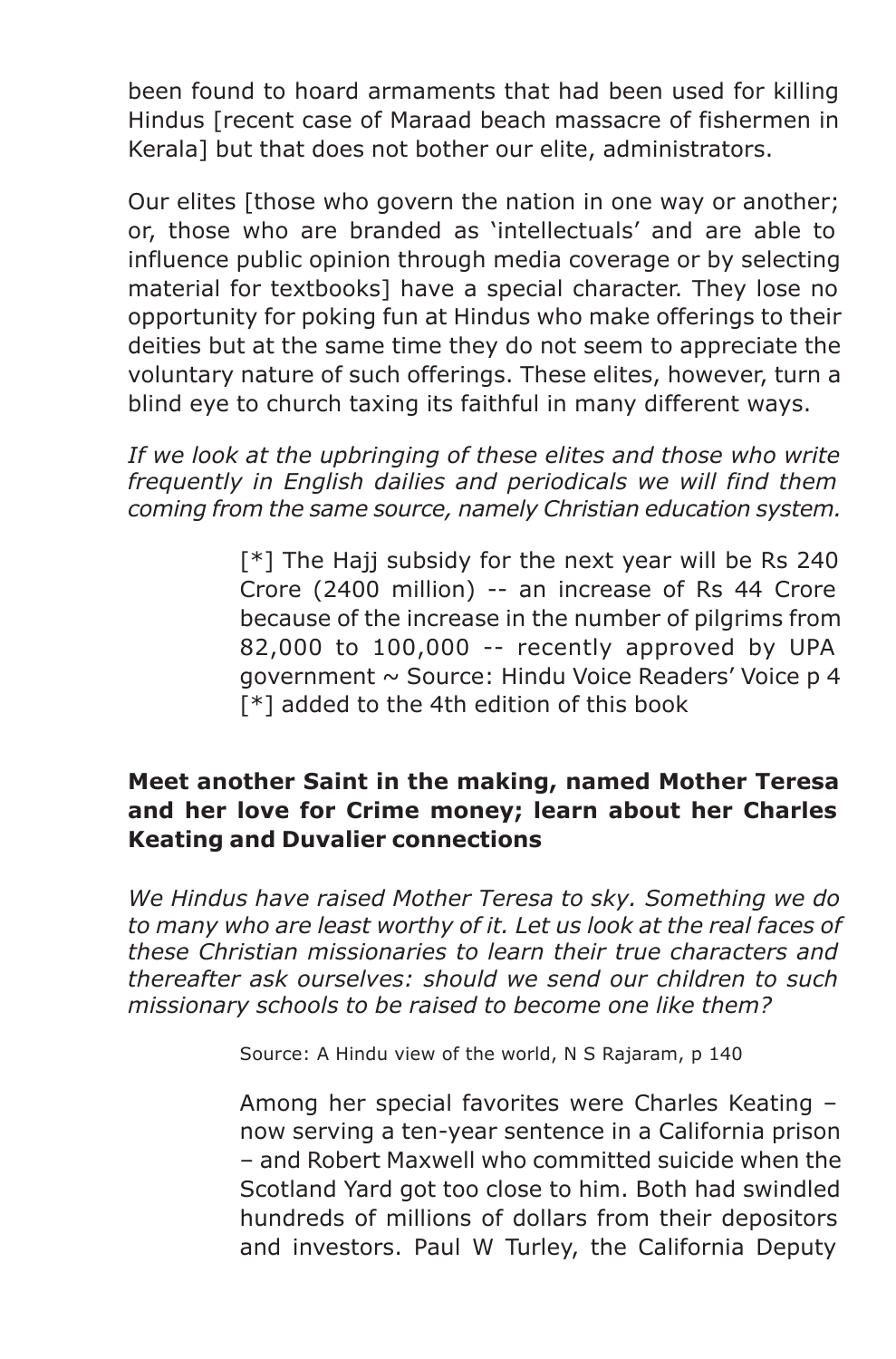District Attorney who prosecuted Keating stated that Keating stole more than \$900 million! Many individuals lost their life savings. Turley wrote: "The victims of Keating's fraud come from a wide spectrum of society. … Most were people of modest means and unfamiliar with high finance."

Why did Keating give more than a million dollar to Mother Teresa? When his case was being tried, she wrote to the trial judge Lance Ito asking him to show clemency towards Keating because: "He has always been kind and generous to God's poor."

In addition, she appealed to the judge to: "Look into his heart and do what Jesus would have done in that circumstances."

Learning to this appeal, District Attorney Turley wrote back to Mother Teresa: "I submit the same challenge to you. Ask yourself what Jesus would have done if he were given the fruits of the crime …money that had been stolen. …I submit that Jesus would promptly return the money to its rightful owners. …Do not keep the money. Return it to the rightful owners." But Mother Teresa ignored his appeal and kept the stolen money. This was not the only such instance.

As we will see soon that she never spent that money stolen from the poor to help the poor of Calcutta. Instead she used it for buying new Christians. Now let us hear about the best selling piece of investigative journalism by Christopher Hitchens:

> Source: The editorials review of Christopher Hitchens, *The Missionary Position: Mother Teresa in Theory and Practice*, www.amazon.com

> The most riveting material in the book is contained in two letters: one from Mother Teresa to Judge Lance Ito—then weighing what sentence to dole out to the convicted Keating—which cited all the work Keating has done "to help the poor," and another from a Los Angeles deputy DA, Paul Turley, back to Mother Teresa that eloquently stated that rather than working to reduce Keating's sentence, she should return the money he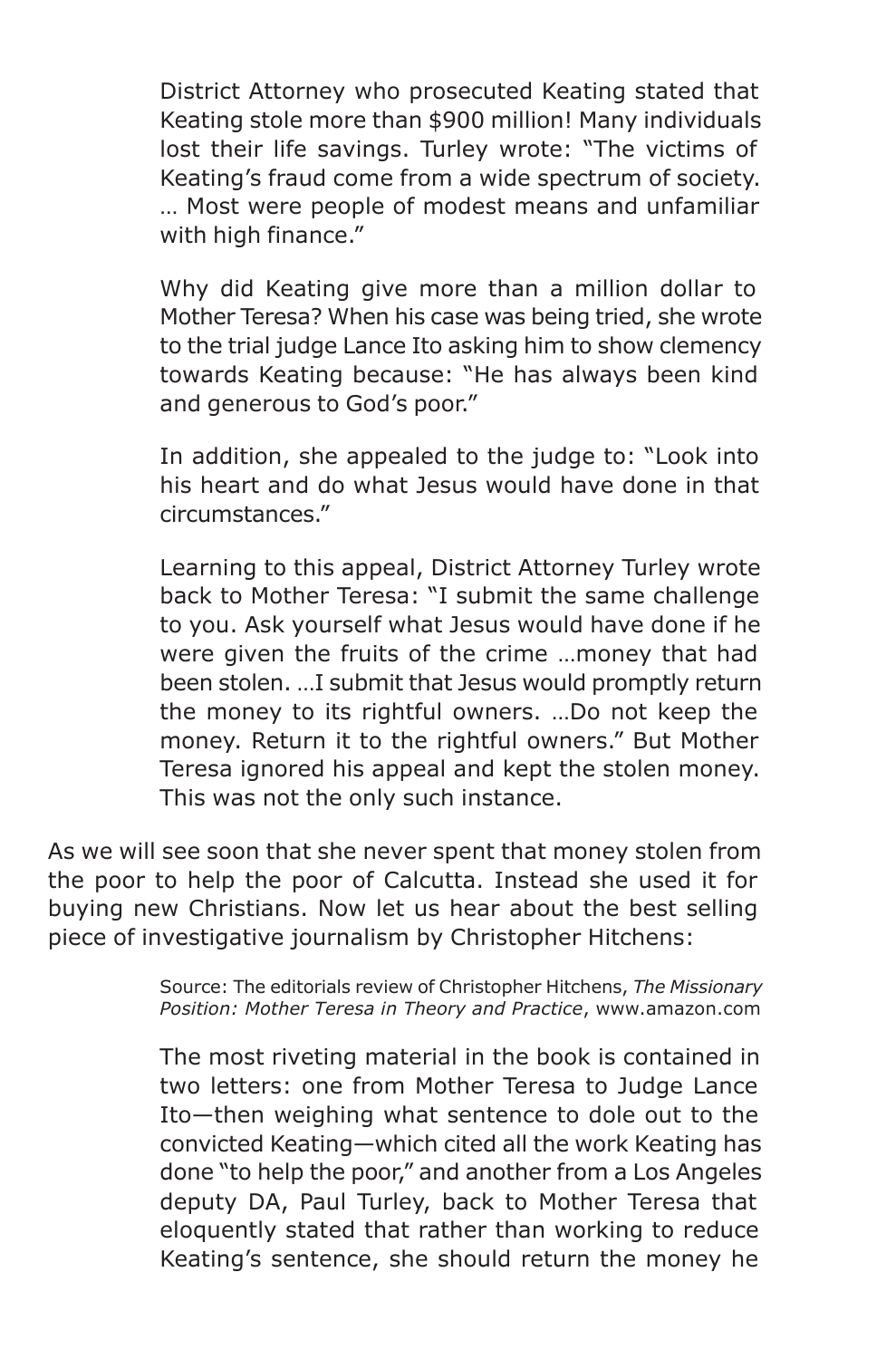gave her to its rightful owners, the defrauded bondholders. (Significantly, Mother Teresa never replied.) And why do former missionary workers and visiting doctors consistently observe that the order's medical practices seem so inadequate, especially given all the money that comes in? (Hitchens acidly observes that on the other hand, Mother Teresa herself always manages to receive world-class medical care.) Hitchens's answer is that Mother Teresa is first and foremost interested not in providing medical treatment, but in furthering Catholic doctrine and—quite literally becoming a saint.

Source: A Hindu view of the world, N S Rajaram, pp 140-141

She helped produce political propaganda films for the notorious dictator Duvalier of Haiti and his wife Michele who stole billions of dollars from their impoverished country before running away to Spain. Mother Teresa not only accepted millions from Dictator Duvalier (who was guilty of mass executions), but also honors and decorations from his bloody hands. What is it about Christian missionaries, from Mother Teresa to Pat Robertson that draws them to such thieves and mass murderers as Duvalier and Mobutu?

**Haiti** From 1957 to 1986 the country was under the oppressive dictatorship of the Duvalier family Oxford Dictionary, p 827

**Have you ever noticed that they do so little but show such a lot; look here at Dr Robin Cox, Mary Loudon, Anne Sebba reports; look at Mother Teresa's hidden bank balance of 50 million dollars, but not a cent of it for poor of Calcutta; those poor suffered badly in her make-believe hospital, while the world learned they were being served by Mother Teresa**

I too like a fool donated her money out of sheer ignorance. Bhaaratiya Press slept and did not do their job for all they needed was to go and look at her hospitals.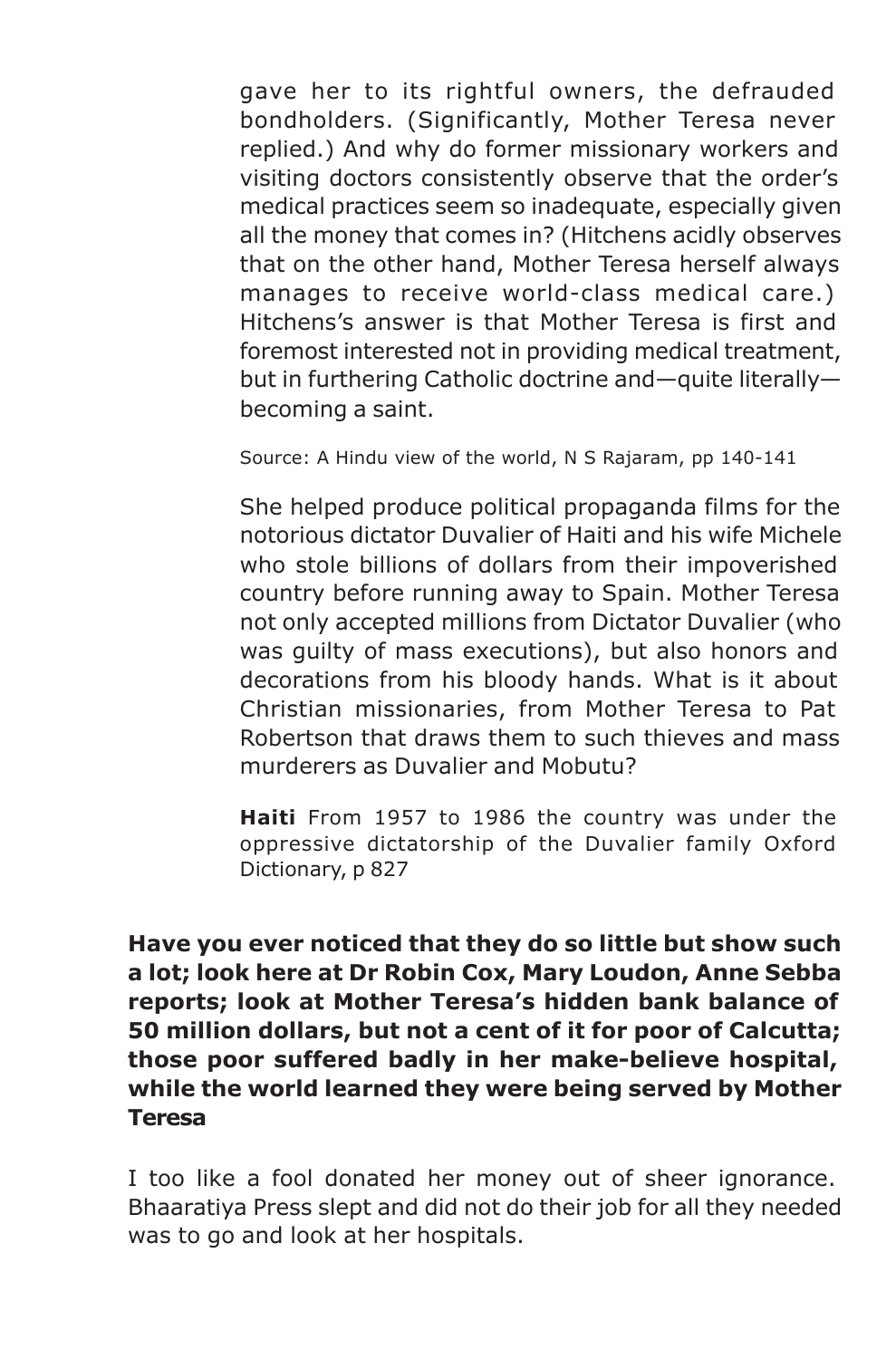Source: A Hindu view of the world, N S Rajaram, p 138

In her home for the dying, no medication or painkillers are allowed even to terminally ill patients. Even her child-care institution in Calcutta is a cheerless place where children have neither toys nor playgrounds. They are told only to pray.

Reading this I have wondered, whom they were supposed to pray? Would that be anyone other than Jesus? In the disguise of prayer, would it be a clever ploy to convert the kids into Christianity from their very childhood? These kids may not even know the difference between two religions! Many months later my doubt was reconfirmed when I read the following:

> Source: The Myth of St Thomas and Mylapore Shiva Temple, p 122 fn

> Mother Teresa likes to tell her international donor audiences, from whom she collects millions of tax-free dollars for missionary enterprise, that what BhaaratVarsh really need is Jesus.

> We observe that the former Yugoslavia, Northern Ireland, South Africa, Rwanda, Brazil, the Philippines to name a few - all have Jesus, and have had him for some time, but that he does not seem to have done any of them any moral, spiritual, or material good.

Some time during late 2000 I boldly announced to my aunt that if there was a true KarmYogi in today's world, it was Mother Teresa, who did service to humanity without seeking any return for it. What a fool was I, now I feel! Sometime early 1999 I picked up *Mother Teresa: A Complete Authorized Biography* by Kathryn Spink from the shelf of Flemingdon Library in North York, Toronto. It was supposed to be the only authorized biography of Mother Teresa, which was to be published only after her death. Innocently I believed author's version that Mother Teresa wanted to maintain a low profile because her dedication was to the masses, serving those whom no one cared for. It never crossed my mind that publication of it after her death was a master-stroke. No one wants to dig up the skeletons after the death of someone otherwise so honorable. On the contrary, after death even not so honorable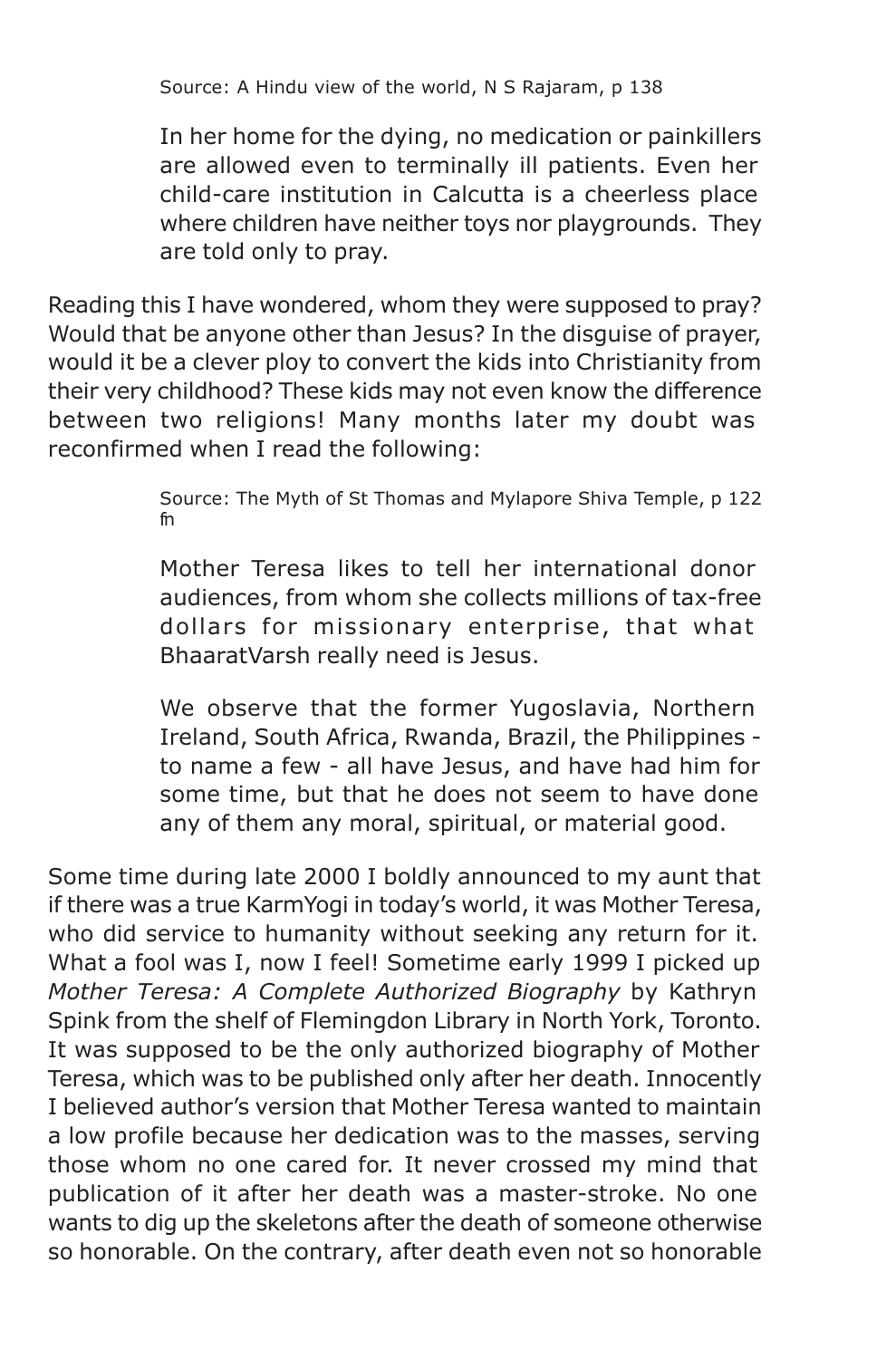rogues are also known to have been honored. Publication during her lifetime could have attracted few investigative eyes but after death, all hard feelings are generally buried.

*Why then am I digging up past skeletons, not letting her soul (or ghost) rest in peace? It is not because I felt cheated. I have every reason to be angry on being cheated but that does not put me on to write this. It is detest for fraud, hatred towards presenting untruth and pass it for truth that troubles me more, because, this is something that does great harm to humanity. Never worship false gods is fine to say, but more important is never worship fraudulent gods.*

Mother Teresa wasn't here to serve the masses. She was here to convert the masses on the guise of service, which scantily she provided. I was offended when I had asked my uncle, who lived great part of his life in Calcutta (now Kolkata), if he had visited Mother Teresa's place of work and he responded in negative. I thought it was a case of gross indifference towards someone so noble and so great but now I know it wasn't so; instead it was the true reflection of Mother Teresa's true worth in Kolkata, and her true worth was determined by her true contribution to the poor of Kolkata.

*When we speak here of her true contribution, we mean 'true' to the letter, not the advertised contribution, which the ChristianWest is so fond of making a big show of. It happens to be a typical Western tendency to do little and show a lot. I lived part of my life in the West. I observed them carefully and as I examine more of their present and the past, I find deep influence of Christianity and hypocrisy, as these two things go together. Hypocrisy because what they show is not what they are, but unfortunately, they do not always realize consciously that they are being such hypocrites.*

**The whole Western culture is marketing-driven. And, you should know that any culture that is marketing-driven would only show what sells! If you were to tell the whole truth, most products would never sell. If you do not find out for yourself what has not been told to you, it is your problem, that's the simple attitude. And, it originates from Christianity, because if you examine carefully, Christianity is nothing but mass marketing of a product called**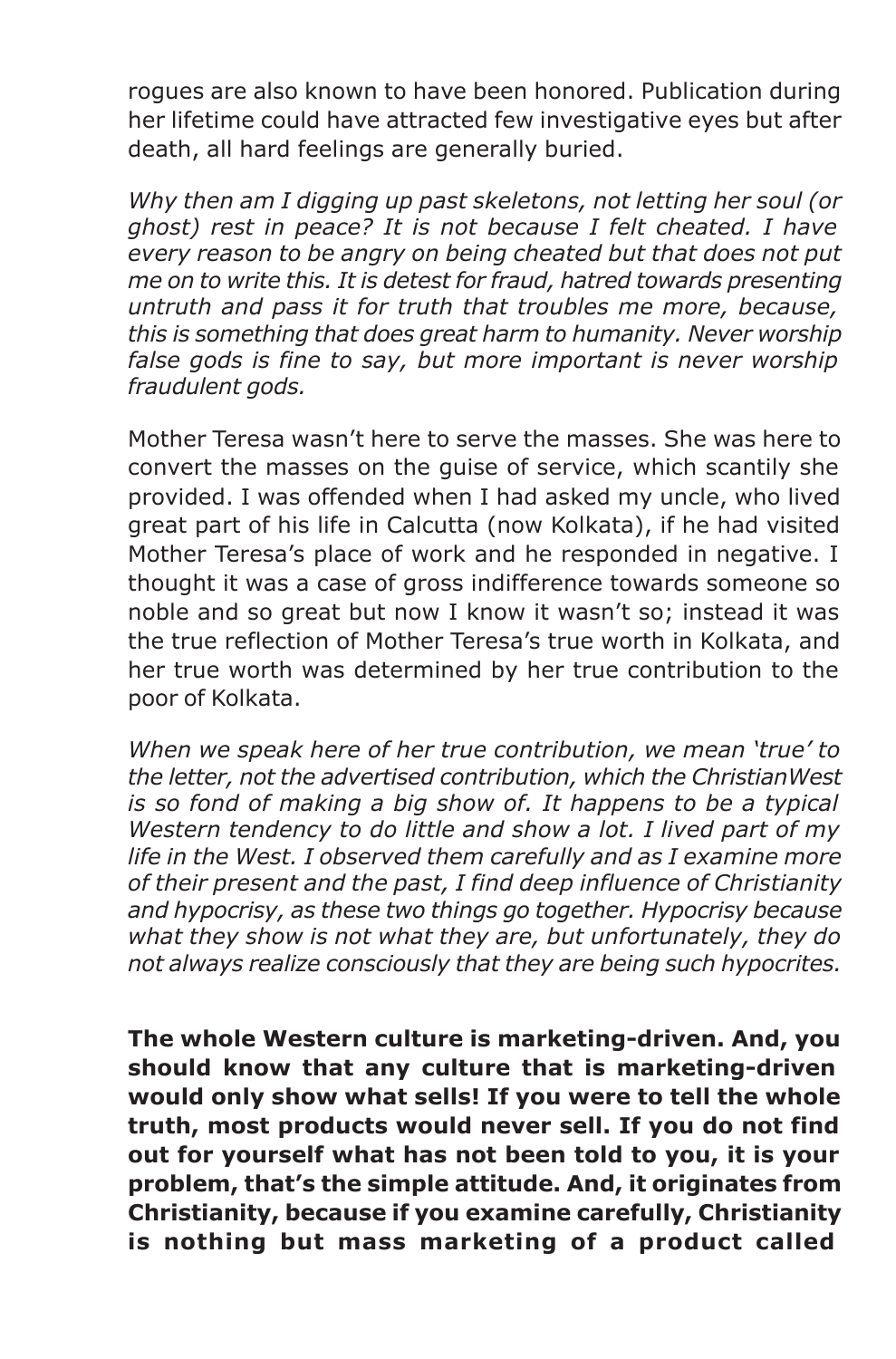#### **'salvation/redemption' the true meaning of which they themselves are not aware.**

Like Pope John Paul II said when he visited BhaaratVarsh last time:

> Source: *The Coming of the Third Millennium*, Pope John Paul II, quoted in *How I became a Hindu*, David Frawley, p 147

> The Asia Synod will deal with the challenge for evangelization posed by the encounter with ancient religions such as Buddhism and Hinduism. While expressing esteem for the elements of truth in these religions, the Church must make it clear that Christ is 'the one' mediator (\*middleman) between God and man and 'the sole' Redeemer of humanity.

*It claims Jesus acquired sole distributorship for granting salvation. He patented it. Typically marketing attitude! This is a topic, which we will deal with, later, in greater depth.*

For the time being let us return to our dear Mother Teresa. Let me admit that I myself never lived in Kolkata and therefore, I had no inkling of the truth that lay behind that entire facade about great humanitarian Mother Teresa. Someone who lived there most of his life would probably describe it better, and therefore, let us hear it in words of Dr Aroup Chatterjee.

Source: Dr Aroup Chatterjee, *The Final Verdict*, Introduction

I am Calcuttan born and bred, and our family has lived in the city for as long as can be traced. I know Calcutta well, and many people who matter there, and many more who do not. I do not have Calcutta 'in my blood', but the place has definitely made me what I am, warts and all. My mother tongue is Bengali, the language of Calcutta, but I speak Hindi passably, which is spoken by a large number of the destitute of Calcutta. I had no interest whatsoever in Mother Teresa before I came to England. Difficult it may seem to a Westerner to comprehend, but she was not a significant entity in Calcutta in her lifetime; paradoxically posthumously her image has risen significantly there - primarily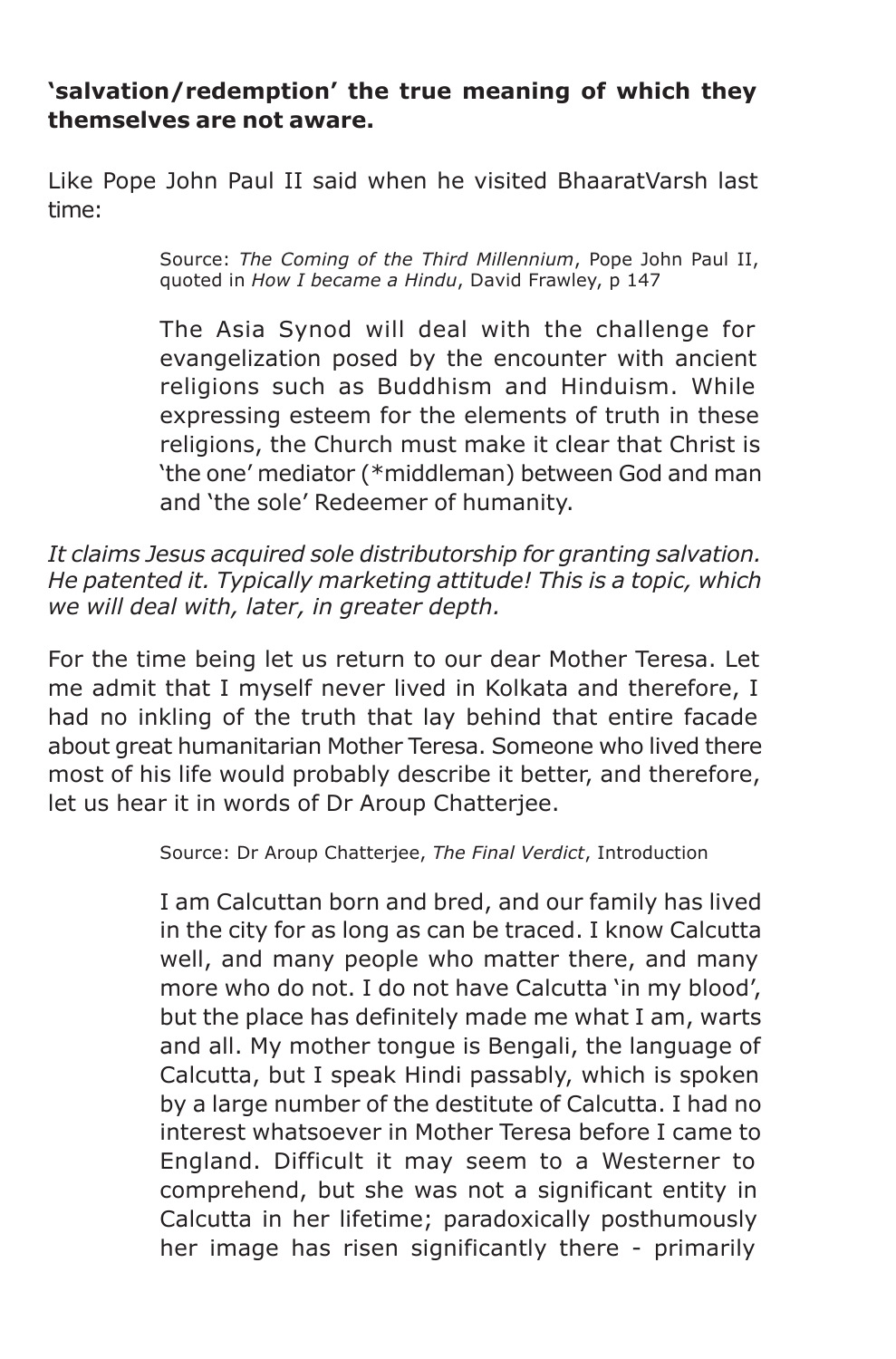because of the Bhaaratiya need to emulate the West in many unimportant matters. I had had some interest in the destitute of Calcutta during my college days, when I dabbled in leftist politics for a while. I also took a keen interest in human rights issues. Never in the course of my (modest) interaction with the very poor of Calcutta, did I cross paths with Mother Teresa's organization - indeed; I cannot ever recall her name being uttered.

**Now the question is, why ChristianWest would make such a big pomp and show of Mother Teresa, who was like a nonentity as it would appear from what different people of Kolkata have to say. It is because, by advertising small achievements and showing them duly magnified many times over, they are able to generate lot more revenue. For them Mother Teresa is a brand to be marketed well, so it can draw lot more money in the name of charity from unsuspecting people, from whom the whole truth is kept carefully hidden**

I myself happened to be one of those and if I did not find out for myself the whole truth and donated money to them regularly for some time, it was my problem, in their view. As far they are concerned, they are not obliged to tell the whole truth because they are simply marketing a product, namely, Mother Teresa brand image.

Source: A Hindu view of the world, N S Rajaram, p 138

Her hospitals are in a highly unhygienic state. This happens to be the opinion not of a hostile reporter, but of Dr Robin Cox, editor of the prestigious British publication Lancet – the foremost medical journal in the world.

For those who do not know of Lancet reputation, for them I would want to add that Dr Dean Ornish, the revolutionary American cardiologist also describes *The Lancet* as the most well respected international medical journal. Refer *Dr Dean Ornish's Program for Reversing Heart Disease*, Ballantine Books, USA, 1996, p 17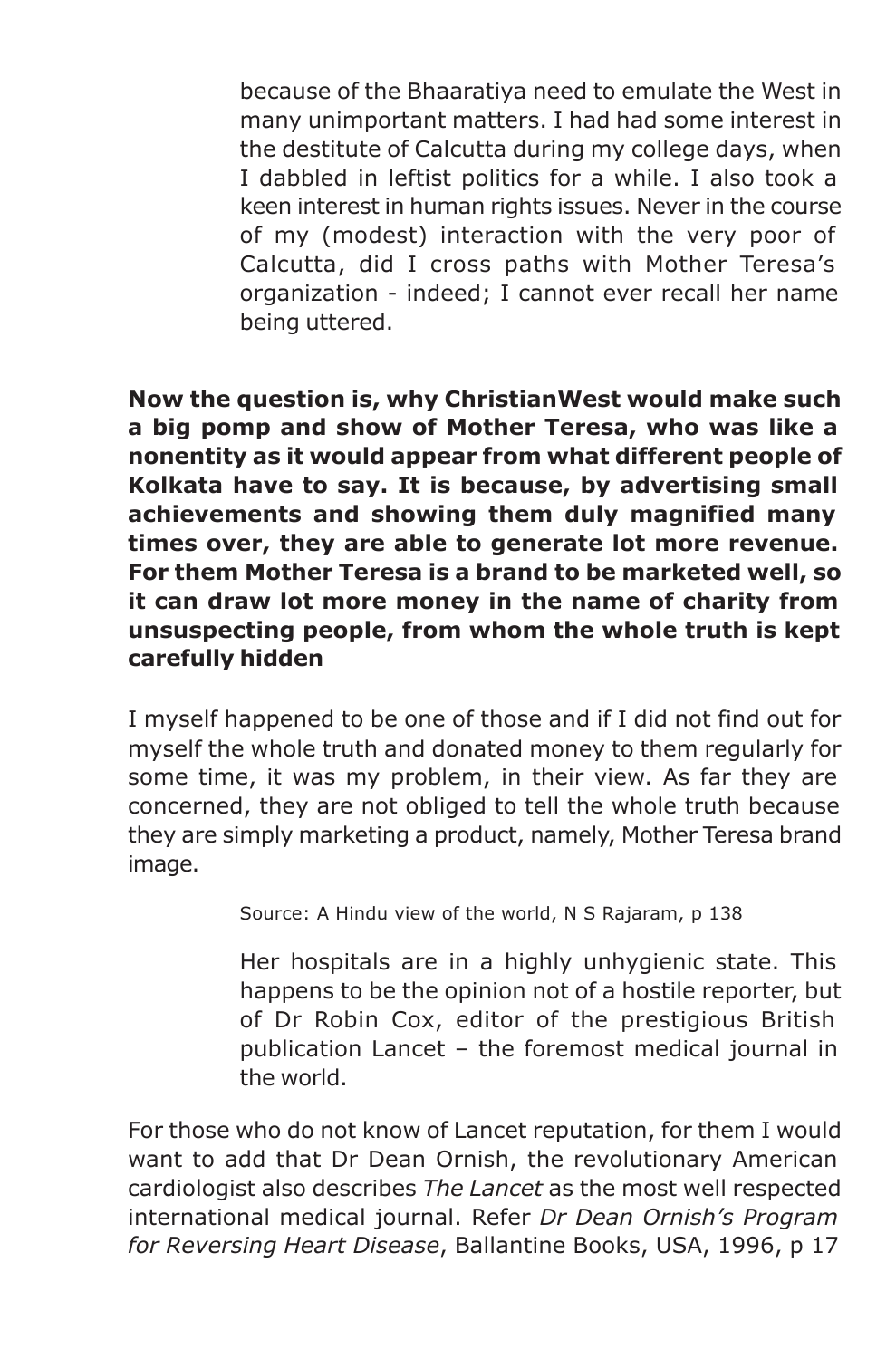Source: A Hindu view of the world, N S Rajaram, p 138

Mary Loudon, another English investigator found patients sleeping on the floor - as many as sixty in a single room. Even rudimentary health procedures were not being followed. Loudon saw unsterilized needles being used and reused after being simply washed in cold water. Also, patients in need of simple surgery were allowed to die instead of being sent to other hospitals in Calcutta. It was not just patients that were treated under such appalling conditions; even health workers could not escape infections. Anne Sebba has pointed out that several of the nurses caught tuberculosis, and possibly AIDS. In all these, there is a single remedy offered to the inmates regardless their condition – prayer.

Source: A Hindu view of the world, N S Rajaram, pp 138-139

This has greatly contributed to the image of Mother Teresa as a woman driven by faith and love for Jesus; it has contributed even more to her bank balance, for prayers costs nothing. But she did not display the same reserve – not to say piety – during her own illnesses. She was always careful to get treated at the best hospitals in the world like the Massachusetts General in Boston. When she was unable to travel, as during her final illness, she was treated by the specialist at the prestigious R K Birla Heart Research Center in Calcutta – a Hindu charitable institution. So neither money, nor Christian faith, was allowed to come in the way, when her-own health was involved. But for the poor it is different. Prayer is good for them.

**Now this Hindu charitable organization R K Birla Heart Research Center in Kolkata, did not ask Mother Teresa to get converted into Hinduism, while providing health care to Mother Teresa when she needed it badly and could not visit her favorite Massachusetts General in Boston, because they were not trading in charity. But if a Hindu had gone to Mother Teresa for treatment she would have got him/her**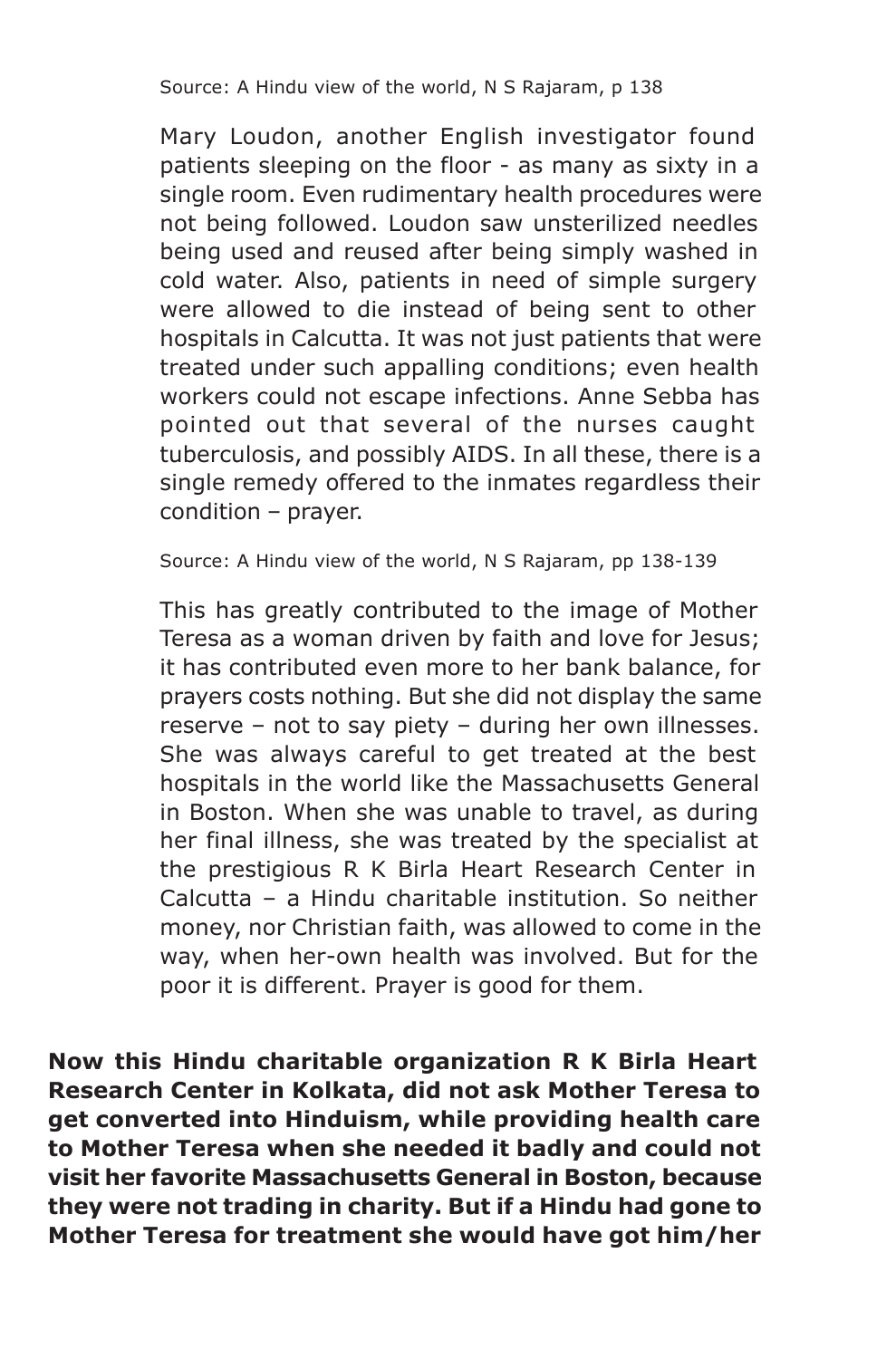**converted into Christianity. These people who make such publicity in the name of service to humanity are in reality flesh traders of a different kind. They want the whole body and soul in lieu of their scanty service!**

Source: A Hindu view of the world, N S Rajaram, p 139

From the appalling condition of her institutions, one would be wrong to conclude that the Missionaries of Charity is only doing what its limited resources allow. Nothing could be further from the truth. It is one of the richest Catholic institutions in the world.

Recently, a **single** current account in a bank in the Bronx (New York) showed a deposit of **\$50 million!**

**So she had plenty of money but she would not spend it for the poor of Calcutta, and at the same time she would want to have the Nobel Prize for having helped the poor of Calcutta. Did she help the poor of Calcutta in getting better health or, did poor of Calcutta help her get the Nobel Prize, tons of donation money, and tons of new converts into Christianity? Are these missionaries nothing but some greedy merchants of soul?**

Source: A Hindu view of the world, N S Rajaram, p 141

As far as the poor are concerned, Mother Teresa's successor Sister Nirmala put it in perspective:

"The poor are God's gift, to us. Without the poor we would all be without jobs".

But Mother Teresa herself never had the courage to admit this truth! She gave to the world a totally opposite and carefully cultivated impression that poor of Kolkata were dependant on her services. She did not let the world know that, in reality, she was dependant on poor of Kolkata for getting tons of charity money.

Using the mask of charity, she paid no taxes on such earnings, and merrily used those funds for 'buying' more new Christian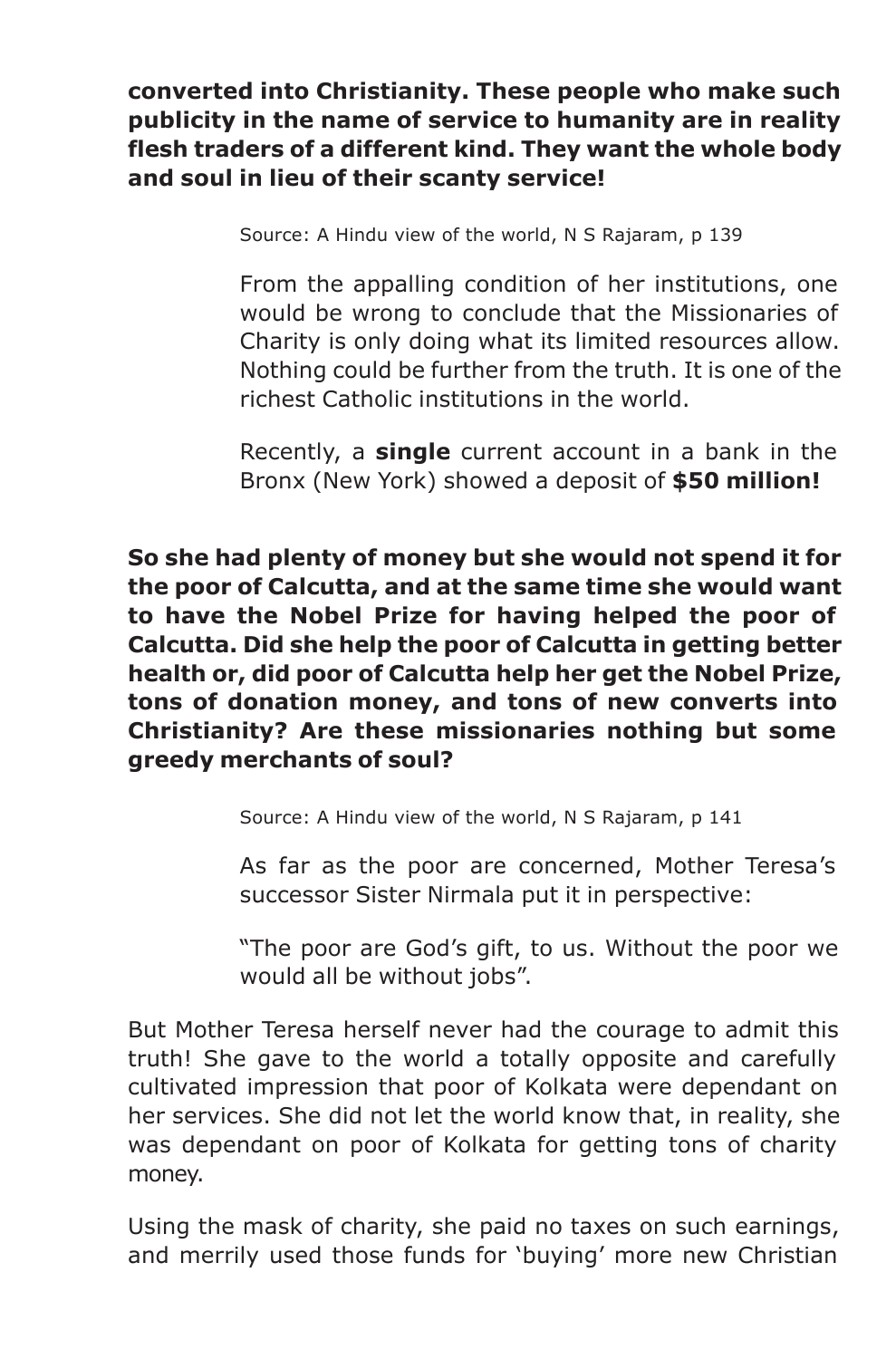converts. She was clever enough not to hoard the fortune she made in this covert manner, in Bhaaratiya banks lest it becomes known to public. So she hid 50 million dollars in New York bank.

*Nor she told people that she was using this facade of 'service to the poor' to manage the Nobel Prize and the title of the Saint. After all, she was true to her Christian faith of hypocrisy. It seems Christians are always on 'Sale'. They would do anything that would fetch them money, power and fame.*

*We will see plenty of evidence that there is a common pattern amongst Christian Missionaries. One: that they manage to keep a beautiful face before masses. Two: that they love to get crime money and hold to it for 'buying' new Christians. Three: hypocrisy seems to be in their blood. Mother Teresa seemed to be no exception.*

# **Familiarize yourself with the games they play and how they build images that give you a very different picture from what the truth is**

*Why is it that Christian organizations stole the show all the while? Why is it that Hindus never did anything for themselves? Why is it that it took Christian missionaries to come to Hindu land and provide service to Hindus?*

There was a time when I had asked these questions to myself but at that point of time I had no satisfactory answers. I had seen in olden day Bengali movies that a Hindu becomes a Christian and then he goes door to door serving the poor in the name of Jesus. The theme would be this; the story would be different in different movies. The message would be the one: Christianity and service to humanity are two aspects of the same coin. One cannot exist without the other. Thus, Christianity and Service-to-Humanity would become synonymous.

*The question of foul play of any kind wouldn't simply arise in my small mind. It would never occur to me, what could possibly be the background of those who make these movies, and what could possibly be their agenda?*

Service to the poor is such a humanitarian work that no questions need be asked thereafter. If someone would do that, such person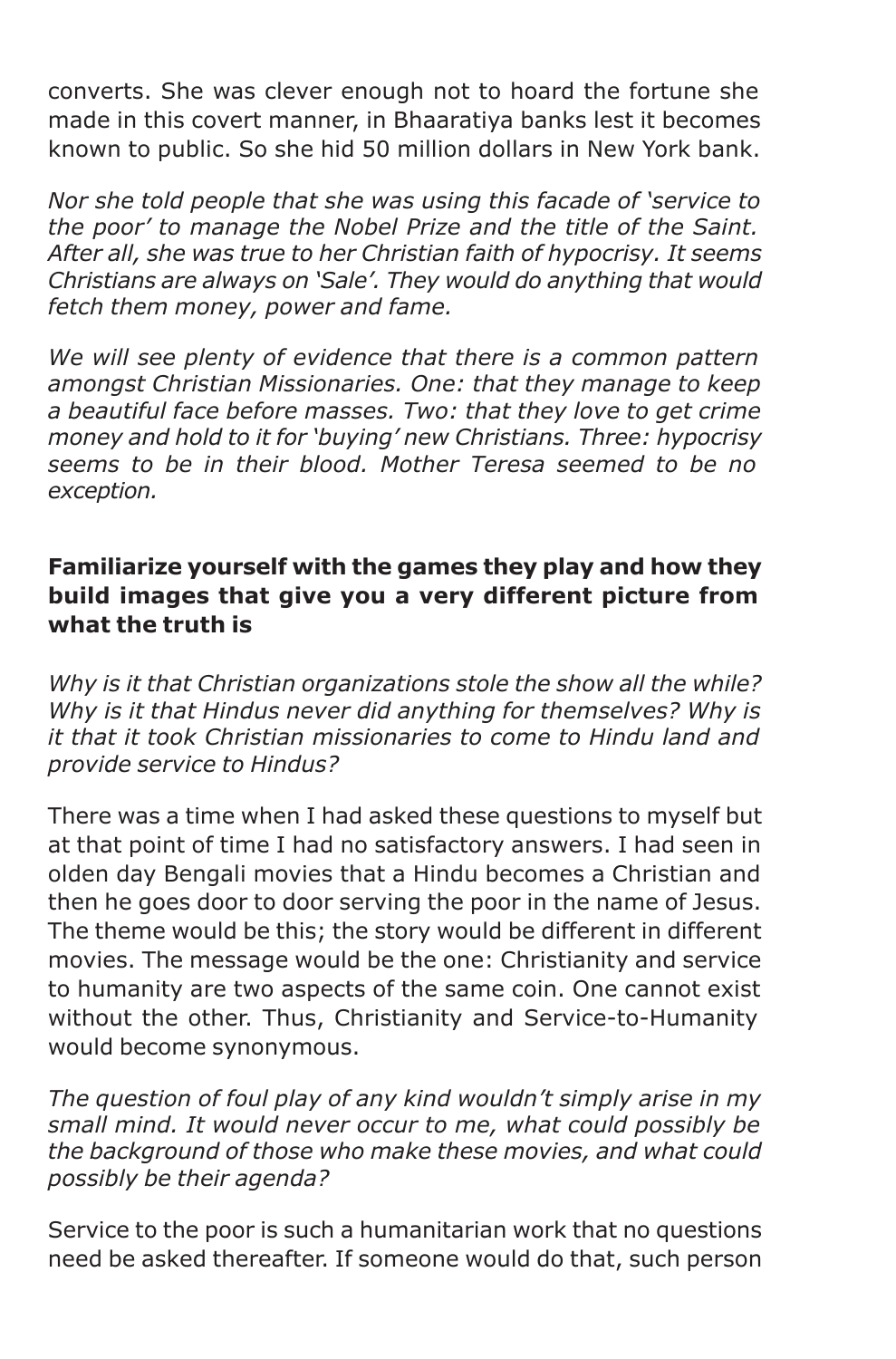is essentially out of his mind, or cynical to the highest degree and therefore, must be avoided for company, or else our thoughts would be corrupted!

*It would never occur to me, why are they so poor? Who made them so poor? Is there a possibility that they are today being served by the same people who made them poor? Ridiculous! How can that be? Therefore, it is necessary that we go back a few steps into the history and reexamine our impressions.*

> Source: Sir Thomas Munro, the eminent Governor of Madras, quoted in Mill's History, vol. i. p 371, re-quoted by F Max Muller, p 57, p 231

> If a good system of agriculture, unrivalled manufacturing skill, a capacity to produce whatever can contribute to either convenience or luxury, schools established in every village for teaching, reading, writing, and arithmetic, the general practice of hospitality and charity amongst each other, and above all, a treatment of the female sex full of confidence, respect, and delicacy, are among the signs which denote a civilized people – then the Hindus are not inferior to the nations of Europe, and if civilization is to become an article of trade between England and BhaaratVarsh, I am convinced that England will gain by the import cargo.

Here we need to ask ourselves many more questions. Why did Christopher Columbus [note: 1451-1506, who mistakenly landed in America and thought it was India and called the natives as Indians, and till today Native Americans are called Indians! We, however, distinguish them from ourselves calling them Red Indians because they look pinkish and we look brownish] and Vasco da Gama (1469-1524) set their sails with a desire to discover sea route to BhaaratVarsh? Wasn't it because BhaaratVarsh was known to be the golden bird, the richest nation on earth in those days? Why did the Portuguese, the Dutch, the French and the British, all of them did fight it out between themselves for supremacy on this land of BhaaratVarsh? Why a knight of the British Empire Sir Thomas Munro, the eminent Governor of Madras (now Chennai), spoke so eloquently about Hindu practice of hospitality and charity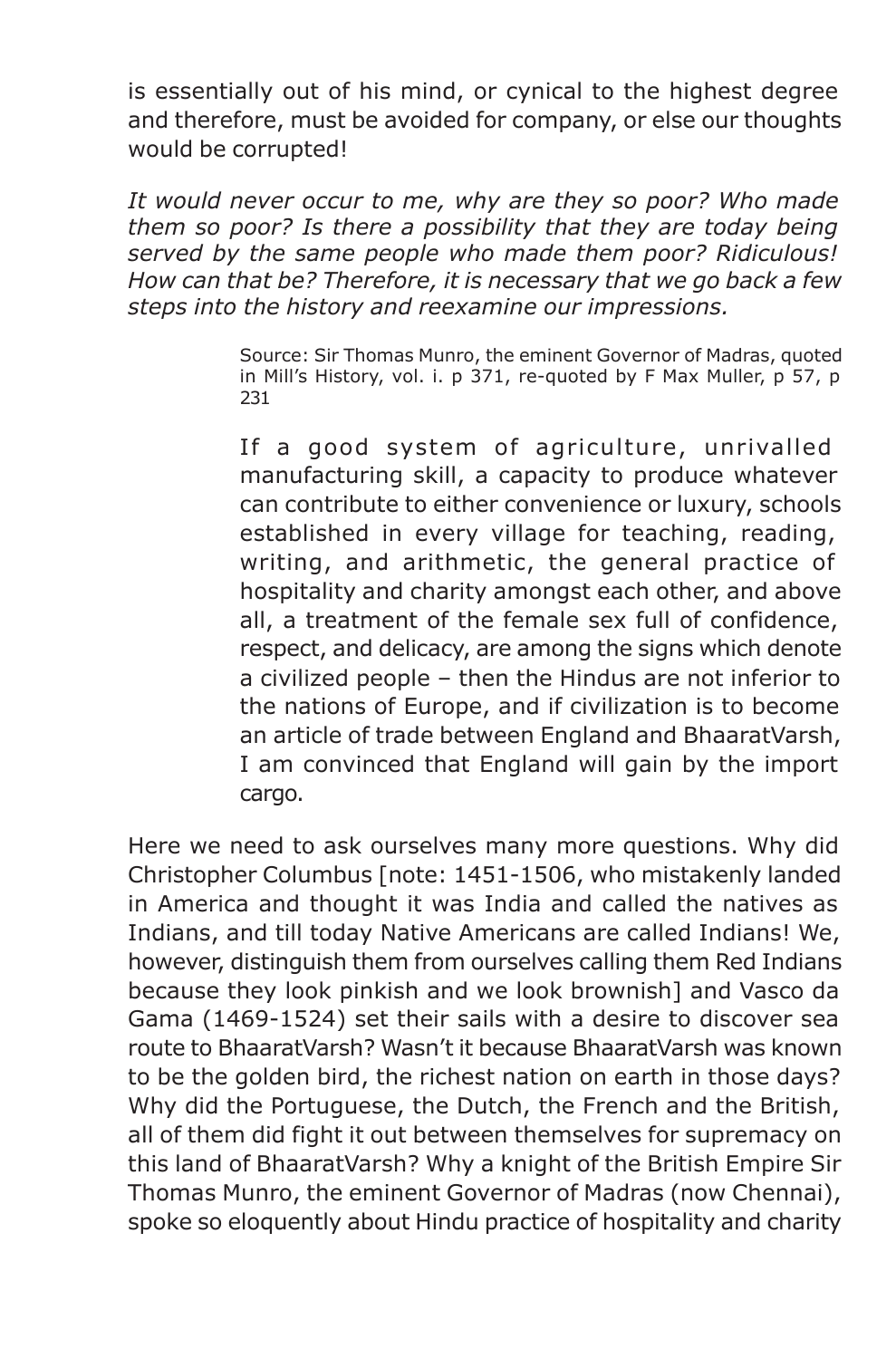(read many more accounts in my earlier title *Arise Arjun awaken my Hindu nation*)?

*Was it all a long time ago? What happened in a matter of few decades that there were so many poor everywhere that they all suddenly started needing Christian missionary attention? What happened to that hospitality and charity of which eminent Governor of Madras spoke so eloquently? Do you realize now what happened? ChristianBritish methodically sucked the lifeblood of Bhaaratiyas and made them so poor that now they needed help. They encouraged ChristianBritish missionaries to serve those poor with a small fraction of what they had already sucked out.* With that they gave further bait to Hindus. If you remain Hindu you have no support whatsoever to help the poor. But if you turn Christian then you have some support to help these poor. Thus, Christians became the messiah of the then poor Hindus!

Somewhat similar game was replayed during Nehru dynasty. Hindu was made a dirty word through fabrication of history. We will discuss the entire sequence of events in one of our other works. In ChristianBritish days you needed to become a Christian to get governmental or institutional financial support (*remember Michael MadhuSudan Dutt?*). During FakeSecularNehruDynasty you needed to become a non-Hindu to get the freebie.

#### **Recognize, who did the actual job of service with scanty resources, and who took the credit, full blown many a times over, with news splashed world wide?**

Teresa came to BhaaratVarsh with a great idea in her mind. She employed Hindu women (converting them into Christianity) to do the job for her, without giving those employed adequate means to serve, and without adequate service to those whom she claimed to serve.

But she and her Christian organizations advertised a lot. These were not commercially paid advertisements. Millions of dollars that she amassed, which she never spent on the poor of Kolkata, a small fraction of that she threw at the journalists, who raised Teresa to the sky, lifting her on their shoulders. Many of these journalists were Christian born. The others were Hindu born but Christian educated, morally converted into Christianity, if not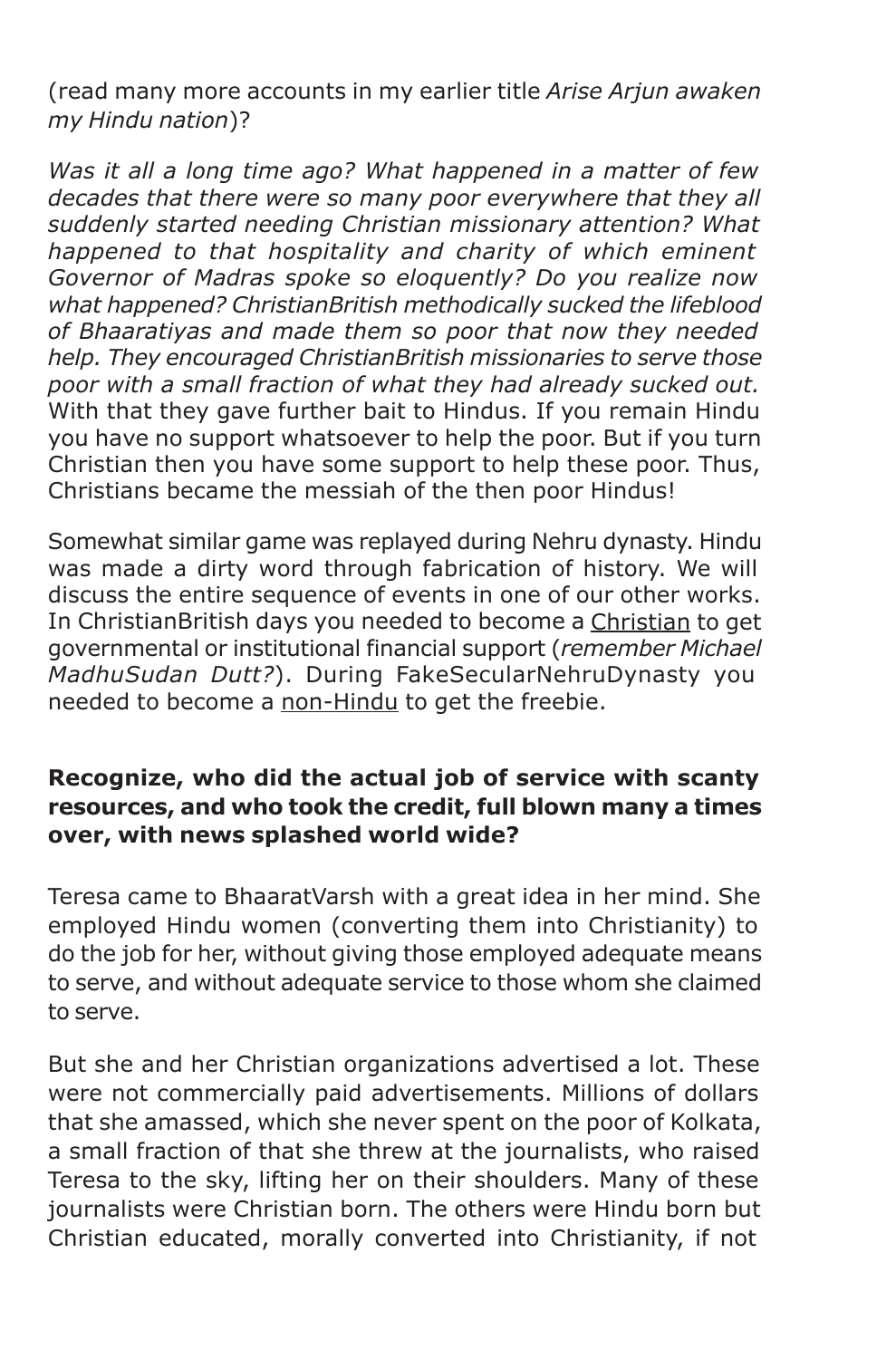formally baptized. Their big name newspapers and periodicals happened to be the mouthpiece of this nation.

Under Teresa Christian banner, it was Hindu women, converted to Christianity, who did the real job of service, while Teresa took the full credit. These Hindu born women did the actual job of 'whatever scanty service they could provide with limited means extended by 50 million dollar rich Teresa'.

These Hindu born women did it out of their 'Hindu spirit for no credit' while promoting the name of Jesus because that is what Teresa had filled in their heads mornings and evenings. This is how Christian imperialism spreads its wings everywhere.

*Christianity's entire structure stands on the premise of exploitation, be it exploitation of Mother Nature or exploitation of the mankind.*

# **Get to know of Mother Teresa's personal letters and diary that tell the inner truth**

Finally, let us see what personal diary of Mother Teresa says:

Source: PTI London 29 November, quoted Indian Express, 30 November 2002

Her letters and diaries present a completely different picture of the nun from her public image as a woman confident of her faith, The Daily Telegraph reported on Friday.

IL Messeggero said: "The real Mother Teresa was one who for one year had visions and who for the next 50 had doubts - up until her death."

"…My smile is a great cloak [\*disguise, pretext] that hides a multitude of pains,' wrote Mother Teresa…

'In my own soul, I feel the terrible pain of this loss. **I feel that God does not want me, that God is not God and that He does not really exist**," she wrote.

Is it not natural that she got into those doubts that God does not want her? How can God want a hypocrite and a patron of criminals?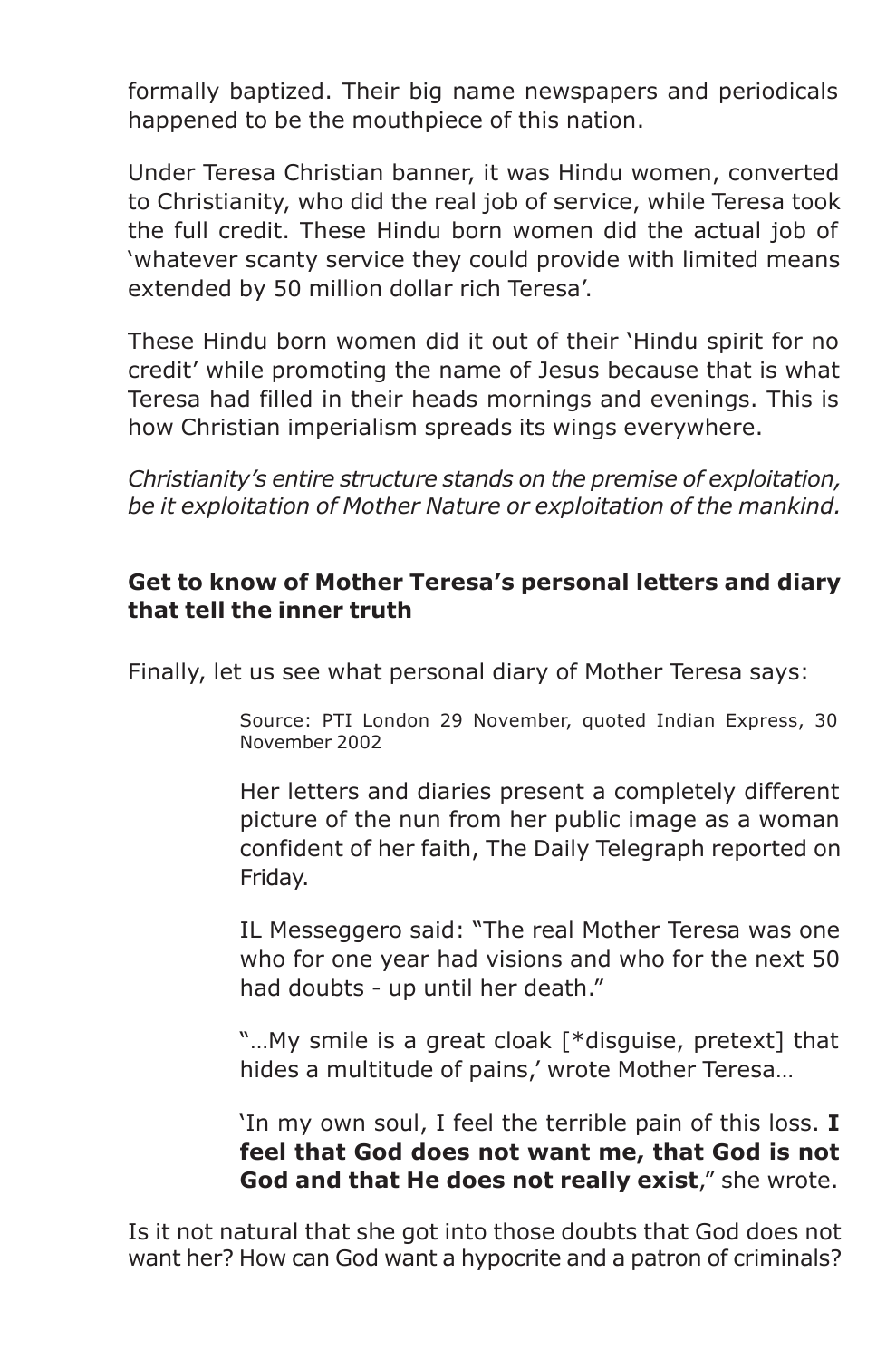I would not be surprised if a simple girl Agnes Gonxha Bojaxhiun of Albania started as a true God lover but longtime association with, and bad influence of, Christianity corrupted her soul thoroughly giving birth to a Mother Teresa, who later turned out to be a half-fraud, true to her Christian heritage. A heritage, which turned Popes, Saints, Cardinals and Archbishops of Christianity into such personalities who had no relationship to true spirituality for miles; for them, spirituality had all been for show, not for dedication.

**Why is Pope John Paul II in such a big hurry? Is he afraid that if he were to let the normal procedure be followed, Mother Teresa may never get to acquire her sainthood? Is it because, her not gaining sainthood would be a big monetary loss to Christianity? Is it because Pope wants to use Saint image of Mother Teresa for getting new Christian converts in BhaaratVarsh? Does he want Saint image of Mother Teresa to bring more American public dollars to 'buy' more new Christians in BhaaratVarsh?**

Sometime ago I had read something like this: that pope was putting Mother Teresa on fast track towards sainthood. Now that I think of it in this context, I find myself amused. It sounds like a fast track on sports ground! Well Christian sainthood has to be truly a sport event, and you got to collect lot of points for that; for example, Nobel Prize, 50 million dollars in a single current account in a US bank, and perhaps much more that we haven't dug out as yet.

Why would Pope want to put Mother Teresa on fast track to sainthood? Why would he want to bypass certain basic requirements that are prescribed in Christianity for granting anyone the title of Saint?

**Have you ever wondered what Bhaaratiya Christianized media had been doing all these days, carefully keeping under wraps all these things about Mother Teresa, which were going on for a long time right under their nose? Do**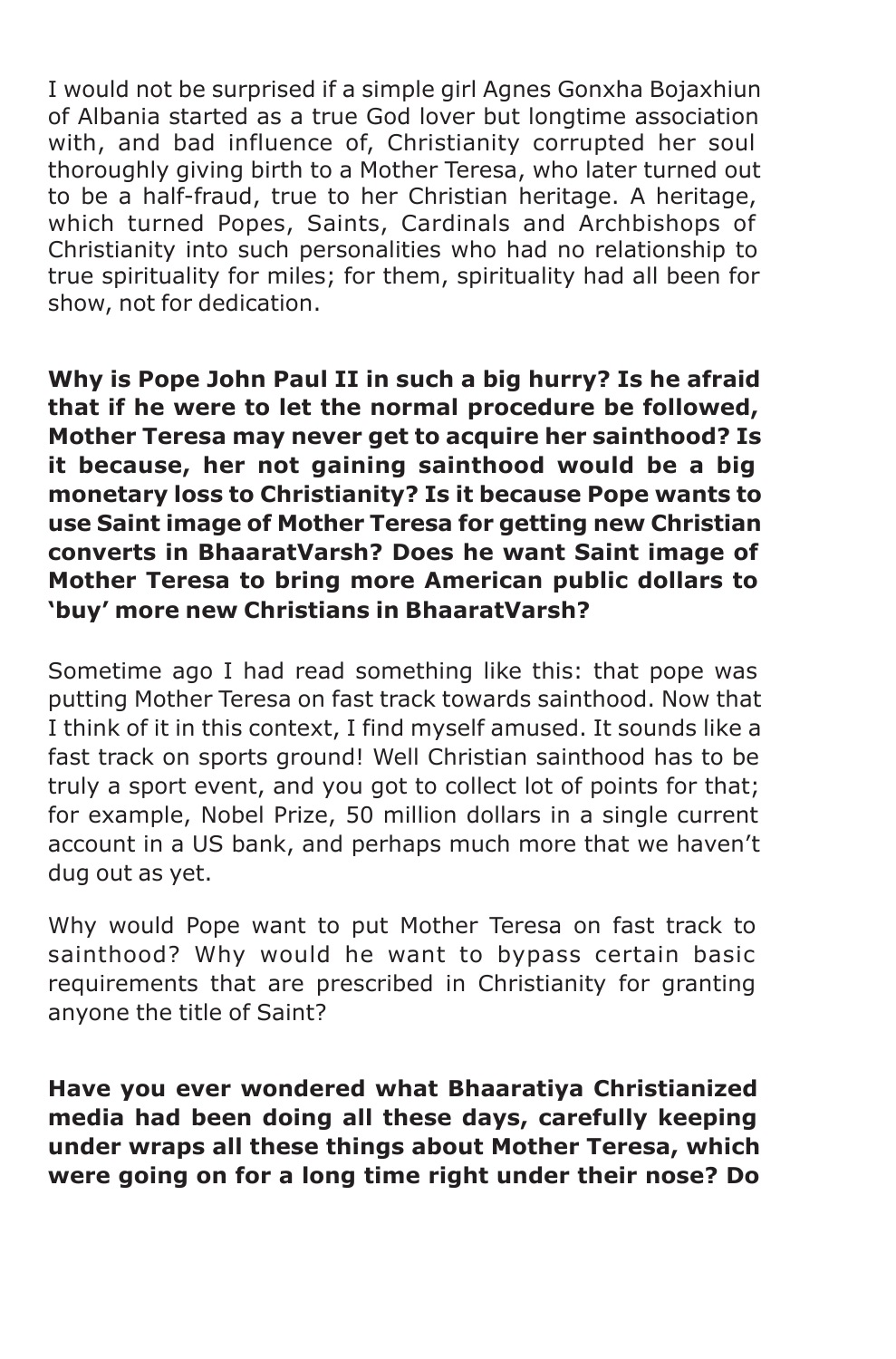#### **you care to think over, what should be done about such media?**

Bhaaratiya media, the popular media, major newspapers and magazine publishing houses, those who have millions in circulation and billions in revenue, to put a few of them together, what have they all been doing? They were right here and they could not find it out? Or, they did find out but wanted to put a lid on it? Why would they do so? Who all do the reporting for PTI (*Press Trust of India*), TOI (*The Times of India*), *The Hindu*, and all such big names?

*To figure out the answer to this we need to know who they are. What is their upbringing? Where did they receive their education? Were their minds preprogrammed through the missionary education system to blindly respect Christianity?*

*Were they totally ignorant of The Lancet, Mary Loudon, Christopher Hitchens and Anne Sebba? If they were, then it's a shame on their journalistic abilities. If they were entirely incapable of original investigation they could have at least taken the lead from these people but they did not. If they knew all this and hushed it up then it is a shame on their journalistic professional ethics.*

Instead, they raised her to the sky and held her there all along with great reverence. If this is the character of opinion-makers to the nation, will the nation not go to dogs?

There are big names involved behind these major newspaper and magazine publishing houses. Many a well-known (and unfortunately well-respected) names associate with these business houses, whose business seems to be something other than bring truth to the public. Were they all sleeping or have they been busy with other games? Some day the nation will ask those questions that they will not be able to answer.

[Note: please do not think that this is an isolated case. You will find many instances (rather too many), as you will proceed through my various works. There seems to be a pattern, a well designed and a well established one.]

They have to start questioning their own conscience, of course, if the have any. If they did have a conscience they would not need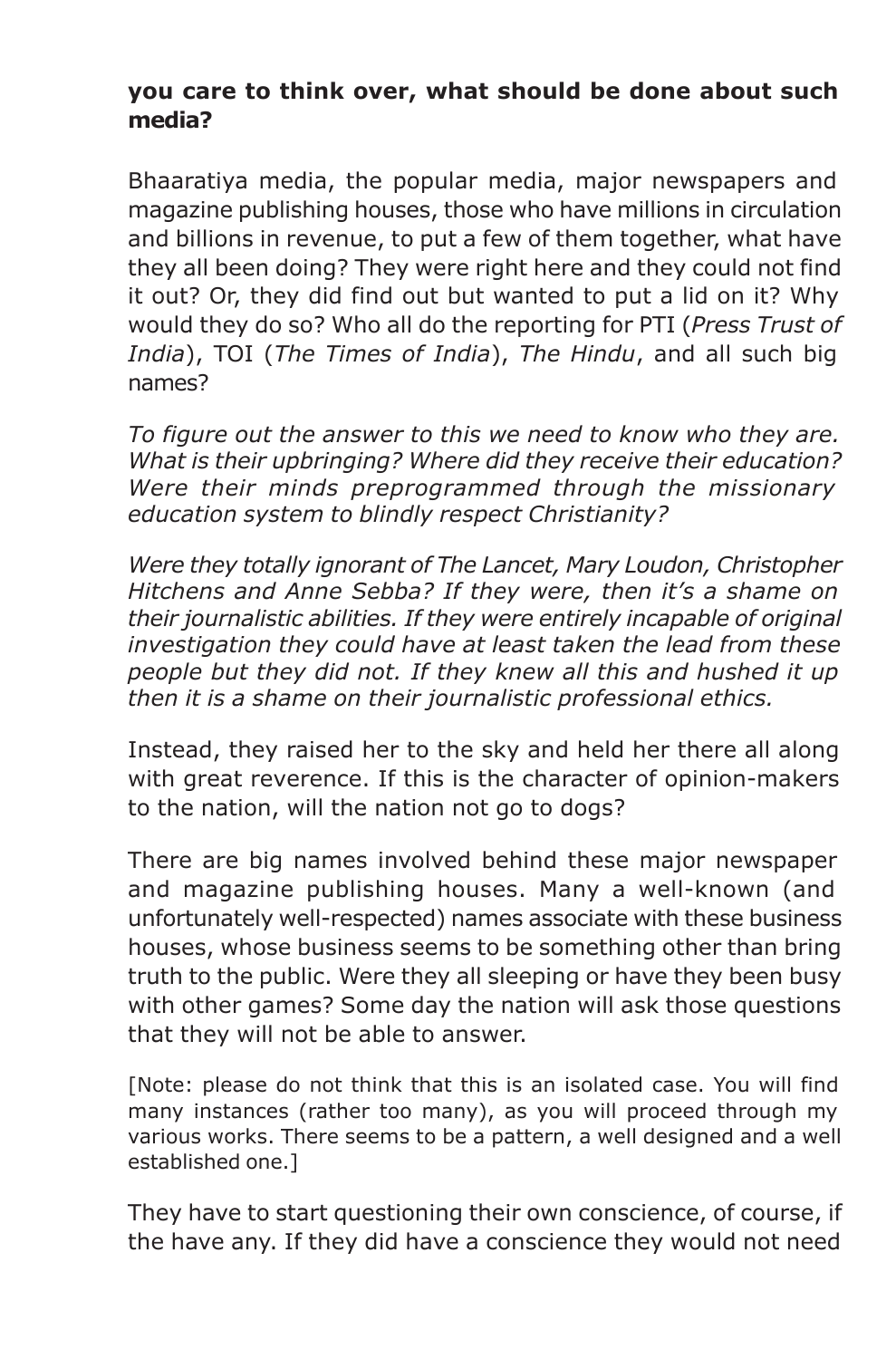a reminder, and if they do need a reminder then it's a shame. What has happened to our nation, that once all said, was so very truthful [see *Arise Arjun awaken my Hindu nation* Chapter 1]. And now today, these leaders, the intellectual leaders, seem to know not 'truth' what it means.

*Cleverly they had been diverting public attention all along toward political leaders and their brand of duplicity, only to keep under cover their own brand of duplicity. Wake up my Nation; wake up, at least now!*

**One thing you need to understand clearly: Corruption and Christianity go hand in hand because it is all money and power game. Prior to Christianized education, Hindus were such a truthful lot, and there is plenty of documented evidence, and we will bring you all that later and also demonstrate how Hindu society has been brought down to the level of Christian society**

The media you rely on is one of the most corrupt and with no ethics. And all these big name self-proclaimed secularist editors and columnists are nothing but pimps, and now it is high time that they all should be thrown out because they truly deserve nothing better than kicks.

*But kicking them out will not solve the problem as new crops of the same variety are underway and they will join the main stream pretty soon. You have to dismantle the factories that manufacture them.*

These Christian and Communist educational institutions, spread all over the nation like spider web, have strangled the nation of its life giving breath, which (not so long ago) used to be the unique Hindu quality of truth, justice and ethics. They have embedded Christianity's and Communism's corruption all over the psyche of Hindu masses. Only their names have remained Hindu with misleading impression that it is Hindus who have become corrupt. It is Christianity and Communism, which have corrupted Hindus within two centuries through Macaulay conspiracy.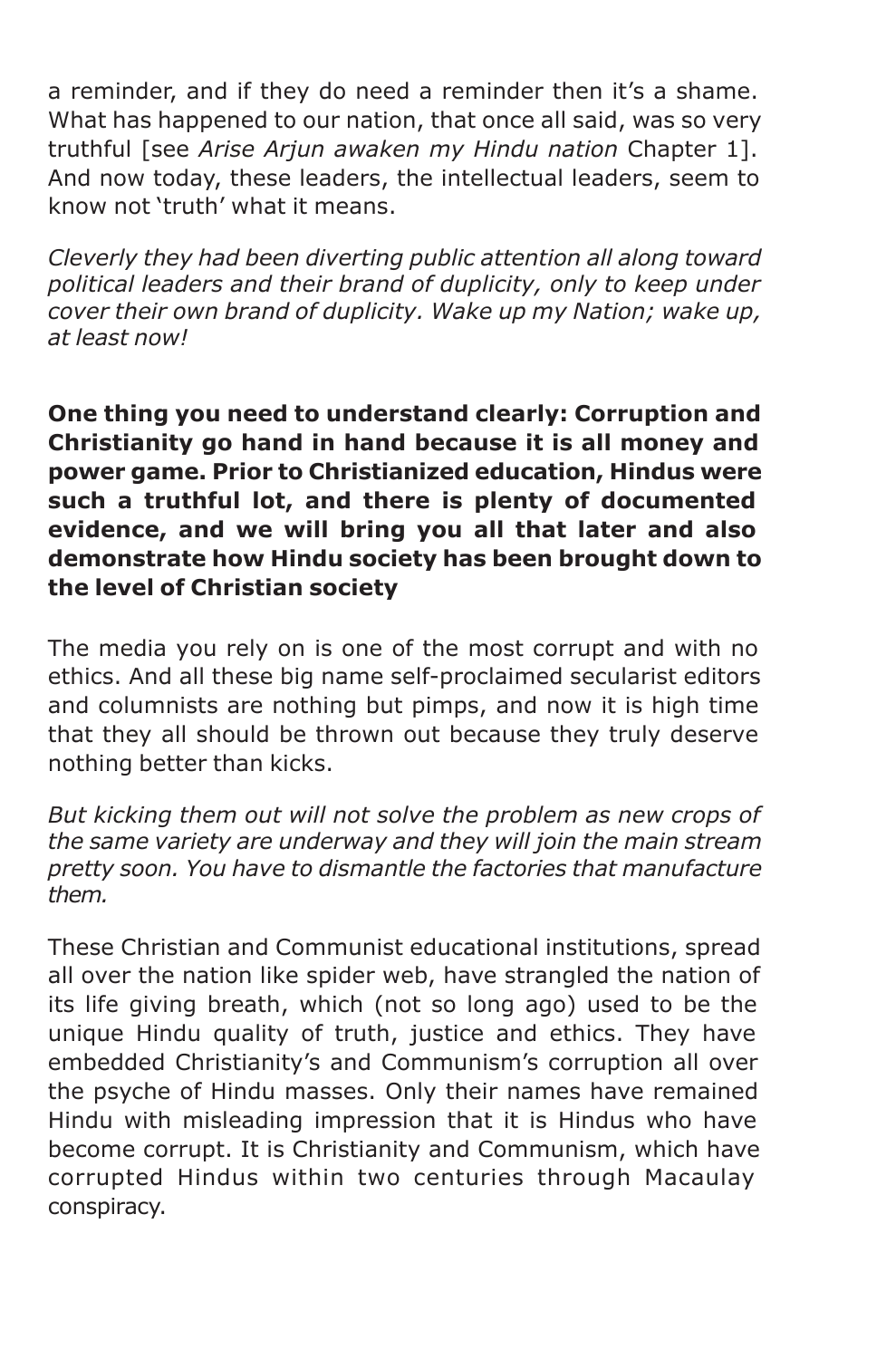**For a change, now compare this high profile Christian Mother Teresa with low profile Hindu Braahman Baba Amte, and examine who did the job and who took the credit? After that, ask yourself, why is it that Bhaaratiya Christianized media raised Mother Teresa to sky and dumped Baba Amte to dust?**

We have seen our Christian educated journalists who raised a half-fraud Christian woman, whose interest was more in the Nobel Prize and the title of Saint, and less in lepers, but who cleverly used Christian educated media to her advantage to create the false image. Now let us see how the same media ignored a Braahman who worked for lepers without those incentives, which the likes of Mother Teresa crave for. You will then know, how characterless our Christian educated media is, when it comes to the question of fairness.

> Source: Veena Adige, Book review by MV Kamath, The Free Press Journal, Mumbai, 9 November 2003, Spectrum p 6

> Baba Amte was born in a wealthy, high caste Braahman family, studied law and had a flourishing practice but the steep fees he charged worried him. His hero was Sane Guruji, the great MahaaRaashtrian social reformer. In his late thirties he decided to dedicate his life to social service after he saw a leper, disowned by his family, die in the street. It was to lead him to set up a leprosarium and the MahaaRogi Seva Samiti to rehabilitate leprosy-affected people.

> One Shri R K Patil of Naagpur offered him a house and seven acres of land. Vinoba Bhave inaugurated AanandVan in 1951, which was soon to attract patients. By 1954 there were sixty of them. Word quickly spread and assistance came pouring in. AanandVan became the hub of tremendous activity. What was once a wasteland was to become a center of intense care? As one patient was to say: "AanandVan is a place where the loneliest, the unloved, the sufferers of the ultimate degradation of our bodies are taught to overcome fear". In all his work Baba had the full support of his wife SaadhanaaTaai, and subsequently from his sons. As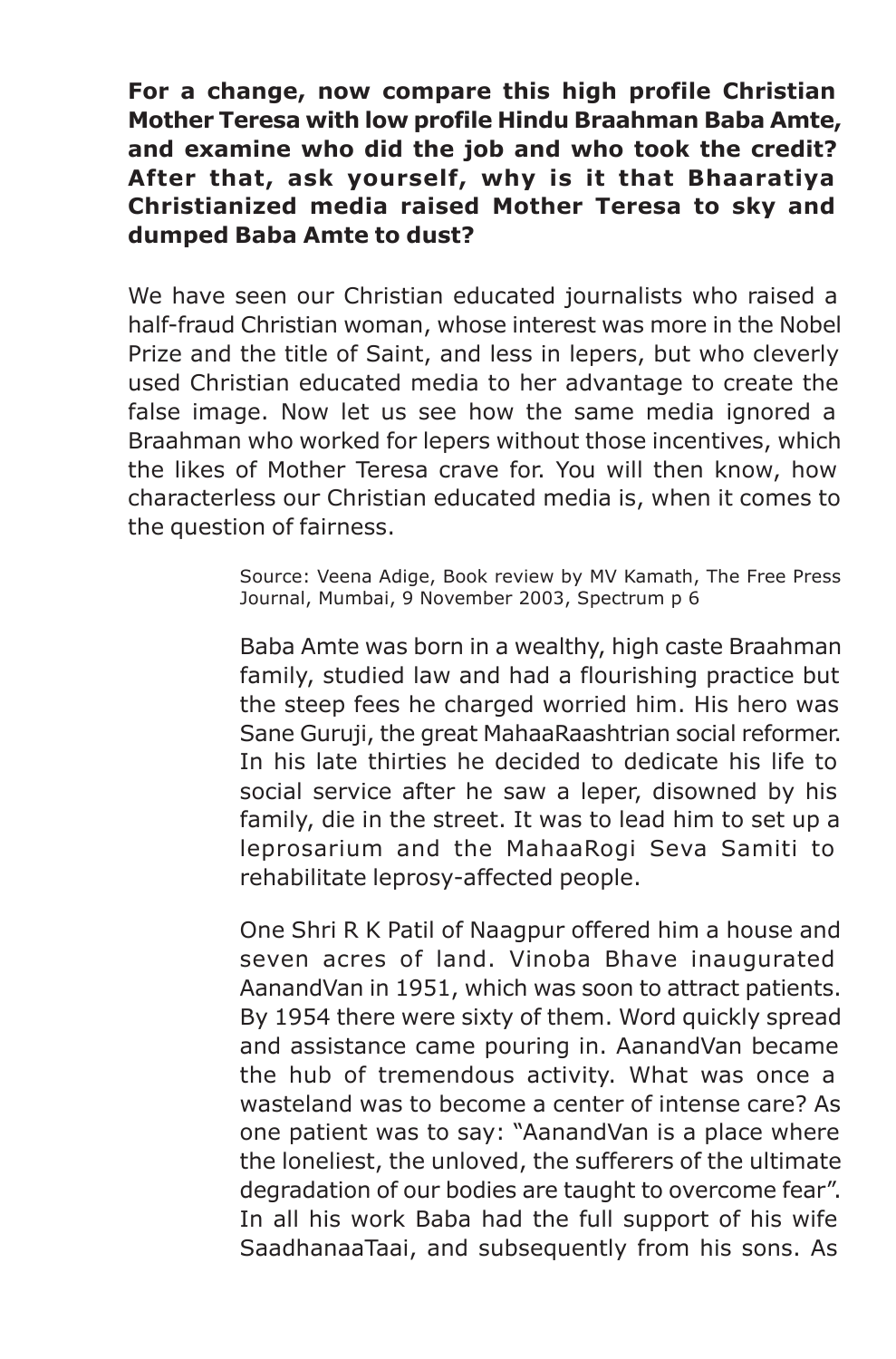word of his selfless dedicated work spread, awards were quick to come, one after another. Baba used the prize monies he received to get into new ventures like AshokVan and Hemalkasa. AanandVan itself came to be known as a place which cheerfully received abandoned children; that further led to the setting up of communes of which there now are four: Mukti Sadan, Krishi Sadan, Mukti Sadan (sic.) and Nitrangan. Veena Adige traces the growth of AanandVan (which presently houses 2,500 people) and the efforts that went into it in great detail. It is a story of love, care, dedication, and selflessness and total commitment."

*Now, our media is hardly interested in such people like Baba Amte. They are interested in half-fake kinds of Mother Teresa. Why? Is it because there is so much money in it? Those millions of dollars that Mother Teresa had stacked up in New York bank, did she share a bit with our enlightened media men and women? Is this all money game? Must our media run after those who have plenty of it, like hungry dogs after the bones? With this kind of character, are they going to build the nation, as they happen to be the opinion-makers to the nation? Our Christian education system has made of them, nothing but money-mongers like Christianity's flag-bearers themselves are, of which brilliant examples happen to be the likes of Mother Teresa, Pat Robertson, Archbishop Marcinkus, Cardinal Posadas-Ocampo, Pope Alexander VI, Pope Pius XII, etc.*

#### **Has it ever bothered you that Mother Teresa gave Calcutta 'the charnel house image' in return of Nobel Prize for herself and 50 million dollars in bank?**

Source: A Hindu view of the world, N S Rajaram, pp 136-137

The image of Mother Teresa which Indians – Calcuttans in particular – take enormous pride in has permanently tarred Calcutta, if not all of BhaaratVarsh as a wretched place. If the Mother had remained in Albania as Agnes Bojaxhiun no one would have heard of her. But thanks to Calcutta – the supposedly wretched place to which she brought succor – she became without a doubt the most admired woman in the world. So whatever Mother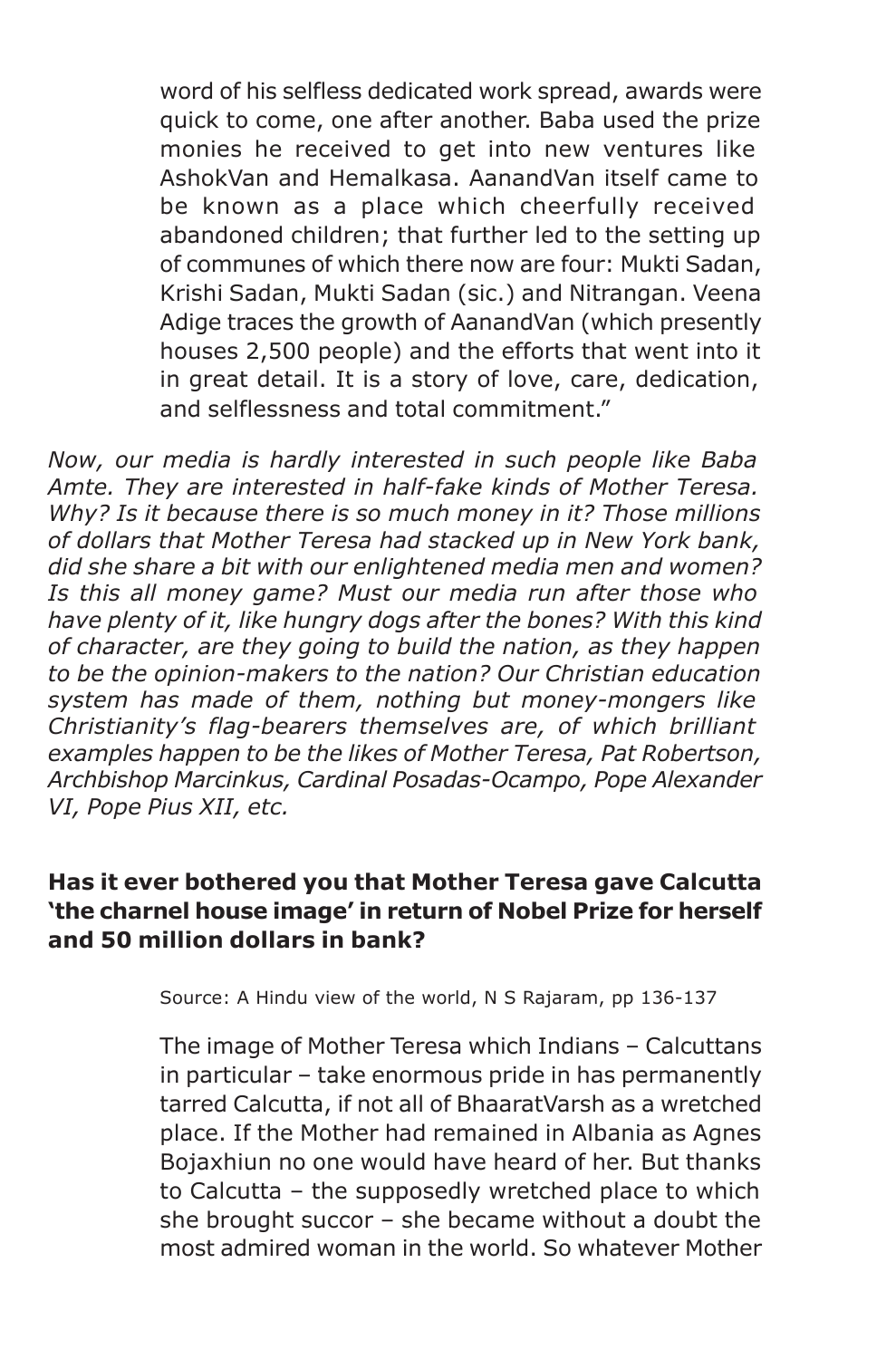Teresa did for Calcutta fades into insignificance compared to what Calcutta did for mother Teresa. Why is it that the Bhaaratiya elite feels no shame at the sight of this foreign woman rising to great heights while at the same time one of their greatest cities is condemned as the most wretched place on the earth? Calcutta is no longer the city of C V Raman or Rabindrnath Tagore (\*Robindro Naath Thaakur) – both real Nobel laureates, just not 'peace' laureates like Kissinger and Yasser Arafat – but of Mother Teresa. While Bhaaratiya intellectuals have willingly swallowed this humiliation heaped on Calcutta (and BhaaratVarsh), it was left to a Westerner – Germaine Greer – to appreciate the truth with some sensitivity.

#### *And we fools worship such a person! Don't we have any selfrespect left? Has Macaulay been so successful in his cunningdesign that till today we cannot kick his ghost out?*

Source: A Hindu view of the world, N S Rajaram, p 137

Germaine Greer: Much as she has tried to show that the poor need missionary charity elsewhere, Mother Teresa is Mother Teresa of Calcutta. Part of the general veneration for her stems from a conviction that only a saint could bear to live in such hideous place. The fact that her principle work was caring for the dying has reinforced the impression held by people who have never been there that Calcutta is a charnel house. If the cult of the Christian Mother Teresa is fed by contempt for Hindu India (BhaaratVarsh), it must do more evil than good. However, many people are helped by Mother Teresa and her nuns, there are close to a billion others who will continue to be judged unfairly as unable or unwilling to take care of their own.

Source: Dr Aroup Chatterjee, The Final Verdict, Introduction

In the midst of all this I remembered the 'Calcutta' of the West - Calcutta the metaphor, not the city. In my three years in the West I had come to realize that the city had become synonymous with the worst of human suffering and degradation in the eyes of the world. I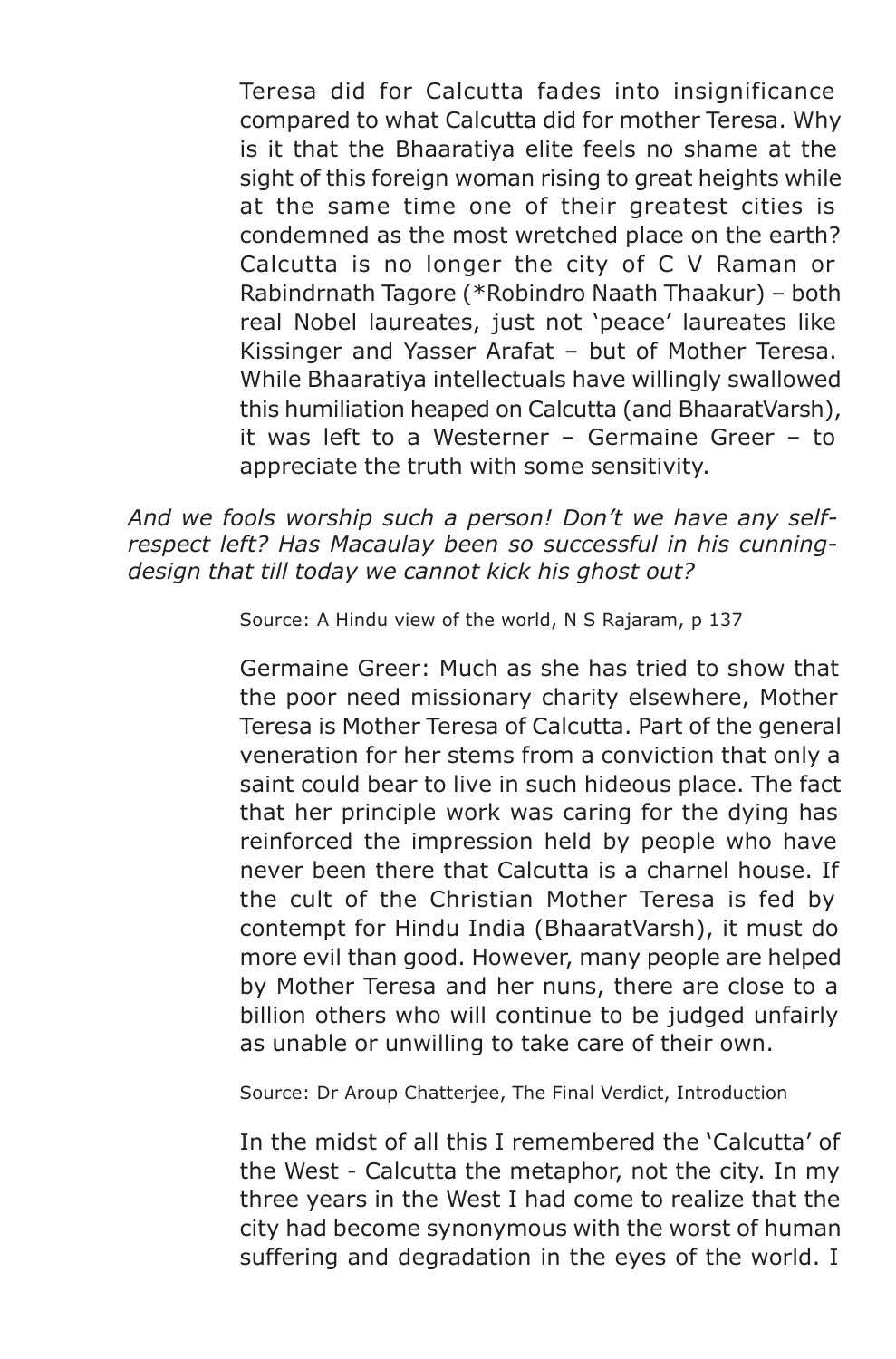read and heard again and again that Calcutta contained an endless number of 'sewers and gutters' where an endless number of dead and dying people lay - but not for long - as 'roving angels' in the shape of the followers of a certain nun would come along looking for them. Then they would whisk them away in their smart ambulances. As in my twenty-seven years in Calcutta I had never seen such a scene, (and neither have I met a Calcuttan who has), it hurt me deeply that such a wrong stereotype had become permanently ingrained in world psyche. I felt suddenly overwhelmingly sad that a city, indeed an entire culture should be continuously insulted in this way*.*

### **At last you need to wake up, and face the reality as compared to the fairy tale**

Source: Dr Aroup Chatterjee, The Final Verdict, Introduction

Why I decided to do 'something about it' I cannot easily tell. As a person I am flawed enough to understand lies and deceit. Why certain people, themselves no pillars of rectitude, decide to make a stand against untruth and injustice is a very complex issue. Also, my wife, brought up (a Roman Catholic) in Ireland on Teresa mythology, felt angry and cheated when she went to Calcutta and saw how the reality compared with the fairy tale; she has encouraged me in my endeavors*.*

### **This is how money and media together can make truth as untruth and similarly, the untruth as truth!**

So you see, how money and media together can make truth as untruth, and at the same time, turn untruth as truth. Those interested in recently published work of Dr Aroup Chatterjee *The Final Verdict* may want to visit www.meterorbooks.com and refer to the book. The web site gives all 14 chapters. There you will find lot more hard facts.

*My purpose is only to raise awareness that the truth lies behind*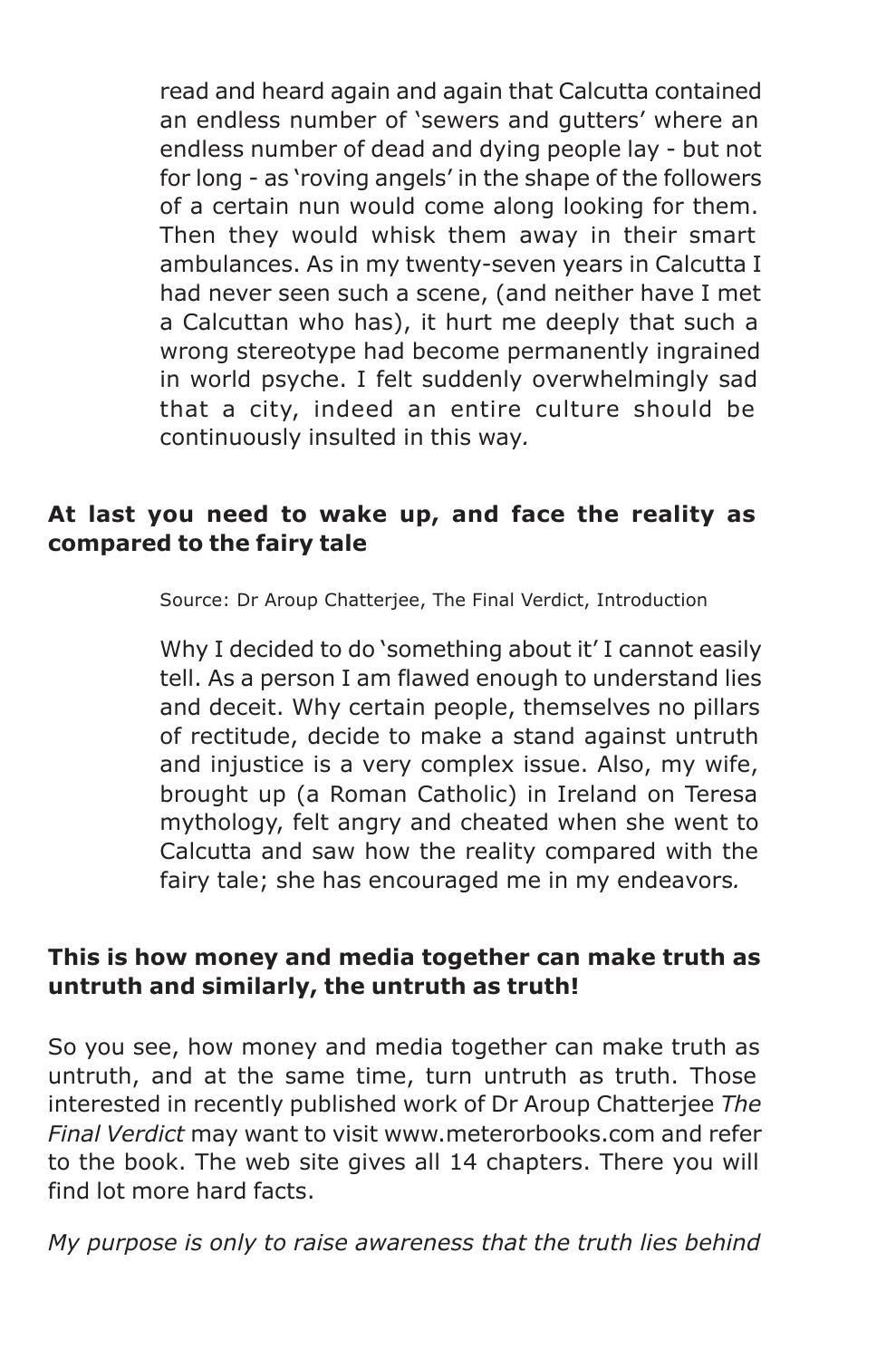*the smoke screen and need of the time is to penetrate through and look beyond.*

**Now, compare all this glorious Christianity with the Hindu thought process of those days when it was not fully adulterated by the bad influence of Christian thought process, which has by now thoroughly corrupted the Hindu character with six generations of Christian Education System**

I am talking about Sir Jagdish Chandr Bose, who was knighted in 1917 for his Crescograph and other inventions. However, his name does not feature in the 2152 pages Indian (Bhaaratiya) edition of Oxford Dictionary, which does not fail to list many other relatively insignificant achievers. This discrimination must be based on some criterion that they can only explain.

> Source: An Autobiography of a Yogi, Paramahansa Yogananda, pp 65-66

> Using his Crescograph, Bose demonstrated that plants have a sensitive nervous system and a varied emotional life. Love, hate, joy, fear, pleasure, pain, excitability, stupor, and countless other appropriate responses to stimuli are as universal in plants as in animals [p 66]. The Bose Crescograph has the enormousness of ten million magnifications [pp 65-66].

Look at the spirit behind this dedicatory inaugural speech delivered by J C Bose, when the Bose Institute was opened:

> Source: An Autobiography of a Yogi, Paramahansa Yogananda, pp 67-69

> I dedicate today this institute as not merely a laboratory but a temple.

> The lectures given here will not be mere repetitions of secondhand knowledge. They will announce new discoveries, demonstrated for the first time in these halls. Through regular publication of the work of the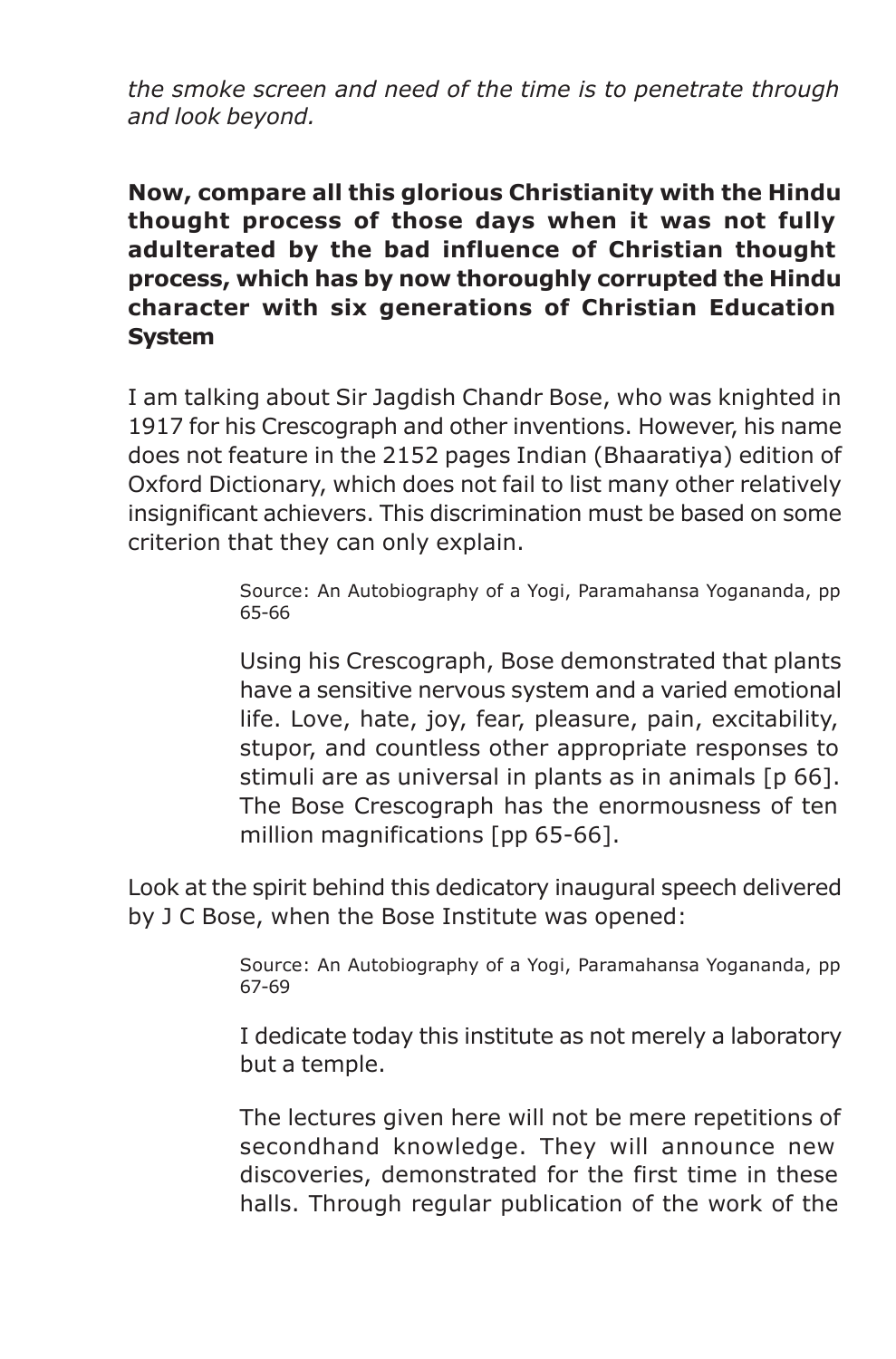Institute, these Bhaaratiya contributions will reach the whole world.

### **They will become public property. No patents will ever be taken.**

The spirit of our national culture demands that we should forever be free from the desecration of utilizing knowledge only for personal gain.

It is my further wish that the facilities of this institute be available, so far as possible, to workers from all countries. In this I am attempting to carry on the traditions of my country. As far back as twenty-five centuries, BhaaratVarsh welcomed to its ancient universities, at Naalanda and TakshShila, scholars from all parts of the world.

The point I am trying to make is that here we see an example of the total absence of greed in form of money and power that it unleashes. Just think of an invention almost a century ago, which could magnify an object by ten million times! What kind of fortune could he have amassed from patenting such an invention during this period? And then, of course, Oxford Dictionary would have found it fit to give him a place somewhere in its 2152 pages. But, one like J C Bose who forgoes that greed and the power that money could yield, remains ignored in this Christianity dominated world!

*This is only one of the many basic differences between Hindu thought process and Christian thought process. The bigger, the wealthier, the power yielding (disregard how that power is acquired) and the power-hungry (to the extent that destroying others by unfair means is not considered immoral) characters are welcome in Christianity. It is encouraged in every way and it flourishes there. Ethics, goodness, wealth for prosperity of all, power for protection of the weak, humility have been cherished Ethos of Hinduism that have now been crushed by Christianity driven world and its education system.*

*Creation is a cyclic process. Focus your gauge at a specific point on a moving cycle. It is at the top now, then it moves to the horizon, then it is at the bottom, then again at the horizon, finally*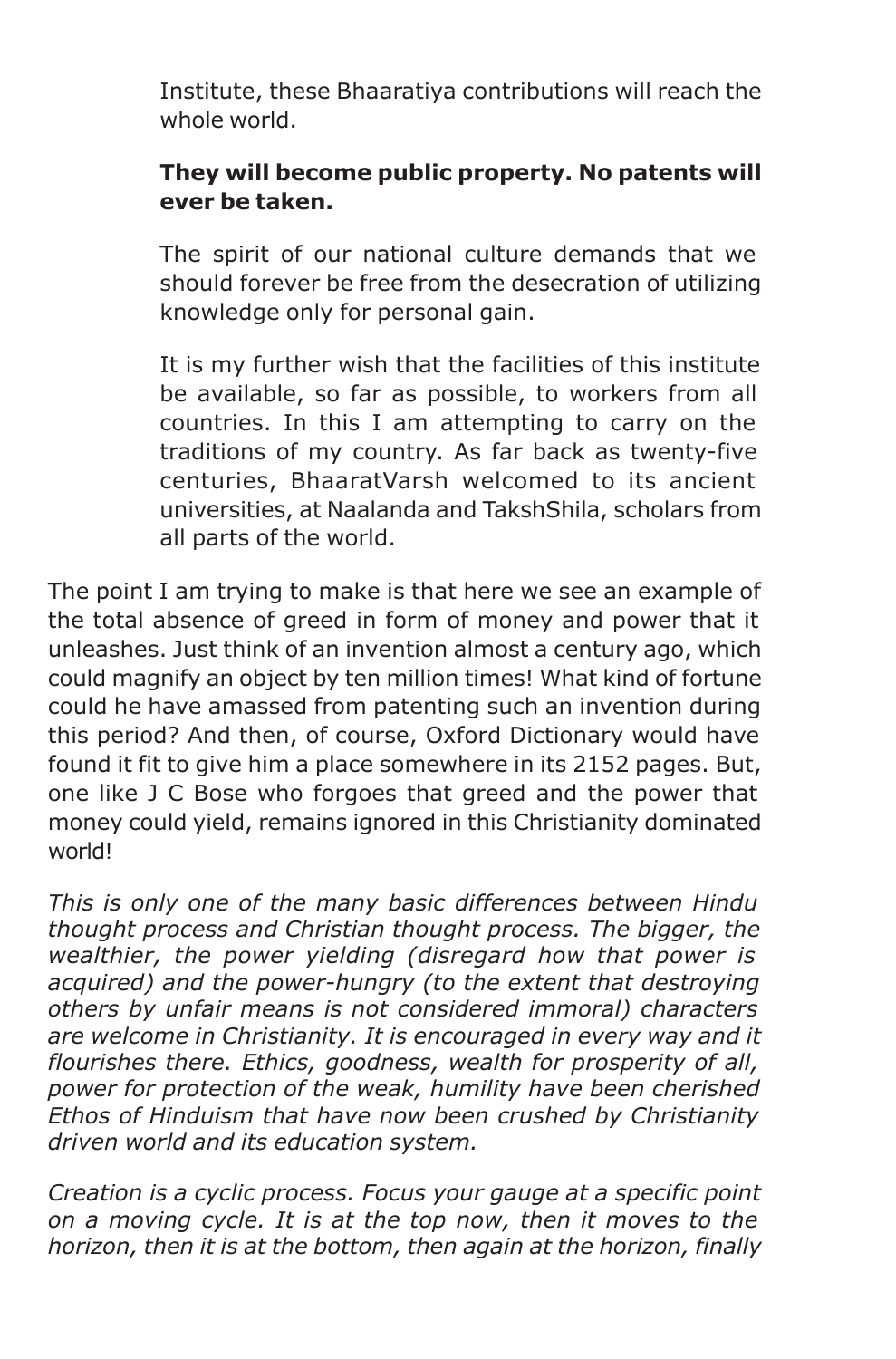*at the top again. Civilized values of Hinduism were the admired ones for almost five thousand years continually after the battle of MahaaBhaarat in which Dharm was reestablished* [details in other works]*. Now barbaric values (survival of the fittest by application of their cunning) of Christianity are in vogue and they will continue to be admired until the wheel moves again to another position!*

### **Come and dive with me, understand the deadly impact of Macaulay's Christian design, the amputative attitude of Christianity. Christianity trains you to compartmentalize issues, as a result you never get to focus at the root cause. In the end, you engage in self-condemnation, blaming the victim; finally, you have no solution to the problem**

I have already discussed the undeniable Christian influence on Macaulay's psyche and therefore, I would not want to delve it any further. However, the point I wish to make here is so obscure that I have to take you through an equally obscure path, and you may keep guessing as to why I am speaking of those things, while I can possibly come to the point directly. If I do that, you might summarily dismiss it in the very beginning. Therefore, in dealing with an issue of obscure nature, sometimes it becomes necessary to go around a path that may initially appear to be as 'beating around the bush' though I have no intention of doing that.

Allopathy and Christianity may not have any apparent connection and, therefore, I place before you these questions. Is it a coincidence that Hippocrates (father of Allopathy medicine) was a Greek? Is this a coincidence that Bible New Testament was written originally in Greek? Is this a coincidence that American architecture bears undeniable influence of Greek architecture? Or, is there a connection?

*Allopathy was born and brought up in the land of Christian influence*. Allopathy has a very special attitude. It is antieverything that it perceives as a disease. For instance, anti-biotic, anti-coagulant, anti-depressant, anti-diarrhoeal, anti-emetic, antiflatulent, anti-histamine, anti-perspirant, anti-pyretic, anti-septic, anti-spasmodic, anti-tetanus, anti-viral, and so on.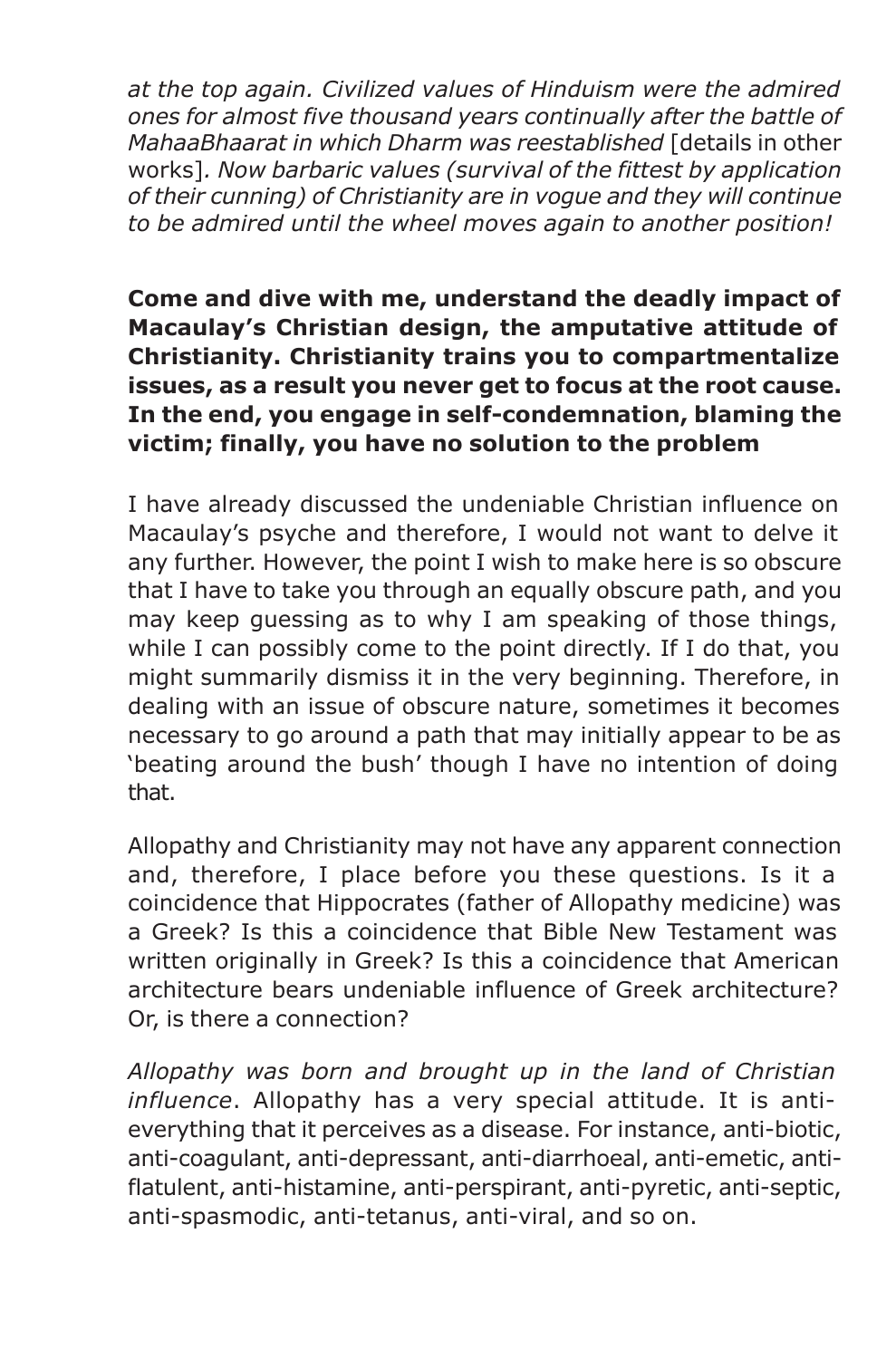Allopathy depends substantially on amputative surgery. Anything that is undesirable, amputate it. If the poison is spreading through the leg, cut it off. If the cancerous growth is in a tissue, destroy it.

*Is this a coincidence that this amputative attitude of Allopathy and an equally amputative attitude of Christianity coexist? What is this amputative attitude of Christianity am I talking about?*

> **Christian Bible** Matthew 12:30 He that is not with me is against me.

One, who is not with me, is essentially against me. That is the attitude of Christianity. If there is a perceived disease, it must have an anti-dote. This is the attitude of Allopathy. If there is some part undesirable in the body, amputate it. This again is the attitude of Allopathy.

*Getting to the root is hardly any one's concern, as long as this thought process persists. And, we Hindus too have now become quite used to this kind of thinking, thanks to generation after generation Christian education and mental makeup.*

*This mental-make has yet another characteristic. It compartmentalizes. It puts things into compartments. It speaks of Christianity separately. It speaks of Macaulayite education system separately. It speaks of Western influence separately. It speaks of modernity separately, as if, they all were unrelated.*

*Hence, when you look for the cause of a problem, look at any one of them. In the process, focus yourself at one of them that appears to be the culprit. Don't mix up all of them. Effectively, do not go to the root. Treat the issue in isolation. This very attitude of isolation is typical of Christian thinking.*

*Christianity simply cannot coexist with any other parallel thought process. It must eliminate whatever comes its way. So it did with Hindu system of education and Hindu culture. And, in about two centuries that it operated on Hinduism, it has been successful in quite a substantial degree.*

Christian Macaulay had said "..." and here, I am deliberately using the term Christian Macaulay. I do not want you to lose the sight, even for a moment, that Macaulay bore undeniable Christian psyche. His thoughts and actions evolved from the root of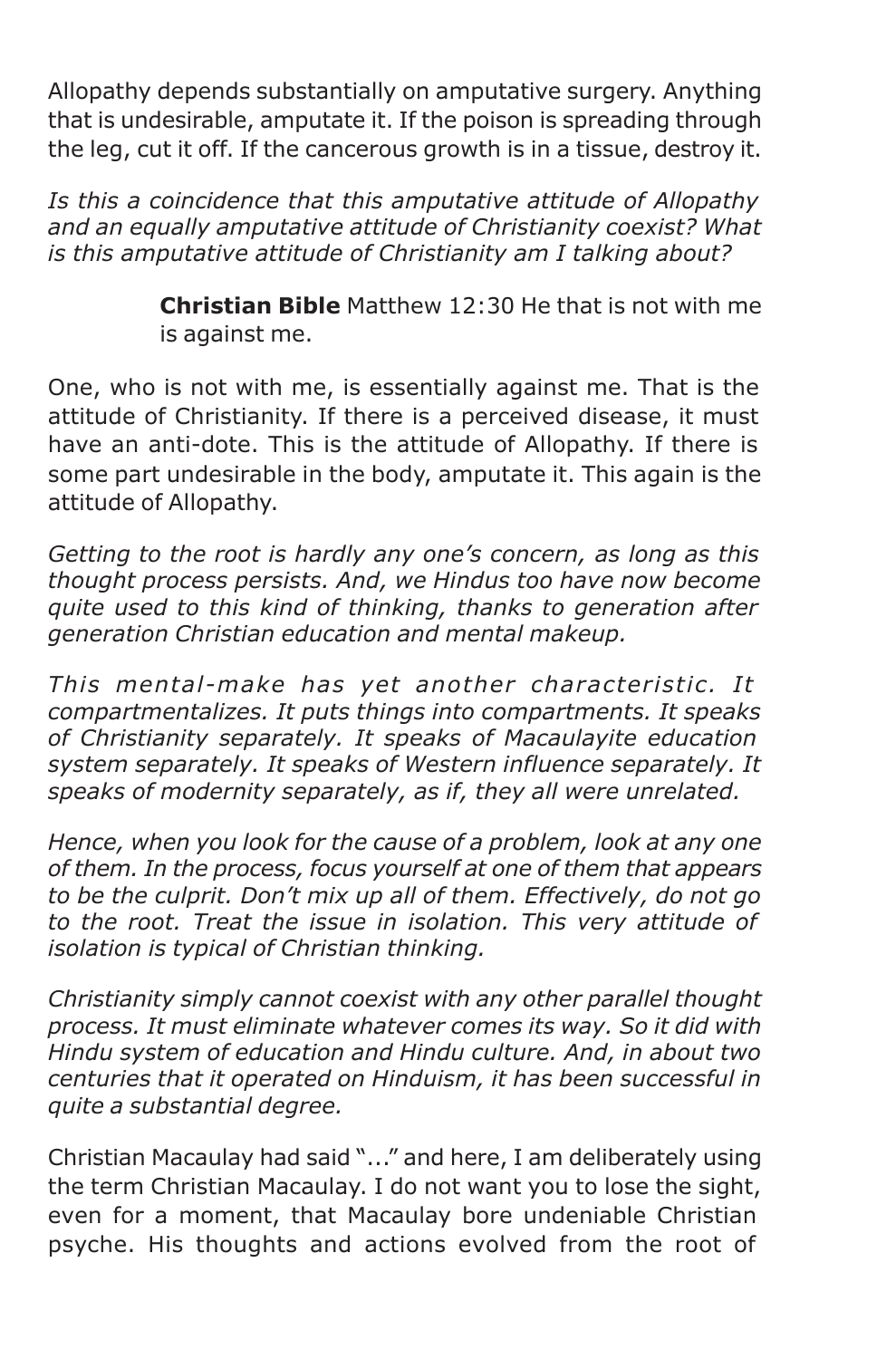Christianity. Hence Christianity and Macaulay phenomenon must not be perceived in isolation.

Returning to what Christian Macaulay had said: "...they will lose their self-esteem..." Did he succeed in it? I wish to give one example here. There can be millions but I chose deliberately this example, because I feel this instance has something additional to reveal. I am going to speak of someone very learned whom I hold with great respect but, unfortunately, even a person of his caliber could not remain uninfluenced by Christian Macaulay's designs. What could then be expected of others? As for our men of justice, academicians, press, politicians, etc. you have already witnessed the Macaulay influence through my earlier work *Ayodhya Shri Raam Mandir facts that did not reach you all*. He wrote a review of my work *Ayodhya Shri Raam Mandir facts that did not reach you all* and mentioned, "I would blame my own Hindus". There are quite a few who write in *Hindu Voice* regularly condemning Hindus.

*This has become quite a fashion these days. Often it is done with an expression of love towards Hinduism, giving an impression as if they are true well-wishers and their heart bleeds for Hinduism. What they do not realize that this is what Hindu haters love to see: demoralize Hindus as much as you can. These supposedly lovers of Hinduism do not realize what they are doing!*

*This self-condemnation is typical of present-day Hindus. From what does this often-witnessed self-condemnation sprout? It sprouts from the same attitude that Macaulay wanted to inculcate in Hindus, when he said "...they will lose their self-esteem..." This low self-esteem is the result of many generations of mental slavery that Macaulay wanted to achieve "they will become what we want them, a truly dominated nation" as he put it in his own words. The beauty is that we are generally not even aware of this phenomenon. This lack of self-esteem has become our second nature, and we often indulge in self-condemnation.*

*Hindu had been the victim of Christian Macaulay conspiracy and we are blaming the victim. That is the easiest thing to do. Beat the underdog and it cannot protest.*

*What do we achieve by that? What is the effect of it? Hindu, who already has a low morale, loses it further. Everyone points finger at him - even Hindu himself. Average Hindu has been robbed of*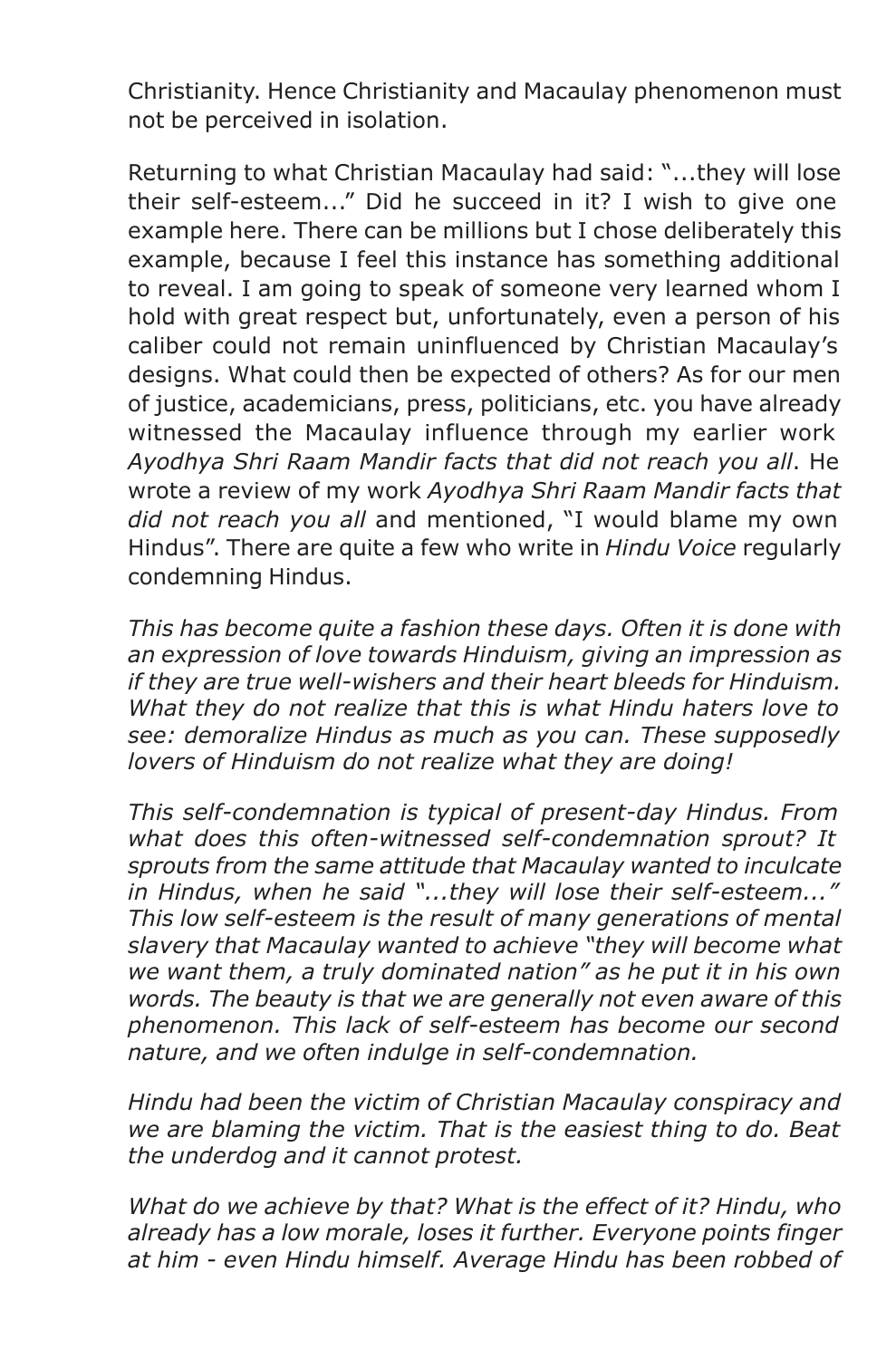*his self-respect. If he tries a bit to gather it back, it gets smashed by the self-condemnation of supposedly wiser Hindus. In this process of self-scrutiny we may want to appear, in the eyes of the world, very impartial; but at what cost? At the cost of the same oft-beaten Hindu being pushed further down. And remember, the world does not think of us as impartial, though howsoever we may want to look like one. Instead, we are perceived as divided and weak; people who can be taken for granted!*

*This is no time for Hindus to engage in self-condemnation. If they refrain from this favorite pass-time, there would be plenty others who would merrily engage in that activity (including large brigades of self-proclaimed Bhaaratiya secularists who have had a substantially impressive crop during last fifty years of Nehru dynasty). There is no reason for Hindus to play pawns in their designs, knowingly or unknowingly.*

It is the time for Hindus to recognize their own true worth vis-àvis all other prevailing and dominant systems (be they Christianity, Islam, Communism or Buddhism - in this context, Buddhism happens to be an offshoot of Hinduism but it has acquired a distinct identity today). And for that, it would first be necessary to know the other systems better. We may think that we already know, but what we know is what we have been shown, which may not, and is not, the whole truth.

*It is the time for Hindus to assert themselves. If they do not do it, others are not going to do it on their behalf.*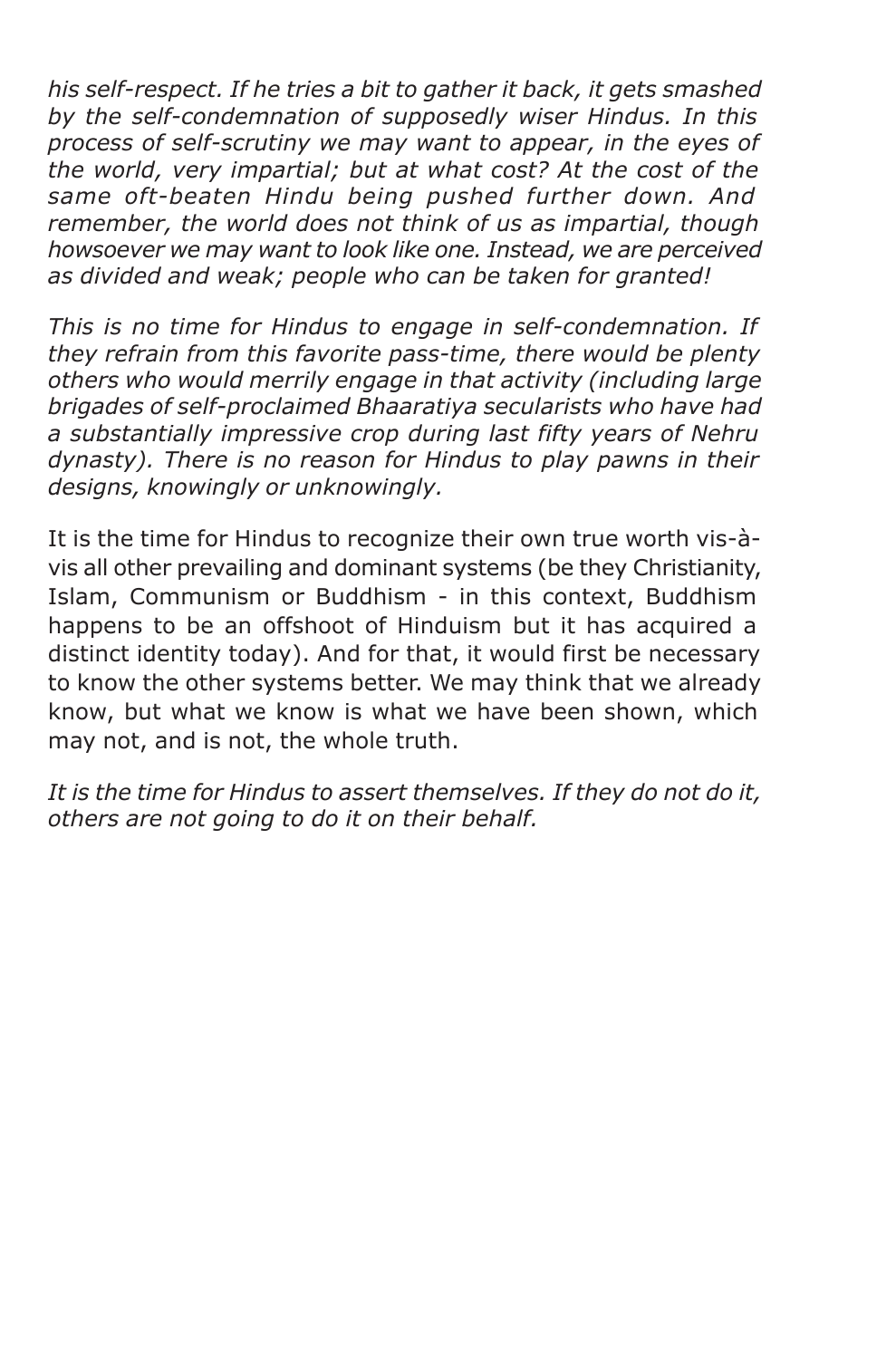# Part - 9

Truth is bitter Truth is bitter Truth is bitter Truth is bitter Truth is bitter Truth is bitter Truth is bitter Truth is bitter Truth is bitter Truth is bitter Truth is bitter Truth is bitter Truth is bitter Truth is bitter Truth is bitter Truth is bitter Truth is bitter Truth is bitter Truth is bitter Truth is bitter Truth is bitter Truth is bitter Truth is bitter Truth is bitter Truth is bitter Truth is bitter Truth is bitter Truth is bitter Truth is bitter Truth is bitter Truth is bitter Truth is bitter Truth is bitter Truth is bitter Truth is bitter Truth is bitter Truth is bitter Truth is bitter Truth is bitter Truth is bitter Truth is bitter Truth is bitter Truth is bitter Truth is bitter Truth is bitter Truth is bitter Truth is bitter Truth is bitter Truth is bitter Truth is bitter Truth is bitter Truth is bitter Truth is bitter Truth is bitter Truth is bitter Truth is bitter Truth is bitter Truth is bitter Truth is bitter Truth is bitter Truth is bitter Truth is bitter Truth is bitter Truth is bitter Truth is bitter Truth is bitter Truth is bitter Truth is bitter Truth is bitter Truth is bitter Truth is bitter Truth is bitter Truth is bitter Truth is bitter Truth is bitter Truth is bitter Truth is bitter Truth is bitter Truth is bitter Truth is bitter Truth is bitter Truth is bitter Truth is bitter Truth is bitter Truth is bitter Truth is bitter Truth is bitter Truth is bitter Truth is bitter Truth is bitter Truth is bitter Truth is bitter Truth is bitter Truth is bitter Truth is bitter Truth is bitter Truth is bitter Truth is bitter Truth is bitter Truth is bitter Truth is bitter Truth is bitter Truth is bitter Truth is bitter Truth is bitter Truth is bitter Truth is bitter Truth is bitter Truth is bitter Truth is bitter Truth is bitter Truth is bitter Truth is bitter Truth is bitter Truth is bitter Truth is bitter Truth is bitter Truth is bitter Truth is bitter Truth is bitter Truth is bitter Truth is bitter Truth is bitter Truth is bitter Truth is bitter Truth is bitter Truth is bitter Truth is bitter Truth is bitter Truth is bitter Truth is bitter Truth is bitter Truth is bitter Truth is bitter Truth is bitter Truth is bitter Truth is bitter Truth is bitter Truth is bitter Truth is bitter Truth is bitter Truth is bitter Truth is bitter Truth is bitter Truth is bitter Truth is bitter Truth is bitter Truth is bitter Truth is bitter Truth is bitter Truth is bitter Truth is bitter Truth is bitter Truth is bitter Truth is bitter Truth is bitter Truth is bitter Truth is bitter Truth is bitter Truth is bitter Truth is bitter Truth is bitter Truth is bitter Truth is bitter Truth is bitter Truth is bitter Truth is bitter Truth is bitter Truth is bitter Truth is bitter Truth is bitter Truth is bitter Truth is bitter Truth is bitter Truth is bitter Truth is bitter Truth is bitter Truth is bitter Truth is bitter Truth is bitter Truth is bitter Truth is bitter Truth is bitter Truth is bitter Truth is bitter Truth is bitter Truth is bitter Truth is bitter Truth is bitter

# Garden that beckons  $\sim$  the ChristianAmerica  $\sim$  the land of plenty

Truth is bitter Truth is bitter Truth is bitter Truth is bitter Truth is bitter Truth is bitter Truth is bitter Truth is bitter Truth is bitter Truth is bitter Truth is bitter Truth is bitter Truth is bitter Truth is bitter Truth is bitter Truth is bitter Truth is bitter Truth is bitter Truth is bitter Truth is bitter Truth is bitter Truth is bitter Truth is bitter Truth is bitter Truth is bitter Truth is bitter Truth is bitter Truth is bitter Truth is bitter Truth is bitter Truth is bitter Truth is bitter Truth is bitter Truth is bitter Truth is bitter Truth is bitter Truth is bitter Truth is bitter Truth is bitter Truth is bitter Truth is bitter Truth is bitter Truth is bitter Truth is bitter Truth is bitter Truth is bitter Truth is bitter Truth is bitter Truth is bitter Truth is bitter Truth is bitter Truth is bitter Truth is bitter Truth is bitter Truth is bitter Truth is bitter Truth is bitter Truth is bitter Truth is bitter Truth is bitter Truth is bitter Truth is bitter Truth is bitter Truth is bitter Truth is bitter Truth is bitter Truth is bitter Truth is bitter Truth is bitter Truth is bitter Truth is bitter Truth is bitter Truth is bitter Truth is bitter Truth is bitter Truth is bitter Truth is bitter Truth is bitter Truth is bitter Truth is bitter Truth is bitter Truth is bitter Truth is bitter Truth is bitter Truth is bitter Truth is bitter Truth is bitter Truth is bitter Truth is bitter Truth is bitter Truth is bitter Truth is bitter Truth is bitter Truth is bitter Truth is bitter Truth is bitter Truth is bitter Truth is bitter Truth is bitter Truth is bitter Truth is bitter Truth is bitter Truth is bitter Truth is bitter Truth is bitter Truth is bitter Truth is bitter Truth is bitter Truth is bitter Truth is bitter Truth is bitter Truth is bitter Truth is bitter Truth is bitter Truth is bitter Truth is bitter Truth is bitter Truth is bitter Truth is bitter Truth is bitter Truth is bitter Truth is bitter Truth is bitter Truth is bitter Truth is bitter Truth is bitter Truth is bitter Truth is bitter Truth is bitter Truth is bitter Truth is bitter Truth is bitter Truth is bitter Truth is bitter Truth is bitter Truth is bitter Truth is bitter Truth is bitter Truth is bitter Truth is bitter Truth is bitter Truth is bitter Truth is bitter Truth is bitter Truth is bitter Truth is bitter Truth is bitter Truth is bitter Truth is bitter Truth is bitter Truth is bitter Truth is bitter Truth is bitter Truth is bitter Truth is bitter Truth is bitter Truth is bitter Truth is bitter Truth is bitter Truth is bitter Truth is bitter Truth is bitter Truth is bitter Truth is bitter Truth is bitter Truth is bitter Truth is bitter Truth is bitter Truth is bitter Truth is bitter Truth is bitter Truth is bitter Truth is bitter Truth is bitter Truth is bitter Truth is bitter Truth is bitter Truth is bitter Truth is bitter Truth is bitter Truth is bitter Truth is bitter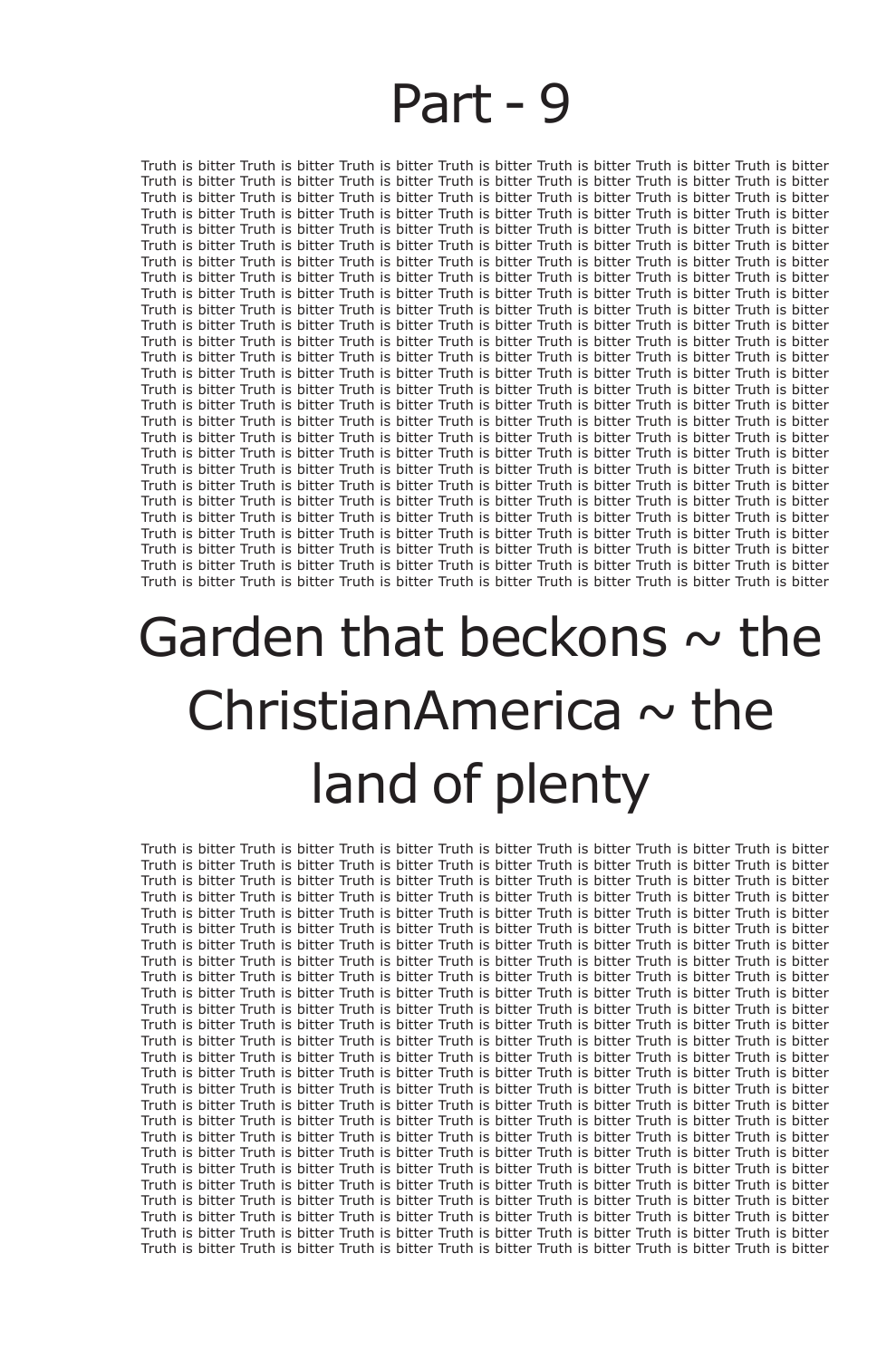**The image has been built in our Hindu minds that USA is a secular nation; let us look at its laws and compare them with dictionary definition of secular; then, you decide for yourself**

Source: Oxford Dictionary p 1681

**Secular**: denoting attitudes, activities, or other things that have **no** religious or spiritual basis

Source: IndiaCause newsletter 25 February 2004

A **Hindu** family in America is **not** allowed to fly a **religious flag,** and if they do should **pay a fine** of \$100 per day.

US attitude and its law does not conform that US is secular nation. Why then, media has created an image that USA is a secular nation? Who these media men and women are? Aren't they Christians? Do Christians have no love for truth? The media power has created an image in our mind that USA has a secular society. It is very difficult to penetrate that image and look beyond unless you want to. Even more difficult is 'to want to challenge our own impressions'.

## **Have you known that USA has 84% Christian population, whereas BhaaratVarsh has only 81% Hindu population?**

Source: http://www.factmonster.com/countries.html [February 2004]

USA has 84% Christian population as compared to BhaaratVarsh having 81% Hindu population.

*Now the question is why American politicians do not brand USA as ChristianAmerica while they merrily keep referring to BhaaratVarsh as Hindu India? While I do not see anything wrong in their quoting BhaaratVarsh as Hindu India, I do expect them to be honest enough to quote USA as ChristianAmerica. Let the right identification be used in all referrals. Let us not try to hide the truth and be hypocrites.*

Then the next question would be, if ChristianAmerica can let US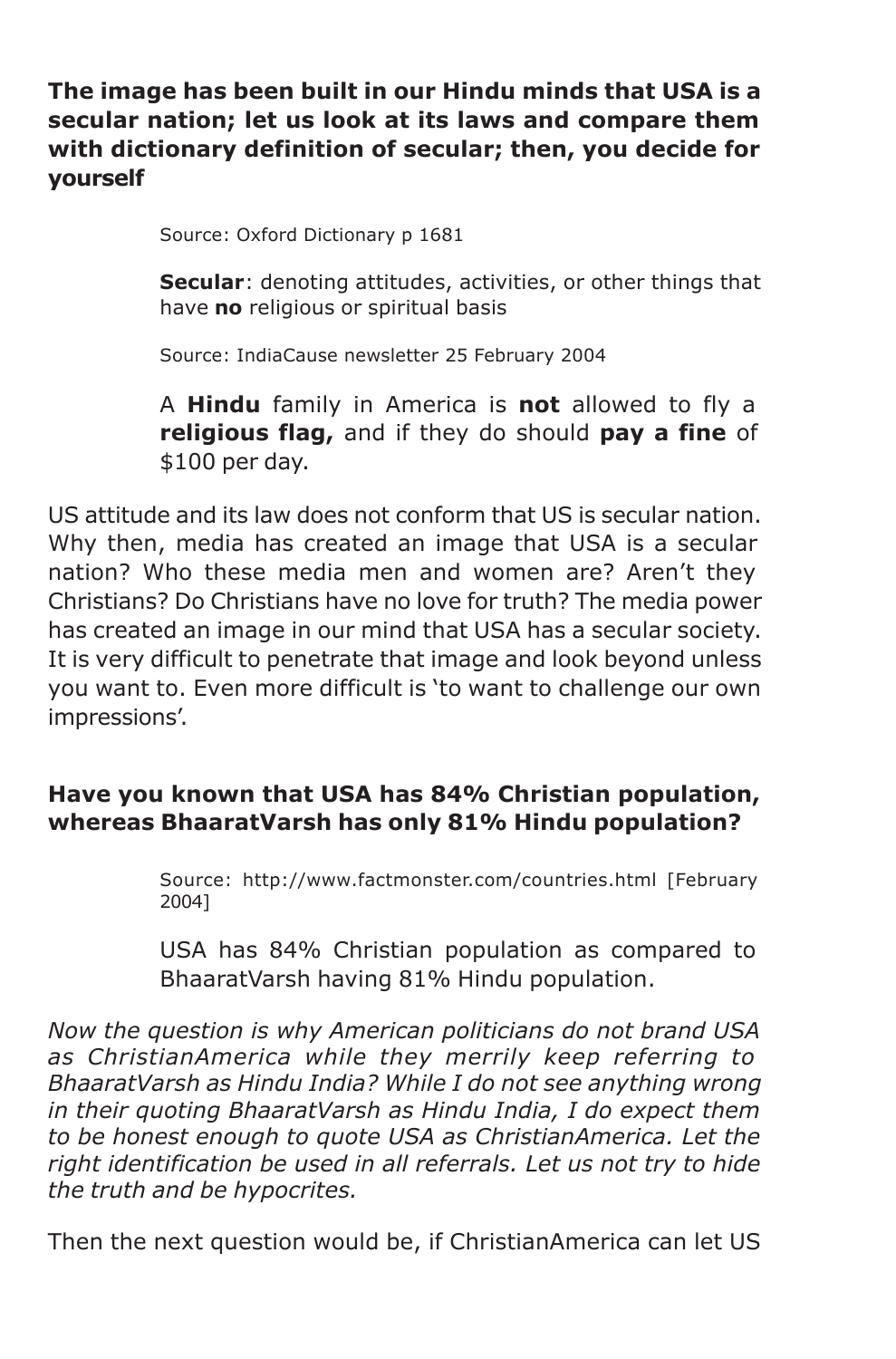President be sworn on Bible, why should Bhaaratiya Prime Minister Atal Behari Bajpayee not be sworn on BhagavadGita? If US schools in certain states can start the day with Christian prayer, why can Bhaaratiya schools not start the day with Hindu prayers? If US army can hold Christian sermons on Good Friday, why Bhaaratiya army should not hold Satya Naaraayan Pooja on appropriate days? Let there be parity. Let there be fairness. Let truth be accepted as it is.

### **Here we have our President Bush who starts his day with the Bible, and to top that we have our Attorney General Ashcroft who even holds Bible classes in his Office; such is their dedication to those teachings of Christian Bible that you read earlier**

Source: Will Rev graham's America realize it? S Gurumurthy, Hindu Voice, May 2003, p 9

The entire American establishment is now hooked to Bible and Church. President Bush starts the day with the Bible. So is the Attorney General Ashcroft. **The Attorney General even holds Bible classes in the office.**

## **Story doesn't end here; we have now US Army with 98% Christians joining in**

Source: S Gurumurthy, Hindu Voice, May 2003, p 9

"What is Pentagon? Says the Washington Times, which carried the report about Rev Graham's proposed service at the Pentagon, "Christians of various denominations are about 98 percent of incoming troops who declare a religious preference, according to a 1999 study". So is it a conscript Christian army? No more a professional one."

We have seen above the composition of American Army. It has 98% Christians. Can you ever call it a non-Christian nation? Now let us look at how they make the Christianity's influence felt in the army.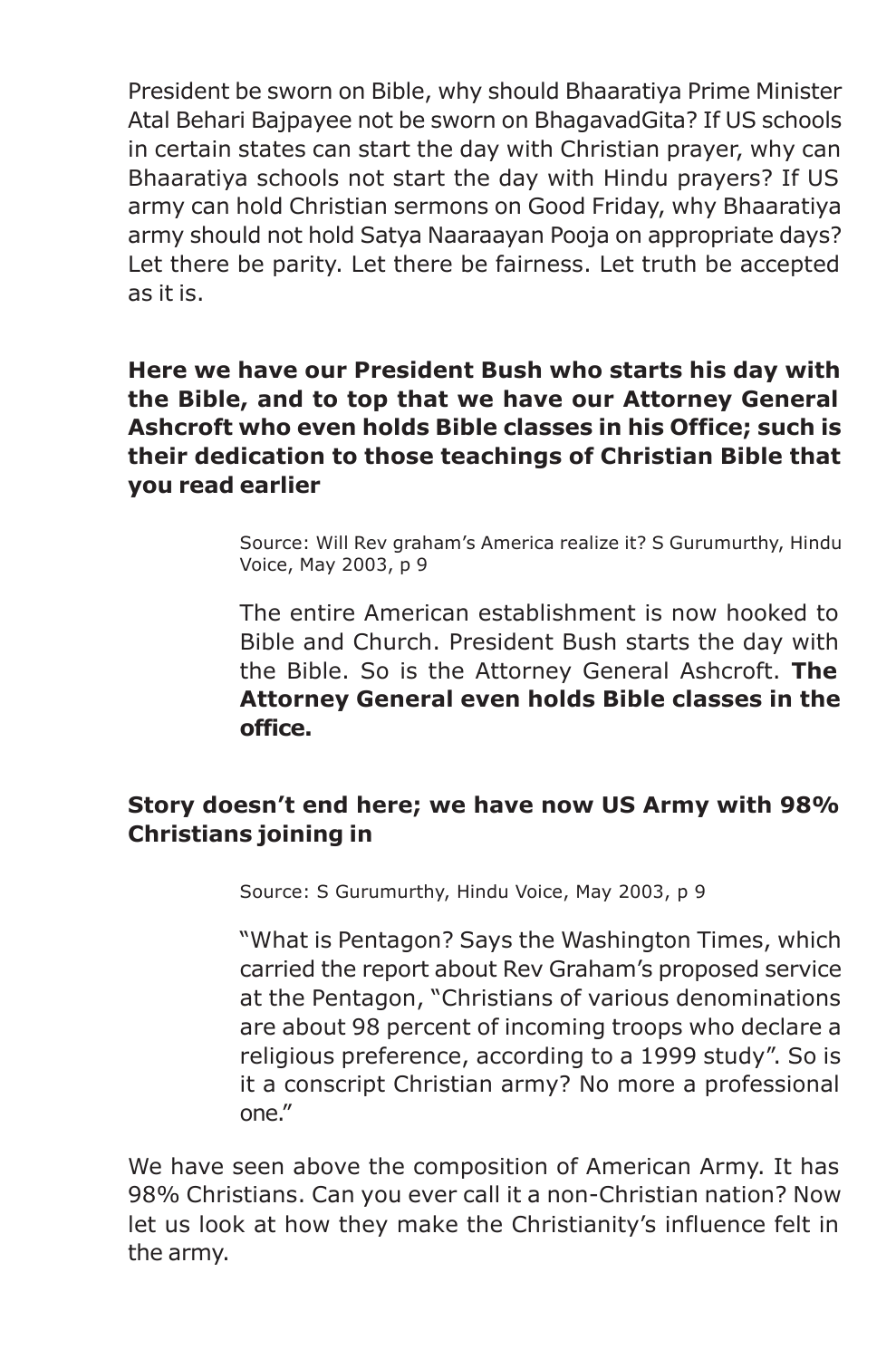Source: S Gurumurthy, Hindu Voice, May 2003, p 9

Two things need notice. First the Defense establishment of (\*secular?) America observes church services for Good Friday, a pure religious ritual. Imagine the Bhaaratiya Army or Navy or Air Force doing a Pooja and inviting a ShankarAachaarya to address them. Second, it deliberately invites a known anti-Islamic evangelist.

If only Bhaaratiya army ever dares to do it, our FakeSecularists (CommunistMarxistIntellectuals and English media newspapers, periodicals and their protégés) will raise such a hell that ... you guess!

Source: S Gurumurthy, Hindu Voice, May 2003, p 9

What is so special about Reverend Graham? "Islam is "a very evil and a wicked religion". It is a considered remark of an American, which he stood by despite all criticism. He is a revered Christian religious scholar, Rev Franklin Graham. Rev Graham is a religious scholar respected by the US Government. He is the son of the 'famed' Billy Graham, the Christian evangelist who attempts to globalize faith. He has been invited to speak at the sacred Good Friday service at the Pentagon, the US Defense establishment.

Now let us look at the degree of commitment Pentagon has towards Christianity.

Source: S Gurumurthy, Hindu Voice, May 2003, p 9

When the Muslims in the US expressed 'concern' at the Pentagon inviting Rev Graham, the Pentagon spokesman dismissed it ... It said clearly that it has "no plan or discussion to uninvite", that is, to withdraw the invitation to Rev Graham. "He is a recognized religious leader", said the Pentagon. The plan is not limited to just invite Graham. But to avoid future problems, said the Pentagon, so that there can be no objection about the Pentagon inviting such 'recognized'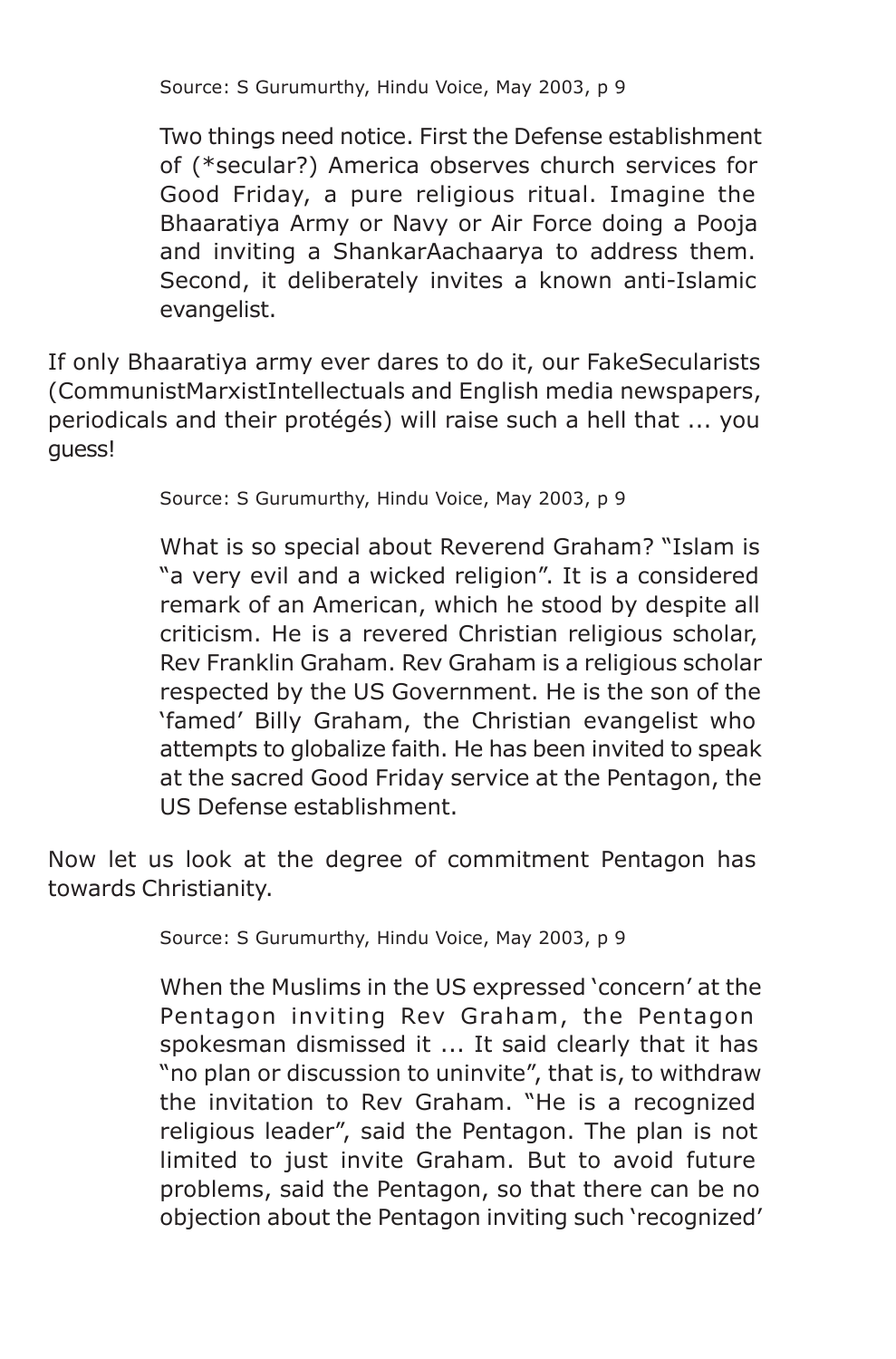religious leaders to sermonize the Pentagon officials in future.

**And then of course, we have those freebies that affect common man; to satisfy Christian sentiments all public holidays in ChristianWorld are for Christians, but we fools in BhaaratVarsh, who are branded as Hindu communal, make sacrifices by sharing our available public holidays with all religions**

What about fixed holidays? In Canada, I worked with an Information Technology company that was under *white* management. We used to get holidays from around 22nd of December till about 3rd - 4th of January for Christmas. If in a supposedly Secular nation they can have such long holidays for Christmas, why in Hindu BhaaratVarsh we cannot have such long holidays for Dashehara and Diwaali?

Don't give me the crap that we already get too many holidays. May be we do but don't put it in comparison to the West, which many ChristianizedHindus love to do. It is true for the ChristianizedHindu Judges. These people still live in ChristianBritish day mentality. In those days, *white* judges used to go for long summer holidays to UK. Similarly, our *brown* Christianized-Judges enjoy long summer vacations even now. They seem to live in that mentality till today, and they being the Judges, no one is supposed to question them. This information regarding abnormally large number of holidays for our judges is based on a news item that appeared in the Free Press Journal sometime early 2004 or late 2003, most likely on the front page bottom.

> [This is an addition to the 4th edition reproduced from DNA, Mumbai, 3 Aug 2005, p 11 second-half center

> Union Minister of State for Law, K Venkatpathy, disclosed on Monday that Supreme Court judges work for 222 days and high court judges work for 210 days in a year.

> The government had earlier sought the judges' response on a vacation-cut. Except JhaarKhand high court, all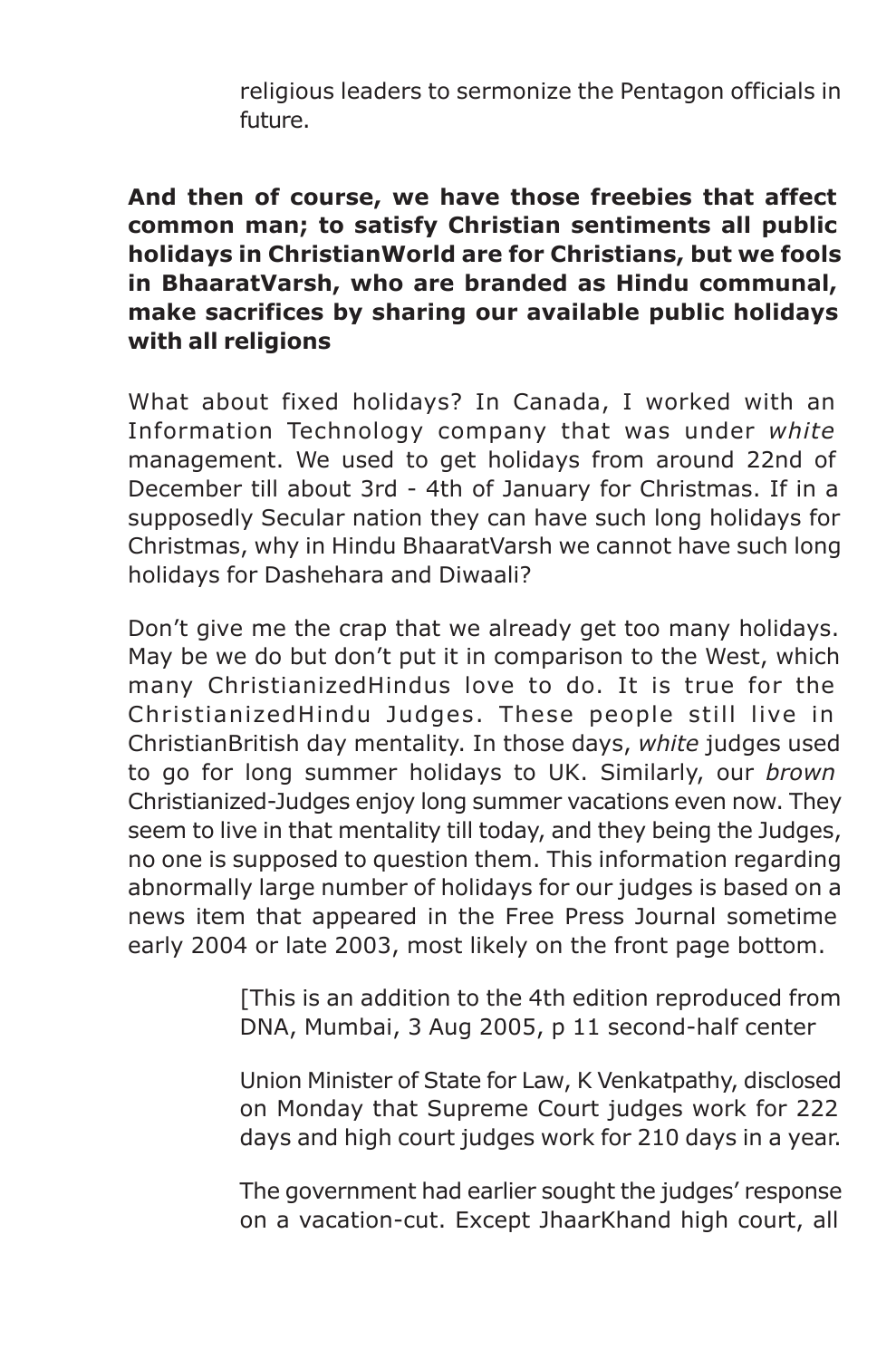other high court judges disapproved any reduction in their vacations.

Addressing a conference of common law countries in Washington this summer, Supreme Court Chief Justice R C Lahoti said that only 30,807 cases were pending in the apex court though 58,931 fresh cases were filed for dispensation.]

As for common man, whatever holidays they get is *due to respect for all religions in BhaaratVarsh.* So we have holidays for everyone, Muslim, Christian, Sikh, Jain, Paarsi, Buddhist, Dalit, and name any. But in Secular West we do not get any holiday for Hindu festivals. Why? I am not complaining why we do not get. I am questioning those Christianized-Bhaaratiya fools who look down upon all that is Bhaaratiya Hindu and look up to ChristianizedWest as their ideal, as the result of their Christianized education.

Some of these ChristianizedHindus speak in sarcastic manner about too many holidays in BhaaratVarsh. They try to convey we work so little in Hindu-BhaaratVarsh and they work so much in the ChristianWest. For the benefit of such fools [I have no better adjective for them] let me tell you that in the Canadian company under *white* management, I used to get during first year 15 workings days, and second year onwards 21 *working* days in a calendar year as my holiday entitlement, which means added Saturdays, Sundays, and public holidays if any, I enjoyed not less than 30 days a year, and add to that those Christmas holidays for about 14 days plus few other public holidays. Thus, I enjoyed almost 50 days a year in holidays. Does a common man in BhaaratVarsh enjoy more vacation than this? This is the question to those ChristianizedHindus, who see something wrong in everything that is Bhaaratiya, and see everything exemplary in all that is Westernized, which in reality is Christianized. While these mental-Christian-slaves may think of themselves pretty highly, it is their mental insolvency that they reflect in reality from their attitude.

*What we see is that while ChristianizedWest speaks about religious equity and secularism and all that stuff, positively sounding, impressive undoubtedly, appealing to good sense of course, and yet in their action they do the opposite. All holidays are for*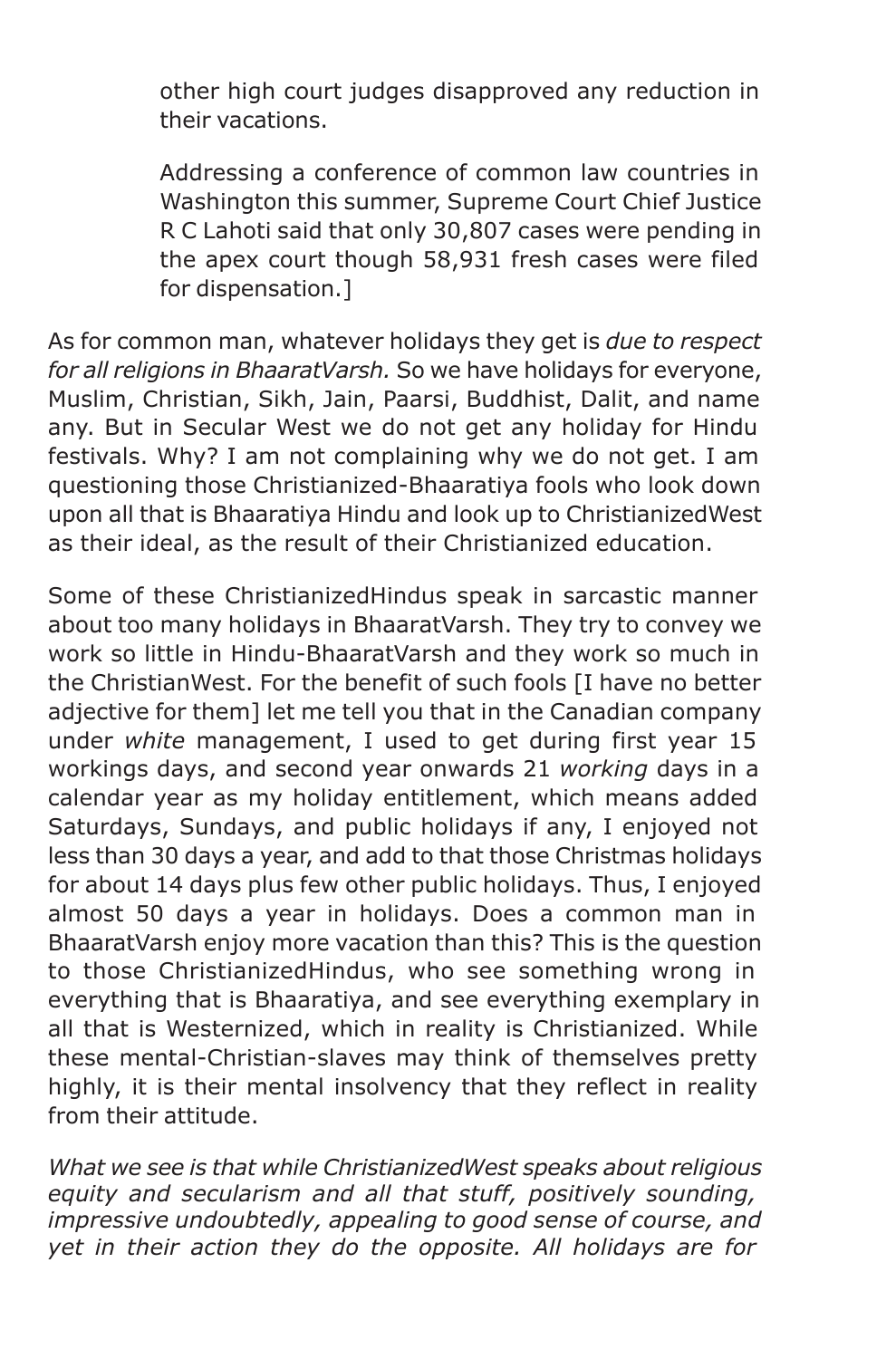*Christians in the Christianized world. And they call us Hindu nation, not secular, not religiously tolerant, and yet we do it. We give holidays to Christians also. And, not only to Christians, but also to Muslim, Sikh, Buddhist, Jain, Paarsi, name any one. Even those called Dalits, whom Christian missionaries have given this new name so that they can convert them easily to Christianity; we even give holiday for their messiah Bheem Rao Ambedkar's birthday. This is religious tolerance; not that, which ChristianizedWest boasts of.*

## **And, what do those Christian schools in BhaaratVarsh do?**

They don't give long holidays to children during Dashehara; instead they invariably fix examinations during that period. Why? This is a very well thought out plan. Examinations on head, children cannot go and enjoy their festivals. This is the way to keep them away from those Hindu festivals.

*Year after year, this happens. The result is simple. Children grow indifferent towards their festivities. And during Christmas, they never ever fix the examinations. They want Hindu children to fully enjoy Christmas. Year after year this happens. The result, Hindu children become more and more interested in Christian festivities. This is an indirect way to Christianize Hindu children. Hindu parents do not understand this game plan.*

*That is why I call Christians as cunning. They are simply not straight forward in their dealings. But whatever they show is definitely impressive. Hindu parents go after that. This deceptiveness is second nature to Christianity. They don't have to practice it. It is in their genes. Generations after generations they have practiced it so well that they do not need any more of practice.*

*Remember Mother Teresa's personal dairy? She says my smile is a cloak. She wouldn't say it publicly. To public that smile is genuine. Internally, that is pretext. All that talk of God was also pretext for her. In her dairy she writes, God is not God, he does not exist. Therefore, for Christianity outer show and inner truth are two different things altogether, almost poles apart!*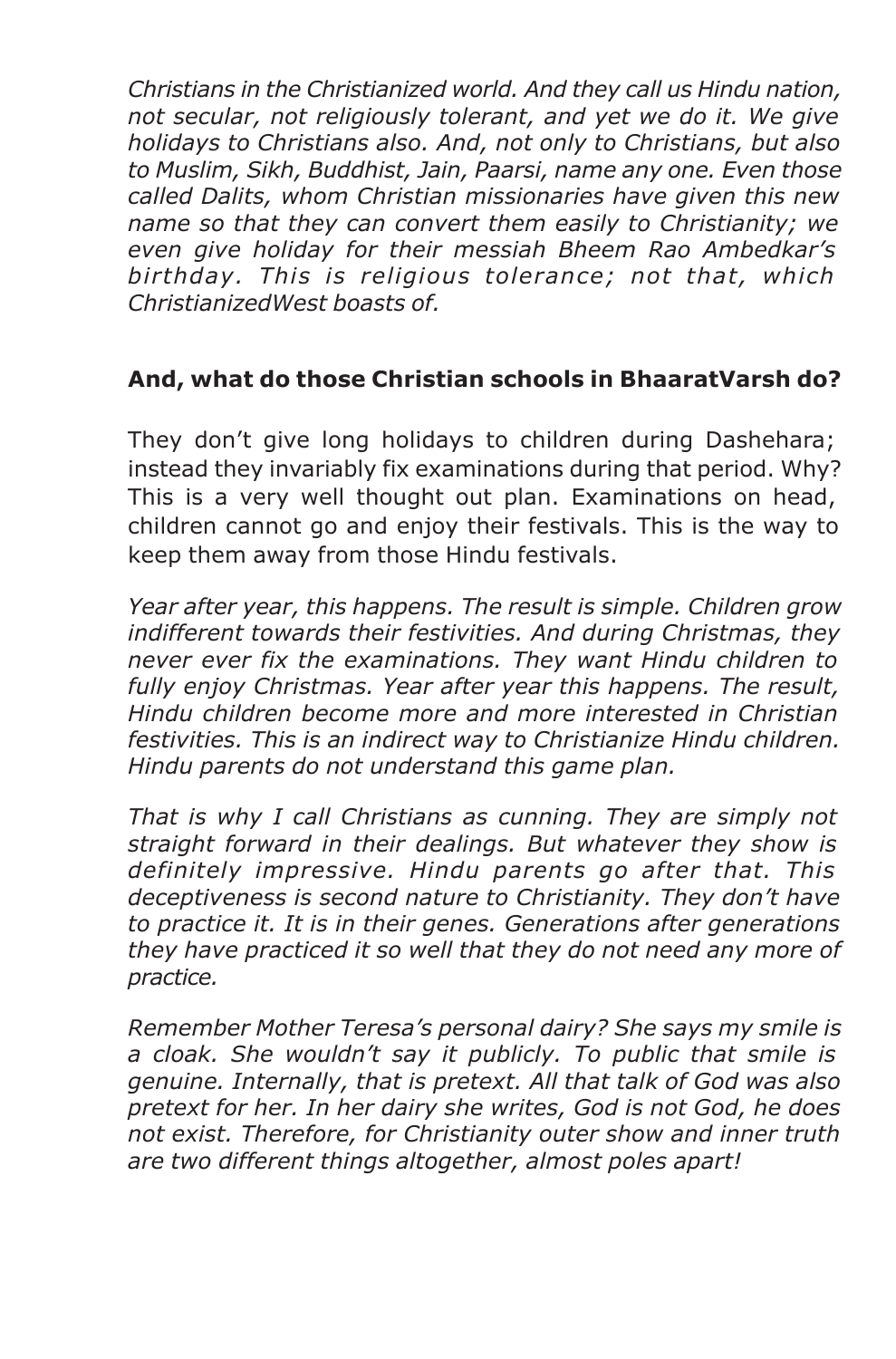## **And then, what kind of ChristianizedHindus they produce?**

It was my early days in Canada. I was new, you can say raw to the glamour of ChristianWorld, and I hadn't yet learned to look up to everything that was Christian-Western as superior to whatever we had Hindu-Eastern.

*Here you would notice me using word Christian rather frequently. It is by repetition that you have learned to think of them as Western. It is only by repetition that you can be made to remember that whatever you have learned to identify as Western, is primarily Christian.*

I was invited to my old colleague-friend's house for a small get together. Between other two invitees were a Bhaaratiya-Christian and a Bhaaratiya-Sindhi (I would assume a ChristianizedHindu). The host was Hindu and he had a Bhaaratiya-Christian wife.

I would not remember very well as to who started this topic, though I have a reasonable impression as to who it was, but I would let it pass because that, in itself, is not so important. I shall rather narrate what transpired there.

One of them said, he was traveling by air and there was a Chinese gentleman sitting next to him. Somehow the topic came about use of tissue papers, the toilet papers that ChristianWorld uses after they shit to clean themselves. I am using plain language, Americans love to use such lingo; haven't you noticed that the most repeatedly spoken word in Hollywood movies is fucking? That is basically their culture and I am just keeping you in that environment. In recent times, since globalization, I notice increased use of toilet papers among ChristianizedHindus in BhaaratVarsh as well. They have started following those whom they have learned to admire!

Returning to the story: the Chinese gentleman asked with surprise, so you guys don't use toilet paper? What do you use then? Do you use tree leafs?

*At this moment, three of them burst into laughter. I felt bad but I hadn't yet acquired the ability to hit back at them. The Chinese (presumably American Chinese) thought we Hindus were so primitive that we might have used tree leafs! And our*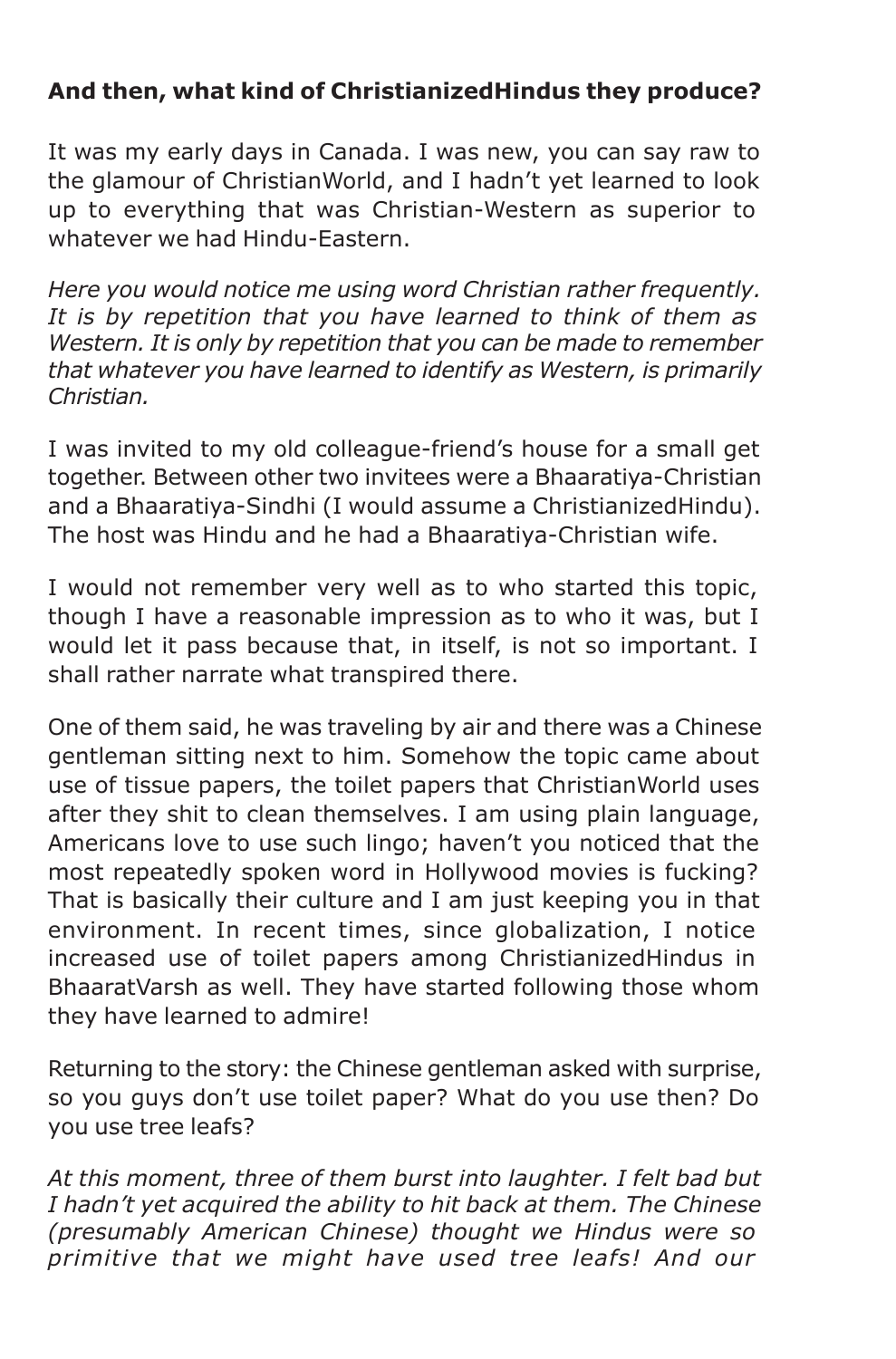*ChristianizedBhaaratiyas had a hearty laugh at it. Not at the Chinese, they were laughing. They were laughing at the primitive nature of what Hindus do.*

*The storyteller ended here. He did not enlighten the Chinese. He carried the stigma of primitiveness about the Hindus back home. He, of course, wasn't one of those primitive folks. He had by now sufficiently advanced in the ChristianWorld, as had also advanced that Chinese guy.*

*I wish he had known that what Hindus do was not primitive but much more advanced than what Christians do. The only difference is that Hindus had been doing it for very long but ChristianWorld still lives in that state, which mistakenly they perceive as advancement. So, let us discuss what is it that Hindus do or had been doing from time immemorial and how it is not only cleaner but also more hygienic and medically sound, which would be the correct standards of advancement, or otherwise.*

Hindus use water to clean themselves. It cleans thoroughly even a bit inside because they use squatting position sitting on their two legs. ChristianWorld uses toilet paper, which cleans them superficially because they sit in chair position with the support of their thighs.

As for hygiene is concerned, I think any fool would know that washing yourself with water is more hygienic than rubbing with a paper, howsoever sterilized that paper may be.

And something that ChristianWorld is probably not aware. If only they start using water instead of rubbing themselves everyday with paper, howsoever soft it may be, a large number of hemorrhoid patients will get cured. I am speaking of not very aggravated stages of hemorrhoid. Ordinary amount of bleeding and swelling of rectum is fairly commonplace among people living in the ChristianWorld. All pharmacies carry *Anusol* kind of products. Even if you go to counted few homeopathy stores, you will find prominently displayed anti-hemorrhoid ointments. And yellow pages are full of big advertisements for colon cleaning. Now, if only these supposedly advanced people become a little more advanced, and start using water they will have a good relief from their nagging problem, and they don't ever have to use *Anusol* and such ointments, where it hurts.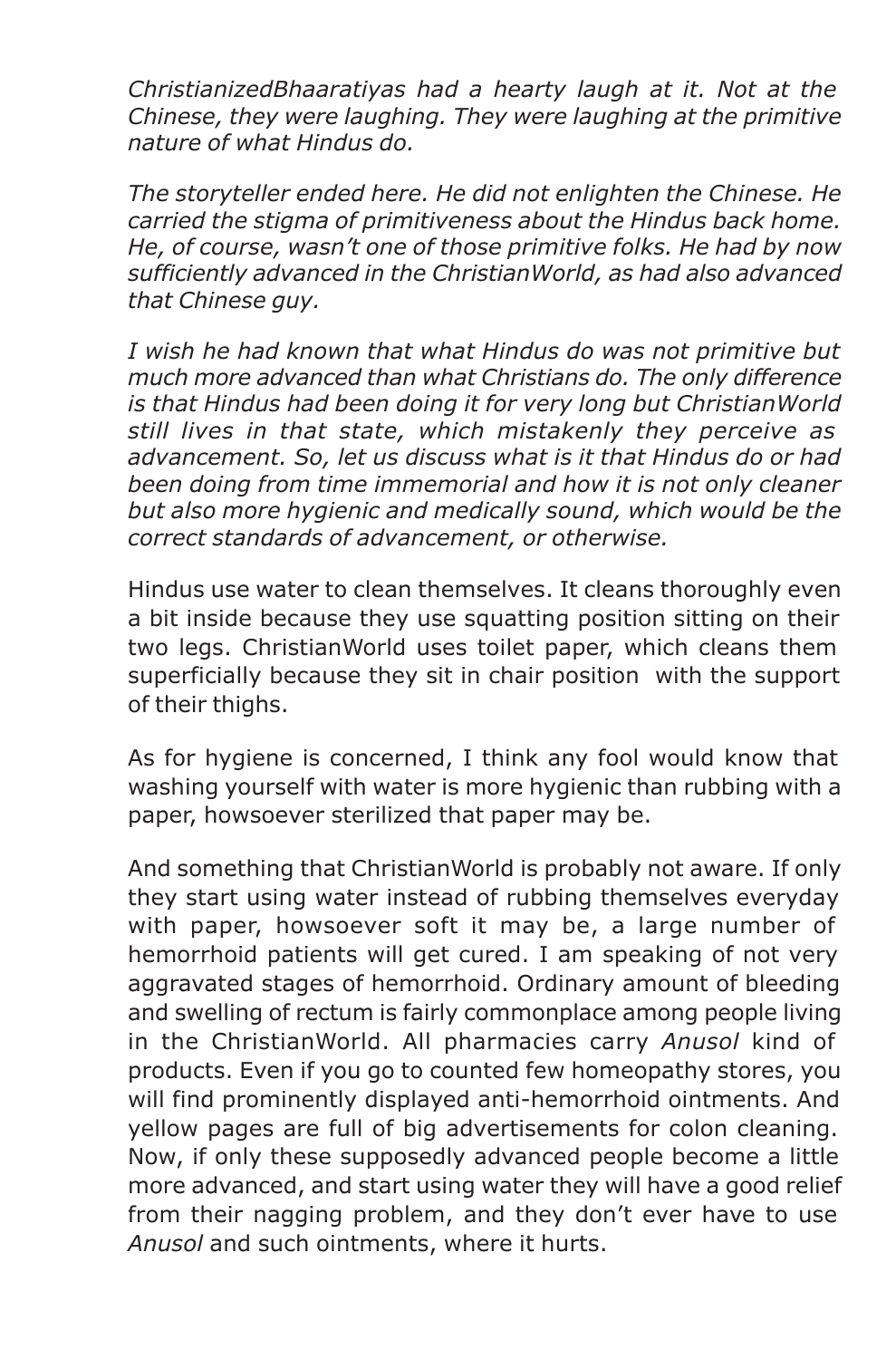May be the smart ones would start arguing that it is so cold out there, how can they use water. Fine, that is okay, but please do not carry the inflated ego that you are more advanced. You would have been a little more advanced if you had thought of using warm water, which is available in plenty there. You would have been a bit more advanced if you had learned to use a hand-held shower like thing to clean yourself with water. Few people in Christianized world have started using it but in those days I had seen it only in one house in Calgary (Canada) and another in Venezia (Italia, Europe). So, use of water was not yet been commonplace; at least, until just a few years ago.

*Advancement should be measured by not what you produce in factories in bulk, but whether you match the requirements of cleanliness, hygiene, and medical well being. So, for a change, I hope our ChristianizedHindus start taking a bit more pride in the kind of advancement we had and learn not to be so ashamed of their culture and their age-old systems.*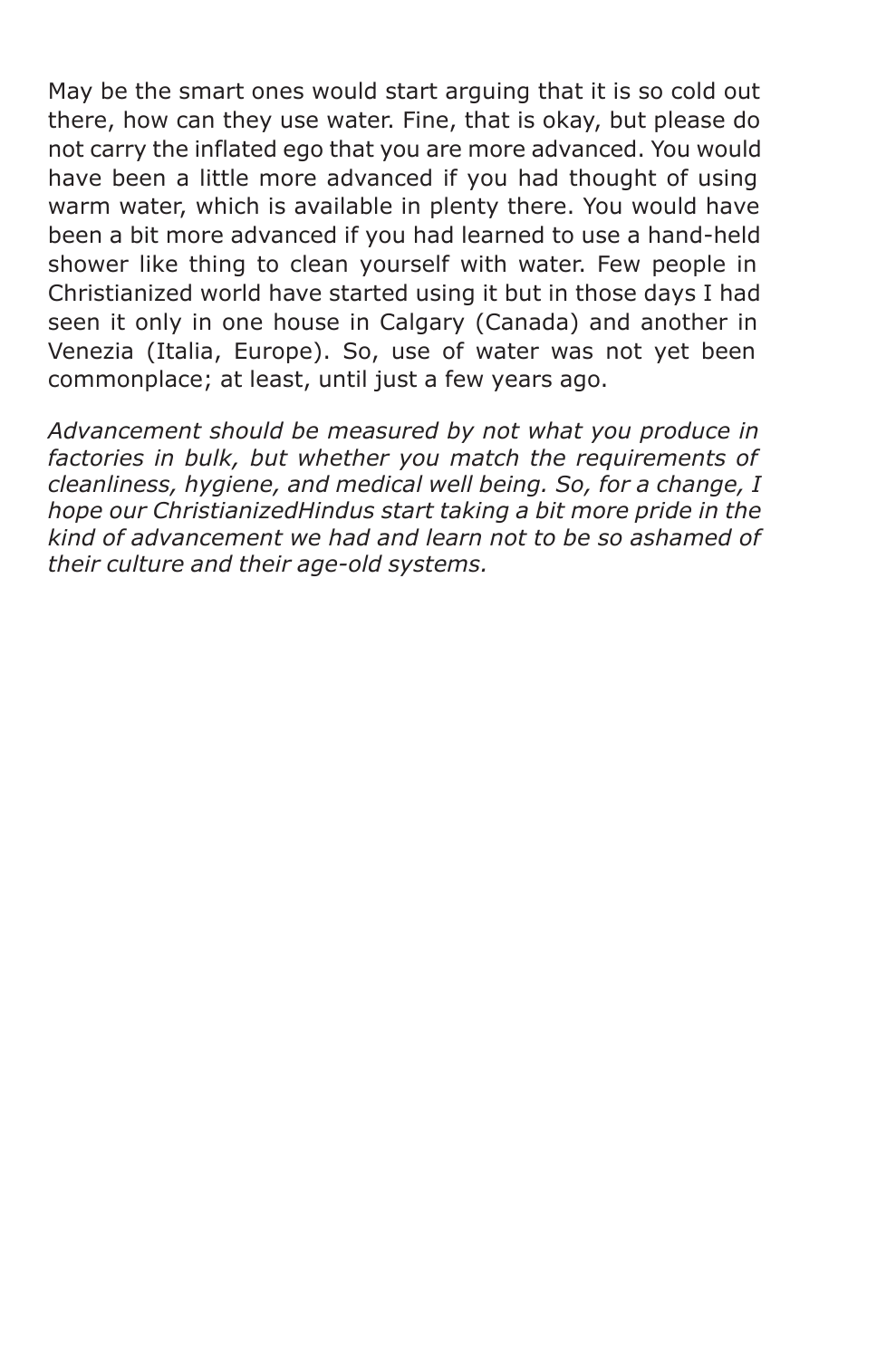# Part - 9 A

Truth is bitter Truth is bitter Truth is bitter Truth is bitter Truth is bitter Truth is bitter Truth is bitter Truth is bitter Truth is bitter Truth is bitter Truth is bitter Truth is bitter Truth is bitter Truth is bitter Truth is bitter Truth is bitter Truth is bitter Truth is bitter Truth is bitter Truth is bitter Truth is bitter Truth is bitter Truth is bitter Truth is bitter Truth is bitter Truth is bitter Truth is bitter Truth is bitter Truth is bitter Truth is bitter Truth is bitter Truth is bitter Truth is bitter Truth is bitter Truth is bitter Truth is bitter Truth is bitter Truth is bitter Truth is bitter Truth is bitter Truth is bitter Truth is bitter Truth is bitter Truth is bitter Truth is bitter Truth is bitter Truth is bitter Truth is bitter Truth is bitter Truth is bitter Truth is bitter Truth is bitter Truth is bitter Truth is bitter Truth is bitter Truth is bitter Truth is bitter Truth is bitter Truth is bitter Truth is bitter Truth is bitter Truth is bitter Truth is bitter Truth is bitter Truth is bitter Truth is bitter Truth is bitter Truth is bitter Truth is bitter Truth is bitter Truth is bitter Truth is bitter Truth is bitter Truth is bitter Truth is bitter Truth is bitter Truth is bitter Truth is bitter Truth is bitter Truth is bitter Truth is bitter Truth is bitter Truth is bitter Truth is bitter Truth is bitter Truth is bitter Truth is bitter Truth is bitter Truth is bitter Truth is bitter Truth is bitter Truth is bitter Truth is bitter Truth is bitter Truth is bitter Truth is bitter Truth is bitter Truth is bitter Truth is bitter Truth is bitter Truth is bitter Truth is bitter Truth is bitter Truth is bitter Truth is bitter Truth is bitter Truth is bitter Truth is bitter Truth is bitter Truth is bitter Truth is bitter Truth is bitter Truth is bitter Truth is bitter Truth is bitter Truth is bitter Truth is bitter Truth is bitter Truth is bitter Truth is bitter Truth is bitter Truth is bitter Truth is bitter Truth is bitter Truth is bitter Truth is bitter Truth is bitter Truth is bitter Truth is bitter Truth is bitter Truth is bitter Truth is bitter Truth is bitter Truth is bitter Truth is bitter Truth is bitter Truth is bitter Truth is bitter Truth is bitter Truth is bitter Truth is bitter Truth is bitter Truth is bitter Truth is bitter Truth is bitter Truth is bitter Truth is bitter Truth is bitter Truth is bitter Truth is bitter Truth is bitter Truth is bitter Truth is bitter Truth is bitter Truth is bitter Truth is bitter Truth is bitter Truth is bitter Truth is bitter Truth is bitter Truth is bitter Truth is bitter Truth is bitter Truth is bitter Truth is bitter Truth is bitter Truth is bitter Truth is bitter Truth is bitter Truth is bitter Truth is bitter Truth is bitter Truth is bitter Truth is bitter Truth is bitter Truth is bitter Truth is bitter Truth is bitter Truth is bitter Truth is bitter Truth is bitter Truth is bitter Truth is bitter Truth is bitter Truth is bitter Truth is bitter Truth is bitter Truth is bitter Truth is bitter

# Teachings of Jesus now shape every sphere of American life and activity

Truth is bitter Truth is bitter Truth is bitter Truth is bitter Truth is bitter Truth is bitter Truth is bitter Truth is bitter Truth is bitter Truth is bitter Truth is bitter Truth is bitter Truth is bitter Truth is bitter Truth is bitter Truth is bitter Truth is bitter Truth is bitter Truth is bitter Truth is bitter Truth is bitter Truth is bitter Truth is bitter Truth is bitter Truth is bitter Truth is bitter Truth is bitter Truth is bitter Truth is bitter Truth is bitter Truth is bitter Truth is bitter Truth is bitter Truth is bitter Truth is bitter Truth is bitter Truth is bitter Truth is bitter Truth is bitter Truth is bitter Truth is bitter Truth is bitter Truth is bitter Truth is bitter Truth is bitter Truth is bitter Truth is bitter Truth is bitter Truth is bitter Truth is bitter Truth is bitter Truth is bitter Truth is bitter Truth is bitter Truth is bitter Truth is bitter Truth is bitter Truth is bitter Truth is bitter Truth is bitter Truth is bitter Truth is bitter Truth is bitter Truth is bitter Truth is bitter Truth is bitter Truth is bitter Truth is bitter Truth is bitter Truth is bitter Truth is bitter Truth is bitter Truth is bitter Truth is bitter Truth is bitter Truth is bitter Truth is bitter Truth is bitter Truth is bitter Truth is bitter Truth is bitter Truth is bitter Truth is bitter Truth is bitter Truth is bitter Truth is bitter Truth is bitter Truth is bitter Truth is bitter Truth is bitter Truth is bitter Truth is bitter Truth is bitter Truth is bitter Truth is bitter Truth is bitter Truth is bitter Truth is bitter Truth is bitter Truth is bitter Truth is bitter Truth is bitter Truth is bitter Truth is bitter Truth is bitter Truth is bitter Truth is bitter Truth is bitter Truth is bitter Truth is bitter Truth is bitter Truth is bitter Truth is bitter Truth is bitter Truth is bitter Truth is bitter Truth is bitter Truth is bitter Truth is bitter Truth is bitter Truth is bitter Truth is bitter Truth is bitter Truth is bitter Truth is bitter Truth is bitter Truth is bitter Truth is bitter Truth is bitter Truth is bitter Truth is bitter Truth is bitter Truth is bitter Truth is bitter Truth is bitter Truth is bitter Truth is bitter Truth is bitter Truth is bitter Truth is bitter Truth is bitter Truth is bitter Truth is bitter Truth is bitter Truth is bitter Truth is bitter Truth is bitter Truth is bitter Truth is bitter Truth is bitter Truth is bitter Truth is bitter Truth is bitter Truth is bitter Truth is bitter Truth is bitter Truth is bitter Truth is bitter Truth is bitter Truth is bitter Truth is bitter Truth is bitter Truth is bitter Truth is bitter Truth is bitter Truth is bitter Truth is bitter Truth is bitter Truth is bitter Truth is bitter Truth is bitter Truth is bitter Truth is bitter Truth is bitter Truth is bitter Truth is bitter Truth is bitter Truth is bitter Truth is bitter Truth is bitter Truth is bitter Truth is bitter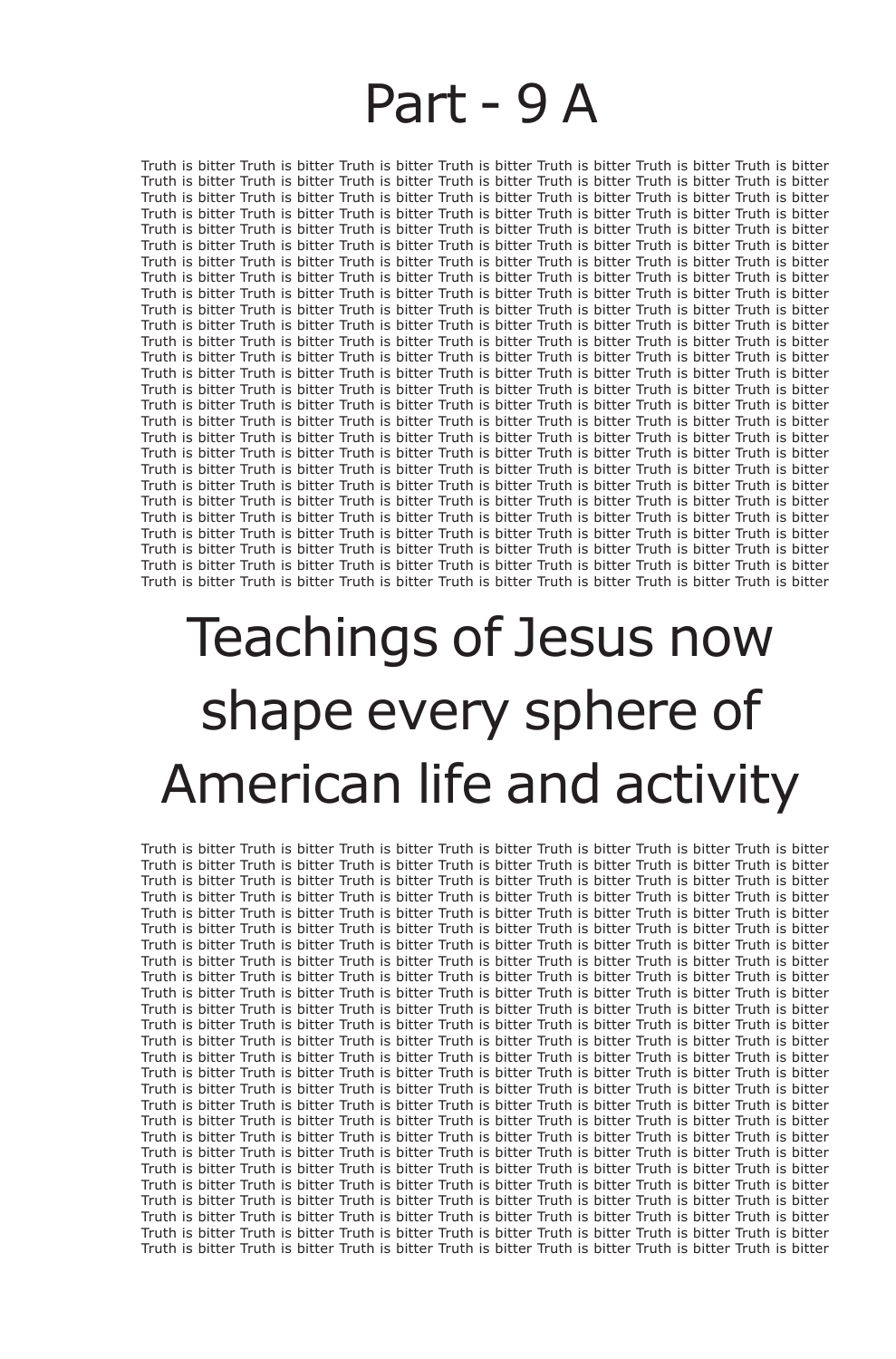### **Well, things don't end there, rather begin; here in America we have Jesus philosophy all around, even interfering with the US Foreign Policy**

President Bush starts his day with the Bible and therefore, we can expect to see reflection of the teachings of Bible on his decisions.

> Christian Bible Matthew 12:30 He that is not with me is against me.

The concept is very clear in Jesus's mind. Any one, who dares stand against him, must be treated as the opponent and should be punished!

So, President Bush and American Christians have understood it very well that their messiah Jesus Christ has given them a clear instruction that whosoever is not with the US is against US. When France objected to US invasion of Iraq, McDonald French Fries became Freedom Fries! And, France was told not to expect any role in Iraq's after-war reconstruction contracts, which meant loss of huge profits to France. This was the punishment to the French for not being with the President Bush and his country America.

### **And in planning assassination of foreign heads of states**

This item was inserted in the 4th edition of this title. Pat Robertson, the great lover of Jesus Christ, happens to be the founder of the Christian Coalition of America and a former US presidential candidate. He regularly speaks to the people of America on his TV show. He wanted the Venezuelan President to be assassinated. It was something like Fatwa issued by Muslim clerics on Salman Rushdie. Only difference is that here he wanted the Government of United States to arrange contract killing (obviously through the good offices of CIA) of President of another country, an activity in which US has specialized for quite some time but in covert manner. Now that Saddam Hussian is in their cage their morale has gone up and they demand for Chavez's head rather openly.

> Source: Associated Press Virginia [courtesy: DNA Mumbai Wednesday 24 Aug 2005 p 16]  $\sim$  Christian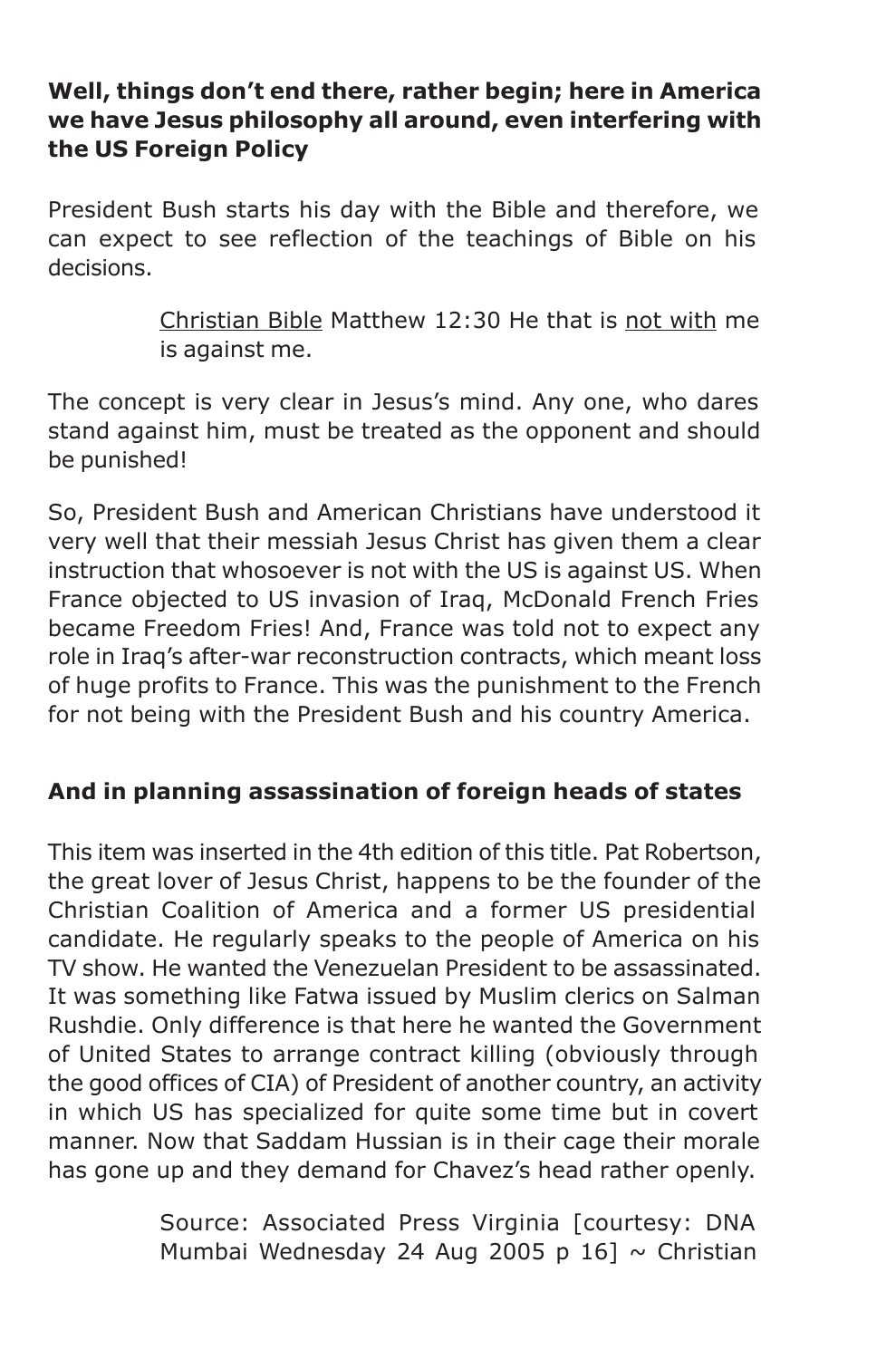leader wants Chavez killed  $\sim$  Religious broadcaster Pat Robertson says Chavez is a 'terrific danger' to US

**Religious broadcaster** Pat Robertson called for the assassination of Venezuelan President Hugo Chavez on his religious television show, calling him a 'terrific danger' to the United States.

Here we need not forget that it was Iraq's oil wealth which lured America show their muscle. And now Venezuela being the 5th largest oil exporter and a major supplier of oil to the United States. So, you see that the greed for money has driven Christianity throughout its history and geographically all the governments of the ChristianWorld have found it necessary from time to time the deep seated urge to destroy other nations and civilizations.

> The CIA estimates that US markets absorb almost 59 percent of Venezuela's total exports.

> Pat Robertson said: "It's whole lot cheaper than starting a war ... and I don't think any oil shipments will stop."

Any one who dares speak against United States he must be eliminated in one way or the other. And religion of Christianity has a lot of say in that matter.

> "We have the ability to take him out , and I think that the time has come that we exercise that ability," Robertson said.

President Bush an ardent follower of Bible and Pat Robertson a vocal preacher of Bible  $\sim$  one shows the way the other implements  $it \sim$  the game of religion and power politics accentuated by greed for wealth combined together become a formidable force for destruction. But it is never presented that way. They are rather too clever to behave so unprofessional. Being so-called professionals they know pretty well how to camouflage it with nice words of peace, love and service to humanity.

> Robertson accused the United States of failing to act when Chavez was briefly overthrown in 2002.

Well, that would have been the easiest time to have him killed.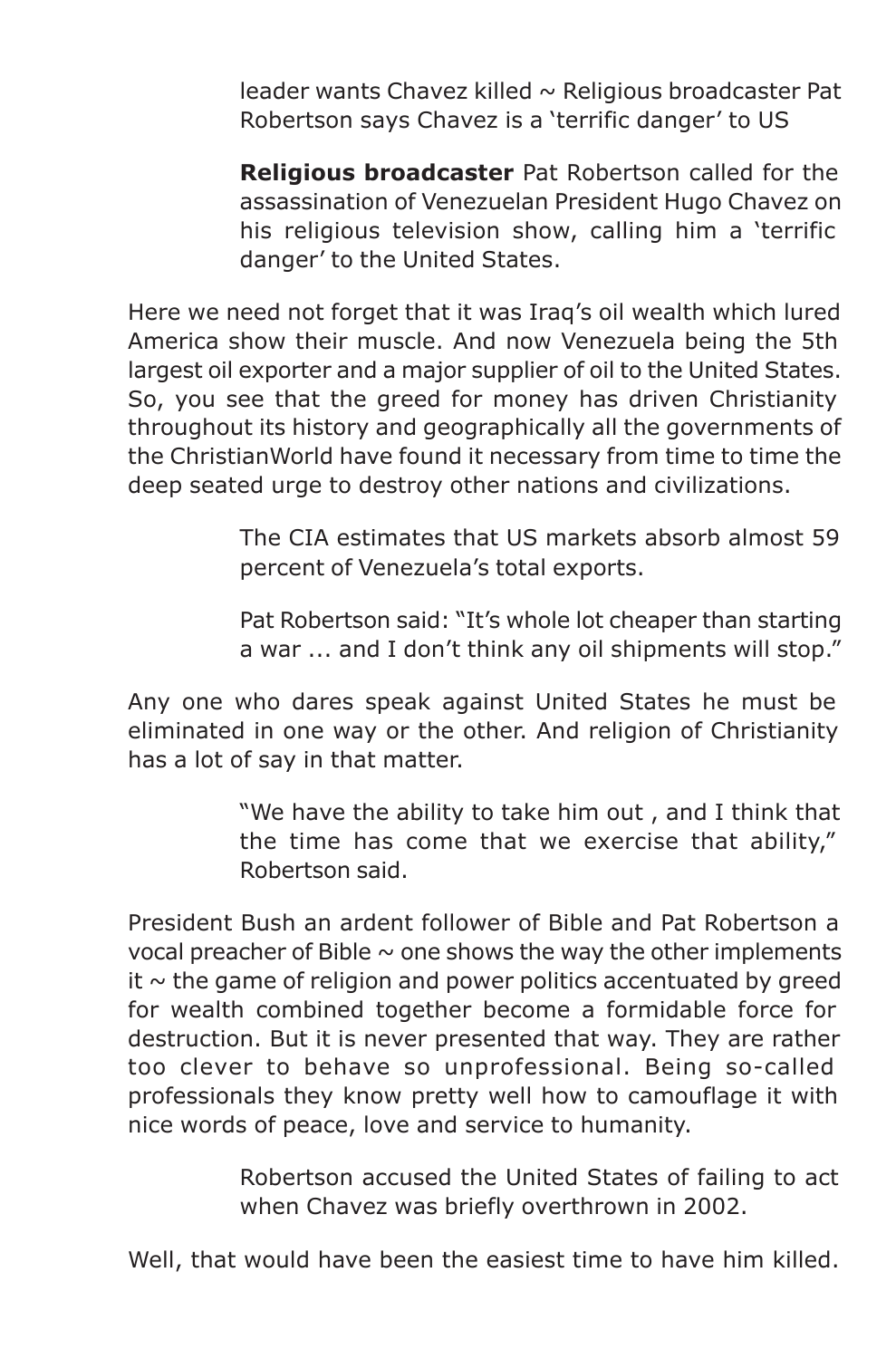He would not have had any state protection and his opponents could have been accused of the killing. After all, media power can do wonders with camouflaging act.

But then this time around Pat Robertson seemed to be quite in his elements. He went on pronouncing judgment:

> "We don't need another 200 billion war to get rid of one, you know, strong arm dictator," he continued. "It's a whole lot easier to have some of the covert operatives do the job and then get it over with."

Well, the 200 billion dollars down the drain in getting control over Iraq's oil wealth and putting disobedient Saddam Hussain into cage is pinching them hard and they are looking for cheaper alternatives in form of contract killing the disobedient heads of the states. After all, they are in democracy and they need to define democratic ways and means of doing the job well.

Source: DNA Mumbai Tuesday 30 Aug 2005 p 16

"Since when did Venezuela become a threat?" asked US radio sports talk show host Tony Kornheiser.

"Since gas went over dollar" his co-host joked, referring to soaring US prices and the fact that Venezuela holds the largest oil reserves outside the W Asia.

Money is de-facto God of the ChristianWorld. To attain their God (wealth) they can kill anyone and destroy any nation.

> Robertson apologized on Wednesday, but then went on to compare Chavez to Saddam Hussein and to suggest the United States could one day be at war with his oilrich country.

> Chavez, a twice-elected, accuses the Bush administration of involvement in a coup d'etat that toppled him for 47 hours in April 2002.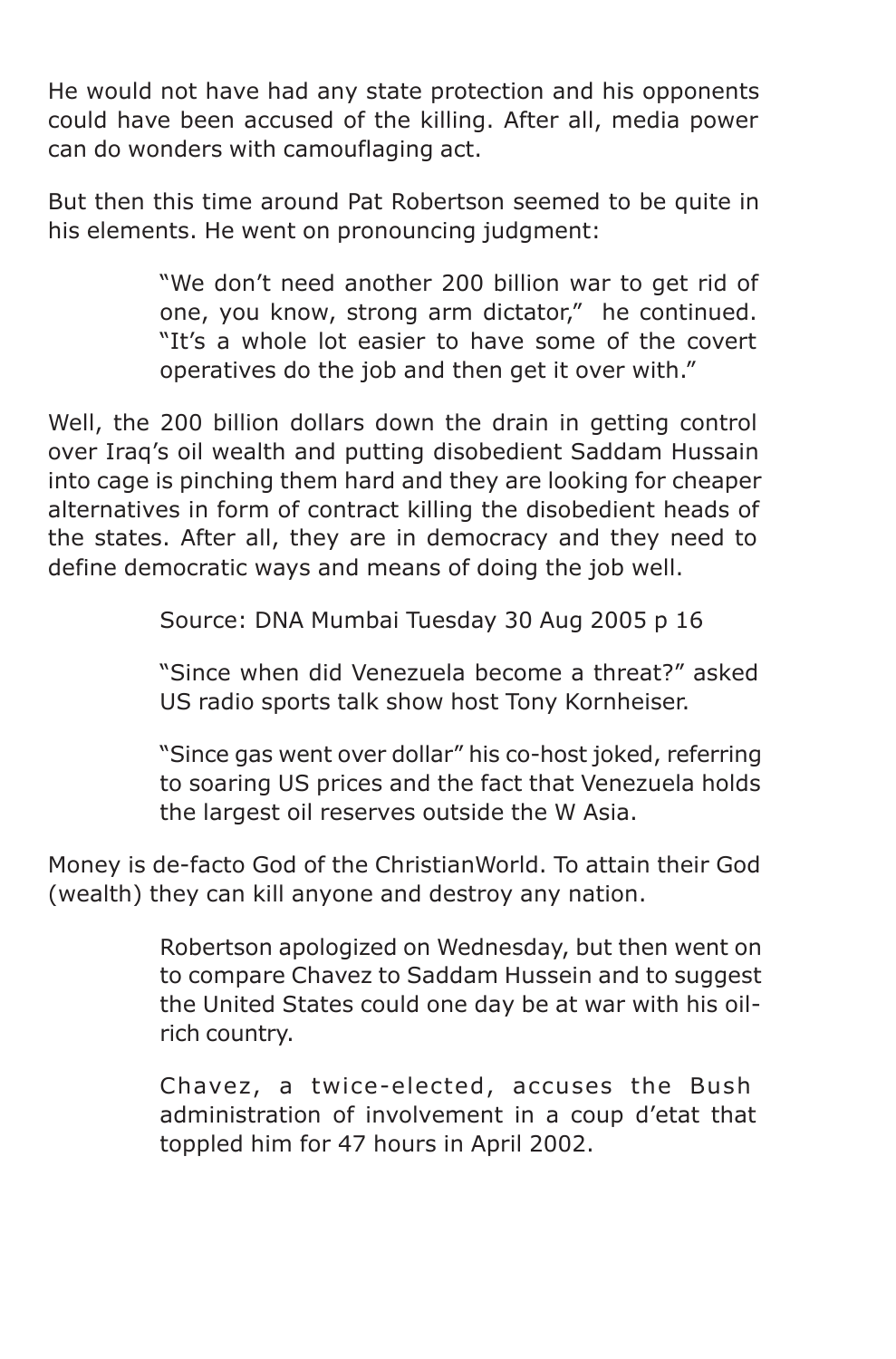# **Why should US Air Force lag behind?**

[\*\*] How far Jesus lovers can spread their wings and teach the mankind the message of love? Here is an example:

Source: AP Denver Robert Weller [DNA Mumbai 31 Aug 05 p 16]

Evangelical Christians wield so much influence at the Air Force Academy in Colorado Springs that antisemitism and other forms of religious harassment have become pervasive. An Air Force task force came to similar conclusion.

So, it has become rampant in the US Air Force Academy to harass anyone who is not a Christian.

> Mikey Weinstein said: "The Air Force's official policy remains that it reserves the right to evangelize anyone in the Air Force that it determines to be unchurched."

And of course, if you are not a church goer then the US Air Force can force you to become a Christian if you happen to be the part of US Air Force. You still believe it's a secular nation which respects all religions? Why don't you open your eyes and realize the fact that all that goody-goody talks about equality of religions that you have been brought up with are nothing but rubbish? It is nothing but ignorant people becoming preachers and spreading their ignorance to the Hindu masses.

[\*\*] This item was inserted in the 4th edition of this title.

### **Then we have Jesus's presence in shaping the US Business Policy**

America produces huge quantities of armaments and sells them to developing nations at high price and keeps instigating them (in a covert manner, of course) to fight each other. This is how USA keeps Jesus and his motto alive.

> Christian Bible Matthew 10:34 Think not I am come to send peace on earth: I come not to send peace, but a sword.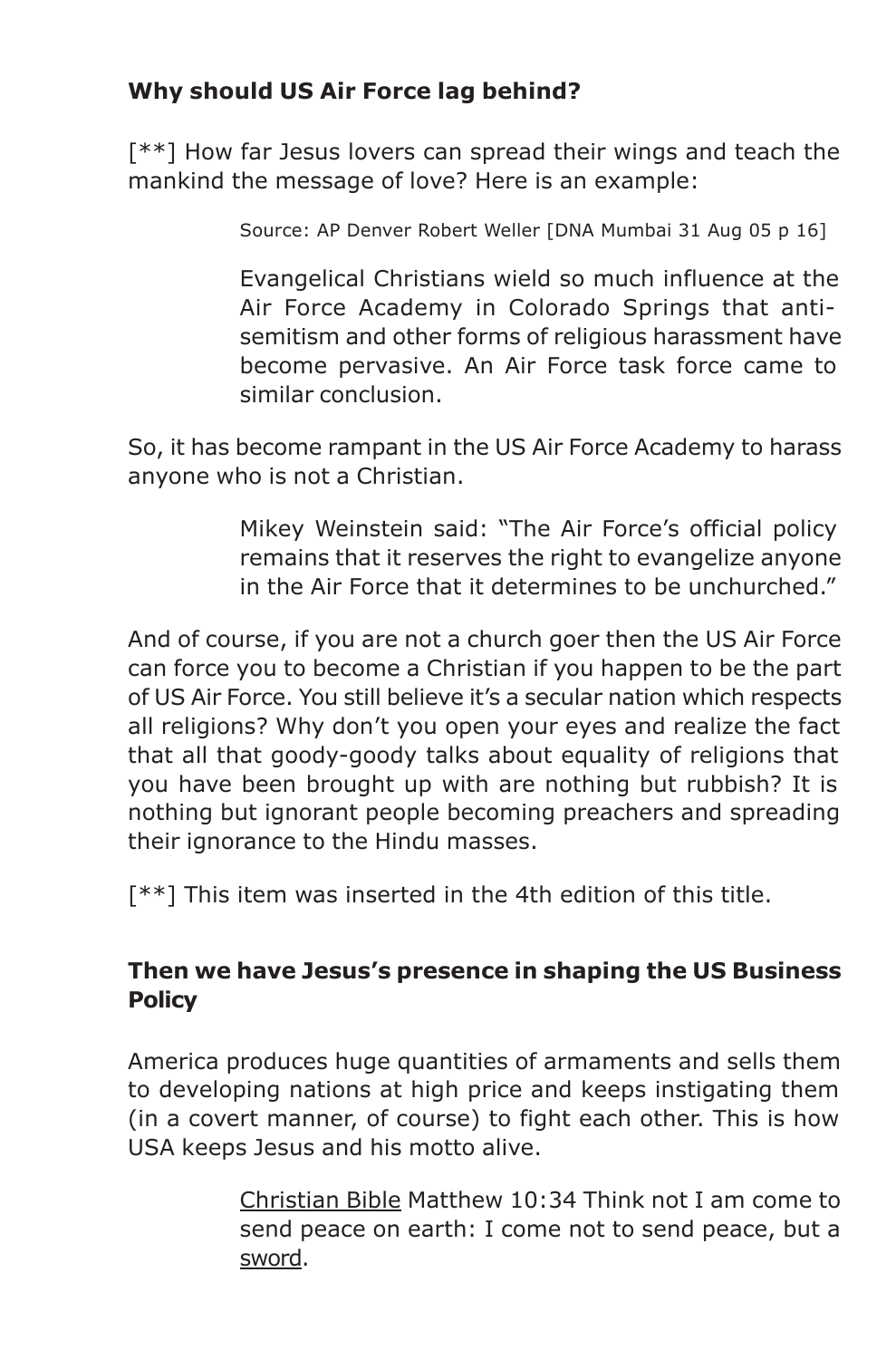Christian Bible Luke 12:51 Suppose ye that I am come to give peace on earth? I tell you, Nay; but rather division:

Gospel of Thomas 16 Jesus said: Perhaps men think that I came to cast peace on the world; and they do not know that I came to cast division upon earth, fire, sword, war.

This very clearly spells out the agenda Jesus Christ had. He did not want peace in the world. He wanted war every where. He wanted to divide the humanity! Predominately Christian nation USA is following Jesus well, making his dream come true!

### **And we have these multinationals making Jesus dream come true**

Gospel of Thomas 42 Jesus said: He who has (something) in his hand, to him it will be given; and he who has nothing, from him even the little he has will be taken away.

American multinationals like Coca Cola, Pepsi and all come to BhaaratVarsh, buy over indigenous competitors, or wipe them out using their financial muscle, erect their plants and draw water from earth so much that the local populace is soon left with little water to irrigate their lands or drink from their wells. This is how they make Jesus dream come true, those who already have will snatch from have-nots whatever little they had.

The sudden decline in underground water resources and resulting hardships to local populace is reported in some corner of Christianized media and then it is all hushed up using same financial muscle. They buy over anyone who makes noise. Once a year some international agency prepares a report and speaks of corruption high in developing countries. They make no mention that such corruption is bred by their Christian brothers by buying the have-nots all the time. Those who put the seed for so-called corruption and keep it alive all the while they become clean people because reporting media too belongs to them.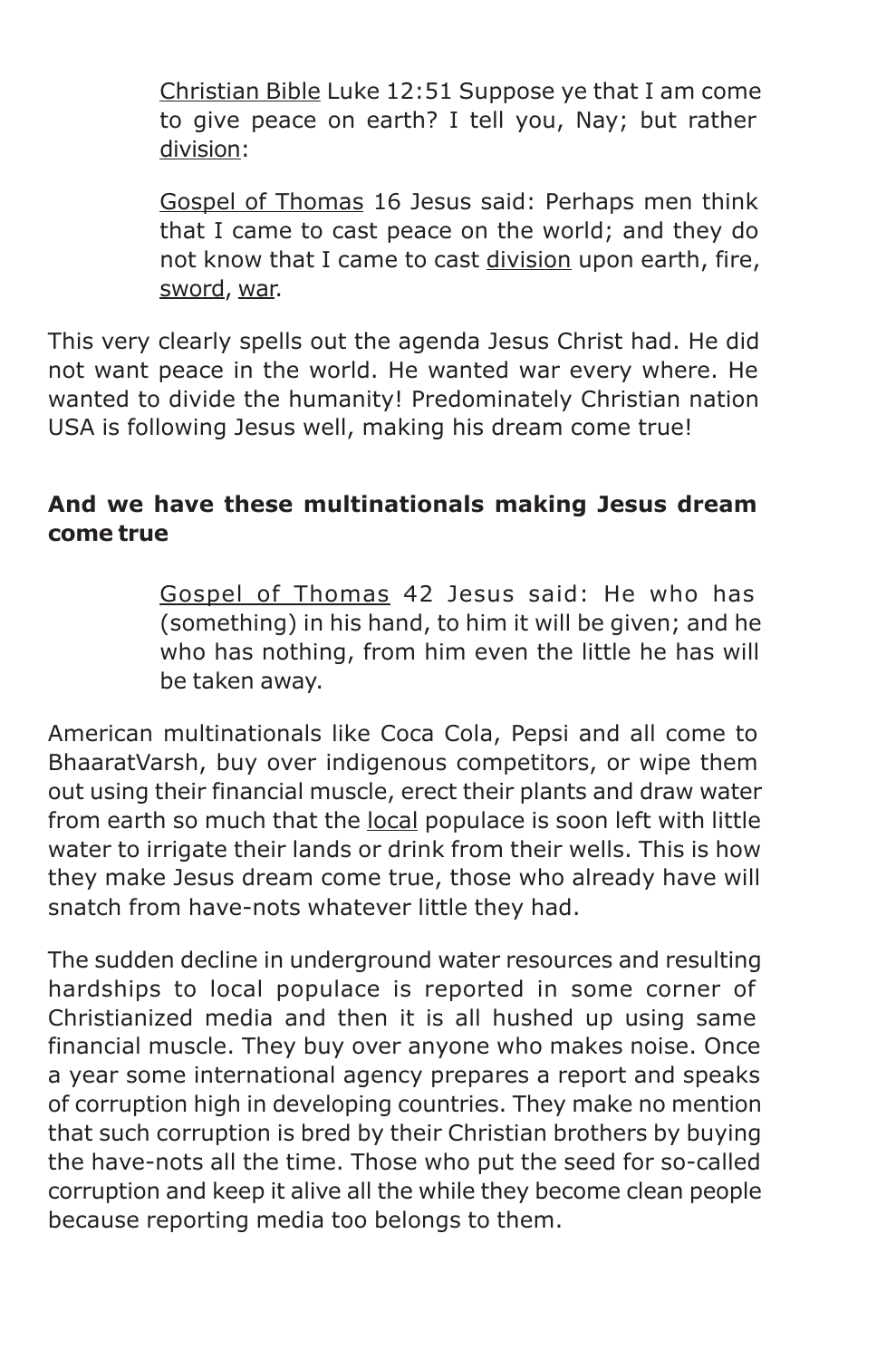### **But the deadliest of all, is the influence of Jesus on the institution of family, which he wanted threadbare**

Now let us see as to how the Teachings of Jesus, as documented in the Christian Bible without any ambiguity, creates Enmity amongst family members and destroys Hindu Joint Family system.

> **Christian Bible** Matthew 10:35 For I am come to set a man at variance **against** his father, and the daughter **against** the mother, and the daughter in law **against** her mother in law. 10:36 And a **man's foe** shall be they of **his own household**.

> **Christian Bible** Luke 12:51 Suppose ye that I am come to give **peace** on earth? I tell you, **Nay**; but rather **division**: 12:52 For from **henceforth** there shall be five in **one house divided**, three **against** two, and two **against** three. 12:53 The father shall be **divided** against the son, and the son **against** the father; the mother **against** the daughter, and the daughter **against** the mother; the mother in law **against** her daughter in law, and the daughter in law **against** her mother in law. 14:26 If any man come to me, and **hate not** his **father**, and **mother**, and **wife**, and **children**, and brethren, and sisters, yea, and his own life also, he **cannot be** my disciple.

> Gospel of Thomas 16 **Jesus** said: **Perhaps men think** that I came to cast **peace** on the world; and **they do not know** that I came to **cast division upon earth**, fire, sword, **war**. For five will be in a house; there will be three **against** two and two **against** three, the father **against** the son and the son **against** the father. And they will stand because they are **single** ones. 56 **Jesus** said: He who will **not hate** his father and his mother **cannot be my** disciple. And he who will **not hate** his brothers and sisters, and carry his cross as I have, will **not become worthy** of me.

*This very clearly indicates that Jesus Christ was against the institution of family. He wanted broken families all over. He wanted*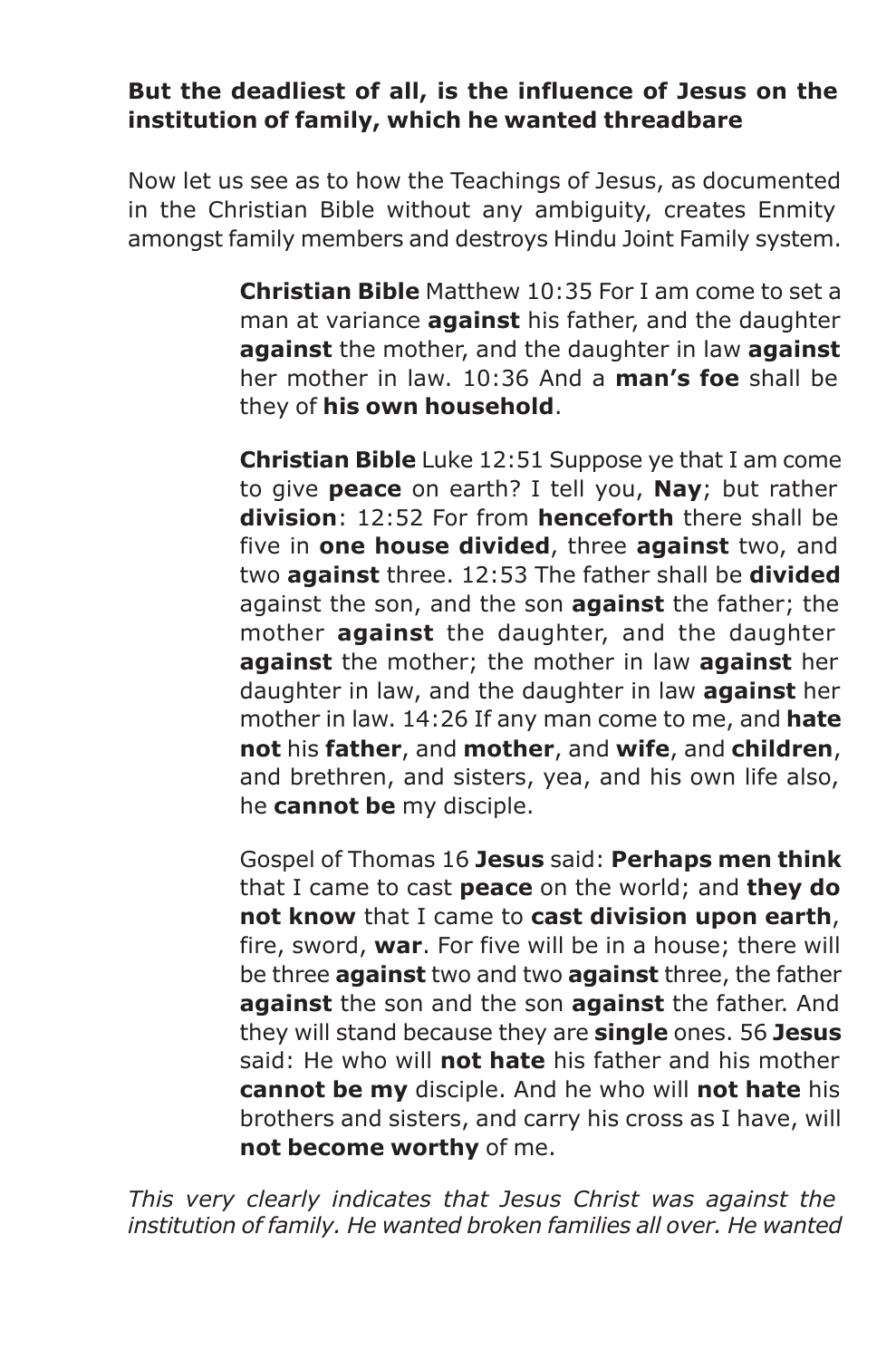*the human institution of family ruined totally. Men and women without family become like street dogs and bitches!*

Western nations with prolonged exposure to the ills of Bible have long moved towards single-family system. With six generations of continued Christian education system, Bhaaratiya Hindu Joint Families have been dissolving quickly, and presently they are a rarity in urban areas.

*Why do we hear of feud between mother-in-law daughter-in-law so often in our movies and television serials? Is it the gift of six generations of Christian education in BhaaratVarsh? Why is it that we do not see reflection of such feuds in Raamaayan and MahaaBhaarat? Why do we find respect for mother-in-law and love for daughter-in-law in our Hindu stories?*

*What is it that Hindu life style taught Hindus for thousands of years? What is it that Christian life style taught Hindus in past 170 years? Which one do you wish to follow?*

Christians have followed their ideal person Jesus so far that they have not only broken the institution of family but they have made it threadbare. A family starts from husband and wife. Christianity has destroyed if anything of value remained in that relationship.

*Why is it that we hear North American husband and wife say to each other so very often 'I love you' and respond 'I love you too'? Is it to keep reminding themselves that they do love each other, lest they forget loving each other? Or, is it the deep sense of insecurity amongst them that they want to keep each other reminded that they do love each other? Why there is so much show of love? Is it because it exists, but so very unstable in reality?*

An average American household is a split unit. Children start leaving parents by the time they get sixteen. In 1998, North America registered over 50% divorces. Statistics seem to have covered divorces out of registered marriages, ignoring uncountable unregistered marriages. Registered marriages in north-American society are less in number than unregistered marriages (live-in relationship on trial basis). Registered marriages are more difficult to break than unregistered marriages because of issues like children and the length of relationships. If divorces (break ups) out of unregistered marriages were to be counted, the percentage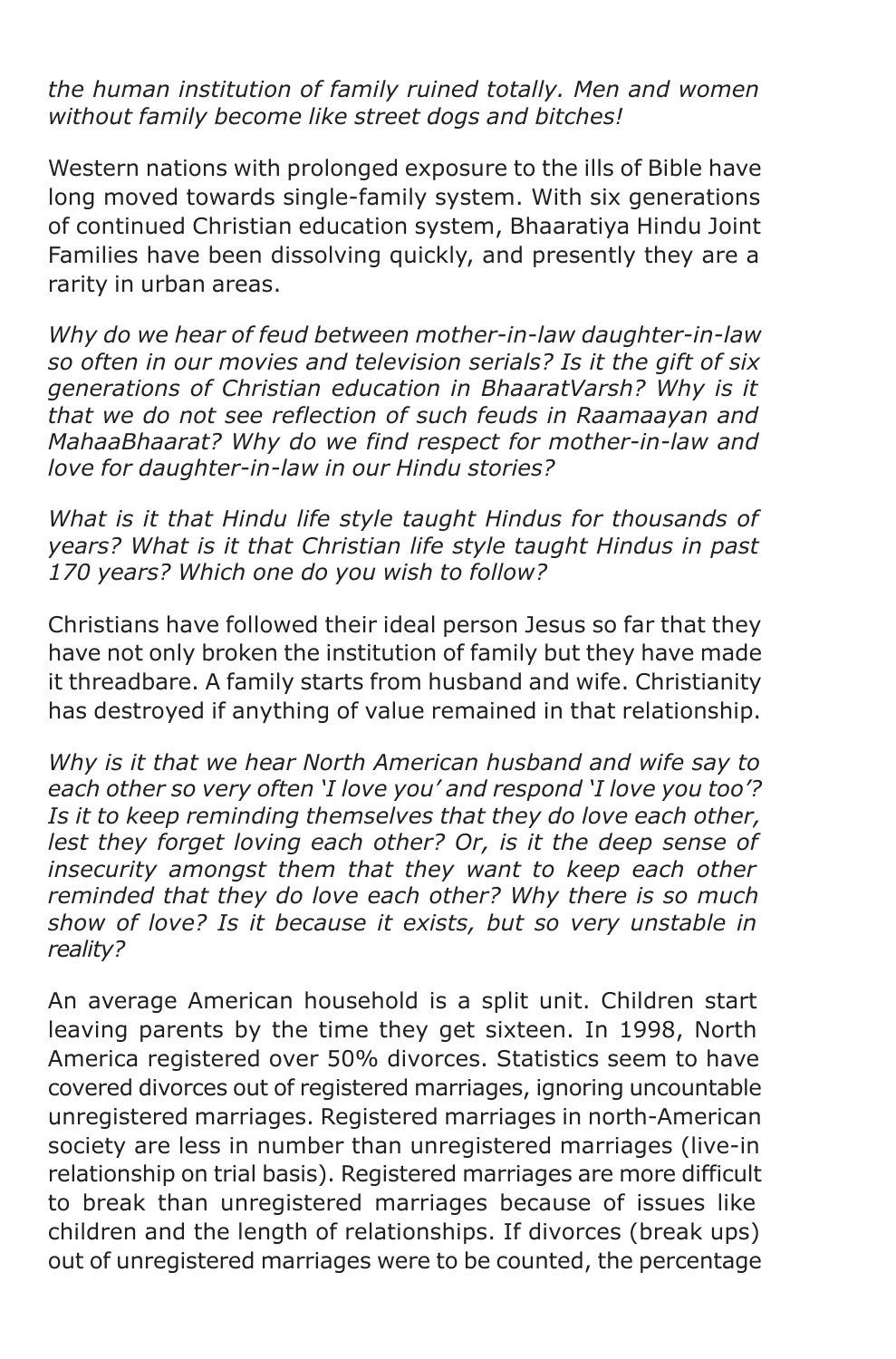of such broken unions would be far more than 50. *So, we see how deep-rooted is the influence of the above teachings of Bible are on the North American society, which is predominantly a Christian society under the cover of secular society!*

*Now this disease is spreading fast in BhaaratVarsh. You know why? It is because most Bhaaratiya children today go to Christian schools. Their mental make up is firmed up from their very childhood towards Christian thinking, though they all may not be consciously aware of it fully. But, its deep-rooted influence is later reflected in their actions and their value system as they grow up to be modern-day adults.*

We, however, are unwilling to admit that. We would want to believe that it is the effect of Western influence, placing Western and Christian in two separate compartments. This tendency to compartmentalize has become our habit, which again evolves from the same Christian education system as we have discussed earlier.

> Gospel of Thomas 56 Jesus said: He who will not hate his father and his mother cannot be my disciple. And he who will not hate his brothers and sisters, and carry his cross as I have, will not become worthy of me.

*Well, Jesus said that you must hate your father, mother, brothers, and sisters. Did he also say that you should hate your spouse? I guess he must have said so. If I were study more of Bible, I might stumble on it. But you know what, I have no more appetite left to read that book. Though it is titled as 'Holy' Bible, but it feels so very 'unholy' in its thoughts and preaching. I keep wondering about the concept of Satan in Christianity. It occurs to me as if Satan is truly the Christian God!*

Months after writing this book, while working on the 2nd edition, I found something that I would want to add here, as this one paragraph:

> Christian Bible Luke 14:26 If any man come to me, and hate not his father, and mother, and wife, and children, and brethren, and sisters, yea, and his own life also, he cannot be my disciple.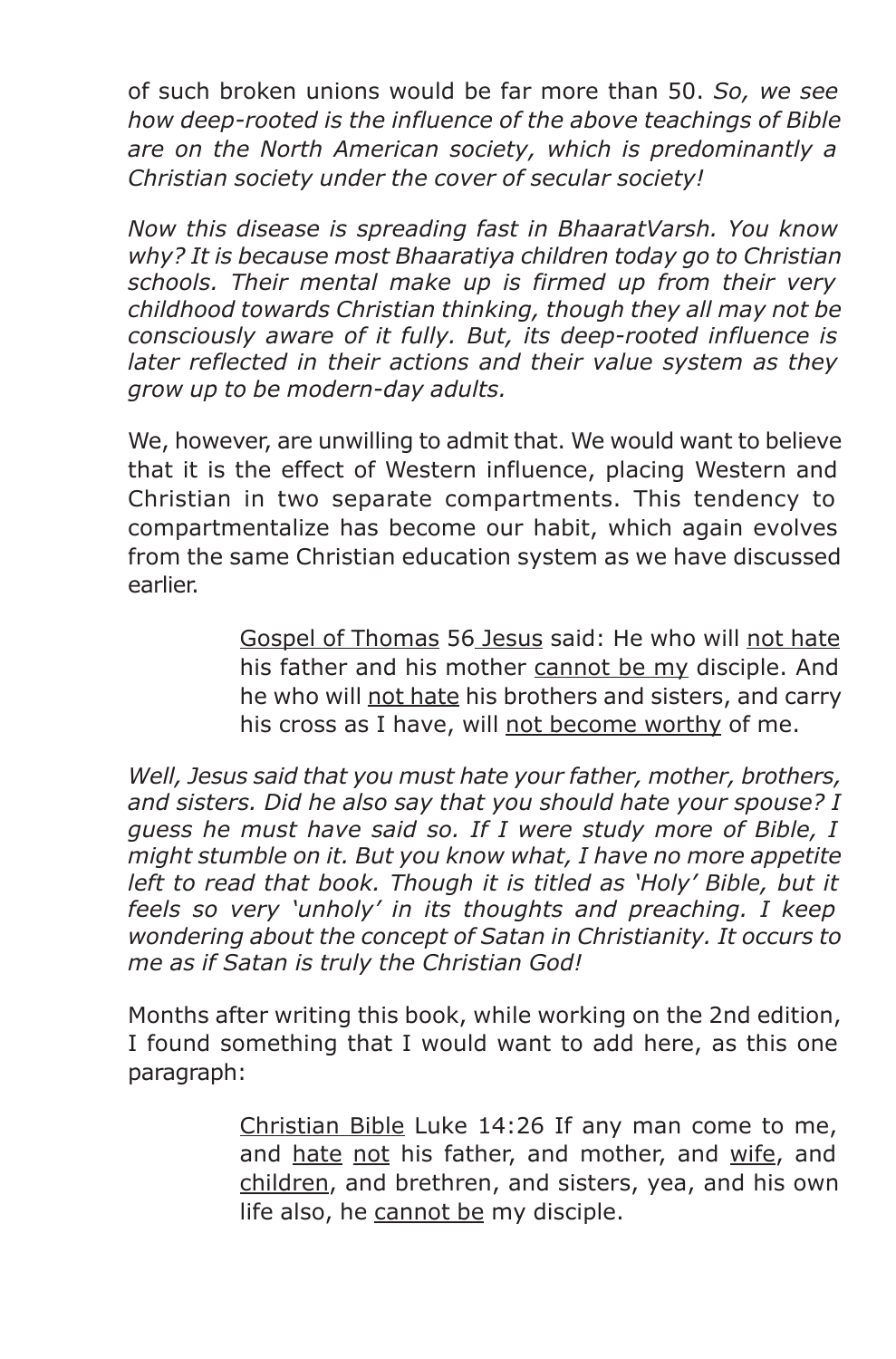*St Luke did not forget to document that. Jesus did say that a man should hate his wife and children too. Oh! So much of hate.*

I know of Canada, so I tell you about that place, but I am sure it would be roughly the same in USA and Europe. I know it for sure that if wife approaches a Canadian bank and asks for balance in husband's account, she would be refused. Similarly, husband asking for balance in wife's account will be turned down.

Now the question is, why does this happen? It happens because banks have come to realize that generally wife and husband do not trust each other in money matters. I am sure they would not have come to this conclusion overnight. Over the years modern Christian spouses must have proved it over and again through their conduct that husband and wife can very well cheat each other even in such simple matters. *Don't get carried away by all that talk about trust and truthfulness they keep blabbering. They do it to keep consoling themselves. All that show business comes out of a deep sense of insecurity, if not hypocrisy.*

*Now, don't think it has percolated down to the level of husband and wife all of a sudden. No, it comes right from the top. As you will come to know more about Christianity through my future works, you will find that fraud is a way of life with Christianity all through its history. Higher levels display greater degree of fraudulent tendencies through their conduct. So, the common man and woman also adopt the same life style, even at the level of husband and wife.*

Dominant Christian education in BhaaratVarsh over the generations has now corrupted Hindus substantially. Gradually, it is moving towards alarming proportions, as reflected in television serials of higher classes who are more Christianized than rest of the folks. Yet, an average Bhaaratiya Hindu spouse has not yet stooped down to the level of an average Western Christian spouse. Banks still respect spousal relations and help in these matters.

But how long this will continue is anybody's guess. Since globalization, we notice much rapid erosion of the family institution in BhaaratVarsh. The stage is now well set after six generations of continued Christianized education, and the influx of Internet and Television has accelerated very significantly the pace of Christianizing Hindu masses as far as thinking and outlook issues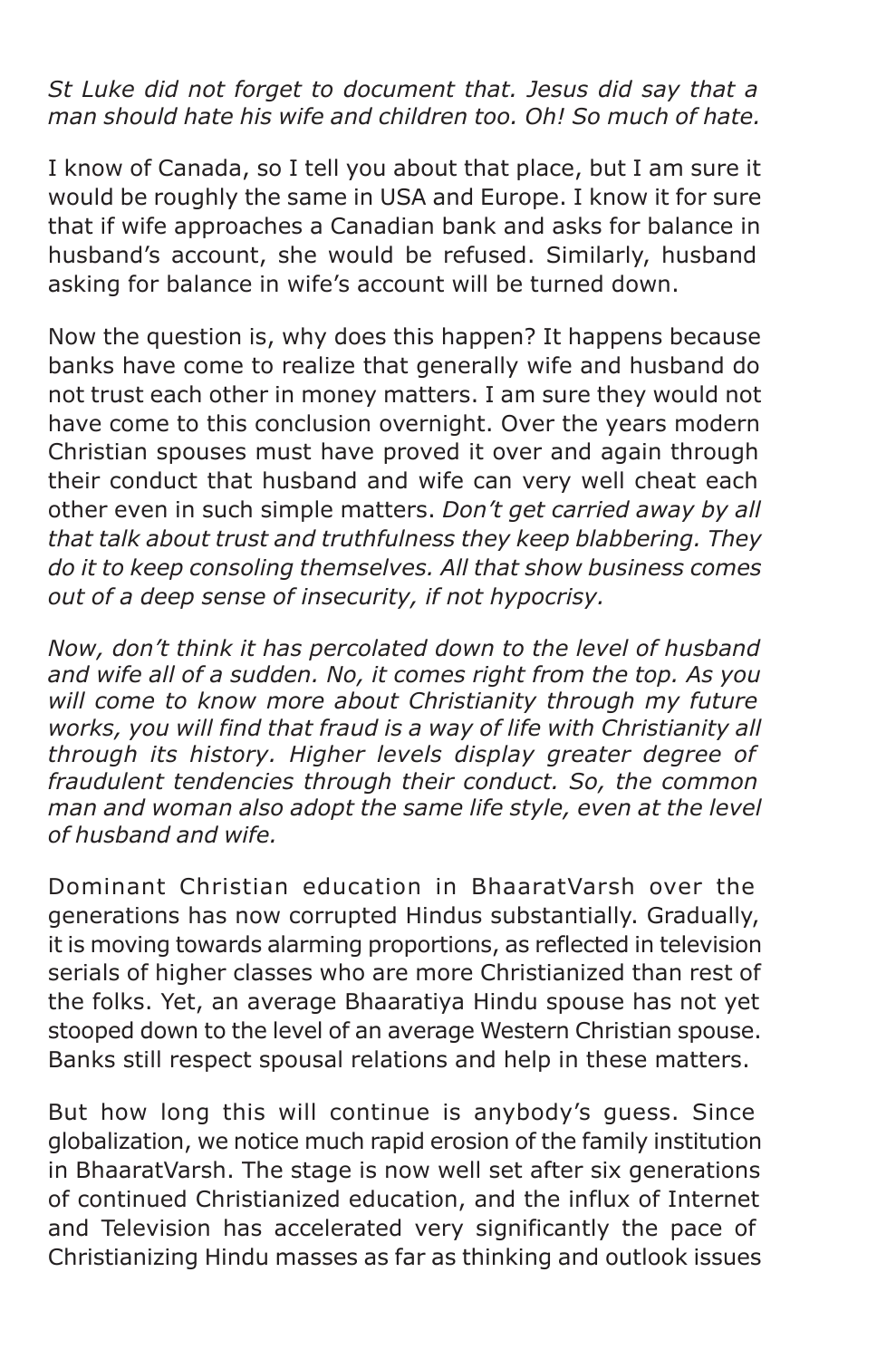are concerned. The situation may soon reach a stage where the process will become irreversible.

At this point, it is important that we remember what Lord Macaulay and Sir Thomas Munro had testified about the Hindu culture and Hindu education system. *Unless corrective measures are taken on war footing to restore those bygone days, we may never experience those beauties again!*

### **But things don't end there; Jesus has his spell cast over public institutions as well**

Look at the basic attitude behind Jesus' teachings that we have been discussing in last few pages. This destroys oneness and dependability between family members. This attitude does not limit itself to the family institution. It spreads far and wide. It engulfs the social arena. It influences public institutions, as well!

This is by way of an example to elaborate the central point that I narrate you this story. I know of an individual who had his entire schooling at a convent. After that studies in England. Then work in Canada. Now, as you look at the background, this Bhaaratiya gentleman got a thoroughly Anglicized-Christianized upbringing at school. At home, his parents were very simple, good Hindus. But, parental culture could not save the boy's Christianized psyche. Parents were no less responsible either. They dreamt of ChristianWest to be the abode of their children. Though they themselves would not touch any kind of non-vegetarian food (when they visited the West) out of fear that they might eat beef unknowingly. In those days, vegetarian food was not so commonly available in public eateries of the West, as is today after epidemic of heart diseases in the West reached alarming proportions, and modern science suddenly realized how harmful is beef eating. [*These Christianized modern medical men and women thought of Hindus as primitive not realizing that Hindus gave up beef long ago learning its disastrous effects. But modern medicine had to establish its superiority; hence, Christian educators told Hindu children that not eating beef is a superstition. And finally after wasting billions of dollars they reinvented the wheel*! *At least they can boast their modern science has established this fact, primitive Hindus did not.*] Anyhow, the parents practically lived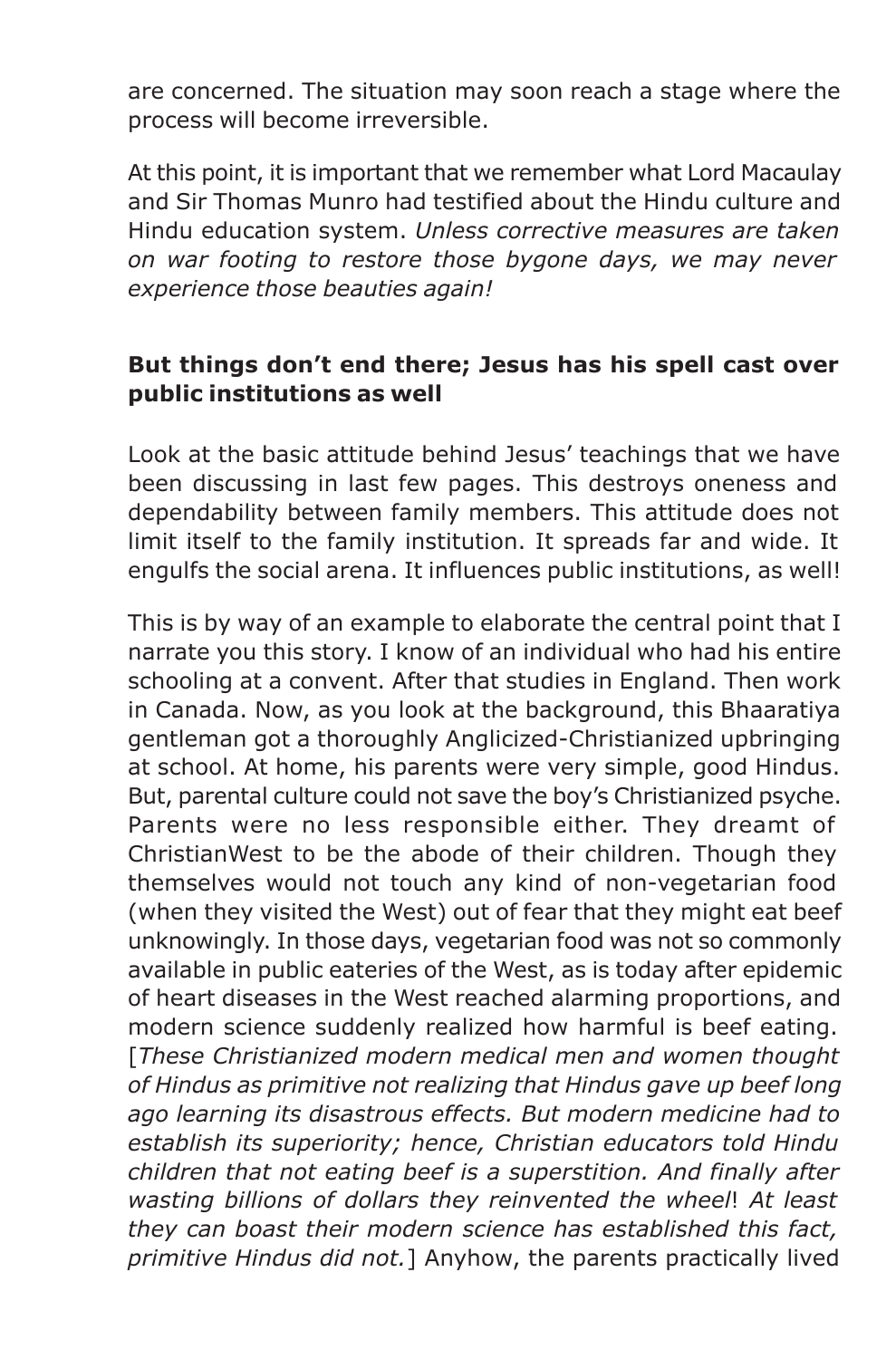on raw cabbage whenever they ate out. *Such is the attraction of ChristianWest among we Hindus that we want to stay Hindu ourselves but we would not mind let our children turn ChristianizedHindu!* This is our one of the greatest misfortune, and to be honest, practically all of us are affected by this contagious disease. Those who boast that they are not affected by this euphoria are often the ones who have no means to jump to the ChristianWest. So much for the Macaulay effect! Now let me narrate the main incidence for which I started the whole topic.

One day he (the hero of our story) tells me, *Satya Yug* has descended. People trust each other so much. Look at public libraries, they trust you so much, they don't even check what all you are carrying out of the library. I had to tell him that no, they don't rely a bit on trust. The reality is that they simply do not trust you; they only show that they trust you. You try taking a book on your person, un-issued to you, and try crossing the gatelike location after the issue desk, and a mild siren will blow, cautioning the staff to hold you for search. Don't you see the electronic pen-like thing that they mildly move over the bar code when you present a book for issuing it to you? What does it do? It simply conveys to the security system that this particular bar code should be allowed exit unchallenged. Now, if you have forgotten or deliberately avoided presenting a book for issuing on your name and try to smuggle it out of the library, then that book would not have passed through the sensors of that electronic pen, and that bar code will get challenged the moment you try to cross that security gate.

But then, our ChristianizedHindu (who believed in superiority of all that was part of that ChristianWorld and spoke often with sarcasm about all that was Bhaaratiya revealing his supposedly good sense of humor), he thought of it all as an expression of trust! He ought to have known better that they trusted their million-dollar security system, not the people.

Now ask yourself, why do such an affluent society need to spend millions of dollars to protect itself from possible theft of few books once a while, if it were a society of truthful honest people? That too in a country where the value of books is like peanuts compared to their earnings; you can often buy a book for a price less than the price of a week's newspaper. So people cannot be trusted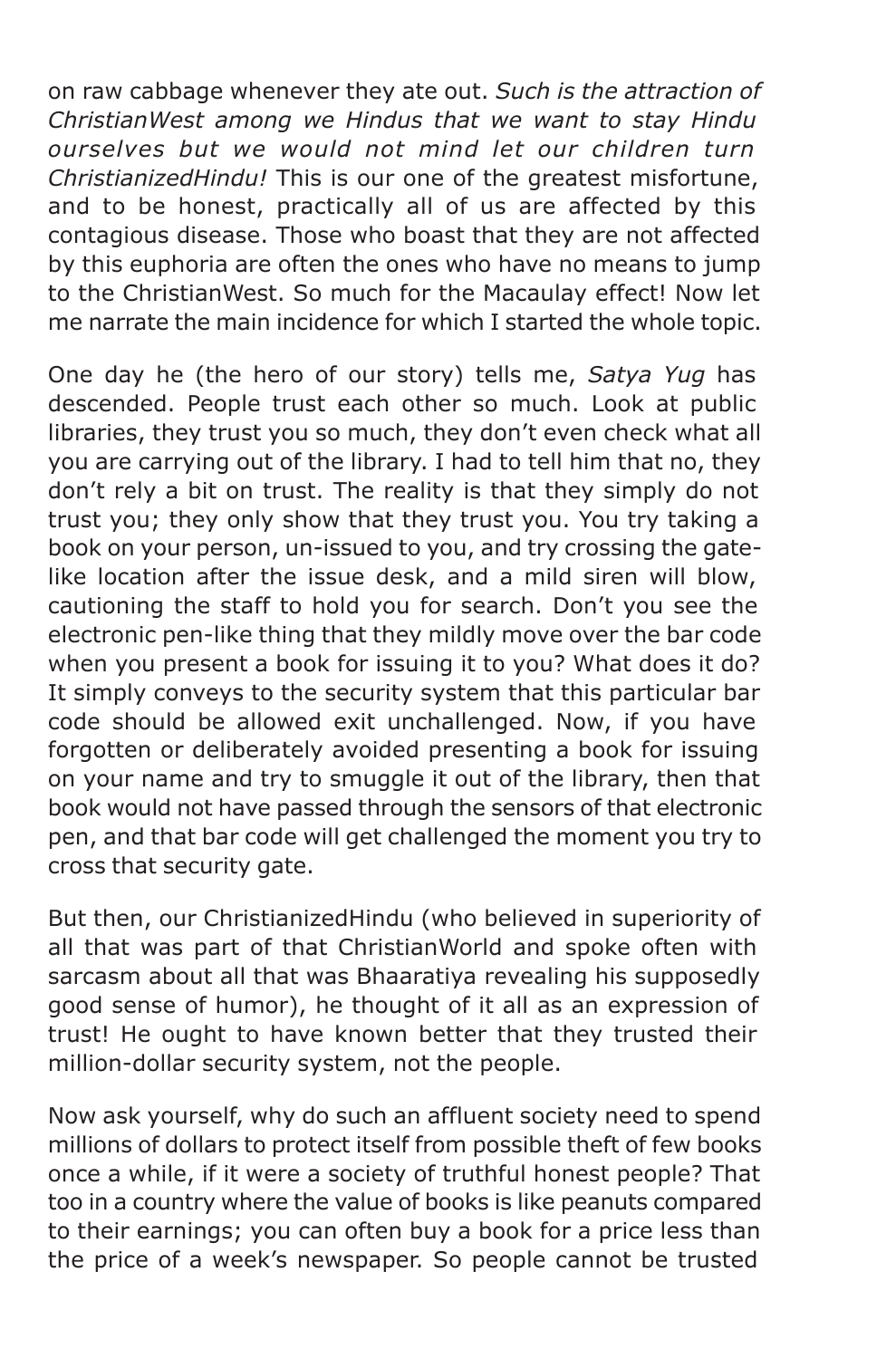even for such petty things. And to protect such petty things, they spend millions of dollars.

They will, however, tell you, it is the *white* Christians who are trustworthy, but these *browns* and *yellows* and *blacks* that come from other countries in search of jobs are the doubtful ones. It is against them that we try to protect the establishment from possible theft. Well, if it were true then Ontario's economy wouldn't have been in such a mess due to parasite like *white* Christians living merrily on Social Welfare, necessitating the state to invite those *browns* and *yellows* with their human and cash capital (and slogging it out) to rescue the state's economy through immigration process, which in a matter of few years gave the province surplus budget and let the government refund part of income tax paid by public around middle of year 2000.

Now our ChristianizedHindus will say look, at least, they repaid 200 dollars to every tax payer since they had surplus budget but our Bhaaratiya government won't ever do that. While claiming so they would merrily forget that when they would sell their equity shares or real estate holdings in BhaaratVarsh they would try in every possible way to evade tax simply because this government could not yet equip itself with computerized controls adequately enough to plug such tax evasions. But then in their country of residence these ChristianizedHindus would pay through their nose calling it tax payer's pride simply because government has plugged the avenues of tax evasion by spending heavily on technology at the tax payer's expense. To give you an example, once I got a \$500 monthly raise and I distinctly remember the next pay check had \$200 in government deductions. None of these deductions were of personal nature like mortgage payment on house, etc. The point I am trying to drive you home is that while we paid net 40% effective tax here in BhaaratVarsh we paid, in those days, less than 10% effective tax [forget all those deceptive slabs of 30-40% because they never represented effective tax  $\sim$  if you got Rs 500 increment in those days you would have paid at the most Rs 50 more in government deductions if employed in executive position because good amount of your perks would have come in cash form  $\sim$  reimbursements]. In spite this, I remember ChristianizedHindus always cribbing in those days of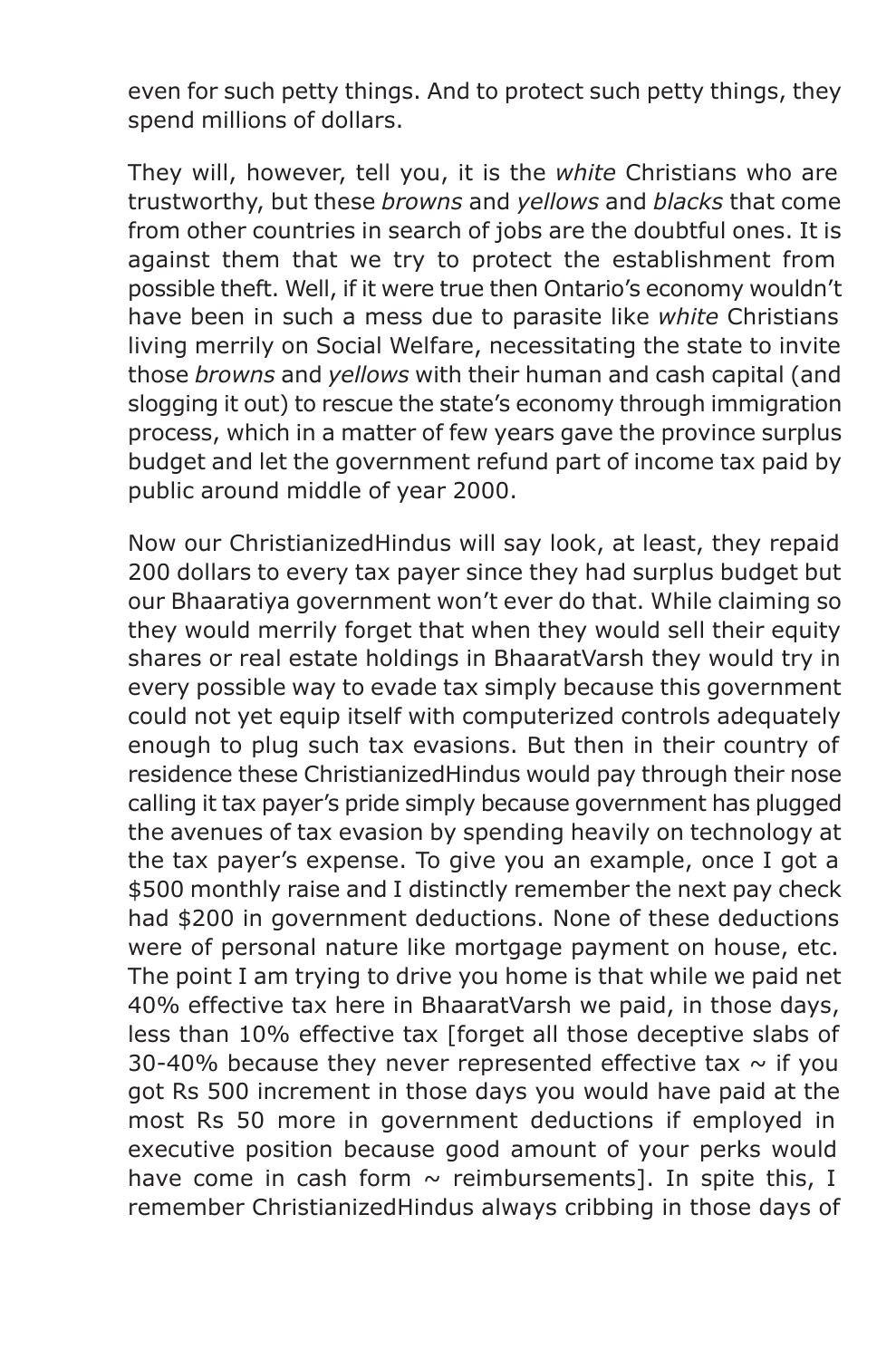high tax rates in our country in comparison to other developed nations.

**Worst of all, look at these real life examples of Jesus having injected deep sense of insecurity in every house and apartment; this may sound absurd but read through and see the connection, which is otherwise invisible to your naked eyes; these examples are from a period prior to 9/ 11 attacks when North America was considered a pretty safe place to live, boasting their law and order situation**

> Christian Bible Matthew 10:34 Think not that I am come to send peace on earth: I came not to send peace, but a sword.

> Christian Bible Luke 12:51 Suppose ye that I am come to give peace on earth? I tell you, Nay; but rather division:

> Gospel of Thomas 16 Jesus said: Perhaps men think that I came to cast peace on the world; and they do not know that I came to cast division upon earth, fire, sword, war.

Jesus is very clear in his objectives as conveyed by his talks to his chief disciples. He does not want peace. He wants war everywhere. He does not want unity. He wants division everywhere!

*Christians admire Jesus. They follow Jesus. They do what Jesus wanted them to do. They also know deep down their hearts what would be the repercussion of such actions. So they need to safeguard themselves. How do they do it? Let us see.*

*They give war to the world. They give division to the mankind. They know what their actions are like. They live in a constant unspoken fear of its boomeranging onto them. This hidden fear is reflected in how they live their lives.*

Here are few simple and visible examples. Mind you, I am talking about the days before 9/11 attacks by Bin Laden. I am speaking of 1995 till 1999 when North America was yet considered pretty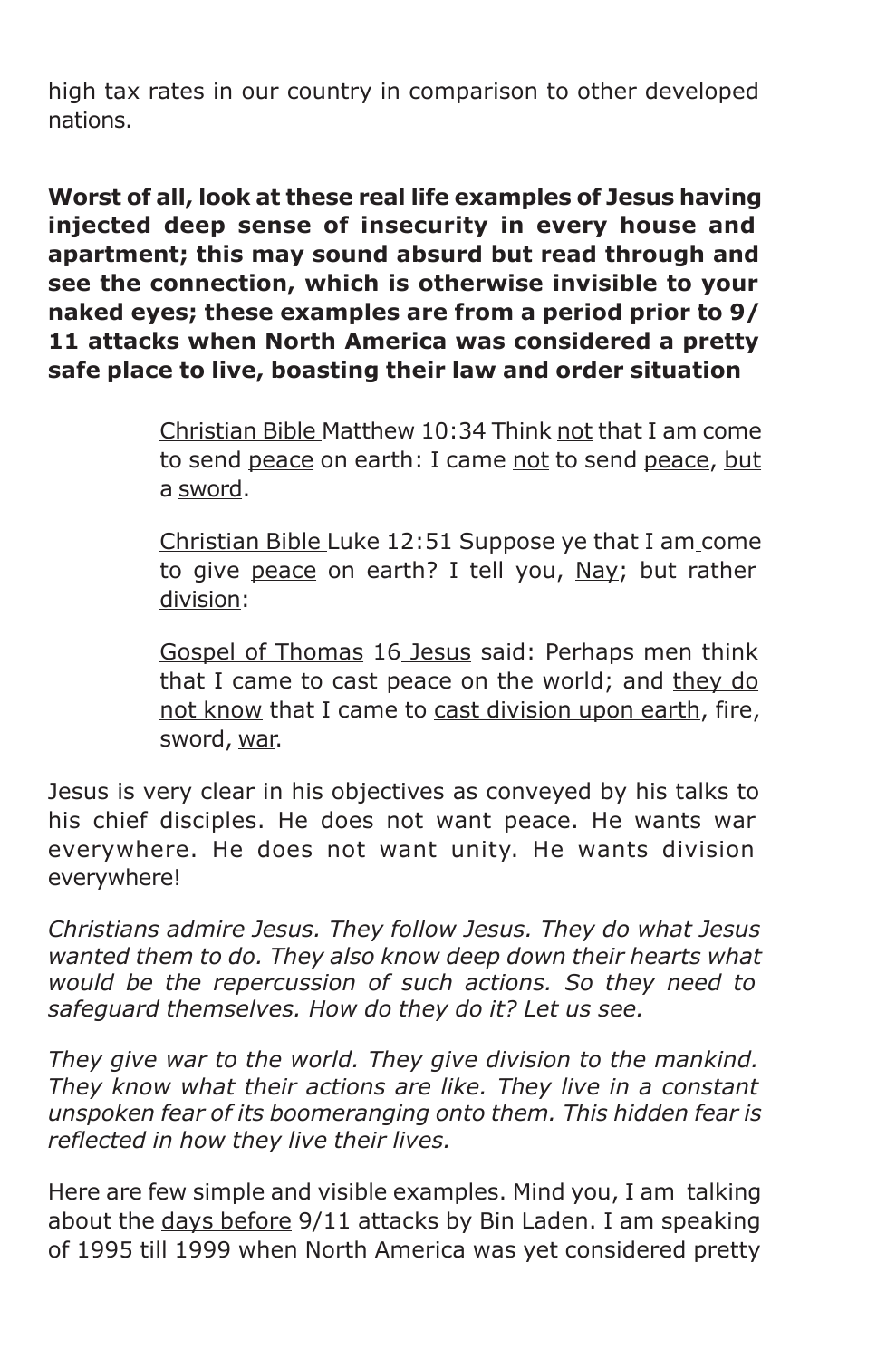safe from external aggression of Islam. *However, it would appear from their then life-style that they never considered themselves safe from the internal aggression from Christians that they themselves are!*

It is about the mega-city Toronto, which assumed the position of the largest city in the world sometimes in 1999 I think. There are primarily two kinds of residential complexes: (a) The houses, as they call them, those having one or two stories, generally occupied by a single-family (b) The high-rise buildings; these are generally huge buildings and may have 15-20-25-30-35 floors. For instance, the first condominium I owned, mine was at 36th floor [37th was the top floor penthouse] and on cloudy days I could watch the clouds floating outside, through my window, close to the level of my eyes. In that building each floor had fewer apartments but generally, in many other buildings each floor may have 10-15-20 individual flats. These buildings generally have either all ownership flats or all rented flats.

All houses that I have visited have their own independent security system. When the last resident of the house steps out, s/he activates the security system by use of a security code. When the first resident of the house steps in, s/he deactivates the security code before entering the house. If anyone enters the house without properly deactivating the security system, the police will soon be at the doorstep.

Now, these are all common people like you and me. I am not speaking of very rich who have lot to protect from burglars. So, the point you need to note here is that the common man has the security system over and above insurance. When I say common man I really mean it, because all these houses are mortgaged to banks. Owners are ordinary working people and they don't have lot of wealth. In reality, they have little net worth of their own because all of them live on borrowings. Everything in the house is purchased on credit cards, which they may be paying for years in installments. Behind all that pomp and show, an average Westerner or a Bhaaratiya in the West lives a life on borrowings and s/he works till death to repay those debts.

Interestingly, this reminds me of stories written by *PremChand* about poor men in village who would take a loan from the *Baniya*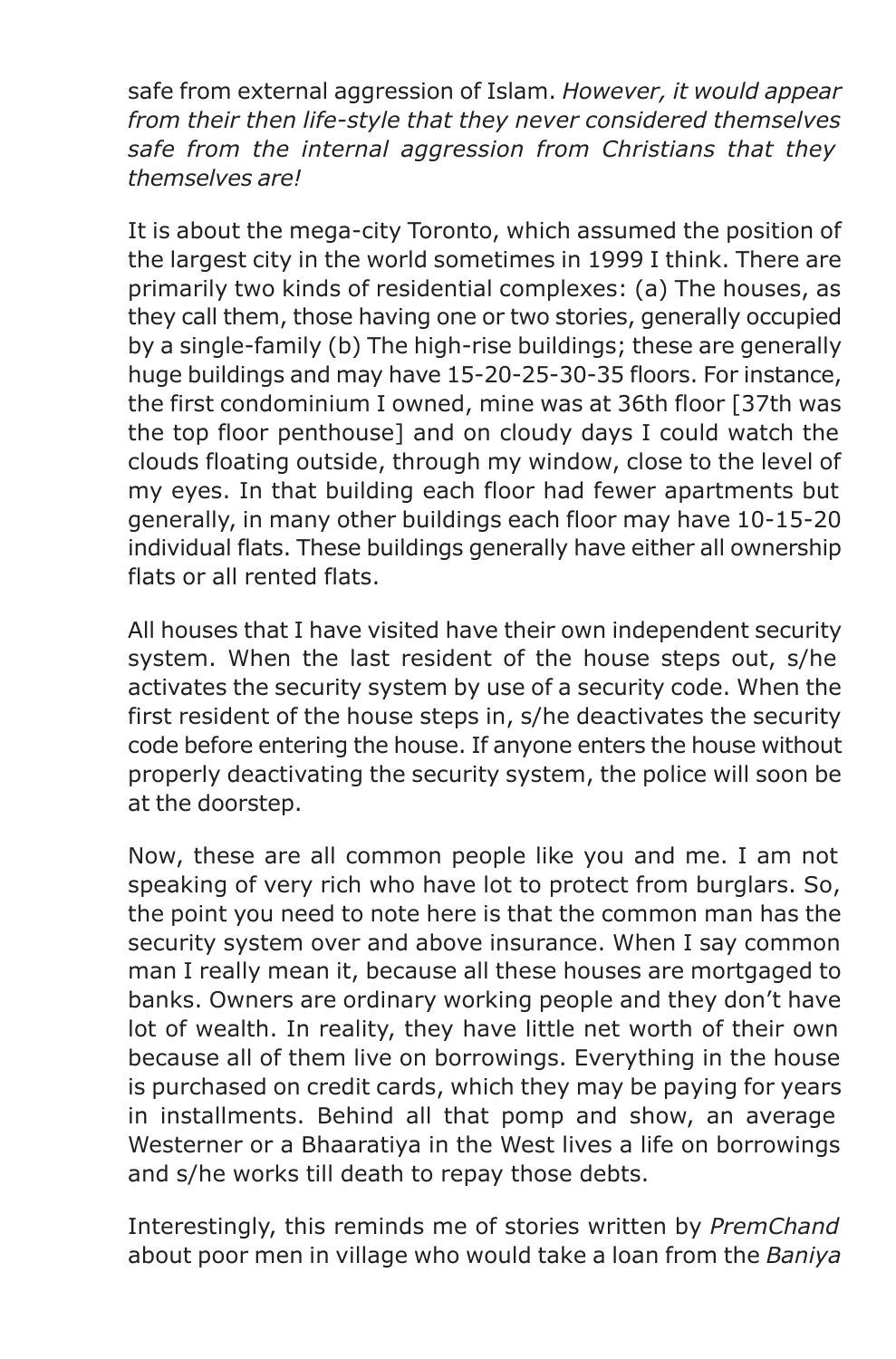and pay life long. The writer would speak of the exploitation by the Baniya, of the poor gullible villager. Not very different is the situation here. Here Baniya is replaced by the major bank, which has impressive offices all over, modern technology, and all pomp and show. Poor villager is replaced by the common man who lives a life on borrowings till death. The Baniya is the villain whereas the bank is the financier. The terminology changes and the role assumes respectability.

In *PremChand*'s story the poor villager was truly poor because ChristianBritish had sucked the lifeblood of the nation, a nation that was so wealthy prior to the stranglehold of ChristianBritish.

*A Native North American has long been consigned to the jungle by the same ChristianBritish who landed there, and by the same means of cheating them, which their history is witness. Those whom you see often in North America today as white people are mostly the descendants of those who cheated the natives of those countries. This was a diversion but for the benefit of my ChristianizedHindu readers who look up to the West with awe, not realizing that all their affluence today is borrowed from the natives of other countries through cheating in the past, and therefore the 'awe' is totally unwarranted, this is basically my point. I said all these only to drive home the reality. I used harsh words towards them because the 'awe' that they have created on your psyche can only be shaken by such harsh words.*

Returning to the base story, these ordinary people of whom you may think highly on account of the pomp and show they have, are so very scared of their small belongings, as well as of their life that before they go to bed they would activate the same security system, so they have police protection while they are unable to call the police themselves while asleep.

*Now, this security system is such a common thing there that you will find it practically in every house, and you need to ask what is it that they are all so afraid of? Here in Mumbai (BhaaratVarsh), we too have things at home, and practically everything is purchased from our own money, not borrowed money, and we do not even take insurance and yet, we never feel the necessity for installing a security system.*

*What are they all afraid of? They are supposed to be living in a country, which boasts of its law and order situation, then why*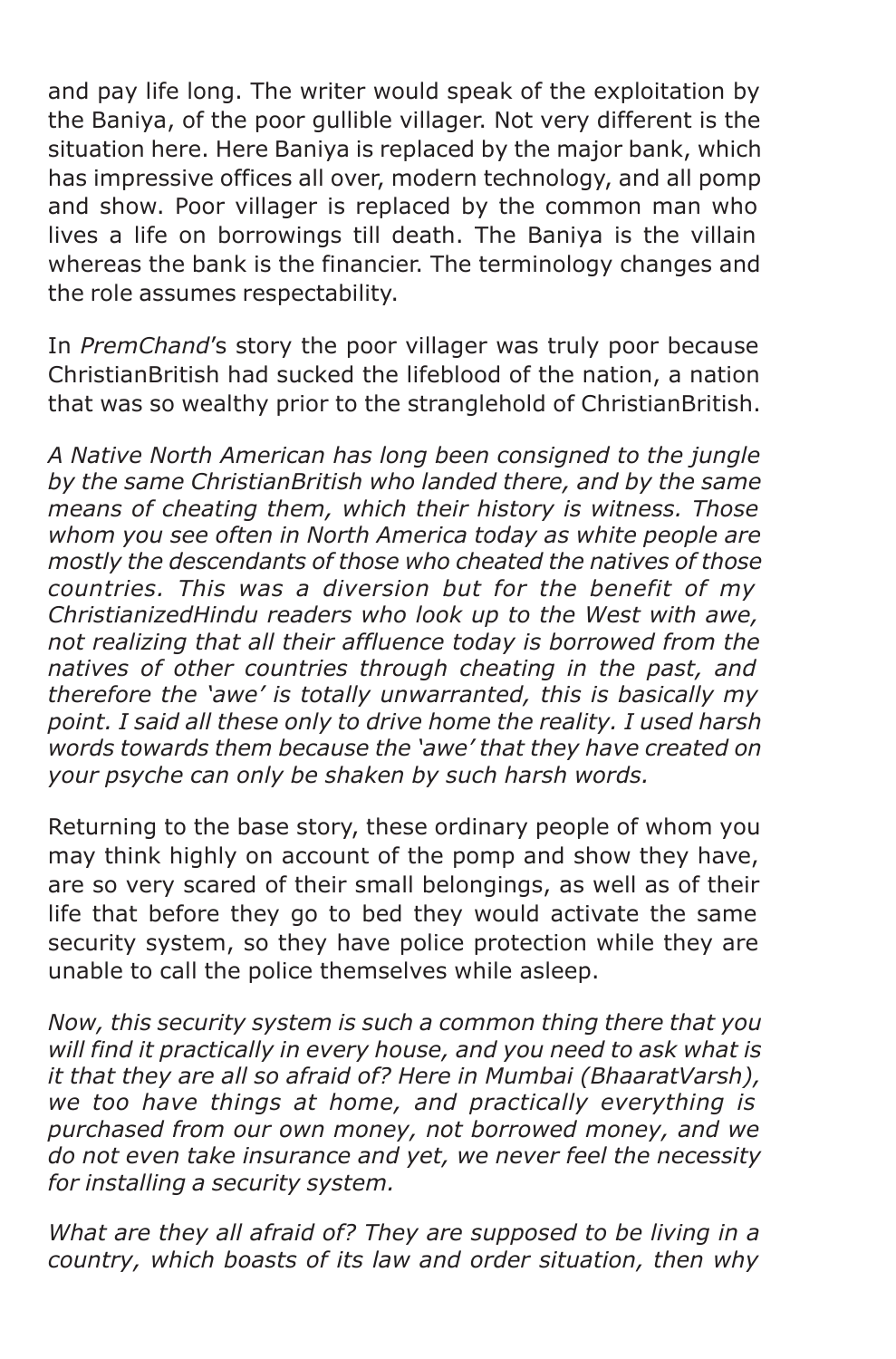*should every one have such individual security system? They all are afraid of themselves. Had this seemingly affluence were of their own honest earnings, they would not have to have such an imbedded insecurity. Christians have looted others through their two thousand years history by unfair means and significantly by cheating and that has gone deep into their conscious (not conscience), so deep that it has become part of their genetic system, and from each generation to the other it is compounded further, and transmitted deep into their psyche.*

We have spoken about the houses before 9/11 attacks. Now let us look at the high-rise ownership condominiums, again before 9/11 attacks, year 1999. Here I am talking about a good locality like Don Mills, opposite Ontario Science Center, a building managed by *white* management. Be it day or night, expect it any time throughout 24 hours, be it lobby, basement laundry, underground parking, outside gardens or anywhere and everywhere throughout the building complex, you can expect to see huge police dogs along with hefty security men, women taking rounds.

*As a resident, you feel safe and secured. What is the cost? It wouldn't be cheap. And, you pay for it. You feel it's worth it. Why that sense of insecurity? What are you afraid of in such good locality? Here you don't fear the blacks as you don't see them anywhere around. I speak here of blacks because that is how whites and Christianized browns look at them or think of them when they speak of good or bad localities. So back to the same question, why and what are you so afraid of in such a country with such good law and order situation that you feel proud of, and do not hesitate talking about BhaaratVarsh with low esteem for its law and order situation?*

### *This Christianized world and Christianized people, be they white or brown, they judge the rest; who will judge them?*

This all security police dogs taking rounds 24 hours, is over and above, the basic security that no one can gain entry into the building main lobby without proper key or coded electronic sensor. And, these security keys cannot be duplicated. No duplicate key maker in Toronto will make it for you. You press the buzzer and talk to the occupant of the house. Or why talk; the occupant of the house can see you on a special channel in his/her television,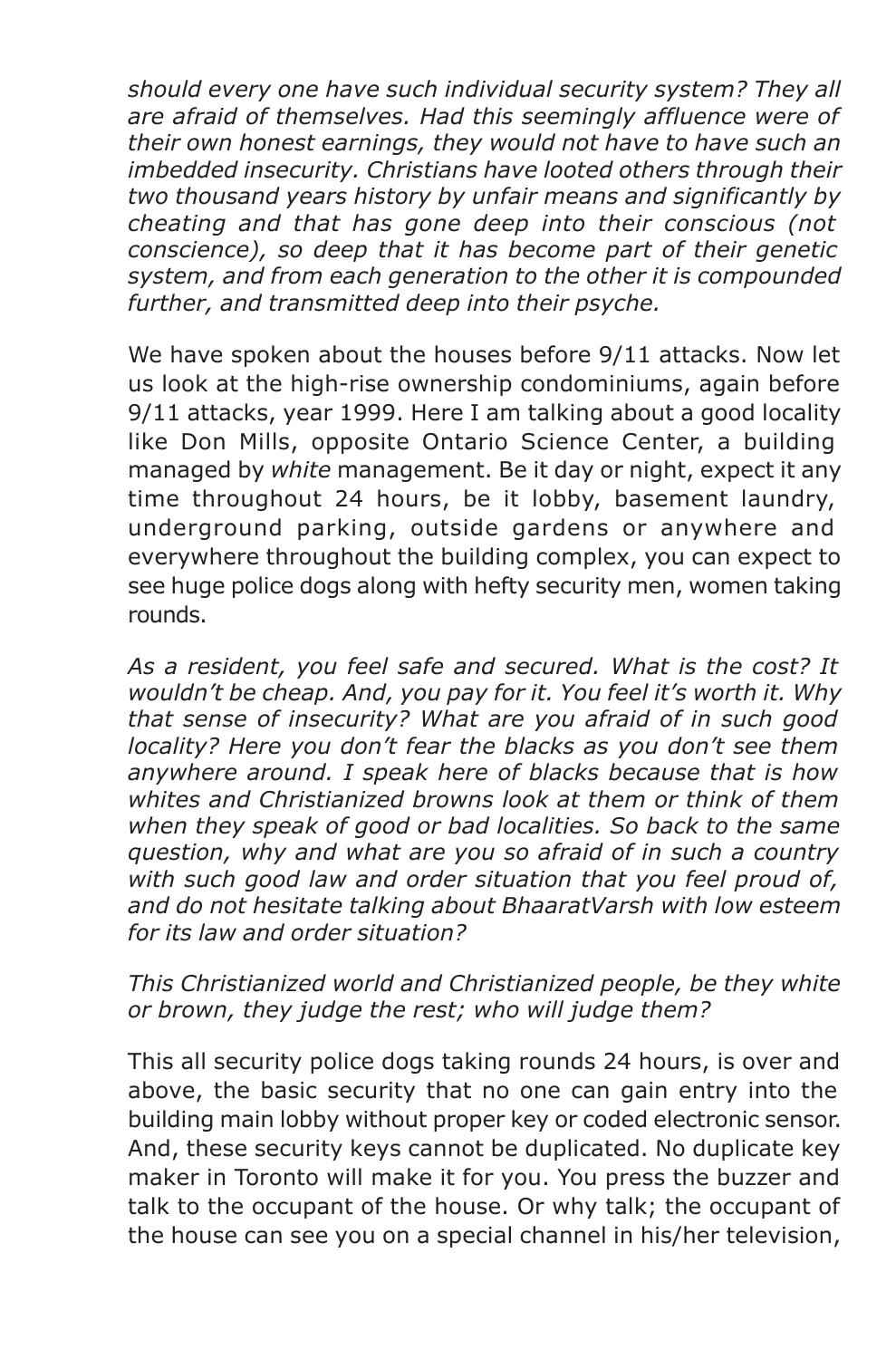while you wait outside the main lobby in the small corridor where an overhead camera photographs you constantly.

*In spite of all this, Christians in North America do not feel themselves safe from their own Christian people around. And we Hindus in BhaaratVarsh do not need all this and yet we do not feel unsafe about our living. They boast of their law and order situation and yet they lived in constant fear of exposure even in those days prior 9/11 within the safe heaven of Americas. They deplore our law and order situation and yet we do not live in constant fear of exposure. They give themselves high rating through self-evaluation, when will they learn the process of reevaluation?*

Let us look at another aspect. These ownership condominiums or rented apartment buildings, as I mentioned earlier, could house even 4,000 families (think of 20 floors, 20 flats on each floor). Not a single apartment door will show the name of the occupant. Why?

*It is the fear of being identified. Again, why are they afraid of? Here, in Mumbai, every apartment door invariably has the occupants name plate, and you can simply walk up to the apartment door in most Hindu buildings, though newer housing complexes are becoming security conscious, as more newer generation ChristianizedHindus coming to occupy those buildings.*

*Let us look at yet another aspect of living in such a supposedly safe world of North America. Again, I am speaking of those days prior to 9/11 attacks. This is only to remind you that the ChristianWorld had not yet become paranoid about their safety from Islamic onslaught as you may think sitting here. Christians were afraid of Christians themselves because they know what Christians are like.*

Now, coming to the story: there in Canada, you can have your personalized number plate for cars! So, I had my car number plate, which read as MAANOJ that is my name. In other words, my car number plate did not have any number but it had my name on it. I still have those plates and I can use them in Canada if I go there and drive my own car again, which is unlikely that I will do. Looking at my number plate, a well-wisher friend advised me against it. This could identify me as a non-Christian (I did not adopt a Christian sounding name after landing there). And, I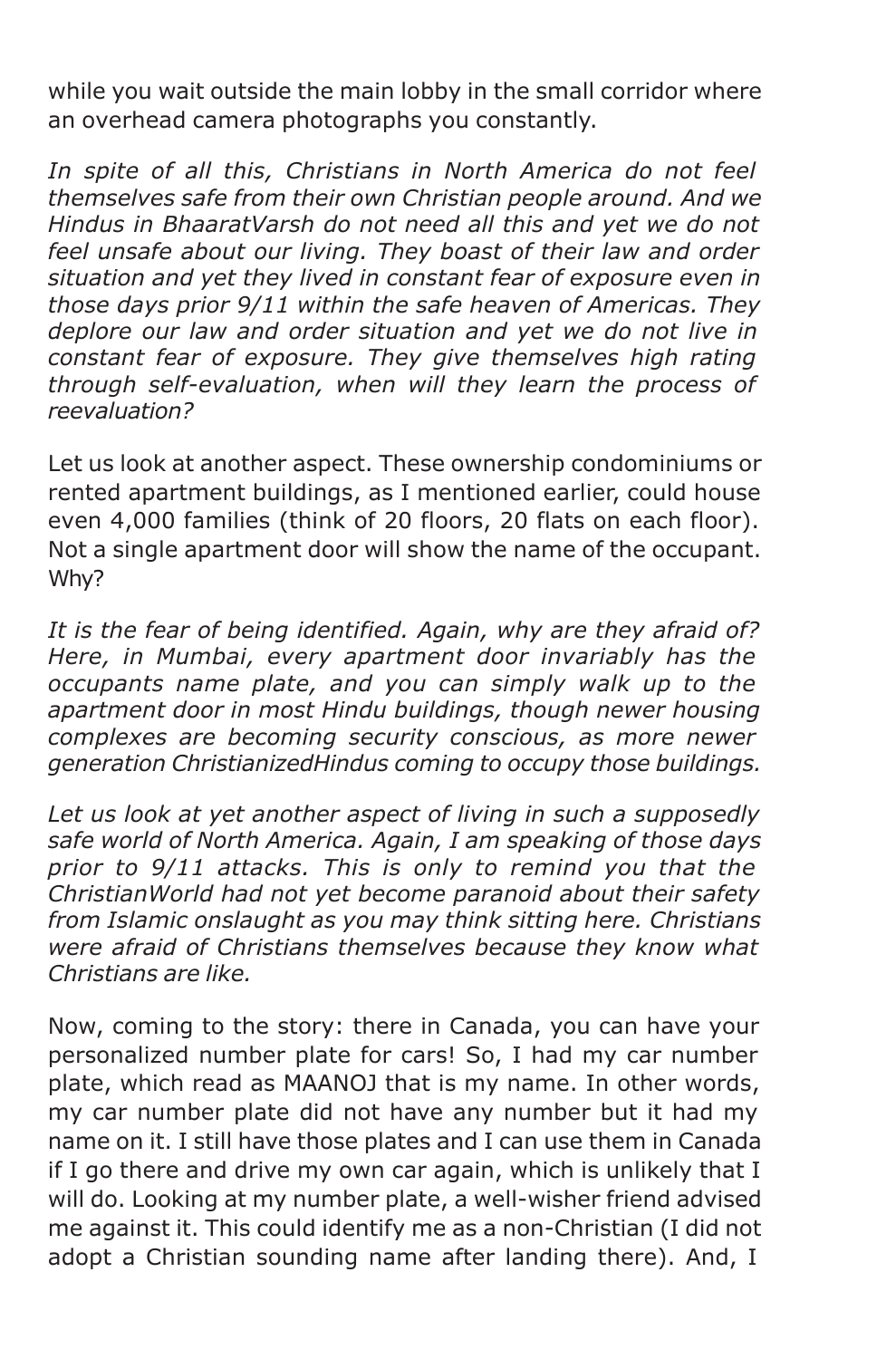*Though I did not feel that way, and so I did not make any changes, but the point that I am trying to convey here is that, different kinds of fears are in their lives in those parts of the world towards which we look up so admiringly, and most of these fear syndromes are Christianity induced, but we never relate them to Christianity because it is fraudulently projected as a religion of peace and service to humanity.*

#### **Finally, all those beauties or horrors, whatever you may choose to call them, are on their way to BhaaratVarsh in a big way, now that this Christian Education System has its stranglehold everywhere**

*Now let us see as to how the Current Education System in BhaaratVarsh is primarily Christian Education system, and those who administer this nation invariably come from such background. Let us also see the condition of Hindu schools for want of governmental support and care, a matter that is decided by those who graduate from Christian education system. After that, let me ask a soul-searching question to Hindus.*

> Source: The Myth of St Thomas and Mylapore Shiva Temple, p 123 fn

> It is estimated that 60 percent of all students in BhaaratVarsh attend Roman Catholic schools and colleges. [Ref: Malachi Martin, The Jesuits]

> The real figure is **much higher** as this book was published over 15 years ago in 1987. They **do not include** non-Catholic educational institutions, which have proliferated in recent years with rapid spread of evangelical Protestant churches in BhaaratVarsh.

More significantly, 90 percent of those who formulate administer and monitor national policies and practices are the ones who graduate from Christian educational institutions and CommunistMarxist FakeSecularist infected universities. So, it matters not how many students graduate from Hindu schools,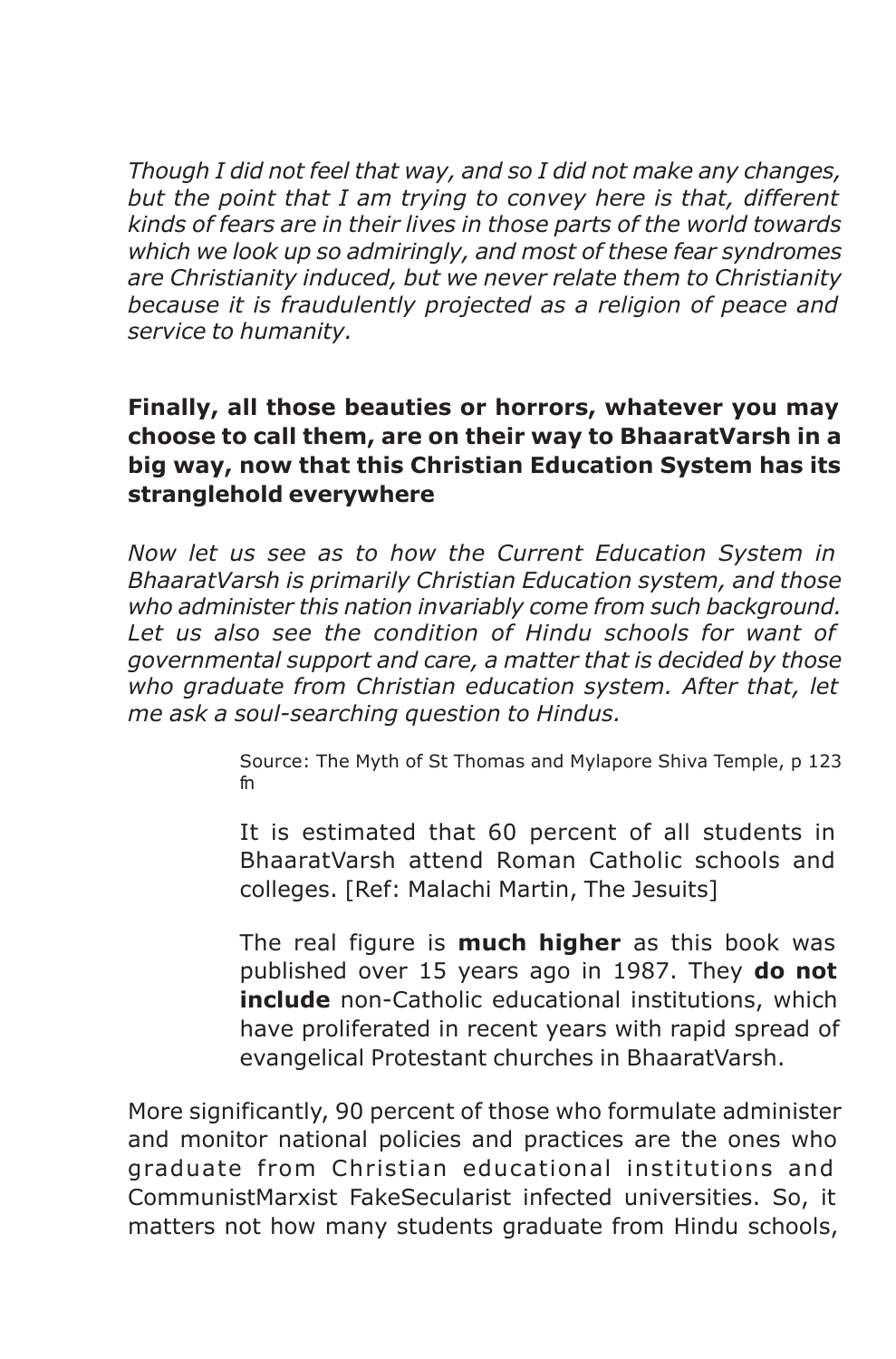because they would have no say in the matters that 'matter' in the national context.

As I walk down through my locality I see the huge building, attractively painted, the Christian school with an array of large well-maintained buses parked outside, which bring students from their home. These buses carry numbers and I see 30 or 40 and such numbers. A school that can afford to own such a large fleet of buses - think how prosperous would it be, and this school started just in front of my eyes some years ago on an empty piece of land. It is named after a Saint of Christianity whose brutal acts, worse than animal tendencies we have learned about. So often I walked down through that locality but hardly ever noticed the presence of a Hindu school. Once I stopped by and had a brief look at it, wondering as to how it had missed my attention all these years. I soon realized why it never registered in my mind that it happened to be a school. The front row of buildings had shutters down - shutters that we often see in industrial estates. The rear row of buildings looked like burnt buildings of yesteryears. Now think of it, would you want to send your child to this Hindu school or to that Christian school?

Would it be out of place for me ask a soul searching question to Hindus - do they not have enough money to build schools that can help their children grow up in the environment of Hindu life style and Hindu value system? I would not blame you for the past. I understand that ChristianBritish methodically and cunningly destroyed Hindu education system to enslave Bhaaratiya Hindu minds. But now, can we not wake up to that reality and try to reverse it gradually? How will the things change unless we make a determined effort? The other day (2 November 2003) I heard a 'concerned' RSS member admit that even some of their children go to English medium Christian schools.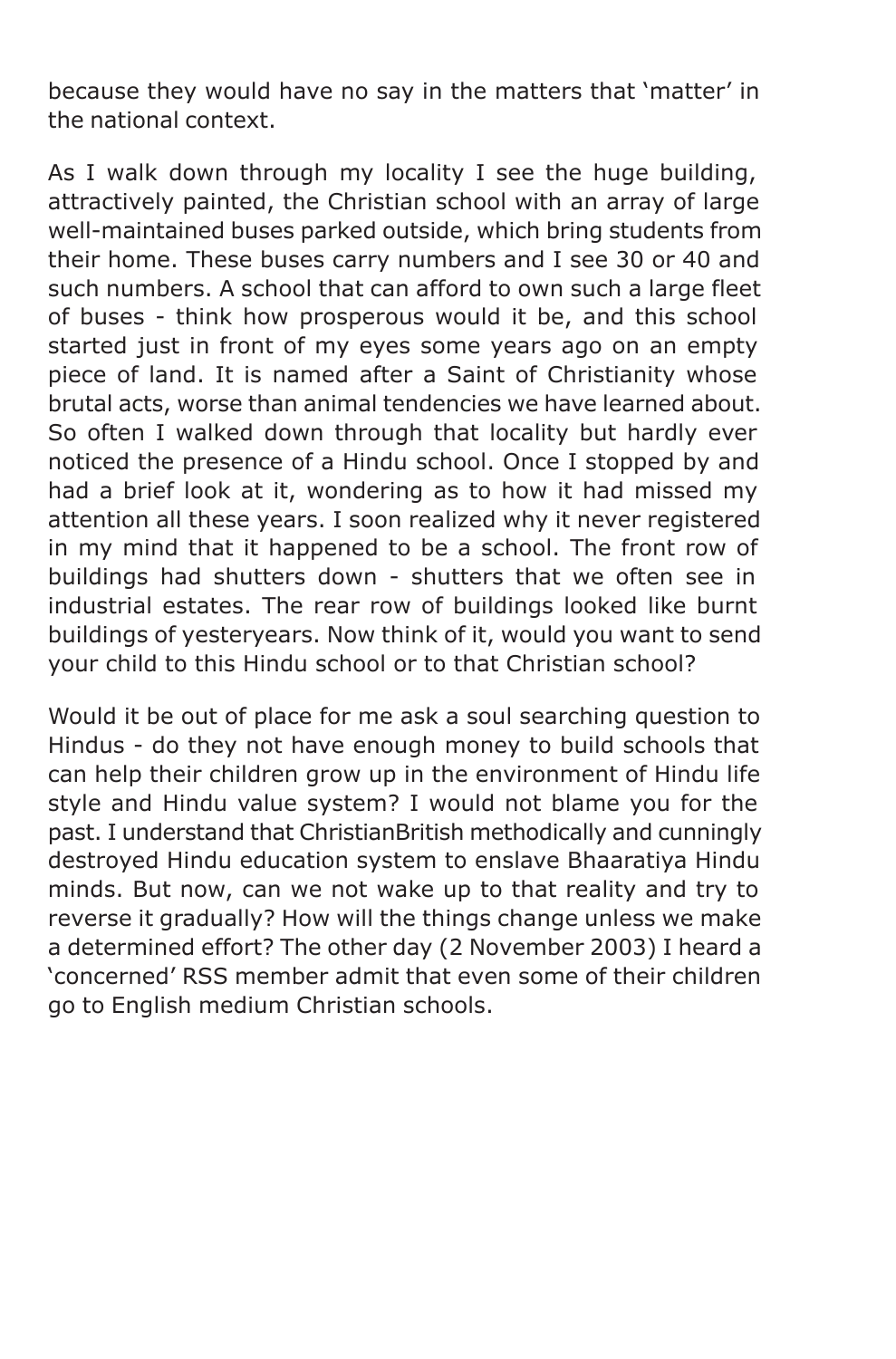### Part - 9 B

Truth is bitter Truth is bitter Truth is bitter Truth is bitter Truth is bitter Truth is bitter Truth is bitter Truth is bitter Truth is bitter Truth is bitter Truth is bitter Truth is bitter Truth is bitter Truth is bitter Truth is bitter Truth is bitter Truth is bitter Truth is bitter Truth is bitter Truth is bitter Truth is bitter Truth is bitter Truth is bitter Truth is bitter Truth is bitter Truth is bitter Truth is bitter Truth is bitter Truth is bitter Truth is bitter Truth is bitter Truth is bitter Truth is bitter Truth is bitter Truth is bitter Truth is bitter Truth is bitter Truth is bitter Truth is bitter Truth is bitter Truth is bitter Truth is bitter Truth is bitter Truth is bitter Truth is bitter Truth is bitter Truth is bitter Truth is bitter Truth is bitter Truth is bitter Truth is bitter Truth is bitter Truth is bitter Truth is bitter Truth is bitter Truth is bitter Truth is bitter Truth is bitter Truth is bitter Truth is bitter Truth is bitter Truth is bitter Truth is bitter Truth is bitter Truth is bitter Truth is bitter Truth is bitter Truth is bitter Truth is bitter Truth is bitter Truth is bitter Truth is bitter Truth is bitter Truth is bitter Truth is bitter Truth is bitter Truth is bitter Truth is bitter Truth is bitter Truth is bitter Truth is bitter Truth is bitter Truth is bitter Truth is bitter Truth is bitter Truth is bitter Truth is bitter Truth is bitter Truth is bitter Truth is bitter Truth is bitter Truth is bitter Truth is bitter Truth is bitter Truth is bitter Truth is bitter Truth is bitter Truth is bitter Truth is bitter Truth is bitter Truth is bitter Truth is bitter Truth is bitter Truth is bitter Truth is bitter Truth is bitter Truth is bitter Truth is bitter Truth is bitter Truth is bitter Truth is bitter Truth is bitter Truth is bitter Truth is bitter Truth is bitter Truth is bitter Truth is bitter Truth is bitter Truth is bitter Truth is bitter Truth is bitter Truth is bitter Truth is bitter Truth is bitter Truth is bitter Truth is bitter Truth is bitter Truth is bitter Truth is bitter Truth is bitter Truth is bitter Truth is bitter Truth is bitter Truth is bitter Truth is bitter Truth is bitter Truth is bitter Truth is bitter Truth is bitter Truth is bitter Truth is bitter Truth is bitter Truth is bitter Truth is bitter Truth is bitter Truth is bitter Truth is bitter Truth is bitter Truth is bitter Truth is bitter Truth is bitter Truth is bitter Truth is bitter Truth is bitter Truth is bitter Truth is bitter Truth is bitter Truth is bitter Truth is bitter Truth is bitter Truth is bitter Truth is bitter Truth is bitter Truth is bitter Truth is bitter Truth is bitter Truth is bitter Truth is bitter Truth is bitter Truth is bitter Truth is bitter Truth is bitter Truth is bitter Truth is bitter Truth is bitter Truth is bitter Truth is bitter Truth is bitter Truth is bitter Truth is bitter Truth is bitter Truth is bitter Truth is bitter Truth is bitter Truth is bitter Truth is bitter Truth is bitter Truth is bitter Truth is bitter Truth is bitter Truth is bitter Truth is bitter Truth is bitter Truth is bitter Truth is bitter Truth is bitter

# USA and Secularism?

### Don't live in a make believe world

Truth is bitter Truth is bitter Truth is bitter Truth is bitter Truth is bitter Truth is bitter Truth is bitter Truth is bitter Truth is bitter Truth is bitter Truth is bitter Truth is bitter Truth is bitter Truth is bitter Truth is bitter Truth is bitter Truth is bitter Truth is bitter Truth is bitter Truth is bitter Truth is bitter Truth is bitter Truth is bitter Truth is bitter Truth is bitter Truth is bitter Truth is bitter Truth is bitter Truth is bitter Truth is bitter Truth is bitter Truth is bitter Truth is bitter Truth is bitter Truth is bitter Truth is bitter Truth is bitter Truth is bitter Truth is bitter Truth is bitter Truth is bitter Truth is bitter Truth is bitter Truth is bitter Truth is bitter Truth is bitter Truth is bitter Truth is bitter Truth is bitter Truth is bitter Truth is bitter Truth is bitter Truth is bitter Truth is bitter Truth is bitter Truth is bitter Truth is bitter Truth is bitter Truth is bitter Truth is bitter Truth is bitter Truth is bitter Truth is bitter Truth is bitter Truth is bitter Truth is bitter Truth is bitter Truth is bitter Truth is bitter Truth is bitter Truth is bitter Truth is bitter Truth is bitter Truth is bitter Truth is bitter Truth is bitter Truth is bitter Truth is bitter Truth is bitter Truth is bitter Truth is bitter Truth is bitter Truth is bitter Truth is bitter Truth is bitter Truth is bitter Truth is bitter Truth is bitter Truth is bitter Truth is bitter Truth is bitter Truth is bitter Truth is bitter Truth is bitter Truth is bitter Truth is bitter Truth is bitter Truth is bitter Truth is bitter Truth is bitter Truth is bitter Truth is bitter Truth is bitter Truth is bitter Truth is bitter Truth is bitter Truth is bitter Truth is bitter Truth is bitter Truth is bitter Truth is bitter Truth is bitter Truth is bitter Truth is bitter Truth is bitter Truth is bitter Truth is bitter Truth is bitter Truth is bitter Truth is bitter Truth is bitter Truth is bitter Truth is bitter Truth is bitter Truth is bitter Truth is bitter Truth is bitter Truth is bitter Truth is bitter Truth is bitter Truth is bitter Truth is bitter Truth is bitter Truth is bitter Truth is bitter Truth is bitter Truth is bitter Truth is bitter Truth is bitter Truth is bitter Truth is bitter Truth is bitter Truth is bitter Truth is bitter Truth is bitter Truth is bitter Truth is bitter Truth is bitter Truth is bitter Truth is bitter Truth is bitter Truth is bitter Truth is bitter Truth is bitter Truth is bitter Truth is bitter Truth is bitter Truth is bitter Truth is bitter Truth is bitter Truth is bitter Truth is bitter Truth is bitter Truth is bitter Truth is bitter Truth is bitter Truth is bitter Truth is bitter Truth is bitter Truth is bitter Truth is bitter Truth is bitter Truth is bitter Truth is bitter Truth is bitter Truth is bitter Truth is bitter Truth is bitter Truth is bitter Truth is bitter Truth is bitter Truth is bitter Truth is bitter Truth is bitter Truth is bitter Truth is bitter Truth is bitter Truth is bitter Truth is bitter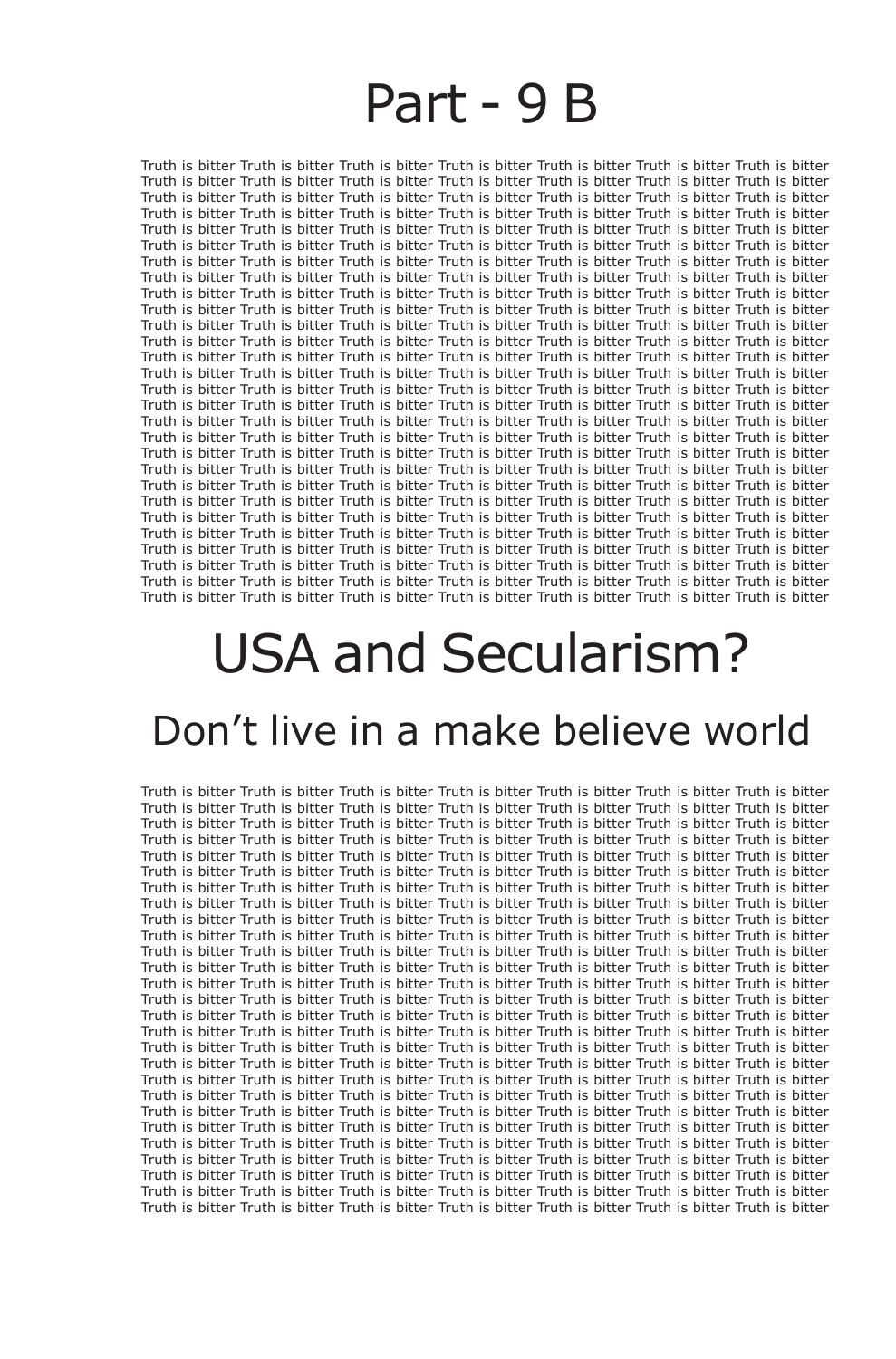#### **Let us move away and look at these stories of US love for secularism, and rip open Christian face hidden behind secular mask**

We had moved away from our main theme. Now let us return to the base issue. No point fooling ourselves that USA is a secular nation. It is essentially a Christian nation. Being in ChristianBritish company for too long, we have imbibed lots of their bad qualities, because it is generally easier to pick up bad qualities, and rather difficult to acquire the good ones. And, that has made us hypocrites. Let us not try to be a hypocrite saying that we are a secular nation. We can be either a Hindu nation or a Communist nation. As communism is not listed as a religion, no census data is available as to what percentage of our population is influenced by this ideology. Today we are a nation dominated by communist thinkers under cover of secularism. Their crop has grown substantially during the prolonged regime of Nehru dynasty. This Communism is the biggest disease humanity has known so far. Beware of it. Our self-branded-secularists are in reality the CommunistMarxists who have no religion, except the religion of no ethics and the religion of power game. These Communists do not believe in God and, to cover that, they call themselves neutral. Under cover they are the religious eunuchs. Being eunuchs they have neither the qualities of male or female. Neither have they belonged to Hinduism, nor to Islam, nor to Christianity. They have only one religion. That is, opportunism.

Outstanding accomplishments of many Hindus in BhaaratVarsh do not get any coverage whatsoever in our English media, but an achievement in USA by a Bhaaratiya-American gets repeated coverage and that too, on a good scale, and titled as *Creating History*.

The name of the guy is Jindal which sounds like a Hindu family name. When this person at his young age draws large number of white votes in US elections, lot of people seem to be elated at this unusual recognition. Now, do not live under the mistaken belief that American white dominated so-called 'secular' society has voted for a Hindu Bhaaratiya. No, no, they have voted essentially for a Christian American, though to us he may sound like a Hindu Bhaaratiya.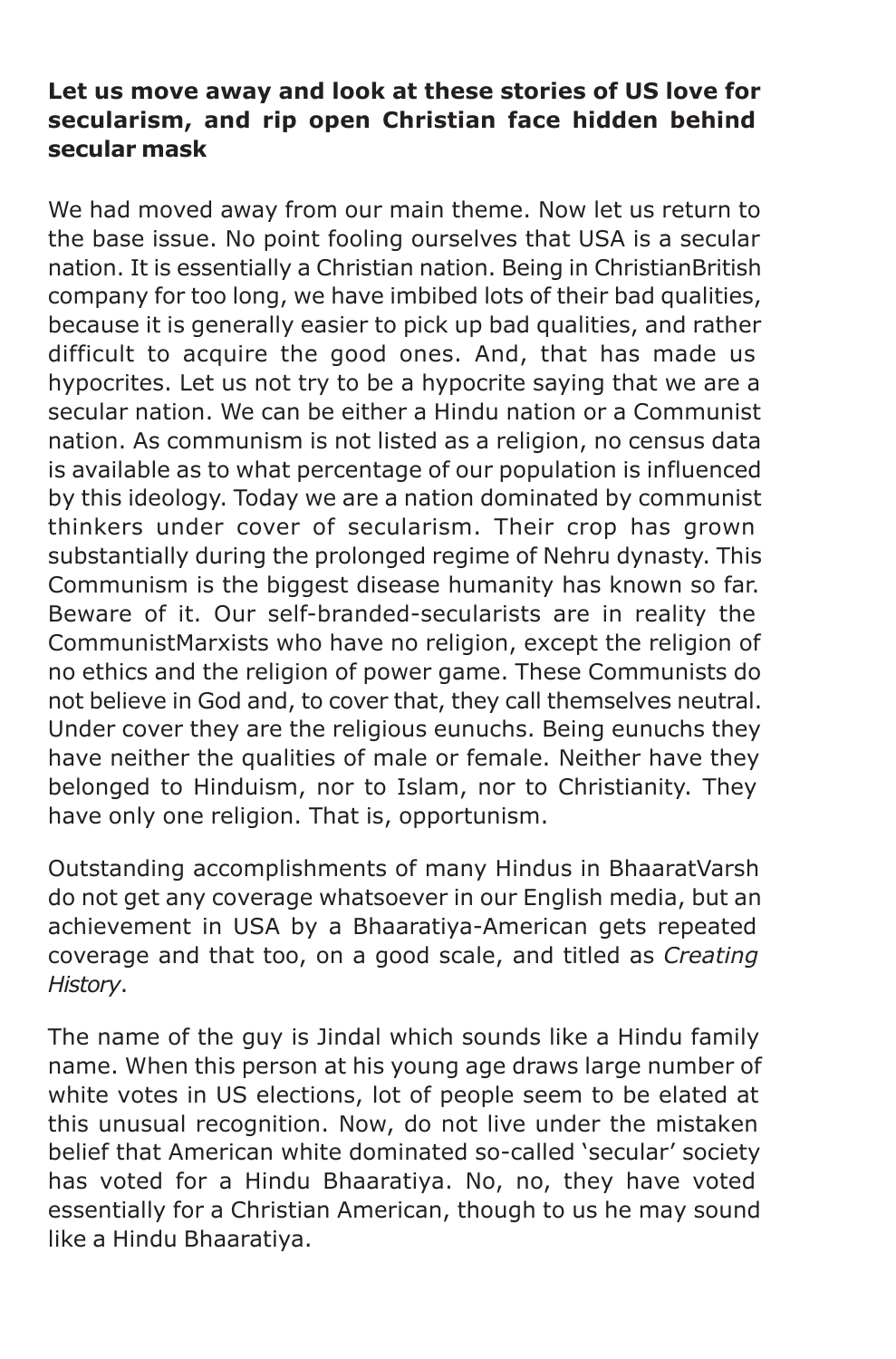Source: The Free Press Journal, 8 October 2003, World p 7

Jindal, a teenage convert to Catholicism from Hinduism

Hinduism was no good for Jindal, so he became Christian in his youth, or may be, Hinduism did not present him with enough opportunity for advancement in Christian America to meet his Christianized ambitions.

It is a different thing that a 'modern' Christianized-Bhaaratiya Hindu may see nothing wrong in it, treating it as petty matter. The English educated modern Bhaaratiya man or woman prides himself/herself being above the 'narrowness' of religious thinking. He/she looks up to the 'secular' West not realizing that their dream West is after all 'not so secular' as it so laboriously portrays itself to be.

Not only 'no more' a Hindu, Jindal also has strong ties with Bush. You have already read that Bush starts his day with Bible.

Source: The Free Press Journal, 8 October 2003, World p 7

The 32 year old Jindal emphasized his strong ties with the US President George W Bush saying "it will help to have a Governor with strong ties to the White House".

Naturally, Bush would not have allowed a Hindu Jindal around him, and staying a Hindu, Jindal would not have met his ambitions; so, conversion was the only option.

Though he was born as 'Piyush' a Hindu, now he happens to be 'Bobby' a Christian. Moreover, he was not even born on the soil of BhaaratVarsh.

Source: The Free Press Journal, 8 October 2003, World p 7

His family immigrated from Punjaab before he was born and was brought up in Baton Rouge.

And finally, this is what happened:

Source: The Free Press Journal, 17 November 2003, p 1

New York: Bobby Jindal was today defeated in a close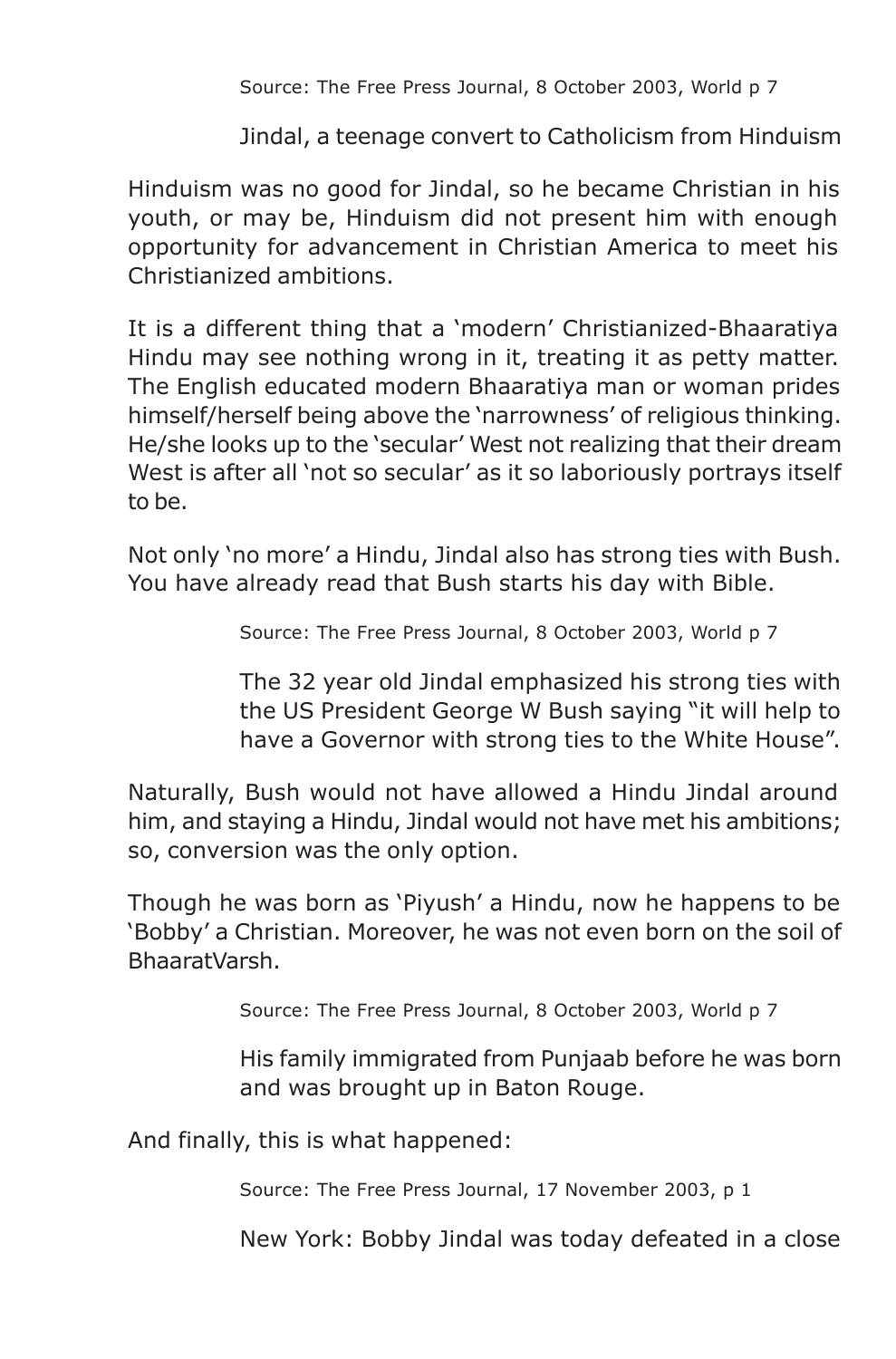race by Lieutenant Governor Kathleen Blanco who became first woman to be elected to the highest office in Louisiana, reports PTI.

*It is good that someone with ancestry from BhaaratVarsh attains the support of whites, but do not harbor the impression that it is on account of the secular nature of American society - this is my point.*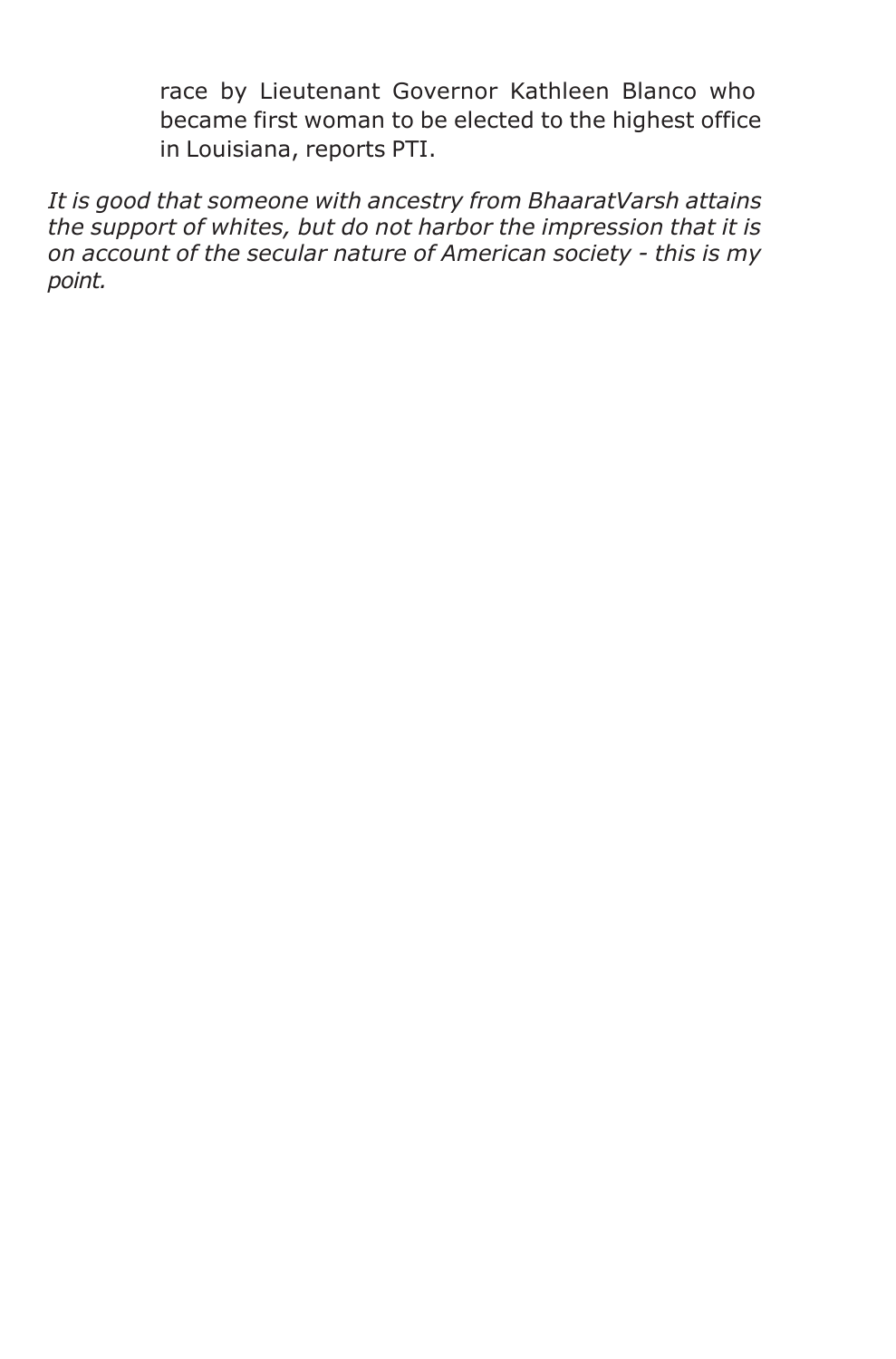### Part - 9 C

Truth is bitter Truth is bitter Truth is bitter Truth is bitter Truth is bitter Truth is bitter Truth is bitter Truth is bitter Truth is bitter Truth is bitter Truth is bitter Truth is bitter Truth is bitter Truth is bitter Truth is bitter Truth is bitter Truth is bitter Truth is bitter Truth is bitter Truth is bitter Truth is bitter Truth is bitter Truth is bitter Truth is bitter Truth is bitter Truth is bitter Truth is bitter Truth is bitter Truth is bitter Truth is bitter Truth is bitter Truth is bitter Truth is bitter Truth is bitter Truth is bitter Truth is bitter Truth is bitter Truth is bitter Truth is bitter Truth is bitter Truth is bitter Truth is bitter Truth is bitter Truth is bitter Truth is bitter Truth is bitter Truth is bitter Truth is bitter Truth is bitter Truth is bitter Truth is bitter Truth is bitter Truth is bitter Truth is bitter Truth is bitter Truth is bitter Truth is bitter Truth is bitter Truth is bitter Truth is bitter Truth is bitter Truth is bitter Truth is bitter Truth is bitter Truth is bitter Truth is bitter Truth is bitter Truth is bitter Truth is bitter Truth is bitter Truth is bitter Truth is bitter Truth is bitter Truth is bitter Truth is bitter Truth is bitter Truth is bitter Truth is bitter Truth is bitter Truth is bitter Truth is bitter Truth is bitter Truth is bitter Truth is bitter Truth is bitter Truth is bitter Truth is bitter Truth is bitter Truth is bitter Truth is bitter Truth is bitter Truth is bitter Truth is bitter Truth is bitter Truth is bitter Truth is bitter Truth is bitter Truth is bitter Truth is bitter Truth is bitter Truth is bitter Truth is bitter Truth is bitter Truth is bitter Truth is bitter Truth is bitter Truth is bitter Truth is bitter Truth is bitter Truth is bitter Truth is bitter Truth is bitter Truth is bitter Truth is bitter Truth is bitter Truth is bitter Truth is bitter Truth is bitter Truth is bitter Truth is bitter Truth is bitter Truth is bitter Truth is bitter Truth is bitter Truth is bitter Truth is bitter Truth is bitter Truth is bitter Truth is bitter Truth is bitter Truth is bitter Truth is bitter Truth is bitter Truth is bitter Truth is bitter Truth is bitter Truth is bitter Truth is bitter Truth is bitter Truth is bitter Truth is bitter Truth is bitter Truth is bitter Truth is bitter Truth is bitter Truth is bitter Truth is bitter Truth is bitter Truth is bitter Truth is bitter Truth is bitter Truth is bitter Truth is bitter Truth is bitter Truth is bitter Truth is bitter Truth is bitter Truth is bitter Truth is bitter Truth is bitter Truth is bitter Truth is bitter Truth is bitter Truth is bitter Truth is bitter Truth is bitter Truth is bitter Truth is bitter Truth is bitter Truth is bitter Truth is bitter Truth is bitter Truth is bitter Truth is bitter Truth is bitter Truth is bitter Truth is bitter Truth is bitter Truth is bitter Truth is bitter Truth is bitter Truth is bitter Truth is bitter Truth is bitter Truth is bitter Truth is bitter Truth is bitter Truth is bitter Truth is bitter Truth is bitter Truth is bitter Truth is bitter Truth is bitter Truth is bitter Truth is bitter Truth is bitter

# Positive thinking or hypocrisy?

Truth is bitter Truth is bitter Truth is bitter Truth is bitter Truth is bitter Truth is bitter Truth is bitter Truth is bitter Truth is bitter Truth is bitter Truth is bitter Truth is bitter Truth is bitter Truth is bitter Truth is bitter Truth is bitter Truth is bitter Truth is bitter Truth is bitter Truth is bitter Truth is bitter Truth is bitter Truth is bitter Truth is bitter Truth is bitter Truth is bitter Truth is bitter Truth is bitter Truth is bitter Truth is bitter Truth is bitter Truth is bitter Truth is bitter Truth is bitter Truth is bitter Truth is bitter Truth is bitter Truth is bitter Truth is bitter Truth is bitter Truth is bitter Truth is bitter Truth is bitter Truth is bitter Truth is bitter Truth is bitter Truth is bitter Truth is bitter Truth is bitter Truth is bitter Truth is bitter Truth is bitter Truth is bitter Truth is bitter Truth is bitter Truth is bitter Truth is bitter Truth is bitter Truth is bitter Truth is bitter Truth is bitter Truth is bitter Truth is bitter Truth is bitter Truth is bitter Truth is bitter Truth is bitter Truth is bitter Truth is bitter Truth is bitter Truth is bitter Truth is bitter Truth is bitter Truth is bitter Truth is bitter Truth is bitter Truth is bitter Truth is bitter Truth is bitter Truth is bitter Truth is bitter Truth is bitter Truth is bitter Truth is bitter Truth is bitter Truth is bitter Truth is bitter Truth is bitter Truth is bitter Truth is bitter Truth is bitter Truth is bitter Truth is bitter Truth is bitter Truth is bitter Truth is bitter Truth is bitter Truth is bitter Truth is bitter Truth is bitter Truth is bitter Truth is bitter Truth is bitter Truth is bitter Truth is bitter Truth is bitter Truth is bitter Truth is bitter Truth is bitter Truth is bitter Truth is bitter Truth is bitter Truth is bitter Truth is bitter Truth is bitter Truth is bitter Truth is bitter Truth is bitter Truth is bitter Truth is bitter Truth is bitter Truth is bitter Truth is bitter Truth is bitter Truth is bitter Truth is bitter Truth is bitter Truth is bitter Truth is bitter Truth is bitter Truth is bitter Truth is bitter Truth is bitter Truth is bitter Truth is bitter Truth is bitter Truth is bitter Truth is bitter Truth is bitter Truth is bitter Truth is bitter Truth is bitter Truth is bitter Truth is bitter Truth is bitter Truth is bitter Truth is bitter Truth is bitter Truth is bitter Truth is bitter Truth is bitter Truth is bitter Truth is bitter Truth is bitter Truth is bitter Truth is bitter Truth is bitter Truth is bitter Truth is bitter Truth is bitter Truth is bitter Truth is bitter Truth is bitter Truth is bitter Truth is bitter Truth is bitter Truth is bitter Truth is bitter Truth is bitter Truth is bitter Truth is bitter Truth is bitter Truth is bitter Truth is bitter Truth is bitter Truth is bitter Truth is bitter Truth is bitter Truth is bitter Truth is bitter Truth is bitter Truth is bitter Truth is bitter Truth is bitter Truth is bitter Truth is bitter Truth is bitter Truth is bitter Truth is bitter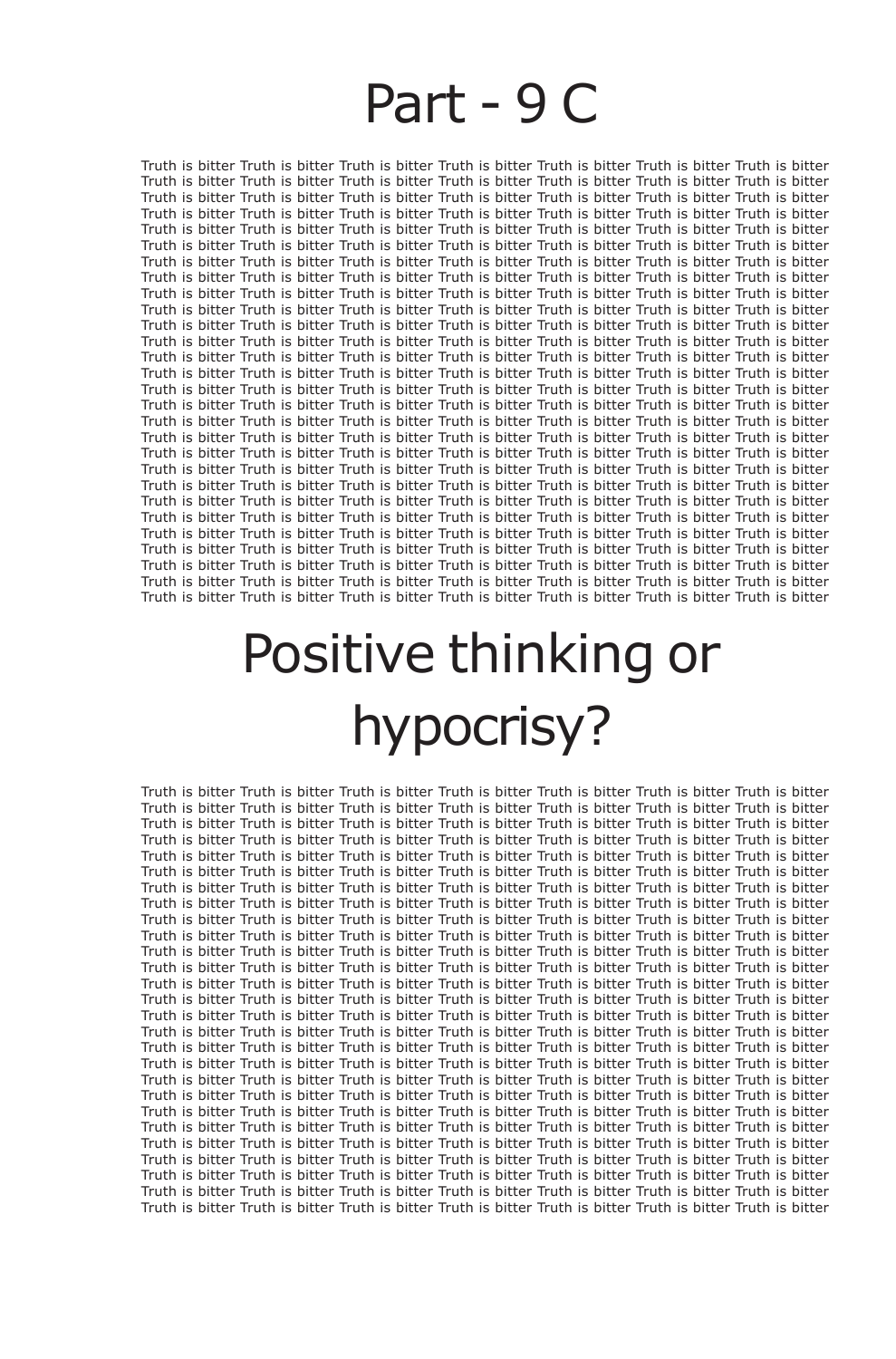### **Christianity has trained them well right from childhood; all this positive sounding talks that come so close to Hypocrisy**

Source: Being Indian Abroad II, Francois Gautier, Hindu Voice, Nov 2002, p 39

The American population is overwhelmingly Christian and nobody there finds anything to say that the President of the United States is sworn in on the Bible, or that in some states a Christian prayer is uttered before the start of the school. BhaaratVarsh has a thumping Hindu majority (80 per cent), but imagine the uproar if Atal Behari Vajpayee had been sworn in on BhagavadGita! And remember what happened when Murli Manohar Joshi wanted to introduce the chanting of the Saraswati Vandana in schools. Yet, BhaaratVarsh has today a Muslim President, the third one since Independence. Did the US ever have a Muslim President?

Have you noticed how Christianity has established itself as the 'Service-to-Humanity Brand' religion? When we think of Christianity, we think of Mother Teresa, the savior of the poor and downtrodden [fake though it may be if you read the true to life account of Mother Teresa's contribution to Calcutta in Dr Aroup Chatterjee's *The Final Verdict*]. When we think of Christianity, we think of Jesus Christ who said, "Forgive them Lord, for they know not what they are doing" or, some such thing during his crucifixion. We do not even know of the Jesus who said so many nasty things in the Bible that have been quoted verbatim in the beginning of this book. So what we see here is that Christianity has mastered the technique, how to fool the world by saying the right things and broadcasting them full volume all over. They have also groomed the Westerners well in that technique. For, these Westerners, after all, in majority, are the Christians.

*Christians-Westerners are great talkers. They love to talk things that sound good. For, they know this is what creates the image! In today's media driven world, if you wish to make a positive impact, you must know how to say the right things, things that will sound right. This is what they cash in on. Saying the right things. Creating the right images. Christianity of today does it all*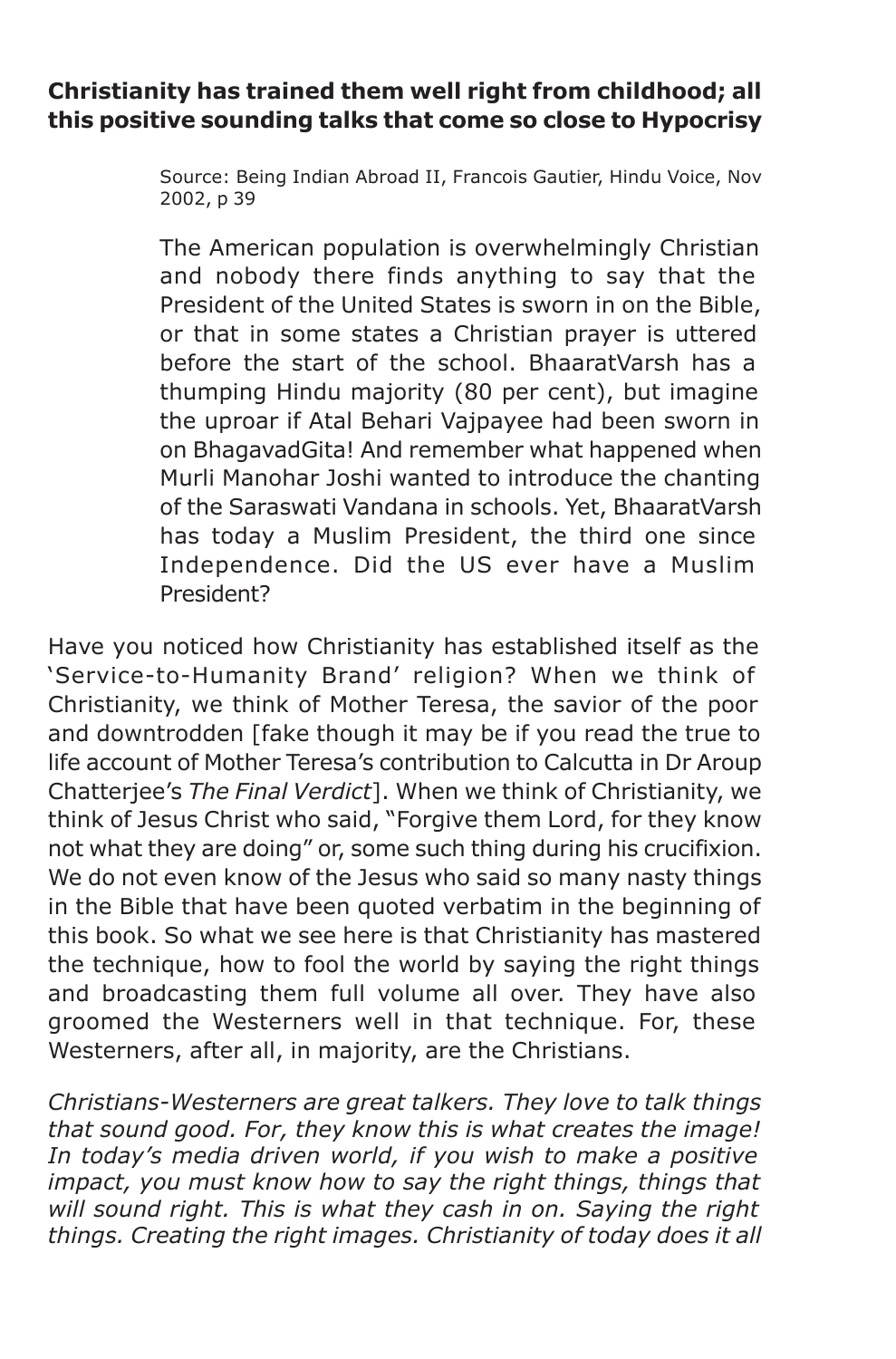*the time. An average Westerner does it all the while, not faking, but as a matter of habit.*

They have been groomed so well from their very childhood, something that they seem to term as 'positive thinking'. In effect, they are groomed to project their speech, which they have carefully avoided naming, but if they attempted at doing so, they might have called it 'positive speaking' or if they were trying to be more direct, they may have wanted to call it 'positive showing' or 'positive image building'. But they won't name it that way. The moment you try to be direct, the cover blows up.

*The net result is that as they grow up, it becomes their second nature. They don't have to fake it. It just comes naturally to them. That is, to project themselves the right way. And, in this context, the right way is to project themselves the way it would be acceptable to others in general.*

*In trying to do so, as a matter of habit all the while, they seem to remain no more honest enough to themselves. By habit, they speak the things that they do not truly believe in. And, the best evidence of it can be found in their actions.*

You will find a huge gap between their saying and their doing about issues of morality. They teach the world today morality. They seem to set the standards of morality for the rest of the world to follow.

Start examining carefully their own conduct when it comes in direct conflict with their interests and, here you will find the hypocrisy in their talks. And, there will be plenty of such cases, only if you have the eyes to look for them.

*But the beauty is that they still tend to believe that they are being wholly honest. This is something so deeply embedded in Christianity and the Westernity that it is well nigh impossible to make them see the point.*

Hindus do not say it that we are secular. They do it today. They have been doing it all through centuries. In my works, I shall provide historical evidence that Hindus gave shelter to Muslims and Christians. And, these very sheltered Muslims and Christians later backstabbed Hindus. This has happened so many times,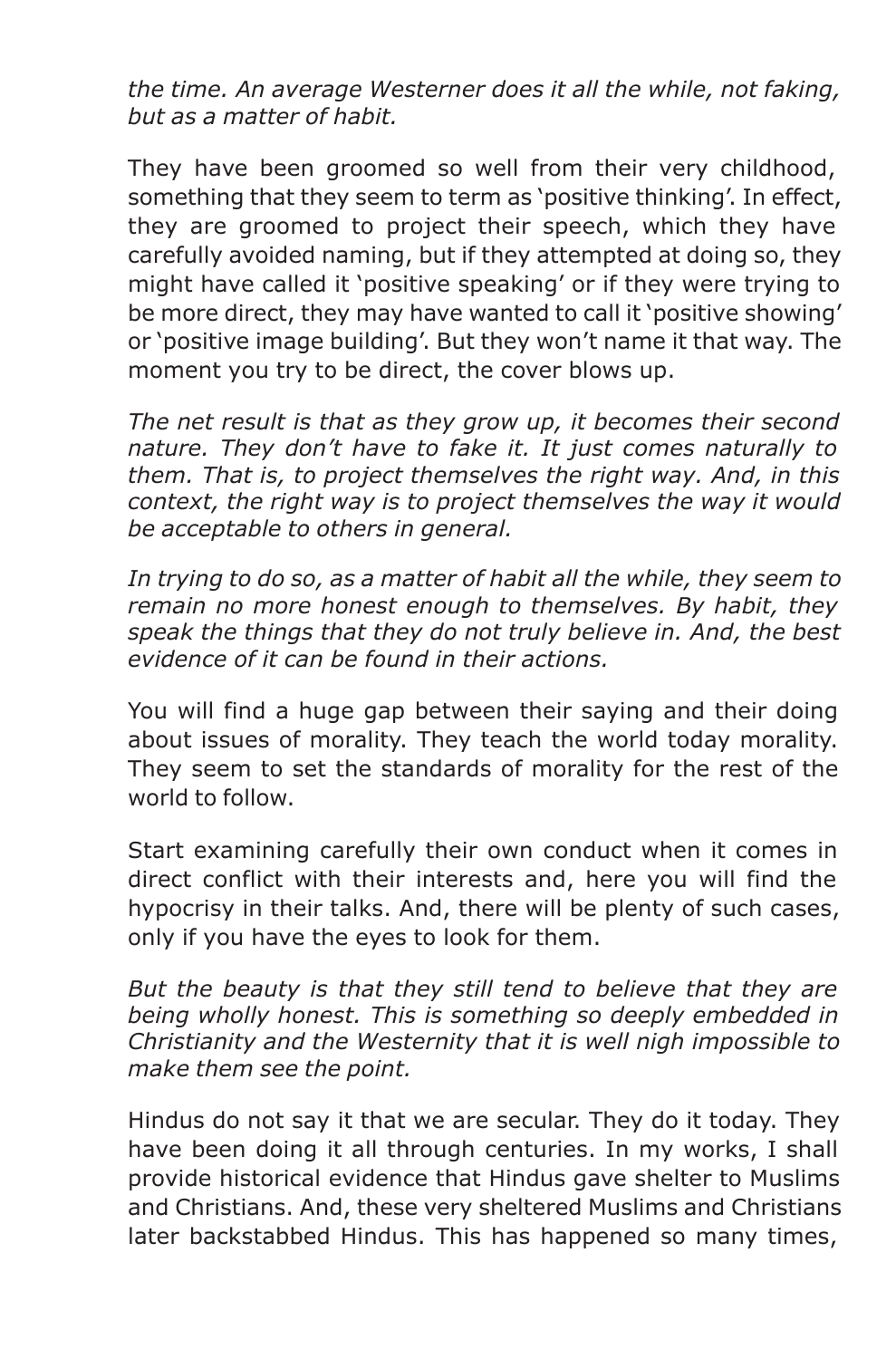and yet Hindus have not learned a lesson from the past. Till today they continue to shelter these traitors. Despite that, those CommunistMarxist FakeSecularist intellectuals who practically control the Bhaaratiya media created a communal image of Hindus based mostly on lies and distorted facts. *Here I am saying this, but I won't stop at only saying it. I shall demonstrate it with evidence. Each new work will bring some more evidence of this. You need to have patience and follow it up with.*

Francois Gautier has more to say:

Source: Being Indian Abroad II, Francois Gautier, Hindu Voice, Nov 2002, p 39

But is America really the benevolent, casteless society some readers are convinced it is? Well, I am not sure. For one, what the White Americans did to the Blacks not that long ago must rank among some of the saddest deeds perpetuated by one class of humanity on another; not to speak of the terrible and shameful treatment inflicted upon the helpless Red Indians, the original inhabitants of their land, a Karma (Karm) the US will have to pay for sooner or later. There are also a lot of inequalities in the States: extremely rich people and some incredibly poor folks, mostly Blacks, for such a country of tremendous wealth. Secondly, are the Blacks today on a truly equal footing with the Whites? I am not convinced either. BhaaratVarsh has had an untouchable President. Has the US ever had a Black President, or Vice President? American journalists and human rights activists like to highlight the 'oppressed' condition of women in BhaaratVarsh. But as early as the late sixties, BhaaratVarsh democratically elected a woman Prime Minister, the highest post of the nation and that for nearly twenty years. Can the country of triumphant feminism and gender equality boast of a woman President? Yes, in America one enjoys the liberty to do whatever one wants without bureaucracy and (\*with) heavy taxation. But after September 11, freedoms have been heavily curtailed in the US, especially if you have a brown skin. Compare this to BhaaratVarsh: I have lived here for 33 years; I have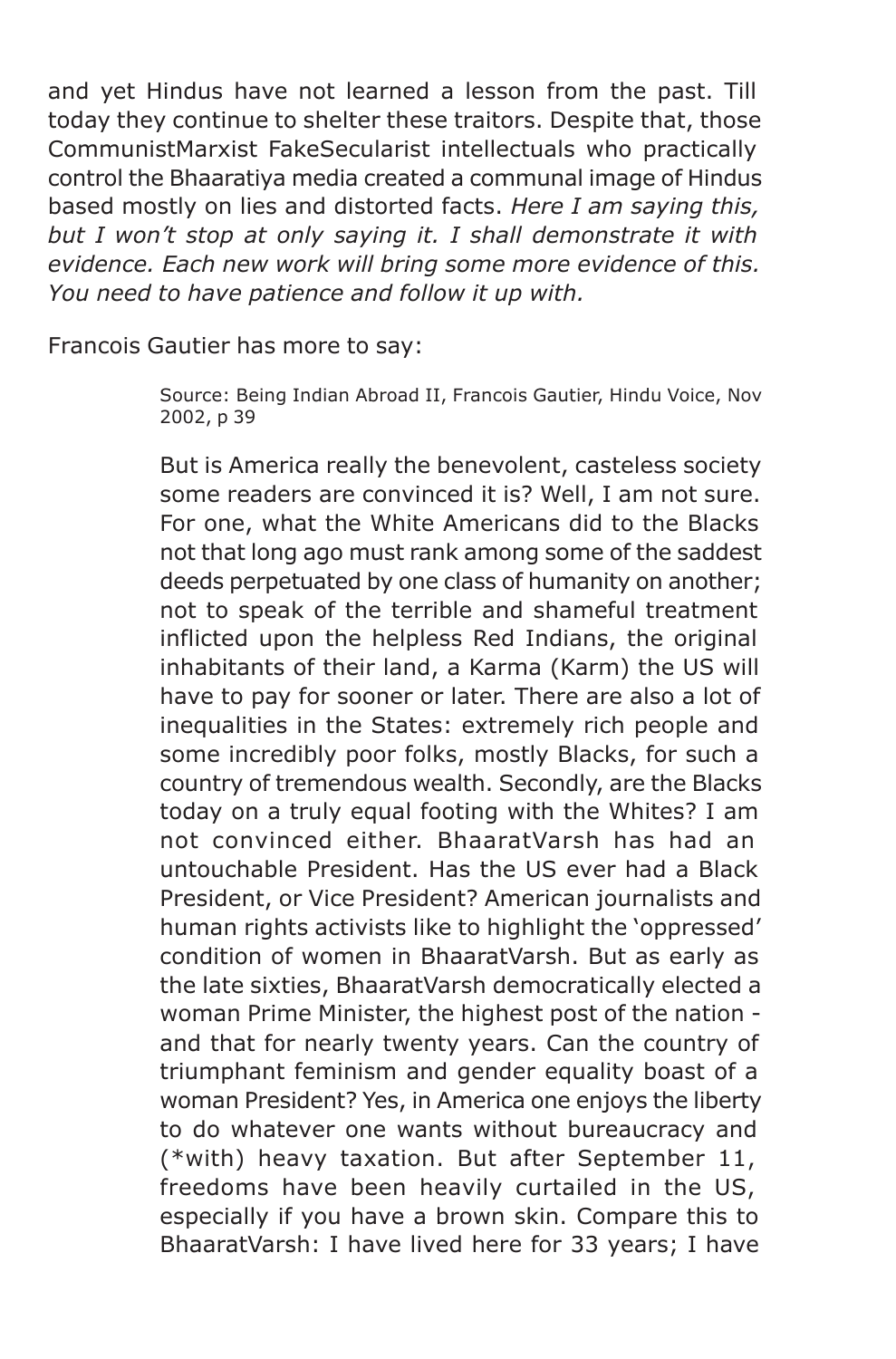gone to most remote places, traveled to the sacred spots with my cameras, tape recorder and white face. And never once have I been aggressed, never once has my passport been asked for in the streets (try traveling in the subway in Paris if you have a brown face and a leather jacket), never once have I been mugged at late nights in Delhi, Mumbai or Chennai, whereas in Washington, the capital of the 'land of freedom,' we were told not to go out alone in certain parts after 8 PM.

Westerner love to portray a positive image of them, and say all goody-goody things disregard what their inner character is. It has imbibed so deep in their nature that they do not even realize that it is a kind of hypocrisy.

*And, this characteristic comes to them from the values of Christianity. It is not important that they all remain Christian through their lives. It has gone into their genes. Generation after generation they have been practicing it so well that even if they turn non-Christian today, they can't give up those traits so easily.*

We have already seen through the earlier chapters of this book, the kind of values Christianity inculcates amongst its leaders and followers, and we will see plenty more in this and the forthcoming works. They do something, and they show something. Like an elephant has tusk to show and teeth to chew.

*Unless you go through all of it, you will not get the whole picture of what a fraud Christianity is. The term 'fraud' may sound too harsh and farfetched at this point but just wait for the next volume, and you will see fraud at the very foundation of Christianity and frauds again and again, over and again, so much that it has become the way of life with Christianity. And, I do not use such words like fraud loosely. I shall demonstrate that their conducts, repeated through the course of history, fit very well with dictionary definition of fraud.*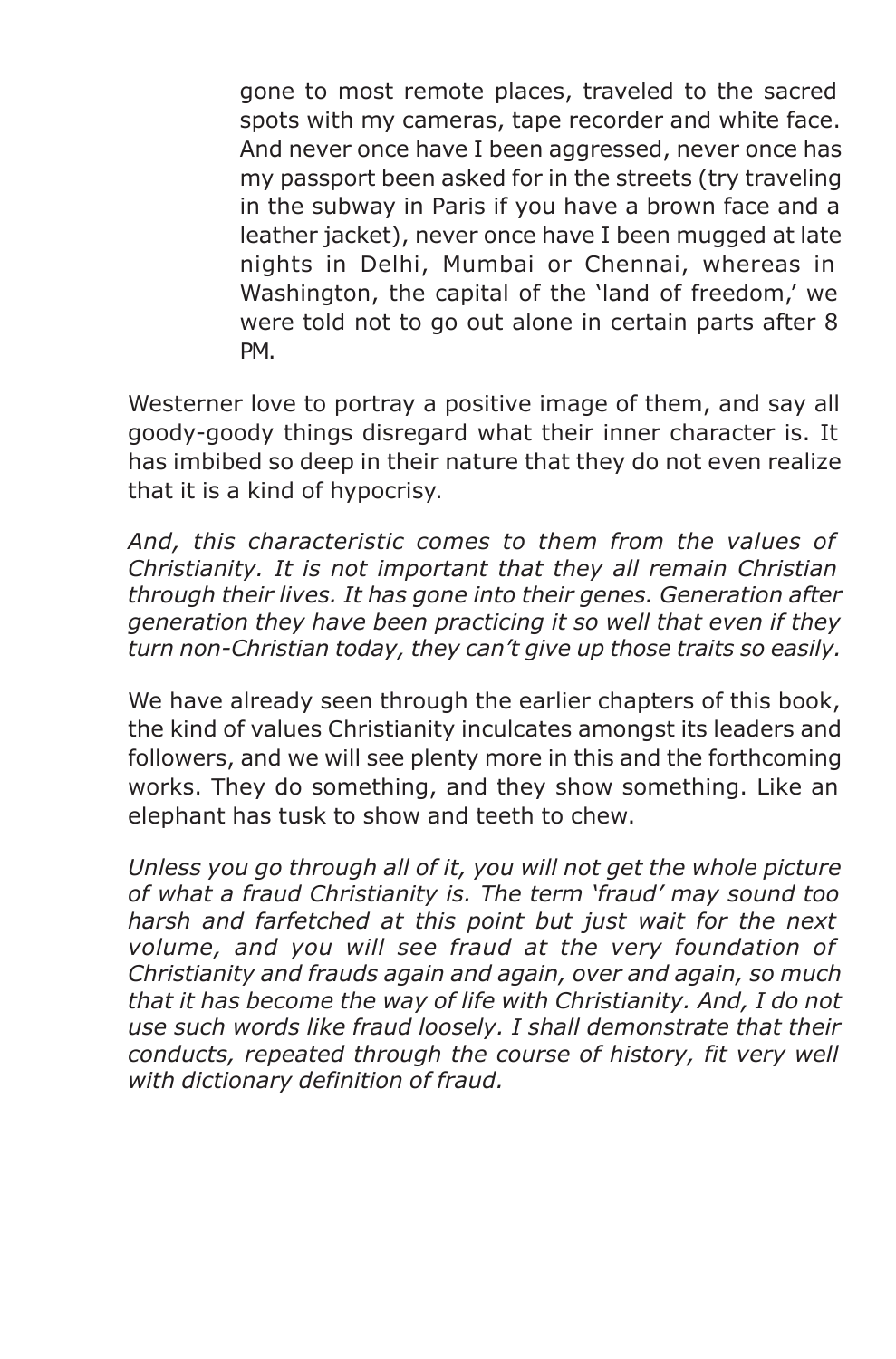### Part - 9 D

Truth is bitter Truth is bitter Truth is bitter Truth is bitter Truth is bitter Truth is bitter Truth is bitter Truth is bitter Truth is bitter Truth is bitter Truth is bitter Truth is bitter Truth is bitter Truth is bitter Truth is bitter Truth is bitter Truth is bitter Truth is bitter Truth is bitter Truth is bitter Truth is bitter Truth is bitter Truth is bitter Truth is bitter Truth is bitter Truth is bitter Truth is bitter Truth is bitter Truth is bitter Truth is bitter Truth is bitter Truth is bitter Truth is bitter Truth is bitter Truth is bitter Truth is bitter Truth is bitter Truth is bitter Truth is bitter Truth is bitter Truth is bitter Truth is bitter Truth is bitter Truth is bitter Truth is bitter Truth is bitter Truth is bitter Truth is bitter Truth is bitter Truth is bitter Truth is bitter Truth is bitter Truth is bitter Truth is bitter Truth is bitter Truth is bitter Truth is bitter Truth is bitter Truth is bitter Truth is bitter Truth is bitter Truth is bitter Truth is bitter Truth is bitter Truth is bitter Truth is bitter Truth is bitter Truth is bitter Truth is bitter Truth is bitter Truth is bitter Truth is bitter Truth is bitter Truth is bitter Truth is bitter Truth is bitter Truth is bitter Truth is bitter Truth is bitter Truth is bitter Truth is bitter Truth is bitter Truth is bitter Truth is bitter Truth is bitter Truth is bitter Truth is bitter Truth is bitter Truth is bitter Truth is bitter Truth is bitter Truth is bitter Truth is bitter Truth is bitter Truth is bitter Truth is bitter Truth is bitter Truth is bitter Truth is bitter Truth is bitter Truth is bitter Truth is bitter Truth is bitter Truth is bitter Truth is bitter Truth is bitter Truth is bitter Truth is bitter Truth is bitter Truth is bitter Truth is bitter Truth is bitter Truth is bitter Truth is bitter Truth is bitter Truth is bitter Truth is bitter Truth is bitter Truth is bitter Truth is bitter Truth is bitter Truth is bitter Truth is bitter Truth is bitter Truth is bitter Truth is bitter Truth is bitter Truth is bitter Truth is bitter Truth is bitter Truth is bitter Truth is bitter Truth is bitter Truth is bitter Truth is bitter Truth is bitter Truth is bitter Truth is bitter Truth is bitter Truth is bitter Truth is bitter Truth is bitter Truth is bitter Truth is bitter Truth is bitter Truth is bitter Truth is bitter Truth is bitter Truth is bitter Truth is bitter Truth is bitter Truth is bitter Truth is bitter Truth is bitter Truth is bitter Truth is bitter Truth is bitter Truth is bitter Truth is bitter Truth is bitter Truth is bitter Truth is bitter Truth is bitter Truth is bitter Truth is bitter Truth is bitter Truth is bitter Truth is bitter Truth is bitter Truth is bitter Truth is bitter Truth is bitter Truth is bitter Truth is bitter Truth is bitter Truth is bitter Truth is bitter Truth is bitter Truth is bitter Truth is bitter Truth is bitter Truth is bitter Truth is bitter Truth is bitter Truth is bitter Truth is bitter Truth is bitter Truth is bitter Truth is bitter Truth is bitter Truth is bitter Truth is bitter Truth is bitter Truth is bitter Truth is bitter Truth is bitter

# Money talks, morality is for show

Truth is bitter Truth is bitter Truth is bitter Truth is bitter Truth is bitter Truth is bitter Truth is bitter Truth is bitter Truth is bitter Truth is bitter Truth is bitter Truth is bitter Truth is bitter Truth is bitter Truth is bitter Truth is bitter Truth is bitter Truth is bitter Truth is bitter Truth is bitter Truth is bitter Truth is bitter Truth is bitter Truth is bitter Truth is bitter Truth is bitter Truth is bitter Truth is bitter Truth is bitter Truth is bitter Truth is bitter Truth is bitter Truth is bitter Truth is bitter Truth is bitter Truth is bitter Truth is bitter Truth is bitter Truth is bitter Truth is bitter Truth is bitter Truth is bitter Truth is bitter Truth is bitter Truth is bitter Truth is bitter Truth is bitter Truth is bitter Truth is bitter Truth is bitter Truth is bitter Truth is bitter Truth is bitter Truth is bitter Truth is bitter Truth is bitter Truth is bitter Truth is bitter Truth is bitter Truth is bitter Truth is bitter Truth is bitter Truth is bitter Truth is bitter Truth is bitter Truth is bitter Truth is bitter Truth is bitter Truth is bitter Truth is bitter Truth is bitter Truth is bitter Truth is bitter Truth is bitter Truth is bitter Truth is bitter Truth is bitter Truth is bitter Truth is bitter Truth is bitter Truth is bitter Truth is bitter Truth is bitter Truth is bitter Truth is bitter Truth is bitter Truth is bitter Truth is bitter Truth is bitter Truth is bitter Truth is bitter Truth is bitter Truth is bitter Truth is bitter Truth is bitter Truth is bitter Truth is bitter Truth is bitter Truth is bitter Truth is bitter Truth is bitter Truth is bitter Truth is bitter Truth is bitter Truth is bitter Truth is bitter Truth is bitter Truth is bitter Truth is bitter Truth is bitter Truth is bitter Truth is bitter Truth is bitter Truth is bitter Truth is bitter Truth is bitter Truth is bitter Truth is bitter Truth is bitter Truth is bitter Truth is bitter Truth is bitter Truth is bitter Truth is bitter Truth is bitter Truth is bitter Truth is bitter Truth is bitter Truth is bitter Truth is bitter Truth is bitter Truth is bitter Truth is bitter Truth is bitter Truth is bitter Truth is bitter Truth is bitter Truth is bitter Truth is bitter Truth is bitter Truth is bitter Truth is bitter Truth is bitter Truth is bitter Truth is bitter Truth is bitter Truth is bitter Truth is bitter Truth is bitter Truth is bitter Truth is bitter Truth is bitter Truth is bitter Truth is bitter Truth is bitter Truth is bitter Truth is bitter Truth is bitter Truth is bitter Truth is bitter Truth is bitter Truth is bitter Truth is bitter Truth is bitter Truth is bitter Truth is bitter Truth is bitter Truth is bitter Truth is bitter Truth is bitter Truth is bitter Truth is bitter Truth is bitter Truth is bitter Truth is bitter Truth is bitter Truth is bitter Truth is bitter Truth is bitter Truth is bitter Truth is bitter Truth is bitter Truth is bitter Truth is bitter Truth is bitter Truth is bitter Truth is bitter Truth is bitter Truth is bitter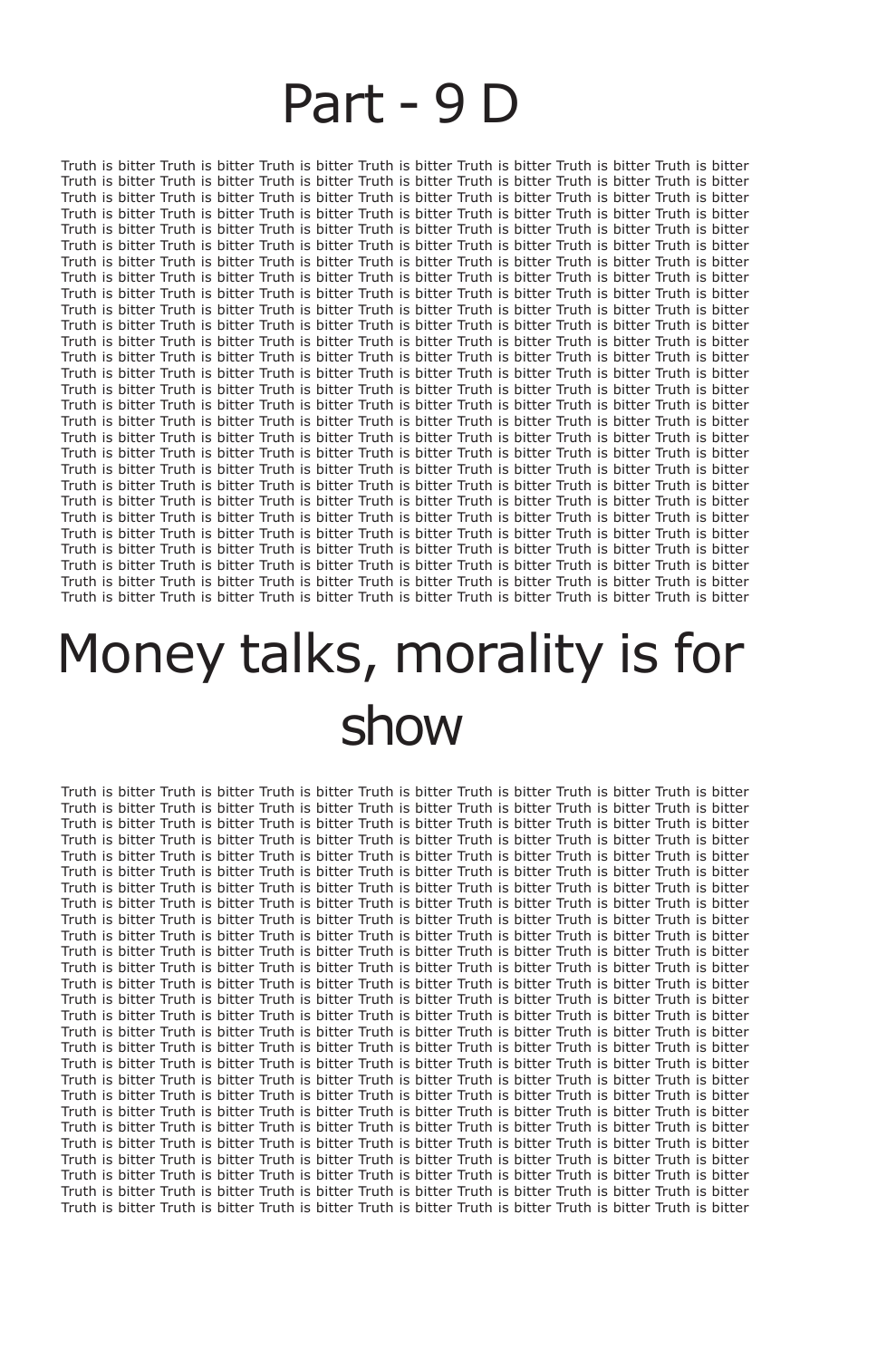### **Then there are those morality talks, but look a bit deeper and you will see that only the money talks, morality is just for the show**

Here I am tempted to add few lines months' after this chapter was written. I did not have these thoughts in mind when I wrote this chapter, but let me add these examples for whatever worth they may be.

Past few weeks [January-February 2004] there have been frontpage news, photographs and plenty of writings in English dailies about breast-baring of Michael Jackson's sister Janet Jackson on MTV/CBS during the halftime of Super Bowl football game.

Source: The Free Press Journal, 8 February 2004, World p 6

There is a "class action suit against Janet Jackson".

Source: The Free Press Journal, 15 February 2004, Spectrum p 1

"President George Bush had to comment on it"

This would give the impression to an outsider that the issue of "morality" happens to be quite high on American peoples' agenda that even the President of the Nation had to address the issue of breast bearing by Janet Jackson (such an aberration of morality demands the President's attention). No doubt that they are setting great standards of morality in front of the world! Well, but then, there had been no talk of morality, whatsoever, when you could see the same Michael Jackson's same sister Janet Jackson in total nude, not an inch of the whole body covered, dancing in front of you at length, on hotel room television screens in Calgary in Canada [1996].

Expressed differently, where there is money to be earned by "not" raising issues of morality there would be "no" mention of it. On the other hand, if money is to be earned by raising the issues relating to morality there will be plenty of commotion. That is why here you have so much hullabaloo because there can be pots of money in it.

Source: The Free Press Journal, 8 February 2004, World p 6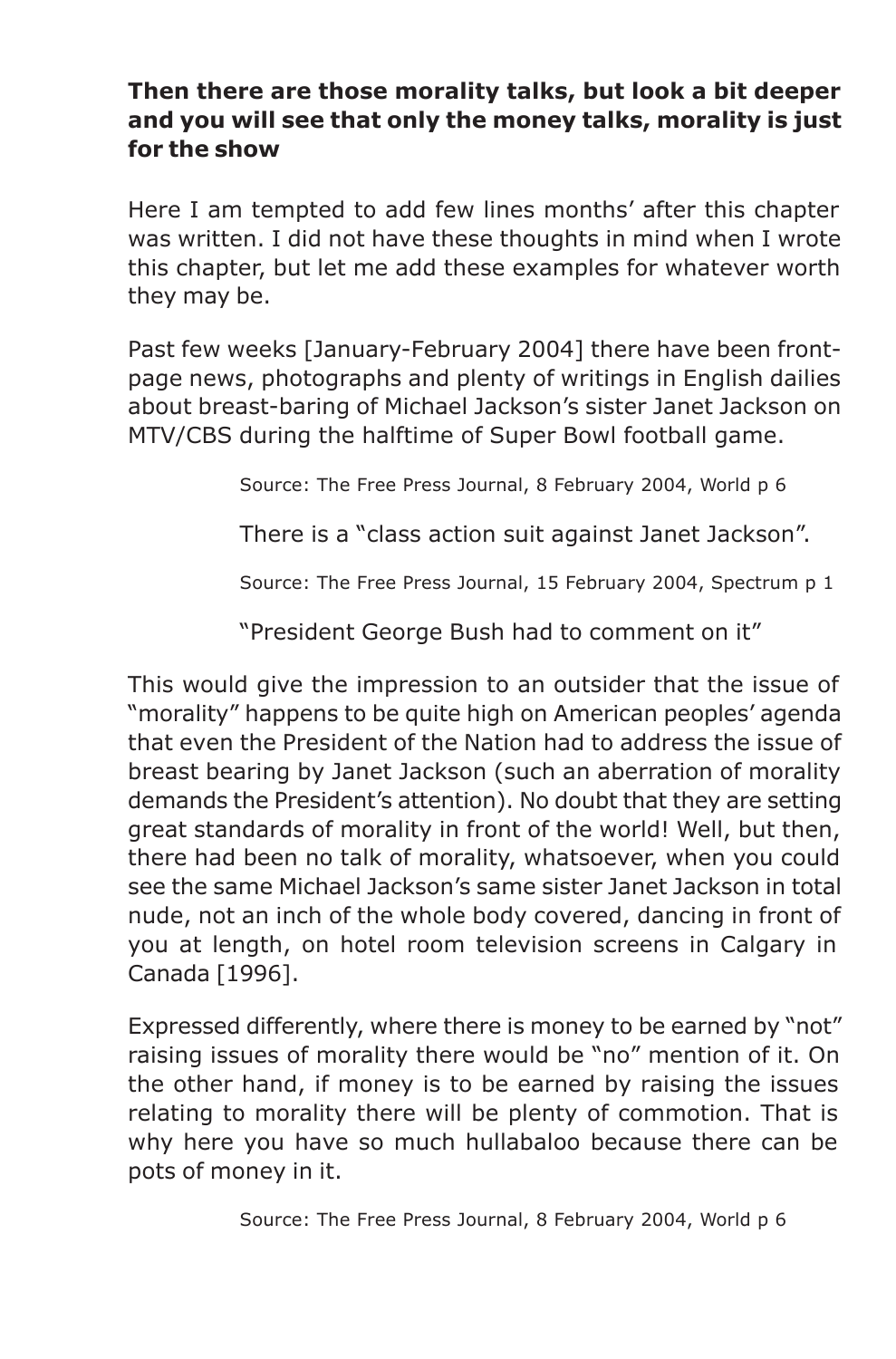Advertising during the game\* sold for more than 2 million dollars a spot.

[\*Here the reference is to Janet Jackson breast-baring on MTV/ CBS during the halftime of Super Bowl football game].

*American morality is vastly guided by the amount of money involved for those who make the noise.*

In mega city Toronto of Canada we have huge Wal-Mart, Zellers outlets where as you approach to pay for your purchases, you have an array of magazines stacked near the cash register so that you and your children simply cannot miss them [I am speaking of 1996-99, I don't know how it works these days]. These magazines portray on their cover beautiful bodies of men and women, mostly bare, and highly tempting to the teenagers. Here again morality is not the issue because not many million dollars you can extract from them by making any noise.

Yet another instance: we have now photograph published in our English dailies of two women, as if they were some kind of celebrities. Caption below the photograph read as:

> US porn actress Julia Taylor (L) and Avy Scott, pose during a press conference in Mexico City on Wednesday after announcing their participation in the "Sex and Entertainment" show, due to begin 12 February at the Sports Palace. AFP [Source: The Free Press Journal, 13 February 2004, World p 7 center]

Do you know what these women do? They display their sexual acts in full view of camera from every possible angle, with every possible part of their body exposed, and every possible kind of erotic sexual intercourse possible. They do all this for money. Here again morality is not the issue.

[Note added to the 4th edition: Similarly we have large size photograph conspicuously positioned in our English dailies of another two women, who seem to be no less celebrity. Caption in bold below the photograph read as: *Adult film star, Silvia Saint (L), and Miss Nude Australia Ariannna Tarr (R) attend the opening of the annual Sexpo adult product show in Sydney on Thursday.*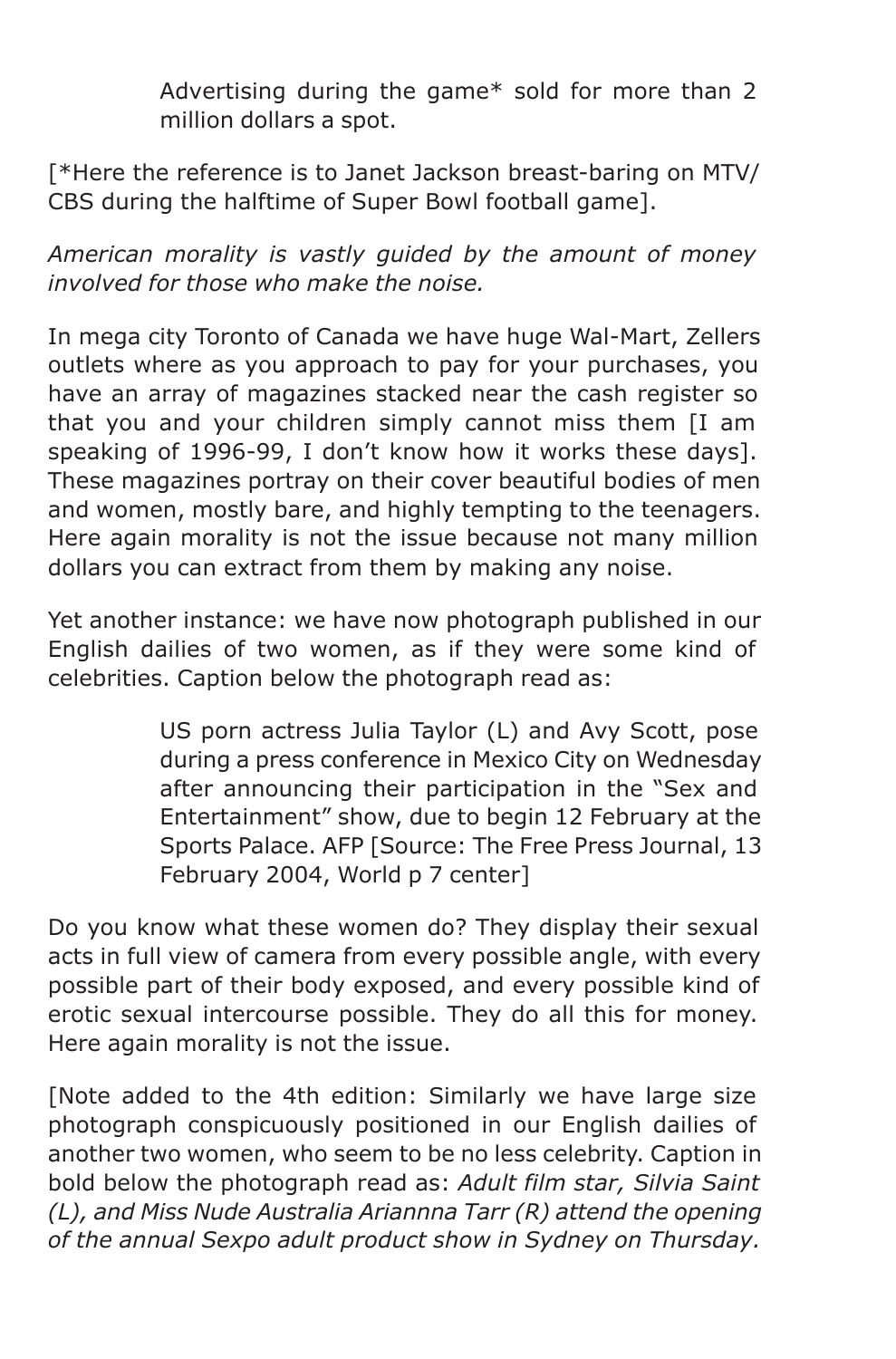*Since its creation in 1996, over a million Australians have attended the adult life-style exhibition - over 40 per cent of them women. AFP* [Source: The Free Press Journal, 29 July 2005, p 18]. Look at their names: one is *Saint* and the other is *Nude*! It is now an annual event attended by over a million people and considered life-style exhibition! The ChristianWorld has glorified sex beyond proportion and splashed it over every impressionable mind by abuse of media, which they claim to be an indication of their advancement, and these very hypocrites advertise lowly of Hinduism referring to Khajuraaho which remains in a remote corner unaffecting the masses in any way. Hypocrisy is something that is the second nature of the ChristianWorld.]

Then we had those days when hours of prime time on American television channels were dedicated to an American President and one of his White House women from which children learned all about oral sex. Good way of educating children about morality! After all, there is so much money in it.

And, why today there is so much hullabaloo about Michael Jackson's child molestation issue where every now and then a new claimant pops up and today (FPJ 16 April 2005 p 9 reported by AP) there is a claim by the mother of a child that Michael Jackson molested 13 year old and kept the youngster and his family captive on pretext that the family needed protection from killers.

There are so many cases for the ChristianWorld is the world of sex maniacs but no one is going after them whereas Michael Jackson is the prize catch because there is plenty of money in it. The lawyers and the media all are after a part of that flesh which they can snatch besides the accusers themselves. Where there is no money, there is no talk, no morality issue.

One can go on writing about the ChristianAmerica's actions [as examples of American 'doings'] in connection with Pakistan's support to Bin Laden and Taliban, state sponsored terrorism in Kashmir, clandestine Nuclear technology sale, while comparing them with American 'sayings' about truthfulness, need for control over nuclear proliferation, and all such beautiful things that sound good in speech.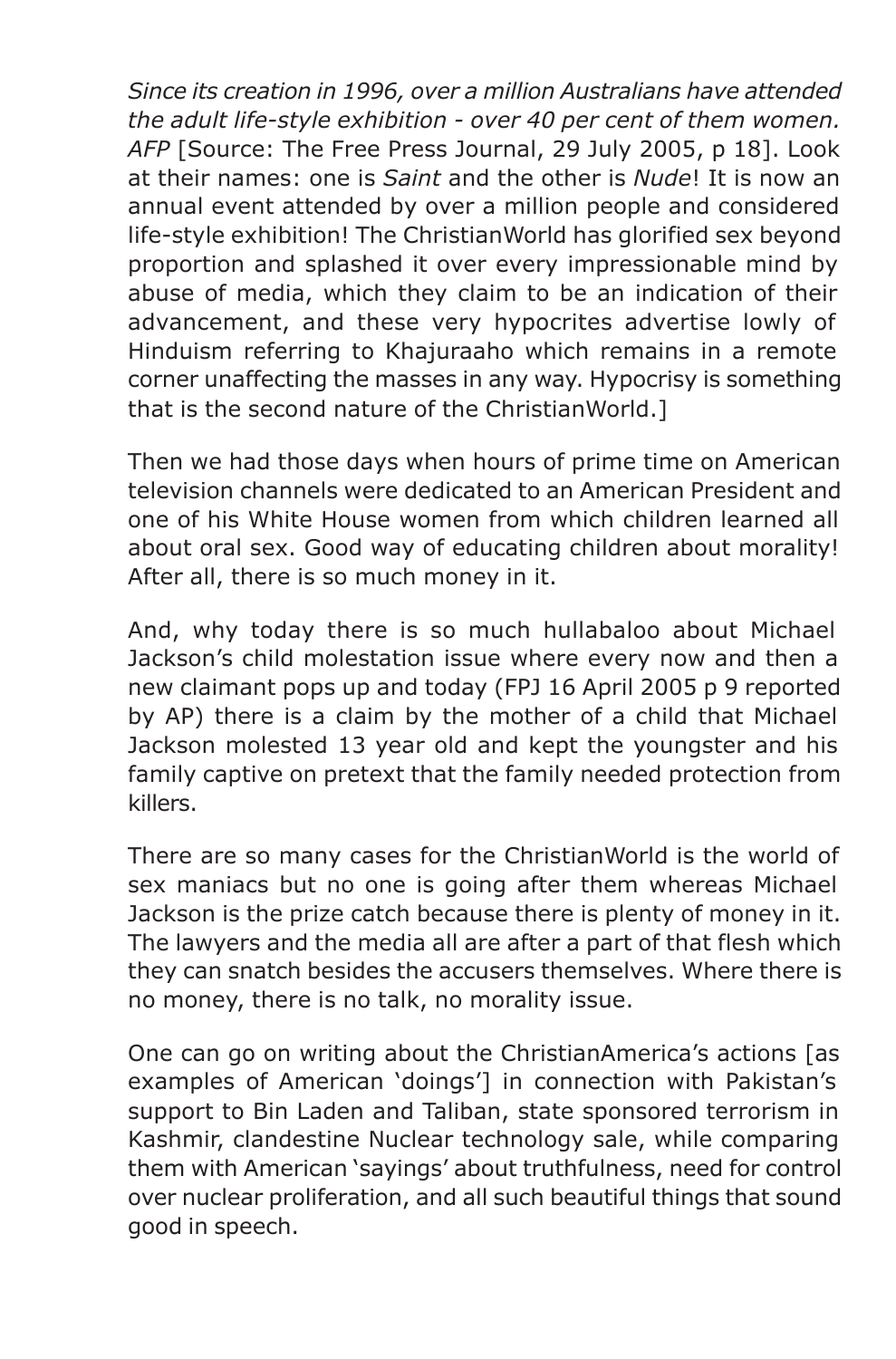### Part - 9 E

Truth is bitter Truth is bitter Truth is bitter Truth is bitter Truth is bitter Truth is bitter Truth is bitter Truth is bitter Truth is bitter Truth is bitter Truth is bitter Truth is bitter Truth is bitter Truth is bitter Truth is bitter Truth is bitter Truth is bitter Truth is bitter Truth is bitter Truth is bitter Truth is bitter Truth is bitter Truth is bitter Truth is bitter Truth is bitter Truth is bitter Truth is bitter Truth is bitter Truth is bitter Truth is bitter Truth is bitter Truth is bitter Truth is bitter Truth is bitter Truth is bitter Truth is bitter Truth is bitter Truth is bitter Truth is bitter Truth is bitter Truth is bitter Truth is bitter Truth is bitter Truth is bitter Truth is bitter Truth is bitter Truth is bitter Truth is bitter Truth is bitter Truth is bitter Truth is bitter Truth is bitter Truth is bitter Truth is bitter Truth is bitter Truth is bitter Truth is bitter Truth is bitter Truth is bitter Truth is bitter Truth is bitter Truth is bitter Truth is bitter Truth is bitter Truth is bitter Truth is bitter Truth is bitter Truth is bitter Truth is bitter Truth is bitter Truth is bitter Truth is bitter Truth is bitter Truth is bitter Truth is bitter Truth is bitter Truth is bitter Truth is bitter Truth is bitter Truth is bitter Truth is bitter Truth is bitter Truth is bitter Truth is bitter Truth is bitter Truth is bitter Truth is bitter Truth is bitter Truth is bitter Truth is bitter Truth is bitter Truth is bitter Truth is bitter Truth is bitter Truth is bitter Truth is bitter Truth is bitter Truth is bitter Truth is bitter Truth is bitter Truth is bitter Truth is bitter Truth is bitter Truth is bitter Truth is bitter Truth is bitter Truth is bitter Truth is bitter Truth is bitter Truth is bitter Truth is bitter Truth is bitter Truth is bitter Truth is bitter Truth is bitter Truth is bitter Truth is bitter Truth is bitter Truth is bitter Truth is bitter Truth is bitter Truth is bitter Truth is bitter Truth is bitter Truth is bitter Truth is bitter Truth is bitter Truth is bitter Truth is bitter Truth is bitter Truth is bitter Truth is bitter Truth is bitter Truth is bitter Truth is bitter Truth is bitter Truth is bitter Truth is bitter Truth is bitter Truth is bitter Truth is bitter Truth is bitter Truth is bitter Truth is bitter Truth is bitter Truth is bitter Truth is bitter Truth is bitter Truth is bitter Truth is bitter Truth is bitter Truth is bitter Truth is bitter Truth is bitter Truth is bitter Truth is bitter Truth is bitter Truth is bitter Truth is bitter Truth is bitter Truth is bitter Truth is bitter Truth is bitter Truth is bitter Truth is bitter Truth is bitter Truth is bitter Truth is bitter Truth is bitter Truth is bitter Truth is bitter Truth is bitter Truth is bitter Truth is bitter Truth is bitter Truth is bitter Truth is bitter Truth is bitter Truth is bitter Truth is bitter Truth is bitter Truth is bitter Truth is bitter Truth is bitter Truth is bitter Truth is bitter Truth is bitter Truth is bitter Truth is bitter Truth is bitter Truth is bitter Truth is bitter Truth is bitter Truth is bitter Truth is bitter Truth is bitter

## Not 'White' but Christian

Truth is bitter Truth is bitter Truth is bitter Truth is bitter Truth is bitter Truth is bitter Truth is bitter Truth is bitter Truth is bitter Truth is bitter Truth is bitter Truth is bitter Truth is bitter Truth is bitter Truth is bitter Truth is bitter Truth is bitter Truth is bitter Truth is bitter Truth is bitter Truth is bitter Truth is bitter Truth is bitter Truth is bitter Truth is bitter Truth is bitter Truth is bitter Truth is bitter Truth is bitter Truth is bitter Truth is bitter Truth is bitter Truth is bitter Truth is bitter Truth is bitter Truth is bitter Truth is bitter Truth is bitter Truth is bitter Truth is bitter Truth is bitter Truth is bitter Truth is bitter Truth is bitter Truth is bitter Truth is bitter Truth is bitter Truth is bitter Truth is bitter Truth is bitter Truth is bitter Truth is bitter Truth is bitter Truth is bitter Truth is bitter Truth is bitter Truth is bitter Truth is bitter Truth is bitter Truth is bitter Truth is bitter Truth is bitter Truth is bitter Truth is bitter Truth is bitter Truth is bitter Truth is bitter Truth is bitter Truth is bitter Truth is bitter Truth is bitter Truth is bitter Truth is bitter Truth is bitter Truth is bitter Truth is bitter Truth is bitter Truth is bitter Truth is bitter Truth is bitter Truth is bitter Truth is bitter Truth is bitter Truth is bitter Truth is bitter Truth is bitter Truth is bitter Truth is bitter Truth is bitter Truth is bitter Truth is bitter Truth is bitter Truth is bitter Truth is bitter Truth is bitter Truth is bitter Truth is bitter Truth is bitter Truth is bitter Truth is bitter Truth is bitter Truth is bitter Truth is bitter Truth is bitter Truth is bitter Truth is bitter Truth is bitter Truth is bitter Truth is bitter Truth is bitter Truth is bitter Truth is bitter Truth is bitter Truth is bitter Truth is bitter Truth is bitter Truth is bitter Truth is bitter Truth is bitter Truth is bitter Truth is bitter Truth is bitter Truth is bitter Truth is bitter Truth is bitter Truth is bitter Truth is bitter Truth is bitter Truth is bitter Truth is bitter Truth is bitter Truth is bitter Truth is bitter Truth is bitter Truth is bitter Truth is bitter Truth is bitter Truth is bitter Truth is bitter Truth is bitter Truth is bitter Truth is bitter Truth is bitter Truth is bitter Truth is bitter Truth is bitter Truth is bitter Truth is bitter Truth is bitter Truth is bitter Truth is bitter Truth is bitter Truth is bitter Truth is bitter Truth is bitter Truth is bitter Truth is bitter Truth is bitter Truth is bitter Truth is bitter Truth is bitter Truth is bitter Truth is bitter Truth is bitter Truth is bitter Truth is bitter Truth is bitter Truth is bitter Truth is bitter Truth is bitter Truth is bitter Truth is bitter Truth is bitter Truth is bitter Truth is bitter Truth is bitter Truth is bitter Truth is bitter Truth is bitter Truth is bitter Truth is bitter Truth is bitter Truth is bitter Truth is bitter Truth is bitter Truth is bitter Truth is bitter Truth is bitter Truth is bitter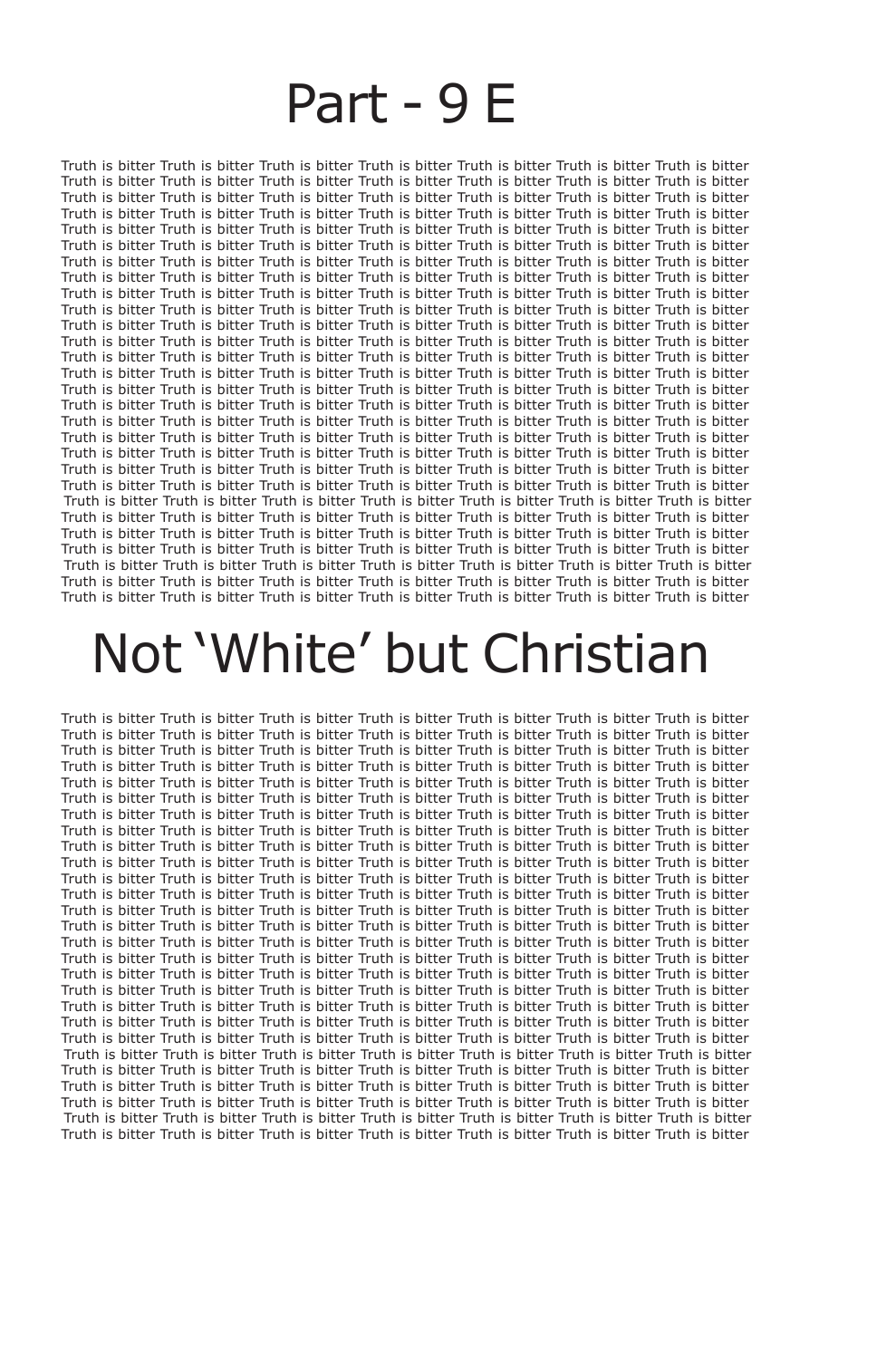#### **By all means listen to them but do not confuse the identity, it is not white, but it is Christian**

There are some things that are not easily identifiable at first sight. We tend to identify them with the mask that is in front of us without trying to penetrate through the outer cover of the mask and look for what lies underneath it.

*To elaborate the point, how we saw it at the first instance that is how we continue to see it later. The way we saw it first time that is the way we tend to remember it. The next time we look at it, we identify it as we remembered before. The mask, of course, stays there and the image is thus built. The image that is once built continues, and with every repeated sighting it firms up, thus, the tendency to look behind the mask keeps reducing. Thus, the mask itself becomes the identity; no one then attempts to penetrate it. This happens all the more in today's media driven world. With every now and then repetition occurs, and the image that journalist portrays leaves its impact on peoples' psyche. Thus, the process continues, and the images are built.*

Now, what I am going to tell you may come into clash with the image you carry. It will be difficult for you to accept the way I try to make you look at it. I may look to you a cynical, fanatic, or whatever. If none of those, at least you would say I am out of mind. For, simply I am projecting a weird picture that has nothing to do with the way you have been used to looking at it. You would naturally think, all these people cannot be wrong. They all look at it the same way. How can they all be wrong? We cannot simply blame it to media driven culture. This is what your mind will probably tell you. In such a situation, it will probably be best for you to discard all that I am saying. In this way, at least, you don't have to deal with the totally opposing interpretation of the events that I am proposing. Why get into conflict, you would say, while we can live in peace. Fine, let that be your choice but I must go on my way. Let it be no one else's way, and I may have to walk it alone. Fifty years from today you may come to accept it. Let it be that way, if it has to be that way.

Look at this news item:

Source: The Free Press Journal, 31 October 2003, front page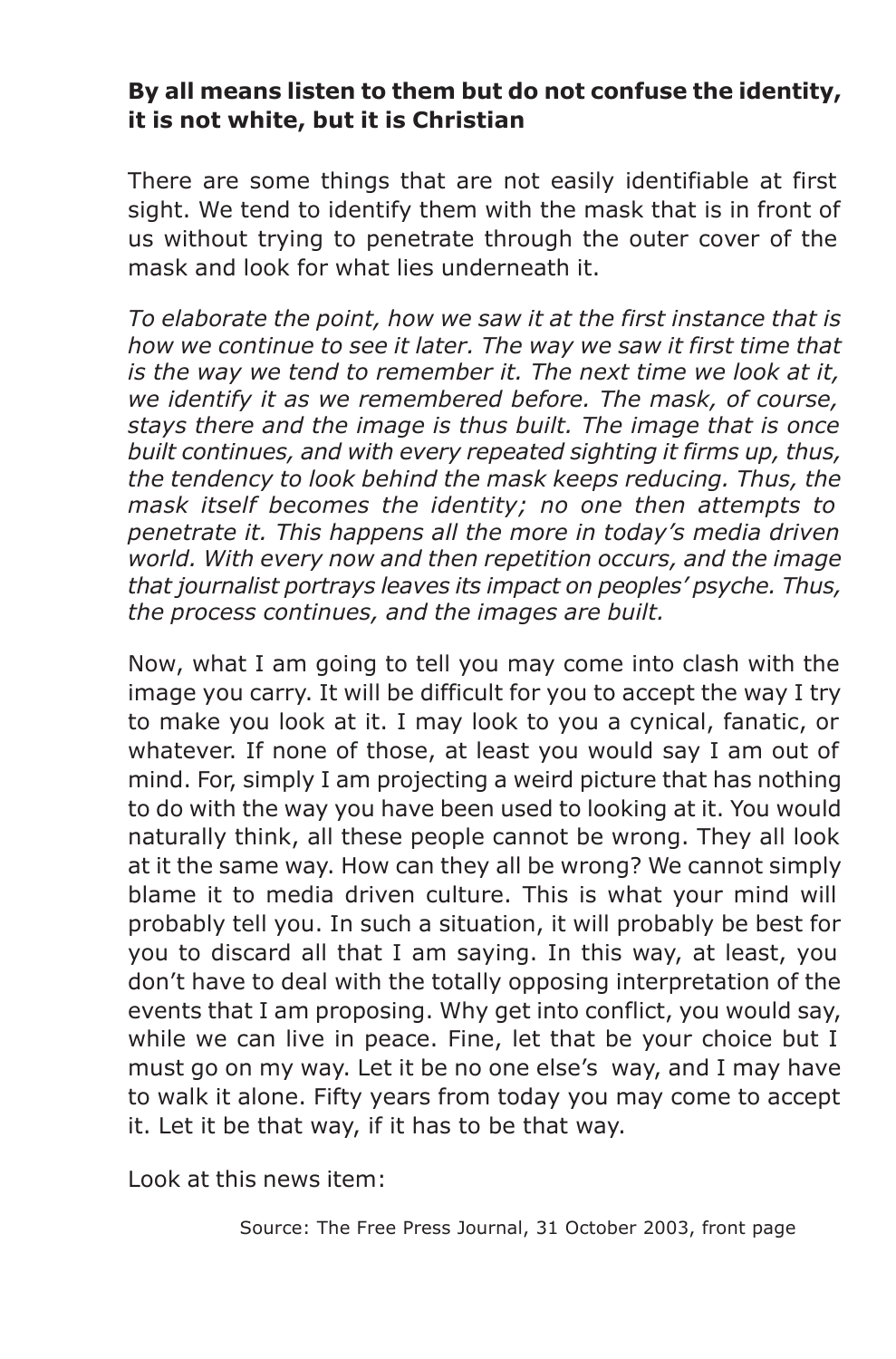A right-wing organization had planned to ship all people of Bhaaratiya origin back to BhaaratVarsh and threatened to shoot them if they resisted, reports PTI. This dramatic evidence has been given in the terrorism trial of 22 white right-wingers in the Pretoria High Court on Wednesday. The right-wingers are facing charges of murder, attempted murder, terrorism and high treason. A police informer who had infiltrated the Boeremag organization, Johannesburg Coenraad Smit, was giving evidence at the start of the long-delayed trial of the 2 white Afrikaners. Smit said he had been given a document in June 2001 by the number one accused, Mike du Toit, in which the plan to overthrow the new democratic government was contained. Part of the plan was to drive all Bhaaratiyas out of Gauteng to Durban from where they were to be shipped back to BhaaratVarsh.

Quite naturally, you won't think twice that it is nothing but a racial, political, economic issue. If I want to stay in good books with you and want my work read, I would continue to present it that way. I would probably write lengthy analysis as to how it is a racial issue between whites and browns, reminding you of Mohandas Karamchand Gandhi who was thrown out of first class railway compartment with his luggage at a Durban (or wherever) platform calling him a Coolie (or whatever). Then I shall tell you with pride that this was the beginning of the making of world famous Mahaatma Gandhi.

Alternatively, I would probably brilliantly argue (and some intellectually inclined newspaper or magazine will pay me for my article) as to how it is an economic issue, in the overall context of the African continent, where in some countries Hindus had good control over the trade and commerce, thereby making the Native Africans jealous of their financial prosperity, and here in Durban it may not be the same story but it is essentially a reflection of that pattern.

Alternatively, I would perhaps present a detailed survey of political scenario in that continent, examining various angles, and eventually branding it a politically motivated issue.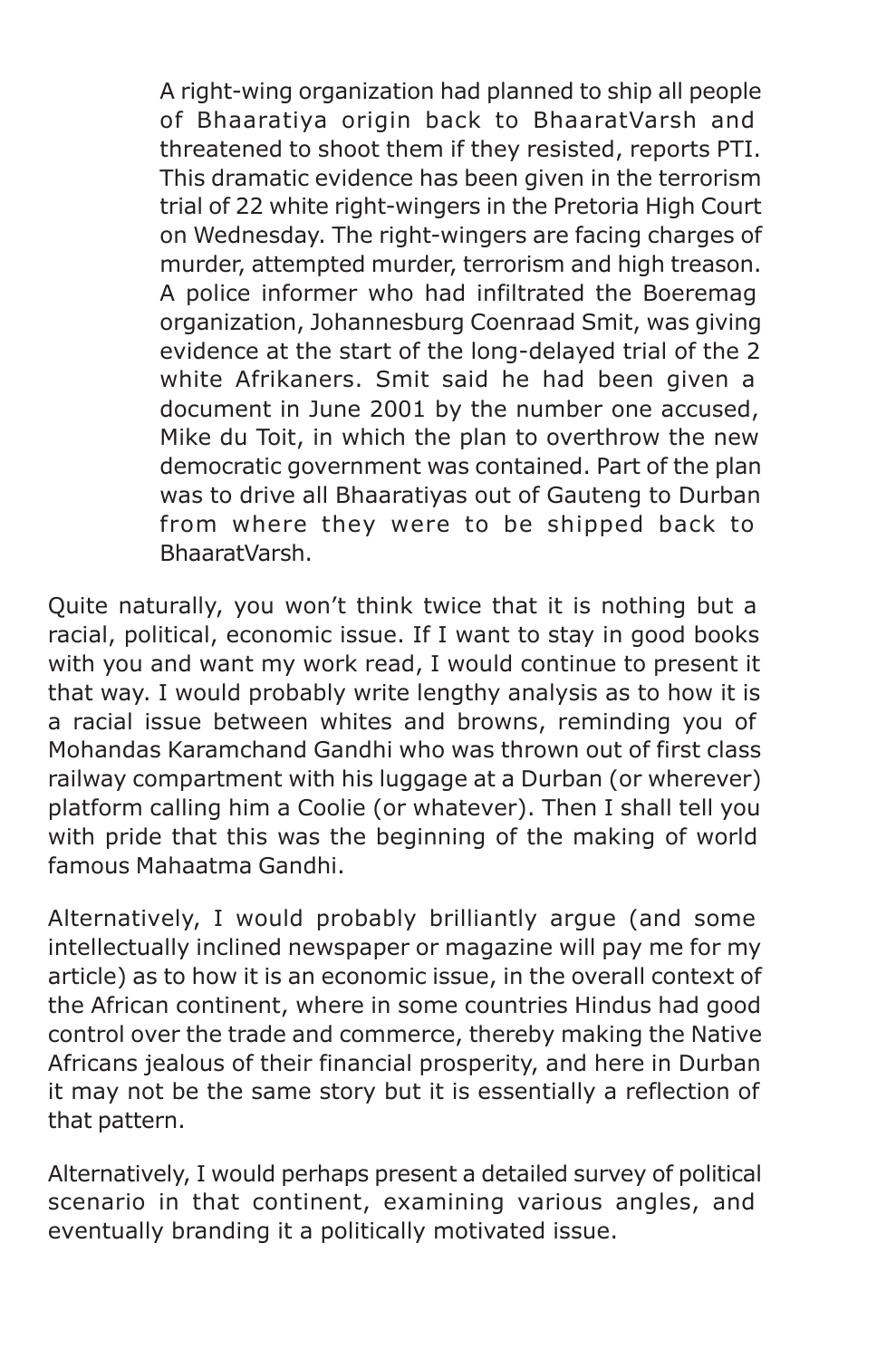In any case, I would probably be paid adequately for my efforts and would be recognized as a thinker of contemporary issues.

But my friends, I would throw away all that as garbage, and present to you another viewpoint that you might readily call as absurd. Let it be absurd but I got to share with you the thoughts that transpired my mind no sooner than I read that news item. Before that, I was thinking of nothing of that sort; this comment is necessary to add here because, otherwise, psychologists will present an explanation that I was probably brooding over such thoughts (that I am going to present hereafter) and as soon I read that news items I readily found it a fitting example. Or, they might want to say that I am saying all this out of my deep seated hatred for Christianity. There can be many such versions of psychiatric analysis coming from modern scientists that he psychologists are. Anyhow let us move on.

Think it over: Not for once we want to think that these 'white right-wingers' who want to send or shoot Hindus have a Christian upbringing that teaches death for idolaters.

Let us go back to the teachings of Bible in the very beginning of this book. Let us read them again to remember well as to how Bible teaches us to hate our loved ones, and how it prescribes death penalty for the idolaters (those who worship idols). In today's context it is primarily Hindus because Christianity and Islam have effectively eliminated idolatry from the face of the earth, and they have so far failed only for Hinduism whom they now consider to be their arch enemies, though Hindus do not seem to think the same way for Christians and Muslims do - the reason, we will discuss soon.

Let us look at yet another news item before going any further, and you will probably find its interpretation far more absurd and farfetched, as compared to this one.

Here is another news that appeared in today's paper. On the face of it, this would seem to be one of those routine political stuffs, which we either ignore or simply scoff at American politicians' biased attitude and then forget about it for the time being, knowing well that nothing we can do about the powerful American policy makers.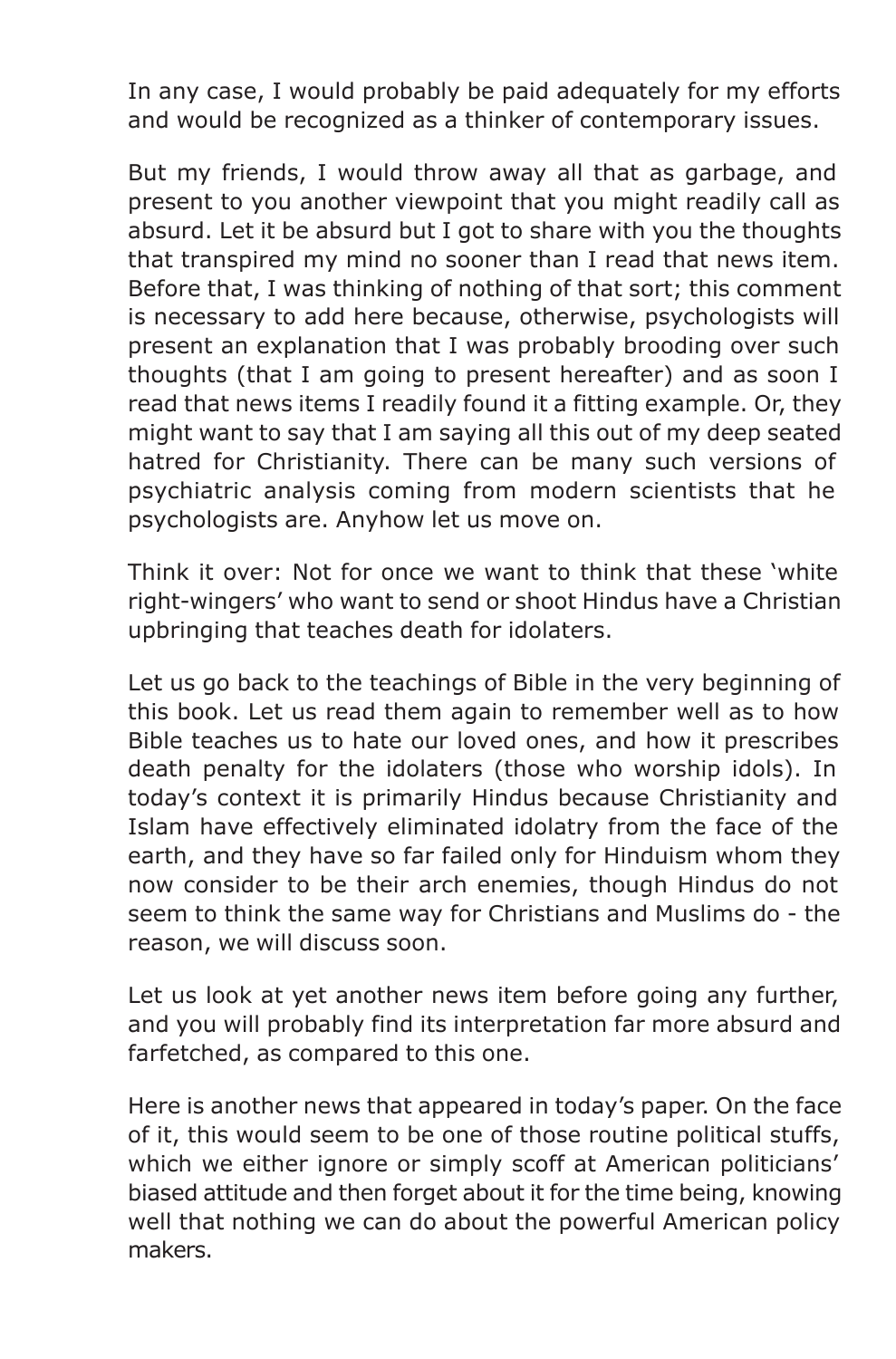Source: The Free Press Journal, 31 October 2003 p 2

Holding both BhaaratVarsh and Pakistan, whom Rocca [US Assistant Secretary of State Christina Rocca] described as close US allies, responsible for the Kashmir imbroglio, Rocca said the US policy was to "encourage" both the countries to sit down and resolve their difference. Terming as "excellent" Pakistan's cooperation in counter-terrorism since 9/11, she said the US looked to Islamabad to do everything in it's power to prevent extremist groups operating on its soil from crossing Line of Control.

*Probably you do not notice the pattern because it is disguised under a different image. On the face of it, this may appear to you as American double-talk. But look beneath it. Why do they have such attitude? Don't try to color it in usual 'political' or 'economic' parlance. That is how we look at things in Allopathy. We focus at the disease. Just look at it differently, from religious angle, and you will notice the underlying pattern, which is same. Look at the root cause disregard how deep the root may be, and how difficult it may be to trace it. With time and its depth, we may have even lost the sight of its origin!*

### **So you keep groping all over but the real thing deludes you, from start to end it is all about polytheism vs. Monotheism, many gods vs. One God**

It is Monotheism's (belief in only one God) opposition to Polytheism (belief in many gods). You will find all Monotheists, like followers of Christianity and Islam (predominantly), fundamentally in opposition to Polytheists, like (predominantly) Hindus. But you won't find the same attitude in Polytheists because they embrace belief in many gods, which includes the gods of Monotheism.

*You might say, in case of Christina Rocca, where does the question of Monotheists opposing Polytheists come from? It is not about the individual as such, but about the deeper psyche of those individuals who collectively make US policy. They come from the same origin of Christianity, which makes up their deeper psyche. When it comes to making a choice between a Polytheist (BhaaratVarsh, which they perceive as Hindu India) and a*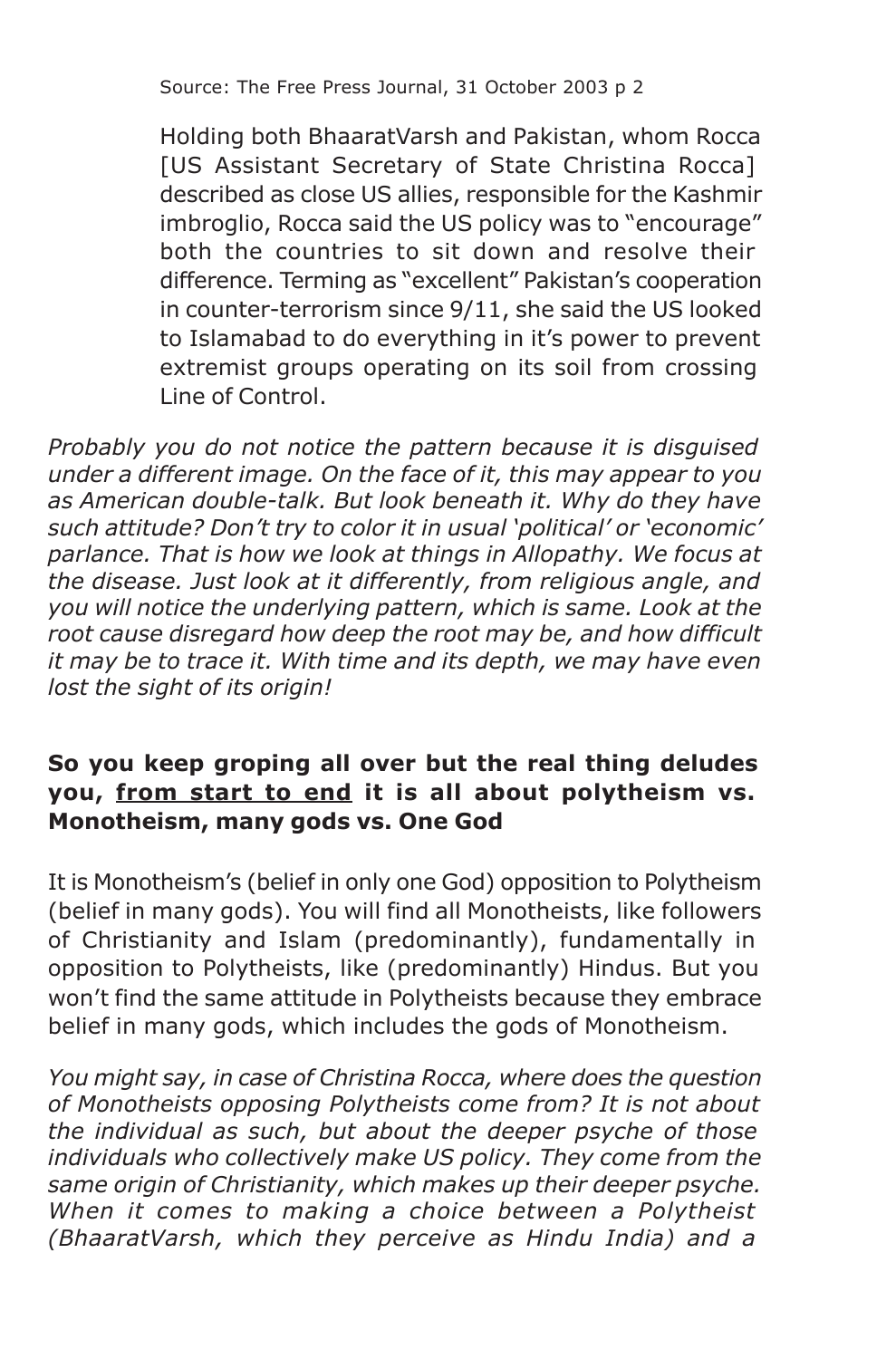*Monotheist (Pakistan, officially declared Muslim nation), their natural tendency would be to take the side of Monotheist, despite the fact they know very well that, in this particular case, the Monotheist nation happens to be the true mischief maker. Yet they find it so very difficult to admit the truth, because they simply cannot do that. Until now they may have deliberately kept their eyes closed towards ample evidence of Pakistani terrorism in Kashmir, and when it hurt them below the belt (attack on World Trade Center) they may have woken up to the reality, and yet they find it so very difficult to take the side of truth because it would amount to supporting a Polytheist nation.*

Please do not tell me that I am mixing up the issues of American politics (anti-Taliban interests) and American economics (of armament sales) with American religiousness, simply out of my lack of understanding of the profundities involved in those areas. *After all, the boundaries of religious, political and economic issues are all merged in each other when it comes to Christianity.* Their separate identities are lost and I hope you have seen sufficient evidence thereof in earlier pages, and you will see much more in coming pages of this book as well as the next book.

> Source: The Myth of St Thomas and Mylapore Shiva Temple, pp 121-122

> Ishwar Sharan: Christianity ... is and has always been a system of imperialist politics and financial racketeering practiced under the guise of religion.

### **And finally when the argument stops at atheists, their choice is very simple**

*One may want to argue that all American policy makers may not be Christian, some may be atheist. Well, when it comes to American Atheist policy-makers (those who do not believe in God's existence), and they face the hard decision to choose between Polytheists and Monotheists, their subconscious choice tilts towards the Monotheists. To an Atheist, Monotheism is a lesser evil than Polytheism. To them, Polytheism is just too much. Their simple reaction would be, we don't believe in existence of God and these people have so many of them, uncountable; they must be out of their mind! Finally, both types end up taking the same side.*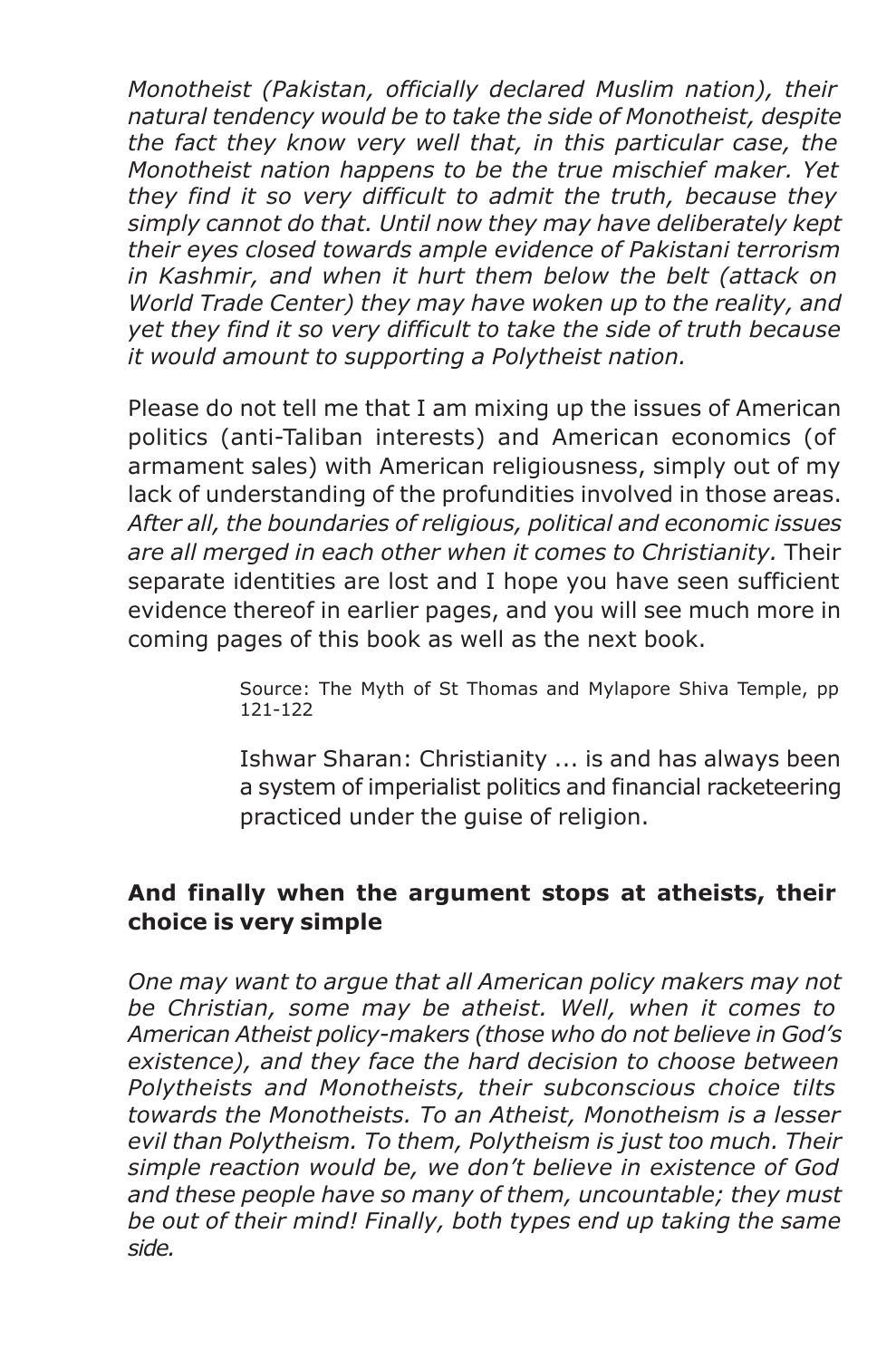*So these American policy makers, be they monotheist or atheist, when it comes to making a choice between the two, they prefer the monotheist, be it a conscious act or otherwise.*

### **Have you wondered why is it that FakeSecularists invariably take the side of Christians and Muslims in opposition to Hindus?**

*These FakeSecularists are generally atheists. Christianized education has already turned them anti-Hindu but it failed to convince them to become Christian. So they tried to become neutral, but Christianity's influence had been deep enough on them not to let them remain honest towards being neutral. They became FakeSecularist.*

When Atheists have no option but to take the side, they would be more comfortable with one God rather than too many gods, as they themselves believe in no God. This is the reason why FakeSecularists take side of Muslims and Christians even if the truth and justice is on the side of Hindus (example: Ayodhya imbroglio). For them Monotheism is the lesser of the two evils. After all, in politics you have to consider all aspects before you take sides, and deeper psyche issues do play their respective roles!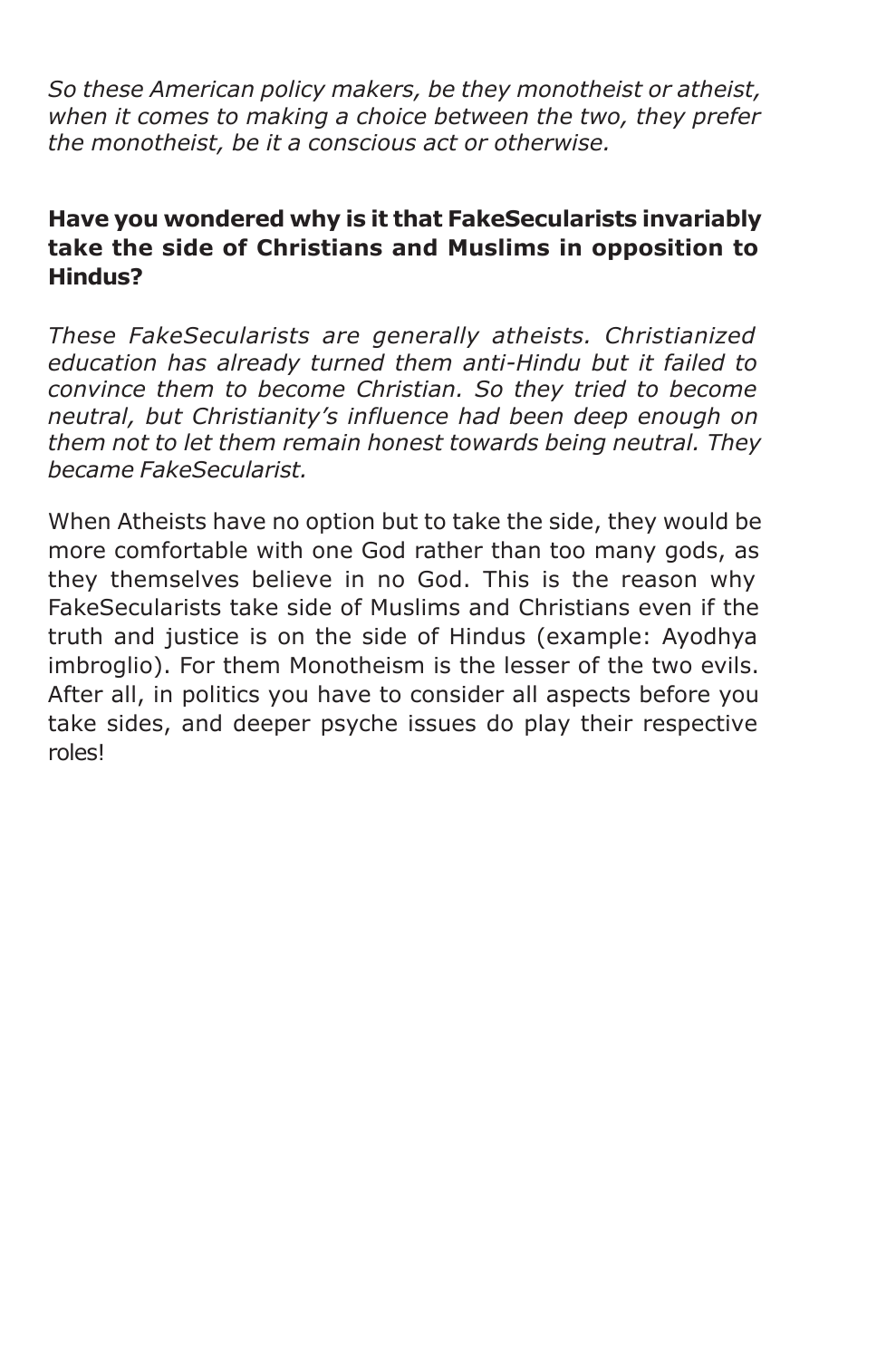### Part - 10

Truth is bitter Truth is bitter Truth is bitter Truth is bitter Truth is bitter Truth is bitter Truth is bitter Truth is bitter Truth is bitter Truth is bitter Truth is bitter Truth is bitter Truth is bitter Truth is bitter Truth is bitter Truth is bitter Truth is bitter Truth is bitter Truth is bitter Truth is bitter Truth is bitter Truth is bitter Truth is bitter Truth is bitter Truth is bitter Truth is bitter Truth is bitter Truth is bitter Truth is bitter Truth is bitter Truth is bitter Truth is bitter Truth is bitter Truth is bitter Truth is bitter Truth is bitter Truth is bitter Truth is bitter Truth is bitter Truth is bitter Truth is bitter Truth is bitter Truth is bitter Truth is bitter Truth is bitter Truth is bitter Truth is bitter Truth is bitter Truth is bitter Truth is bitter Truth is bitter Truth is bitter Truth is bitter Truth is bitter Truth is bitter Truth is bitter Truth is bitter Truth is bitter Truth is bitter Truth is bitter Truth is bitter Truth is bitter Truth is bitter Truth is bitter Truth is bitter Truth is bitter Truth is bitter Truth is bitter Truth is bitter Truth is bitter Truth is bitter Truth is bitter Truth is bitter Truth is bitter Truth is bitter Truth is bitter Truth is bitter Truth is bitter Truth is bitter Truth is bitter Truth is bitter Truth is bitter Truth is bitter Truth is bitter Truth is bitter Truth is bitter Truth is bitter Truth is bitter Truth is bitter Truth is bitter Truth is bitter Truth is bitter Truth is bitter Truth is bitter Truth is bitter Truth is bitter Truth is bitter Truth is bitter Truth is bitter Truth is bitter Truth is bitter Truth is bitter Truth is bitter Truth is bitter Truth is bitter Truth is bitter Truth is bitter Truth is bitter Truth is bitter Truth is bitter Truth is bitter Truth is bitter Truth is bitter Truth is bitter Truth is bitter Truth is bitter Truth is bitter Truth is bitter Truth is bitter Truth is bitter Truth is bitter Truth is bitter Truth is bitter Truth is bitter Truth is bitter Truth is bitter Truth is bitter Truth is bitter Truth is bitter Truth is bitter Truth is bitter Truth is bitter Truth is bitter Truth is bitter Truth is bitter Truth is bitter Truth is bitter Truth is bitter Truth is bitter Truth is bitter Truth is bitter Truth is bitter Truth is bitter Truth is bitter Truth is bitter Truth is bitter Truth is bitter Truth is bitter Truth is bitter Truth is bitter Truth is bitter Truth is bitter Truth is bitter Truth is bitter Truth is bitter Truth is bitter Truth is bitter Truth is bitter Truth is bitter Truth is bitter Truth is bitter Truth is bitter Truth is bitter Truth is bitter Truth is bitter Truth is bitter Truth is bitter Truth is bitter Truth is bitter Truth is bitter Truth is bitter Truth is bitter Truth is bitter Truth is bitter Truth is bitter Truth is bitter Truth is bitter Truth is bitter Truth is bitter Truth is bitter Truth is bitter Truth is bitter Truth is bitter Truth is bitter Truth is bitter Truth is bitter Truth is bitter Truth is bitter Truth is bitter Truth is bitter Truth is bitter Truth is bitter Truth is bitter Truth is bitter Truth is bitter Truth is bitter Truth is bitter Truth is bitter Truth is bitter Truth is bitter Truth is bitter Truth is bitter Truth is bitter Truth is bitter Truth is bitter Truth is bitter Truth is bitter Truth is bitter Truth is bitter Truth is bitter Truth is bitter Truth is bitter Truth is bitter Truth is bitter Truth is bitter Truth is bitter Truth is bitter

### Epilogue

Truth is bitter Truth is bitter Truth is bitter Truth is bitter Truth is bitter Truth is bitter Truth is bitter Truth is bitter Truth is bitter Truth is bitter Truth is bitter Truth is bitter Truth is bitter Truth is bitter Truth is bitter Truth is bitter Truth is bitter Truth is bitter Truth is bitter Truth is bitter Truth is bitter Truth is bitter Truth is bitter Truth is bitter Truth is bitter Truth is bitter Truth is bitter Truth is bitter Truth is bitter Truth is bitter Truth is bitter Truth is bitter Truth is bitter Truth is bitter Truth is bitter Truth is bitter Truth is bitter Truth is bitter Truth is bitter Truth is bitter Truth is bitter Truth is bitter Truth is bitter Truth is bitter Truth is bitter Truth is bitter Truth is bitter Truth is bitter Truth is bitter Truth is bitter Truth is bitter Truth is bitter Truth is bitter Truth is bitter Truth is bitter Truth is bitter Truth is bitter Truth is bitter Truth is bitter Truth is bitter Truth is bitter Truth is bitter Truth is bitter Truth is bitter Truth is bitter Truth is bitter Truth is bitter Truth is bitter Truth is bitter Truth is bitter Truth is bitter Truth is bitter Truth is bitter Truth is bitter Truth is bitter Truth is bitter Truth is bitter Truth is bitter Truth is bitter Truth is bitter Truth is bitter Truth is bitter Truth is bitter Truth is bitter Truth is bitter Truth is bitter Truth is bitter Truth is bitter Truth is bitter Truth is bitter Truth is bitter Truth is bitter Truth is bitter Truth is bitter Truth is bitter Truth is bitter Truth is bitter Truth is bitter Truth is bitter Truth is bitter Truth is bitter Truth is bitter Truth is bitter Truth is bitter Truth is bitter Truth is bitter Truth is bitter Truth is bitter Truth is bitter Truth is bitter Truth is bitter Truth is bitter Truth is bitter Truth is bitter Truth is bitter Truth is bitter Truth is bitter Truth is bitter Truth is bitter Truth is bitter Truth is bitter Truth is bitter Truth is bitter Truth is bitter Truth is bitter Truth is bitter Truth is bitter Truth is bitter Truth is bitter Truth is bitter Truth is bitter Truth is bitter Truth is bitter Truth is bitter Truth is bitter Truth is bitter Truth is bitter Truth is bitter Truth is bitter Truth is bitter Truth is bitter Truth is bitter Truth is bitter Truth is bitter Truth is bitter Truth is bitter Truth is bitter Truth is bitter Truth is bitter Truth is bitter Truth is bitter Truth is bitter Truth is bitter Truth is bitter Truth is bitter Truth is bitter Truth is bitter Truth is bitter Truth is bitter Truth is bitter Truth is bitter Truth is bitter Truth is bitter Truth is bitter Truth is bitter Truth is bitter Truth is bitter Truth is bitter Truth is bitter Truth is bitter Truth is bitter Truth is bitter Truth is bitter Truth is bitter Truth is bitter Truth is bitter Truth is bitter Truth is bitter Truth is bitter Truth is bitter Truth is bitter Truth is bitter Truth is bitter Truth is bitter Truth is bitter Truth is bitter Truth is bitter Truth is bitter Truth is bitter Truth is bitter Truth is bitter Truth is bitter Truth is bitter Truth is bitter Truth is bitter Truth is bitter Truth is bitter Truth is bitter Truth is bitter Truth is bitter Truth is bitter Truth is bitter Truth is bitter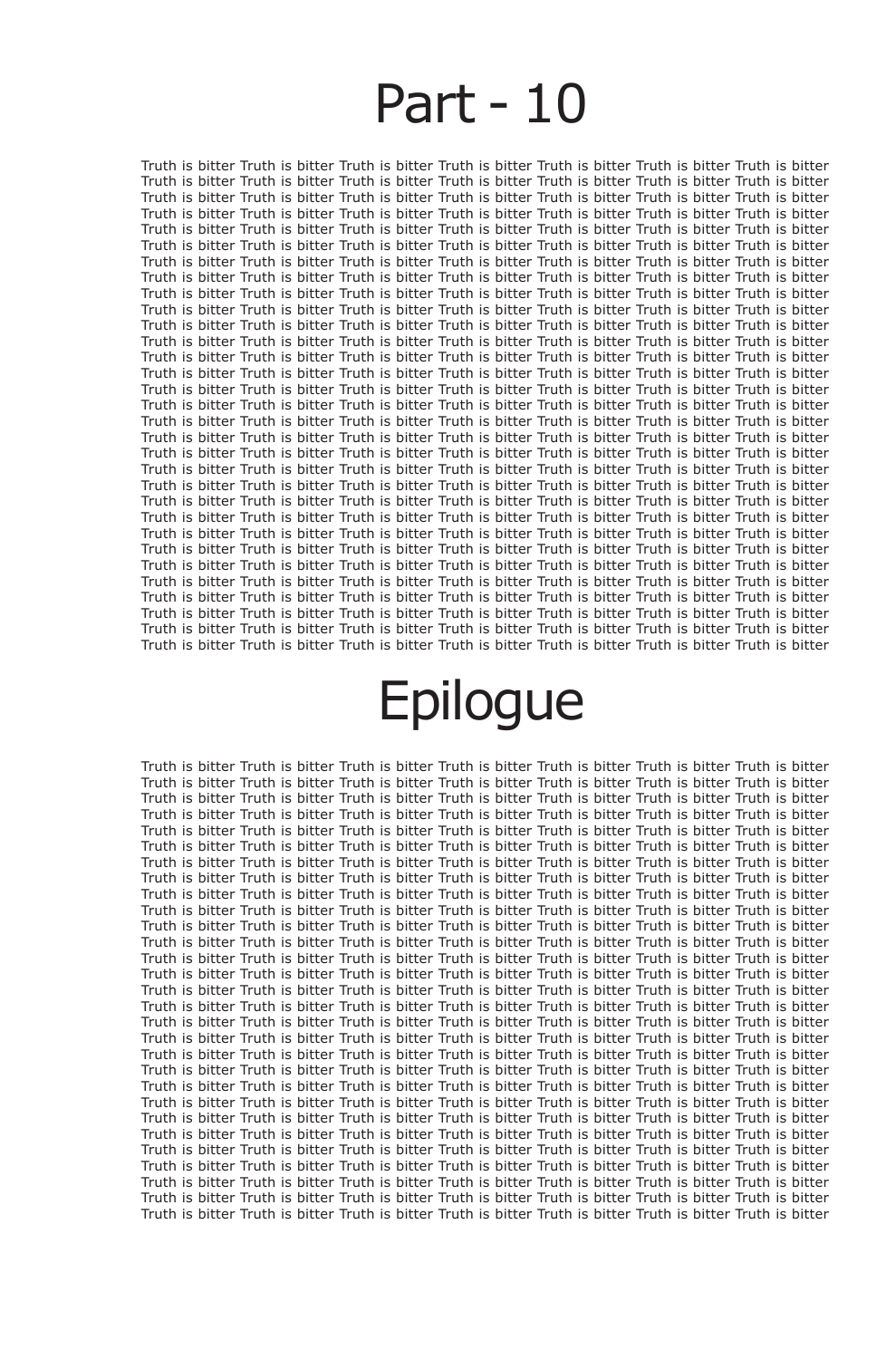### Part - 10 A

Truth is bitter Truth is bitter Truth is bitter Truth is bitter Truth is bitter Truth is bitter Truth is bitter Truth is bitter Truth is bitter Truth is bitter Truth is bitter Truth is bitter Truth is bitter Truth is bitter Truth is bitter Truth is bitter Truth is bitter Truth is bitter Truth is bitter Truth is bitter Truth is bitter Truth is bitter Truth is bitter Truth is bitter Truth is bitter Truth is bitter Truth is bitter Truth is bitter Truth is bitter Truth is bitter Truth is bitter Truth is bitter Truth is bitter Truth is bitter Truth is bitter Truth is bitter Truth is bitter Truth is bitter Truth is bitter Truth is bitter Truth is bitter Truth is bitter Truth is bitter Truth is bitter Truth is bitter Truth is bitter Truth is bitter Truth is bitter Truth is bitter Truth is bitter Truth is bitter Truth is bitter Truth is bitter Truth is bitter Truth is bitter Truth is bitter Truth is bitter Truth is bitter Truth is bitter Truth is bitter Truth is bitter Truth is bitter Truth is bitter Truth is bitter Truth is bitter Truth is bitter Truth is bitter Truth is bitter Truth is bitter Truth is bitter Truth is bitter Truth is bitter Truth is bitter Truth is bitter Truth is bitter Truth is bitter Truth is bitter Truth is bitter Truth is bitter Truth is bitter Truth is bitter Truth is bitter Truth is bitter Truth is bitter Truth is bitter Truth is bitter Truth is bitter Truth is bitter Truth is bitter Truth is bitter Truth is bitter Truth is bitter Truth is bitter Truth is bitter Truth is bitter Truth is bitter Truth is bitter Truth is bitter Truth is bitter Truth is bitter Truth is bitter Truth is bitter Truth is bitter Truth is bitter Truth is bitter Truth is bitter Truth is bitter Truth is bitter Truth is bitter Truth is bitter Truth is bitter Truth is bitter Truth is bitter Truth is bitter Truth is bitter Truth is bitter Truth is bitter Truth is bitter Truth is bitter Truth is bitter Truth is bitter Truth is bitter Truth is bitter Truth is bitter Truth is bitter Truth is bitter Truth is bitter Truth is bitter Truth is bitter Truth is bitter Truth is bitter Truth is bitter Truth is bitter Truth is bitter Truth is bitter Truth is bitter Truth is bitter Truth is bitter Truth is bitter Truth is bitter Truth is bitter Truth is bitter Truth is bitter Truth is bitter Truth is bitter Truth is bitter Truth is bitter Truth is bitter Truth is bitter Truth is bitter Truth is bitter Truth is bitter Truth is bitter Truth is bitter Truth is bitter Truth is bitter Truth is bitter Truth is bitter Truth is bitter Truth is bitter Truth is bitter Truth is bitter Truth is bitter Truth is bitter Truth is bitter Truth is bitter Truth is bitter Truth is bitter Truth is bitter Truth is bitter Truth is bitter Truth is bitter Truth is bitter Truth is bitter Truth is bitter Truth is bitter Truth is bitter Truth is bitter Truth is bitter Truth is bitter Truth is bitter Truth is bitter Truth is bitter Truth is bitter Truth is bitter Truth is bitter Truth is bitter Truth is bitter Truth is bitter Truth is bitter Truth is bitter Truth is bitter Truth is bitter Truth is bitter Truth is bitter Truth is bitter

# Christianity strangles all other religions

Truth is bitter Truth is bitter Truth is bitter Truth is bitter Truth is bitter Truth is bitter Truth is bitter Truth is bitter Truth is bitter Truth is bitter Truth is bitter Truth is bitter Truth is bitter Truth is bitter Truth is bitter Truth is bitter Truth is bitter Truth is bitter Truth is bitter Truth is bitter Truth is bitter Truth is bitter Truth is bitter Truth is bitter Truth is bitter Truth is bitter Truth is bitter Truth is bitter Truth is bitter Truth is bitter Truth is bitter Truth is bitter Truth is bitter Truth is bitter Truth is bitter Truth is bitter Truth is bitter Truth is bitter Truth is bitter Truth is bitter Truth is bitter Truth is bitter Truth is bitter Truth is bitter Truth is bitter Truth is bitter Truth is bitter Truth is bitter Truth is bitter Truth is bitter Truth is bitter Truth is bitter Truth is bitter Truth is bitter Truth is bitter Truth is bitter Truth is bitter Truth is bitter Truth is bitter Truth is bitter Truth is bitter Truth is bitter Truth is bitter Truth is bitter Truth is bitter Truth is bitter Truth is bitter Truth is bitter Truth is bitter Truth is bitter Truth is bitter Truth is bitter Truth is bitter Truth is bitter Truth is bitter Truth is bitter Truth is bitter Truth is bitter Truth is bitter Truth is bitter Truth is bitter Truth is bitter Truth is bitter Truth is bitter Truth is bitter Truth is bitter Truth is bitter Truth is bitter Truth is bitter Truth is bitter Truth is bitter Truth is bitter Truth is bitter Truth is bitter Truth is bitter Truth is bitter Truth is bitter Truth is bitter Truth is bitter Truth is bitter Truth is bitter Truth is bitter Truth is bitter Truth is bitter Truth is bitter Truth is bitter Truth is bitter Truth is bitter Truth is bitter Truth is bitter Truth is bitter Truth is bitter Truth is bitter Truth is bitter Truth is bitter Truth is bitter Truth is bitter Truth is bitter Truth is bitter Truth is bitter Truth is bitter Truth is bitter Truth is bitter Truth is bitter Truth is bitter Truth is bitter Truth is bitter Truth is bitter Truth is bitter Truth is bitter Truth is bitter Truth is bitter Truth is bitter Truth is bitter Truth is bitter Truth is bitter Truth is bitter Truth is bitter Truth is bitter Truth is bitter Truth is bitter Truth is bitter Truth is bitter Truth is bitter Truth is bitter Truth is bitter Truth is bitter Truth is bitter Truth is bitter Truth is bitter Truth is bitter Truth is bitter Truth is bitter Truth is bitter Truth is bitter Truth is bitter Truth is bitter Truth is bitter Truth is bitter Truth is bitter Truth is bitter Truth is bitter Truth is bitter Truth is bitter Truth is bitter Truth is bitter Truth is bitter Truth is bitter Truth is bitter Truth is bitter Truth is bitter Truth is bitter Truth is bitter Truth is bitter Truth is bitter Truth is bitter Truth is bitter Truth is bitter Truth is bitter Truth is bitter Truth is bitter Truth is bitter Truth is bitter Truth is bitter Truth is bitter Truth is bitter Truth is bitter Truth is bitter Truth is bitter Truth is bitter Truth is bitter Truth is bitter Truth is bitter Truth is bitter Truth is bitter Truth is bitter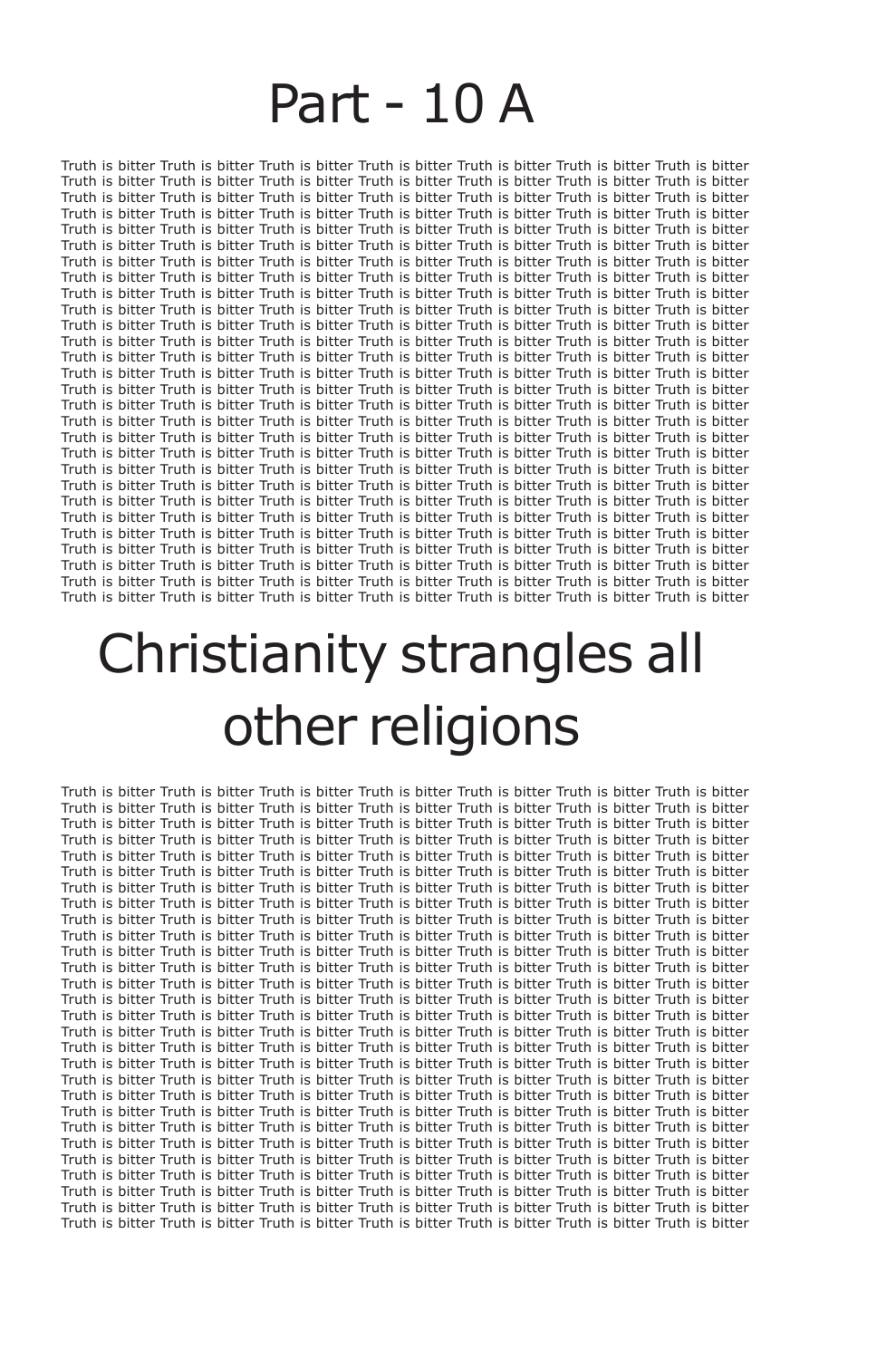I was trained as an auditor many years ago. Though I did not spend much of my work life in that profession, yet I liked it pretty much and used those skills in different environments fruitfully. For example, here I have chosen to audit history, instead of auditing accounts. It is not important, what image you carry of accountants but you will find me combining accountant's meticulous approach with Aquarian's foresight. You may not want to listen to me, what I have to tell you today, but that would be your choice.

Last year (July-August 2002) I visited Venezia (proud Italians do not call it Venice in anglicized fashion) at the invitation of an Italian professor of literature, a linguist and a person of sharp intellect, who had studied well Robindro Naath Thaakur (or call him in anglicized fashion the Nobel Laureate Ravindra Nath Tagore), as well as some of BhagavadGita.

### **Prof Meo must have found out early in life that Christianity knows nothing of God, and is incapable of knowing anything about the existence and nature of God**

*Professor D Meo (60) was Christian born, but turned agnostic at an early age. Those who lived closest to the hub of Christianity probably saw the true color of this religion, sooner than many of us did.*

*Oxford Dictionary describes an agonistic as 'a person who believes that nothing is known or can be known of the existence or nature of God' [p 34].*

*I did not realize it then, but now it occurs to me that Prof Meo might have turned agnostic after discovering the hidden fact that, to Christianity "nothing is known or can be known of the existence and nature of God", and as a follower of Christianity Prof Meo had no alternative but to turn agnostic.*

*Born Christian in Italy, having known of only one religion, the only source of spirituality happened to be Christianity and Prof Meo must have found out early in life that Christianity knows nothing of God, and is incapable of knowing anything about the existence and nature of God. As a result, there was no alternative but to turn agnostic.*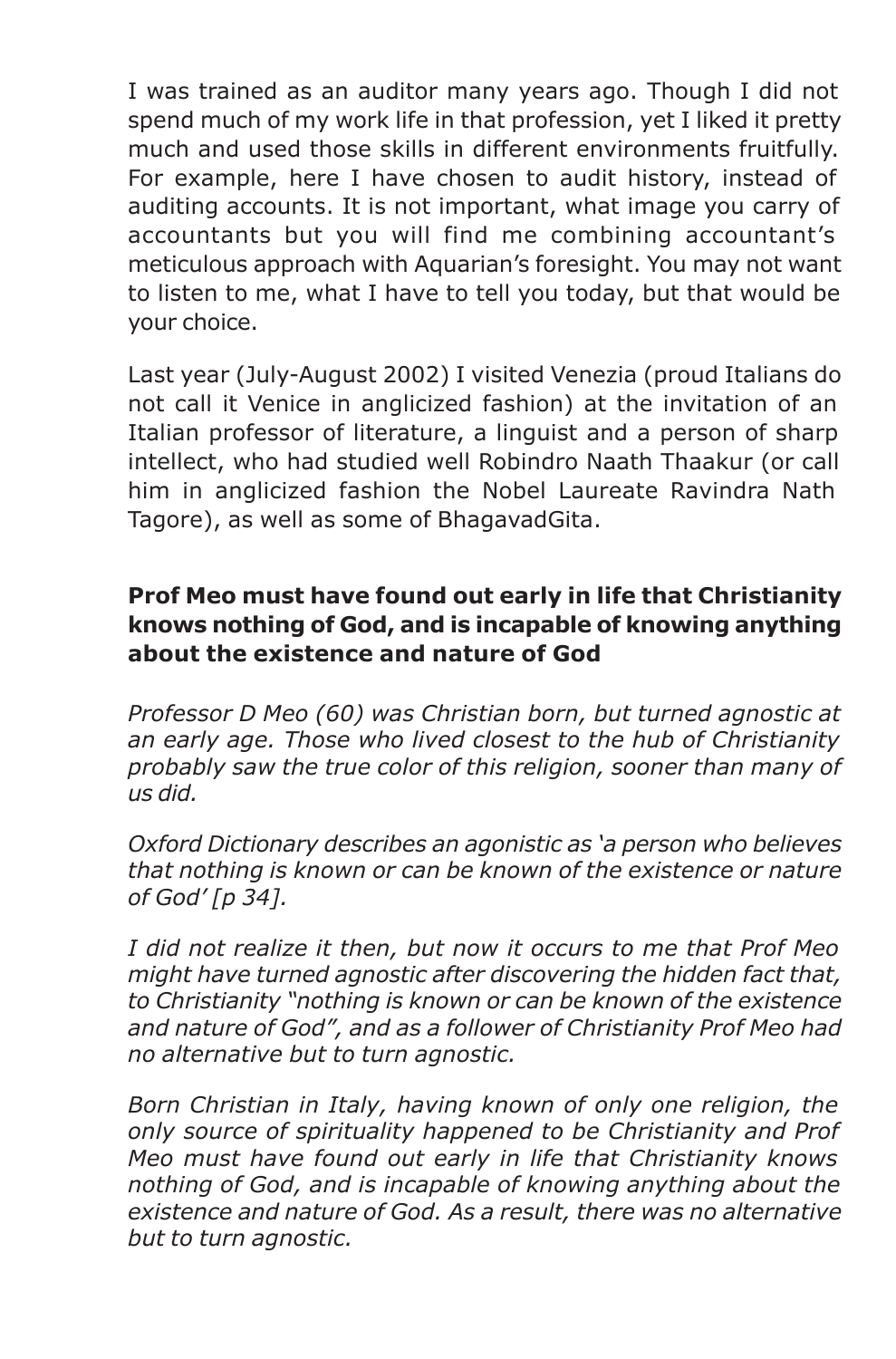#### **Those who could not turn agnostic, preferred to stay neutral and called themselves secular, and that was in Europe**

*Those in Europe, who could not turn agnostic, preferred to remain neutral. This is how, I would assume, Secularism was born in Europe. These people, the neutral ones, today prefer to call themselves as secularist.*

> **Secular** denoting attitudes, activities, or other things that have no religious or spiritual basis Oxford Dictionary, p 1681

### **But the jargon had caught fancy of our prime minister and he devised a new game**

But, please do not be misled by the use of the same term Secularism, in context of BhaaratVarsh. Many still call it India, not realizing that 'ChristianBritish Sun' has set long ago. ChristianBritish legacy lives close to the hearts of many till date in our country, so much for the Macaulay-effect*.*

Jawaharlal Nehru (the first Prime Minister of present-day BhaaratVarsh), turned a Communist at heart after his visit to Soviet Russia, coined a new term for Communism, specifically for use in our country. He preferred to clothe Communism in Bhaaratiya context, as Secularism.

*Nehru, probably, was very farsighted. He might have anticipated that one day Communism would be looked down upon, because the farce it truly is! So, he took due precautionary measures beforehand. This is how Communism lives well and flourishes even today, in our country, but in the disguise of Secularism, and enjoys very significant intellectual support.*

### **His legacy goes on and so does the power game and that should tell you, why these FakeSecularists are only anti-Hindu**

Though they call themselves Secular, these CommunistMarxists are primarily anti-Hindu. It is not the religion of Hinduism that makes them anti-Hindu. It is the power game that drives them so hard against Hindus.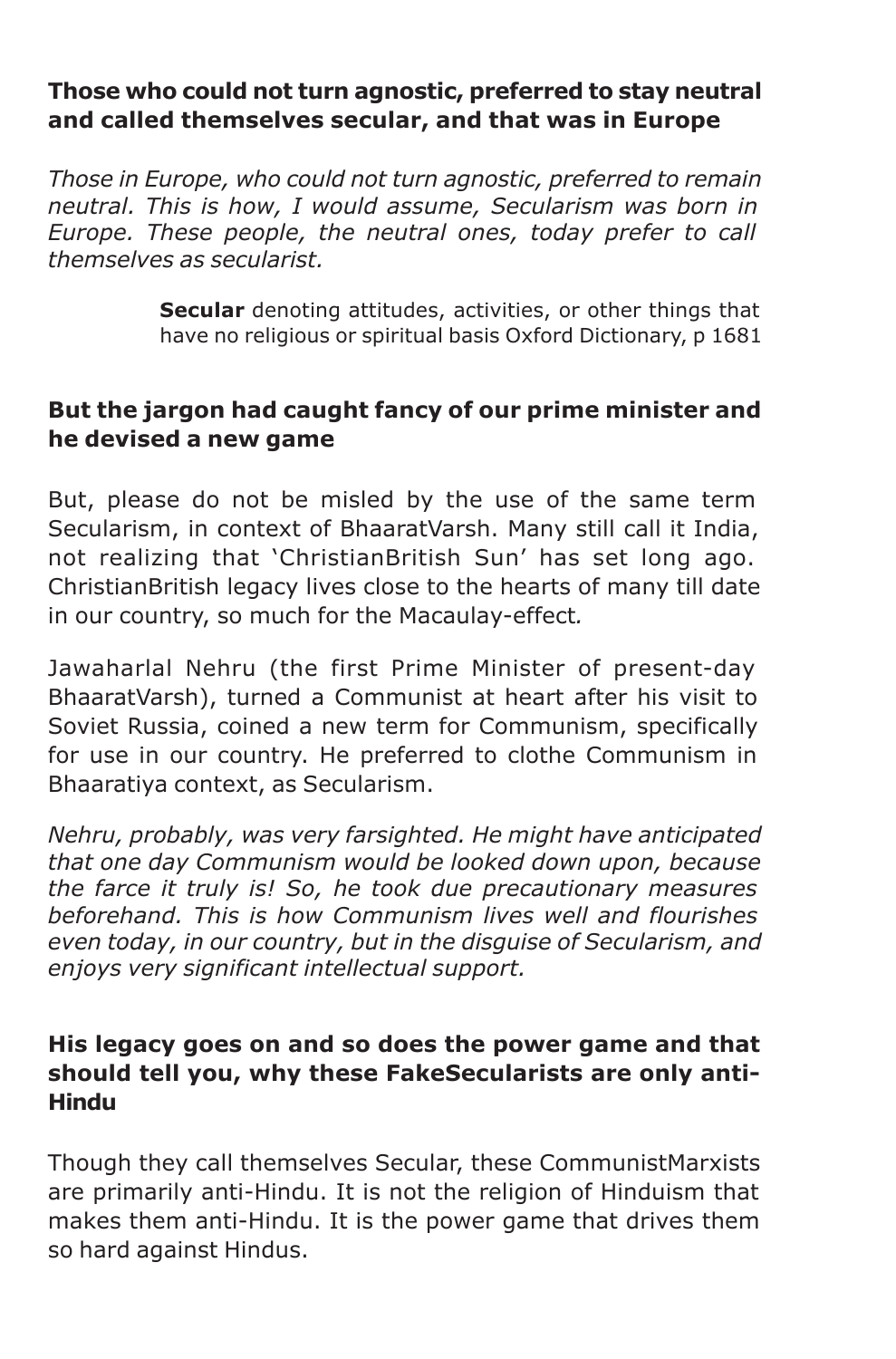They have illegitimately acquired (over past 50 years of Nehru dynasty after ChristianBritish left) an upper hand over the Hindus, and they do not want to give it up.

Christians and Muslims are not immediate threat to their powerhold and therefore, they perceive Hindu community as their number one enemy, but being cunning to the core they do not make their feeling public.

Instead, they continue to pose as the guardians and teachers to the Hindu community, carrying Hindu names on their shoulders, and thus remain the unidentified enemy of the Hindu community.

Now, Hindus have started getting a feel of their cunning game plan, but yet majority of the Hindus are quite oblivious of their game. Bhaaratiya Seculars take side of Muslims and Christians in every illegitimate case against the Hindus [details: *Arise Arjun awaken my Hindu nation* and *Ayodhya Shri Raam Mandir facts that did not reach you all*].

*Their strategy is very simple. They would fight these smaller enemies later; first the bigger one has to be defeated with combined efforts of the three.*

*And why do they consider Hindus their enemy number one? They have understood it very well that Islam (through its thousand years of genocide) and Christianity (with its two hundred years of world's worst ever Inquisition in Goa and surrounding areas, followed by Macaulayite conspiracy to wipe out Hindu education system and Hindu culture), could not obliterate Hinduism. Hinduism has proven to be the toughest opposition for Communism to overcome, and therefore, Hinduism has been their primary target.*

#### **Now, this may sound harsh but I have come to the conclusion, and that too for good reasons, that Christianity strangles all other religions; and this process of strangling is slow, widespread and decisive**

If only Prof Meo had an alternative but, unfortunately, had none! This is because, wherever Christianity has its stronghold, it strangles all other religions. It does not allow any other religion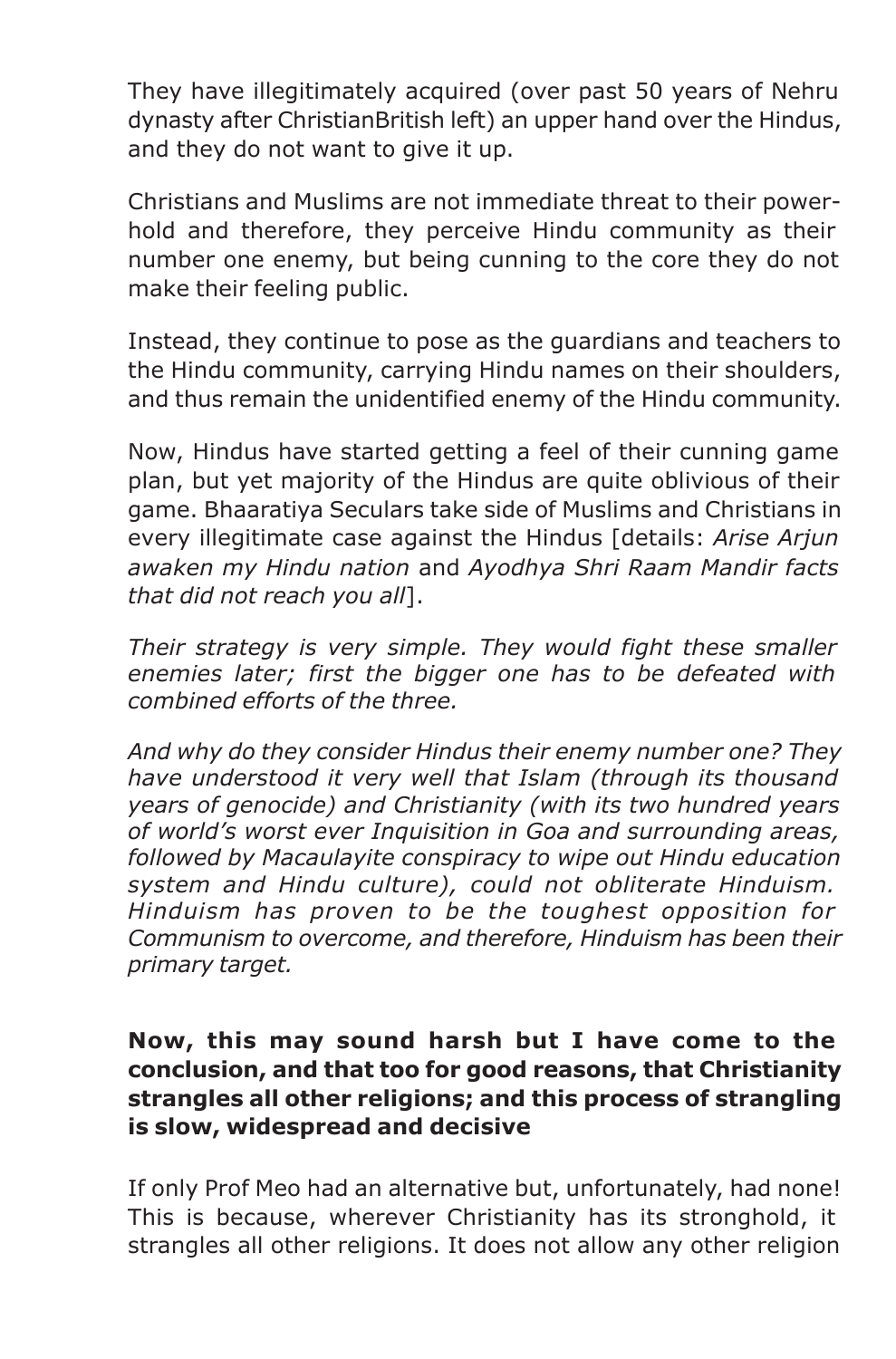to survive. This is the reason that now, finally after 2,000 years; Italy has declared itself a non-Christian State.

Prof Meo, finally, found an alternative but probably very late in life. It was through BhagavadGita. And, that is what took me to Italia (they do not call it Italy, probably they do not feel themselves British slaves in their minds).

*If only Christianity had known something about the existence and nature of God, it would not have strangled other religions.*

> **Strangle** squeeze or constrict the neck of (a person or animal), especially so as to cause death Oxford Dictionary p 1836

From my choice of this word 'Strangle', please do not think that I am overreacting. Hope you have realized by now that Christianity did strangle other religions, after studying the documentary evidence I have presented in this work, starting from the 'Past' till the 'Present', with due analysis of such evidence in my own way.

*This process of strangling, however, has been so slow (yet so decisive) that, with naked eyes, it has been hardly visible, unless you have had the vision to see through the outer cover.*

*This process of strangling has been so widespread (geographically) that its intensity has hardly been felt acutely enough by a substantial mass of people, at a given point of time, that they could feel compelled in their own minds to put all their might to resist this strangling.*

*And yet, this slow-motion widespread process of strangling has been so decisive that it has generated irreversible impact on the humanity over past two thousand years of its slow poisoning.*

**Have you ever wondered, why less than 3% people attended church in Italy, the birthplace of Christianity, where every day lunch time for an hour you see the drooping face of Pope John Paul II, and despite that Italians have kicked Christianity out?**

A good part of Europe finally rejected Christianity because it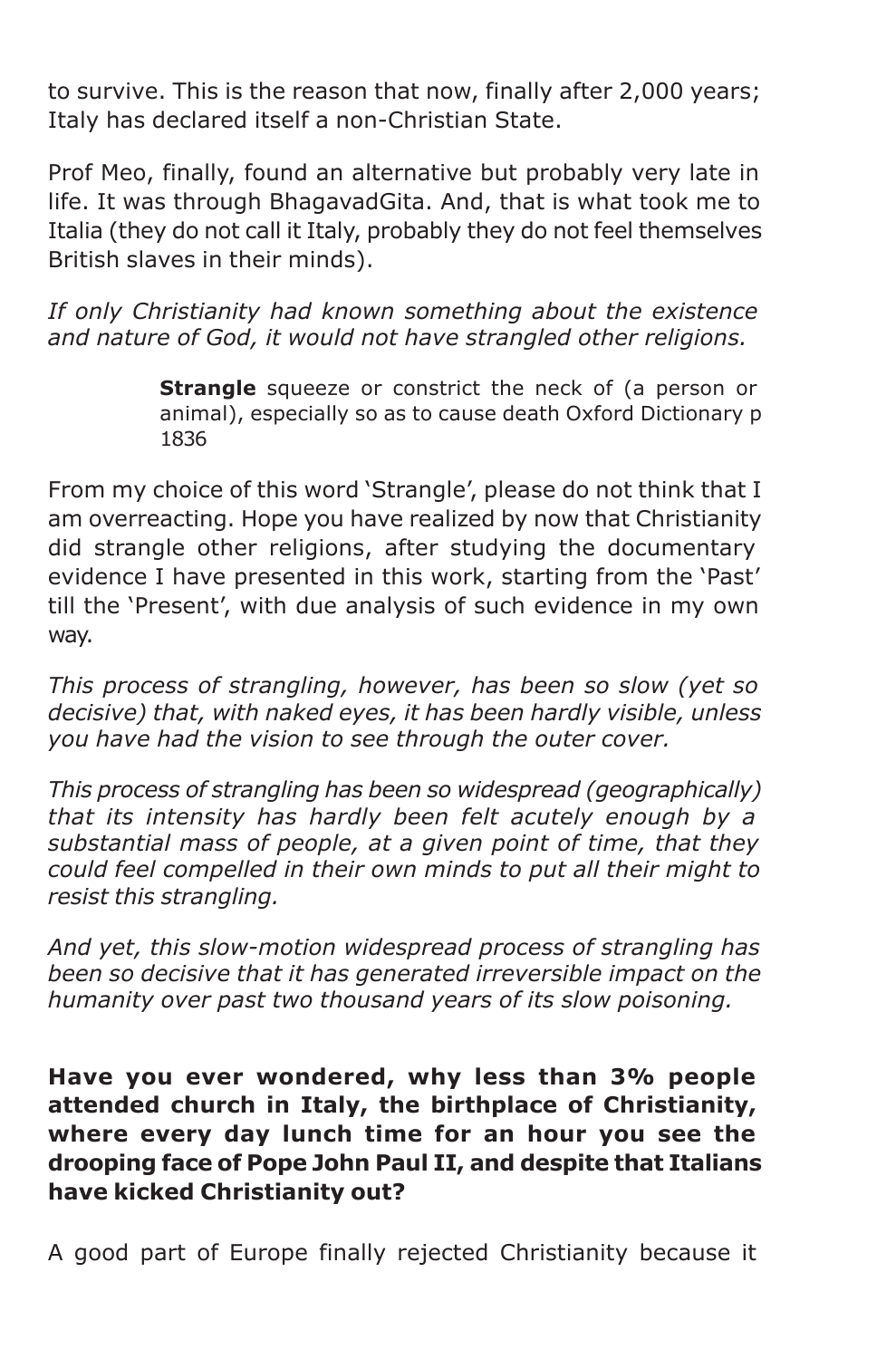strangles the religion itself. Probably this is the reason why a few years ago, statistics indicated that less than 3% of Italian population visited Christian churches. Prof Meo was no exception!

It happened where Christianity was born some 2,000 years ago. How it was born is different story altogether, not the story you have been told so often, but the story that had been deliberately (and fraudulently) withheld from you. And when the evidence came in form of archaeological findings of 1947, the Vatican kept a lid on it for almost 45 years using its money and influence. You will learn of that story from us very soon. When it became known, a major part of the mass media refrained from bringing it to public knowledge. Whose influence and whose money was at work is a different question?

### **That happened because Italians finally realized that Christianity strangulates not only other religions, but also the religion itself**

Oxford Dictionary defines Strangulation as 'the action or state of strangling or being strangled' [p 1836]. We have demonstrated through this work, and we will demonstrate through a series of books that will follow hereafter, that Christianity possesses an innate quality of strangulating "the religion itself". For, it is no religion in its standard sense. As we have witnessed through the pages of this book, it is a system of Imperialistic Politics and Financial Racketeering in disguise of religion. This is why Christianity strangulates the religion itself!

To understand Christianity better, it would be necessary for you to learn the lesser known facts about the origin and creed of Christianity, its formative period through which it steadily grew, the intrinsic qualities it acquired as it grew stronger and stronger. Part of this you have already learned from this work and a lot more will come to you from other works. Christianity that we generally know of, and Christianity that it truly is; are two different things altogether. Much the same way, as an elephant has different teeth to show (tusks) and different teeth to eat.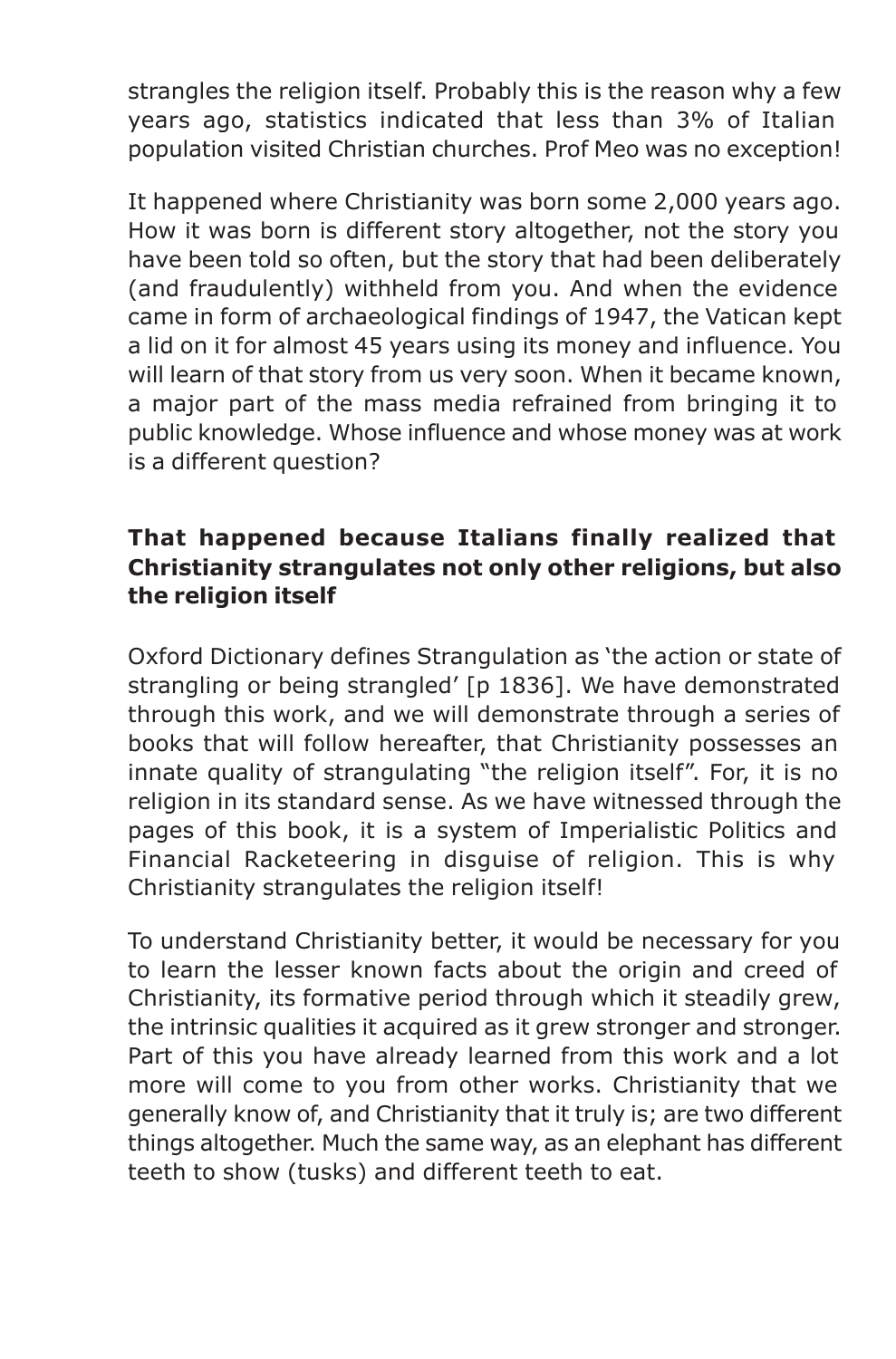### **And behind this remains the fact that the torchbearers of Christianity know nothing of existence and nature of God, and that is the precise reason why they love bloodbath and financial racketeering so much, and God is only their showpiece**

No one might come forward to support my theory that Christianity knows nothing of God and more importantly, it is incapable of knowing anything about the existence and nature of God. Such a weird theory could not be presented without adequate supporting evidence. Therefore, it imposes on me the responsibility to demonstrate that the torchbearers of Christianity know nothing of the existence and nature of God, except that they make false claims and often use fraudulent means to achieve their objectives.

Oxford Dictionary describes [p 1955] torchbearer as 'a person who leads or inspires others in working towards a valued goal'. In this context, attaining God is the valued goal, and persons who lead or inspire other Christians are Christian Popes, Christian Saints, Christian Archbishops, and Christian Cardinals, whose characters we have already witnessed and will witness later.

Why is it so important to first understand them and their hidden characters as supported by their actions? It is because, the character they themselves possess, is the character they pass on to their followers. Their thinking shapes the thinking of their followers, and we have seen plenty of evidence in the actions of their followers too, through this work and we will see more in other works. I cannot point finger at them without having enough supporting evidence. Evidence: that is what I have been presenting, and I am going to present through these writings. The evidence is so voluminous that even if I were to attempt at making it brief (yet sufficiently intelligible), I cannot possibly contain them in one book. So, you have to continue your journey with me further, if so far I have been able to arouse your interest through this introductory work.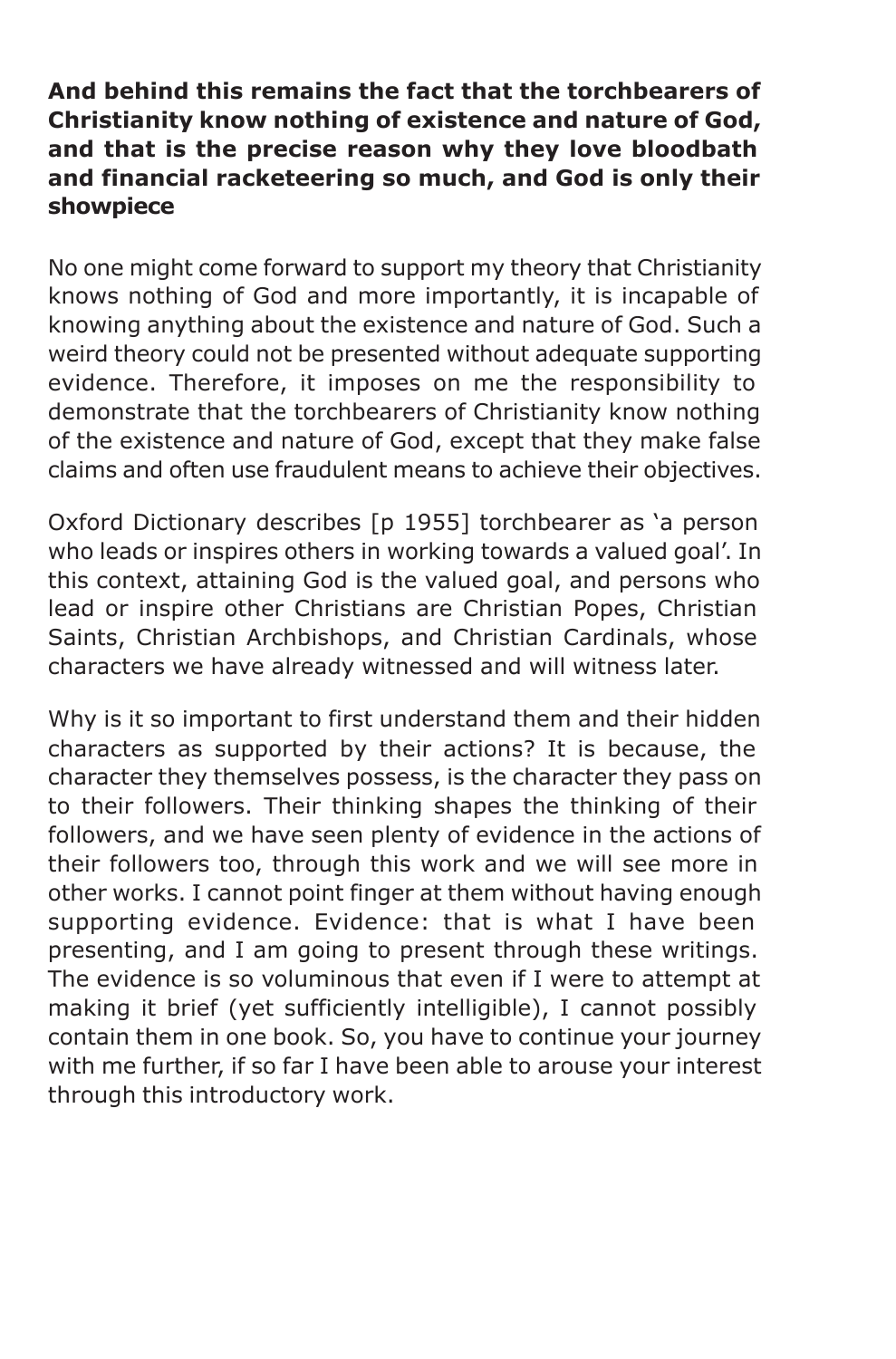### Part - 10 B

Truth is bitter Truth is bitter Truth is bitter Truth is bitter Truth is bitter Truth is bitter Truth is bitter Truth is bitter Truth is bitter Truth is bitter Truth is bitter Truth is bitter Truth is bitter Truth is bitter Truth is bitter Truth is bitter Truth is bitter Truth is bitter Truth is bitter Truth is bitter Truth is bitter Truth is bitter Truth is bitter Truth is bitter Truth is bitter Truth is bitter Truth is bitter Truth is bitter Truth is bitter Truth is bitter Truth is bitter Truth is bitter Truth is bitter Truth is bitter Truth is bitter Truth is bitter Truth is bitter Truth is bitter Truth is bitter Truth is bitter Truth is bitter Truth is bitter Truth is bitter Truth is bitter Truth is bitter Truth is bitter Truth is bitter Truth is bitter Truth is bitter Truth is bitter Truth is bitter Truth is bitter Truth is bitter Truth is bitter Truth is bitter Truth is bitter Truth is bitter Truth is bitter Truth is bitter Truth is bitter Truth is bitter Truth is bitter Truth is bitter Truth is bitter Truth is bitter Truth is bitter Truth is bitter Truth is bitter Truth is bitter Truth is bitter Truth is bitter Truth is bitter Truth is bitter Truth is bitter Truth is bitter Truth is bitter Truth is bitter Truth is bitter Truth is bitter Truth is bitter Truth is bitter Truth is bitter Truth is bitter Truth is bitter Truth is bitter Truth is bitter Truth is bitter Truth is bitter Truth is bitter Truth is bitter Truth is bitter Truth is bitter Truth is bitter Truth is bitter Truth is bitter Truth is bitter Truth is bitter Truth is bitter Truth is bitter Truth is bitter Truth is bitter Truth is bitter Truth is bitter Truth is bitter Truth is bitter Truth is bitter Truth is bitter Truth is bitter Truth is bitter Truth is bitter Truth is bitter Truth is bitter Truth is bitter Truth is bitter Truth is bitter Truth is bitter Truth is bitter Truth is bitter Truth is bitter Truth is bitter Truth is bitter Truth is bitter Truth is bitter Truth is bitter Truth is bitter Truth is bitter Truth is bitter Truth is bitter Truth is bitter Truth is bitter Truth is bitter Truth is bitter Truth is bitter Truth is bitter Truth is bitter Truth is bitter Truth is bitter Truth is bitter Truth is bitter Truth is bitter Truth is bitter Truth is bitter Truth is bitter Truth is bitter Truth is bitter Truth is bitter Truth is bitter Truth is bitter Truth is bitter Truth is bitter Truth is bitter Truth is bitter Truth is bitter Truth is bitter Truth is bitter Truth is bitter Truth is bitter Truth is bitter Truth is bitter Truth is bitter Truth is bitter Truth is bitter Truth is bitter Truth is bitter Truth is bitter Truth is bitter Truth is bitter Truth is bitter Truth is bitter Truth is bitter Truth is bitter Truth is bitter Truth is bitter Truth is bitter Truth is bitter Truth is bitter Truth is bitter Truth is bitter Truth is bitter Truth is bitter Truth is bitter Truth is bitter Truth is bitter Truth is bitter Truth is bitter Truth is bitter Truth is bitter Truth is bitter Truth is bitter

# Why seek shelter under the slogan 'Hinduism is not a religion but a way of life'?

Truth is bitter Truth is bitter Truth is bitter Truth is bitter Truth is bitter Truth is bitter Truth is bitter Truth is bitter Truth is bitter Truth is bitter Truth is bitter Truth is bitter Truth is bitter Truth is bitter Truth is bitter Truth is bitter Truth is bitter Truth is bitter Truth is bitter Truth is bitter Truth is bitter Truth is bitter Truth is bitter Truth is bitter Truth is bitter Truth is bitter Truth is bitter Truth is bitter Truth is bitter Truth is bitter Truth is bitter Truth is bitter Truth is bitter Truth is bitter Truth is bitter Truth is bitter Truth is bitter Truth is bitter Truth is bitter Truth is bitter Truth is bitter Truth is bitter Truth is bitter Truth is bitter Truth is bitter Truth is bitter Truth is bitter Truth is bitter Truth is bitter Truth is bitter Truth is bitter Truth is bitter Truth is bitter Truth is bitter Truth is bitter Truth is bitter Truth is bitter Truth is bitter Truth is bitter Truth is bitter Truth is bitter Truth is bitter Truth is bitter Truth is bitter Truth is bitter Truth is bitter Truth is bitter Truth is bitter Truth is bitter Truth is bitter Truth is bitter Truth is bitter Truth is bitter Truth is bitter Truth is bitter Truth is bitter Truth is bitter Truth is bitter Truth is bitter Truth is bitter Truth is bitter Truth is bitter Truth is bitter Truth is bitter Truth is bitter Truth is bitter Truth is bitter Truth is bitter Truth is bitter Truth is bitter Truth is bitter Truth is bitter Truth is bitter Truth is bitter Truth is bitter Truth is bitter Truth is bitter Truth is bitter Truth is bitter Truth is bitter Truth is bitter Truth is bitter Truth is bitter Truth is bitter Truth is bitter Truth is bitter Truth is bitter Truth is bitter Truth is bitter Truth is bitter Truth is bitter Truth is bitter Truth is bitter Truth is bitter Truth is bitter Truth is bitter Truth is bitter Truth is bitter Truth is bitter Truth is bitter Truth is bitter Truth is bitter Truth is bitter Truth is bitter Truth is bitter Truth is bitter Truth is bitter Truth is bitter Truth is bitter Truth is bitter Truth is bitter Truth is bitter Truth is bitter Truth is bitter Truth is bitter Truth is bitter Truth is bitter Truth is bitter Truth is bitter Truth is bitter Truth is bitter Truth is bitter Truth is bitter Truth is bitter Truth is bitter Truth is bitter Truth is bitter Truth is bitter Truth is bitter Truth is bitter Truth is bitter Truth is bitter Truth is bitter Truth is bitter Truth is bitter Truth is bitter Truth is bitter Truth is bitter Truth is bitter Truth is bitter Truth is bitter Truth is bitter Truth is bitter Truth is bitter Truth is bitter Truth is bitter Truth is bitter Truth is bitter Truth is bitter Truth is bitter Truth is bitter Truth is bitter Truth is bitter Truth is bitter Truth is bitter Truth is bitter Truth is bitter Truth is bitter Truth is bitter Truth is bitter Truth is bitter Truth is bitter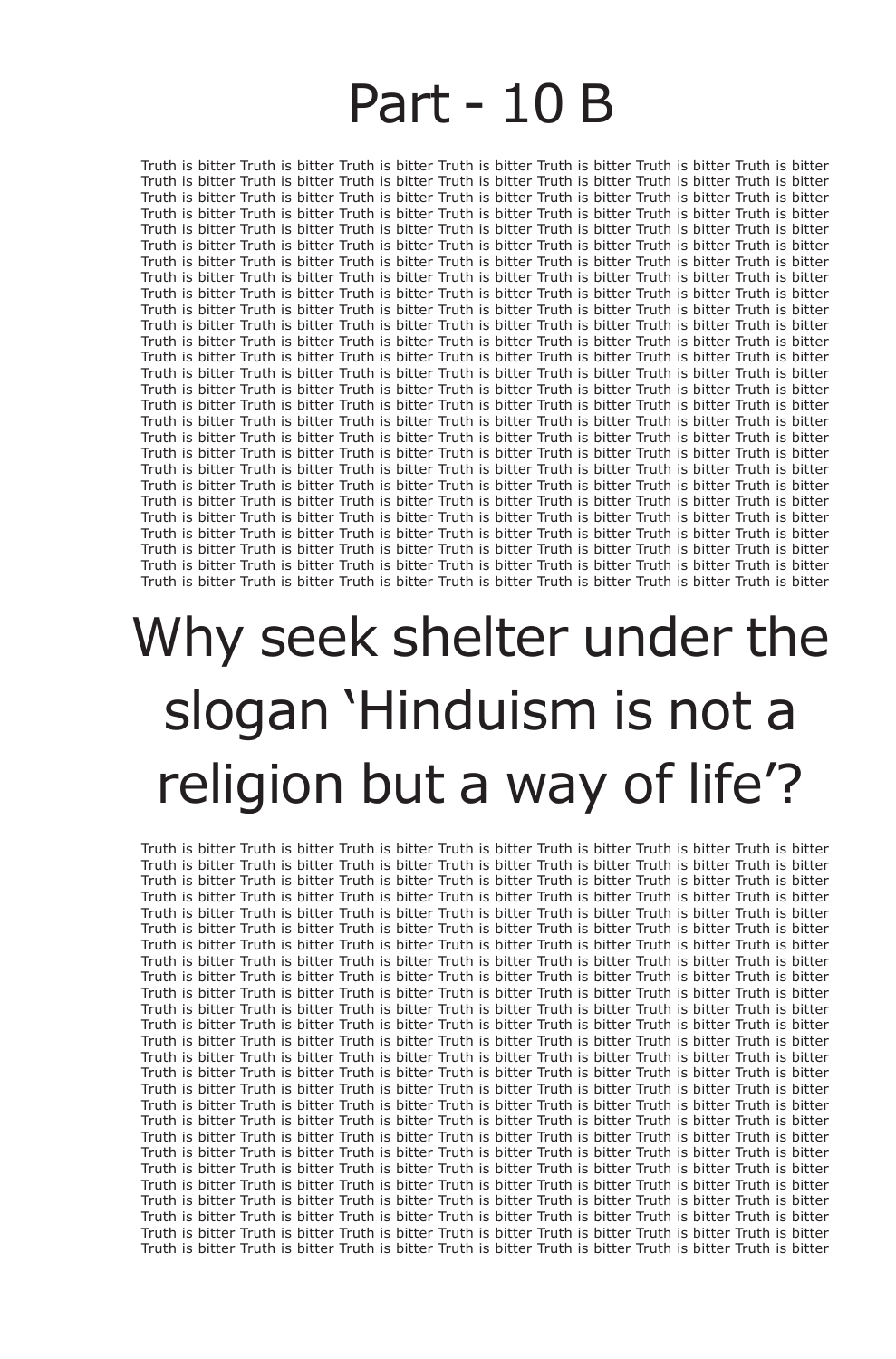**Now, let us change the subject and look at those champions of Hinduism who claim Hinduism is not a religion but a way of life, and while parroting this slogan they don't bother to look at the dictionary definition of religion; let us also examine what prompts them to do this, and where Christianity and Communism fit in this game**

Religion has been described by Oxford Dictionary as "the belief in and worship of a superhuman controlling power, especially a personal God or gods" [p 1567]. Hinduism has every ingredient of a religion. It believes in a superhuman power. It worships superhuman power. It believes in personal God. It worships personal God. It believes in gods. It worships gods.

*"Hinduism is not a religion. It is a way of life!" I have often heard this statement from learned Hindus, as well as from Hindu spiritual gurus. First, it is untruth (that Hinduism is not a religion), as we have seen from the dictionary definition of religion. Second, it reveals the inferiority complex among these learned and the gurus, when they try to explain Hinduism is not a religion, as if it were a crime to be part of a religion!*

In effect, they try to juggle with words for establishing that they are part of Hinduism because it is not a religion. They try to run away from the word 'religion' as if it were a derogatory term and they could simply not be part of something so untouchable as a 'religion' if Hinduism were to be a religion. This brings the compulsive urge in them to defend Hinduism as a way of life, an expression that they only understand, not the ordinary human beings who gather to listen to these learned men and women!

This inferiority complex among Hindu learned people and gurus is the result of consistent propaganda by FakeSecularists (under cover Bhaaratiya CommunistMarxists) on purpose. Communism grew from the lands of Christianity (England and Germany; Karl Marx and Friedrich Engels, both Germans, with English connections; Marx resident in England from 1849; Engels's own writings include *The Condition of the Working Classes in England in 1844*; Oxford Dictionary, p 1137, p 611). Witnessing the ills (exploitative nature) of Christianity, Communist gurus came to the erroneous conclusion that 'all' religions are bad, per se.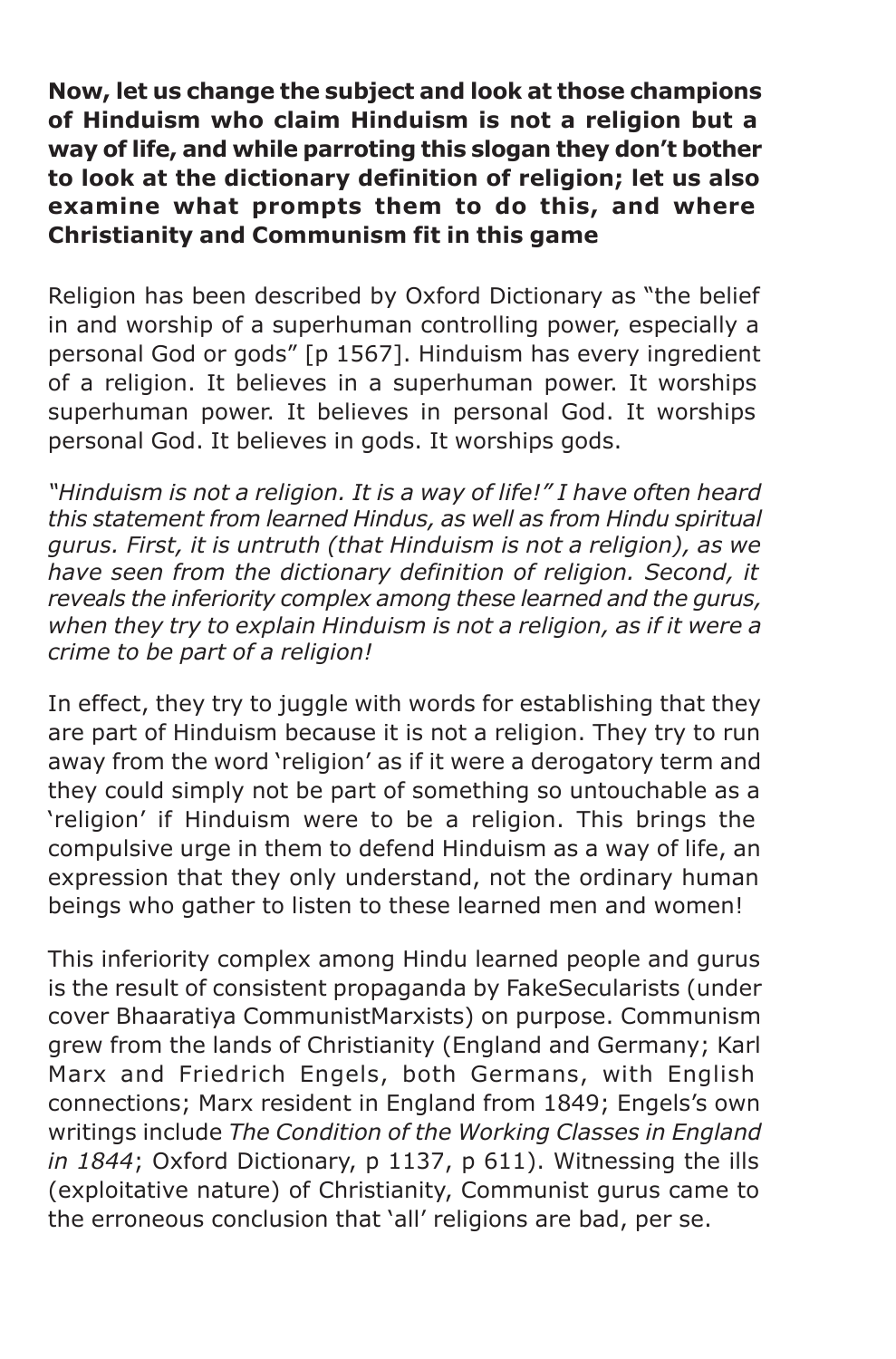In BhaaratVarsh, undercover CommunistMarxists had a political agenda. They had come to be known as the guiding intellectuals to the supposedly ignorant Hindu masses. So, they took upon themselves the task of educating these supposedly ignorant Hindu masses that 'religion' is a dirty word. Their messiah Jawaharlal Nehru and his daughter Indira Gandhi pampered these CommunistMarxist intellectuals with a view to advancing their own political ambitions. In all, this whole lot of supposedly respectable men and women cheated Bhaaratiya Hindu masses. The learned Hindus and gurus, who did not have the ability to see through this whole game or, who did not have the courage to challenge those rogues, meekly surrendered to this state of affairs, and found a via media, in form of this brilliant idea that Hinduism is not a religion but a way of life. This was essentially an escapist attitude!

Those who say this, they tend to argue that the Sanskrit term Dharm and the English term Religion are not synonymous. As English has no word that can explain Dharm, people have chosen Religion for Dharm. This is true because Dharm is a term of much wider import, and it needs to be understood very carefully [see *BhagavadGita in Today's Context*]. But that does not justify saying Hinduism is not a religion. Remember that you are making a statement in English language using the English word 'religion' and therefore, you must accept the dictionary definition of that word.

Those who will listen to you will remember the slogan 'Hinduism is not a religion' and repeat it proudly to many others. This is how you will be compounding the erroneous statement 'Hinduism is not a religion'. It would be a wrong statement, and an untrue statement. You need to understand that Hinduism is first a religion, and then much more than religion. I have heard and read over and again this statement, Hinduism is not a religion. I have heard this from men and women who are supposed to be learned. The slogan must have caught their fancy, and they keep parroting it, without caring to find out what is the meaning of English word Religion. Listening to this slogan from such so-called learned people, many common people also find it fashionable to repeat the same.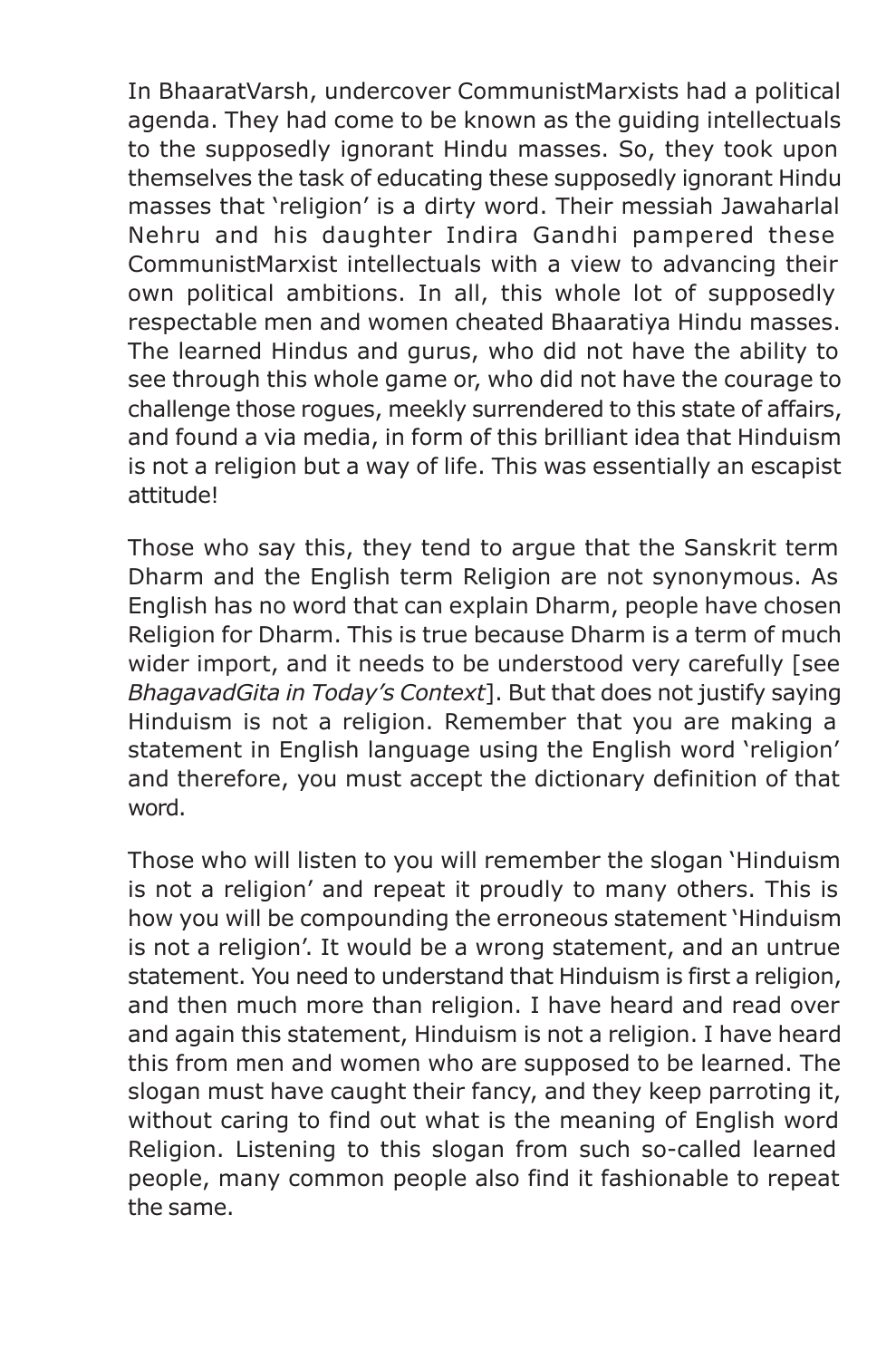### **Behind all this slogan-mongering remains the feeling that religion is something bad and Hinduism is above it. This attitude is bad; religion is not bad. Religion is a human necessity; it irrigates human soul; without it the soul will die**

If we understand the meaning of the term religion as it is supposed to mean in the English language, then we must stop saying, "Hinduism is not a religion". Why do we need to find shelter under such pretext? Is it because, religion has become such a dirty word in BhaaratVarsh? Just because these CommunistMarxist FakeSecularist (who denounce religion) ruled over the intelligentsia of BhaaratVarsh for about fifty years of Nehru dynasty, must all learned Hindus raise hands and give up? Do we have no intelligence of our own? Must we start defending Hinduism under such explanations, as "Hinduism is not a religion"? Why we run away from the truth? Why must we feel so impotent in our own minds, that we have to defend ourselves under such self-deceptive slogans as, Hinduism is not a religion; it is a way of life?

It is high time that we start having some self-respect for our own ability to understand dictionary definitions of English terms, and stop defending Hinduism by calling "It is a way of life!". May be it is, but why play with words? Why say it is not a religion, when it is essentially a religion? There is no need for you to be ashamed that Hinduism is a religion. Rather, you should be proud that it is the best religion on the face of the earth today. It is a religion par excellence, provided you understand Hinduism.

What do you try to achieve by saying such things as, Hinduism is a way of life? Are you trying to impress the masses with your intelligent interpretation of Hinduism or with your fancy slogans? By all means do that if that makes you feel good, but don't tell them, Hinduism is not a religion! That would be a lie. Hinduism teaches you to be truthful.

**Why do you do all this? Is it because Christianity and Islam are understood to be religions, and therefore, we must separate our identity from religion by saying "Hinduism is not a religion"? These are self-deceptive approaches. They**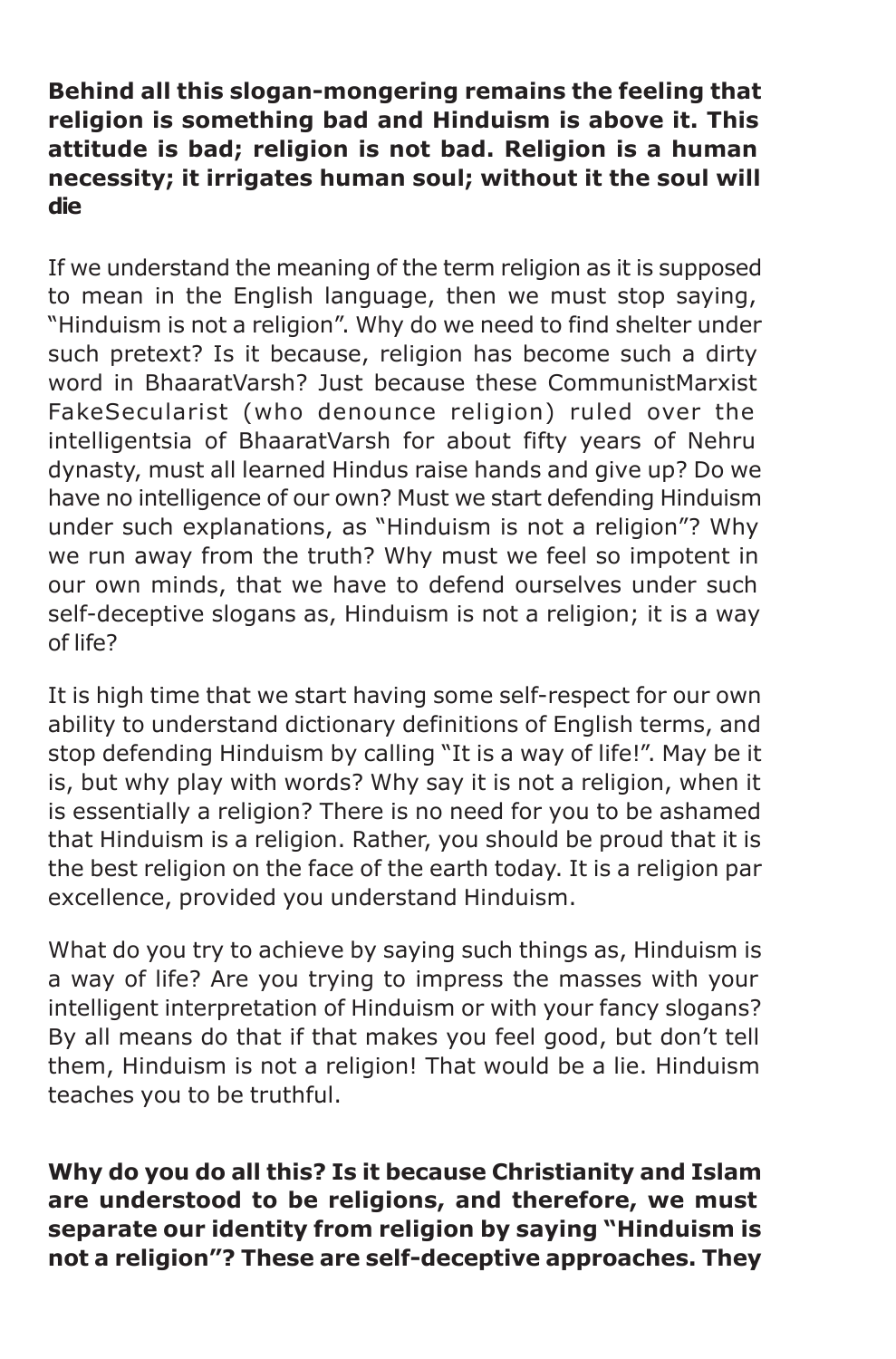**are good for intellectual luxury but they don't gel with masses. Don't fool yourself saying that, Hinduism is not a religion. If you must separate yourself from Christianity's image as a religion, try to understand that it is Christianity, which is not a religion, but is a system of imperialistic politics and financial racketeering, under the guise of religion. And, in that respect, Hinduism is different from a religion that kinds of Christianity claim to be.**

It seems that (a) you do not have guts to tell that Christianity is not a religion, and (b) you do not want to equate Hinduism with Christianity by calling both as religions. So, you try telling Hinduism is not a religion. You are going in a round about manner. Hinduism teaches you to respect truth. Do not insult that teaching by trying to take shelter under false impressions and intellectual luxury like "Hinduism is not a religion". Masses understand Hinduism as a religion, and Hinduism is a very good religion. To me, it is the best religion, if you understand what Hinduism is. Instead of understanding yourself, and making others understand it well, many of you start defending Hinduism. Why such low esteem of yourself and of your religion? Is it because of your ignorance about your own religion and the true meaning of the English word religion, or is this because of your mental impotence that you feel uncomfortable about challenging those Christians (who taught you for six generations now), and also those CommunistMarxist FakeSecularist (who have now taken the reign of your self-respect)?

I have noticed another such self-deceptive declaration. Some say, I do not believe in religion, I believe in spirituality. Now, let them describe what this spirituality is, that they believe in? They want to play with the words, OK, let us see the dictionary meaning of spirituality, and try to understand them who believe in spirituality, but at the same time do not believe in religion! Spiritual has been described by Oxford Dictionary as "of or relating to religion or religious belief" [p 1794]. The same dictionary indicates that Spiritual is the adjective and Spirituality is the noun. Now let these smart ones explain, what do they believe in 'spirituality' that they do not believe in 'religion' and how do they distinguish the two? They want to show, they are above the masses that believe in religion! They are fooling themselves.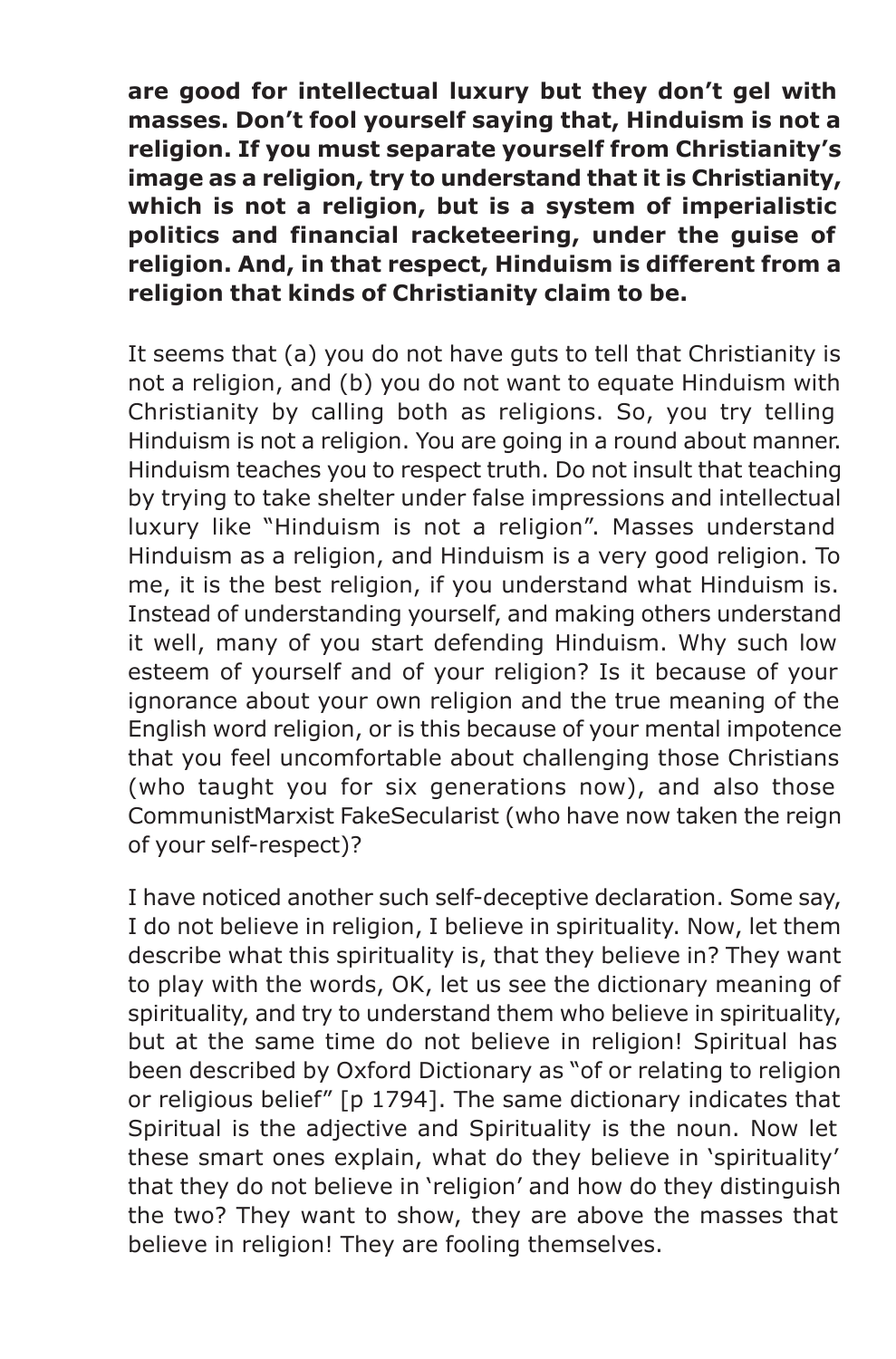### Part - 10 C

Truth is bitter Truth is bitter Truth is bitter Truth is bitter Truth is bitter Truth is bitter Truth is bitter Truth is bitter Truth is bitter Truth is bitter Truth is bitter Truth is bitter Truth is bitter Truth is bitter Truth is bitter Truth is bitter Truth is bitter Truth is bitter Truth is bitter Truth is bitter Truth is bitter Truth is bitter Truth is bitter Truth is bitter Truth is bitter Truth is bitter Truth is bitter Truth is bitter Truth is bitter Truth is bitter Truth is bitter Truth is bitter Truth is bitter Truth is bitter Truth is bitter Truth is bitter Truth is bitter Truth is bitter Truth is bitter Truth is bitter Truth is bitter Truth is bitter Truth is bitter Truth is bitter Truth is bitter Truth is bitter Truth is bitter Truth is bitter Truth is bitter Truth is bitter Truth is bitter Truth is bitter Truth is bitter Truth is bitter Truth is bitter Truth is bitter Truth is bitter Truth is bitter Truth is bitter Truth is bitter Truth is bitter Truth is bitter Truth is bitter Truth is bitter Truth is bitter Truth is bitter Truth is bitter Truth is bitter Truth is bitter Truth is bitter Truth is bitter Truth is bitter Truth is bitter Truth is bitter Truth is bitter Truth is bitter Truth is bitter Truth is bitter Truth is bitter Truth is bitter Truth is bitter Truth is bitter Truth is bitter Truth is bitter Truth is bitter Truth is bitter Truth is bitter Truth is bitter Truth is bitter Truth is bitter Truth is bitter Truth is bitter Truth is bitter Truth is bitter Truth is bitter Truth is bitter Truth is bitter Truth is bitter Truth is bitter Truth is bitter Truth is bitter Truth is bitter Truth is bitter Truth is bitter Truth is bitter Truth is bitter Truth is bitter Truth is bitter Truth is bitter Truth is bitter Truth is bitter Truth is bitter Truth is bitter Truth is bitter Truth is bitter Truth is bitter Truth is bitter Truth is bitter Truth is bitter Truth is bitter Truth is bitter Truth is bitter Truth is bitter Truth is bitter Truth is bitter Truth is bitter Truth is bitter Truth is bitter Truth is bitter Truth is bitter Truth is bitter Truth is bitter Truth is bitter Truth is bitter Truth is bitter Truth is bitter Truth is bitter Truth is bitter Truth is bitter Truth is bitter Truth is bitter Truth is bitter Truth is bitter Truth is bitter Truth is bitter Truth is bitter Truth is bitter Truth is bitter Truth is bitter Truth is bitter Truth is bitter Truth is bitter Truth is bitter Truth is bitter Truth is bitter Truth is bitter Truth is bitter Truth is bitter Truth is bitter Truth is bitter Truth is bitter Truth is bitter Truth is bitter Truth is bitter Truth is bitter Truth is bitter Truth is bitter Truth is bitter Truth is bitter Truth is bitter Truth is bitter Truth is bitter Truth is bitter Truth is bitter Truth is bitter Truth is bitter Truth is bitter Truth is bitter Truth is bitter Truth is bitter Truth is bitter Truth is bitter Truth is bitter Truth is bitter Truth is bitter Truth is bitter Truth is bitter Truth is bitter Truth is bitter Truth is bitter Truth is bitter Truth is bitter Truth is bitter Truth is bitter Truth is bitter Truth is bitter

# Self-defeating emotions of we the Hindus

Truth is bitter Truth is bitter Truth is bitter Truth is bitter Truth is bitter Truth is bitter Truth is bitter Truth is bitter Truth is bitter Truth is bitter Truth is bitter Truth is bitter Truth is bitter Truth is bitter Truth is bitter Truth is bitter Truth is bitter Truth is bitter Truth is bitter Truth is bitter Truth is bitter Truth is bitter Truth is bitter Truth is bitter Truth is bitter Truth is bitter Truth is bitter Truth is bitter Truth is bitter Truth is bitter Truth is bitter Truth is bitter Truth is bitter Truth is bitter Truth is bitter Truth is bitter Truth is bitter Truth is bitter Truth is bitter Truth is bitter Truth is bitter Truth is bitter Truth is bitter Truth is bitter Truth is bitter Truth is bitter Truth is bitter Truth is bitter Truth is bitter Truth is bitter Truth is bitter Truth is bitter Truth is bitter Truth is bitter Truth is bitter Truth is bitter Truth is bitter Truth is bitter Truth is bitter Truth is bitter Truth is bitter Truth is bitter Truth is bitter Truth is bitter Truth is bitter Truth is bitter Truth is bitter Truth is bitter Truth is bitter Truth is bitter Truth is bitter Truth is bitter Truth is bitter Truth is bitter Truth is bitter Truth is bitter Truth is bitter Truth is bitter Truth is bitter Truth is bitter Truth is bitter Truth is bitter Truth is bitter Truth is bitter Truth is bitter Truth is bitter Truth is bitter Truth is bitter Truth is bitter Truth is bitter Truth is bitter Truth is bitter Truth is bitter Truth is bitter Truth is bitter Truth is bitter Truth is bitter Truth is bitter Truth is bitter Truth is bitter Truth is bitter Truth is bitter Truth is bitter Truth is bitter Truth is bitter Truth is bitter Truth is bitter Truth is bitter Truth is bitter Truth is bitter Truth is bitter Truth is bitter Truth is bitter Truth is bitter Truth is bitter Truth is bitter Truth is bitter Truth is bitter Truth is bitter Truth is bitter Truth is bitter Truth is bitter Truth is bitter Truth is bitter Truth is bitter Truth is bitter Truth is bitter Truth is bitter Truth is bitter Truth is bitter Truth is bitter Truth is bitter Truth is bitter Truth is bitter Truth is bitter Truth is bitter Truth is bitter Truth is bitter Truth is bitter Truth is bitter Truth is bitter Truth is bitter Truth is bitter Truth is bitter Truth is bitter Truth is bitter Truth is bitter Truth is bitter Truth is bitter Truth is bitter Truth is bitter Truth is bitter Truth is bitter Truth is bitter Truth is bitter Truth is bitter Truth is bitter Truth is bitter Truth is bitter Truth is bitter Truth is bitter Truth is bitter Truth is bitter Truth is bitter Truth is bitter Truth is bitter Truth is bitter Truth is bitter Truth is bitter Truth is bitter Truth is bitter Truth is bitter Truth is bitter Truth is bitter Truth is bitter Truth is bitter Truth is bitter Truth is bitter Truth is bitter Truth is bitter Truth is bitter Truth is bitter Truth is bitter Truth is bitter Truth is bitter Truth is bitter Truth is bitter Truth is bitter Truth is bitter Truth is bitter Truth is bitter Truth is bitter Truth is bitter Truth is bitter Truth is bitter Truth is bitter Truth is bitter Truth is bitter Truth is bitter Truth is bitter Truth is bitter Truth is bitter Truth is bitter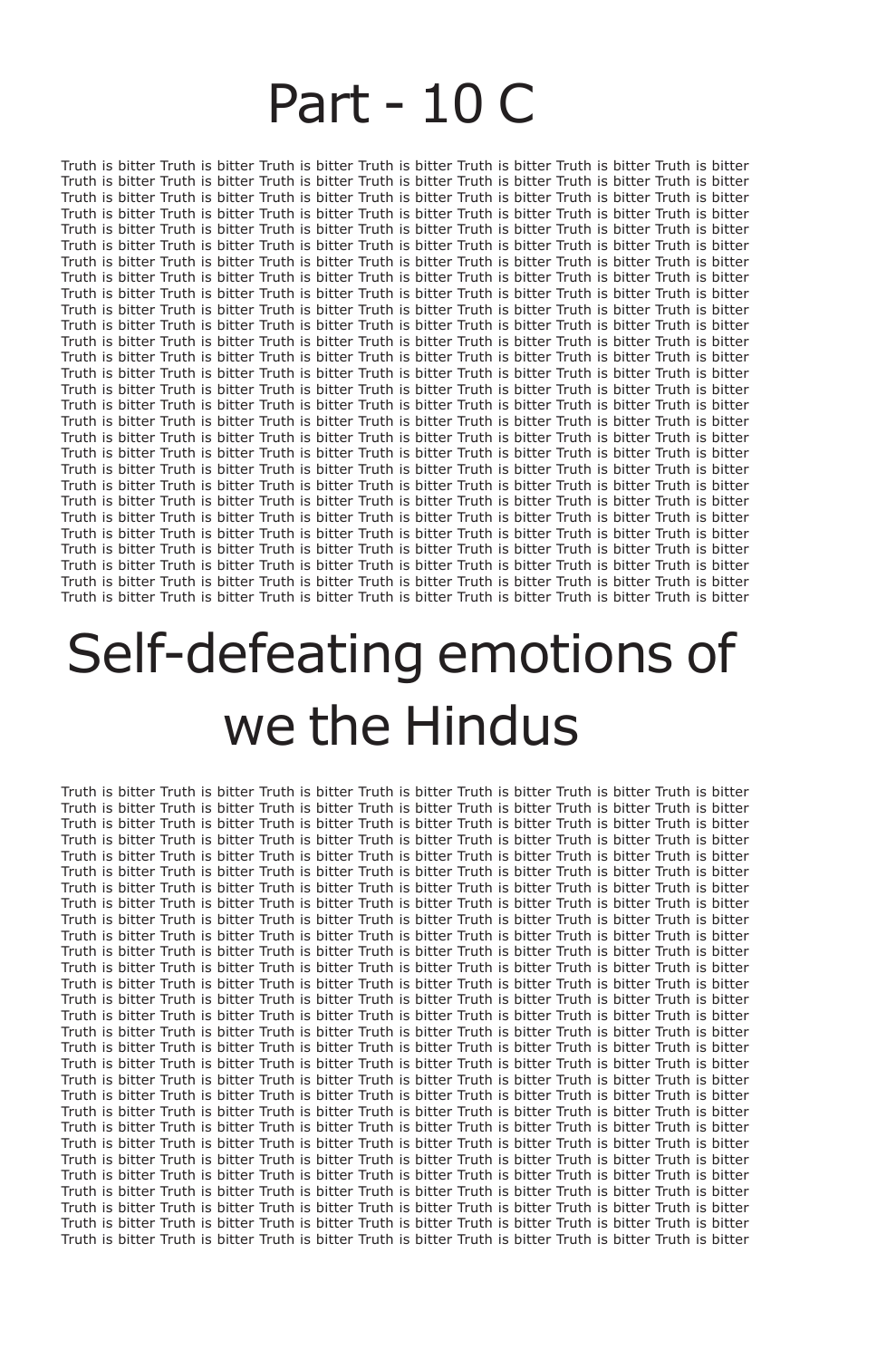#### **And that takes us to the next question, why should Hindu live with self-defeating emotions, and for how long?**

I am not interested in apologizing for Hinduism. Nor am I interested in defending Hinduism. To my mind that is not at all necessary.

A Hindu has lived long enough under the spell of selfcondemnation and self-defeating emotions.

There is no need for all that nonsense. This has happened because of the Christian education over the six generations. The spell of that education can break only when we see the true face of Christianity. I am willing to walk you through that process, but it is you who has to decide, if you are serious about it, or your interest is casual.

**Those who have been pointing fingers at Hinduism for past few centuries, and those who are responsible for systematically destroying the morale of Hindus - it is the time to point fingers back at them. Those who evaluate Hinduism and sit on judgment, it is time to evaluate them, and show them their true worth.**

If pen is mightier today than sword, then let it be my weapon. I have arrived at this conclusion (that Christianity knows nothing of God and is incapable of knowing anything about the existence and nature of God) only after studying the innate character and conduct of the leaders and guides of Christianity, which involved a yearlong intensive research and several thousand hours of continuous work on the subject, the findings of which have already been documented in several books that may appear in print oneby-one during coming months. I have, and I shall, demonstrate this by drawing the real life incidences of Christian Popes, Christian Saints, Christian Archbishops, Christian Cardinals, and the huge array of those Missionaries who use money power to create a false image of God, and that money is often amassed by questionable means and from questionable sources. This book and the next book (and also few other books that will come soon after) deal with the true life incidences of these leaders and followers of Christianity, which have a direct correlation to the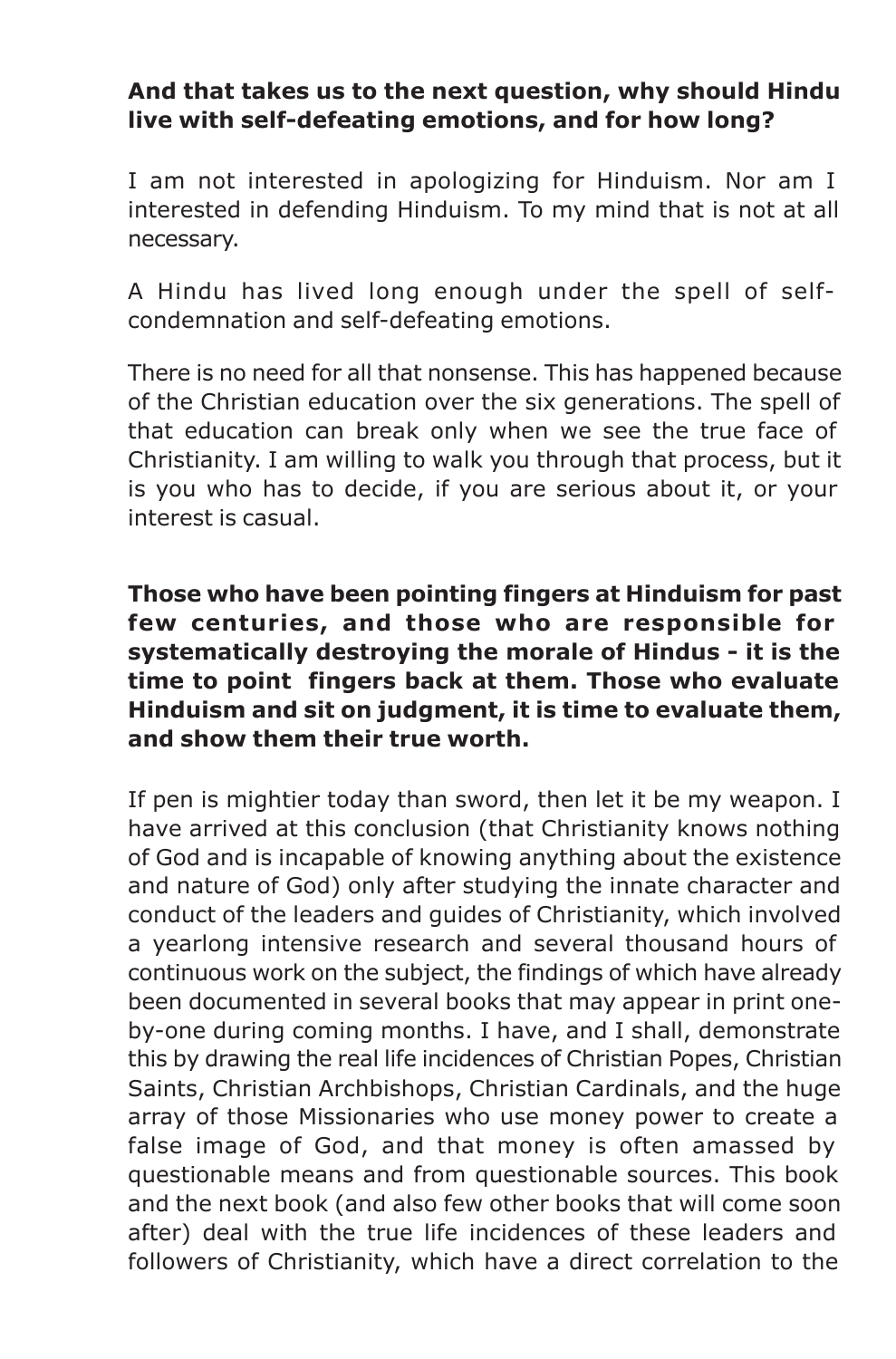teachings of Jesus and Moses, the founders of Christianity. What you have already read in my first book *Arise Arjun awaken my Hindu nation* can at best be described as the tip of the iceberg, and now you will have an in-depth exposure.

#### **Here we shouldn't lose sight of the fact that, it is not so easy to come out of Macaulay spell; to admit the truth, it took me a long journey and intense research to shatter my own preconceived notions**

Interestingly, my impressions were not same a year ago [note: different parts of this book have been written in different stages] when I met Prof Meo, who did not speak often about Christianity, probably because I did not take much interest in it, at that time. During my 21 days stay in Venezia, total number of sentences spoken by the professor on the subject of Christianity may not have exceeded twenty-one. And yet, they left some lasting impressions on my subconscious. Let me admit that those impressions did not enlighten me on the subject of Christianity. They did not enlighten me because I did not ask right questions seeking proper clarifications. I did not ask questions because I did not fully believe in them in the first place [as you may not believe in me right now, until you have completed your journey with me]. For instance, "throwing live humans into huge vessels of boiling oil" - that could not have been true, I thought at that point of time. Popes and his men are the epitome of peace, love and service to humanity. That is what I had been told all along. At that time, I knew nothing of The Inquisitions. And, their Messiah Jesus gave his life away for the sin of others! This is what I had been told or taught. At that time, I did not know that story was also fraudulently imposed on our mind. The archaeological findings of Dead Sea Scrolls (Qumran Texts) have questioned the very historicity of Jesus, and the Vatican made every possible effort to keep those evidences out of public knowledge for almost halfcentury, in spite of the fact that centuries ago Pope Leo X (1513- 21) had admitted this by saying, "It has served us well, this myth of Christ". As we will discuss these things in subsequent books, you will see that the very foundation of Christianity is based on fraud and deception, and it has been repeated over and again through the centuries, and till date, so much so that it has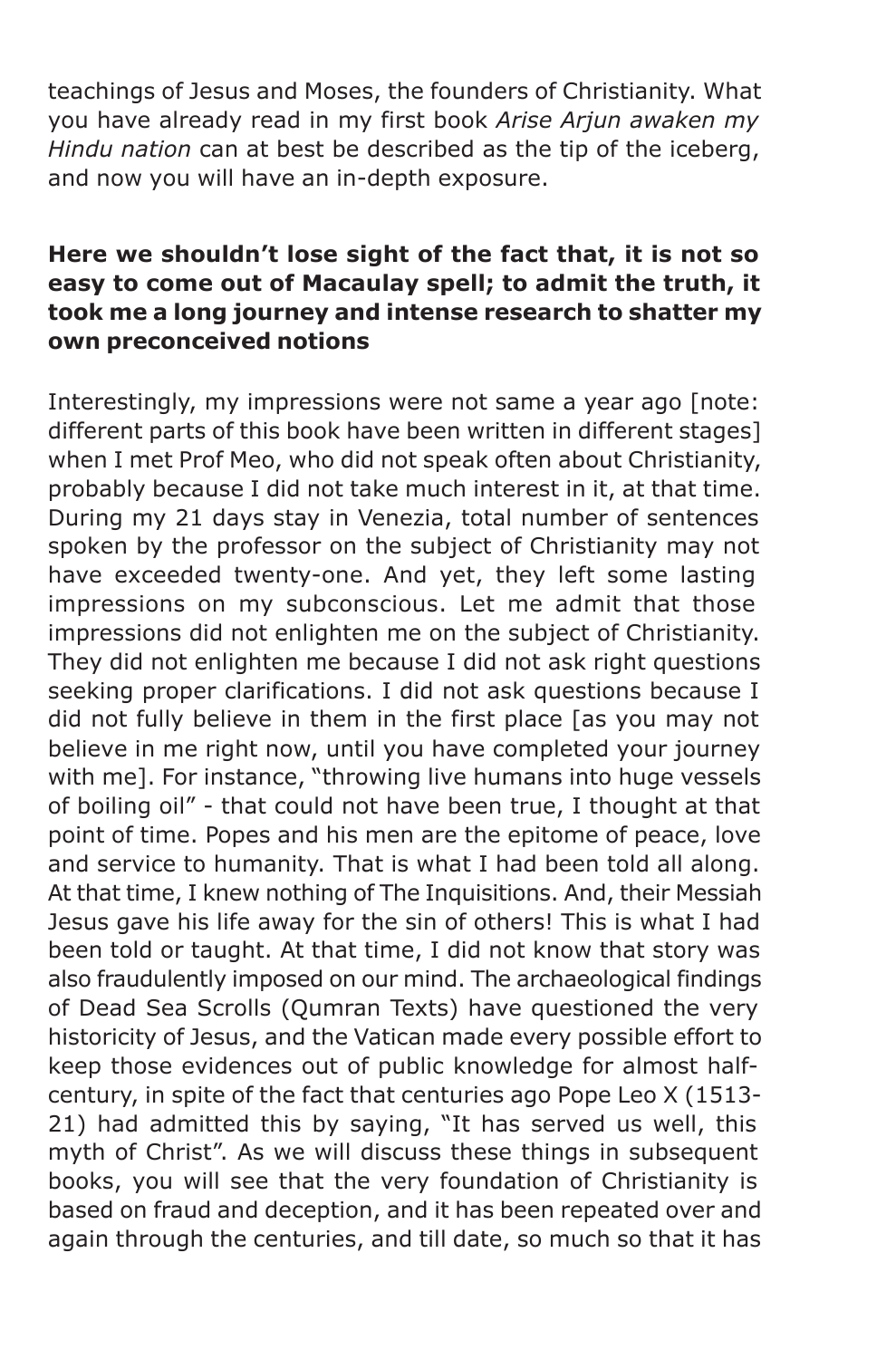become the second nature of Christianity as a religion and that of its followers [and we will demonstrate that]. You would be wondering at this point, if I were totally out of my mind? Whatever, I am saying here; nothing seems to corroborate with whatever images you carry. Well, why you, I too carried the totally opposite images, and would have entertained none of these (I would have summarily dismissed that someone was talking sheer nonsense).

That brings me to the next question. How did I manage to carry such an impression when Professor Meo, born in Italy (the place of birth of Christianity), happened to have carried a totally opposite image of that religion? Well, believe it or not, the kind of newspaper we read, the kind of school we go to, can do wonders with the type of impressions we carry. No wonder, *The Times of India* does a great job in this respect (later through my writings I shall quote you examples from TOI), a newspaper that I (foolishly) admired for most of my life and until a year ago! Besides that, part of my education had intermittently taken place in missionary primary school, missionary secondary school and then Christian college but fortunately not throughout, and that may possibly be the reason that, today, I am able to see both sides of the coin. This could have been the reason that, while in Venezia, I wasn't quite interested in digging out, as to what had gone wrong with the 'service-to-humanity brand' religion. With enormous money power, backed by mass media repeated exposure, Christianity has well established a brand for itself, that is, the 'service-to-humanity oriented religion'. The truth, however, is just the opposite, and you will yourself witness ample evidence of it through my works.

As humans we all tend to continue with the images that we carried all along. Generally we do not like to change our notions, particularly at a late age like that of mine, unless we are shaken up thoroughly. Despite these limitations, I could not avoid listening with half-belief occasional outpourings of my host. What little I heard was adequate to leave a few nagging questions in my mind. They were to stay there, somewhere in the back corner of my mind, until I returned home.

After my return, I did start my research but not directly into Christianity because, as yet, it hardly mattered to me whether it was a good religion, a bad religion, or a lousy religion, or no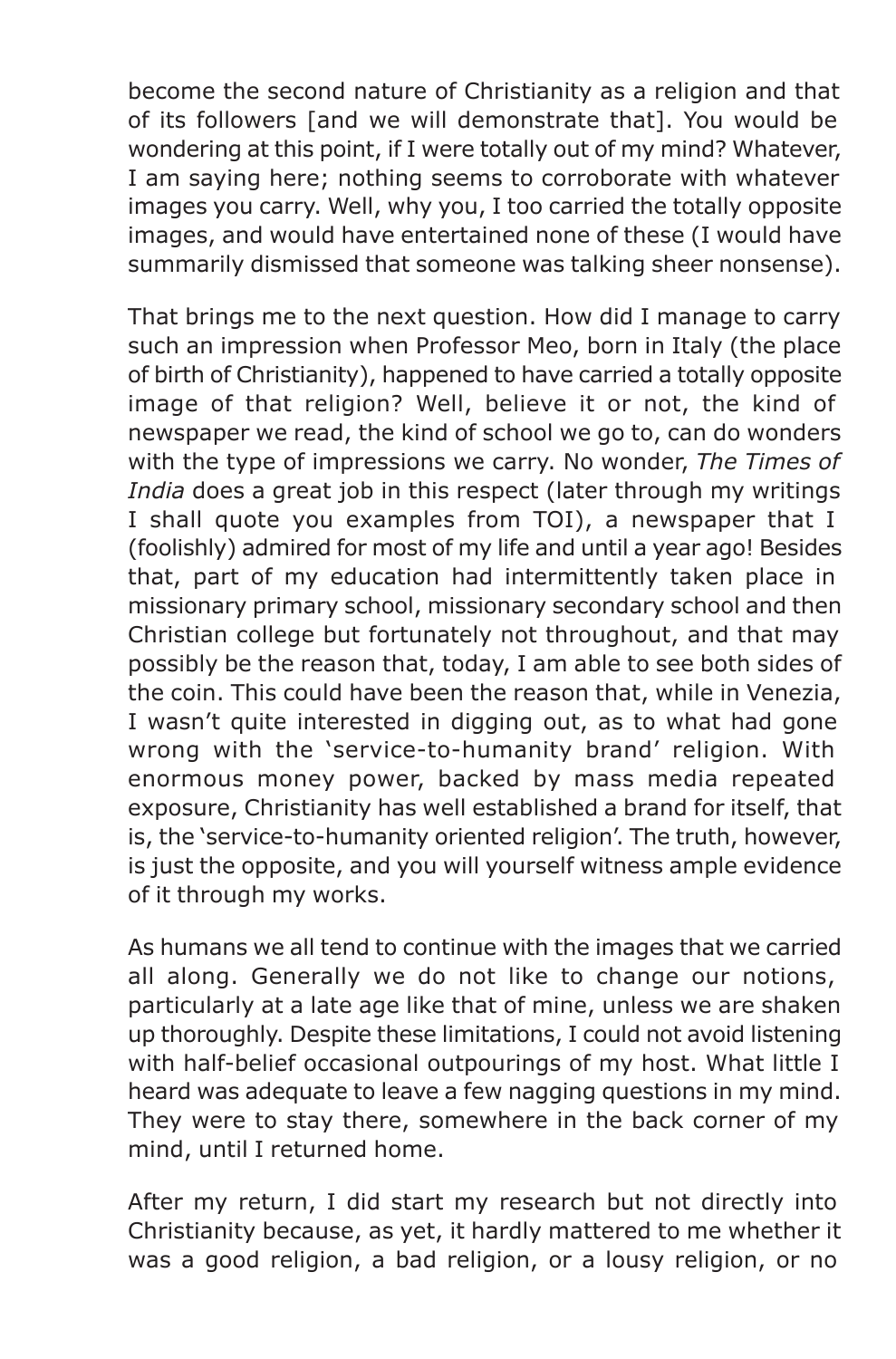religion at all. My research was primarily oriented towards Hinduism the reasons for which, I have already explained to you in my earlier book *Ayodhya Shri Raam Mandir facts that did not reach you all* under the section *This is how it all began*. Therefore, I am avoiding its repetition here. During the course of my research on Hinduism, I happened to stumble on material connected with Christianity that, in turn, compelled me to have a deeper look into the roots of this religion.

I adopted a particular approach in selection of my research material. First I read a couple of books of each author to arrive at a conclusion about the integrity of the author. If you have the right intuition, you might be able to get a feel of the inner character of the author, as reflected through his or her works. This integrity was of crucial importance to me because I was to later rely on the work of those people for drawing my source material. My interpretation of such material may not be same as that of the authors I consulted, but the material itself, as the source of historical facts, should not be questionable - that was my primary concern. This is where the selection of authors became relevant.

*I have already described in great detail the basic thrust behind my all these works. I am skipping all that here. But to understand and appreciate my objective fully, a serious reader will need to go through these books sequentially, as they are connected by an invisible chain, which will become gradually visible as, we will progress through the series that I am presenting to you here.*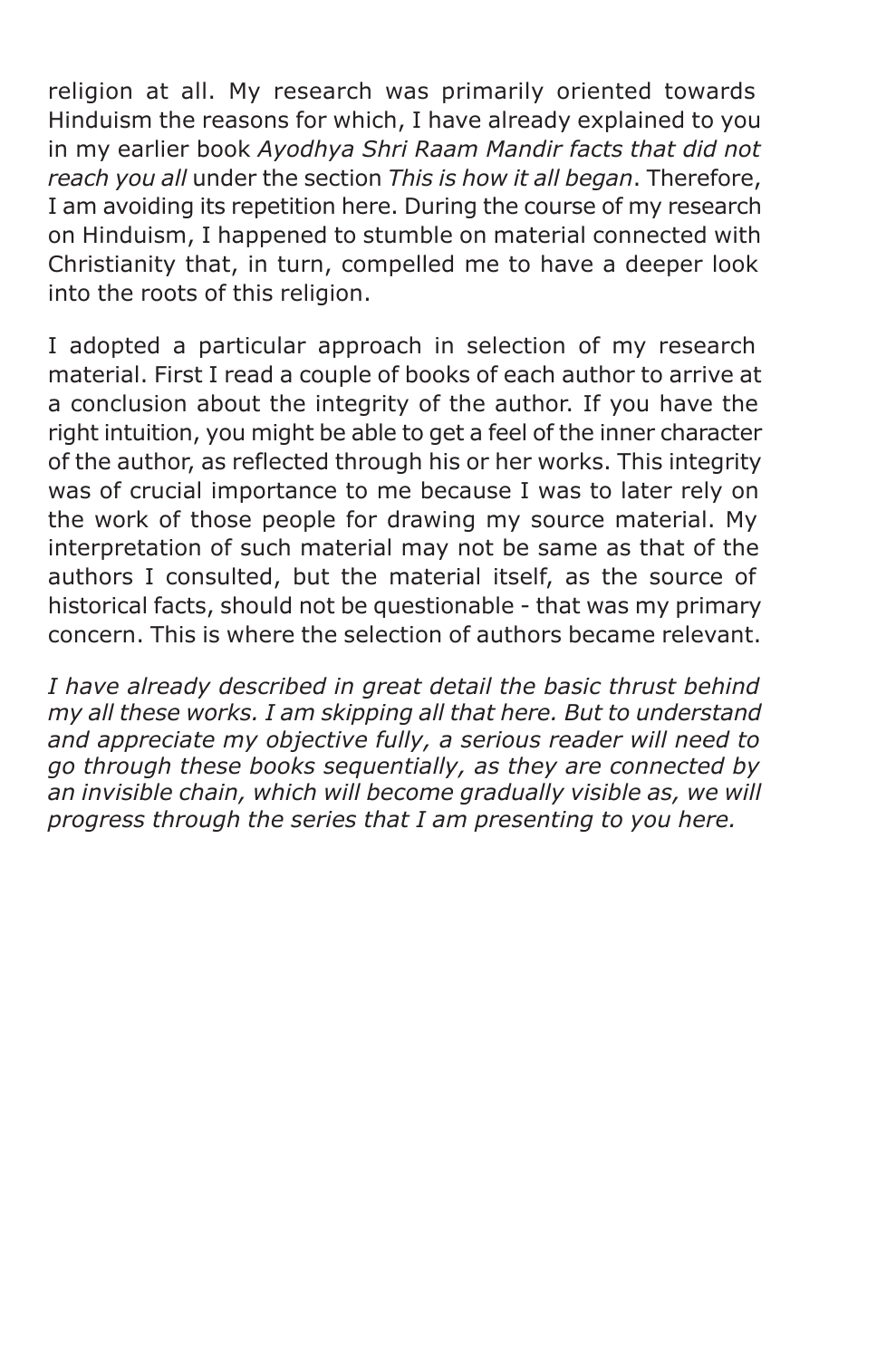## Part - 10 D

Truth is bitter Truth is bitter Truth is bitter Truth is bitter Truth is bitter Truth is bitter Truth is bitter Truth is bitter Truth is bitter Truth is bitter Truth is bitter Truth is bitter Truth is bitter Truth is bitter Truth is bitter Truth is bitter Truth is bitter Truth is bitter Truth is bitter Truth is bitter Truth is bitter Truth is bitter Truth is bitter Truth is bitter Truth is bitter Truth is bitter Truth is bitter Truth is bitter Truth is bitter Truth is bitter Truth is bitter Truth is bitter Truth is bitter Truth is bitter Truth is bitter Truth is bitter Truth is bitter Truth is bitter Truth is bitter Truth is bitter Truth is bitter Truth is bitter Truth is bitter Truth is bitter Truth is bitter Truth is bitter Truth is bitter Truth is bitter Truth is bitter Truth is bitter Truth is bitter Truth is bitter Truth is bitter Truth is bitter Truth is bitter Truth is bitter Truth is bitter Truth is bitter Truth is bitter Truth is bitter Truth is bitter Truth is bitter Truth is bitter Truth is bitter Truth is bitter Truth is bitter Truth is bitter Truth is bitter Truth is bitter Truth is bitter Truth is bitter Truth is bitter Truth is bitter Truth is bitter Truth is bitter Truth is bitter Truth is bitter Truth is bitter Truth is bitter Truth is bitter Truth is bitter Truth is bitter Truth is bitter Truth is bitter Truth is bitter Truth is bitter Truth is bitter Truth is bitter Truth is bitter Truth is bitter Truth is bitter Truth is bitter Truth is bitter Truth is bitter Truth is bitter Truth is bitter Truth is bitter Truth is bitter Truth is bitter Truth is bitter Truth is bitter Truth is bitter Truth is bitter Truth is bitter Truth is bitter Truth is bitter Truth is bitter Truth is bitter Truth is bitter Truth is bitter Truth is bitter Truth is bitter Truth is bitter Truth is bitter Truth is bitter Truth is bitter Truth is bitter Truth is bitter Truth is bitter Truth is bitter Truth is bitter Truth is bitter Truth is bitter Truth is bitter Truth is bitter Truth is bitter Truth is bitter Truth is bitter Truth is bitter Truth is bitter Truth is bitter Truth is bitter Truth is bitter Truth is bitter Truth is bitter Truth is bitter Truth is bitter Truth is bitter Truth is bitter Truth is bitter Truth is bitter Truth is bitter Truth is bitter Truth is bitter Truth is bitter Truth is bitter Truth is bitter Truth is bitter Truth is bitter Truth is bitter Truth is bitter Truth is bitter Truth is bitter Truth is bitter Truth is bitter Truth is bitter Truth is bitter Truth is bitter Truth is bitter Truth is bitter Truth is bitter Truth is bitter Truth is bitter Truth is bitter Truth is bitter Truth is bitter Truth is bitter Truth is bitter Truth is bitter Truth is bitter Truth is bitter Truth is bitter Truth is bitter Truth is bitter Truth is bitter Truth is bitter Truth is bitter Truth is bitter Truth is bitter Truth is bitter Truth is bitter Truth is bitter Truth is bitter Truth is bitter Truth is bitter Truth is bitter Truth is bitter Truth is bitter Truth is bitter Truth is bitter Truth is bitter Truth is bitter Truth is bitter Truth is bitter Truth is bitter Truth is bitter Truth is bitter Truth is bitter Truth is bitter Truth is bitter Truth is bitter Truth is bitter Truth is bitter Truth is bitter Truth is bitter Truth is bitter Truth is bitter Truth is bitter Truth is bitter Truth is bitter Truth is bitter Truth is bitter Truth is bitter Truth is bitter Truth is bitter Truth is bitter Truth is bitter

## Aasuric religions

Truth is bitter Truth is bitter Truth is bitter Truth is bitter Truth is bitter Truth is bitter Truth is bitter Truth is bitter Truth is bitter Truth is bitter Truth is bitter Truth is bitter Truth is bitter Truth is bitter Truth is bitter Truth is bitter Truth is bitter Truth is bitter Truth is bitter Truth is bitter Truth is bitter Truth is bitter Truth is bitter Truth is bitter Truth is bitter Truth is bitter Truth is bitter Truth is bitter Truth is bitter Truth is bitter Truth is bitter Truth is bitter Truth is bitter Truth is bitter Truth is bitter Truth is bitter Truth is bitter Truth is bitter Truth is bitter Truth is bitter Truth is bitter Truth is bitter Truth is bitter Truth is bitter Truth is bitter Truth is bitter Truth is bitter Truth is bitter Truth is bitter Truth is bitter Truth is bitter Truth is bitter Truth is bitter Truth is bitter Truth is bitter Truth is bitter Truth is bitter Truth is bitter Truth is bitter Truth is bitter Truth is bitter Truth is bitter Truth is bitter Truth is bitter Truth is bitter Truth is bitter Truth is bitter Truth is bitter Truth is bitter Truth is bitter Truth is bitter Truth is bitter Truth is bitter Truth is bitter Truth is bitter Truth is bitter Truth is bitter Truth is bitter Truth is bitter Truth is bitter Truth is bitter Truth is bitter Truth is bitter Truth is bitter Truth is bitter Truth is bitter Truth is bitter Truth is bitter Truth is bitter Truth is bitter Truth is bitter Truth is bitter Truth is bitter Truth is bitter Truth is bitter Truth is bitter Truth is bitter Truth is bitter Truth is bitter Truth is bitter Truth is bitter Truth is bitter Truth is bitter Truth is bitter Truth is bitter Truth is bitter Truth is bitter Truth is bitter Truth is bitter Truth is bitter Truth is bitter Truth is bitter Truth is bitter Truth is bitter Truth is bitter Truth is bitter Truth is bitter Truth is bitter Truth is bitter Truth is bitter Truth is bitter Truth is bitter Truth is bitter Truth is bitter Truth is bitter Truth is bitter Truth is bitter Truth is bitter Truth is bitter Truth is bitter Truth is bitter Truth is bitter Truth is bitter Truth is bitter Truth is bitter Truth is bitter Truth is bitter Truth is bitter Truth is bitter Truth is bitter Truth is bitter Truth is bitter Truth is bitter Truth is bitter Truth is bitter Truth is bitter Truth is bitter Truth is bitter Truth is bitter Truth is bitter Truth is bitter Truth is bitter Truth is bitter Truth is bitter Truth is bitter Truth is bitter Truth is bitter Truth is bitter Truth is bitter Truth is bitter Truth is bitter Truth is bitter Truth is bitter Truth is bitter Truth is bitter Truth is bitter Truth is bitter Truth is bitter Truth is bitter Truth is bitter Truth is bitter Truth is bitter Truth is bitter Truth is bitter Truth is bitter Truth is bitter Truth is bitter Truth is bitter Truth is bitter Truth is bitter Truth is bitter Truth is bitter Truth is bitter Truth is bitter Truth is bitter Truth is bitter Truth is bitter Truth is bitter Truth is bitter Truth is bitter Truth is bitter Truth is bitter Truth is bitter Truth is bitter Truth is bitter Truth is bitter Truth is bitter Truth is bitter Truth is bitter Truth is bitter Truth is bitter Truth is bitter Truth is bitter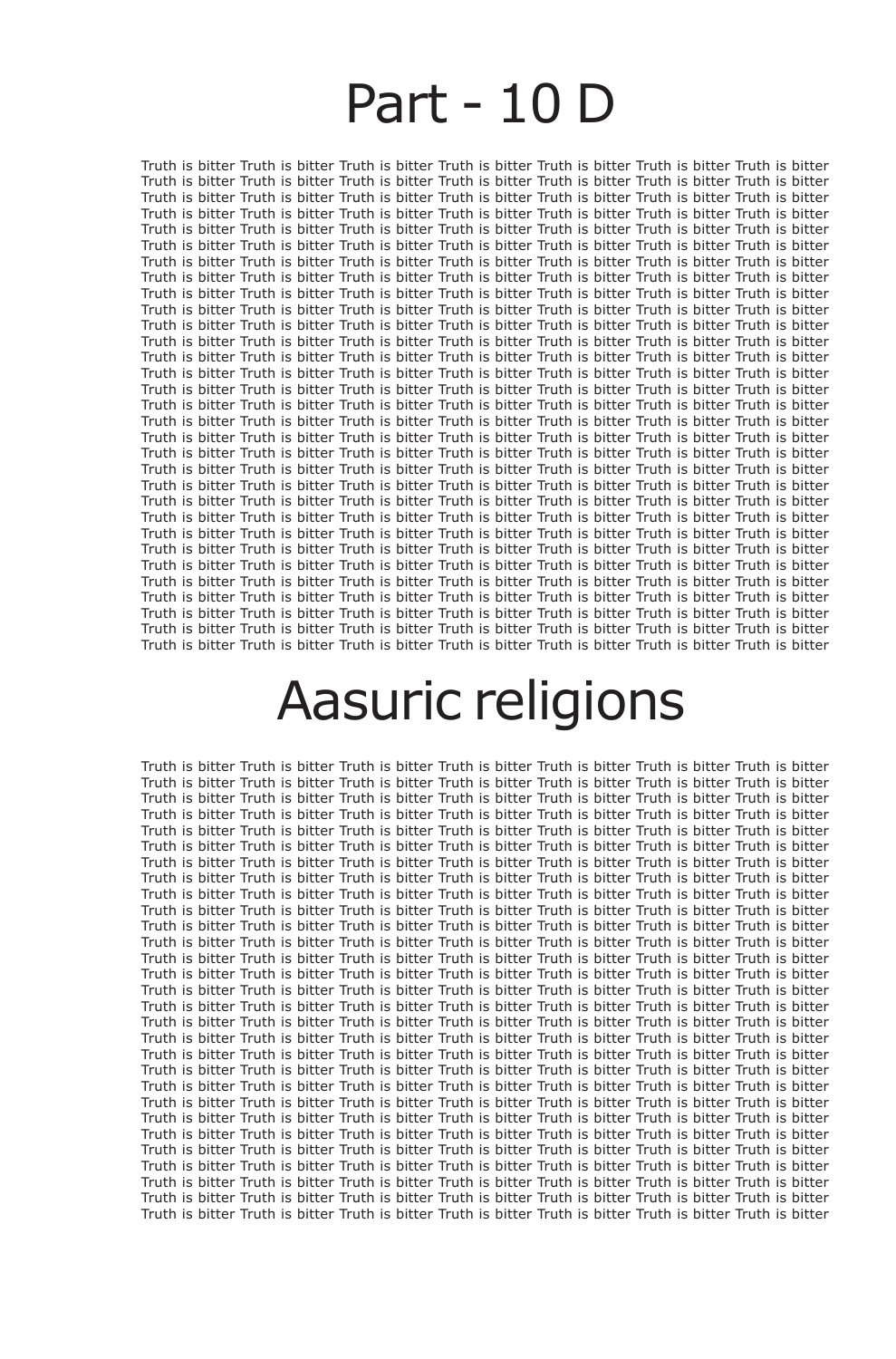#### **Now it is time that we start recognizing these two Aasuric religions, and you need to understand why I call Communism a religion though the perception may be that they are anti-religion**

It will be very necessary to understand well the hidden character of Christianity before we can begin to comprehend its conclusive role in bringing down the image of Hinduism that we witness today. This and some of the subsequent books will focus on this topic. Christianity's latent character is very different from the one that is portrayed today, particularly in our country.

Communism is understood by us in BhaaratVarsh as something very different from its true inner character. In reality, present form of Communism-in-practice is an advanced version of Christian character, one with a further refinement, but in an especially cunning way. This statement may surprise many and it may be treated as absurd, in the first place. Well, it would be for those with necessary patience, who would want to complete the journey with me, to appreciate why I chose to say so.

At some point of time, through my works I shall clarify this issue, establishing a sequential chain of developments from Christianity to Communism, imbibing certain basic traits, finally to acquire a different character and identity. For this, we may have to examine from where Communism arose, what were the value system of those who evolved this concept of Communism, and similarly, what were the values (from childhood till adulthood) of those who adopted it. Our past always haunts us even if we acquire a different identity and ideology!

Understanding the hidden character of these two religions is an absolute necessity before we can begin to comprehend the true reason behind their attitude towards Hinduism, and the significance of their role in bringing down the image of Hinduism, where it stands today.

Let us not get carried away by few White men and women who embrace Hinduism or countable few Westerners who write favorably about Hinduism. Our self-esteem has stooped so low that we easily begin to gloat over such limited appreciation, and tend to assume an inflated sense of worth from a small pat on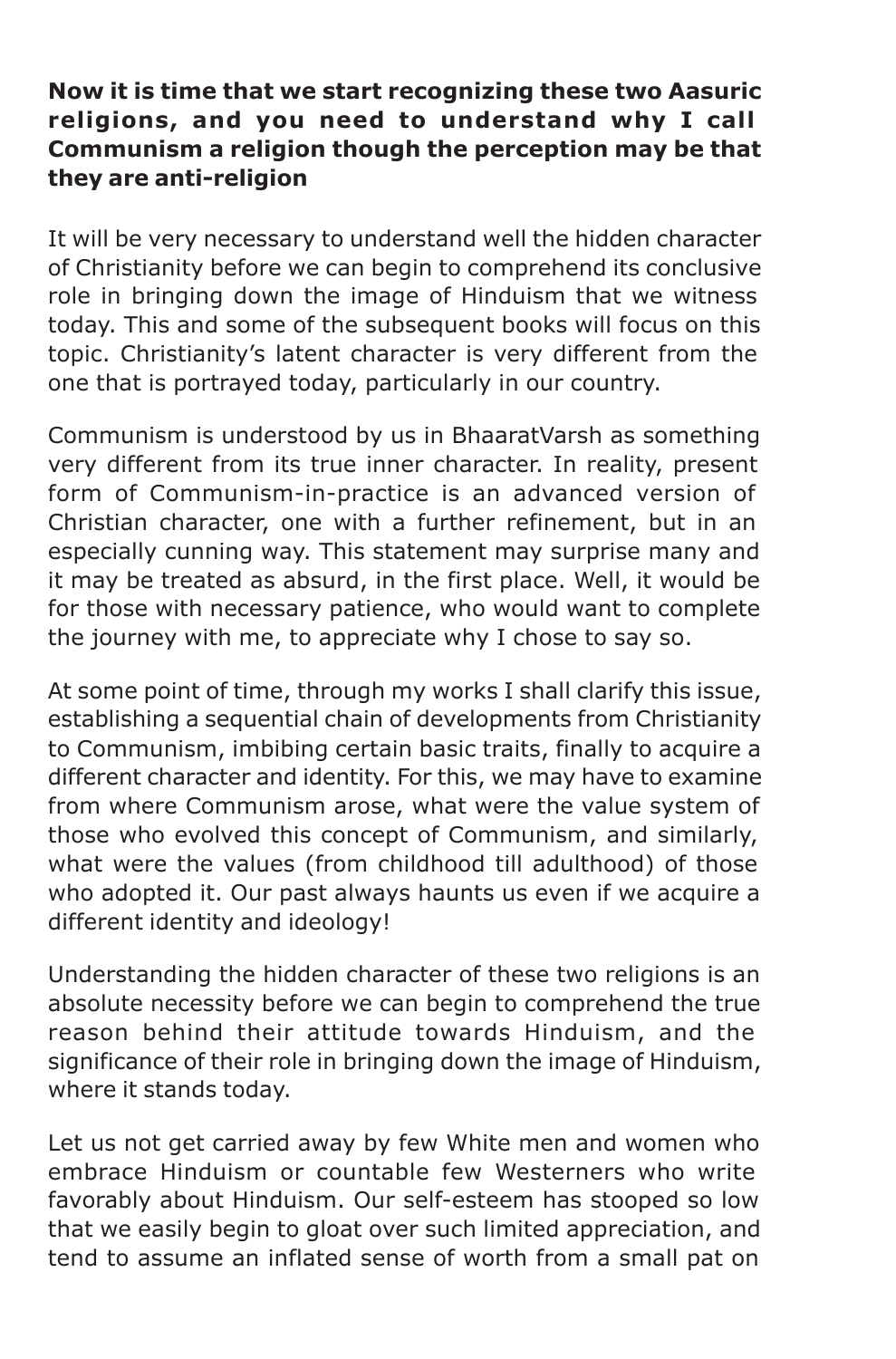the back. When that happens, we tend to turn complacent and in the process, we lose our fighting spirit. This complacence has been one of our great inner enemies that have robbed us of the needed vigil against onslaught of Aasuric religions. The use of the term Aasuric is not out of vengeance. I have, and I shall, demonstrate it with plenty of real life examples throughout this book and other books that will follow. Earlier chapters have presented you with examples of the Aasuric character of their Leaders and of their Creed.

I have mentioned above 'these two religions' while referring to Christianity and Communism. Most of you may want to remind me that Communism is anti-religion per se and therefore, it cannot be called a religion. Here again, understanding the true nature of Communism would help in viewing how much of a religion it is in itself, though a religion of not the usual order. It has all the negatives that a so-called religion may have, and that too in a rather accentuated degree, because here men and women try to play God; at the same time, it practically has no positives that a good religion may have to offer to the humanity.

> **Religion** the belief in and worship of a superhuman controlling power, especially a personal God or gods Oxford Dictionary p 1567

*In Communism, the Party takes the position of the superhuman controlling power, and those few who control the party, assume the position of the personal God or gods. This is why, Communists treat God as a historical concept, having assumed the position of gods themselves, rewriting the history by their whims and fancy, only to learn in the long run that they were nothing but a bunch of overconfident fools!*

#### **Finally, I have a task on hand, that is, exposing those who discredited Hinduism through the course of past few centuries; they have turned it into an intellectual game, so let it be a war on intellectual level**

In the course of our work, we will need to examine in-depth the character of those who conspired over centuries to discredit Hinduism, particularly Christian missionaries and Communists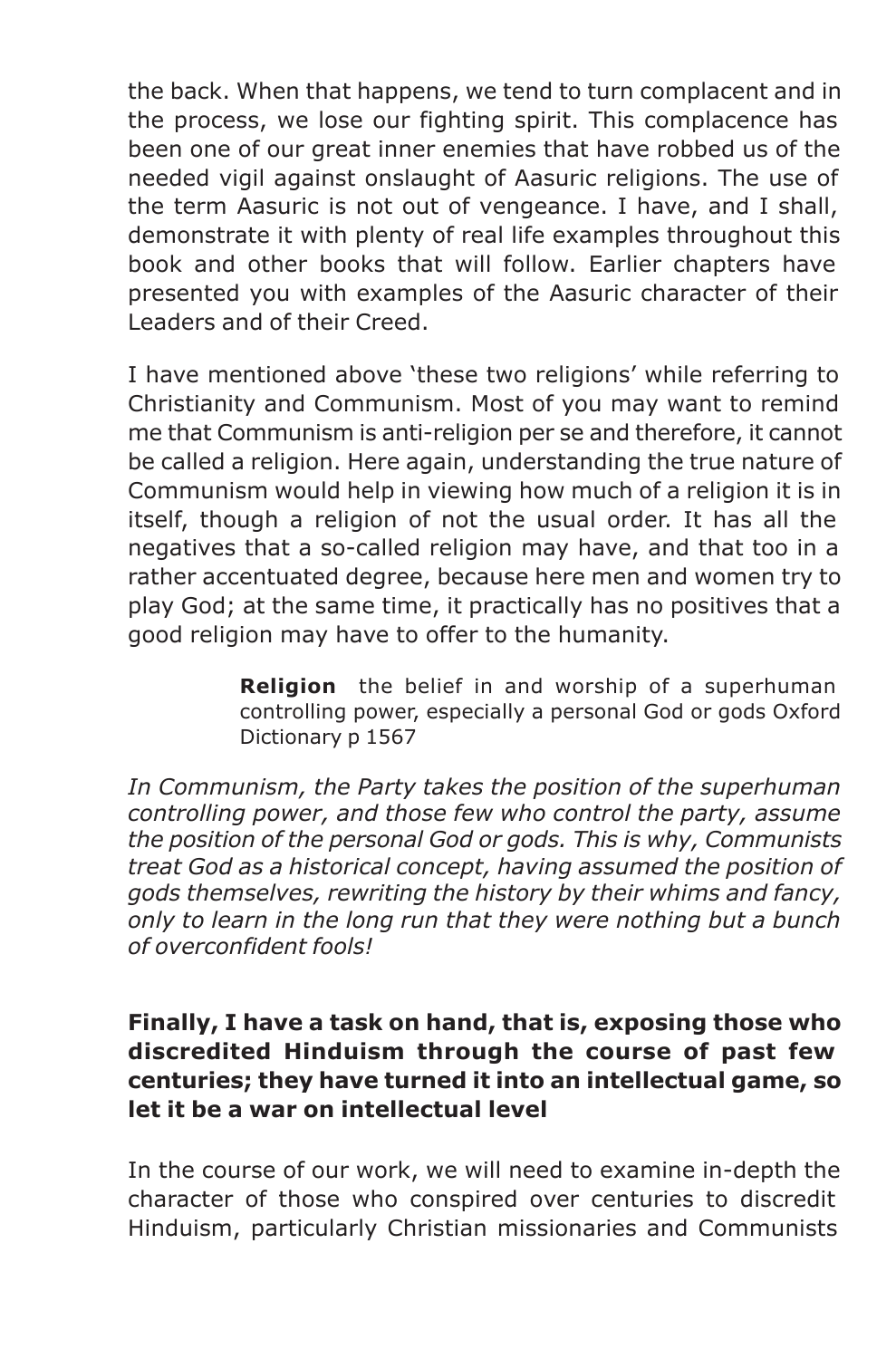wearing the mask of secularism. In the process, it will become necessary to examine:

- How creditable they themselves were? What were their basic characters like?
- Were they worthy of judging Hinduism? What were their motives behind judging Hinduism?
- How did they go about doing it? What were their methodologies?
- How they fabricated history? What frauds they committed in doing so?

Who were involved in those conspiracies? How systematically those fabrications were carried out generation after generation?

At each stage, we may need to ask ourselves many a questions that will give us a different meaning to what we have so far been taught and made to believe in.

*Fundamentally, this would be akin to auditing and reinterpreting the history afresh without relying on past interpretations. Neither trusting nor distrusting whatever we may have been taught so far, but to look at the whole thing afresh...*

My basic professional training as an auditor may come handy as you will come to notice. Evidence before conclusion will be the hallmark of my approach throughout. However, in a literary work of this kind it may not always follow that sequence of presentation. In other words, you may not always find it look like a drab thesis, first enlisting the evidences and then the conclusions. At times you will find the presentation of material not strictly in that order. And yet, you will always find that disregard the sequence of presentation, always the conclusions are duly supported by evidence. For example, this was to be the introductory section, in the very beginning of this book, titled *This is how it all began*, where you were to find conclusions but no evidence in particular. Then, as you were to proceed with first chapter and continue thereafter, you were to find more space covered by hard evidences and their necessary analytical interpretations, but not so much space dedicated to conclusions, where conclusions were to be the natural outcome of those analytical interpretations. However,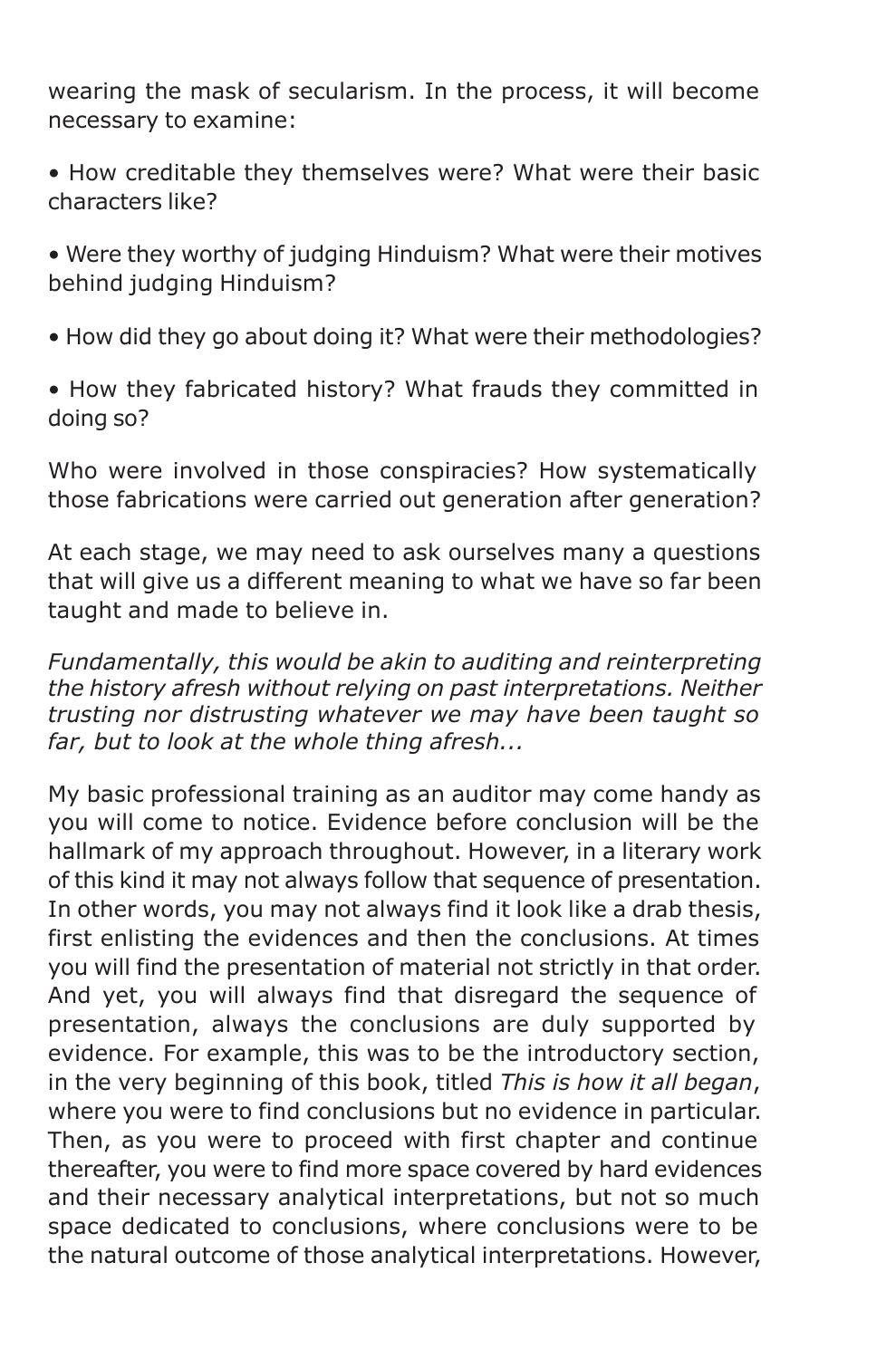later I changed my mind and shifted this section towards the end, where you find it now. This is because I like to go straight to the subject without plenty of preamble.

#### **But before we proceed, we need to be cautious of this Hindu love for self-deceptive nobility, which defeats all such ventures**

Millions of viewers watch television every morning. One Mahaaraaj (name deliberately withheld, but you can identify him if you happen to follow his speeches) speaks to his audience every morning. He speaks many good things about Hinduism. On occasions he quotes Jesus. Twice I overheard him say exactly opposite of what Jesus had said [year 2002-03]. He quoted Jesus but did not give reference from Bible, so no one could verify if what he was quoting was true. As I happened to have known what Jesus had said in those contexts, I knew what this Mahaaraaj spread amongst his millions of viewers was an untruth, most likely out of his ignorance about Christianity and probably out of his desire to reveal his big-heart that he holds respectful attitude towards all religions. This is one particular kind of self-deceptive nobility we Hindus are quite fond of engaging from time to time.

This Mahaaraaj has a large following and one of the web-site claims it to a billion (which is quite absurd because then, every Hindu on this earth would be his follower, and that simply cannot be true, and I think the guy who wrote it got confused between Crore and Billion, which differ by one zero), and his loyal followers will not like my comments. But they need to realize that I am not hitting out at an individual. The individual happens to be real-life example, as I do not like to base my statements on fiction.

*What they need to realize is that I am targeting a tendency amongst we Hindus. That tendency is to make ourselves feel bighearted, encompassing all religions with open arm. There is nothing wrong in doing that. What is wrong is overdoing it. We do it (welcome all religions openhearted) but we do not care to learn their true innate characters. As a result, the history is witness that we have been backstabbed and enslaved.*

*Now, there is no glory in being so naive. It harbors to the extent*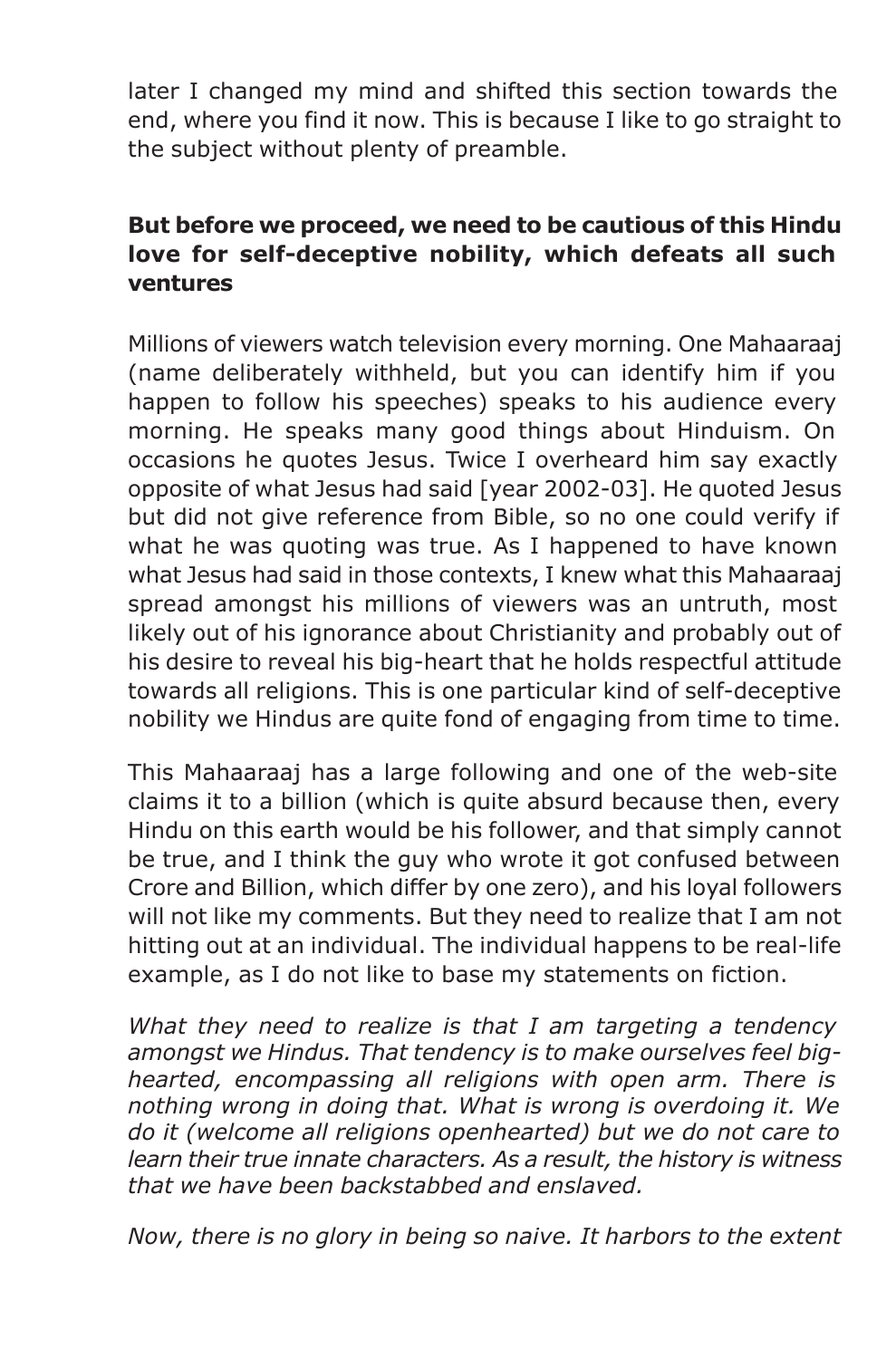*of being foolish. And that is what, we not only have been doing but still love to do it. Our Hindu preachers, in particular, are affected by this fever of self-imposed greatness, and they love to spread this contagious disease on a regular basis.*

Again, you won't agree with me at this stage, and that is quite fine. I need to walk you through historical evidence before I can expect you to believe in what I am saying. Simply file in the back of your mind, those of my comments that you do not seem to agree, do not rubbish them, walk with me through my research, and I can assure you that you will be reminded yourself of these comments, when evidence appears, in subsequent sessions.

Probably, based on such untruths being repeated over and again, by our own people, I had lived under the mistaken belief that Christianity is a religion of love for humanity. But then I had not studied the teachings of Bible myself. I only relied upon those who spoke for it with vested interest, or spoke of it with ignorance.

*I had also not realized that the things could be made to look like what they are actually not, by using the enormous power of money and mass media. Today's media is cheap; it focuses on what would sell well for money. Most part of present day journalism revolves around marketing a product that is the newspaper or magazine or a television channel or whatever. Upholding the truth is last of their concerns.*

#### **Let us return to our base theme and try to understand that secularists mistakenly rejected religion, when they actually wanted to reject Christianity**

Secularism was born in Europe. They saw and understood well the evils of Christianity. They had known only one religion, Christianity. So, they rejected religion, when they actually wanted to reject Christianity. They thought religion is bad.

The problem with Secularists is that they did not know that there existed an enlightened religion like Hinduism. They had heard of Hinduism but in lot derogatory sense. They had not known that Christianity had deliberately presented that image of Hinduism to Europeans. It is the specialty of Christianity that it tries to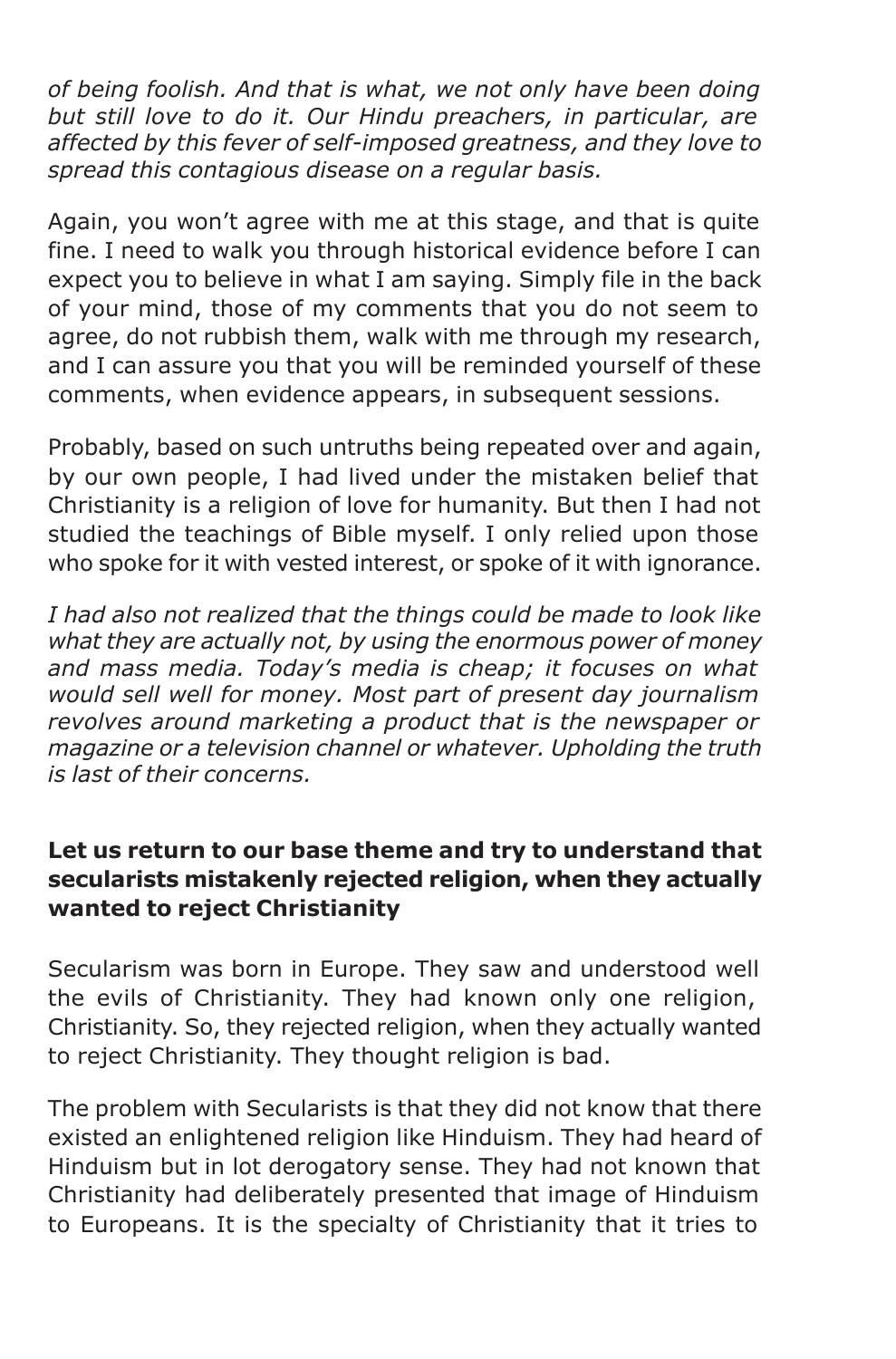eliminate all other religions by hook or crook. As a result, Secularists did not look for an alternative in Hinduism.

*Without religion, their life became dry and they faced different kind of problems that they did not anticipate. They had thought that removal of religion from their lives would eliminate all their woes. But the human life, as it is, needed to be filled with something else in place of religion.*

*Here started their experimentation. And as we know, any experimentation, particularly that with human lives and believes take long time to find settling and dependable solutions.*

#### **CommunistMarxists mistakenly believed, and continue to believe, or at least show that they believe, that economic compulsions are pivotal to all human needs; at the base of it, the fact remains that they have such a hypothetical and superficial understanding of life-phenomenon itself**

As for Communism, it was born from those who had a Christian base. Remember Karl Marx and Friedrich Engels? Both were from ChristianGermany and both had Christian-England connection.

*Unlike Secularists, they formed a definitive, though hypothetical, concept of life based on economic compulsions of human race.*

In attempting to bring it fully into effect, and impose on humanity as *the only solution* to the evils of religion, they unknowingly invited the worst of the monsters humanity had known, to monitor the ill-conceived theory of Communism.

*They had well understood the evils of Christianity, but they misunderstood the goodness of Hinduism, which was deliberately misrepresented to them by Christianity.*

*Beware of Christianity and Communism. These two are bigger threat than Islam. While Islam can physically wipe out a good part of Hindu population, Christianity and Communism together can totally destroy the entire Hindu clan morally and ethically!*

*By Communism, I am not referring to Communist Party members. They are the visible ones and can be dealt with. The mischief makers are the hidden ones. They carry Hindu names on their*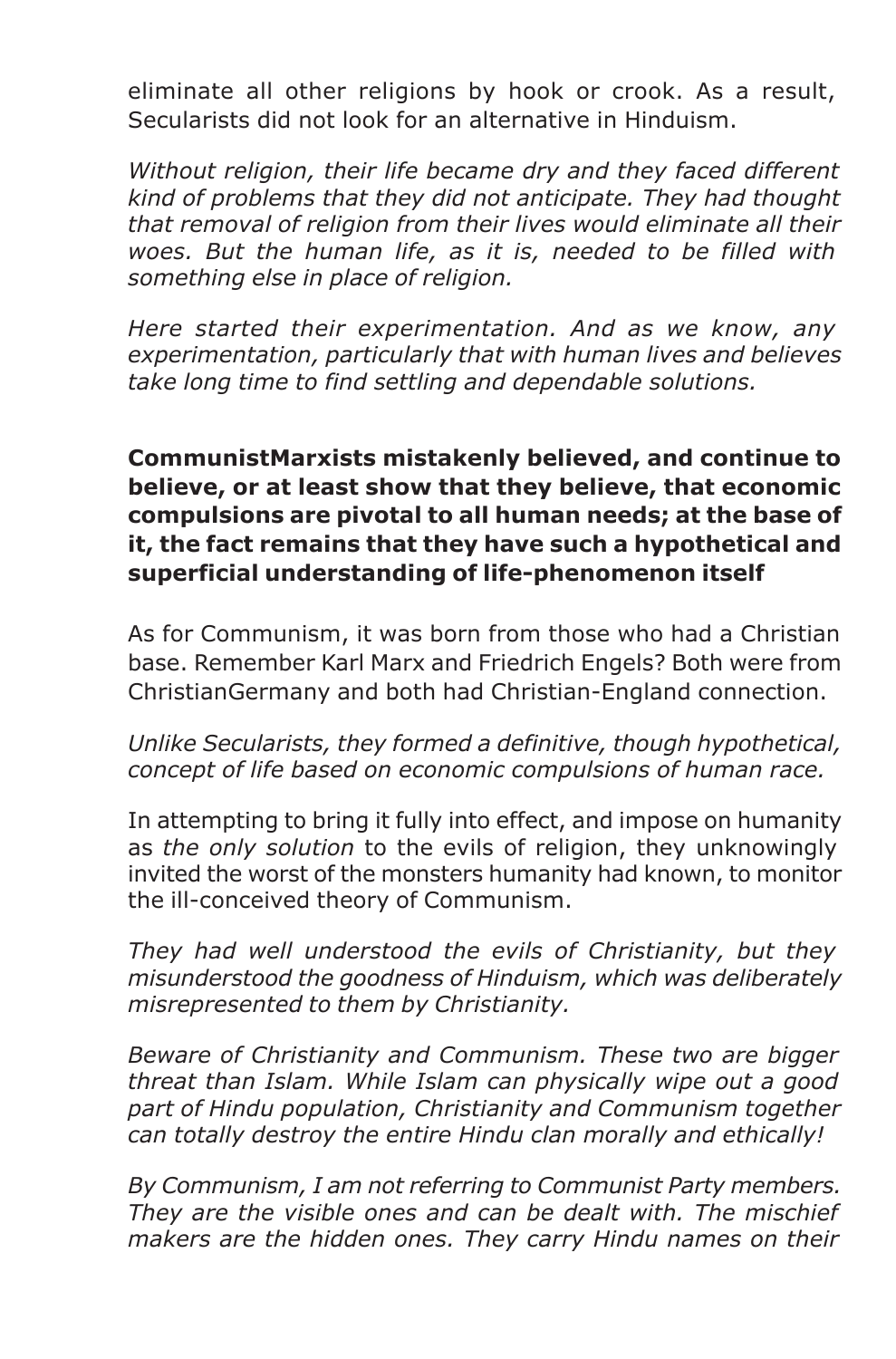*shoulders. You think of them as Hindus. They come in different variety; film makers, media personalities, economists, historians, jurists, etc.; they call themselves professionals. They assume different identities for themselves; Secularist, Marxist, reformers, thinkers, intellectuals, etc. Fairly impressive crops have been raised during Nehru dynasty. They pose as the guides to the Hindu society, though they have no basic understanding of what Hinduism is. Inside their mind, many of them are infected with CommunistMarxist thought process. These people are pretty contagious. Their masks are not often easily penetrable!*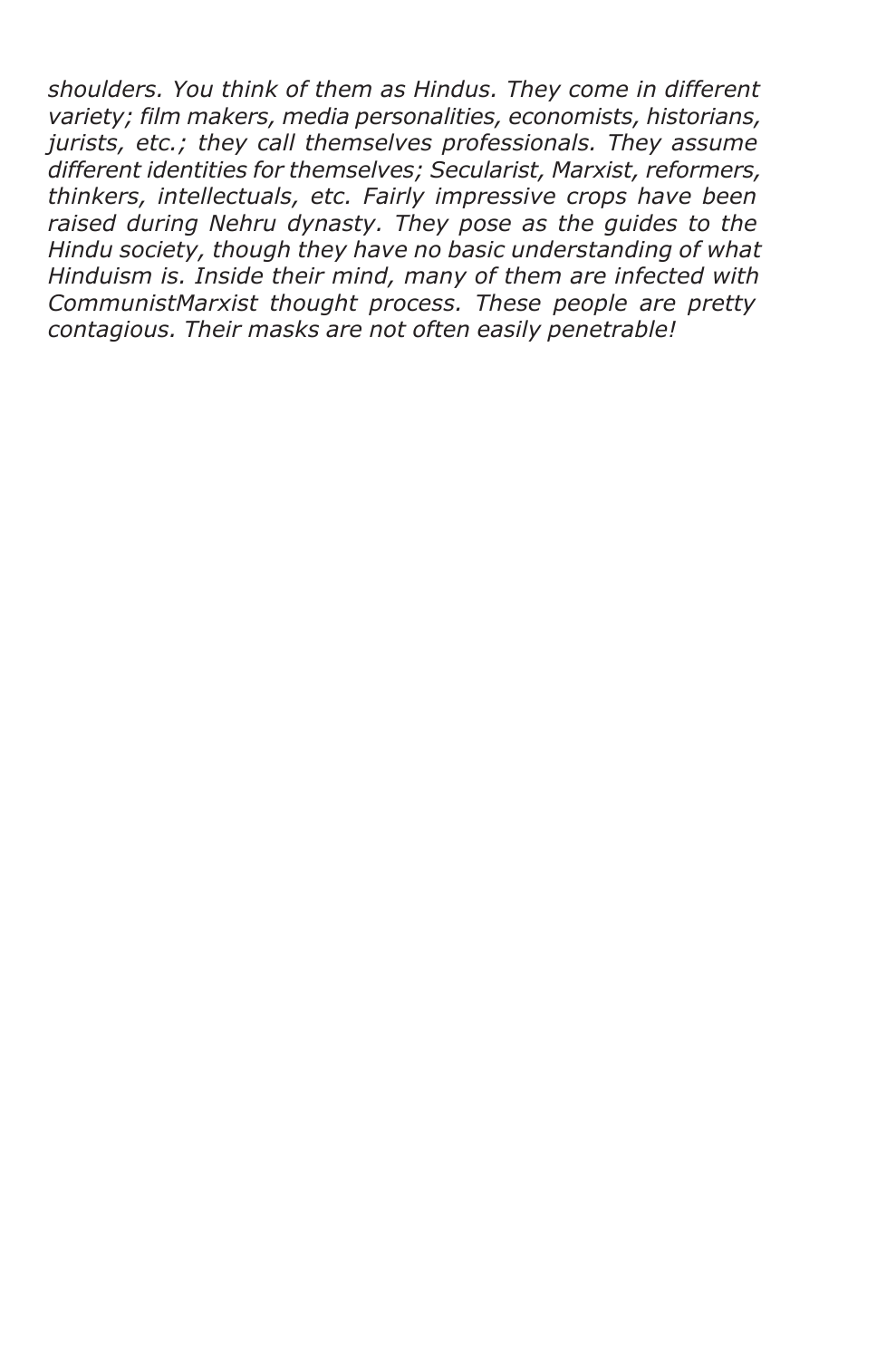# Part - 10 E

Truth is bitter Truth is bitter Truth is bitter Truth is bitter Truth is bitter Truth is bitter Truth is bitter Truth is bitter Truth is bitter Truth is bitter Truth is bitter Truth is bitter Truth is bitter Truth is bitter Truth is bitter Truth is bitter Truth is bitter Truth is bitter Truth is bitter Truth is bitter Truth is bitter Truth is bitter Truth is bitter Truth is bitter Truth is bitter Truth is bitter Truth is bitter Truth is bitter Truth is bitter Truth is bitter Truth is bitter Truth is bitter Truth is bitter Truth is bitter Truth is bitter Truth is bitter Truth is bitter Truth is bitter Truth is bitter Truth is bitter Truth is bitter Truth is bitter Truth is bitter Truth is bitter Truth is bitter Truth is bitter Truth is bitter Truth is bitter Truth is bitter Truth is bitter Truth is bitter Truth is bitter Truth is bitter Truth is bitter Truth is bitter Truth is bitter Truth is bitter Truth is bitter Truth is bitter Truth is bitter Truth is bitter Truth is bitter Truth is bitter Truth is bitter Truth is bitter Truth is bitter Truth is bitter Truth is bitter Truth is bitter Truth is bitter Truth is bitter Truth is bitter Truth is bitter Truth is bitter Truth is bitter Truth is bitter Truth is bitter Truth is bitter Truth is bitter Truth is bitter Truth is bitter Truth is bitter Truth is bitter Truth is bitter Truth is bitter Truth is bitter Truth is bitter Truth is bitter Truth is bitter Truth is bitter Truth is bitter Truth is bitter Truth is bitter Truth is bitter Truth is bitter Truth is bitter Truth is bitter Truth is bitter Truth is bitter Truth is bitter Truth is bitter Truth is bitter Truth is bitter Truth is bitter Truth is bitter Truth is bitter Truth is bitter Truth is bitter Truth is bitter Truth is bitter Truth is bitter Truth is bitter Truth is bitter Truth is bitter Truth is bitter Truth is bitter Truth is bitter Truth is bitter Truth is bitter Truth is bitter Truth is bitter Truth is bitter Truth is bitter Truth is bitter Truth is bitter Truth is bitter Truth is bitter Truth is bitter Truth is bitter Truth is bitter Truth is bitter Truth is bitter Truth is bitter Truth is bitter Truth is bitter Truth is bitter Truth is bitter Truth is bitter Truth is bitter Truth is bitter Truth is bitter Truth is bitter Truth is bitter Truth is bitter Truth is bitter Truth is bitter Truth is bitter Truth is bitter Truth is bitter Truth is bitter Truth is bitter Truth is bitter Truth is bitter Truth is bitter Truth is bitter Truth is bitter Truth is bitter Truth is bitter Truth is bitter Truth is bitter Truth is bitter Truth is bitter Truth is bitter Truth is bitter Truth is bitter Truth is bitter Truth is bitter Truth is bitter Truth is bitter Truth is bitter Truth is bitter Truth is bitter Truth is bitter Truth is bitter Truth is bitter Truth is bitter Truth is bitter Truth is bitter Truth is bitter Truth is bitter Truth is bitter Truth is bitter Truth is bitter Truth is bitter Truth is bitter Truth is bitter Truth is bitter Truth is bitter Truth is bitter Truth is bitter Truth is bitter Truth is bitter Truth is bitter Truth is bitter Truth is bitter Truth is bitter

# What kind of advancement are we looking for?

Truth is bitter Truth is bitter Truth is bitter Truth is bitter Truth is bitter Truth is bitter Truth is bitter Truth is bitter Truth is bitter Truth is bitter Truth is bitter Truth is bitter Truth is bitter Truth is bitter Truth is bitter Truth is bitter Truth is bitter Truth is bitter Truth is bitter Truth is bitter Truth is bitter Truth is bitter Truth is bitter Truth is bitter Truth is bitter Truth is bitter Truth is bitter Truth is bitter Truth is bitter Truth is bitter Truth is bitter Truth is bitter Truth is bitter Truth is bitter Truth is bitter Truth is bitter Truth is bitter Truth is bitter Truth is bitter Truth is bitter Truth is bitter Truth is bitter Truth is bitter Truth is bitter Truth is bitter Truth is bitter Truth is bitter Truth is bitter Truth is bitter Truth is bitter Truth is bitter Truth is bitter Truth is bitter Truth is bitter Truth is bitter Truth is bitter Truth is bitter Truth is bitter Truth is bitter Truth is bitter Truth is bitter Truth is bitter Truth is bitter Truth is bitter Truth is bitter Truth is bitter Truth is bitter Truth is bitter Truth is bitter Truth is bitter Truth is bitter Truth is bitter Truth is bitter Truth is bitter Truth is bitter Truth is bitter Truth is bitter Truth is bitter Truth is bitter Truth is bitter Truth is bitter Truth is bitter Truth is bitter Truth is bitter Truth is bitter Truth is bitter Truth is bitter Truth is bitter Truth is bitter Truth is bitter Truth is bitter Truth is bitter Truth is bitter Truth is bitter Truth is bitter Truth is bitter Truth is bitter Truth is bitter Truth is bitter Truth is bitter Truth is bitter Truth is bitter Truth is bitter Truth is bitter Truth is bitter Truth is bitter Truth is bitter Truth is bitter Truth is bitter Truth is bitter Truth is bitter Truth is bitter Truth is bitter Truth is bitter Truth is bitter Truth is bitter Truth is bitter Truth is bitter Truth is bitter Truth is bitter Truth is bitter Truth is bitter Truth is bitter Truth is bitter Truth is bitter Truth is bitter Truth is bitter Truth is bitter Truth is bitter Truth is bitter Truth is bitter Truth is bitter Truth is bitter Truth is bitter Truth is bitter Truth is bitter Truth is bitter Truth is bitter Truth is bitter Truth is bitter Truth is bitter Truth is bitter Truth is bitter Truth is bitter Truth is bitter Truth is bitter Truth is bitter Truth is bitter Truth is bitter Truth is bitter Truth is bitter Truth is bitter Truth is bitter Truth is bitter Truth is bitter Truth is bitter Truth is bitter Truth is bitter Truth is bitter Truth is bitter Truth is bitter Truth is bitter Truth is bitter Truth is bitter Truth is bitter Truth is bitter Truth is bitter Truth is bitter Truth is bitter Truth is bitter Truth is bitter Truth is bitter Truth is bitter Truth is bitter Truth is bitter Truth is bitter Truth is bitter Truth is bitter Truth is bitter Truth is bitter Truth is bitter Truth is bitter Truth is bitter Truth is bitter Truth is bitter Truth is bitter Truth is bitter Truth is bitter Truth is bitter Truth is bitter Truth is bitter Truth is bitter Truth is bitter Truth is bitter Truth is bitter Truth is bitter Truth is bitter Truth is bitter Truth is bitter Truth is bitter Truth is bitter Truth is bitter Truth is bitter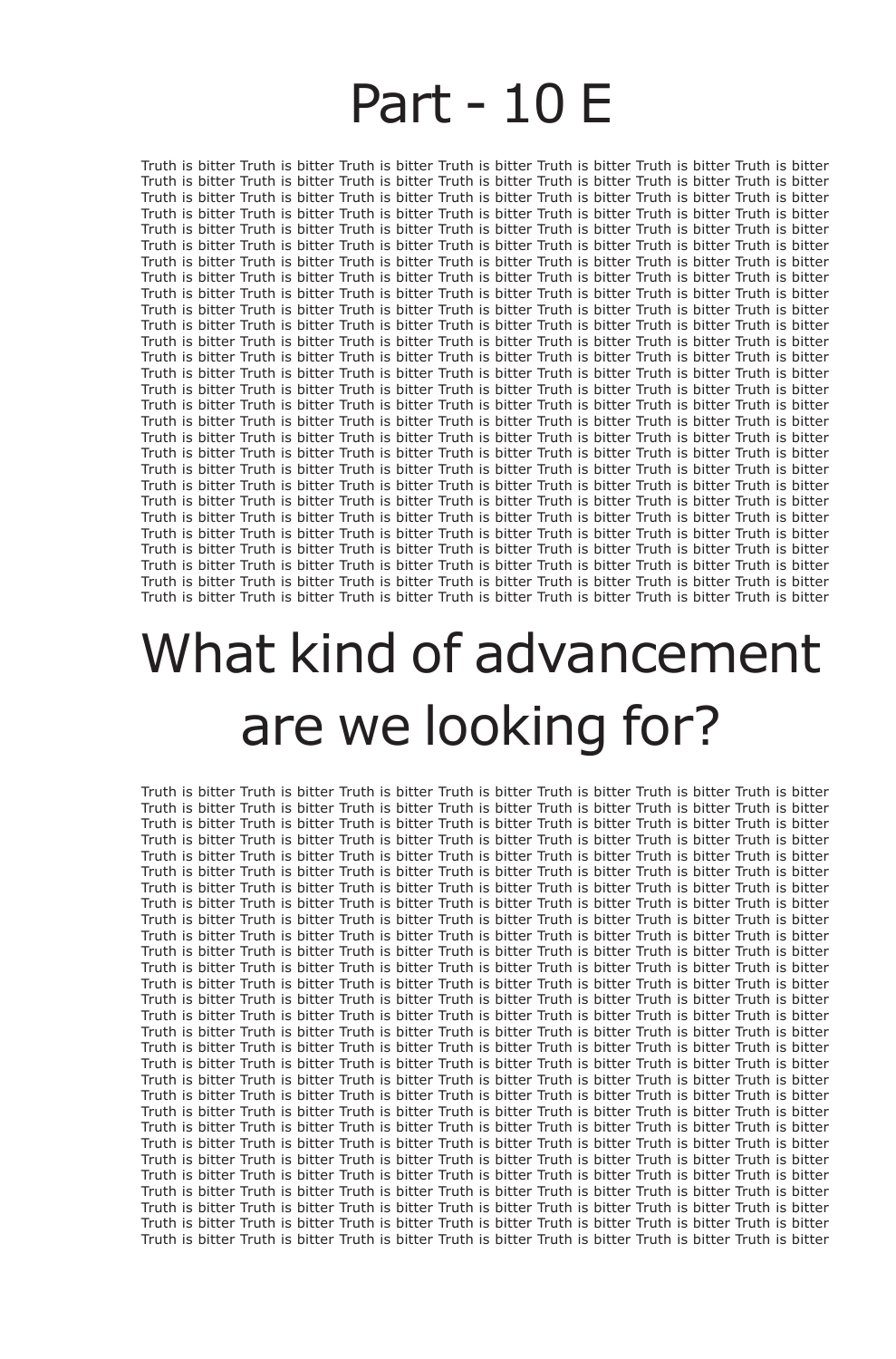#### **Now, to our friends who say, if we want to advance, we must have peace; so ask yourself what is your starting point and what is your destination**

You want to advance, don't you? Do you know exactly what kind of advancement are you looking for? 'From where' do you want to Advance? 'To where' do you want Advance? 'How' do you want to Advance?

#### **Well, this is where you were before**

Sir Thomas Munro, the eminent Governor of Madras: If a good system of agriculture, unrivalled manufacturing skill, a capacity to produce whatever can contribute to either convenience or luxury, schools established in every village for teaching, reading, writing, and arithmetic, the general practice of hospitality and charity amongst each other, and above all, a treatment of the female sex full of confidence, respect, and delicacy, are among the signs which denote a civilized people – then the **Hindus** are not inferior to the nations of Europe, and if civilization is to become an article of trade between England and BhaaratVarsh, I am convinced that England will gain by the import cargo.

#### **And, this is where you have landed**

You have lost all that, nothing remains of it any more. With the help of Christian and Communist Education systems, you know by now, where you have landed. Now, with their help how 'far' do you want to go? Or, let us put it this way. With their help how 'low' do you want to go? It is for you to decide...

Who am I to question you? Yet, I want to put finger into your eyes and show you, what you have fallen in love with! They say love is blind, well; you can stay in love with Christian and Communist education systems until you are ruined...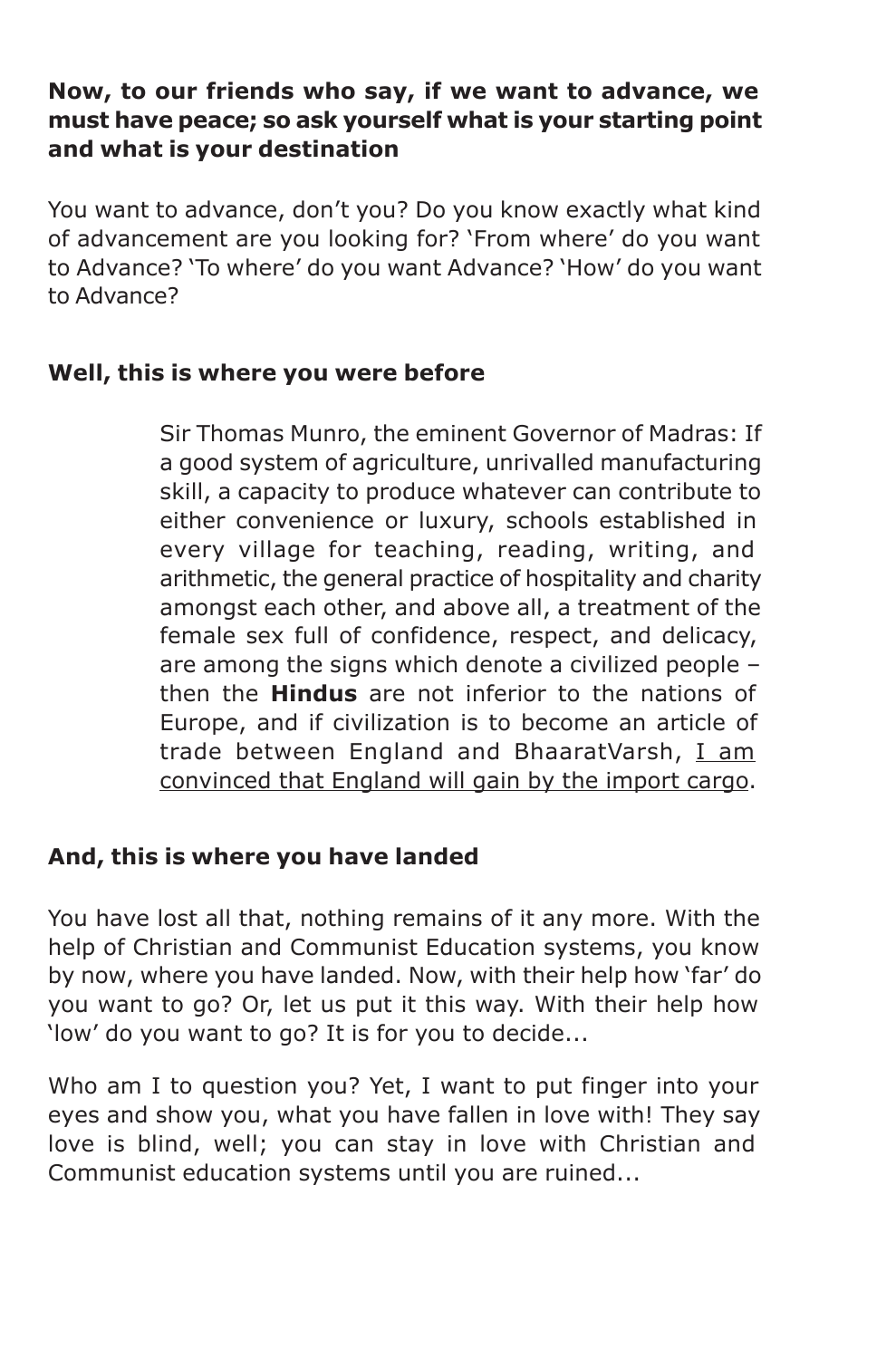#### **Before you go any further, have you thought this over: what are you benchmarking yourself against, when you claim that knowledge of English is your strength?**

You keep gloating at your knowledge of English, and say the knowledge of English is our strength. Look, how much American Information Technology and Call Center business that we've bagged. It is all due to our proficiency in English.

*Don't you see what are you measuring yourself against? You are benchmarking American business as the measure of your success. What better example do you need for exhibiting your mental slavery?*

When will you learn that this is exactly what Christian Macaulay had wanted? The only difference is that now you look up to ChristianAmerica, instead of ChristianBritain...

*By all means, learn English but not to turn mental slaves. Instead, use your understanding of English to see through their speech, action and motives.*

*You know it pretty well that in today's world there are many Asian and European nations, who do not care for English and yet they are able to challenge the English speaking world, technologically and economically, both ways. This should tell you that English is not essential in today's world. And you know that English was not essential in earlier days too, as we ourselves were technologically more advanced than them [except that we did not build mass killer technology] and wealthier than rest of the English speaking world [and, if we are not so today, it is also because of English, not the language but the people, who cheated us and made us poor].*

*Therefore, you know that if you need English, it is only for maintaining your own supremacy over non-English speaking people of your own nation. You also know that amongst those non-English speaking people, there are many more than you in number, who are intellectually and administratively superior to you, but they are behind you only because they cannot express themselves in English. It is not in the national interest but in your personal interest that you are advocating for English at the cost of national interest.*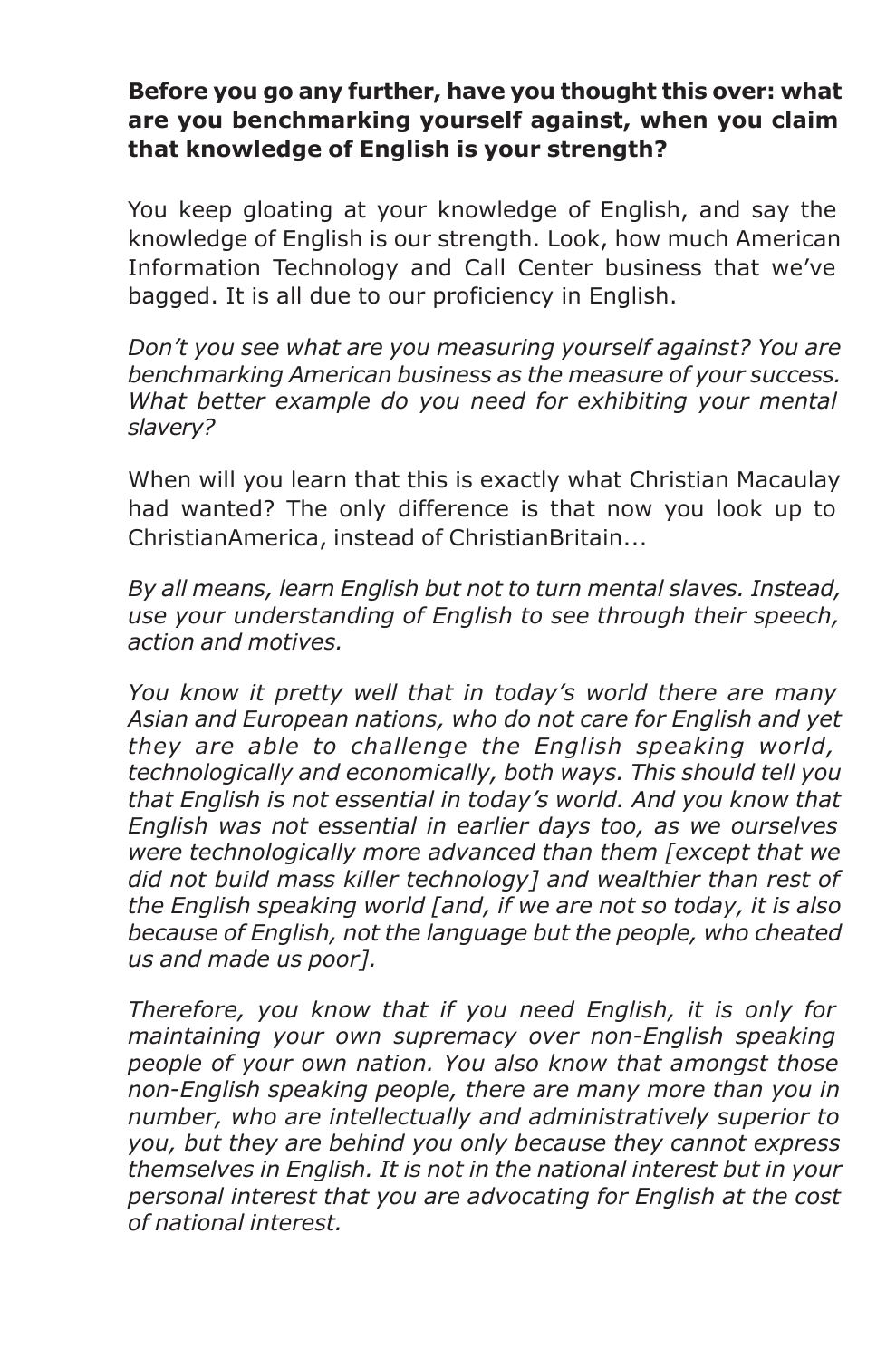**When you gloat over those little praises from white people, think if these are the right reasons for patting your own back**

Handful few white skins become Hindu, or praise Hinduism, and you all start gloating over the feel that how great Hinduism is! Don't you notice, what are you measuring Hinduism with?

*Must Hinduism be benchmarked against the acknowledgment or adoption by few Christian born white skins? Here I am not letting down those Christian born white skins but putting finger into your eyes and showing you that this is 'not' the right reason to be patting your own back...*

*Yes, I have quoted testimonies of those Christian white men like Max Muller and others because, your problem is that you will accept it as truth only when they say it; for, they have brainwashed you so well through their Christian missionary education system that if I were to quote you some Hindus, you wouldn't simply want to believe them.*

#### **The time has come that you rise above this invisible mental slavery**

*Rise above this invisible mental slavery. Do not feel ashamed of this mental slavery because you haven't acquired it by choice; it has been imposed on you by systematic conspiracy of the cunning ChristianBritish taking advantage of HinduBhaaratiya simplicity. And also understand that I am not inventing HinduBhaaratiya simplicity in defense of Hindus, but it is they, those white foreigners, whom you hold in such great awe, it is they, who have given the testimony through their own documentation. Want to know more about it? Read my earlier* title *Arise Arjun awaken my Hindu nation* Chapter 1.

#### **It is for those of you, who tell me that conflict can only take us backwards, that I say this...**

Some of you tell me, fighting can only take us backwards. Well, that depends on what you think, "Backwardness is all about"?

Somewhat similar question Arjun had asked Bhagawaan Shri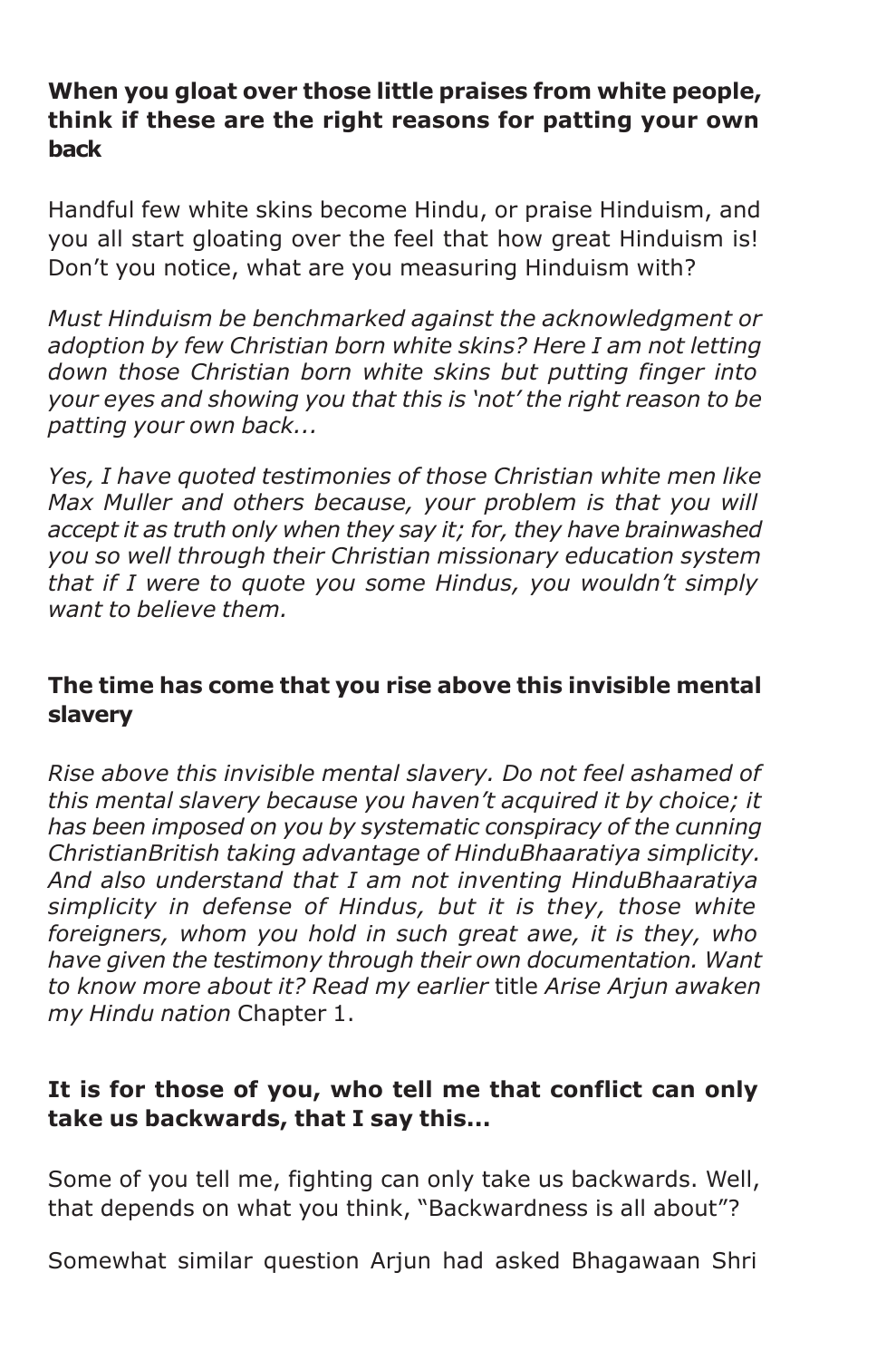Krishn 5,000 years ago, when he was in a state of confusion and distress.

And what did Bhagawaan Shri Krishn tell him? And what did Arjun do? And what was the result?

You have been told, the result was nothing but whole lot of bloodshed at KuruKshetr. You have been told that 18 Akshauhini  $(4 \text{ million} = 40 \text{ lakh})$  men lost their lives in 18 days.

Have you also been told that following the historic battle of MahaaBhaarat, Dharm was reestablished?

You may have heard it, but did you believe in it? Do you know what does this exactly mean? What is reestablishing Dharm? How do you measure it?

*How do you determine that Dharm was truly reestablished after eliminating the evil from the society? Do you understand how necessary it is to eliminate the evil, from time to time?*

Have you read Chapter 1 of my earlier title *Arise Arjun awaken my Hindu nation*? Have you read the testimonies of Greeks, Arabs, Chinese, Italian, Muslims, and British? Have you noticed what they all found during 2,400 years about Hindu society, without a trace of disagreement?

Did you realize how this extraordinary Hindu system of justice, Hindu love for truth, such security of human lives, such honesty in business, such care for foreigners, such extraordinary character of the entire Hindu society over 2,400 years consistently - how was this achieved and maintained all along - if not a better foundation was established following the battle of MahaaBhaarat? Think, my dear fellows think!

Go back and look at your forgotten heritage. Go back and recognize your Roots. Don't get fooled any more by these Christians and CommunistMarxist FakeSecularist who have taught you all along only to despise yourself.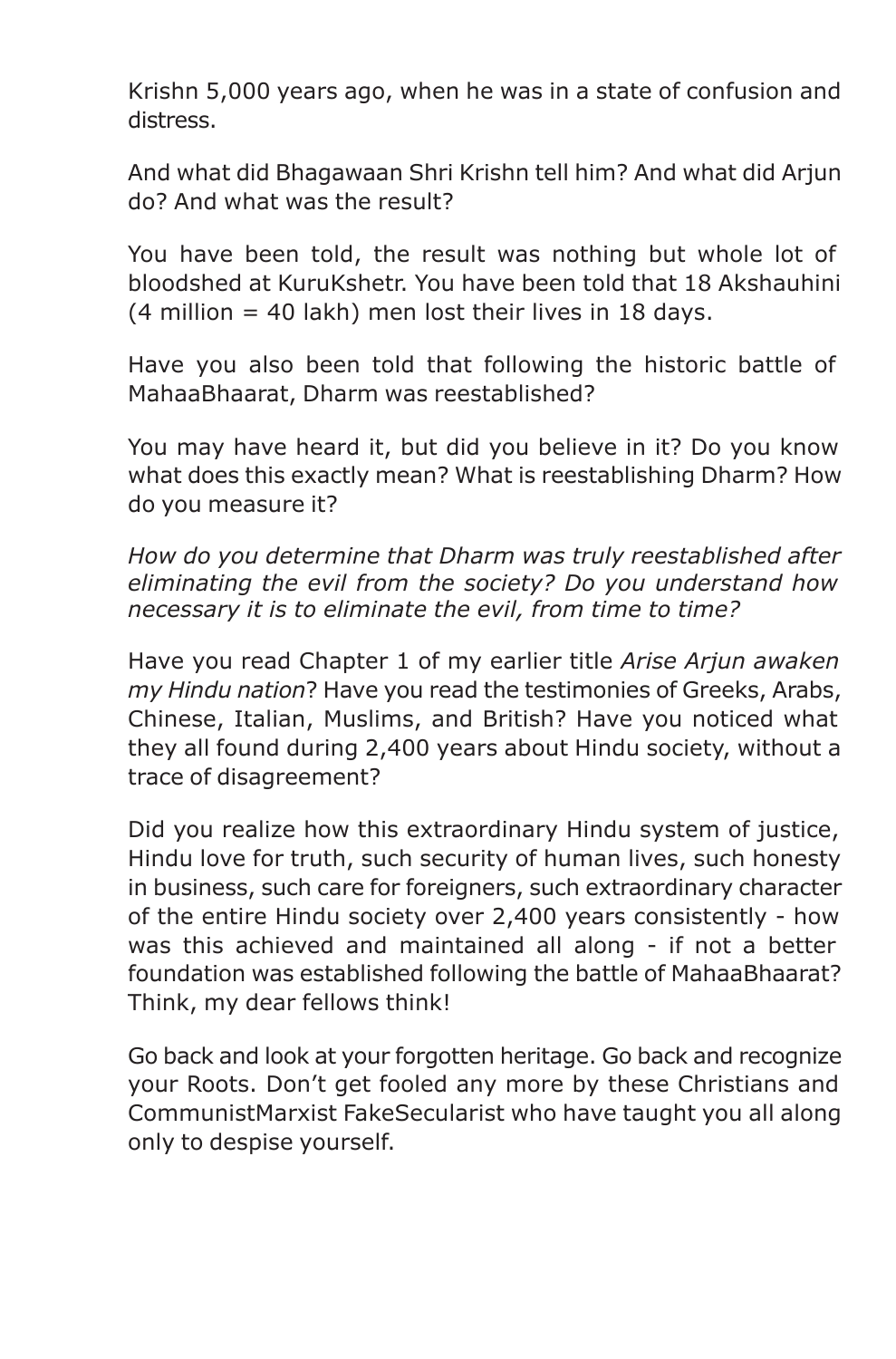#### **Rediscover all your Strengths my fellow beings. Rediscover the Glory within you. Believe in your Past then alone you can recreate it!**

For once, resolve to eliminate these who have fooled you all along. Another MahaaBhaarat will take you back there where you started 5,000 years ago of which evidence was available until early Nineteenth century, when they said:

> Sir Thomas Munro, the eminent Governor of Madras: If a good system of agriculture, unrivalled manufacturing skill, a capacity to produce whatever can contribute to either convenience or luxury, schools established in every village for teaching, reading, writing, and arithmetic, the general practice of hospitality and charity amongst each other, and above all, a treatment of the female sex full of confidence, respect, and delicacy, are among the signs which denote a civilized people – then the **Hindus** are not inferior to the nations of Europe, and if civilization is to become an article of trade between England and BhaaratVarsh, I am convinced that England will gain by the import cargo.

Christian education system did corrupt you thoroughly and uprooted you from your roots totally in a matter of one hundred and twelve years (1835-1947) and today you have learned to admire the same education system!

You will not be able to get back to there "where you started once" until you eliminate what has brought you down to this level. MahaaBhaarat did the same  $\sim$  total elimination. Remember that MahaaBhaarat was not a bloody war as you have learned to perceive. *MahaaBhaarat was Dharm waging war against Adharm*. In this context, Dharm represents Hinduism and ancient Hindu education system whereas Adharm represents Christianity and Christian education system and its bad influence.

However, remember that no MahaaBhaarat can ever be fought until you have an Arjun to fight that battle. And you know the truth of today that you have no Arjun to fight and no Bhagawaan Shri Krishn to show the way.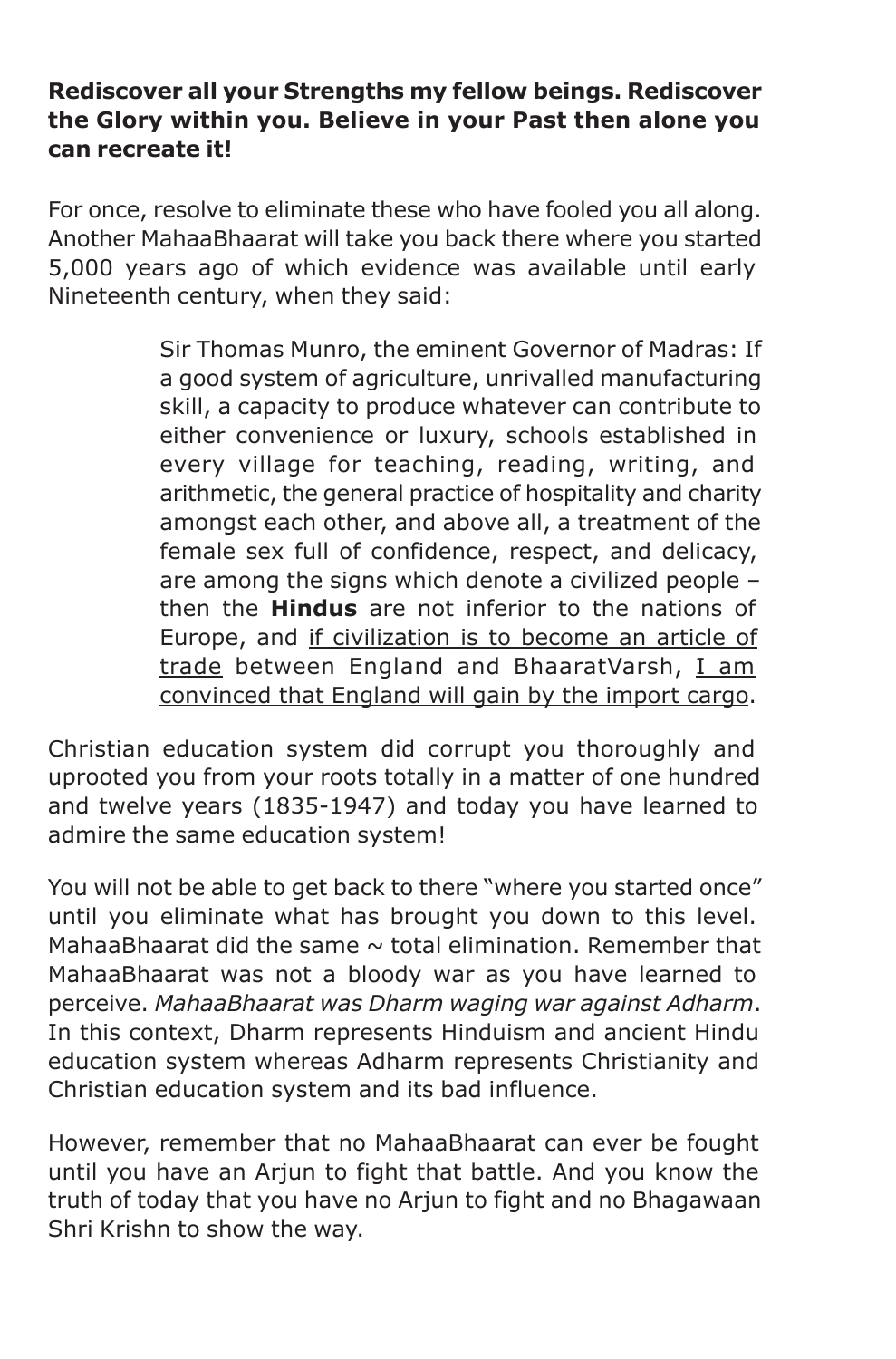The day will come when Shri Naaraayan will descend, but must you do nothing till then? Do you have no responsibility of your own towards your Mother Earth?

*Do you have no responsibility of your own towards Hinduism, which has once given you such humanity that none could compare!*

*So what is it that you are waiting for, and how long do you want to wait? This is not for me to ask you; this is for you to ask yourself today.*

An Aquarian is born before Time. Present generation may not listen to him. But future generations will!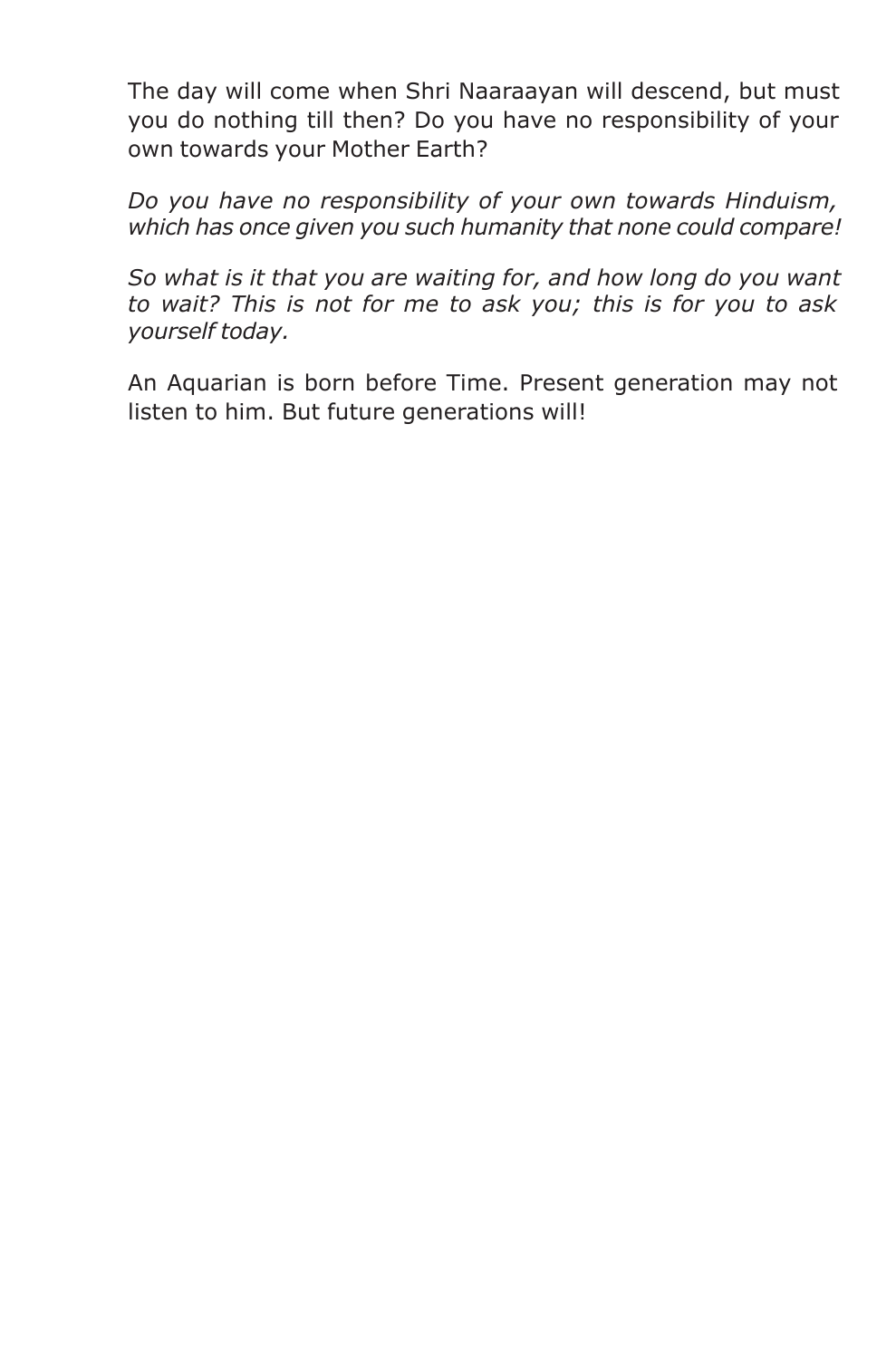### Part - 10 F

Truth is bitter Truth is bitter Truth is bitter Truth is bitter Truth is bitter Truth is bitter Truth is bitter Truth is bitter Truth is bitter Truth is bitter Truth is bitter Truth is bitter Truth is bitter Truth is bitter Truth is bitter Truth is bitter Truth is bitter Truth is bitter Truth is bitter Truth is bitter Truth is bitter Truth is bitter Truth is bitter Truth is bitter Truth is bitter Truth is bitter Truth is bitter Truth is bitter Truth is bitter Truth is bitter Truth is bitter Truth is bitter Truth is bitter Truth is bitter Truth is bitter Truth is bitter Truth is bitter Truth is bitter Truth is bitter Truth is bitter Truth is bitter Truth is bitter Truth is bitter Truth is bitter Truth is bitter Truth is bitter Truth is bitter Truth is bitter Truth is bitter Truth is bitter Truth is bitter Truth is bitter Truth is bitter Truth is bitter Truth is bitter Truth is bitter Truth is bitter Truth is bitter Truth is bitter Truth is bitter Truth is bitter Truth is bitter Truth is bitter Truth is bitter Truth is bitter Truth is bitter Truth is bitter Truth is bitter Truth is bitter Truth is bitter Truth is bitter Truth is bitter Truth is bitter Truth is bitter Truth is bitter Truth is bitter Truth is bitter Truth is bitter Truth is bitter Truth is bitter Truth is bitter Truth is bitter Truth is bitter Truth is bitter Truth is bitter Truth is bitter Truth is bitter Truth is bitter Truth is bitter Truth is bitter Truth is bitter Truth is bitter Truth is bitter Truth is bitter Truth is bitter Truth is bitter Truth is bitter Truth is bitter Truth is bitter Truth is bitter Truth is bitter Truth is bitter Truth is bitter Truth is bitter Truth is bitter Truth is bitter Truth is bitter Truth is bitter Truth is bitter Truth is bitter Truth is bitter Truth is bitter Truth is bitter Truth is bitter Truth is bitter Truth is bitter Truth is bitter Truth is bitter Truth is bitter Truth is bitter Truth is bitter Truth is bitter Truth is bitter Truth is bitter Truth is bitter Truth is bitter Truth is bitter Truth is bitter Truth is bitter Truth is bitter Truth is bitter Truth is bitter Truth is bitter Truth is bitter Truth is bitter Truth is bitter Truth is bitter Truth is bitter Truth is bitter Truth is bitter Truth is bitter Truth is bitter Truth is bitter Truth is bitter Truth is bitter Truth is bitter Truth is bitter Truth is bitter Truth is bitter Truth is bitter Truth is bitter Truth is bitter Truth is bitter Truth is bitter Truth is bitter Truth is bitter Truth is bitter Truth is bitter Truth is bitter Truth is bitter Truth is bitter Truth is bitter Truth is bitter Truth is bitter Truth is bitter Truth is bitter Truth is bitter Truth is bitter Truth is bitter Truth is bitter Truth is bitter Truth is bitter Truth is bitter Truth is bitter Truth is bitter Truth is bitter Truth is bitter Truth is bitter Truth is bitter Truth is bitter Truth is bitter Truth is bitter Truth is bitter Truth is bitter Truth is bitter Truth is bitter Truth is bitter Truth is bitter Truth is bitter Truth is bitter Truth is bitter Truth is bitter Truth is bitter Truth is bitter Truth is bitter Truth is bitter Truth is bitter Truth is bitter Truth is bitter Truth is bitter Truth is bitter Truth is bitter Truth is bitter Truth is bitter Truth is bitter Truth is bitter Truth is bitter Truth is bitter Truth is bitter Truth is bitter Truth is bitter Truth is bitter Truth is bitter Truth is bitter Truth is bitter Truth is bitter Truth is bitter

## Additions to 4th edition

Truth is bitter Truth is bitter Truth is bitter Truth is bitter Truth is bitter Truth is bitter Truth is bitter Truth is bitter Truth is bitter Truth is bitter Truth is bitter Truth is bitter Truth is bitter Truth is bitter Truth is bitter Truth is bitter Truth is bitter Truth is bitter Truth is bitter Truth is bitter Truth is bitter Truth is bitter Truth is bitter Truth is bitter Truth is bitter Truth is bitter Truth is bitter Truth is bitter Truth is bitter Truth is bitter Truth is bitter Truth is bitter Truth is bitter Truth is bitter Truth is bitter Truth is bitter Truth is bitter Truth is bitter Truth is bitter Truth is bitter Truth is bitter Truth is bitter Truth is bitter Truth is bitter Truth is bitter Truth is bitter Truth is bitter Truth is bitter Truth is bitter Truth is bitter Truth is bitter Truth is bitter Truth is bitter Truth is bitter Truth is bitter Truth is bitter Truth is bitter Truth is bitter Truth is bitter Truth is bitter Truth is bitter Truth is bitter Truth is bitter Truth is bitter Truth is bitter Truth is bitter Truth is bitter Truth is bitter Truth is bitter Truth is bitter Truth is bitter Truth is bitter Truth is bitter Truth is bitter Truth is bitter Truth is bitter Truth is bitter Truth is bitter Truth is bitter Truth is bitter Truth is bitter Truth is bitter Truth is bitter Truth is bitter Truth is bitter Truth is bitter Truth is bitter Truth is bitter Truth is bitter Truth is bitter Truth is bitter Truth is bitter Truth is bitter Truth is bitter Truth is bitter Truth is bitter Truth is bitter Truth is bitter Truth is bitter Truth is bitter Truth is bitter Truth is bitter Truth is bitter Truth is bitter Truth is bitter Truth is bitter Truth is bitter Truth is bitter Truth is bitter Truth is bitter Truth is bitter Truth is bitter Truth is bitter Truth is bitter Truth is bitter Truth is bitter Truth is bitter Truth is bitter Truth is bitter Truth is bitter Truth is bitter Truth is bitter Truth is bitter Truth is bitter Truth is bitter Truth is bitter Truth is bitter Truth is bitter Truth is bitter Truth is bitter Truth is bitter Truth is bitter Truth is bitter Truth is bitter Truth is bitter Truth is bitter Truth is bitter Truth is bitter Truth is bitter Truth is bitter Truth is bitter Truth is bitter Truth is bitter Truth is bitter Truth is bitter Truth is bitter Truth is bitter Truth is bitter Truth is bitter Truth is bitter Truth is bitter Truth is bitter Truth is bitter Truth is bitter Truth is bitter Truth is bitter Truth is bitter Truth is bitter Truth is bitter Truth is bitter Truth is bitter Truth is bitter Truth is bitter Truth is bitter Truth is bitter Truth is bitter Truth is bitter Truth is bitter Truth is bitter Truth is bitter Truth is bitter Truth is bitter Truth is bitter Truth is bitter Truth is bitter Truth is bitter Truth is bitter Truth is bitter Truth is bitter Truth is bitter Truth is bitter Truth is bitter Truth is bitter Truth is bitter Truth is bitter Truth is bitter Truth is bitter Truth is bitter Truth is bitter Truth is bitter Truth is bitter Truth is bitter Truth is bitter Truth is bitter Truth is bitter Truth is bitter Truth is bitter Truth is bitter Truth is bitter Truth is bitter Truth is bitter Truth is bitter Truth is bitter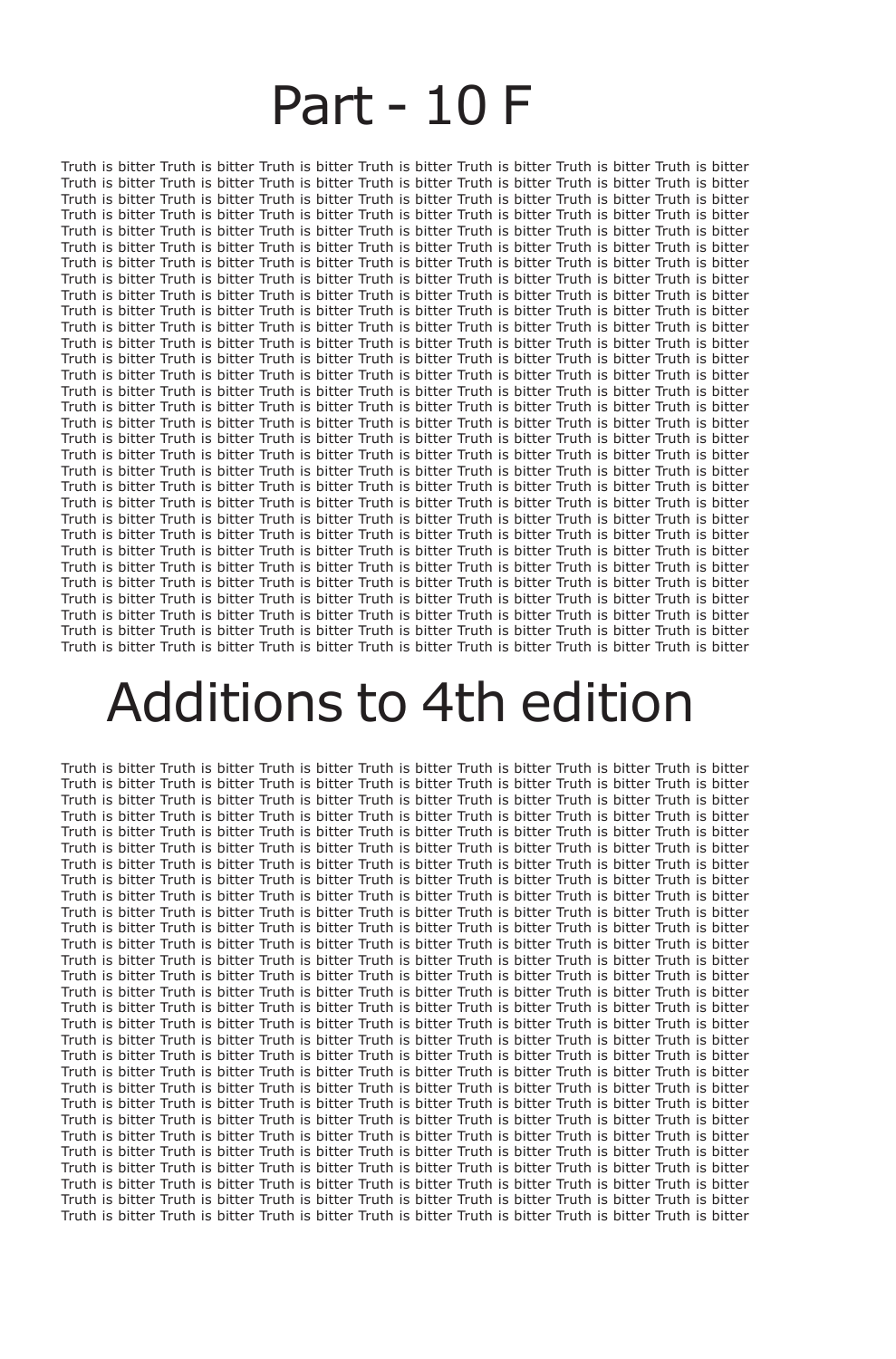#### **ChristianizedMedia bias**

DNA is born about six weeks ago. Probably for this reason it is yet a bit more decent (in the context of bias) than its bigger and/ or older brothers like TOI or IE or FPJ but it is catching up quickly. Just a few examples are here from last two days' papers. If I had kept a record of last one week or ten days I would have had plenty more examples of this nature. Look at the subtle differences in the manner things are projected. You might consider them innocent but they do leave impressions on impressionable minds of young readers. Those impressions will be repeated by them time and again whenever the situation will arise.

First let us take an example of pro-Christian bias. DNA 13 Sept 2005 p 4 top half of the page. A huge 2 x 32 cm header in bold: **All roads and religions now lead to Bandra**. Below that a sub-header: **The seven-day Bandra fair attracts people from all communities**. Reporter's name Presley Thomas. A huge photo of Jesus on Cross 19 x 14 cm on one side and another 8 x 6 cm with cross on the other side. On 19 x 14 photo Jesus is shown with a full beard that looks like Muslim beard. On the 8 x 6 photo Hindu woman with Sindoor on her forehead is shown placing garland on the Cross.

Now let us take an example of anti-Hindu bias. Again it's the same DNA just one day before 12 Sept 2005 on the same page 4 but with different kind of headers. Filled with **sarcasm** one says: **At KEM, god gets medical treatment**. Reporter a ChristianizedHindu Surendra Ganagan. Next one yells: **Ganapati bappa morya goes balle balle**. Reporter a ChristianizedHindu Chittaranjan Tembhekar.

Want more? Well same DNA (expect much more from Secularist brigade TOI, etc) of one day before 11 Sept 2005 this time on page 5. The big header makes fun: **Lord's mouse ran up the clock**. Reporter a ChristianizedHindu female Shobha Viswananthan.

Papers of earlier days are gone so I can't add more. Keep your minds attuned and you will find plenty of fun making stuff on Hindu gods, sarcasm and disrespect abound.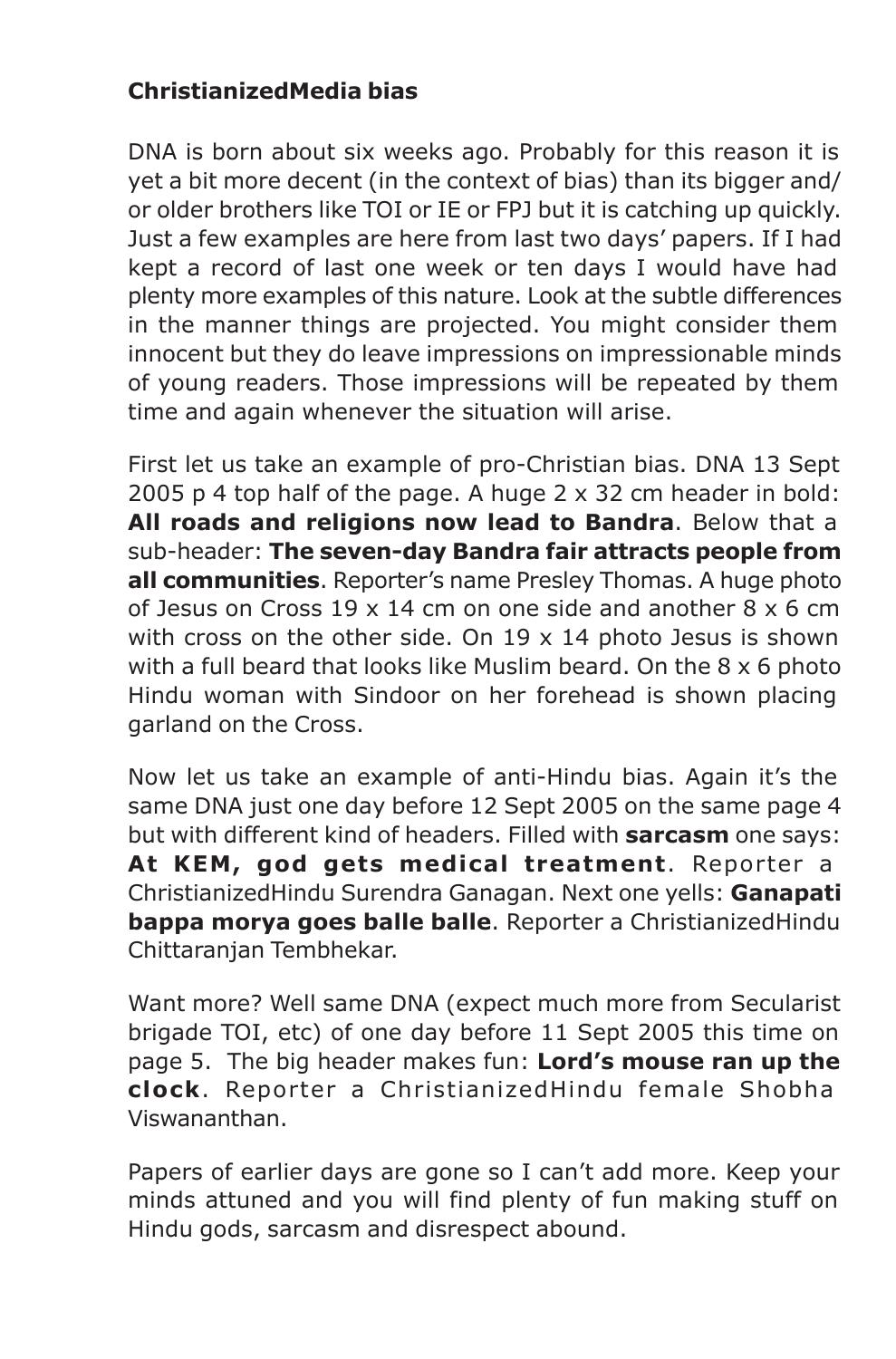Things did not end there. Today's paper brings more. Remember 11 Sept 2 x 32 cm header in bold: *All roads and religions now lead to Bandra*? **It was full of reverence towards Christianity**. And now 3 days later on 14 Sept (p 4) we have an equally big bold header: **Lord wins rat race, takes home prize**. This was full of sarcasm towards Hinduism.

#### **Partial reporting by ChristianizedMedia with an intent to create misleading impression**

The date 21 Aug 2005 about 7 PM. The venue Mata Amritanandamayi's Aashram at Kollam in Kerala. English media newspaper reported that an attempt was made to attack Mata Amritanandamayi. The name of the person who attempted it was given as Pavitran which means someone or something Pavitr (pious). It was clearly a Hindu name. It gave the impression that a Hindu attempted to kill Mata Amritanandamayi with knife. Later it was added that the person happened to be an earlier inmate of the Aashram who had been expelled from the Aashram. It was indicated that he was a devotee of Mata Amritanandamayi. These additional two pieces of information gave the impression that Pavitran happened to be a devotee of Mata and he attempted to kill her due to some kind of wrong done to him by Mata.

The reporting process conveniently suppressed one significant detail. That is: two people from the audience sprang up and sought to rough up the disciples while they were trying to overpower and disarm the attacker. I came to know this from *Hindu Voice*.

What does this suppressed information convey? That there was much more behind the story. Let us try to analyze it and see how a totally different kind of impression this piece of information could have created in readers mind had it not been suppressed by the media which speaks about freedom of information so much.

Pavitran rushed towards the dais where Amma (as Mata Amritanandamayi is known) was sitting. On his way he injured two of Amma's disciples with his knife. Amma's disciples were trying to disarm him. Two persons who were sitting among the audience (devotees) rushed to rough up those disciples of Amma who were trying to disarm Pavitran. Obviously these two persons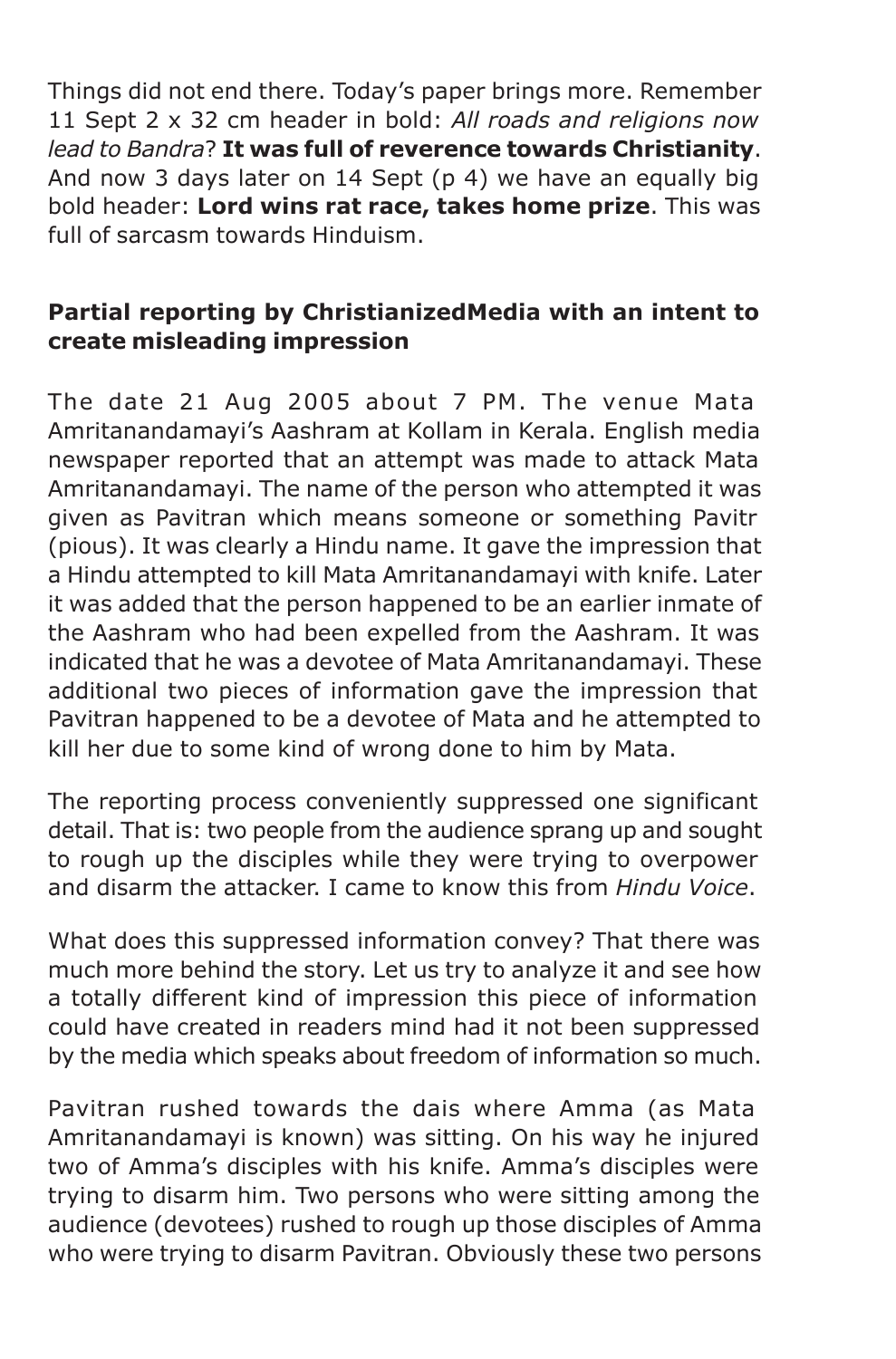could not have been the devotees of Amma. Besides, devotees of Amma do not carry knives.

By suppressing that piece of significant information ChristianizedMedia succeeded in taking readers' mind off from the possibility of any bigger conspiracy and turned their minds towards thinking that it was an internal matter of dispute within the Aashram which probably wrongs its inmates and devotees.

#### **Only experimenting, learning nothing**

ChristianWorld takes pride in its knowledgebase. They experimented with life and human behavior patterns. They gave their endeavors impressive names. Ex: Sociology (the study of the development, structure and functioning of human society). As if it was not enough and it needed the tag of science to add weight they coined another name Social Science (the scientific study of human society and social relationships). There have been plenty others. Ex: Psychology (the scientific study of the human mind and its functions, especially those affecting behavior in a given context) and so on. In the process the so-called experts made plenty of money. After all this was all science and every new term that was coined boasted scientific study of all they claimed to study. These methods were invented by the ChristianWorld and therefore they had to be scientific disregard whether they were only trial and error games. With plenty of intellectual masturbations this is where they landed:

> We sleep in separate rooms, have dinner apart, take separate vacations. We're doing everything we can to keep our marriage together. Rodney Dangerfield, actor [DNA AfterHrs 14 Sept 2005 p 35]

Everything else that Hindu social system had evolved and practiced and withstood the test of time through the millenniums that passed was branded as nothing but archaic and unscientific. To make the Hindus themselves believe that branding the entire education system was manipulated from 1835 onwards when Christian missionaries took the reins under unscrupulous guidance from TB Macaulay. After passage of six generations Hindus themselves